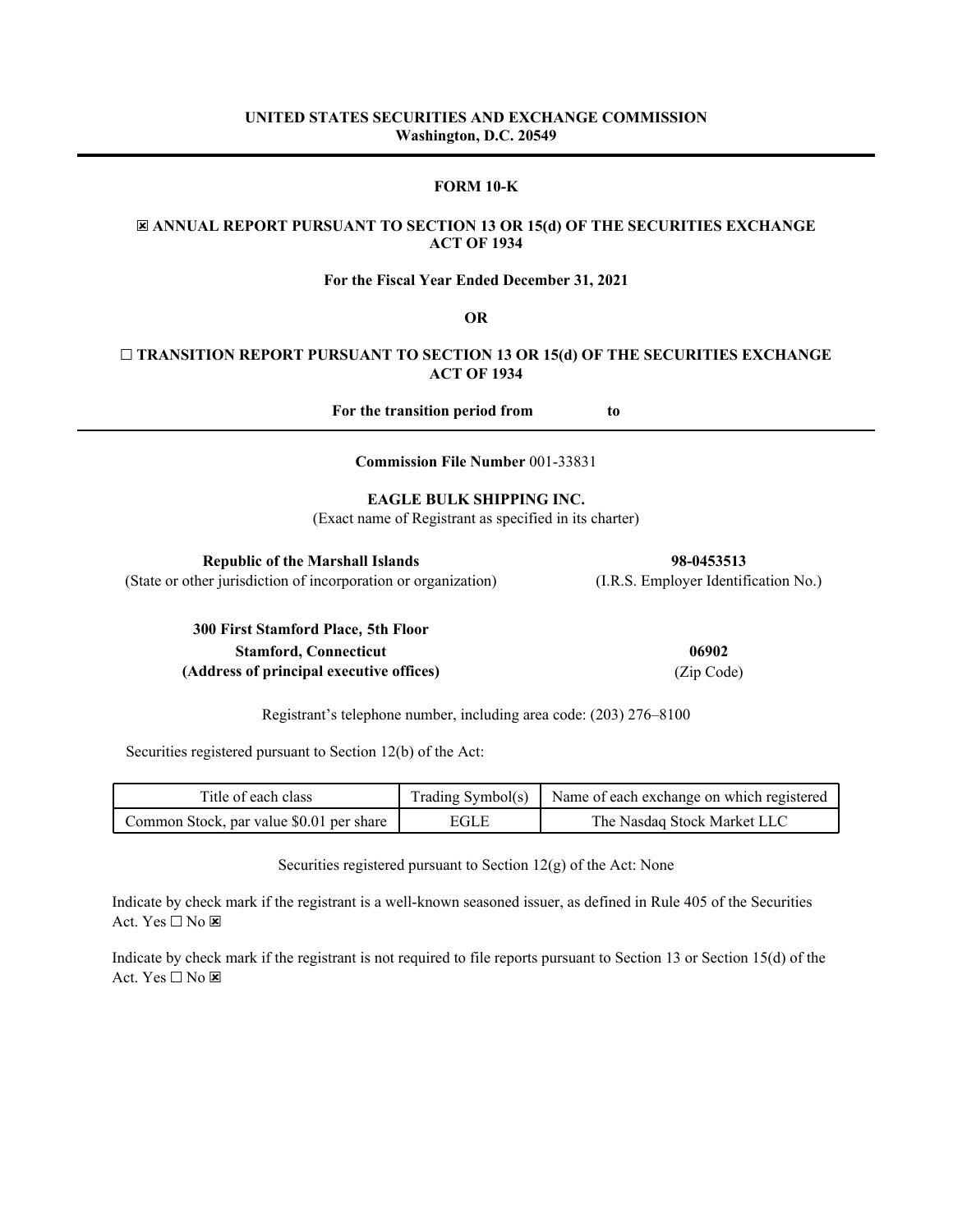Indicate by check mark whether the registrant: (1) has filed all reports required to be filed by Section 13 or 15(d) of the Securities Exchange Act of 1934 during the preceding 12 months (or for such shorter period that the registrant was required to file such reports), and (2) has been subject to such filing requirements for the past 90 days. Yes  $\boxtimes$  $No<sub>1</sub>$ 

Indicate by check mark whether the registrant has submitted electronically every Interactive Data File required to be submitted pursuant to Rule 405 of Regulation S-T during the preceding 12 months (or for such shorter period that the registrant was required to submit such files). Yes  $\mathbb{F} \setminus N_0 \square$ 

Indicate by check mark whether the registrant is a large accelerated filer, an accelerated filer, a non-accelerated filer, a smaller reporting company, or an emerging growth company. See the definitions of "large accelerated filer", "accelerated filer", "smaller reporting company", and "emerging growth company" in Rule 12b-2 of the Exchange Act.

| Large accelerated filer   | Accelerated filer       | Non-Accelerated filer |  |
|---------------------------|-------------------------|-----------------------|--|
| Smaller reporting company | Emerging growth company |                       |  |

If an emerging growth company, indicate by check mark if the registrant has elected not to use the extended transition period for complying with any new or revised financial accounting standards provide pursuant to Section 13(a) of the Exchange Act. $□$ 

Indicate by check mark whether the registrant has filed a report on and attestation to its management's assessment of the effectiveness of its internal control over financial reporting under Section 404(b) of the Sarbanes-Oxley Act (15 U.S.C. 7262(b)) by the registered public accounting firm that prepared or issued its audit report.  $\boxtimes$ 

Indicate by check mark whether the registrant is a shell company (as defined in Rule 12b-2 of the Act). Yes  $\Box$  No  $\boxtimes$ 

The aggregate market value of the registrant's common stock held by non-affiliates of the registrant on June 30, 2021, the last business day of the registrant's most recently completed second quarter, was approximately \$269,420,584 based on the closing price of \$47.32 per share on The Nasdaq Global Select Market on that date. (For this purpose, all outstanding shares of common stock have been considered held by non-affiliates, other than the shares beneficially owned by directors, officers and certain shareholders of the registrant holding above 10% of the outstanding shares of common stock; without conceding that any of the excluded parties are "affiliates" of the registrant for purposes of the federal securities laws.)

As of March 9, 2022, 13,633,263 shares of the registrant's common stock were outstanding.

Indicate by check mark whether the registrant has filed all documents and reports required to be filed by Section 12, 13 or 15(d) of the Securities Exchange Act of 1934 subsequent to the distribution of securities under a plan confirmed by a court. Yes  $\boxtimes$  No  $\Box$ 

## **DOCUMENTS INCORPORATED BY REFERENCE**

Portions of the registrant's definitive proxy statement for its 2022 annual meeting of shareholders, which will be filed with the Securities and Exchange Commission within 120 days of December 31, 2021, are incorporated by reference into Part III of this Annual Report on Form 10-K for the registrant's fiscal year ended December 31, 2021.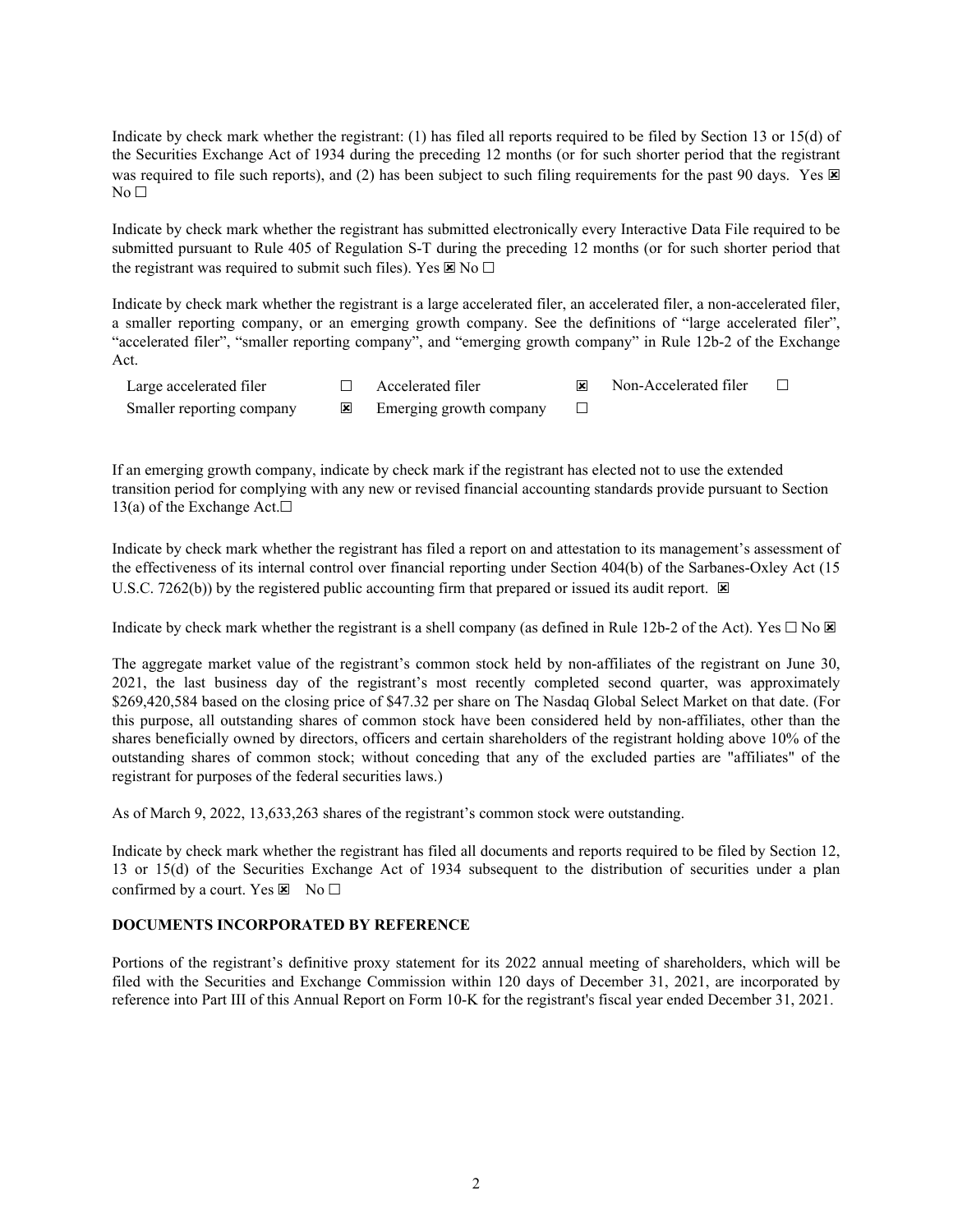# **TABLE OF CONTENTS**

|                 |                                                                                                                        | Page           |
|-----------------|------------------------------------------------------------------------------------------------------------------------|----------------|
| <b>PART I</b>   |                                                                                                                        | 7              |
| Item 1.         | <b>Business</b>                                                                                                        | $\overline{7}$ |
| Item 1A.        | <b>Risk Factors</b>                                                                                                    | 40             |
| Item 1B.        | <b>Unresolved Staff Comments</b>                                                                                       | 64             |
| Item 2.         | Properties                                                                                                             | 64             |
| Item 3.         | <b>Legal Proceedings</b>                                                                                               | 65             |
| Item 4.         | <b>Mine Safety Disclosure</b>                                                                                          | 65             |
| <b>PART II</b>  |                                                                                                                        | 66             |
| Item 5.         | Market for Registrant's Common Equity, Related Stockholder Matters and Issuer Purchases of Equity<br><b>Securities</b> | 66             |
| Item $6$ .      | <b>Reserved</b>                                                                                                        | 68             |
| Item 7.         | Management's Discussion and Analysis of Financial Condition and Results of Operations                                  | 69             |
| Item 7A.        | Quantitative and Qualitative Disclosures about Market Risk                                                             | 89             |
| Item 8.         | <b>Financial Statements and Supplementary Data</b>                                                                     | 90             |
| Item 9.         | Changes in and Disagreements with Accountants on Accounting and Financial Disclosure                                   | 90             |
| Item 9A.        | <b>Controls and Procedures</b>                                                                                         | 90             |
| Item 9B.        | <b>Other Information</b>                                                                                               | 91             |
| <b>PART III</b> |                                                                                                                        | 92             |
| Item $10$ .     | Directors, Executive Officers and Corporate Governance                                                                 | 92             |
| Item $11$ .     | <b>Executive Compensation</b>                                                                                          | 92             |
| Item $12$ .     | Security Ownership of Certain Beneficial Owners and Management and Related Stockholder Matters                         | 92             |
| Item 13.        | Certain Relationships and Related Transactions, and Director Independence                                              | 93             |
| Item 14.        | <b>Principal Accountant Fees and Services</b>                                                                          | 93             |
| <b>PART IV</b>  |                                                                                                                        | 94             |
| Item $15$ .     | <b>Exhibits, Financial Statement Schedules</b>                                                                         | 94             |
|                 | <b>Signatures</b>                                                                                                      | 96             |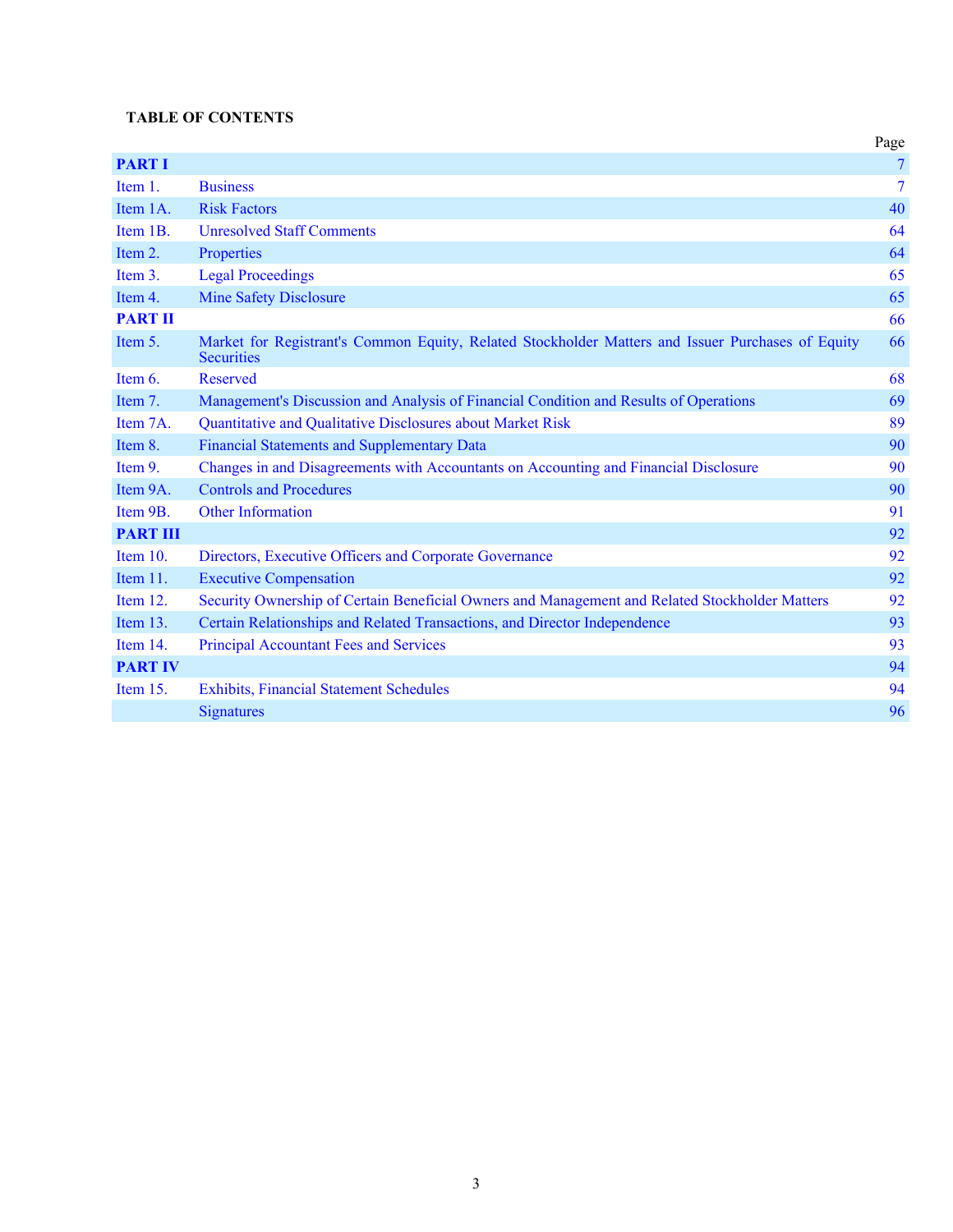References in this Annual Report on Form 10-K (this "Form 10-K" or "Annual Report") to "we," "us," "our," "Eagle Bulk," "Eagle," the "Company" and similar terms all refer to Eagle Bulk Shipping Inc. and its subsidiaries, unless otherwise stated or the context otherwise requires.

A glossary of shipping terms (the "Glossary") that should be used as a reference when reading this Annual Report can be found immediately prior to Item 1A. Capitalized terms that are used in this Annual Report are either defined when they are first used or in the Glossary.

All dollar amounts are stated in United States ("U.S.") dollars unless otherwise stated.

### **Reverse Stock Split**

Effective as of September 15, 2020, the Company completed a 1-for-7 reverse stock split (the "Reverse Stock Split") of the Company's issued and outstanding shares of common stock, par value \$0.01 per share. Proportional adjustments were made to the Company's issued and outstanding common stock and to the exercise price and the number of shares issuable upon exercise of all of the Company's outstanding warrants, the exercise price and number of shares issuable upon exercise of the options outstanding under the Company's equity incentive plans, and the number of shares subject to restricted stock awards under the Company's equity incentive plans. Furthermore, the conversion rate set forth in the indenture governing the Company's Convertible Bond Debt was adjusted to reflect the Reverse Stock Split. No fractional shares of common stock were issued in connection with the Reverse Stock Split. Furthermore, if a shareholder held less than seven shares prior to the Reverse Stock Split, then such shareholder received cash in lieu of the fractional share. All references to common stock and all per share data contained in this Annual Report have been retrospectively adjusted to reflect the Reverse Stock Split unless explicitly stated otherwise.

### **Forward-Looking Statements and Risk Factor Summary**

This Form 10-K contains forward-looking statements within the meaning of Section 27A of the Securities Act of 1933, as amended (the "Securities Act"), Section 21E of the Securities Exchange Act of 1934, as amended (the "Exchange Act"), and the Private Securities Litigation Reform Act of 1995, and are intended to be covered by the safe harbor provided for under these sections. These statements may include words such as "believe," "estimate," "project," "intend," "expect," "plan," "anticipate," and similar expressions in connection with any discussion of the timing or nature of future operating or financial performance or other events. Forward-looking statements reflect management's current expectations and observations with respect to future events and financial performance.

Where we express an expectation or belief as to future events or results, such expectation or belief is expressed in good faith and believed to have a reasonable basis. However, our forward-looking statements are subject to risks, uncertainties, and other factors, which could cause actual results to differ materially from future results expressed, projected or implied by those forward-looking statements. The principal factors that affect our financial position, results of operations and cash flows include charter market rates, which fluctuate based on various economic and market conditions, periods of charter hire, vessel operating expenses and voyage costs, which are incurred primarily in U.S. dollars, depreciation expenses, which are a function of the purchase price of our vessels and our vessels' estimated useful lives and scrap value, general and administrative expenses, and financing costs related to our indebtedness. The accuracy of the Company's assumptions, expectations, beliefs and projections depends on events or conditions that change over time and are thus susceptible to change based on actual experience, new developments and known and unknown risks. The Company gives no assurance that the forward-looking statements will prove to be correct and does not undertake any duty to update them. Our business is subject to a number of risks that could cause actual results to differ materially from those indicated by forward-looking statements made herein and presented elsewhere by management from time to time. These risks are discussed more fully under "Item 1A. Risk Factors" and include, but are not limited to the following:

• changes in demand in the drybulk market, including, without limitation, changes in production of, or demand for, commodities and bulk cargoes, generally or in particular regions;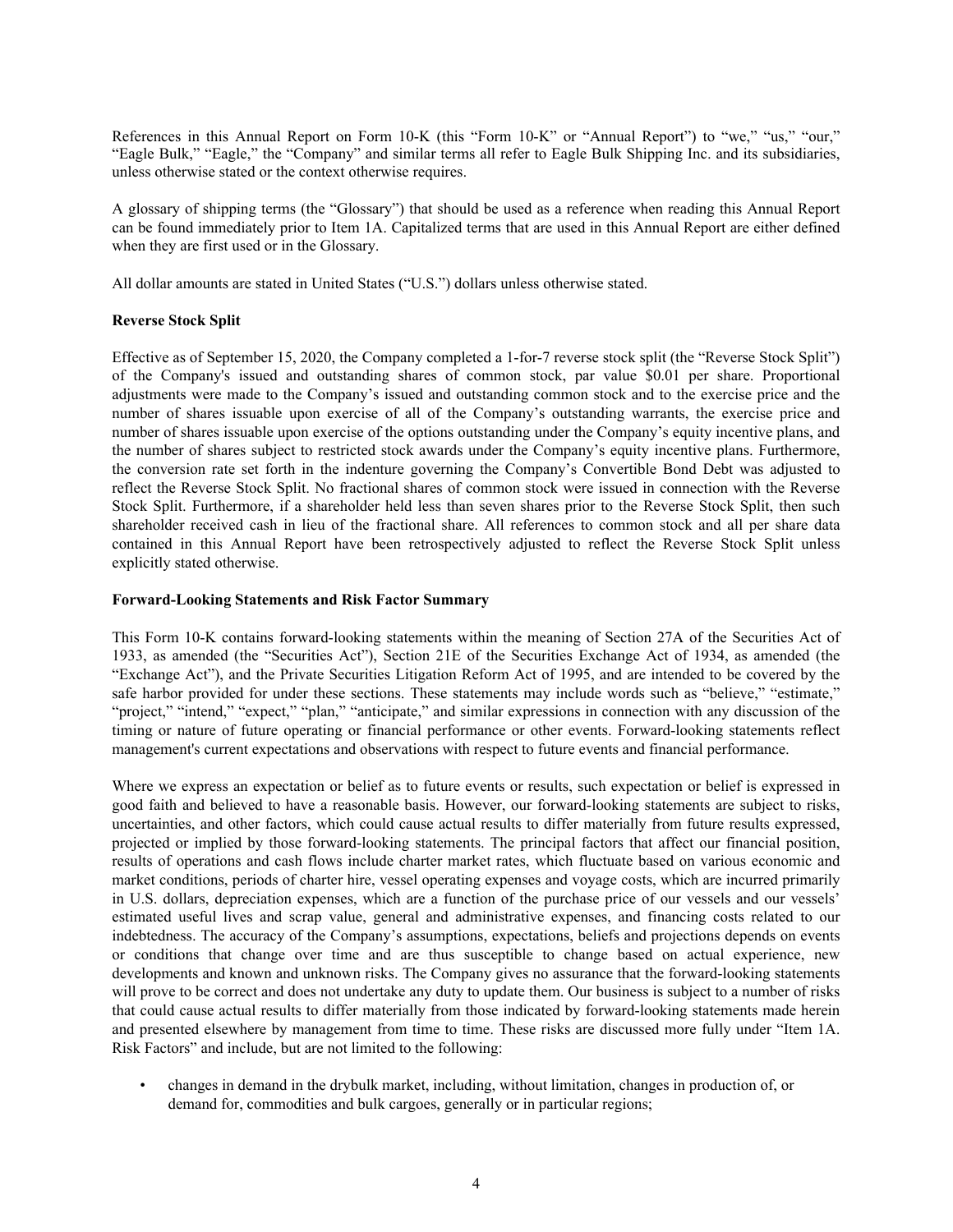- greater than anticipated levels of drybulk vessel newbuilding orders or lower than anticipated rates of drybulk vessel scrapping;
- significant decrease in spot charter rates that could impact our profitability;
- failure of our charterers or other counterparties to meet their obligations under our charter agreements;
- changes in rules and regulations applicable to the drybulk industry, including, without limitation, legislation adopted by international bodies or organizations such as the International Maritime Organization and the European Union (the "EU") or by individual countries;
- actions taken by regulatory authorities, including, without limitation, the U.S. Treasury Department's Office of Foreign Assets Control ("OFAC");
- the global economic environment;
- changes in trading patterns significantly impacting overall drybulk tonnage requirements;
- increased fuel costs or bunker prices;
- changes in the typical seasonal variations in drybulk charter rates and other seasonal fluctuations;
- changes in the cost of other modes of bulk commodity transportation;
- an over-supply of drybulk carrier capacity across the industry may depress charter rates;
- changes in general domestic and international political conditions, including China;
- a decrease in the level of China's export of goods or an increase in trade protectionism globally or by certain countries;
- changes in the condition of the Company's vessels or applicable maintenance or regulatory standards (which may affect, among other things, our anticipated dry docking costs);
- increased costs due to compliance with safety and other vessel requirements imposed by classification societies and complex laws and regulations, including environmental regulations;
- significant deterioration in charter hire rates from current levels or the inability of the Company to achieve its cost-cutting measures;
- the duration and impact of the novel coronavirus ("COVID-19") pandemic;
- the relative cost and availability of low and high sulfur fuel oil;
- any legal proceedings which we may be involved from time to time; and other factors listed from time to time in our filings with the Securities and Exchange Commission (the "SEC");
- the state of the global financial markets may adversely impact our ability to obtain additional financing;
- the market value of our vessels are volatile and may decline;
- world events, such as terrorist attacks and international conflicts or instability;
- the conflict between Russia and Ukraine may impact our ability to retain and source crew, and in turn, could adversely affect our revenue, expenses, and profitability;
- acts of piracy on ocean going vessels;
- the imposition of sanctions by the United Nations, U.S., EU, UK and/or other relevant authorities;
- our noncompliance with international safety regulations could result in increased liability or adversely affect our insurance coverage;
- increased costs due to increased inspection procedures and tighter import and export controls;
- arrests of our vessels by maritime claimants;
- risks associated with operating ocean-going vessels;
- inherent risks of our business that might not be adequately covered by insurance;
- requisitions of our vessels by governments during a period of war;
- costs due to our failure to comply with the U.S. Foreign Corrupt Practices Act (the "FCPA");
- costs and reputational harm due to cyber-attacks or other security breaches;
- risks of default under our loan agreements;
- our failure to manage our planned growth properly or integrate newly acquired vessels;
- risks associated with purchasing and operating secondhand vessels;
- the loss of one or more of our significant customers;
- our failure to employ our vessels profitably due to the competitive international shipping industry;
- our failure to attract and retain key management personnel;
- costs due to the aging of our fleet;
- technological innovations could reduce our charter hire income and the value of our vessels;
- if we are required to pay tax on U.S. source income;
- if we are treated as a "passive foreign investment company";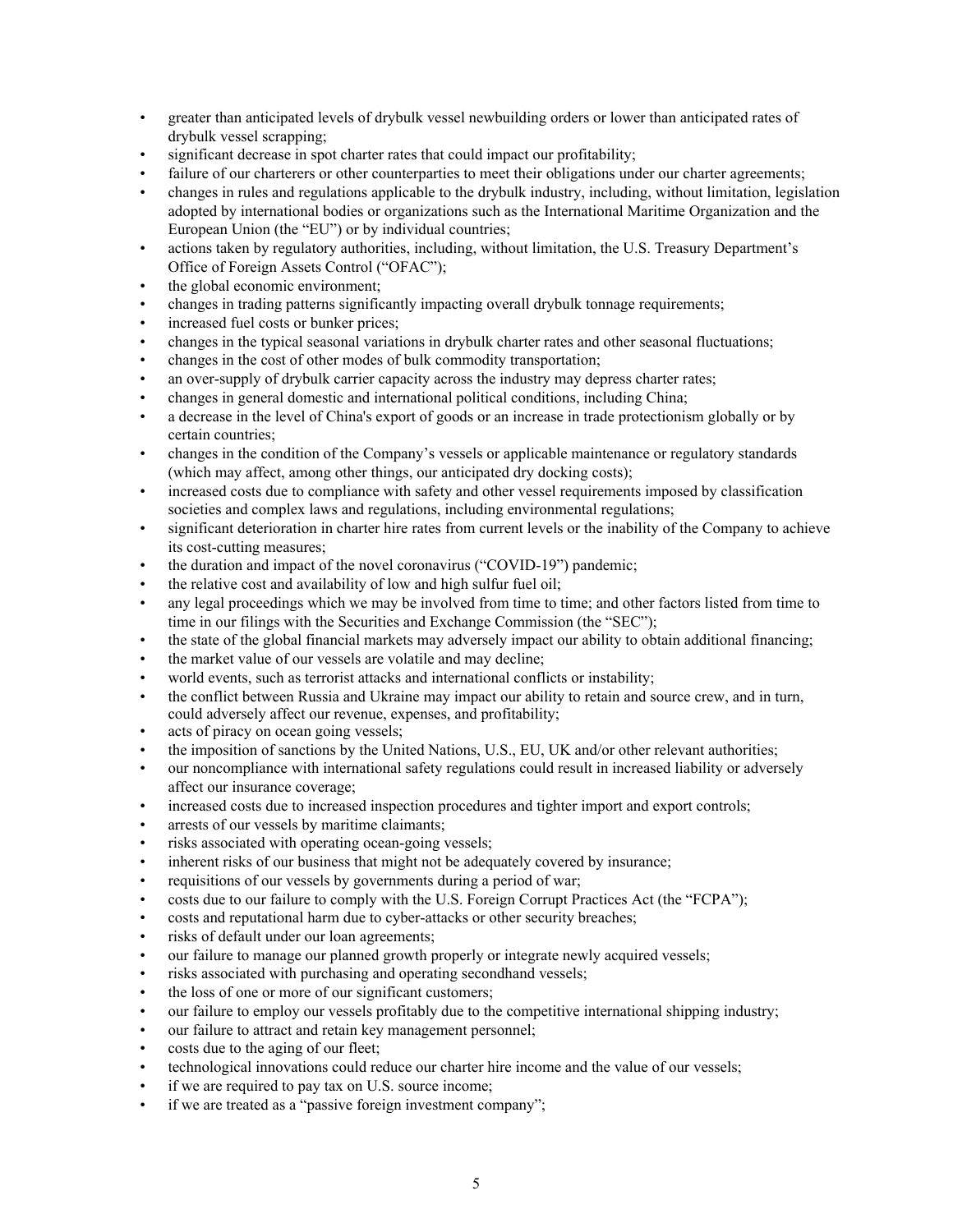- the inability of our subsidiaries to declare or pay dividends;
- costs associated with expanding our business;
- losses from derivative instruments;
- interest rate risks under our debt facilities:
- the phase out of LIBOR on our interest rates and interest rate swaps;
- our common stock might be affected by the under-developed corporate laws of the Marshall Islands;
- the fluctuation of the price of our common stock;
- the inactivity of the public market for our common stock;
- certain shareholders own large portions of our outstanding common stock, which may limit stockholders' ability to influence our actions;
- our shareholders are limited in their ability to elect or remove directors;
- our shareholders are subject to advance notice requirements for shareholder proposals and director nominations;
- our organizational documents contain super majority provisions;
- our organizational documents provide that disputes between us and our shareholders shall be subject to the jurisdiction of the U.S. federal courts located in the Southern District of New York; and
- changes in global, regional, and local regulatory requirements concerning decarbonization which could impact fuel cost, vessel speeds, or trading areas and could attach cost to certain air emissions.

We have based these statements on assumptions and analyses formed by applying our experience and perception of historical trends, current conditions, expected future developments and other factors we believe are appropriate in the circumstances. The Company's future results may be impacted by adverse economic conditions, such as inflation, deflation, or lack of liquidity in the capital markets, that may negatively affect it or parties with whom it does business. Should one or more of the foregoing risks or uncertainties materialize in a way that negatively impacts the Company, or should the Company's underlying assumptions prove incorrect, the Company's actual results may vary materially from those anticipated in its forward-looking statements, and its business, financial condition and results of operations could be materially and adversely affected.

Other unknown or unpredictable factors also could harm our results. We disclaim any intent or obligation to publicly update any forward-looking statements, whether as a result of new information, future events or otherwise, except as may be required under applicable securities laws.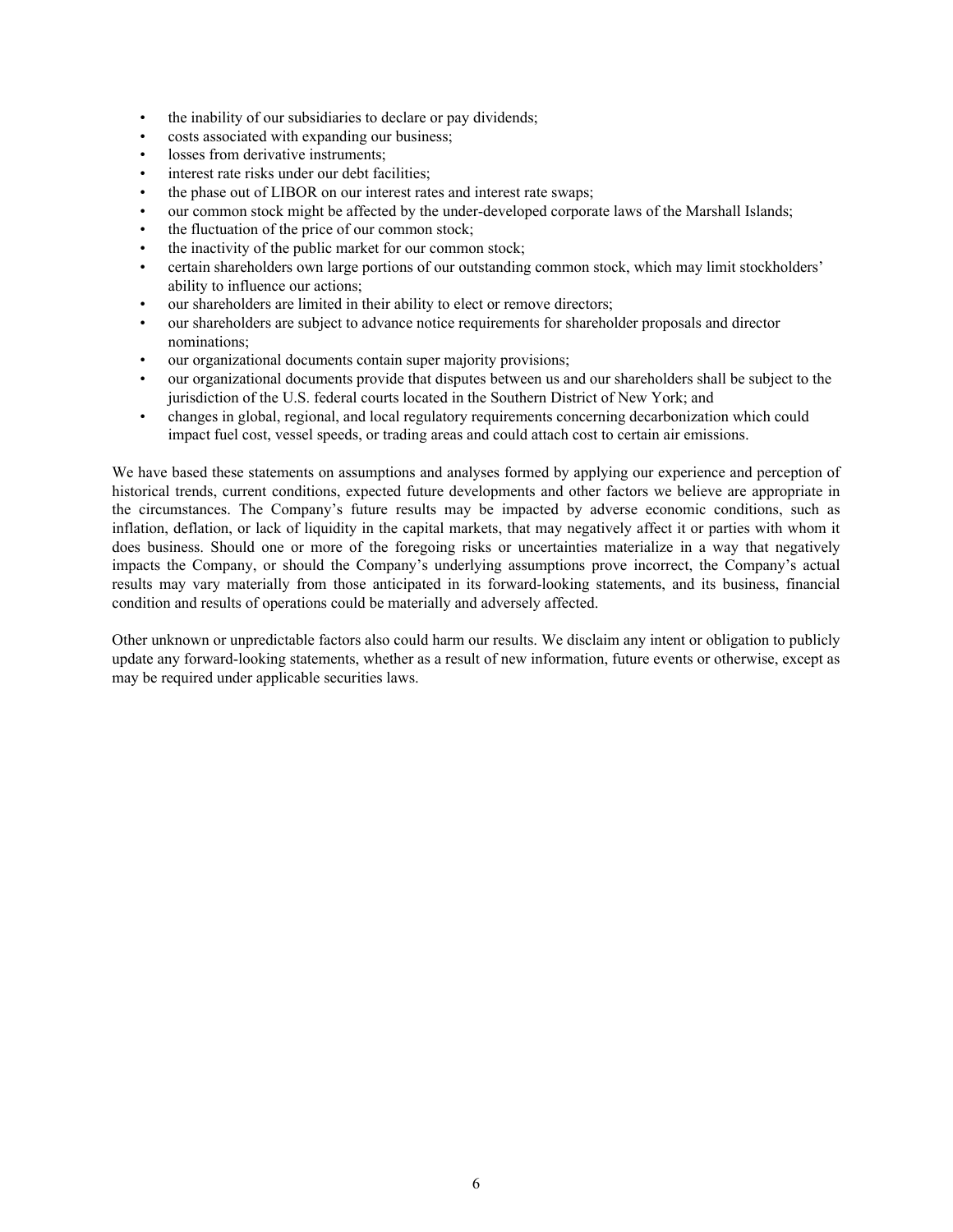### **PART I**

### **ITEM 1. BUSINESS**

#### **Overview and Recent Developments**

Eagle Bulk Shipping Inc. ("Eagle" or the "Company") is a U.S.-based, fully integrated, shipowner-operator, providing global transportation solutions to a diverse group of customers including miners, producers, traders, and end users. Headquartered in Stamford, Connecticut, with offices in Singapore and Copenhagen, Eagle focuses exclusively on the versatile mid-size drybulk vessel segment and owns one of the largest fleets of Supramax/ Ultramax vessels in the world. The Company performs all management services in-house (strategic, commercial, operational, technical, and administrative services) and employs an active management approach to fleet trading with the objective of optimizing revenue performance and maximizing earnings on a risk-managed basis.

As of December 31, 2021, our owned fleet totaled 53 vessels, or 3.19 million deadweight ton ("dwt"), with an average age of 9.3 years.

#### *Vessel acquisitions and sales*

For the year ended December 31, 2021, the Company took delivery of nine vessels and sold one vessel:

- During the fourth quarter of 2020, the Company entered into a series of memorandum of agreements to purchase three high specification scrubber-fitted Ultramax bulk carriers for a total purchase price of \$51.5 million including direct expenses of acquisition, of which \$3.3 million was paid as a deposit as of December 31, 2020. The Company took delivery of the vessels during the first quarter of 2021.
- During the first quarter of 2021, the Company entered into another series of memorandum of agreements to purchase four vessels. The first vessel is a high-specification scrubber-fitted Ultramax bulk carrier for a total purchase price of \$15.3 million and a warrant convertible into 212,315 common shares of the Company. The remaining three vessels are 2011-built Crown-58 Supramax bulk carriers that were purchased for a total purchase price of \$20.5 million and a warrant convertible into 329,583 common shares of the Company. The above mentioned prices include direct expenses of acquisition. Common shares were issuable upon exercise of warrants on a pro-rata basis in connection with each vessel delivery. The warrants were measured at fair value on the date of the memorandum of agreement and recorded as Vessels and vessel improvements on the Consolidated Balance Sheets when the Company took delivery of the vessels. The fair value of the warrants for the total of 541,898 common shares was approximately \$10.7 million as of the date of the memorandum of agreements for each vessel. The Company took delivery of the four vessels during the second and third quarters of 2021 and issued 541,898 shares of common stock upon conversion of outstanding warrants.
- During the second quarter of 2021, the Company entered into memorandum of agreements to acquire two high-specification 2015-built scrubber-fitted Ultramax bulk carriers. This acquisition was partially financed with cash on hand, which included proceeds raised from equity issued under the Company's ATM Offering (as defined below). The total cost of the vessels acquired including direct costs of acquisition was \$42.2 million. The Company took delivery of the two vessels in each of the third and fourth quarters of 2021.
- During the second quarter of 2021, the Company signed a memorandum of agreement to sell the vessel Tern for a total net consideration of \$9.2 million after commissions and associated selling expenses. The vessel was delivered to the buyer during the third quarter of 2021. The Company recorded a gain of \$4.0 million in its Consolidated Statements of Operations for the year ended December 31, 2021. Additionally, the Company wrote off \$0.3 million of unamortized drydock costs upon the sale of the vessel.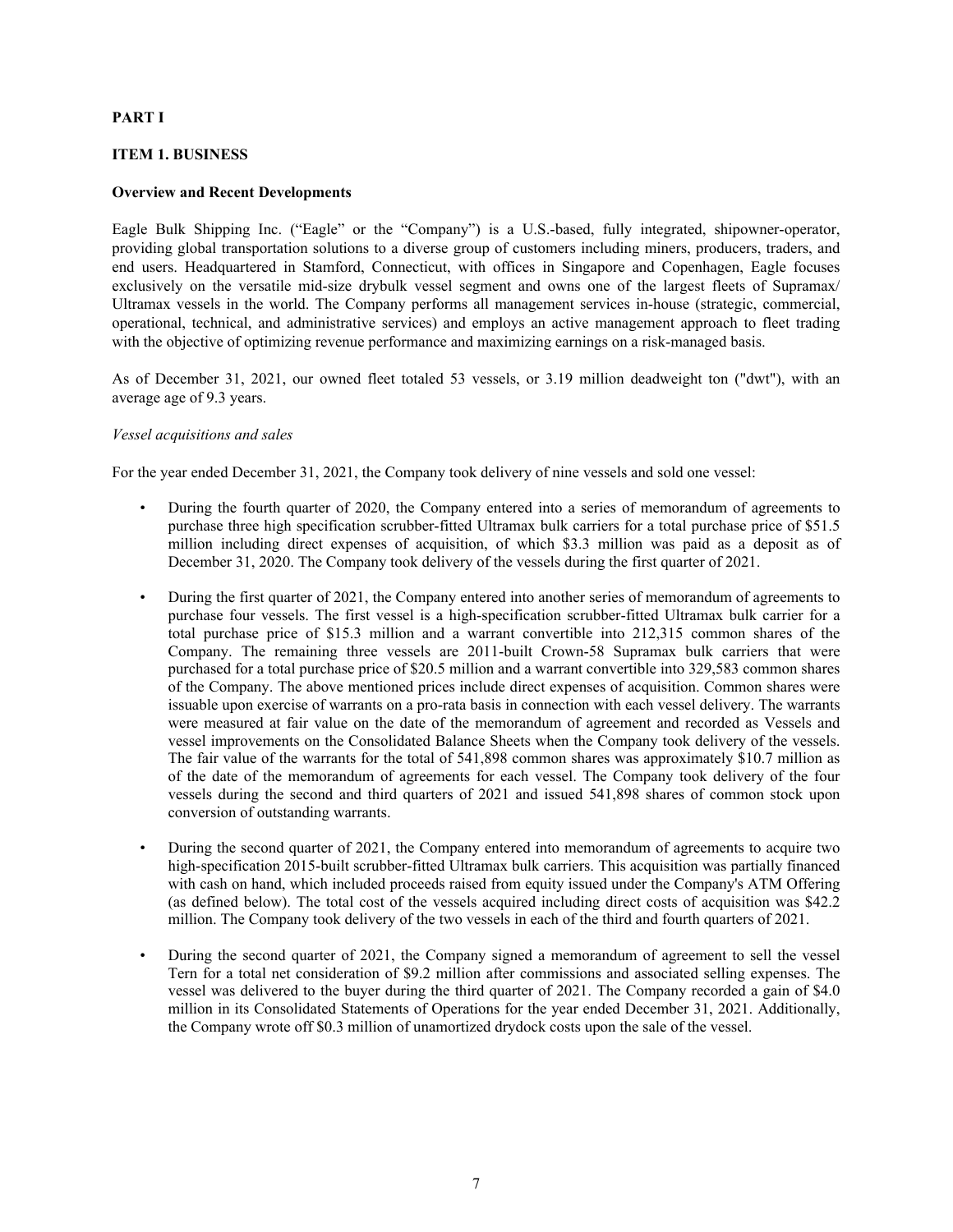#### *Vessel upgrades - ballast water systems*

During the third quarter of 2018, the Company entered into a contract for the purchase of ballast water treatment systems ("BWTS") on 39 of our owned vessels. The projected costs, including installation, are approximately \$0.5 million per BWTS. The Company intends to complete the majority of the installations during scheduled drydockings. The Company completed installation of BWTS on 23 vessels and recorded \$11.5 million in Vessels and vessel improvements in the Consolidated Balance Sheet as of December 31, 2021. Additionally, the Company recorded \$4.4 million as advances paid towards installation of BWTS on the remaining vessels as a noncurrent asset in its Consolidated Balance Sheet as of December 31, 2021.

## **Business Strategy**

Our vision is to be the leading integrated drybulk shipowner-operator through consistent outperformance and sustainable growth. We plan to achieve our vision by:

• Focusing on the most versatile drybulk vessel segment

We focus on owning-operating vessels within the mid-size Supramax/Ultramax segment. We consider this vessel segment to be the most versatile amongst the various drybulk asset classes due to the optimal size and specifications of Supramax/Ultramax ships, which allows us to carry the most diversified cargo mix when compared to other sizes of drybulk carriers. With a size ranging from 50,000 to 65,000 dwt and a length of approximately 200 meters, Supramax/Ultramax vessels are able to accommodate large cargo quantities and call on the majority of ports around the globe. In addition, these vessels are equipped with onboard cranes and grabs, giving them the ability to load and discharge cargoes without the need for shore-based port equipment/ infrastructure. We believe the versatility and flexibility of Supramax/Ultramax vessels provide for improved risk-adjusted returns.

Employing an active management strategy for fleet trading

We employ an active management strategy for fleet employment with the objective of optimizing revenue performance and maximizing earnings on a risk-managed basis. Through the execution of various commercial strategies employed across our global trading desks in the United States, Europe, and Asia, the Company has been able to achieve optimal time charter equivalent results and outperform the relevant market index on a consistent basis.

**Executing on fleet renewal and growth** 

Since 2016, we have executed on a comprehensive fleet renewal program totaling 49 vessel transactions. We have acquired 29 modern vessels and sold 20 of our oldest and least efficient vessels. We believe these transactions have vastly improved our fleet makeup. The average size of our ships has increased, the average age of our fleet has remained fairly static (over the period), and our fleet emissions profile has significantly improved (as measured by fuel consumption per dwt).

Performing technical management in-house

We perform all technical management services relating to vessel maintenance, vessel repairs and crewing. We believe maintaining technical management in-house allows us to better optimize operating costs and vessel performance.

Implementing a prudent approach to balance sheet management

We believe the long-term success of our Company is contingent on maintaining a prudent approach to balance sheet management, including working capital optimization, diversifying capital sources, lowering cost of capital, limiting interest rate exposure, and optimizing the debt profile.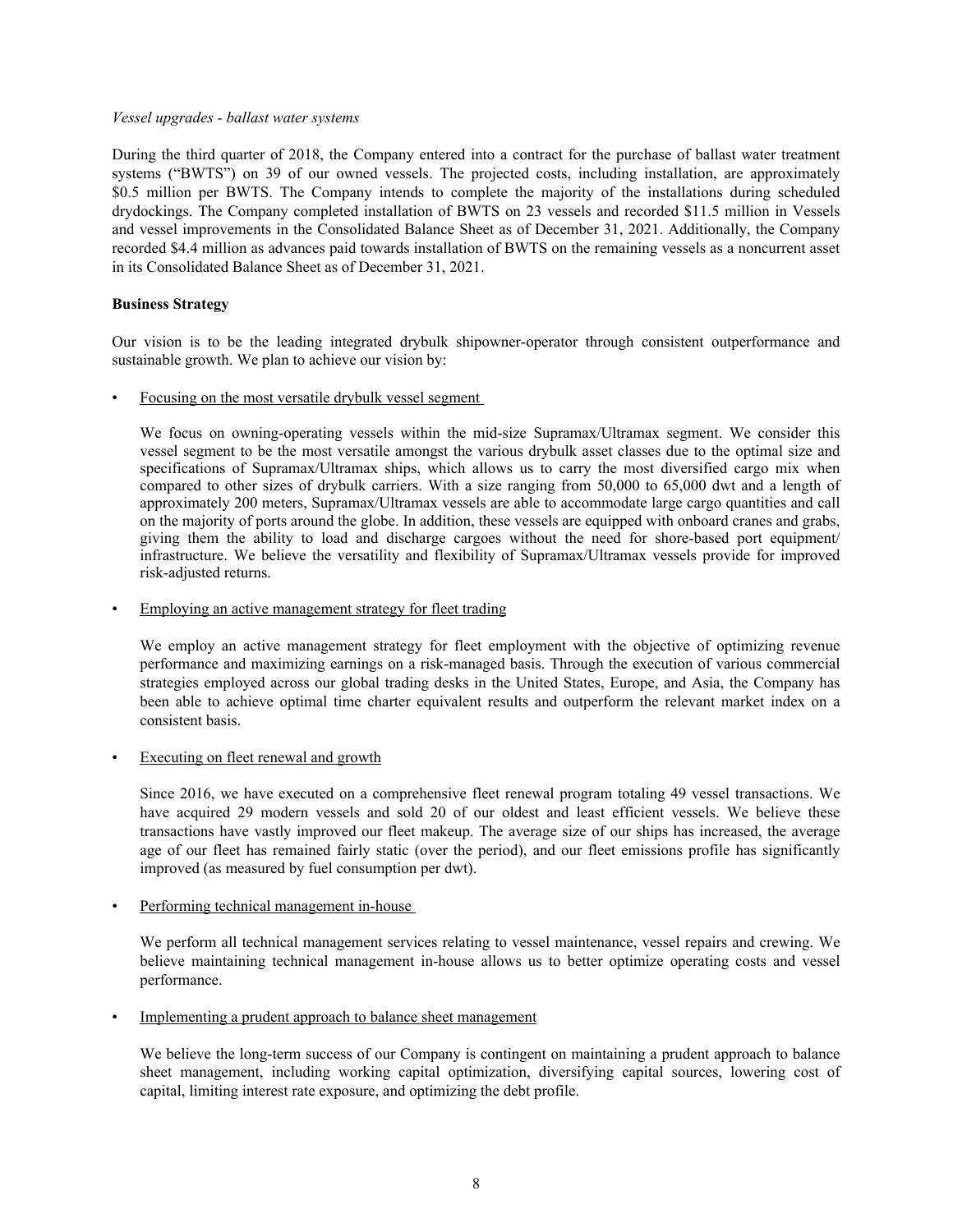#### • Emphasis on Environmental, Social and Governance ("ESG") factors

We have developed, maintained and expanded on various initiatives relating to ESG matters. To better inform our shareholders and other stakeholders about these matters of strategic importance, we started publishing an annual ESG Sustainability Report in 2020, prepared in accordance with the Marine Transportation Framework, established by the Sustainability Accounting Standards Board. The reports are available for download on our company website. Initiatives we have undertaken include:

#### *Environmental*

• Executing on a comprehensive fleet renewal program, acquiring modern efficient vessels and selling older, less efficient ones, which has resulted in an improved fleet makeup and reduced greenhouse gas ("GHG") emissions on a ton-mile basis.

• Creating a performance department and implementing performance optimization software, which has resulted in improved vessel performance and reduced fuel consumption.

• Applying high specification hull coatings and installing various energy saving devices around the propeller aperture to improve vessel performance and reduce fuel consumption.

• Reducing sulfur emissions by approximately 85% by following strategies to comply with the International Maritime Organization's ("IMO") fuel sulfur content regulations, which went into effect in January 2020.

• Joining the Getting to Zero Coalition, a global alliance of more than 1,540 companies committed to the decarbonization of deep-sea shipping in line with the IMO GHG emissions reduction strategy and, ultimately, the alignment of shipping emissions with the United Nations Framework Convention on Climate Change Paris Agreement.

• Providing relevant data on fuel consumption and sailing distances for each of our owned vessels to our lenders that are signatories to the Poseidon Principles. The Poseidon Principles establish a framework for assessing and disclosing the climate alignment of ship finance portfolios and are consistent with the policies and ambitions of the IMO to reduce shipping's total annual GHG emissions by at least 50% by 2050.

• Becoming a signatory to the Sea Cargo Charter, a global framework for aligning chartering activities with responsible environmental behavior in order to promote international shipping's decarbonization. The Charter is consistent with the IMO's ambition for GHG emissions from international shipping to peak as soon as possible and to reduce by at least 50% by 2050 compared to 2008 levels.

• Joining the Mærsk Mc-Kinney Møller Center for Zero Carbon Shipping as Mission Ambassador, which is a not-for-profit, independent research and development center. It works across the shipping sector with industry, academia, and authorities to create an overview of viable decarbonization pathways, facilitate the development and implementation of new energy technologies, build confidence in new concepts, and their supply chains and accelerate the energy transition by defining and maturing viable strategic pathways.

• Investigating existing and emerging technologies to reduce GHG emissions including completing our first 100% sustainable biofuel voyage on the M/V Sydney Eagle.

• Joining other industry leaders in calling on policy makers to prioritize the implementation of a carbon pricing mechanism and dedicated shipping industry decarbonized research and development fund during COP26 held in Glasgow, Scotland.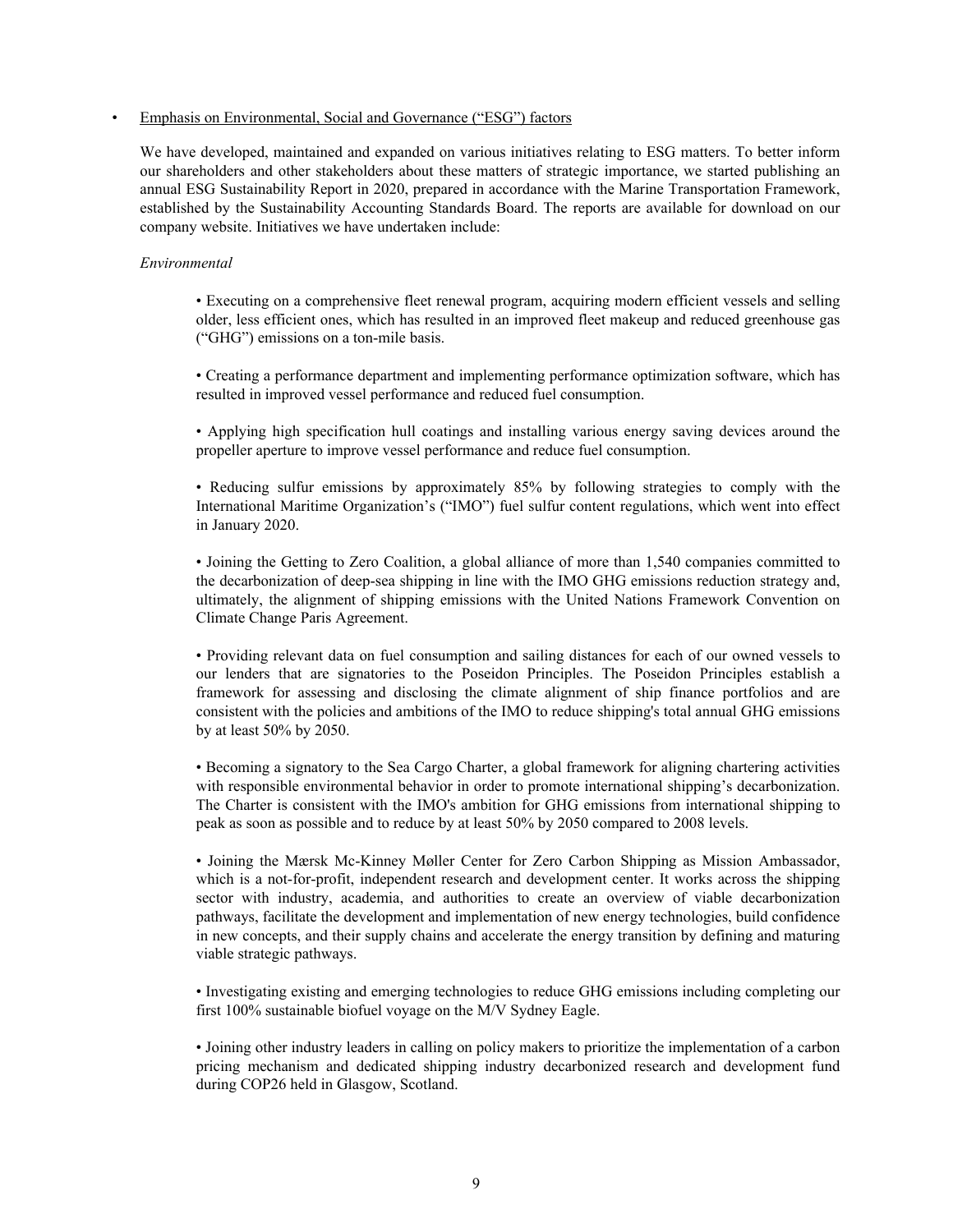### *Social*

• Abiding by equal opportunity employer guidelines and promoting diversity in the workforce.

• Recognizing and complying with the Maritime Labor Convention, which was adopted by the International Labor Organization ("ILO"). All of our crew labor contracts are International Transport Workers' Federation compliant agreements.

• Becoming a signatory to The Neptune Declaration, a global "call to action" initiative to help end the unprecedented crew change crisis affecting the maritime industry as a result of the outbreak of COVID-19 and its impact to worldwide travel.

- Implementing a robust safety management system.
- Volunteering with, and donating to, various local charities and causes.
- Providing paid internship opportunities to university students.

#### *Governance*

• Setting up a best-in-class corporate governance structure.

• Combating corruption through strict internal procedures and training, as well as taking part in collective action through our membership in the Maritime Anti-Corruption Network.

• Adopting a comprehensive code of ethics program within the organization that provides ongoing training and robust controls.

• Focusing on highly transparent reporting of sustainability, operating, and financial performance.

## **Our Fleet**

The 53 vessels in our owned fleet as of December 31, 2021 included the following vessels:

|                      |                 | Dwt            |                   |
|----------------------|-----------------|----------------|-------------------|
| <b>Vessel</b>        | <b>Class</b>    | (in thousands) | <b>Year Built</b> |
| Antwerp Eagle        | <b>Ultramax</b> | 63.5           | 2015              |
| <b>Bittern</b>       | Supramax        | 57.8           | 2009              |
| Canary               | Supramax        | 57.8           | 2009              |
| Cape Town Eagle      | <b>Ultramax</b> | 63.7           | 2015              |
| Cardinal             | Supramax        | 55.4           | 2004              |
| Copenhagen Eagle     | <b>Ultramax</b> | 63.5           | 2015              |
| Crane                | Supramax        | 57.8           | 2010              |
| <b>Crested Eagle</b> | Supramax        | 56.0           | 2009              |
| <b>Crowned Eagle</b> | Supramax        | 55.9           | 2008              |
| Dublin Eagle         | <b>Ultramax</b> | 63.5           | 2015              |
| Egret Bulker         | Supramax        | 57.8           | 2010              |
| Fairfield Eagle      | <b>Ultramax</b> | 63.3           | 2013              |
| <b>Gannet Bulker</b> | Supramax        | 57.8           | 2010              |
| Golden Eagle         | Supramax        | 56.0           | 2010              |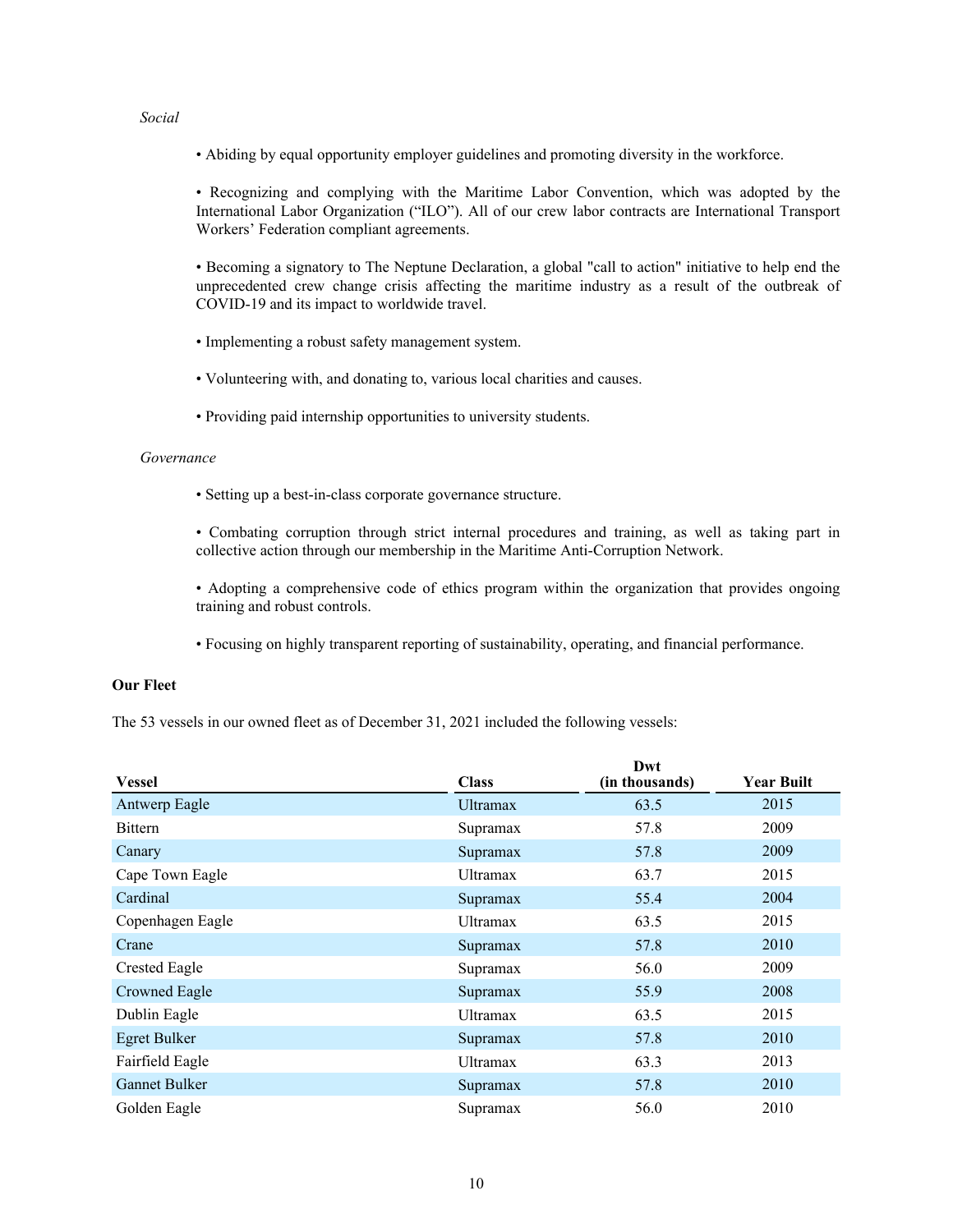| Grebe Bulker          | Supramax        | 57.8 | 2010 |
|-----------------------|-----------------|------|------|
| Greenwich Eagle       | <b>Ultramax</b> | 63.3 | 2013 |
| Groton Eagle          | <b>Ultramax</b> | 63.3 | 2013 |
| Hamburg Eagle         | Ultramax        | 63.3 | 2014 |
| Helsinki Eagle        | <b>Ultramax</b> | 63.6 | 2015 |
| Hong Kong Eagle       | Ultramax        | 63.5 | 2016 |
| Ibis Bulker           | Supramax        | 57.8 | 2010 |
| <b>Imperial Eagle</b> | Supramax        | 56.0 | 2010 |
| Jaeger                | Supramax        | 52.5 | 2004 |
| Jay                   | Supramax        | 57.8 | 2010 |
| Kingfisher            | Supramax        | 57.8 | 2010 |
| Madison Eagle         | <b>Ultramax</b> | 63.3 | 2013 |
| Martin                | Supramax        | 57.8 | 2010 |
| Montauk Eagle         | Supramax        | 58.0 | 2011 |
| Mystic Eagle          | <b>Ultramax</b> | 63.3 | 2013 |
| New London Eagle      | <b>Ultramax</b> | 63.1 | 2015 |
| Newport Eagle         | Supramax        | 58.0 | 2011 |
| Nighthawk             | Supramax        | 57.8 | 2011 |
| Oriole                | Supramax        | 57.8 | 2011 |
| Oslo Eagle            | <b>Ultramax</b> | 63.7 | 2015 |
| Owl                   | Supramax        | 57.8 | 2011 |
| Petrel Bulker         | Supramax        | 57.8 | 2011 |
| Puffin Bulker         | Supramax        | 57.8 | 2011 |
| Roadrunner Bulker     | Supramax        | 57.8 | 2011 |
| Rotterdam Eagle       | <b>Ultramax</b> | 63.6 | 2017 |
| Rowayton Eagle        | Ultramax        | 63.3 | 2013 |
| Sandpiper Bulker      | Supramax        | 57.8 | 2011 |
| Sankaty Eagle         | Supramax        | 58.0 | 2011 |
| Santos Eagle          | <b>Ultramax</b> | 63.5 | 2015 |
| Shanghai Eagle        | Ultramax        | 63.4 | 2016 |
| Singapore Eagle       | <b>Ultramax</b> | 63.4 | 2017 |
| Southport Eagle       | Ultramax        | 63.3 | 2013 |
| <b>Stamford Eagle</b> | <b>Ultramax</b> | 61.5 | 2016 |
| Stellar Eagle         | Supramax        | 56.0 | 2009 |
| Stockholm Eagle       | <b>Ultramax</b> | 63.3 | 2016 |
| Stonington Eagle      | Ultramax        | 63.3 | 2012 |
| <b>Sydney Eagle</b>   | <b>Ultramax</b> | 63.5 | 2015 |
| Valencia Eagle        | Ultramax        | 63.6 | 2015 |
| <b>Westport Eagle</b> | Ultramax        | 63.3 | 2015 |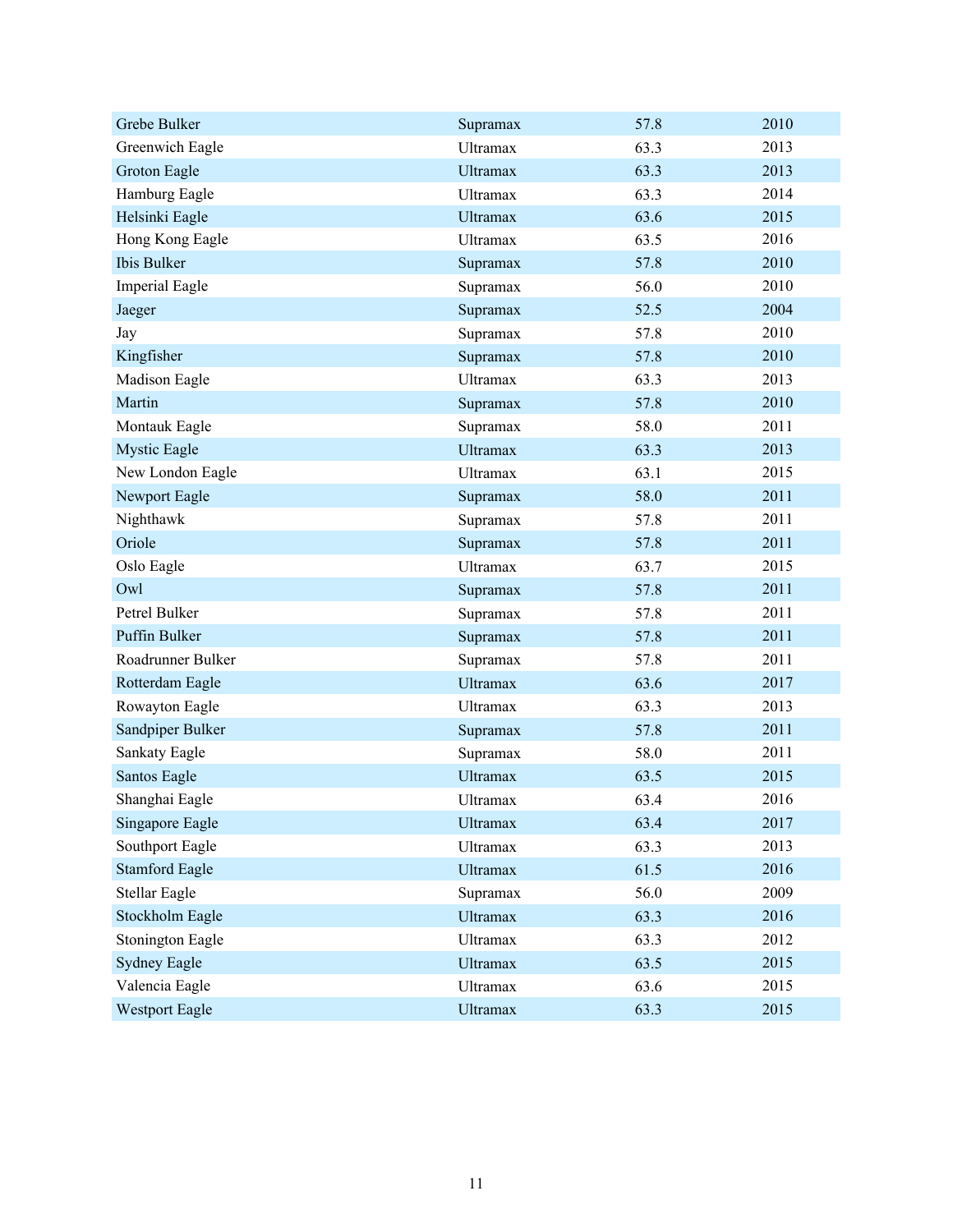#### **Nature of Business**

The following is a brief description of the commercial strategies we use to employ our vessels:

### 1) Time Charter-Out

 Time charter-out describes a contract for the use of a ship for an agreed period of time, at an agreed hire rate per day. Commercial control of the vessel becomes the responsibility of the time charterer who performs the voyage(s). The time charterer is responsible to pay the agreed hire and also purchase the fuel and pay port expenses. Time charters can range from as short as one voyage (approximately 20-40 days) to multiple years.

## 2) Voyage Chartering

 Voyage chartering involves the employment of a vessel between designated ports for the duration of the voyage only. Freight is earned on the volume of cargo carried. In contrast to the Time charter-out method, in a voyage charter, we maintain control of the commercial operation and are responsible for managing the voyage, including vessel scheduling and routing, as well as any related costs, such as fuel, port expenses and other expenses. Having the ability to control and manage the voyage, we are able to generate increased margin through operational efficiencies, business intelligence and scale. Additionally, contracting to carry cargoes on voyage terms often gives us the ability to utilize a wide range of vessels to perform the contract (as long as the vessel meets the contractual parameters), thereby giving significant operational flexibility to the fleet. Such vessels include not only ships we own, but also third-party ships, which can be chartered-in on an opportunistic basis (the inverse of a Time charter-out strategy).

## 3) Vessel + Cargo Arbitrage

With this strategy, we contract to carry a cargo on voyage terms (as described above under the caption "Voyage Chartering") with a specific ship earmarked to cover the commitment. As the date of cargo loading approaches, the market may have moved in such a way whereby we elect to substitute a different vessel to perform the voyage, while assigning a different piece of business to the original earmarked ship. Taken as a whole, this strategy can generate increased revenues, on a risk-managed basis, as compared to the original cargo-vessel pairing.

## 4) Time Charter-In

This strategy involves us leasing a vessel from a third-party shipowner at a set U.S. dollar per day rate. As referenced above, vessels can be time-chartered in order to cover existing cargo commitments, resulting in a Vessel+Cargo arbitrage. These ships may be chartered-in for periods longer than required for the initial cargo or arbitrage, and can also be chartered-in opportunistically in order to benefit from rate dislocations and to obtain risk-managed exposure to the market overall.

## 5) Hedging (FFAs)

Forward Freight Agreements ("FFAs") are cleared financial instruments, which we can use to hedge market rate exposure by locking in a fixed rate against the eventual forward market. FFAs are an important tool to manage market risk associated with chartering-in of third-party vessels. FFAs can also be used to lock in revenue streams on owned vessels or against forward cargo commitments the Company may enter into.

## 6) Asymmetric Optionality

This is a blended strategy approach whereby we utilize time charters, cargo commitments and FFAs together to hedge away market exposure while maintaining upside optionality to positive market volatility. As a simplified example, a ship may be time chartered-in for one year with a further optional year. In such a scenario, and dependent on market conditions, we could sell an FFA for the firm 1-year period commitment, essentially eliminating exposure to the market, while maintaining full upside on rate developments for the optional year.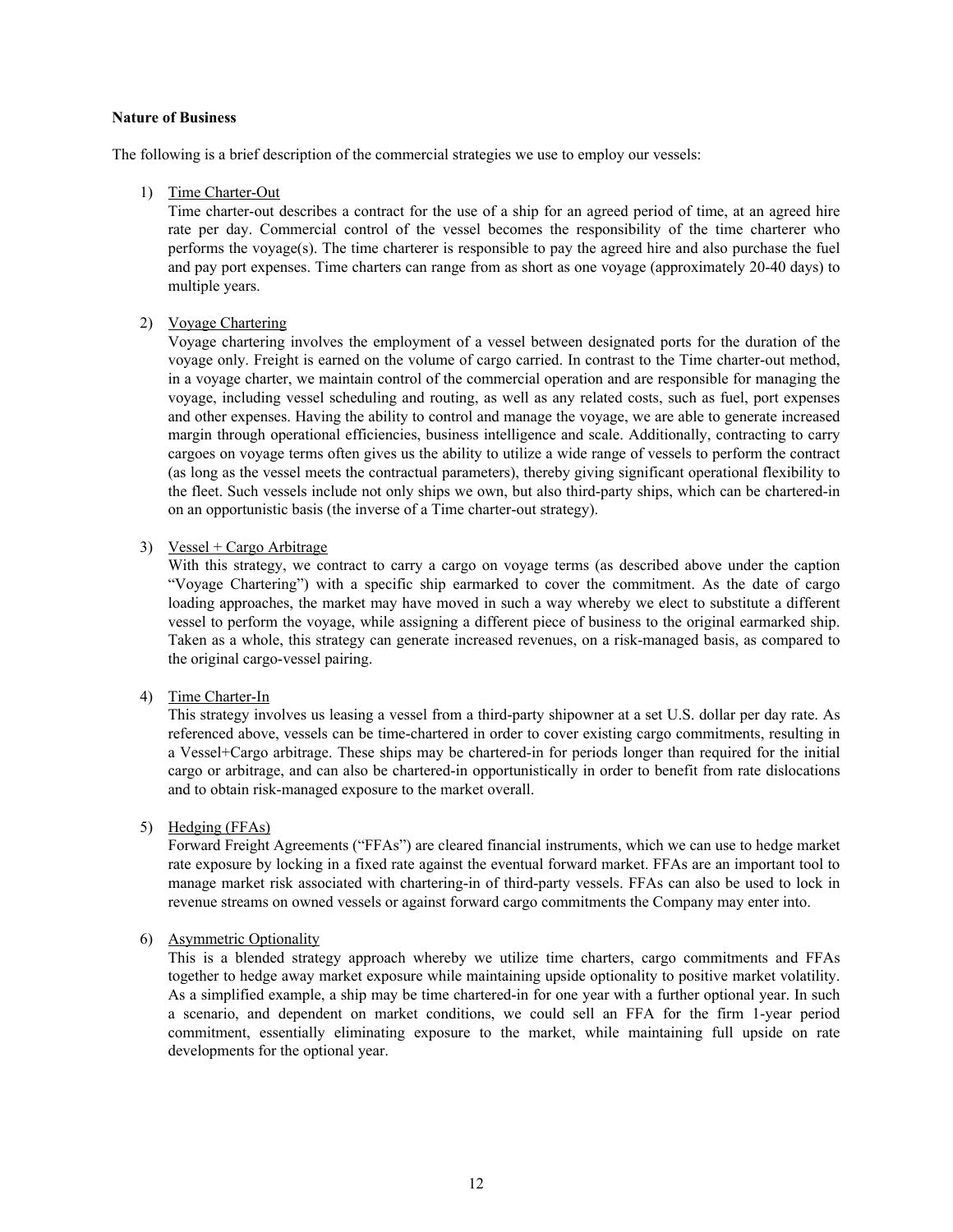| <b>Charter Characteristics</b>                       | Voyage<br><b>Charter</b>  | Time<br>Charter            | <b>Index</b><br><b>Charter</b> |
|------------------------------------------------------|---------------------------|----------------------------|--------------------------------|
| Typical contract length                              | Single<br>voyage          | One or multiple<br>voyages | Six months<br>or more          |
| Hire rate basis $(1)$                                | Per MT of cargo<br>loaded | Daily                      | Linked to<br><b>BSI</b>        |
| Voyage expenses $(2)$                                | We pay                    | Customer<br>pays           | Customer<br>pays               |
| Vessel operating expenses for owned<br>vessels $(3)$ | We pay                    | We pay                     | We pay                         |
| Charter hire expense for vessels chartered-<br>1n    | We pay                    | We pay                     | We pay                         |
| Off-hire $(4)$                                       | Customer does not<br>pay  | Customer does not<br>pay   | Customer does not<br>pay       |

- <sup>(1)</sup> "Hire rate" refers to a sum of money paid to the vessel owner by a charterer under a time charter party for the use of a vessel. "Freight rate basis" means the sum of money paid to the vessel owner under a voyage charter or contract of affreightment based on the unit measurement of cargo loaded. "BSI" refers to the "Baltic Supramax Index" and the daily hire rate varies based on the Index. Please refer to the Glossary for further detail on how the BSI is calculated.
- (2) "Voyage expenses" include fuel, port charges, canal tolls, and brokerage commissions.
- (3) "Vessel operating expenses" include crewing, repairs and maintenance, insurance, stores, lubes and communication expenses.
- (4) "Off-hire" refers to the time a vessel is unavailable to perform the service either due to scheduled or unscheduled repairs.

The Company employs its fleet opportunistically in an effort to maximize earnings. The Company enters into charters and is continuously developing contractual relationships directly with cargo interests. These relationships and the related cargo contracts have the dual benefit of providing greater operational efficiencies and act as a balance to the Company's naturally long position to the market. Notwithstanding the focus on short term chartering, the Company consistently monitors the drybulk shipping market and, based on market conditions, will consider entering into long-term time charters on our owned fleet when appropriate.

The following summary represents the charter characteristics of our vessels as of December 31, 2021, 2020, and 2019:

|                         | December 31, 2021 | December 31, 2020 | December 31, 2019 |
|-------------------------|-------------------|-------------------|-------------------|
| Time Charter            | 28                |                   | 28                |
| Voyage Charter          |                   |                   |                   |
| Shipyard <sup>(1)</sup> |                   |                   |                   |
| Total                   |                   | 4.                | 50                |

<sup>(1)</sup> The vessels are in shipyard as of the year end undergoing statutory drydock, BWTS or scrubber installation and repairs.

In connection with the charters of each of our vessels, unaffiliated third-party ship brokers earn commissions ranging from 1.25% to 5.00% of the total daily charter hire rate of each charter with the commission rate depending on the number of brokers involved with arranging the relevant charter.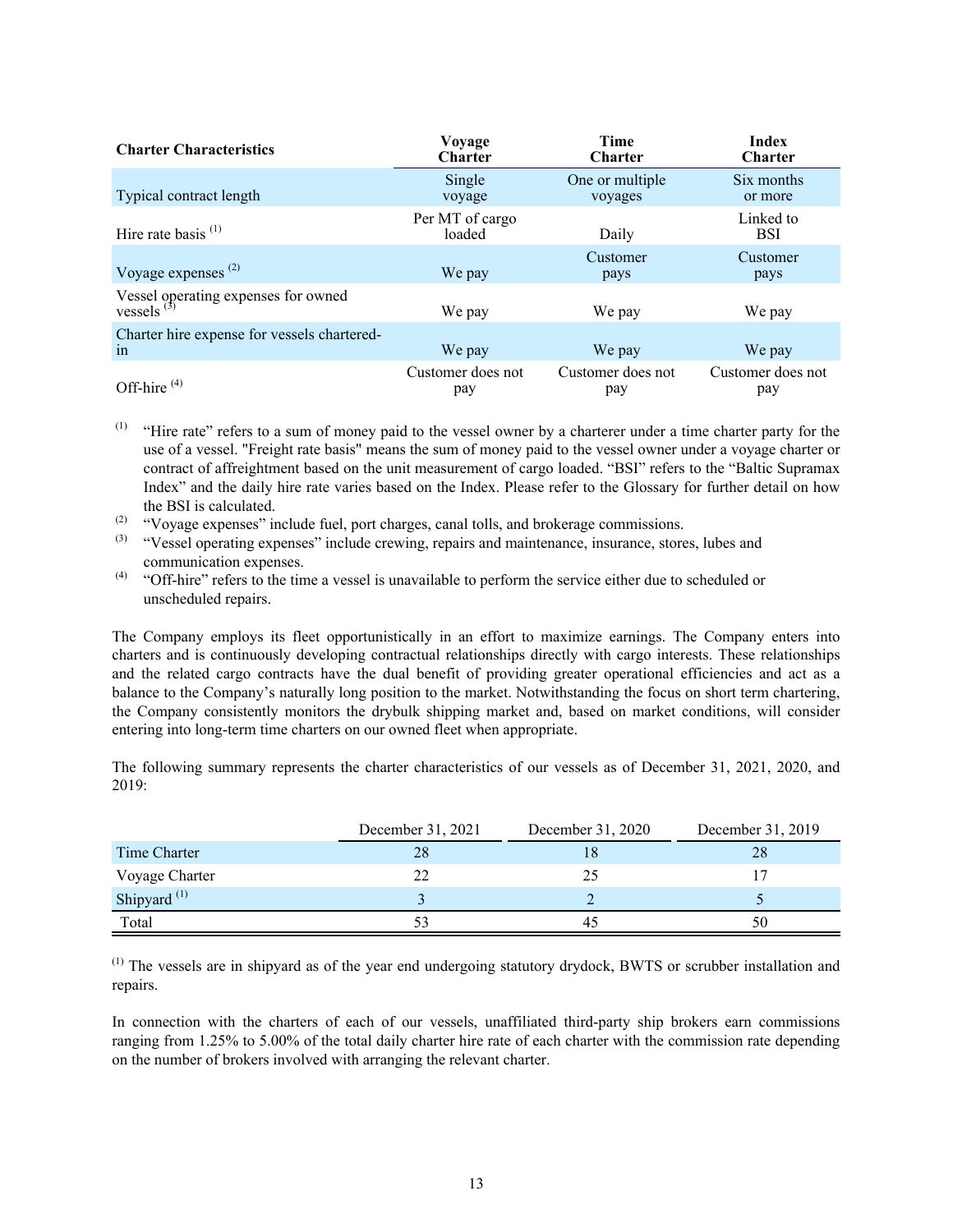Our vessels operate worldwide in compliance with trading limits imposed by governmental economic sanctions regimes and insurance terms and do not operate in or conduct business with countries or territories that are subject to United States, European Union ("EU"), United Kingdom or United Nations ("UN") comprehensive country-wide or territory-wide sanctions.

### **Our Customers**

Our customers include some of the world's leading agricultural, mining, manufacturing and trading companies, as well as smaller, privately owned companies. Our assessment of customers' financial condition and reliability is an important factor in negotiating employment for our vessels. We evaluate the counterparty risk of potential customers based on our management's experience in the shipping industry combined with the additional input of an independent credit risk consultant. In 2021, 2020 and 2019, we did not have a customer who accounted for more than 10% of our revenue.

### **Operations**

There are two central aspects to the operation of our fleet:

- Commercial operations, which involve chartering and operating a vessel; and
- Technical operations, which involve maintaining, crewing and repairing a vessel.

We carry out the commercial, technical and strategic management of our fleet through our wholly-owned subsidiary, Eagle Bulk Management LLC, a Marshall Islands limited liability company which maintains its principal executive offices in Stamford, Connecticut. We also maintain offices in Copenhagen, Denmark and Singapore. Our staff in the three offices worldwide provide the following services:

- Commercial operations and technical supervision;
- Vessel maintenance and repair;
- Vessel acquisition and sale;
- Legal, compliance and insurance services and
- Finance, accounting, treasury and information technology services.

Each of the Company's vessels serve the same type of customer, have similar operation and maintenance requirements, operate in the same regulatory environment, and are subject to similar economic characteristics. Based on this, the Company has determined that it operates in one reportable segment which is engaged in the ocean transportation of drybulk cargoes worldwide through the ownership and operation of drybulk vessels.

#### **Commercial and Strategic Management**

We perform the commercial and strategic management of our fleet including obtaining employment for our vessels and maintaining relationships with the charterers of our vessels. We have three offices across the globe located in Copenhagen, Singapore and Stamford, Connecticut which allows for 24 hour global market coverage. We believe that due to our management team's experience in operating drybulk vessels, we have access to a broad range of charterers and can employ our fleet efficiently in diverse market conditions and achieve high utilization rates.

Being an active owner-operator means effectively seeking to operate our own vessels when possible, as compared with time chartering them to other operators, all with a view toward achieving higher-than-market net charter hire income. In doing so, we believe we can take advantage of rapidly changing market conditions and obtain better operational efficiencies from our fleet.

#### **Technical Management**

We have established in-house technical management capabilities, through which we provide technical management services to all vessels in our fleet. Technical management includes managing day-to-day operation of the vessel and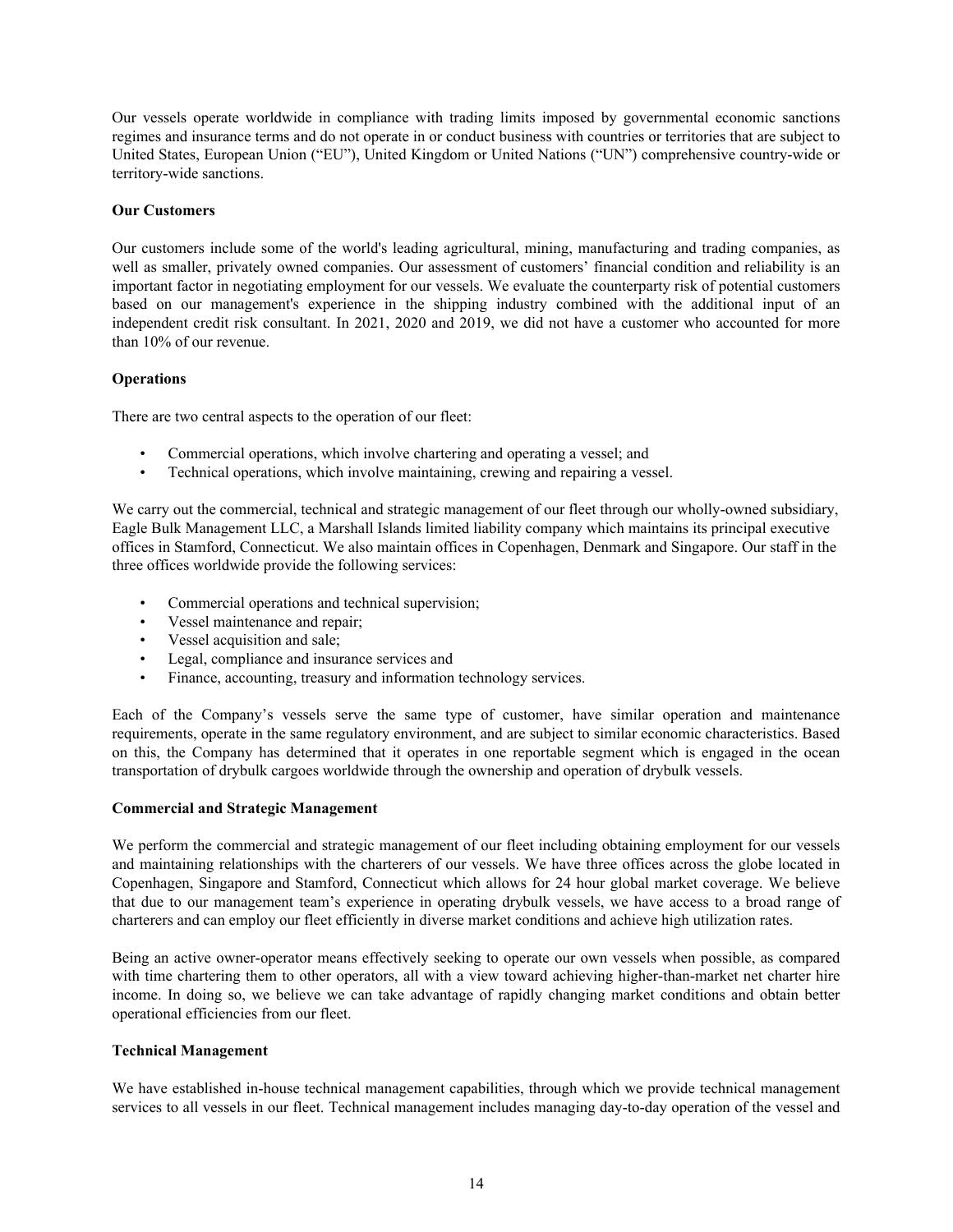machinery, performing general maintenance, ensuring regulatory and classification society compliance, supervising the general efficiency of vessels, arranging the hire of qualified officers and crew, planning, arranging and supervising drydocking and repairs, purchasing supplies, spare parts, lubes, and new equipment for vessels, and appointing supervisors and technical consultants.

### **Human Capital Management**

As of December 31, 2021, we have an aggregate of 94 shore-based personnel employed in our three office locations. We value a diverse workforce and our shore-based personnel comprises of 25 different nationalities across three worldwide offices. We are an Equal Opportunity Employer in our hiring and promoting practices, benefits and wages.

### *Our values*

- *• PASSION for excellence drives us*
- *EMPOWERMENT of our people leads to better results*
- *INTEGRITY defines our culture*
- *• RESPONSIBILITY to safety underpins every decision*
- *• FORWARD THINKING takes us to a more successful tomorrow*

#### *Talent management and leadership*

We take a systemic approach to hiring, training and developing our employees based on our code of ethics. This includes creating individual goals based on company priorities and providing employees periodic feedback in order to assess individual performance. We have developed internal promoting practices based on objective annual performance evaluations, encouraging employees to develop within their chosen career path and providing necessary professional trainings as needed. We also employ a succession planning process that identifies suitable candidates, and their development needs, for key positions in the company.

In addition to our shore-based personnel, we currently crew our vessels with officers and crew members from Ukraine, Russia, Georgia, Bulgaria and the Philippines who are hired through third-party crew managers. Historically, the majority of our crew have been hired through two crew manning agents, one Russian and the other Ukrainian. The officers and crew are primarily Russian and Ukrainian. The evolving situation in Ukraine and the sanctions being imposed may adversely affect our ability to hire and/or pay for our crew for our vessels. As of December 31, 2021, we employed approximately 1,000 officers and crew members on our owned fleet. The thirdparty crew managers recruit crew members with training, licenses and experience appropriate for our vessels. On board, our crews perform most operational and maintenance work and assist in supervising work during cargo operations and at drydock facilities. We often man our vessels with more crew members than are required by the vessel's Flag State safe manning requirement in order to allow for the performance of routine maintenance duties. All of our crew members are subject to and are paid commensurate with international collective bargaining agreements and, therefore, we do not anticipate any labor disruptions. The international collective bargaining agreements, to which we are a party, are typically renewed for a two-year term.

#### *Human rights, health and safety*

We continuously strive to provide a secure working environment for both our shore-based personnel as well as our crew members on our ships. During COVID-19, we have taken extraordinary measures to protect the health of our shore based employees by allowing our employees to work from home during the peak of the pandemic. We took measures to adapt all of our offices to the new safety precautions to include social distancing guidelines as well as ensuring mask wearing compliance.

For our crew members on our ships, we maintain security measures to ensure well-being and safety on our ships. We developed and implemented a safety management system in compliance with the International Safety Management Code. All necessary certificates required by the IMO were obtained by our in-house technical managers. We comply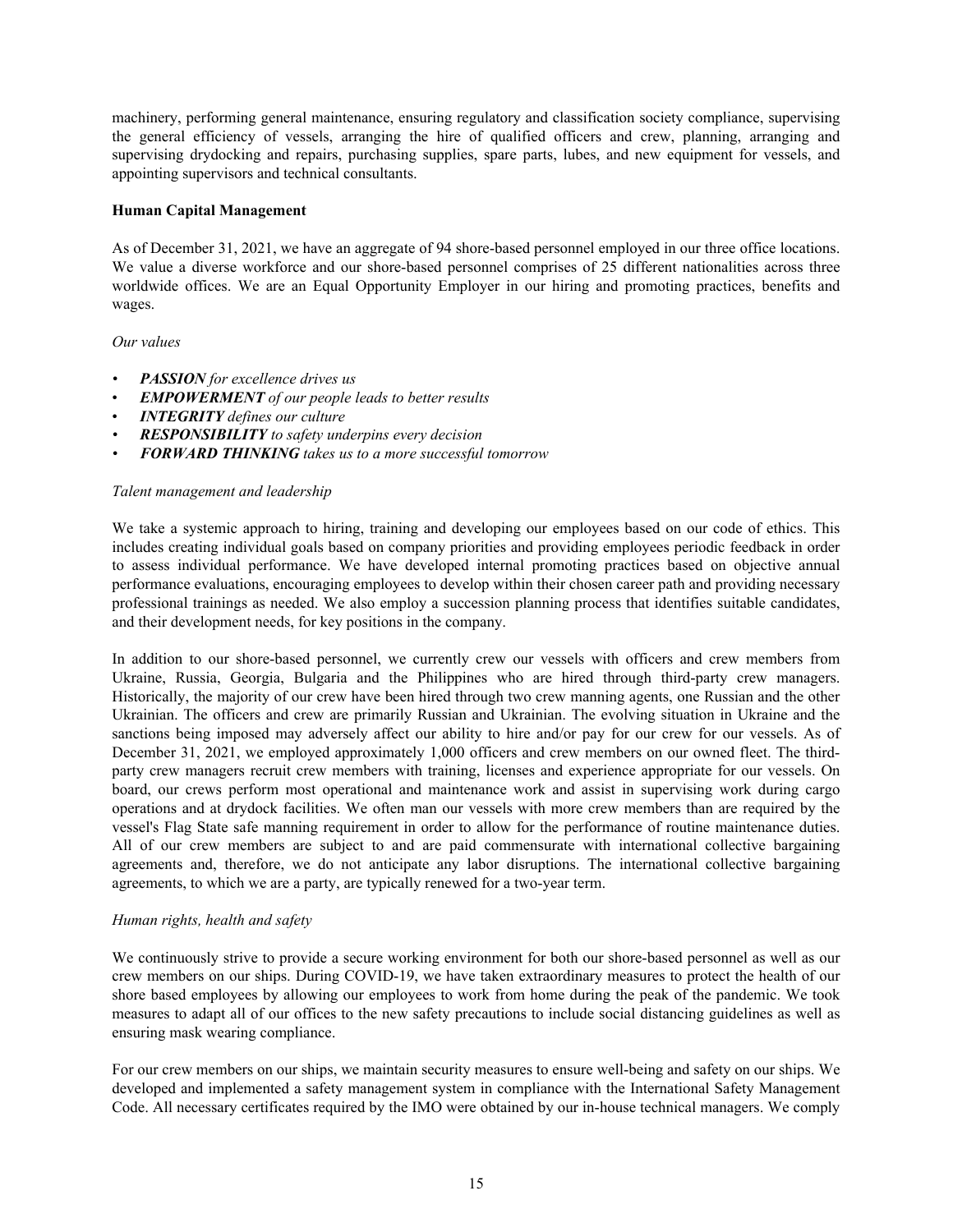with the Maritime Labor Convention adopted by the ILO in 2006. The Convention outlines the minimum requirements for seafarers to work, conditions of employment, facilities while on board, and health and welfare protection. The Convention obliges all ships above 500 gross tons in international trade to have a Maritime Labor Certificate and a Declaration of Maritime Labor Compliance. All our vessels and crew are compliant with the Convention, and we intend to maintain them accordingly. We also publish our ESG report on an annual basis where we report key metrics such as marine casualties, lost time incident rate and port state control.

During the pandemic, government-imposed travel restrictions, which were put in place in order to curtail the spread of the virus, created substantial challenges with respect to being able to effect crew changes and repatriation, and our seafarers sometimes had to work past their contractual employment periods. At Eagle, it has been a strategic priority to relieve our seafarers as close to their contractual due dates as possible, and we have successfully managed crew changeovers even in light of evolving travel restrictions in many countries. In order to achieve this result, we had to divert some of our ships and/or incur additional off-hire costs in addition to higher crew change expenses. During the year ended December 31, 2021, we incurred approximately 115 days of additional off-hire related to crew changes. These costs notwithstanding, we believe it is our obligation to Eagle's seafarers to ensure their overall health and safety.

### **Permits, Authorizations and Regulations**

We are required by various governmental and quasi-governmental agencies to obtain certain permits, licenses and certificates with respect to our vessels. The kinds of permits, licenses and certificates required depend upon several factors, including the commodity transported, the waters in which the vessel operates, the nationality of the vessel's crew and the age of a vessel. We expect to be able to obtain all permits, licenses and certificates currently required to permit our vessels to operate. Additional laws and regulations, environmental or otherwise, may be adopted which increase the cost of us doing business.

Our vessels operate worldwide in compliance with trading limits imposed by our insurance terms and do not operate in or conduct business with countries or territories that are subject to U.S., EU, UK or UN comprehensive countrywide or territory-wide sanctions.

## *Environmental and Other Regulations*

Government regulation significantly affects the trading locations and operation of our vessels. We are subject to international conventions and treaties, national, state and local laws and regulations in force in the countries in which our vessels may transit or operate relating to safety and health and environmental protection including the storage, handling, emission, transportation and discharge of hazardous and non-hazardous materials, and the remediation of contamination and liability for damage to natural resources. Compliance with such laws, regulations and other requirements entails significant expense, including required vessel modifications and implementation of certain operating procedures.

A variety of government and private entities subject our vessels to both scheduled and unscheduled inspections. These entities include the local port authorities (including national Coast Guards, harbor masters and port state control authorities), classification societies, flag state administrations (country of vessel registry), as well as our charterers and terminal operators. Certain of these entities require us to obtain permits, licenses and certificates for the operation of our vessels. Failure to maintain the necessary permits or approvals could result in substantial costs in fines and penalties or result in the temporary suspension of the operation of one or more of our vessels.

We believe that the heightening levels of environmental and quality concerns among regulators, charterers and the insurance industry is leading to greater inspection and safety requirements on all vessels, which may accelerate the recycling of older vessels throughout the shipping industry. Increasingly stringent environmental regulations have created a demand for vessels that conform to the most up-to-date environmental standards, whether through retrofitting or new design. We strive to maintain operating standards for all of our vessels that emphasize operational safety, quality maintenance, continuous training of our officers and crews and adherence to applicable international regulations. We believe that our vessels are in substantial compliance with environmental laws and regulations and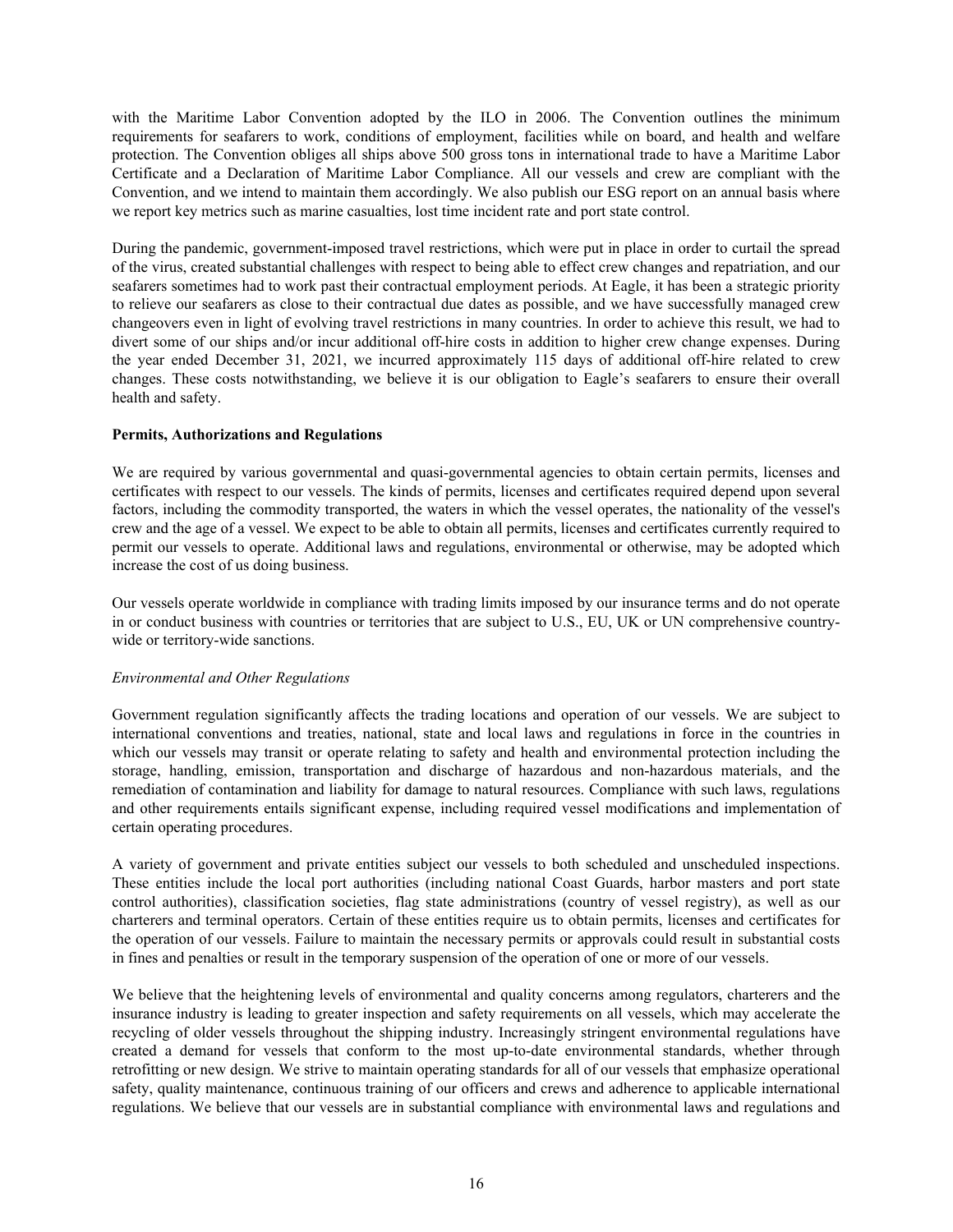that our vessels have all material permits, licenses, certificates or other authorizations necessary for the conduct of our operations. However, because such laws and regulations are subject to change and may impose stricter requirements, we cannot predict the ultimate cost of complying with these requirements, or the impact of these requirements on the resale value or useful lives of our vessels.

#### *International Maritime Organization*

The UN's IMO has adopted several international conventions, including the International Convention for the Prevention of Pollution from Ships, 1973, as modified by the Protocol of 1978 relating thereto ("MARPOL"). MARPOL has been in effect since October 2, 1983 and has been adopted by over 150 nations, including many of the jurisdictions in which our vessels operate. MARPOL sets forth pollution-prevention requirements applicable to different types of vessels and is broken into six Annexes, each of which regulates a different source of pollution. Annex I relates to oil leakage or spilling; Annexes II and III relate to harmful substances carried in bulk, in liquid or packaged form, respectively; Annexes IV and V relate to sewage and garbage management, respectively; and Annex VI relates to air emissions. Annex VI was separately adopted by the IMO in September of 1997.

In 2013, the Marine Environmental Protection Committee ("MEPC") was adopted by resolution amendments to MARPOL Annex I Conditional Assessment Scheme ("CAS"). The amendments, which became effective on October 1, 2014, pertain to the inspections of bulk carriers and tankers and require compliance with the 2011 Enhanced Survey Programme Code, which enhances the programs of inspections. We made the necessary financial expenditures to comply with these amendments.

### *Air Emissions*

Annex VI to MARPOL, which was designed to address air pollution from vessels and which became effective on May 19, 2005, sets limits on sulfur oxide and nitrogen oxide emissions from ships and prohibits deliberate emissions of ozone depleting substances, such as chlorofluorocarbons. Annex VI also regulates shipboard incineration and the emission of volatile organic compounds from tankers. In addition, Annex VI includes a global cap on the sulfur content of fuel oil and allows for special areas to be established with more stringent controls of sulfur emissions known as "Emission Control Areas" ("ECAs"), as explained below.

MEPC adopted amendments to Annex VI on October 10, 2008, which entered into force on July 1, 2010. The amended Annex VI seeks to further reduce air pollution by, among other things, implementing a progressive reduction of the amount of sulfur contained in any fuel oil used on board ships. As of January 1, 2020, sulfur content could not exceed 0.50% unless an approved exhaust gas cleaning system ("scrubber") is in use. Additionally, in October 2018, MEPC amended Annex VI to prohibit the carriage of bunkers above 0.5% sulfur on ships on or after March 1, 2020, with the exception of vessels fitted with scrubbers which can carry fuel of higher sulfur content.

We have implemented a comprehensive approach to compliance with IMO sulfur regulations. We believe that fitting scrubbers is the most cost-effective approach to achieve compliance for the majority of the ships in our fleet. As of December 31, 2021, 47 of our 53 vessels were fitted with scrubbers, making us the largest owner of scrubber fitted Supramax/Ultramax vessels in the world. The balance of our fleet complies with the MARPOL Annex VI sulfur limit through consumption of compliant fuels.

Sulfur content standards are stricter within certain ECAs. As of January 1, 2015, ships operating within an ECA may not use fuel with sulfur content in excess of 0.1%. Annex VI establishes procedures for designating new ECAs. Currently, the Baltic Sea, the North Sea, certain coastal areas of North America and United States Caribbean area have been designated as ECAs. Ocean-going vessels in these areas will be subject to stringent emissions controls, which may cause us to incur additional costs to procure compliant fuel and/or install scrubbers. If additional ECAs are approved by the IMO or other new or more stringent requirements relating to emissions from marine engines or port operations by vessels are adopted by the states where our vessels operate, compliance with these regulations could entail additional expenses relating to operation of scrubbers, purchase of compliant fuel or otherwise increase the costs of our operations.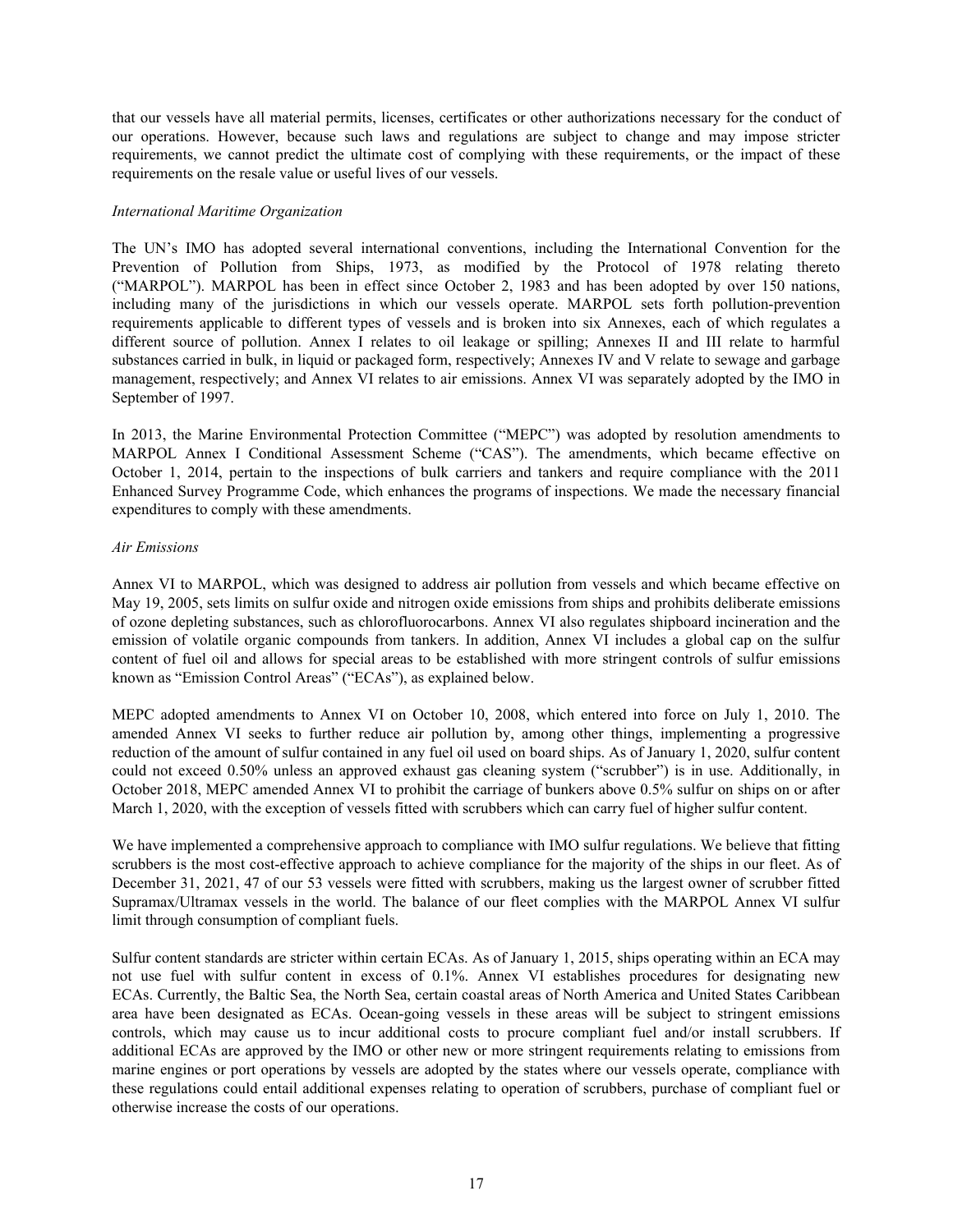Annex VI also establishes progressive reductions in nitrogen oxide emissions from marine diesel engines installed on ships, with a "Tier II" emission limit for engines installed on a ship constructed on or after January 1, 2011; and a more stringent "Tier III" emission limit for engines installed on a ship constructed on or after January 1, 2016 operating in ECAs.

We believe we are in substantial compliance with all current requirements of Annex VI, but we may incur additional costs to comply with more stringent standards. Additional or new conventions, laws and regulations may be adopted that could require the installation of expensive emission control systems and could adversely affect our business, results of operations, cash flows and financial condition.

### *Safety Management System Requirements*

The International Convention for the Safety of Life at Sea ("SOLAS") and the International Convention on Load Lines (the "LL Convention") impose a variety of standards that regulate the design and operational features of ships. The IMO periodically revises the SOLAS and LL Convention standards. In addition, the Convention of Limitation of Liability for Maritime Claims establishes limits of liability for loss of life or personal injury claim and property claims against shipowners.

The operation of our ships is also affected by Chapter IX of SOLAS, which sets forth the IMO's International Management Code for the Safe Operation of Ships and Pollution Prevention (the "ISM Code"). The ISM Code requires shipowners and bareboat charterers to develop and maintain an extensive Safety Management System ("SMS") that includes, among other things, the adoption of a safety and environmental protection policy setting forth instructions and procedures for safe operation and describing procedures for emergency response. We rely upon the SMS that we have developed for compliance with the ISM Code. The failure of a shipowner or bareboat charterer to comply with the ISM Code may subject such party to increased liability, may decrease available insurance coverage for the affected vessels and may result in a denial of access to, or detention in, certain ports. As of the date of this filing, all of the vessels in our owned fleet are ISM code-certified.

The ISM Code requires that vessel operators obtain a safety management certificate ("SMC") for each vessel they operate. This certificate evidences compliance by a vessel's operators with the ISM Code requirements for a SMS. No vessel can obtain a SMC under the ISM Code unless its manager has been awarded a document of compliance ("DoC") issued by the vessel's flag state or by an approved organization on behalf of the flag state. Our in-house technical managers have obtained DoC for all offices and safety management certificates for all of our vessels for which the certificates are required by the IMO, which certificates are renewed as needed.

#### *Pollution Control and Liability Requirements*

The IMO has negotiated international conventions that impose liability for pollution in international waters and the territorial waters of the signatories to such conventions. For example, the International Convention for the Control and Management of Ships' Ballast Water and Sediments ("BWM Convention") is designed to protect the marine environment from the introduction of non-native (alien) species as a result of the carrying of ships' ballast water from one place to another. The BWM Convention was adopted in 2004 and became effective on September 8, 2017. The BWM Convention is applicable to new and existing vessels that are designed to carry ballast water. It defines a discharge standard consisting of maximum allowable levels of critical invasive species. This standard is met by installing ballast water treatment systems ("BWTS") that render the invasive species non-viable. In addition, each vessel is required to have on board a valid International Ballast Water Management Certificate, a Ballast Water Management Plan, and a Ballast Water Record Book.

Under relevant U.S. federal laws, USCG approved BWTS are required to be installed in all vessels at the first out of water drydocking after January 1, 2016 if these vessels are to discharge ballast water inside 12 nautical miles of the coast of the United States. An Alternative Management System ("AMS") may be installed in lieu of a USCG approved BWTS. An AMS is valid for five years from the date of required compliance with ballast water discharge standards, by which time it must be replaced by an approved system unless the AMS itself achieves approval.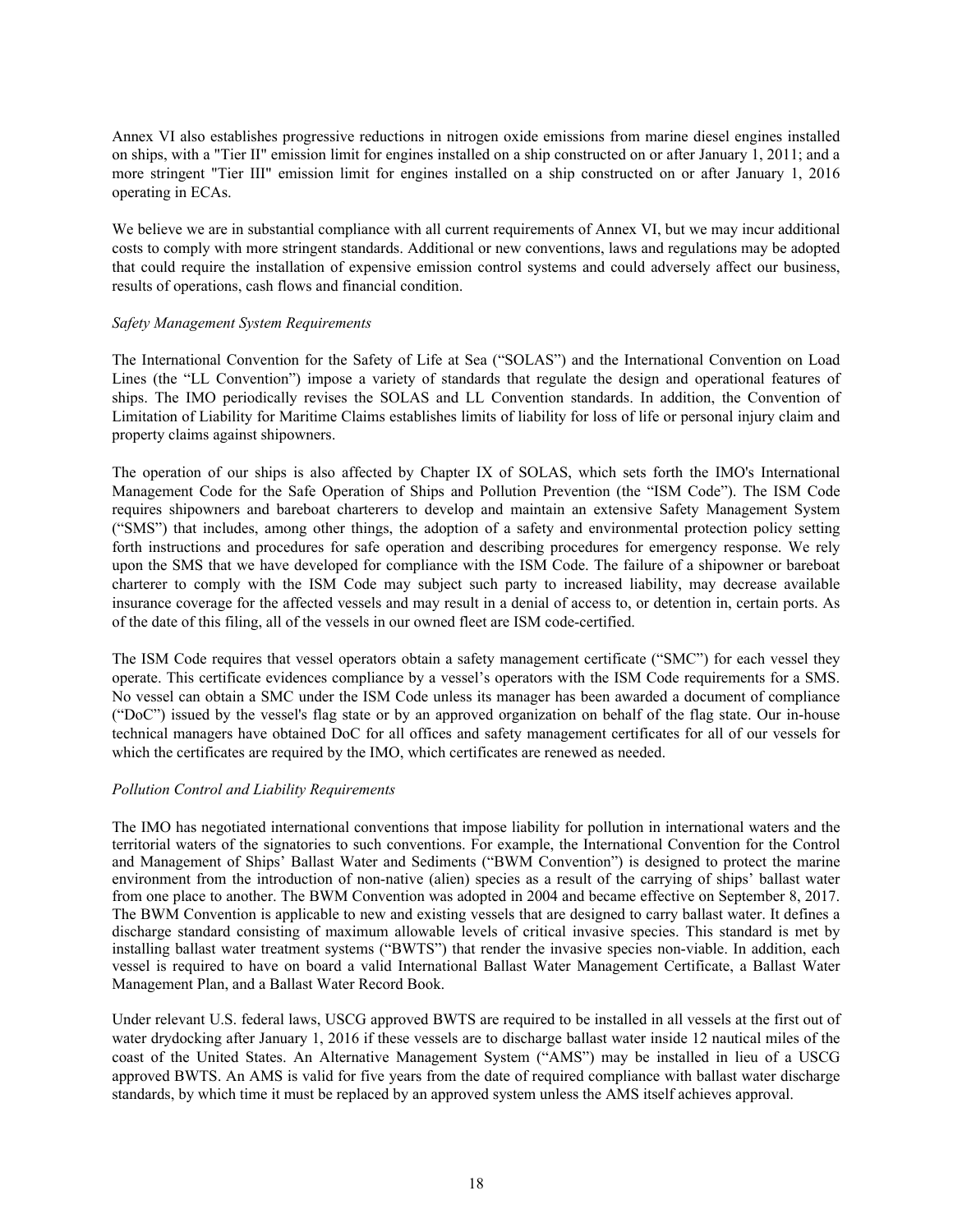On August 14, 2018, the Company entered into a contract for the purchase of BWTS on all of our owned vessels. The projected costs, including installation, is approximately \$0.5 million per BWTS. The Company intends to complete the majority of the installations during scheduled drydockings. The Company completed installation of BWTS on 23 vessels and recorded \$11.5 million in Vessels and vessel improvements in the Consolidated Balance Sheet as of December 31, 2021. Additionally, the Company recorded \$4.4 million as advances paid towards installation of BWTS on the remaining vessels as a noncurrent asset in its Consolidated Balance Sheet as of December 31, 2021.

The IMO adopted the International Convention on Civil Liability for Bunker Oil Pollution Damage (the "Bunker Convention") to impose strict liability on shipowners for pollution damage in jurisdictional waters of ratifying states caused by discharges of bunker fuel. The Bunker Convention requires registered owners of ships over 1,000 gross tons to maintain insurance for pollution damage in an amount equal to the limits of liability under the applicable national or international limitation regime (but not exceeding the amount calculated in accordance with the Convention on Limitation of Liability for Maritime Claims of 1976, as amended). With respect to non-ratifying states, liability for spills or releases of oil carried as fuel in ships' bunkers typically is determined by national or other domestic laws in the jurisdiction where the events or damages occur. Our ships carry insurance in excess of the statutory requirements.

In March 2006, the IMO amended Annex I to MARPOL, including a regulation relating to oil fuel tank protection, which became effective August 1, 2007. The regulation applies to various ships delivered on or after August 1, 2010. The requirements it contains address issues such as fuel tanks, protected location accidental oil fuel outflow performance standards, a tank capacity limit and certain other maintenance, inspection and engineering standards.

IMO regulations also require owners and operators of certain vessels to adopt Ship Oil Pollution Emergency Plans. Periodic training and drills for response personnel and for vessels and their crews are required.

In March 2021, the U.S. government began investigating an allegation that one of the Company's vessels may have improperly disposed of ballast water that entered the engine room bilges during a repair. The investigation of this alleged violation of environmental laws is ongoing, and although at this time we do not believe that this matter will have a material impact on the Company, our financial condition or results of operations, we cannot determine what penalties, if any, will be imposed. We have posted a surety bond as security for any fines, penalties or associated costs that may be issued, and the Company is cooperating fully with the U.S. government in its investigation of this matter. For the year ended December 31, 2021, the Company incurred and recorded \$2.8 million as Other operating expense in our Consolidated Statement of Operations, relating to this incident, which includes legal fees, surety bond expenses, vessel off-hire, crew changes and travel costs.

## *Anti-Fouling Requirements*

In 2001, the IMO adopted the International Convention on the Control of Harmful Anti-Fouling Systems on Ships (the "Anti-Fouling Convention"). The Anti-Fouling Convention prohibits the use of organotin compound coatings to prevent the attachment of mollusks and other sea life to the hulls of vessels. Vessels of over 400 gross tons engaged in international voyages are required to undergo an initial survey before the vessel is put into service or before an International Anti-Fouling System Certificate is issued for the first time and subsequent surveys when the antifouling systems are altered or replaced. We have obtained Anti-Fouling System Certificates for all of our vessels that are subject to the Anti-Fouling Convention.

In November 2020, MEPC 75 approved draft amendments to the Anti-Fouling Convention to prohibit anti-fouling systems containing cybutryne. These amendments were adopted at MEPC 76 in June 2021 and will apply to ships from January 1, 2023.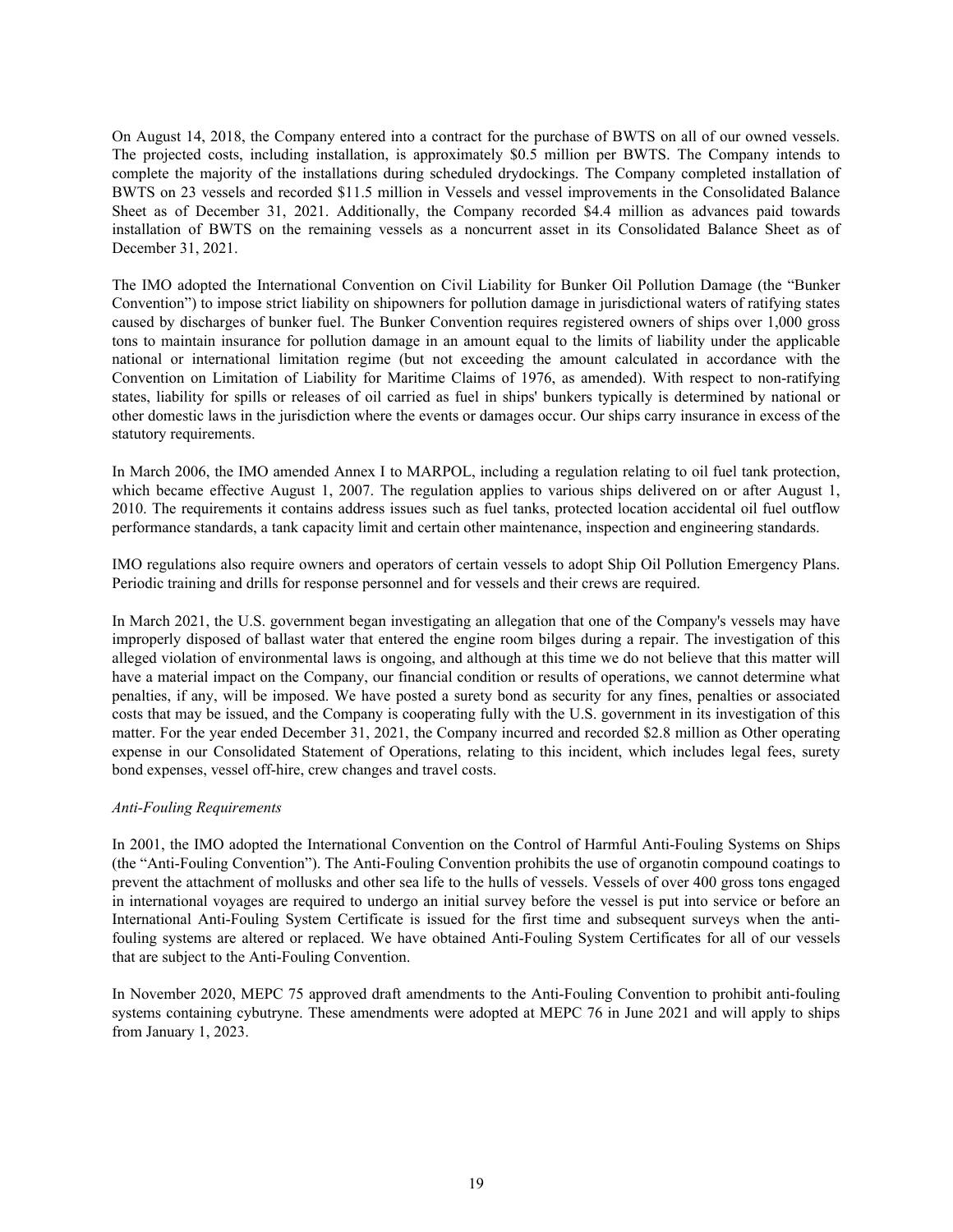### *Compliance Enforcement*

The flag state, as defined by the UN Convention on the Law of the Sea, is responsible for implementing and enforcing a broad range of international maritime regulations with respect to all ships granted the right to fly its flag. The "Shipping Industry Guidelines on Flag State Performance" evaluates and reports on flag states based on factors such as sufficiency of infrastructure, ratification, implementation, and enforcement of principal international maritime treaties, supervision of statutory ship surveys, casualty investigations, and participation at IMO and ILO meetings. Our vessels are flagged in the Marshall Islands. Marshall Islands-flagged vessels have historically received a good assessment in the shipping industry. We recognize the importance of a credible flag state and do not intend to use flag states with poor performance indicators.

Noncompliance with the ISM Code or other IMO regulations may subject the shipowner or bareboat charterer to increased liability, lead to decreases in available insurance coverage for affected vessels or result in the denial of access to, or detention in some ports. As of the date of this report, each of our vessels is ISM Code certified and it is our intent to maintain ISM code certification. However, there can be no assurance that such certificates will be maintained in the future.

The IMO continues to introduce new regulations. It is impossible to predict what additional regulations, if any, may be passed by the IMO and what effect, if any, such regulations may have on our operations.

## *The U.S. Oil Pollution Act of 1990 and the Comprehensive Environmental Response, Compensation and Liability Act*

The U.S. Oil Pollution Act of 1990 ("OPA") established an extensive regulatory and liability regime for the protection and cleanup of the environment from oil spills. OPA affects all "owners and operators" whose vessels trade with the United States, its territories and possessions or whose vessels operate in United States waters, which includes the United States' territorial sea and its 200 nautical mile exclusive economic zone around the United States. The United States has also enacted the Comprehensive Environmental Response, Compensation and Liability Act ("CERCLA"), which applies to the discharge of hazardous substances other than oil, except in limited circumstances whether on land or at sea. OPA and CERCLA both define "owner or operator," in the case of a vessel, as "any person owning, operating or chartering by demise," the vessel. Both OPA and CERCLA impact our operations.

Under OPA, vessel owners and operators are "responsible parties" and are jointly, severally and strictly liable (i.e., no showing of "fault" is required) for all containment and clean-up costs and other damages arising from discharges or threatened discharges of oil from their vessels, unless the spill results solely from the act or omission of a third party, an act of God or an act of war. OPA defines these other damages broadly to include:

- Injury to, destruction or loss of, or loss of use of, natural resources and related assessment costs;
- Injury to, or economic losses resulting from, the destruction of real and personal property;
- Net loss of taxes, royalties, rents, fees or net profit revenues resulting from injury, destruction or loss of real or personal property, or natural resources;
- Loss of subsistence use of natural resources that are injured, destroyed, or lost;
- Lost profits or impairment of earning capacity due to injury, destruction or loss of real or personal property or natural resources; and
- Net cost of providing increased or additional public services necessitated by removal activities following a discharge of oil such as protection from fire, safety or health hazards, and loss of subsistence use of natural resources.

OPA contains statutory caps on liability and damages; such caps do not apply to direct cleanup costs. Effective November 19, 2019, the USCG adjusted the limits of OPA liability for non-tank vessels (e.g. drybulk) to the greater of \$1,200 per gross ton or \$997,100 (subject to periodic adjustment for inflation). These limits of liability may not apply if an incident was caused by the violation of an applicable United States federal safety, construction or operating regulation by a responsible party (or its agent, employee or a person acting pursuant to a contractual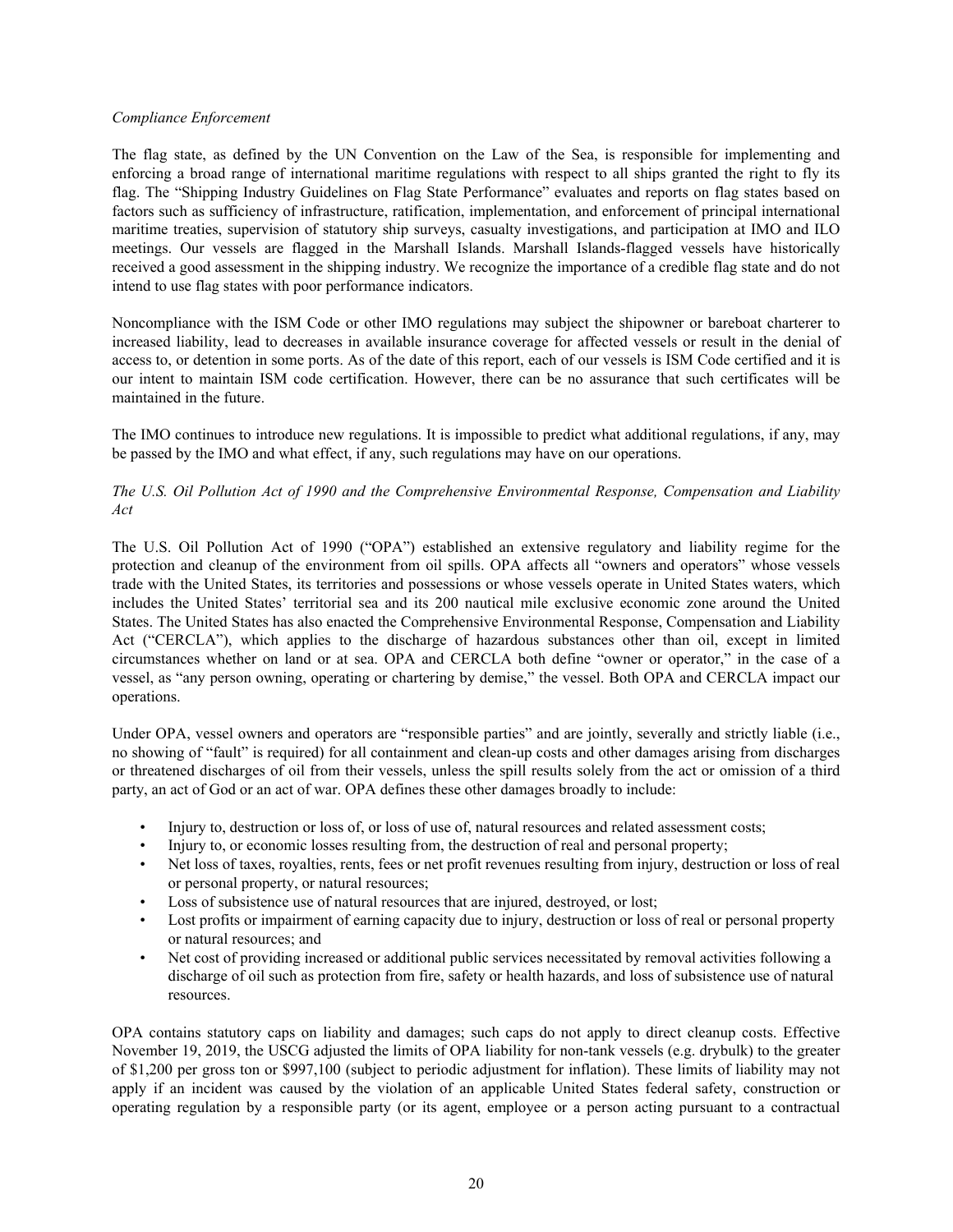relationship), or a responsible party's gross negligence or willful misconduct. The limitation on liability similarly may not apply if the responsible party fails or refuses to (i) report the incident where the responsibility party knows or has reason to know of the incident; (ii) reasonably cooperate and assist as requested in connection with oil removal activities; or (iii) without sufficient cause, comply with an order issued under the Federal Water Pollution Act (Section 311 (c), (e)) or the Intervention on the High Seas Act.

CERCLA contains a similar liability regime whereby owners and operators of vessels are liable for cleanup, removal and remedial costs, as well as damage for, injury to, or destruction or loss of, natural resources, including the reasonable costs associated with assessing same, and health assessments or health effects studies. There is no liability if the discharge of a hazardous substance results solely from the act or omission of a third party, an act of God or an act of war. Liability under CERCLA is limited to the greater of \$300 per gross ton or \$5.0 million for vessels carrying a hazardous substance as cargo or residue and the greater of \$300 per gross ton or \$500,000 for any other vessel. These limits do not apply (rendering the responsible person liable for the total cost of response and damages) if the release or threat of release of a hazardous substance resulted from willful misconduct or gross negligence, or the primary cause of the release was a violation of applicable safety, construction or operating standards or regulations. The limitation on liability also does not apply if the responsible person fails or refused to provide all reasonable cooperation and assistance as requested in connection with response activities where the vessel is subject to OPA.

OPA and CERCLA both require owners and operators of vessels to establish and maintain with the USCG evidence of financial responsibility sufficient to meet the maximum amount of liability to which the particular responsible person may be subject. Vessel owners and operators may satisfy their financial responsibility obligations by providing a proof of insurance, a surety bond, qualification as a self-insurer or a guarantee. We have complied with the regulations by providing a certificate of responsibility from third party entities that are acceptable to the USCG.

We currently maintain pollution liability coverage insurance in the amount of \$1.0 billion per incident for each of our vessels. If the damages from a catastrophic spill were to exceed our insurance coverages, it could have an adverse effect on our business and results of operation.

OPA and CERCLA each preserve the right to recover damages under existing law, including maritime tort law. Also, OPA specifically permits individual states to impose their own liability regimes with regard to oil pollution incidents occurring within their boundaries, provided they accept, at a minimum, the levels of liability established under OPA; some states have enacted legislation providing for unlimited liability for oil spills. In some cases, states which have enacted such legislation have not yet issued implementing regulations defining vessel owners' responsibilities under these laws. We intend to comply with all applicable state regulations in the ports where our vessels call. We believe that we are in substantial compliance with all applicable existing state requirements. In addition, we intend to comply with all future applicable state regulations in the ports where our vessels call.

## *Other Environmental Initiatives*

The United States Clean Water Act (the "CWA") prohibits the discharge of oil, hazardous substances and ballast water in United States navigable waters unless authorized by a duly-issued permit or exemption and imposes strict liability in the form of penalties for any unauthorized discharges. The CWA also imposes substantial liability for the costs of removal, remediation and damages and complements the remedies available under OPA and CERCLA. Furthermore, many U.S. states that border a navigable waterway have enacted environmental pollution laws that impose strict liability on a person for removal costs and damages resulting from a discharge of oil or a release of a hazardous substance. These laws may be more stringent than United States federal law. In 2015, the Environmental Protection Agency ("EPA") and the Army Corps of Engineers ("Corps") expanded the definition of "waters of the United States" ("WOTUS"), thereby expanding federal authority under the CWA. However, in April 2020, the EPA and the Corps published a final rule replacing the 2015 rules, and significantly reducing the waters subject to federal regulation under the CWA. On August 30, 2021, a federal court struck down the replacement rule and, on December 7, 2021, the EPA and the Corps published a proposed rule that would put back into place the pre-2015 definition of "waters of the United States," updated to reflect Supreme Court decisions, while the agencies continue to consult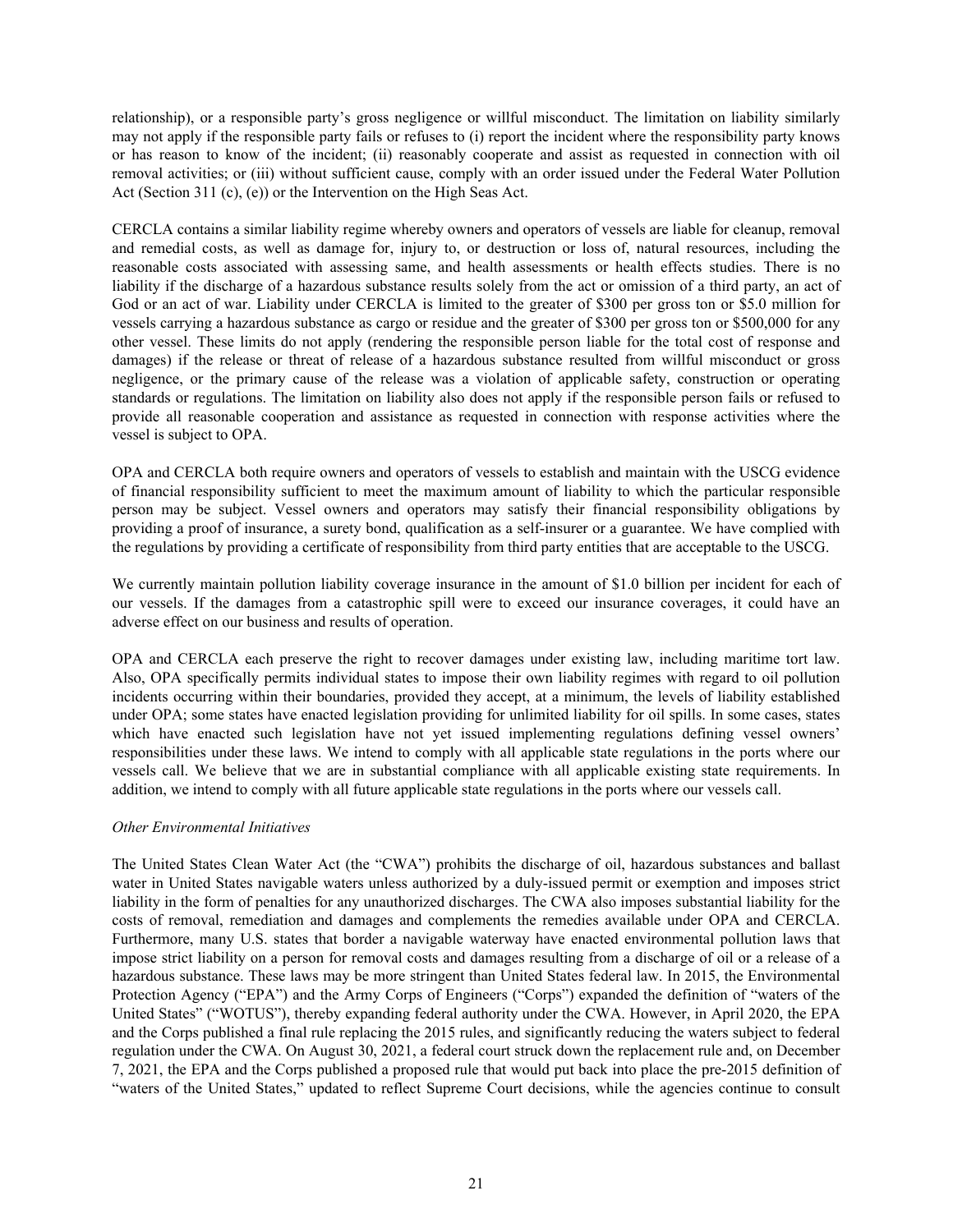with stakeholders on future regulatory actions. As a result of such recent developments, substantial uncertainty exists regarding the scope of waters protected under the CWA.

The EPA and the USCG have enacted rules relating to ballast water discharge, which requires the installation of equipment on vessels to treat ballast water before it is discharged or the implementation of other port facility disposal arrangements or procedures. The EPA will regulate these ballast water discharges and other discharges incidental to the normal operation of certain vessels within United States waters pursuant to the Vessel Incidental Discharge Act ("VIDA"), which was signed into law on December 4, 2018 and replaces the 2013 Vessel General Permit ("VGP") program (which authorizes discharges incidental to operations of commercial vessels and contains numeric ballast water discharge limits for most vessels) and current USCG ballast water management regulations adopted under the U.S. National Invasive Species Act ("NISA"). VIDA establishes a new framework for the regulation of vessel incidental discharges under the CWA, requires the EPA to develop performance standards for those discharges within two years of enactment, and requires the USCG to develop implementation, compliance, and enforcement regulations within two years of EPA's promulgation of standards. Under VIDA, all provisions of the 2013 VGP and USCG regulations regarding ballast water treatment remain in force and effect until the EPA and USCG regulations are finalized. Non-military, non-recreational vessels greater than 79 feet in length must continue to comply with the requirements of the VGP, including submission of a Notice of Intent ("NOI") or retention of a PARI form and submission of annual reports. On October 26, 2020, the EPA published a proposed rule establishing national standards for discharges of ballast water under VIDA. Within two years after the EPA publishes its final standards, the USCG must develop corresponding implementation, compliance, and enforcement regulations regarding ballast water.

In addition, certain states have enacted additional discharge standards beyond the requirements of the VIDA. These state specific standards introduce more stringent requirements, such as those further restricting ballast water discharges and preventing the introduction of invasive species. The VIDA and state-specific regulations and any similar restrictions enacted in the future may increase the costs of operating in the relevant waters.

The U.S. Clean Air Act (the "CAA") requires the EPA to promulgate standards applicable to certain air pollutants, including volatile organic compounds. The CAA also requires states to draft State Implementation Plans ("SIPs") designed to attain national health-based air quality standards in each state. State-specific SIPs may include regulations concerning emissions resulting from vessel loading and unloading operations, including the installation of vapor control equipment.

Our operations occasionally generate and require the transportation, treatment and disposal of both hazardous and non-hazardous solid wastes that are subject to the requirements of the U.S. Resource Conservation and Recovery Act ("RCRA,") or comparable state, local or foreign requirements. The RCRA imposes significant record keeping and reporting requirements on transporters of hazardous waste. In addition, from time to time we arrange for the disposal of hazardous waste or hazardous substances at off-site disposal facilities. If such materials are improperly disposed of by third parties, we may still be held liable for cleanup costs under applicable laws.

In October 2009, the EU amended a directive to impose criminal sanctions for illicit ship-source discharges of polluting substances, including minor discharges, if committed with intent, recklessly or with serious negligence and the discharges individually or in the aggregate result in deterioration of the quality of water. Aiding and abetting the discharge of a polluting substance may also lead to criminal penalties. Member States were required to enact laws or regulations to comply with the directive by the end of 2010. Criminal liability for pollution may result in substantial penalties or fines and increased civil liability claims. The directive applies to all types of vessels, irrespective of their flag, but certain exceptions apply to warships or where human safety or the safety of the ship is in danger.

The European Union has adopted several regulations and directives requiring, among other things, more frequent inspections of high-risk ships, as determined by type, age, and flag as well as the number of times the ship has been detained. The European Union also adopted and extended a ban on substandard ships and enacted a minimum ban period and a definitive ban for repeated offenses. Regulations also provided the European Union with greater authority and control over classification societies, by imposing more requirements on classification societies and providing for fines or penalty payments for organizations that failed to comply. Furthermore, the EU has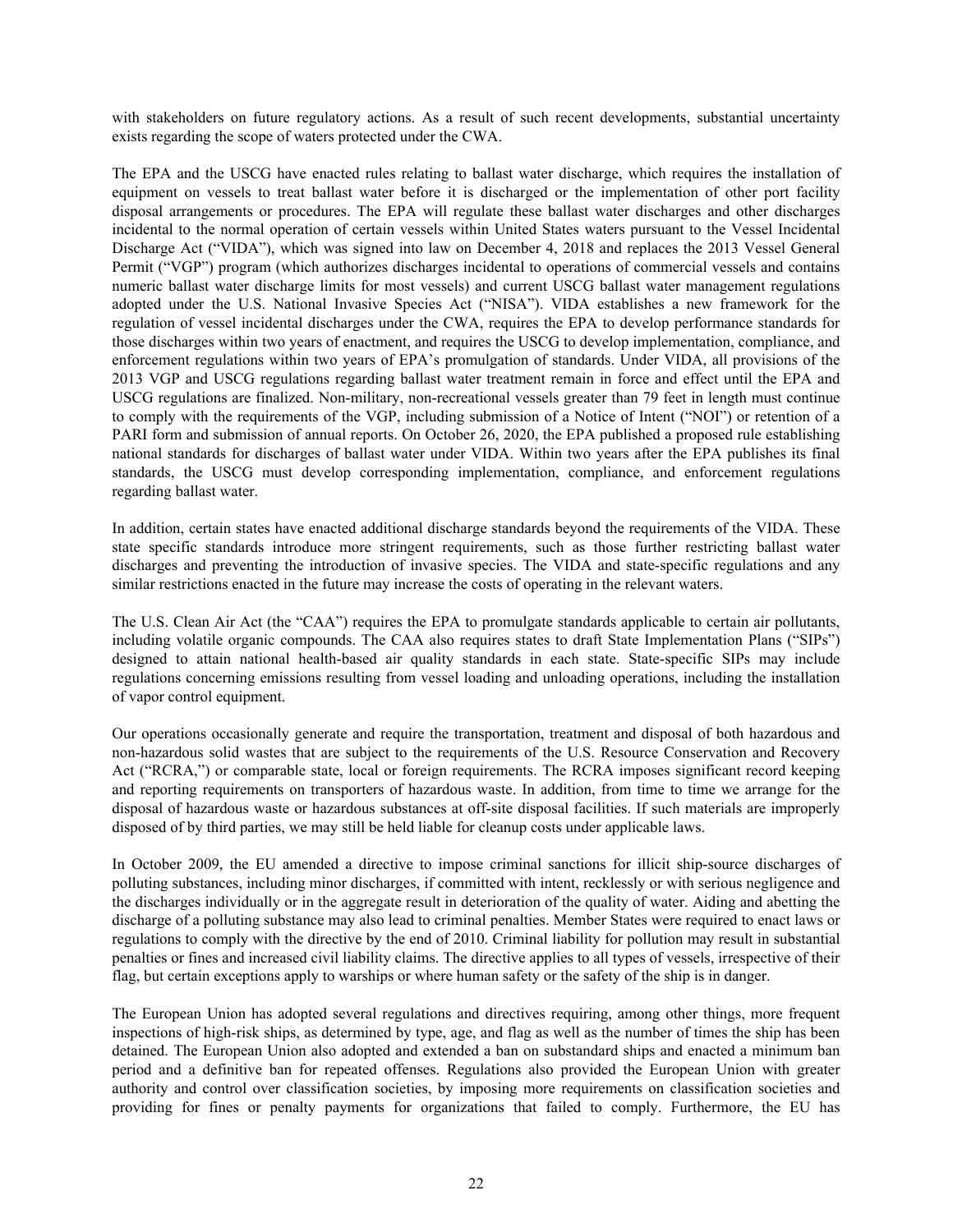implemented regulations requiring vessels to use reduced sulfur content fuel for their main and auxiliary engines. The EU Directive 2005/33/EC (amending Directive 1999/32/EC) introduced requirements parallel to those in Annex VI relating to the sulfur content of marine fuels.

### *Greenhouse Gas Regulation*

Currently, GHG emissions from international shipping are not subject to the Kyoto Protocol to the United Nations Framework Convention on Climate Change, which entered into force in 2005 and pursuant to which adopting countries have been required to implement national programs to reduce greenhouse gas emissions with targets extended through 2020. International negotiations are continuing with respect to a successor to the Kyoto Protocol, and restrictions on shipping emissions may be included in any new treaty. In December 2009, more than 27 nations, including the U.S. and China, signed the Copenhagen Accord, which includes a non-binding commitment to reduce greenhouse gas emissions. The 2015 United Nations Climate Change Conference in Paris resulted in the Paris Agreement, which entered into force on November 4, 2016 and does not directly limit greenhouse gas emissions from ships. Although the U.S. withdrew from the Paris Agreement effective November 4, 2020, the U.S. rejoined the Paris Agreement on February 19, 2021, following a January 20, 2021, executive order by U.S. President Biden.

Although the international agreements discussed above do not currently provide for GHG emissions limits or reporting for international shipping, the IMO and EU have imposed reporting requirements and the IMO has proposed emissions requirements. As of January 1, 2019, owners and operators of ships above 5,000 gross tonnage are required to have a documented plan in place to monitor CO2 emissions to comply with the IMO's data collection system ("IMO DCS") requirement. The Company updated its existing Ship Energy Efficiency Management Plans ("SEEMP") in 2018 documenting the methodologies we decided to use for collecting and reporting the required data to flag state. Our updated SEEMPs have been verified by a recognized independent organization and we are collecting all relevant data in our onboard data collection system since the start of 2019. Starting January 1, 2020, a recognized independent organization will review and certify the annual emissions data submitted by each vessel and issue each vessel a Statement of Compliance. The independent organization will then submit the data annually to the IMO Ship Fuel Oil Consumption Database. The IMO will utilize this data to produce an annual report to the MEPC, summarizing the data collected.

The Company also established and received approval for its EU Monitoring, Reporting, Verification ("MRV") monitoring plans from an independent verifier in 2017. The reporting requirements of the EU MRV are similar to those under IMO DCS but only apply to ships calling at European Economic Area (EU, Norway and Iceland) ports. Data collection takes place on a per voyage basis and started January 1, 2018. The reported CO2 emissions, together with additional data, are independently verified before being sent to a central database managed by the European Maritime Safety Agency ("EMSA"). The aggregated ship emission and efficiency data is published annually by the European Commission starting June 30, 2019. Also, on July 14, 2021, the European Commission adopted a series of legislative proposals setting out how it intends to achieve climate neutrality in the EU by 2050, including extending its emissions trading system to the maritime sector. The proposed extension of the emissions trading system would cover CO2 emissions from ships above 5,000 gross tonnage. The obligations would be gradually phased in over a three- to four-year period, such that allowances for 100% of verified emissions would not be required for several years. A vote on the final proposal is likely to occur in approximately June 2022. The Company is evaluating the potential impact that the final proposal, if approved, could have on the Company and its operations.

During MEPC 76 in June 2021, the IMO approved amendments to Annex VI to cut the carbon intensity of existing ships. The amendments will require ships to combine a technical and an operational approach to reduce their carbon intensity, in line with the ambition of the Initial IMO GHG Strategy, which aims to reduce carbon intensity of international shipping by 40% by 2030, compared to 2008. The amendments include (1) a technical requirement to reduce carbon intensity based on a new Energy Efficiency Existing Ship Index ("EEXI"), and (2) operational carbon intensity reduction requirements, based on a new operational carbon intensity indicator ("CII"). These amendments are expected to enter into force on November 1, 2022, with the requirements for EEXI and CII certification coming into effect from January 1, 2023. The Company has evaluated the impact of EEXI requirements and determined that the majority of our fleet will be minimally impacted with some of the oldest ships requiring the application of an engine power limitation that may reduce operational top speed. The Company is working with Class and Flag to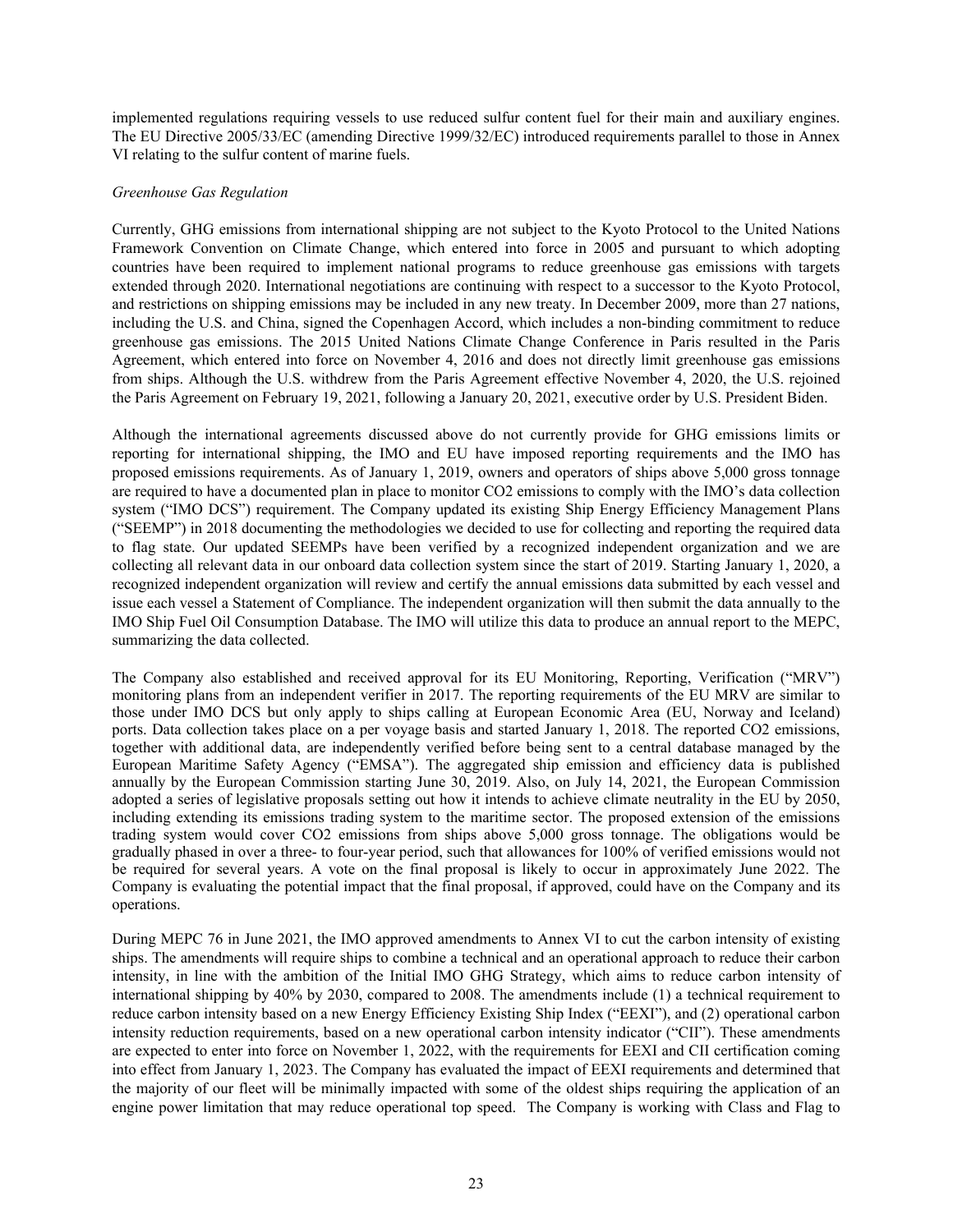complete the EEXI certification of all vessels in advance of the requirement coming into effect. EEXI requirements will ultimately lead the oldest ships in the drybulk fleet to slow down significantly which will limit drybulk supply and could positively impact rates. The Company is evaluating the impact of CII requirements on the fleet and sees limited impact through 2025 after which the annual CII requirements become incrementally stricter each year. The most immediate impact of CII requirements coming into effect will likely be the need for collaboration between the Company and Charterers to actively manage CII scoring.

Any passage of climate control legislation or other regulatory initiatives by the IMO, the EU, the U.S. or other countries where we operate, or any treaty adopted at the international level to succeed the Kyoto Protocol or Paris Agreement, that restricts emissions of greenhouse gases could require us to make significant financial expenditures which we cannot predict with certainty at this time. Revenue generation and strategic growth opportunities may also be adversely affected. Even in the absence of climate control legislation, our business may be indirectly affected to the extent that climate change may result in sea level changes or more intense weather events such as those which may present a risk of damage or loss to our vessels.

## *International Labour Organization*

The ILO is a specialized agency of the UN with headquarters in Geneva, Switzerland. The ILO has adopted the Maritime Labor Convention 2006 (the "MLC 2006"). A Maritime Labor Certificate and a Declaration of Maritime Labor Compliance will be required to ensure compliance with the MLC 2006 for all ships above 500 gross tons in international trade. All of our vessels are compliant with the MLC 2006 and we intend to maintain them accordingly.

### *Vessel Security Regulations*

Since the terrorist attacks of September 11, 2001 in the United States, there have been a variety of initiatives intended to enhance vessel security such as the Maritime Transportation Security Act of 2002 ("MTSA"). To implement certain portions of the MTSA, in July 2003, the USCG issued regulations requiring the implementation of certain security requirements aboard vessels operating in waters subject to the jurisdiction of the United States. The regulations also impose requirements on certain ports and facilities, some of which are regulated by the EPA. We have implemented measures to comply with the requirements when calling at U.S. ports.

Similarly, in December 2002, amendments to SOLAS created a new chapter of the convention dealing specifically with maritime security. The new Chapter V became effective in July 2004 and imposes various detailed security obligations on vessels and port authorities, and mandates compliance with the International Ship and Port Facilities Security Code ("ISPS Code"). The ISPS Code is designed to enhance the security of ports and ships against terrorism. Amendments to SOLAS Chapter VII, made mandatory in 2004, apply to vessels transporting dangerous goods and require those vessels be in compliance with the International Maritime Dangerous Goods Code. To trade internationally, a vessel must attain an International Ship Security Certificate ("ISSC") from a recognized security organization approved by the vessel's flag state. Among the various requirements are:

- On-board installation of automatic identification systems to provide a means for the automatic transmission of safety-related information from among similarly equipped ships and shore stations, including information on a ship's identity, position, course, speed and navigational status;
- On board installation of ship security alert systems, which do not sound on the vessel but only alert the authorities on shore; the development of vessel security plans;
- Ship identification number to be permanently marked on a vessel's hull;
- A continuous synopsis record kept onboard showing a vessel's history including the name of the ship, the state whose flag the ship is entitled to fly, the date on which the ship was registered with that state, the ship's identification number, the port at which the ship is registered and the name of the registered owner(s) and their registered address; and
- Compliance with flag state security certification requirements.

Ships operating without a valid certificate may be detained at port until it obtains an ISSC, or it may be expelled from port, or refused entry at port.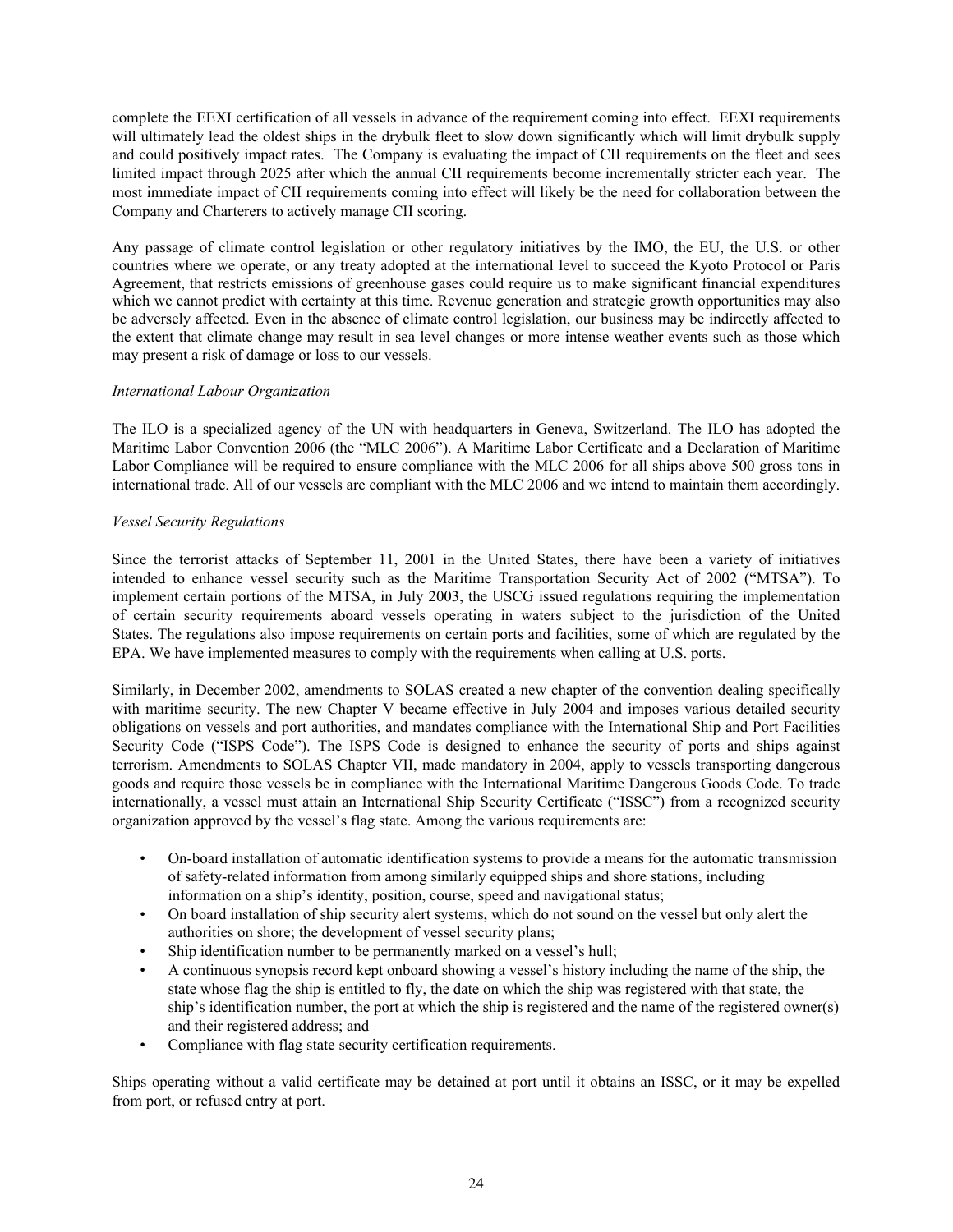Furthermore, additional security measures could be required in the future which could have a significant financial impact on us. The USCG regulations, intended to be aligned with international maritime security standards, exempt non-U.S. vessels from MTSA vessel security measures, provided such vessels have on board a valid ISSC that attests to the vessel's compliance with SOLAS security requirements and the ISPS Code. Our vessels have a valid ISSC and it is our intent to maintain such certificates. We have implemented the various security measures addressed by the MTSA, SOLAS and the ISPS Code.

### *Financial Regulations*

Our business operations in countries outside the United States are subject to a number of laws and regulations, including restrictions imposed by the FCPA, as well as economic sanctions and trade embargoes administered by Office of Foreign Assets Control ("OFAC"). The FCPA prohibits bribery of foreign officials and requires us to keep books and records that accurately and fairly reflect our transactions. OFAC administers and enforces economic sanctions and trade embargoes based on U.S. foreign policy and national security goals against targeted foreign states, organizations and individuals.

In November 2015, the Company filed a voluntary self-disclosure report with OFAC regarding certain apparent violations of U.S. sanctions regulations in the provision of shipping services for third party charterers with respect to the transportation of cargo to or from Myanmar (formerly Burma). The Company had a different senior management team at the time of the apparent violations which occurred between 2011 and 2014. The Company's new senior management and new Board of Directors self-reported the apparent violation and cooperated fully with OFAC's investigation and has since implemented robust remedial measures and significantly enhanced its compliance safeguards.

On January 23, 2020, Eagle Shipping International (USA) LLC ("ESI"), a subsidiary of the Company, entered into a settlement agreement with OFAC in which ESI agreed to make a one-time payment to the U.S. Department of the Treasury in the amount of \$1.125 million and undertake certain compliance commitments in exchange for OFAC agreeing to release and forever discharge the Company and its subsidiaries, including ESI, without any finding of fault, from any and all civil liability in connection with the apparent violations. The settlement does not constitute an admission of fault or wrongdoing by the Company or any of its subsidiaries.

## *Inspection by Classification Societies*

Every ocean-going vessel must be inspected and certified by a classification society. The classification society certifies that the vessel is "in class," signifying that the vessel has been built and maintained in accordance with the rules of the classification society and complies with applicable rules and regulations of the vessel's country of registry and the international conventions of which that country is a member. In addition, where surveys are required by international conventions and corresponding laws and ordinances of a flag state, the classification society will undertake them on application or by official order, acting on behalf of the authorities concerned.

The classification society also undertakes on request other surveys and checks that are required by regulations and requirements of the flag state. These surveys are subject to agreements made in each individual case and/or to the regulations of the country concerned.

For maintenance of the class certification, regular and extraordinary surveys of hull, machinery, including the electrical plant, and any special equipment classed are required to be performed as follows:

*• Annual Surveys.* For ocean-going ships, annual surveys are conducted for the hull and the machinery, including the electrical plant, and where applicable for special equipment classed, within three months before or after each anniversary date of the date of commencement of the class period indicated in the certificate.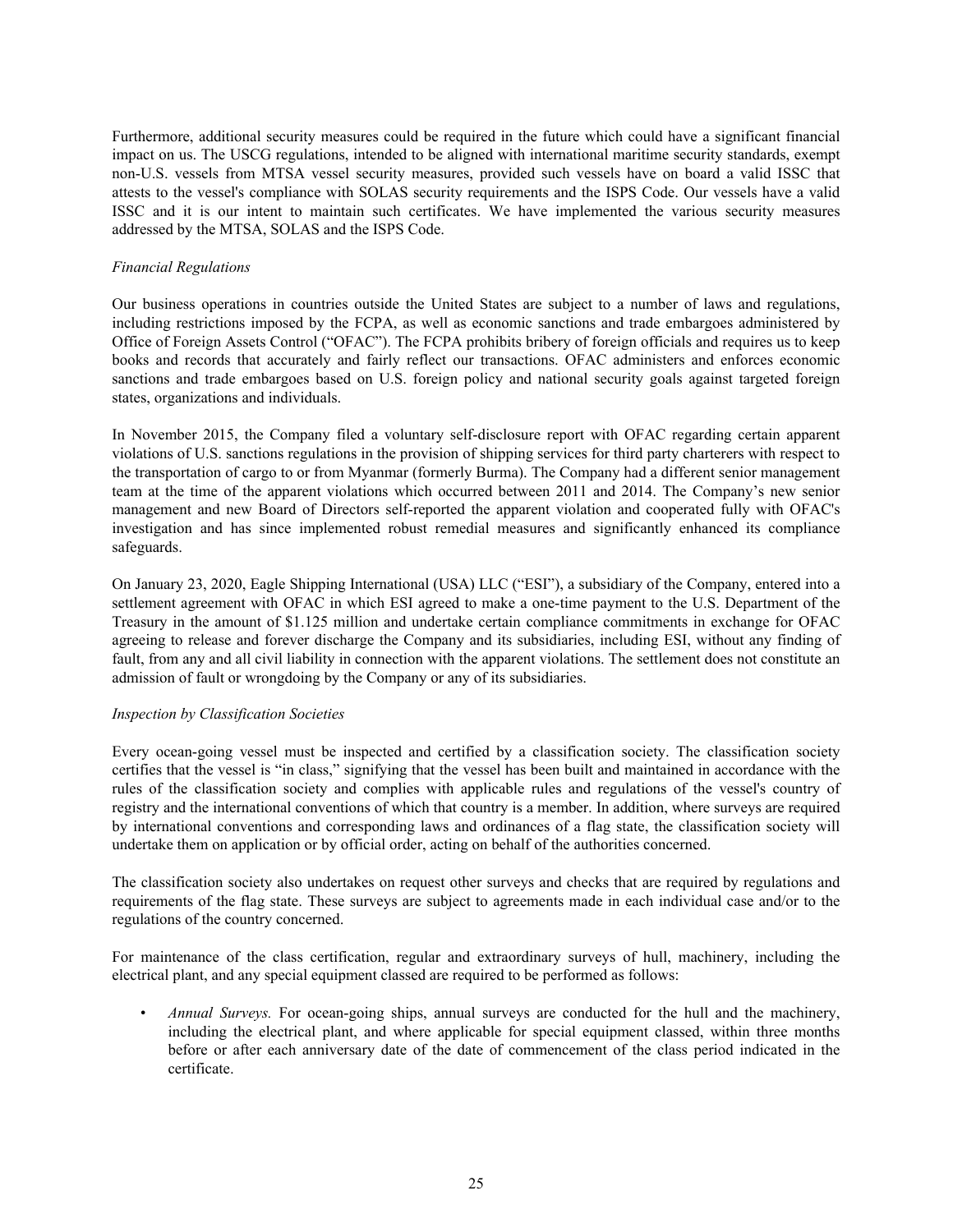- *Intermediate Surveys.* Intermediate surveys typically are required two and one-half years after the vessel is commissioned, and thereafter at five year intervals. The first three intermediate surveys may be conducted while the vessel remains in the water, and thereafter the vessel must be dry-docked for each Intermediate Survey.
- *• Class Renewal Surveys.* Class renewal surveys, also known as special surveys, are carried out for the ship's hull, machinery, including the electrical plant and for any special equipment classed, at the intervals indicated by the character of classification for the hull. At the special survey the vessel is thoroughly examined, including audio-gauging to determine the thickness of the steel structures. Should the thickness be found to be less than class requirements, the classification society would prescribe steel renewals. The classification society may grant a one year grace period for completion of the special survey. Substantial amounts of money may have to be spent for steel renewals to pass a special survey if the vessel experiences excessive wear and tear. In lieu of the special survey approximately every five years, depending on whether a grace period was granted, a shipowner has the option of arranging with the classification society for the vessel's hull or machinery to be on a continuous survey cycle, in which every part of the vessel would be surveyed within a five year cycle. At an owner's application, the surveys required for class renewal may be split according to an agreed schedule to extend over the entire period of class. This process is referred to as continuous class renewal.

All areas subject to survey as defined by the classification society are required to be surveyed at least once per class period, unless shorter intervals between surveys are prescribed elsewhere. The period between two subsequent surveys of each area must not exceed five years.

Most vessels are also drydocked every 30 to 60 months for inspection of the underwater parts and for repairs related to inspections. If any defects are found, the classification surveyor will issue a "recommendation" which must be rectified by the shipowner within prescribed time limits.

Most insurance underwriters make it a condition for insurance coverage that a vessel be certified as "in class" by a classification society which is a member of the International Association of Classification Societies (the "IACS"). In December 2013, the IACS adopted new harmonized Common Structure Rules, which apply to bulk carriers constructed on or after July 1, 2015. All our vessels must be certified as being "in class" prior to their delivery under our standard purchase contracts and memorandum of agreement. If the vessel is not class certified on the date of closing, we have no obligation to take delivery of the vessel. We have all of our vessels and intend to have all vessels that we acquire in the future, classed by IACS members.

## *Risk of Loss and Liability Insurance*

## *General*

The operation of any drybulk vessel includes risks such as mechanical failure, collision, property loss, cargo loss or damage and business interruption due to political circumstances in foreign countries, hostilities and labor strikes. In addition, there is always an inherent possibility of a marine casualty, including oil spills (e.g. fuel oil) and other environmental mishaps, and the liabilities arising from owning and operating vessels in international trade. OPA, which imposes liability upon owners, operators and demise charterers of vessels trading in the United States exclusive economic zone for certain oil pollution accidents in the United States, has made liability insurance more expensive for shipowners and operators trading in the U.S. market.

While we maintain hull and machinery insurance, loss of hire insurance, war risks insurance, protection and indemnity cover and freight, demurrage and defense cover for our owned fleet in amounts that we believe to be prudent to cover normal risks in our operations, we may not be able to achieve or maintain this level of coverage throughout a vessel's useful life. Furthermore, while we believe that our current insurance coverage is adequate, not all risks can be insured, and there can be no guarantee that any specific claim will be paid, or that we will always be able to obtain adequate insurance coverage at reasonable rates.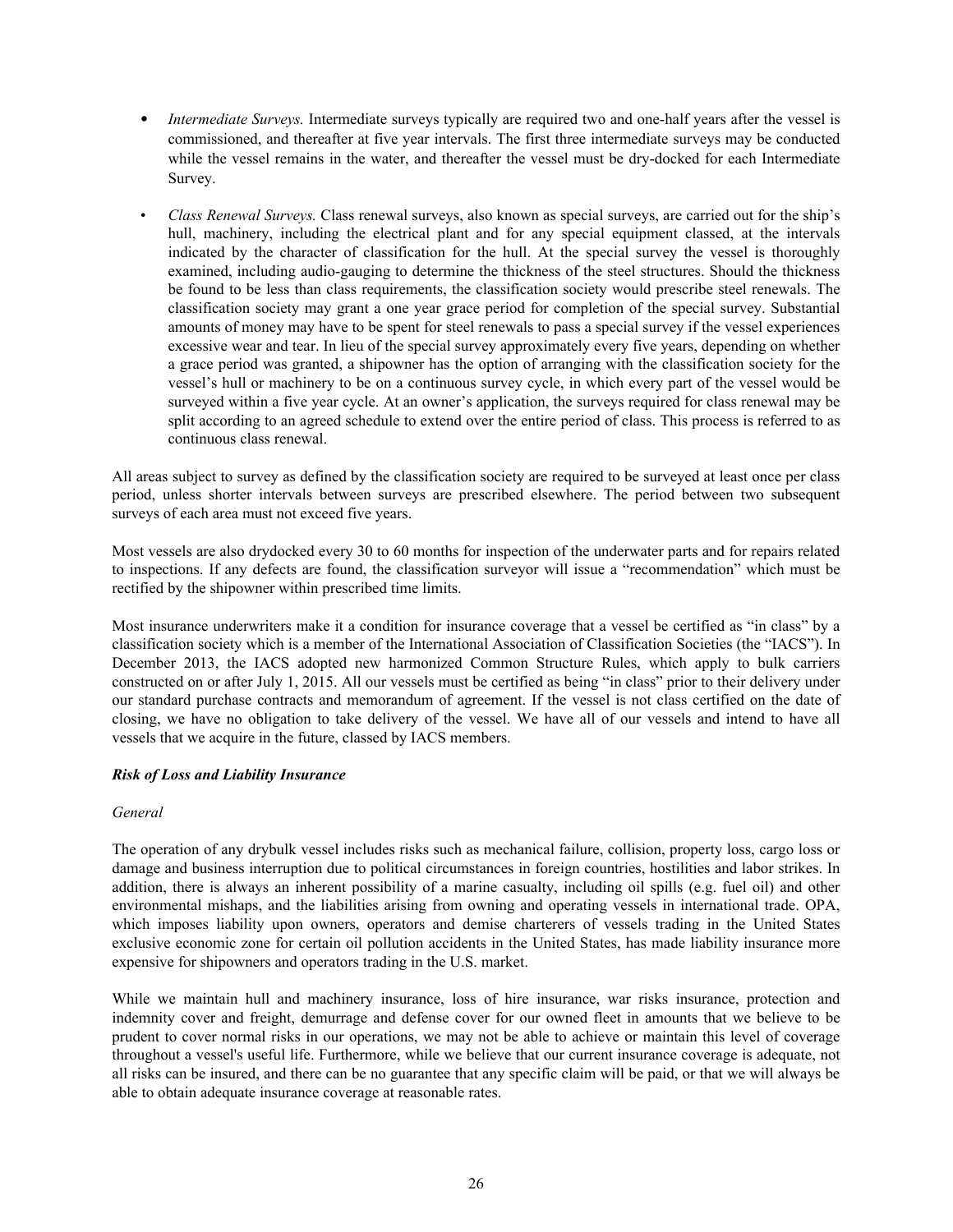#### *Hull & Machinery and War Risks Insurance*

We maintain marine hull, machinery and war risks insurances, which cover the risk of damage or actual or constructive total loss for all of our vessels. Our vessels are each covered up to at least their fair market value with a deductible of \$100,000 per vessel per incident.

#### *Protection and Indemnity Insurance Coverage*

Protection and Indemnity Insurance is a form of mutual indemnity insurance provided by protection and indemnity associations ("P&I Associations"), which insure our third-party liabilities in connection with our shipping activities. This includes third-party liability and other related expenses resulting from the injury, illness or death of crew, passengers and other third parties, the loss or damage to cargo, claims arising from collisions with other vessels, damage to other third-party property, pollution, and other related costs, including wreck removal. Subject to the "capping" discussed below except for pollution is unlimited.

Our current Protection and Indemnity Insurance coverage for pollution is \$1.0 billion per vessel per incident. The 13 P&I Associations that comprise the International Group of P&I Association insure approximately 90% of the world's commercial tonnage and have entered into a pooling agreement to reinsure each association's liabilities. As a member of a P&I Association which is a member of the International Group, we are subject to calls payable to the associations based on the Company's claim records as well as the claim records of all other members of the individual associations and members of the pool of P&I Associations comprising the International Group.

### *Competition*

We compete with a large number of international drybulk owners. The international shipping industry is highly competitive and fragmented with no single owner accounting for more than 2.6% of the on-the-water drybulk fleet, measured by vessel count. As of December 31, 2021, there are approximately 12,700 drybulk vessels over 10,000 dwt totaling approximately 945 million dwt. We compete with other owners of drybulk vessels, primarily in the Supramax/Ultramax segment and (to a lesser extent) the Handysize and Panamax segments. Many of our competitors are privately-held companies.

Competition in the shipping industry varies according to the nature of the contractual relationship as well as the specific commodity being shipped. Our business will fluctuate as a result of changes in the supply and demand for drybulk commodities and also the main patterns of trade in these commodities. Competition in virtually all bulk trades is intense and based primarily on supply of ships and demand for our ocean transportation services. We compete for charters on the basis of price, vessel location, size, age and condition of the vessel, as well as on our reputation as an owner and operator. Increasingly, major customers are demonstrating a preference for modern vessels based on concerns about the environmental and operational risks associated with older vessels. Consequently, we believe owners of large modern fleets have gained a competitive advantage over owners of older fleets.

## *Seasonality*

Demand for vessel capacity has historically exhibited seasonal variations with corresponding fluctuations in charter rates. This seasonality may result in quarter-to-quarter volatility in our operating results for our vessels trading in the spot market. The drybulk market is typically stronger in the fall (due to both increased North American grain shipments and higher coal purchases for heating fuel ahead of the cold winter months) and spring (due to increased South American grain shipments). In addition, unpredictable weather patterns may disrupt vessel scheduling and supplies of certain commodities.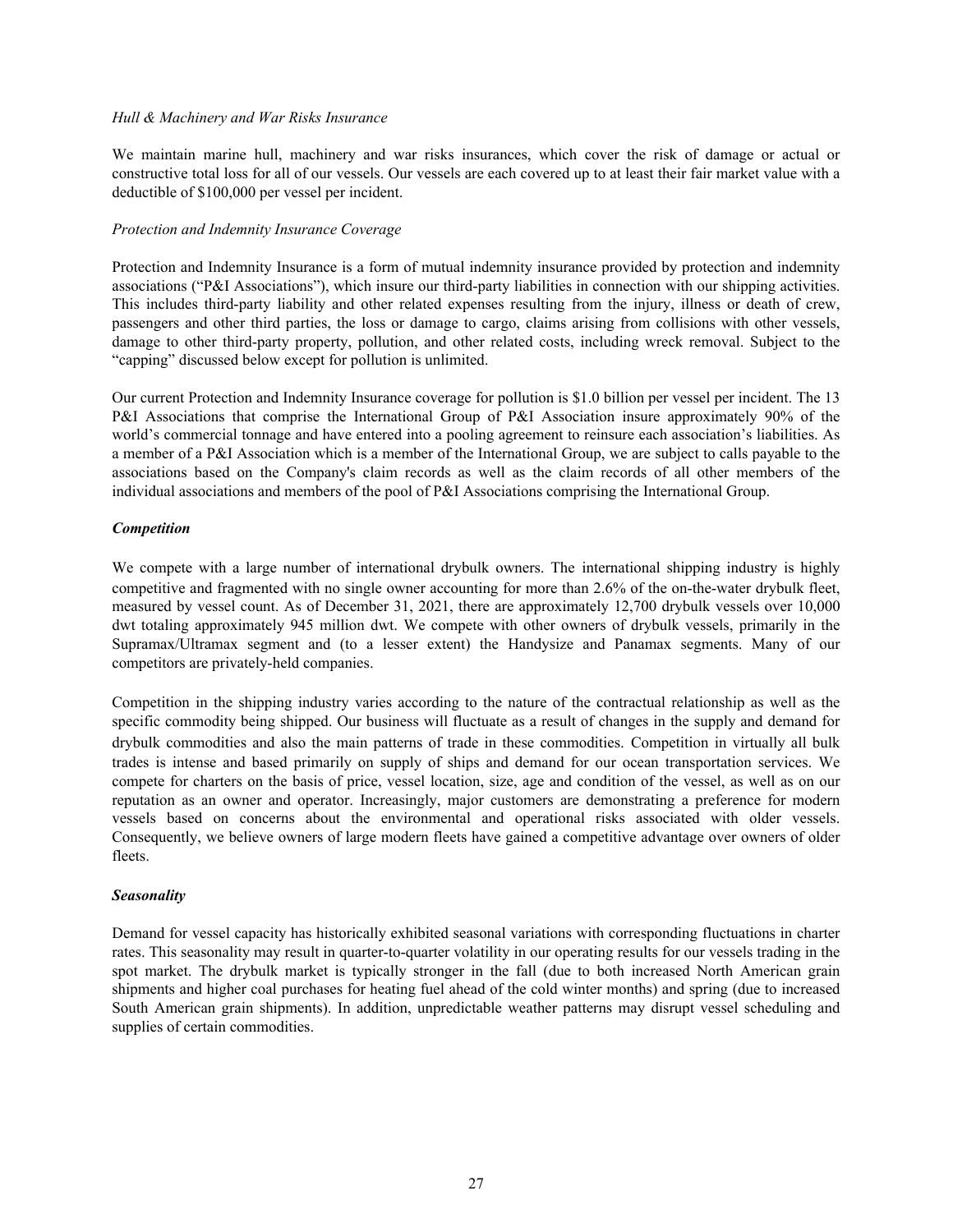#### *Value of Assets and Cash Requirements*

The replacement costs of comparable new vessels may be above or below the book value of our fleet. The market value of our fleet may be below book value when market conditions are weak and exceed book value when markets are strong. In common with other shipowners, we may consider asset redeployment which at times may include the sale of vessels at less than their book value.

# *Exchange Controls*

Under Marshall Islands law, there are currently no restrictions on the export or import of capital, including foreign exchange controls or restrictions that affect the remittance of dividends, interest or other payments to non-resident holders of our common stock.

### *Tax Considerations*

The following is a discussion of the material Marshall Islands and United States federal income tax considerations relevant to owning common stock by a United States Holder or a Non-United States Holder, (each as defined below). This discussion does not purport to deal with the tax consequences of owning the common stock to all categories of investors, some of which (such as financial institutions, regulated investment companies, real estate investment trusts, tax-exempt organizations, insurance companies, persons holding our common stock as part of a hedging, integrated, conversion or constructive sale transaction or a straddle, traders in securities that have elected the mark-to-market method of accounting for their securities, persons liable for alternative minimum tax, persons who are investors in pass-through entities, dealers in securities or currencies, persons required to recognize income for U.S. federal income tax purposes no later than when such income is reported on an "applicable financial statement," persons subject to the "base erosion and anti-avoidance" tax, persons who own, directly or constructively, 10% or more of our common stock and investors whose functional currency is not the United States dollar) may be subject to special rules. This discussion deals only with holders who own common stock as a capital asset. Shareholders are encouraged to consult their own tax advisors concerning the overall tax consequences arising in their own particular situation under United States federal, state, local or foreign law of the ownership of our common stock.

#### *Marshall Islands Tax Considerations*

In the opinion of Seward & Kissel LLP, the following are the material Marshall Islands tax consequences of our activities to us and shareholders of our common stock. We are incorporated in the Marshall Islands. Under current Marshall Islands law, we are not subject to tax on income or capital gains, and no Marshall Islands withholding tax will be imposed upon payments of dividends by us to our shareholders.

## *United States Federal Income Tax Considerations*

In the opinion of Seward & Kissel LLP, our United States tax counsel, the following are the material United States federal income tax consequences to us of our activities and to United States Holders and to Non-United States Holders of our common stock. The following discussion of United States federal income tax matters is based on the Internal Revenue Code of 1986, as amended, or the Code, judicial decisions, administrative pronouncements, and existing and proposed regulations issued by the United States Department of the Treasury, all of which are subject to change, possibly with retroactive effect. In addition, the discussion below is based, in part, on the description of our business as described in Item 1. Business in this Annual Report and assumes that we conduct our business as described in that section.

We have made, or will make, special United States federal income tax elections in respect of each of our ship owning or operating subsidiaries that is potentially subject to tax as a result of deriving income attributable to the transportation of cargoes to or from the United States. The effect of the special U.S. tax elections is to ignore or disregard the subsidiaries for which elections have been made as separate taxable entities and to treat them as part of their parent, the ''Company.'' Therefore, for purposes of the following discussion, the Company, and not the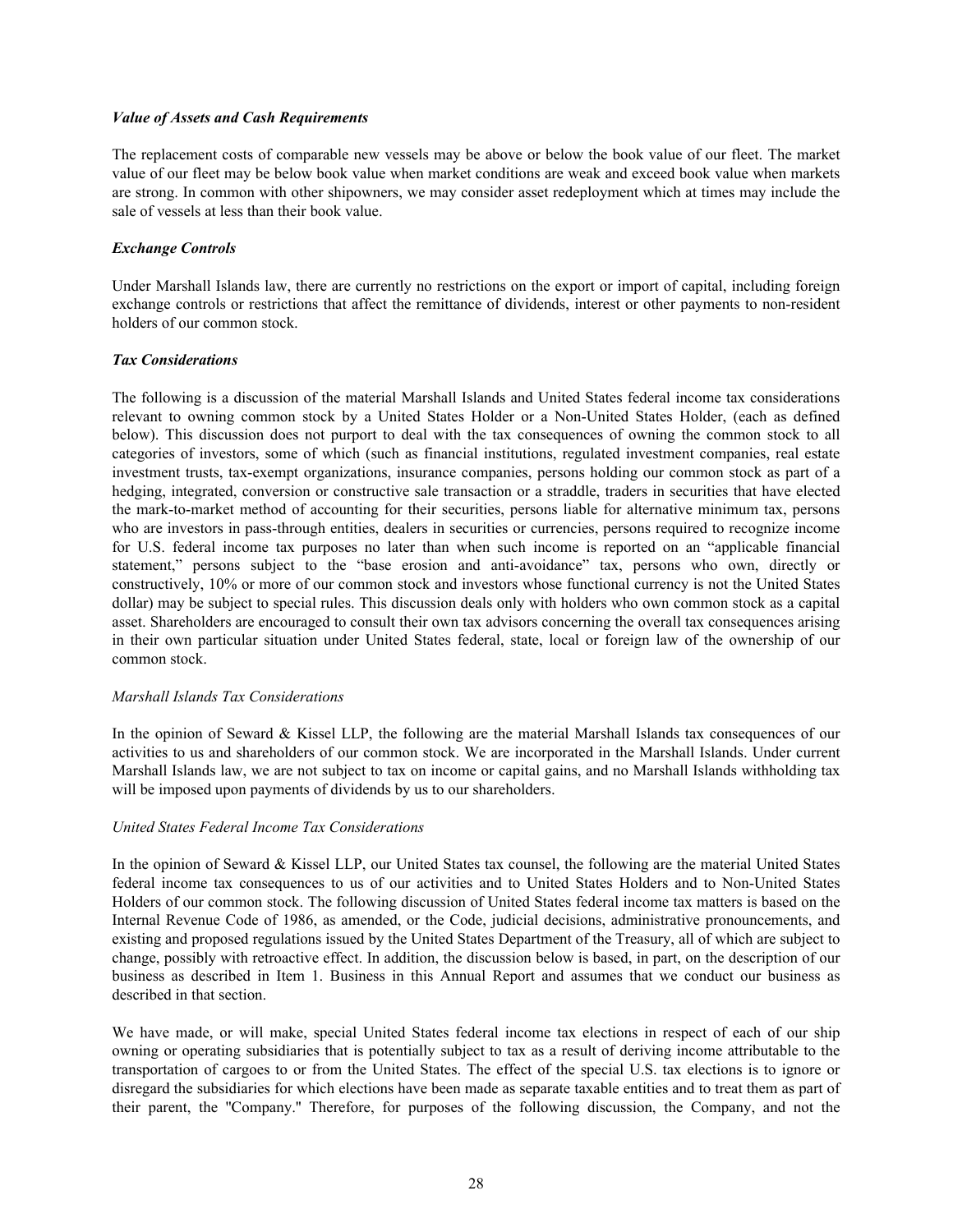subsidiaries subject to this special election, will be treated as the owner and operator of the vessels and as receiving the income therefrom.

#### *United States Federal Income Taxation of Our Company*

### *Taxation of Operating Income: In General*

The Company currently earns, and anticipates that it will continue to earn, substantially all its income from the hiring or leasing of vessels for use on a time or voyage charter basis or from the performance of services directly related to those uses, all of which we refer to as ''shipping income.''

Unless exempt from United States federal income taxation under the rules of Section 883 of the Code ("Section 883"), as discussed below, a foreign corporation such as Eagle will be subject to United States federal income taxation on its ''shipping income'' that is treated as derived from sources within the United States, to which we refer as ''United States source shipping income.'' For tax purposes, ''United States source shipping income'' includes 50% of shipping income that is attributable to transportation that begins or ends, but that does not both begin and end, in the United States.

Shipping income attributable to transportation exclusively between non-United States ports will be considered to be 100% derived from sources outside the United States. Shipping income derived from sources outside the United States will not be subject to any United States federal income tax.

Shipping income attributable to transportation exclusively between United States ports is considered to be 100% derived from United States sources. However, the Company is not permitted by United States law to engage in the transportation of cargoes that produces 100% United States source income.

Unless exempt from tax under Section 883, the Company's gross United States source shipping income would be subject to a 4% tax imposed without allowance for deductions as described below.

### *Exemption of Operating Income from United States Federal Income Taxation*

Under Section 883 and the regulations thereunder, a foreign corporation will be exempt from United States federal income taxation on its United States source shipping income if:

- it is organized in a qualified foreign country, which is one that grants an "equivalent exemption" from tax to corporations organized in the United States in respect of each category of shipping income for which exemption is being claimed under Section 883 and to which we refer as the ''Country of Organization Test''; and
- one of the following tests is met:
	- more than 50% of the value of its shares is beneficially owned, directly or indirectly, by qualified shareholders, which as defined includes individuals who are ''residents'' of a qualified foreign country, to which we refer as the ''50% Ownership Test'';
	- subject to an exception for closely-held corporations, its shares are ''primarily and regularly traded on an established securities market'' in a qualified foreign country or in the United States, to which we refer as the "Publicly-Traded Test"; or
	- it is a "controlled foreign corporation" and satisfies an ownership test, to which, collectively, we refer to as the ''CFC Test.''

The Republic of the Marshall Islands, the jurisdiction where the Company is incorporated, has been officially recognized by the United States Internal Revenue Service (the "IRS") as a qualified foreign country that grants the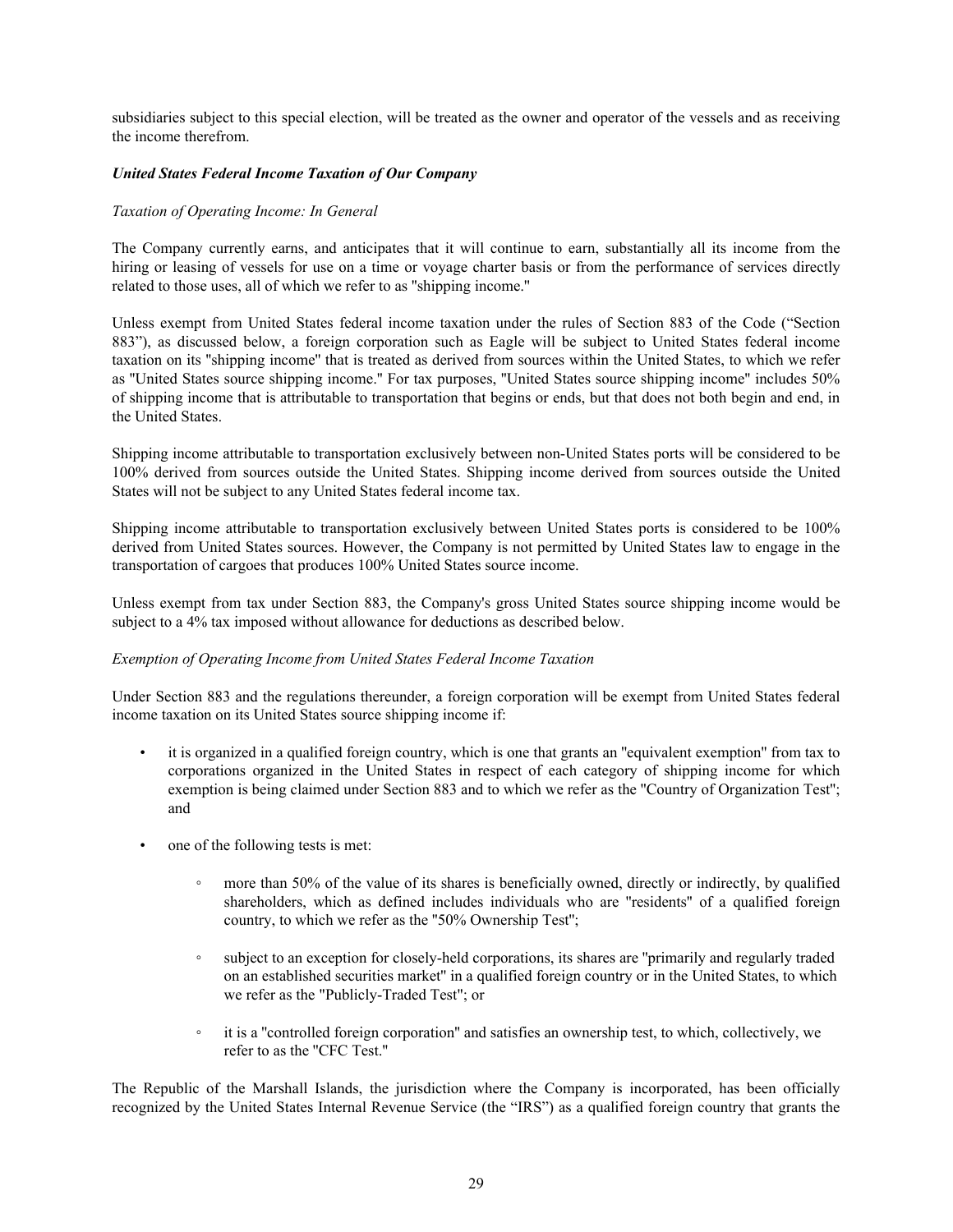requisite ''equivalent exemption'' from tax in respect of each category of shipping income the Company earns and currently expects to earn in the future. Therefore, the Company will be exempt from United States federal income taxation with respect to its United States source shipping income if it satisfies any one of the 50% Ownership Test, the Publicly-Traded Test, or the CFC Test.

For our 2021 taxable year, we believe that we satisfy the Publicly-Traded Test, as discussed in more detail below. The Company does not currently anticipate a circumstance under which it would be able to satisfy the 50% Ownership Test or the CFC Test.

## *Publicly-Traded Test*

The regulations under Section 883 provide, in pertinent part, that shares of a foreign corporation will be considered to be ''primarily traded'' on an established securities market in a country if the number of shares of each class of shares that are traded during any taxable year on all established securities markets in that country exceeds the number of shares in each such class that are traded during that year on established securities markets in any other single country. The Company's common stock, which is its sole class of issued and outstanding shares, are ''primarily traded'' on the Nasdaq Global Select Market.

Under the regulations, the Company's common stock will be considered to be ''regularly traded'' on an established securities market if one or more classes of its shares representing more than 50% of its outstanding shares, by both total combined voting power of all classes of shares entitled to vote and total value, are listed on such market, to which we refer as the "listing threshold." Since our common stock, which is our sole class of issued and outstanding shares, is listed on the Nasdaq Global Select Market, we believe that we satisfy the listing threshold.

It is further required that with respect to each class of shares relied upon to meet the listing threshold, (i) such class of shares is traded on the market, other than in minimal quantities, on at least 60 days during the taxable year or onesixth of the days in a short taxable year; and (ii) the aggregate number of shares of such class of shares traded on such market during the taxable year is at least 10% of the average number of shares of such class of shares outstanding during such year or as appropriately adjusted in the case of a short taxable year. We believe the Company will satisfy the trading frequency and trading volume tests. Even if this were not the case, the regulations provide that the trading frequency and trading volume tests will be deemed satisfied if, as is the case with the Company's common stock, such class of shares is traded on an established market in the United States and such shares are regularly quoted by dealers making a market in such shares.

Notwithstanding the foregoing, the regulations provide, in pertinent part, that a class of shares will not be considered to be ''regularly traded'' on an established securities market for any taxable year in which 50% or more of the vote and value of the outstanding shares of such class are owned, actually or constructively under specified share attribution rules, on more than half the days during the taxable year by persons who each own 5% or more of the vote and value of such class of outstanding shares, to which we refer as the ''5 Percent Override Rule.''

For purposes of being able to determine the persons who actually or constructively own 5% or more of the vote and value of the Company's common stock ("5% Shareholders"), the regulations permit the Company to rely on those persons that are identified on Schedule 13G and Schedule 13D filings with the SEC, as owning 5% or more of the Company's common stock. The regulations further provide that an investment company which is registered under the Investment Company Act of 1940, as amended, will not be treated as a 5% Shareholder for such purposes.

In the event the 5 Percent Override Rule is triggered, the regulations provide that the 5 Percent Override Rule will nevertheless not apply if the Company can establish that within the group of 5% Shareholders, there are sufficient qualified shareholders for purposes of Section 883 to preclude non-qualified shareholders in such group from owning 50% or more of the Company's common stock for more than half the number of days during the taxable year, which we refer to as the ''5 Percent Override Exception.''

Based on the ownership and trading of our stock in 2021, we believe that we satisfied the publicly traded test and qualified for the Section 883 exemption in 2021. Even if we do qualify for the Section 883 exemption in 2021, there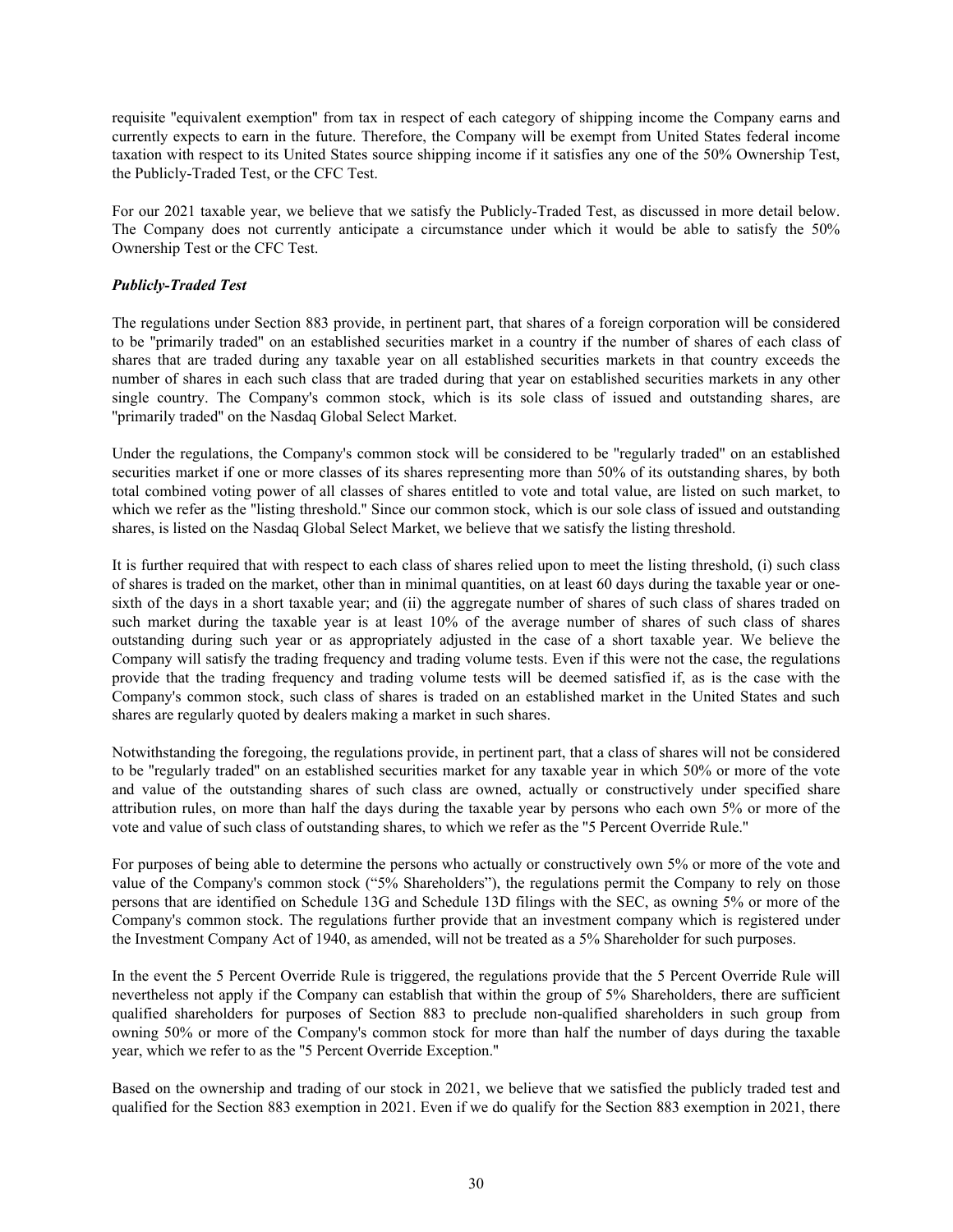can be no assurance that changes and shifts in the ownership of our stock by 5% shareholders will not preclude us from qualifying for the Section 883 exemption in future taxable years.

### *Taxation in Absence of Section 883 Exemption*

If the benefits of Section 883 are unavailable, the Company's United States source shipping income would be subject to a 4% tax imposed by Section 887 of the Code on a gross basis, without the benefit of deductions, to the extent that such income is not considered to be ''effectively connected'' with the conduct of a United States trade or business, as described below. Since under the sourcing rules described above, no more than 50% of the Company's shipping income would be treated as being United States source shipping income, the maximum effective rate of United States federal income tax on our shipping income would never exceed 2% under the 4% gross basis tax regime. Based on the current operation of our vessels, if we were subject to 4% gross basis tax, our United States federal income tax liability would be approximately \$2.7 million and \$1.6 million for the years ended December 31, 2021 and 2020, respectively. However, we can give no assurance that the operation of our vessels, which are under the control of third party charterers, will not change such that our United States federal income tax liability would be substantially higher.

To the extent the Company's United States source shipping income is considered to be ''effectively connected'' with the conduct of a United States trade or business, as described below, any such ''effectively connected'' United States source shipping income, net of applicable deductions, would be subject to United States federal income tax, currently imposed at a rate of 21%. In addition, the Company may be subject to the 30% ''branch profits'' tax on earnings effectively connected with the conduct of such trade or business, as determined after allowance for certain adjustments, and on certain interest paid or deemed paid attributable to the conduct of the Company's United States trade or business.

The Company's United States source shipping income would be considered ''effectively connected'' with the conduct of a United States trade or business only if:

- the Company has, or is considered to have, a fixed place of business in the United States involved in the earning of United States source shipping income; and
- substantially all of the Company's United States source shipping income is attributable to regularly scheduled transportation, such as the operation of a vessel that follows a published schedule with repeated sailings at regular intervals between the same points for voyages that begin or end in the United States.

## *United States Taxation of Gain on Sale of Vessels*

Assuming that any decision on a vessel sale is made from and attributable to the United States office of the Company, as we believe likely to be the case as the Company is currently structured, then any gain derived from the sale of any such vessel will be treated as derived from United States sources and subject to United States federal income tax as ''effectively connected'' income (determined under rules different from those discussed above) under the above described net income tax regime. If the Company were to qualify for exemption from tax under Section 883 in respect of the shipping income derived from the international operation of its vessels, then gain from the sale of any such vessel should likewise be exempt from tax under Section 883.

#### *United States Federal Income Taxation of United States Holders*

As used herein, the term "United States Holder" means a beneficial owner of our common stock that is an individual United States citizen or resident, a United States corporation or other United States entity taxable as a corporation, an estate the income of which is subject to United States federal income taxation regardless of its source, or a trust if (i) a court within the United States is able to exercise primary jurisdiction over the administration of the trust and one or more United States persons have the authority to control all substantial decisions of the trust or (ii) it has in place an election to be treated as a United States person for U.S. federal income tax purposes.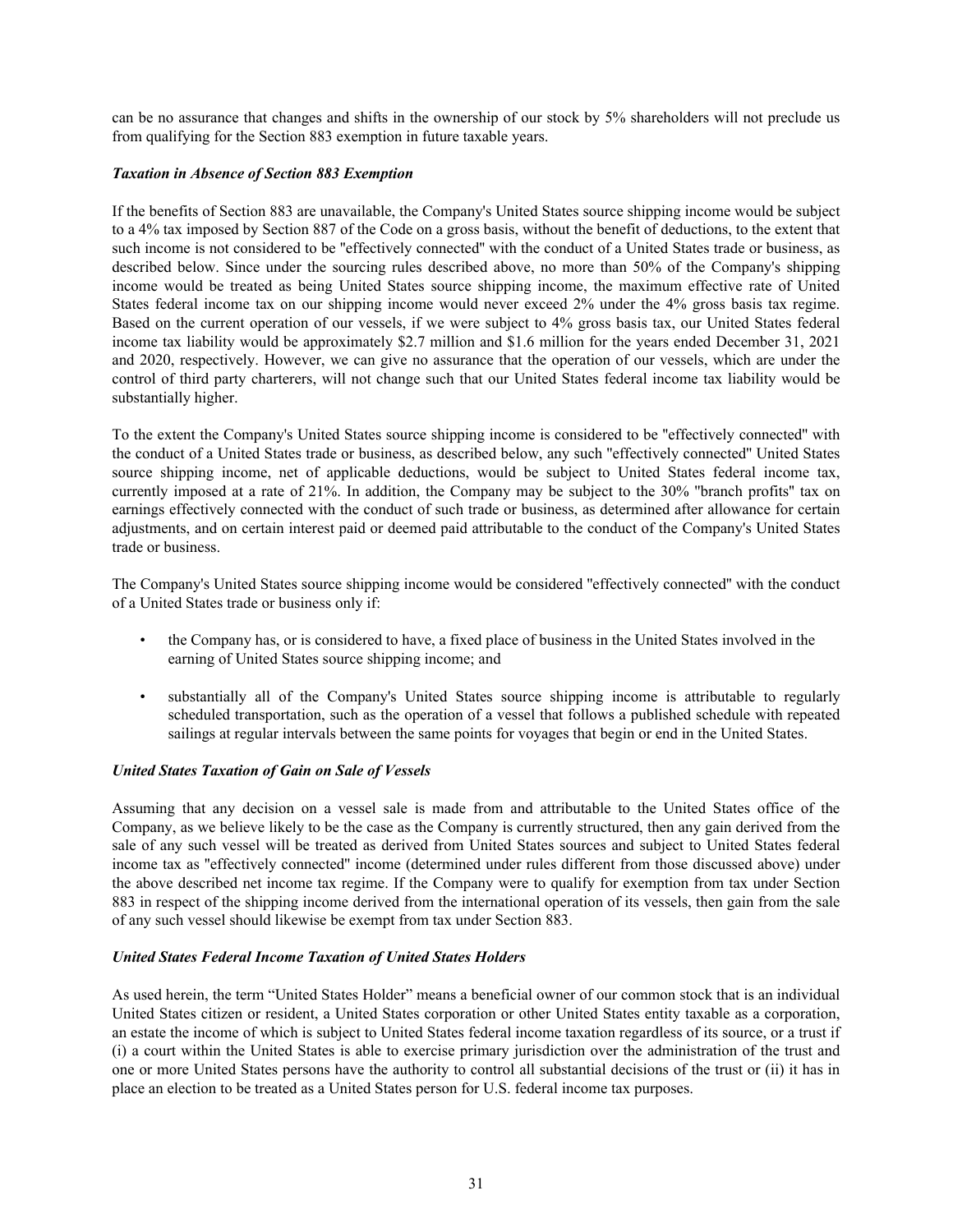If a partnership holds our common stock, the tax treatment of a partner will generally depend upon the status of the partner and upon the activities of the partnership. If you are a partner in a partnership holding our common stock, you are encouraged to consult your tax advisor.

## *Distributions*

Subject to the discussion of passive foreign investment companies below, any distributions made by the Company with respect to its common stock to a United States Holder will generally constitute dividends to the extent of the Company's current or accumulated earnings and profits, as determined under United States federal income tax principles. Distributions in excess of such earnings and profits will be treated first as a nontaxable return of capital to the extent of the United States Holder's tax basis in his common stock on a dollar-for-dollar basis and thereafter as capital gain. Because the Company is not a United States corporation, United States Holders that are corporations will not be entitled to claim a dividend received deduction with respect to any distributions they receive from us. Dividends paid with respect to the Company's common stock will generally be treated as ''passive category income'' for purposes of computing allowable foreign tax credits for United States foreign tax credit purposes.

Dividends paid on the Company's common stock to a United States Holder who is an individual, trust or estate (a ''United States Non-Corporate Holder'') will generally be treated as ''qualified dividend income'' that is taxable to such United States Non-Corporate Holder at preferential tax rates provided that (1) the common stock is readily tradable on an established securities market in the United States (such as the Nasdaq Global Select Market on which the Company's common stock is traded); (2) the Company is not a passive foreign investment company for the taxable year during which the dividend is paid or the immediately preceding taxable year (which we do not believe we have been, are or will be); (3) the United States Non-Corporate Holder has owned the common stock for more than 60 days in the 121-day period beginning 60 days before the date on which the common stock becomes exdividend; and (4) the United States Non-Corporate Holder is not under an obligation to make related payments with respect to positions in substantially similar or related property.

There is no assurance that any dividends paid on the Company's common stock will be eligible for these preferential rates in the hands of a United States Non-Corporate Holder, although we believe that they will be so eligible. Any dividends out of earnings, and profits the Company pays, which are not eligible for these preferential rates will be taxed as ordinary income to a United States Non-Corporate Holder.

Special rules may apply to any ''extraordinary dividend''-generally, a dividend in an amount which is equal to or in excess of 10% of a shareholder's adjusted basis in a common share-paid by the Company. If the Company pays an ''extraordinary dividend'' on its common stock that is treated as ''qualified dividend income,'' then any loss derived by a United States Non-Corporate Holder from the sale or exchange of such common stock will be treated as a longterm capital loss to the extent of such dividend.

## *Sale, Exchange or Other Disposition of Common Stock*

Assuming the Company does not constitute a passive foreign investment company for any taxable year, a United States Holder generally will recognize taxable gain or loss upon a sale, exchange or other disposition of the Company's common stock in an amount equal to the difference between the amount realized by the United States Holder from such sale, exchange or other disposition and the United States Holder's tax basis in such stock. Such gain or loss will be treated as long-term capital gain or loss if the United States Holder's holding period is greater than one year at the time of the sale, exchange or other disposition. Such capital gain or loss will generally be treated as United States source income or loss, as applicable, for United States foreign tax credit purposes. Long-term capital gains of United States Non-Corporate Holders are currently eligible for reduced rates of taxation. A United States Holder's ability to deduct capital losses is subject to certain limitations.

### *Passive Foreign Investment Company Status and Significant Tax Consequences*

Special United States federal income tax rules apply to a United States Holder that holds shares in a foreign corporation classified as a "passive foreign investment company" for United States federal income tax purposes. In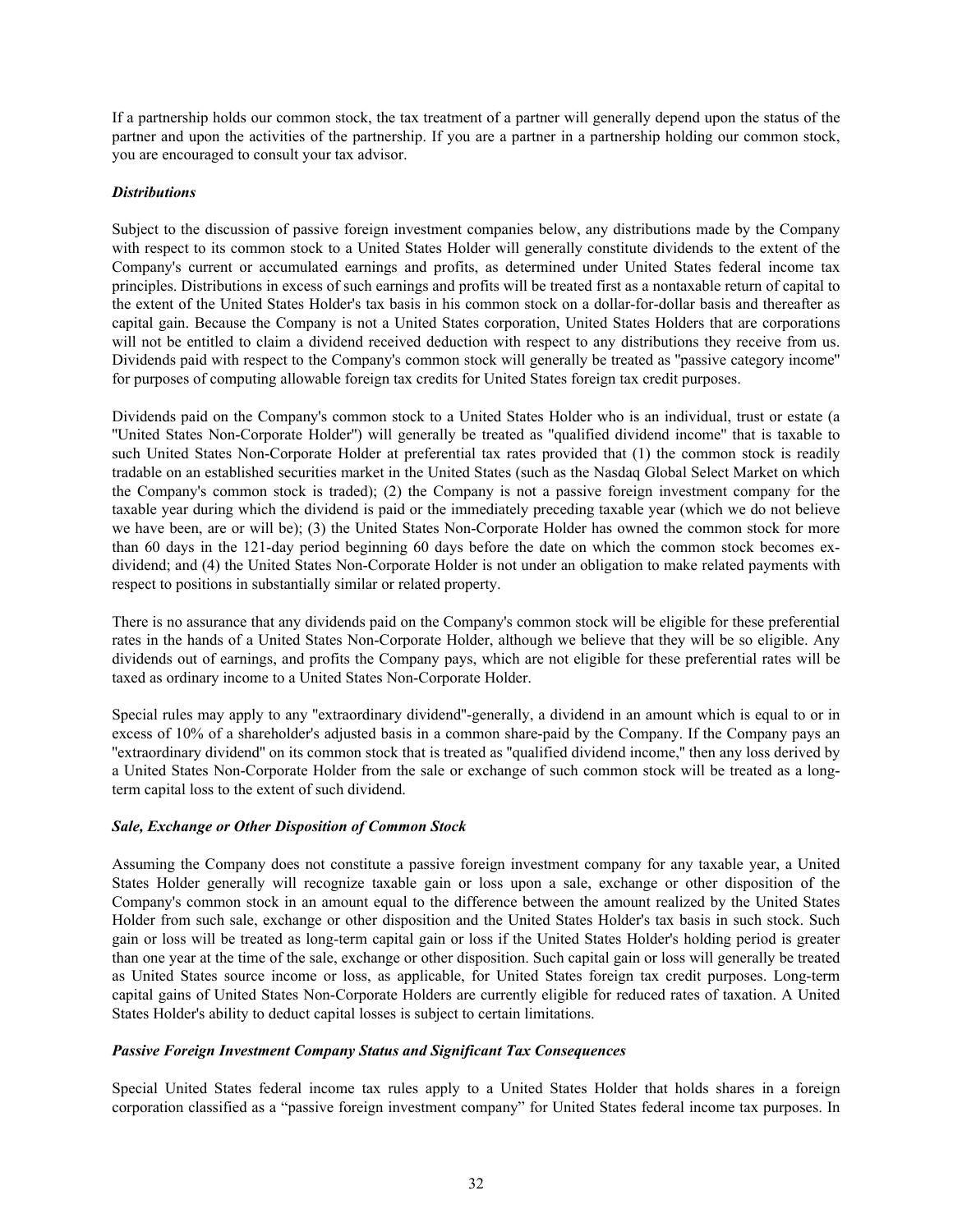general, the Company will be treated as a passive foreign investment company with respect to a United States Holder if, for any taxable year in which such holder holds the Company's common stock, either:

- at least 75% of our gross income for such taxable year consists of passive income (e.g., dividends, interest, capital gains and rents derived other than in the active conduct of a rental business); or
- at least 50% of the average value of our assets during such taxable year produce, or are held for the production of, passive income

Income earned, or deemed earned, by the Company in connection with the performance of services would not constitute passive income. By contrast, rental income would generally constitute ''passive income'' unless the Company was treated under specific rules as deriving its rental income in the active conduct of a trade or business.

Based on the Company's current operations and future projections, we do not believe that the Company has been or is, nor do we expect the Company to become, a passive foreign investment company with respect to any taxable year. Although there is no legal authority directly on point, our belief is based principally on the position that, for purposes of determining whether the Company is a passive foreign investment company, the gross income it derives from its time chartering and voyage chartering activities should constitute services income, rather than rental income. Accordingly, such income should not constitute passive income, and the assets that the Company owns and operates in connection with the production of such income, in particular, the vessels, should not constitute passive assets for purposes of determining whether the Company is a passive foreign investment company.

We believe there is substantial legal authority supporting our position consisting of case law and IRS pronouncements concerning the characterization of income derived from time charters and voyage charters as services income for other tax purposes. However, there is also authority which characterizes time charter income as rental income rather than services income for other tax purposes. In addition, we have obtained an opinion from our counsel, Seward & Kissel LLP, that, based upon the Company's operations as described herein, its income from time charters and voyage charters should not be treated as passive income for purposes of determining whether it is a passive foreign investment company. However, in the absence of any legal authority specifically relating to the statutory provisions governing passive foreign investment companies, the United States Internal Revenue Service, or the IRS or a court could disagree with our position. In addition, although the Company intends to conduct its affairs in a manner to avoid being classified as a passive foreign investment company with respect to any taxable year, we cannot assure you that the nature of its operations will not change in the future.

As discussed more fully below, if the Company were to be treated as a passive foreign investment company for any taxable year, a United States Holder would be subject to different taxation rules depending on whether the United States Holder makes an election to treat the Company as a ''Qualified Electing Fund,'' which election we refer to as a ''QEF election.'' As an alternative to making a QEF election, a United States Holder should be able to make a ''markto-market'' election with respect to the Company's common stock, as discussed below. In addition, if we were to be treated as a passive foreign investment company, a United States holder would be required to file an annual report with the IRS for that year with respect to such holder's common stock.

#### *Taxation of United States Holders Making a Timely QEF Election*

If a United States Holder makes a timely QEF election, which United States Holder we refer to as an ''Electing Holder,'' the Electing Holder must report for United States federal income tax purposes its pro rata share of the Company's ordinary earnings and net capital gain, if any, for each taxable year of the Company for which it is a passive foreign investment company that ends with or within the taxable year of the Electing Holder, regardless of whether or not distributions were received from the Company by the Electing Holder. No portion of any such inclusions of ordinary earnings will be treated as ''qualified dividend income.'' Net capital gain inclusions of United States Non-Corporate Holders would be eligible for preferential capital gains tax rates. The Electing Holder's adjusted tax basis in the common stock will be increased to reflect taxed but undistributed earnings and profits. Distributions of earnings and profits that had been previously taxed will result in a corresponding reduction in the adjusted tax basis in the common stock and will not be taxed again once distributed. An Electing Holder would not,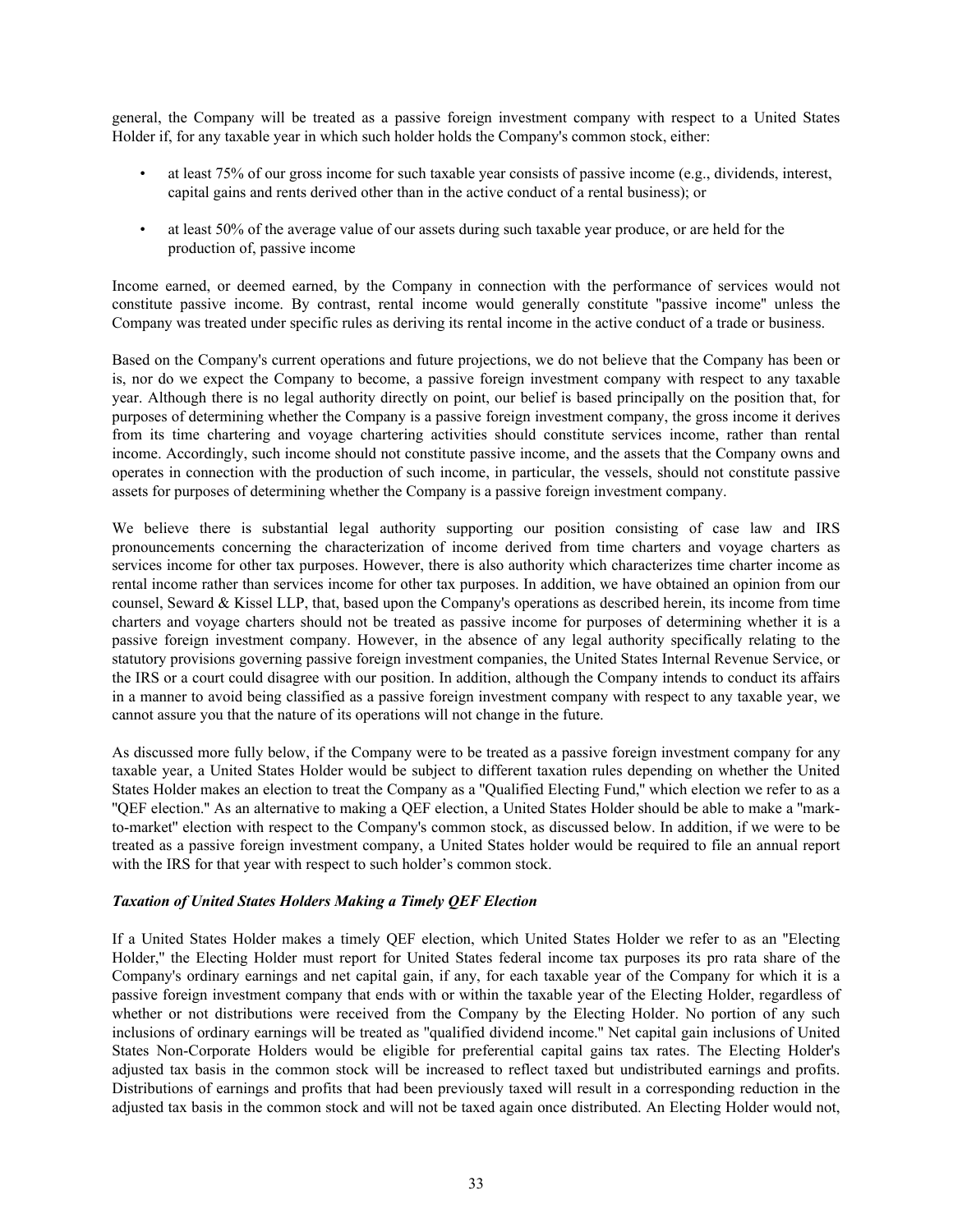however, be entitled to a deduction for its pro rata share of any losses that the Company incurs with respect to any year. An Electing Holder would generally recognize capital gain or loss on the sale, exchange or other disposition of the Company's common stock. A United States Holder would make a timely QEF election for shares of the Company by filing one copy of IRS Form 8621 with his United States federal income tax return for the first year in which he held such shares when the Company was a passive foreign investment company. If the Company were to be treated as a passive foreign investment company for any taxable year, the Company would provide each United States Holder with all necessary information in order to make the QEF election described above.

#### *Taxation of United States Holders Making a ''Mark-to-Market'' Election*

Alternatively, if the Company were to be treated as a passive foreign investment company for any taxable year and, as we anticipate, its shares are treated as "marketable stock", a United States Holder would be allowed to make a ''mark-to-market'' election with respect to the Company's common stock, provided the United States Holder completes and files IRS Form 8621 in accordance with the relevant instructions and related Treasury regulations. If that election is made, the United States Holder generally would include as ordinary income in each taxable year the excess, if any, of the fair market value of the common stock at the end of the taxable year over such holder's adjusted tax basis in the common stock. The United States Holder would also be permitted an ordinary loss in respect of the excess, if any, of the United States Holder's adjusted tax basis in the common stock over its fair market value at the end of the taxable year, but only to the extent of the net amount previously included in income as a result of the mark-to-market election. A United States Holder's tax basis in his common stock would be adjusted to reflect any such income or loss amount. Gain realized on the sale, exchange or other disposition of the Company's common stock would be treated as ordinary income, and any loss realized on the sale, exchange or other disposition of the Company's common stock would be treated as ordinary loss to the extent that such loss does not exceed the net mark-to-market gains previously included by the United States Holder. No income inclusions under this election will be treated as "qualified dividend income."

### *Taxation of United States Holders Not Making a Timely QEF or Mark-to-Market Election*

Finally, if the Company were to be treated as a passive foreign investment company for any taxable year, a United States Holder who does not make either a QEF election or a "mark-to-market" election for that year, whom we refer to as a "Non-Electing Holder" would be subject to special rules with respect to (1) any excess distribution (i.e., the portion of any distributions received by the Non-Electing Holder on the common stock in a taxable year in excess of 125% of the average annual distributions received by the Non-Electing Holder in the three preceding taxable years, or, if shorter, the Non-Electing Holder's holding period for the common stock), and (2) any gain realized on the sale, exchange or other disposition of the Company's common stock. Under these special rules:

- the excess distribution or gain would be allocated ratably over the Non-Electing Holder's aggregate holding period for the common stock;
- the amount allocated to the current taxable year, and any taxable year prior to the first taxable year in which the Company was a passive foreign investment company, would be taxed as ordinary income and would not be "qualified dividend income"; and
- the amount allocated to each of the other taxable years would be subject to tax at the highest rate of tax in effect for the applicable class of taxpayer for that year, and an interest charge for the deemed deferral benefit would be imposed with respect to the resulting tax attributable to each such other taxable year.

These special rules would not apply to a qualified pension, profit sharing or other retirement trust or other taxexempt organization that did not borrow money or otherwise utilize leverage in connection with its acquisition of the Company's common stock. If the Company is a passive foreign investment company and a Non-Electing Holder who is an individual dies while owning the Company's common stock, such holder's successor generally would not receive a step-up in tax basis with respect to such shares.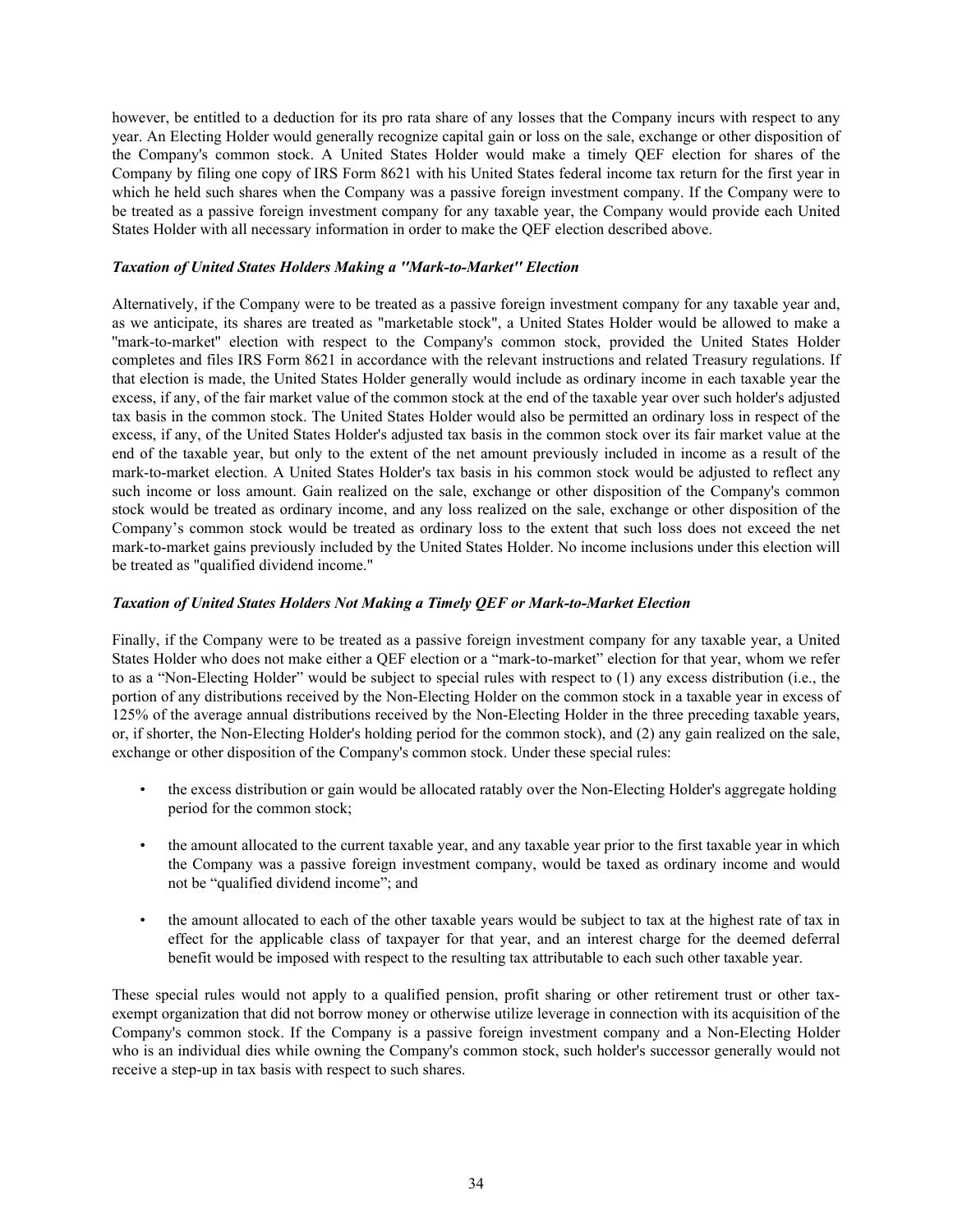# *United States Federal Income Taxation of* **"***Non-United States Holders***"**

A beneficial owner of common stock (other than a partnership) that is not a United States Holder is referred to herein as a "Non-United States Holder".

If a partnership holds our common stock, the tax treatment of a partner will generally depend upon the status of the partner and upon the activities of the partnership. If you are a partner in a partnership holding our common stock, you are encouraged to consult your tax advisor.

# *Dividends on Common Stock*

Non-United States Holders generally will not be subject to United States federal income tax or withholding tax on dividends received from the Company with respect to its common stock, unless that income is effectively connected with the Non-United States Holder's conduct of a trade or business in the United States. If the Non-United States Holder is entitled to the benefits of a United States income tax treaty with respect to those dividends, that income is taxable only if it is attributable to a permanent establishment maintained by the Non-United States Holder in the United States.

# *Sale, Exchange or Other Disposition of Common Stock*

Non-United States Holders generally will not be subject to United States federal income tax or withholding tax on any gain realized upon the sale, exchange or other disposition of the Company's common stock, unless:

- The gain is effectively connected with the Non-United States Holder's conduct of a trade or business in the United States (and, if the Non-United States holder is entitled to the benefits of an income tax treaty with respect to that gain, that gain is attributable to a permanent establishment maintained by the Non-United States holder in the United States); or
- The Non-United States Holder is an individual who is present in the United States for 183 days or more during the taxable year of disposition and other conditions are met.

If the Non-United States Holder is engaged in a United States trade or business for United States federal income tax purposes, the income from the common stock, including dividends and the gain from the sale, exchange or other disposition of the shares, that is effectively connected with the conduct of that trade or business will generally be subject to regular United States federal income tax in the same manner as discussed in the previous section relating to the taxation of United States Holders. In addition, if you are a corporate Non-United States Holder, your earnings and profits that are attributable to the effectively connected income, which are subject to certain adjustments, may be subject to an additional branch profits tax at a rate of 30%, or at a lower rate as may be specified by an applicable income tax treaty.

## *Backup Withholding and Information Reporting*

In general, dividend payments, or other taxable distributions, made within the United States to you will be subject to information reporting requirements if you are a non-corporate United States Holder. Such payments or distributions may also be subject to backup withholding tax if you are a non-corporate United States Holder and you:

- Fail to provide an accurate taxpayer identification number;
- Are notified by the IRS that you have failed to report all interest or dividends required to be shown on your federal income tax returns; or
- In certain circumstances, fail to comply with applicable certification requirements.

Non-United States Holders may be required to establish their exemption from information reporting and backup withholding by certifying their status on an appropriate IRS Form W-8.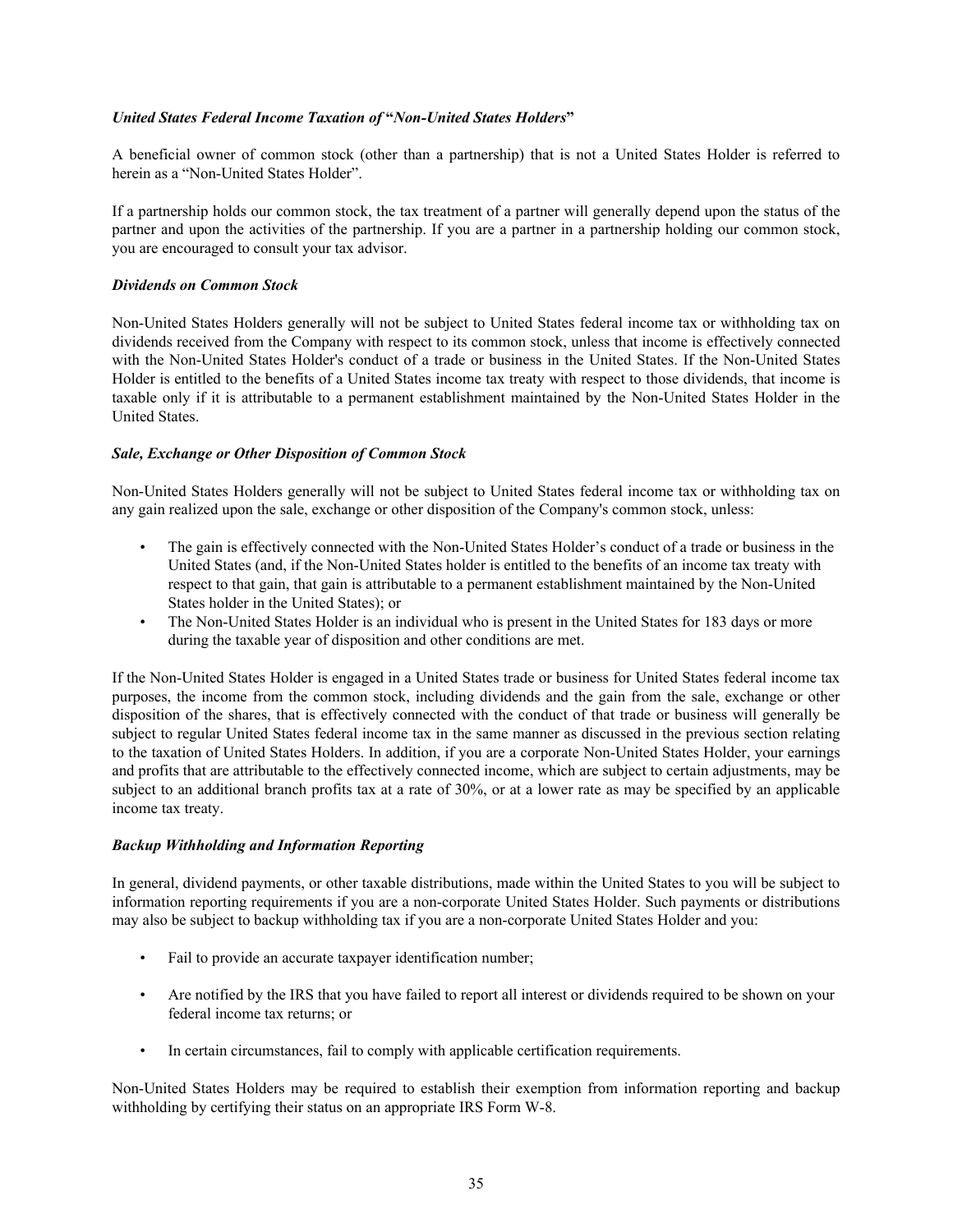If you are a Non-United States Holder and you sell your common stock to or through a United States office of a broker, the payment of the proceeds is subject to both United States backup withholding and information reporting unless you certify that you are a non-United States person, under penalties of perjury, or you otherwise establish an exemption. If you sell your common stock through a non-United States office of a non-United States broker and the sales proceeds are paid to you outside the United States, then information reporting and backup withholding generally will not apply to that payment. However, United States information reporting requirements, but not backup withholding, will apply to a payment of sales proceeds, even if that payment is made to you outside the United States, if you sell your common stock through a non-United States office of a broker that is a United States person or has some other contacts with the United States. Such information reporting requirements will not apply, however, if the broker has documentary evidence in its records that you are a non-United States person and certain other conditions are met, or you otherwise establish an exemption.

Backup withholding tax is not an additional tax. Rather, you generally may obtain a refund of any amounts withheld under backup withholding rules that exceed your income tax liability by filing a refund claim with the IRS.

Individuals who are United States Holders (and to the extent specified in applicable Treasury regulations, certain United States entities and Non-United States Holders) who hold "specified foreign financial assets" (as defined in Section 6038D of the Code) are required to file IRS Form 8938 with information relating to the asset for each taxable year in which the aggregate value of all such assets exceeds \$75,000 at any time during the taxable year or \$50,000 on the last day of the taxable year (or such higher dollar amount as prescribed by applicable Treasury regulations). Specified foreign financial assets would include, among other assets, our common shares, unless the shares are held through an account maintained with a United States financial institution. Substantial penalties apply to any failure to timely file IRS Form 8938, unless the failure is shown to be due to reasonable cause and not due to willful neglect. Additionally, in the event an individual United States Holder (and to the extent specified in applicable Treasury regulations, a United States entity and Non-United States Holders) that is required to file IRS Form 8938 does not file such form, the statute of limitations on the assessment and collection of United States federal income taxes of such holder for the related tax year may not close until three years after the date that the required information is filed. United States Holders (including United States entities) and Non-United States Holders are encouraged to consult their own tax advisors regarding their reporting obligations under this legislation.

#### **Glossary of Shipping Terms**

The following are definitions of shipping terms used in this Form 10-K.

**Annual Survey**— The inspection of a vessel by a classification society, on behalf of a flag state, that takes place every year.

**Ballast Water Treatment System or BWTS**— A system used to prevent the spread of harmful aquatic organisms from one region to another by minimizing the uptake and/or discharge of sediments and organisms in the water that ships use as ballast to maintain stability. These systems are required on all ships, according to a timetable of implementation, in accordance with the BWM Convention discussed in the Pollution Control and Liability Requirements section above.

**Baltic Exchange**—Based in London, the Baltic Exchange is a market for the trading and settlement of physical and derivative contracts. The exchange also publishes daily freight market prices and maritime shipping cost indices, including Baltic Dry Index and segment indices for Capesize, Panamax, Supramax, and Handysize bulk carriers.

**Baltic Supramax Index or BSI** —The BSI is an index published by the Baltic Exchange which tracks the gross time charter spot value for a Supramax vessel. Initiated in 2005, the BSI was originally based on a 52,000 dwt ship of standard design and 6 trade routes across the world. As a result of a trend toward larger ship sizes and changes to trade patterns, this version of the index was discontinued as of January 31, 2019. The updated BSI is now based on a 58,000 dwt, non-scrubber fitted Supramax and 10 trade routes across the world.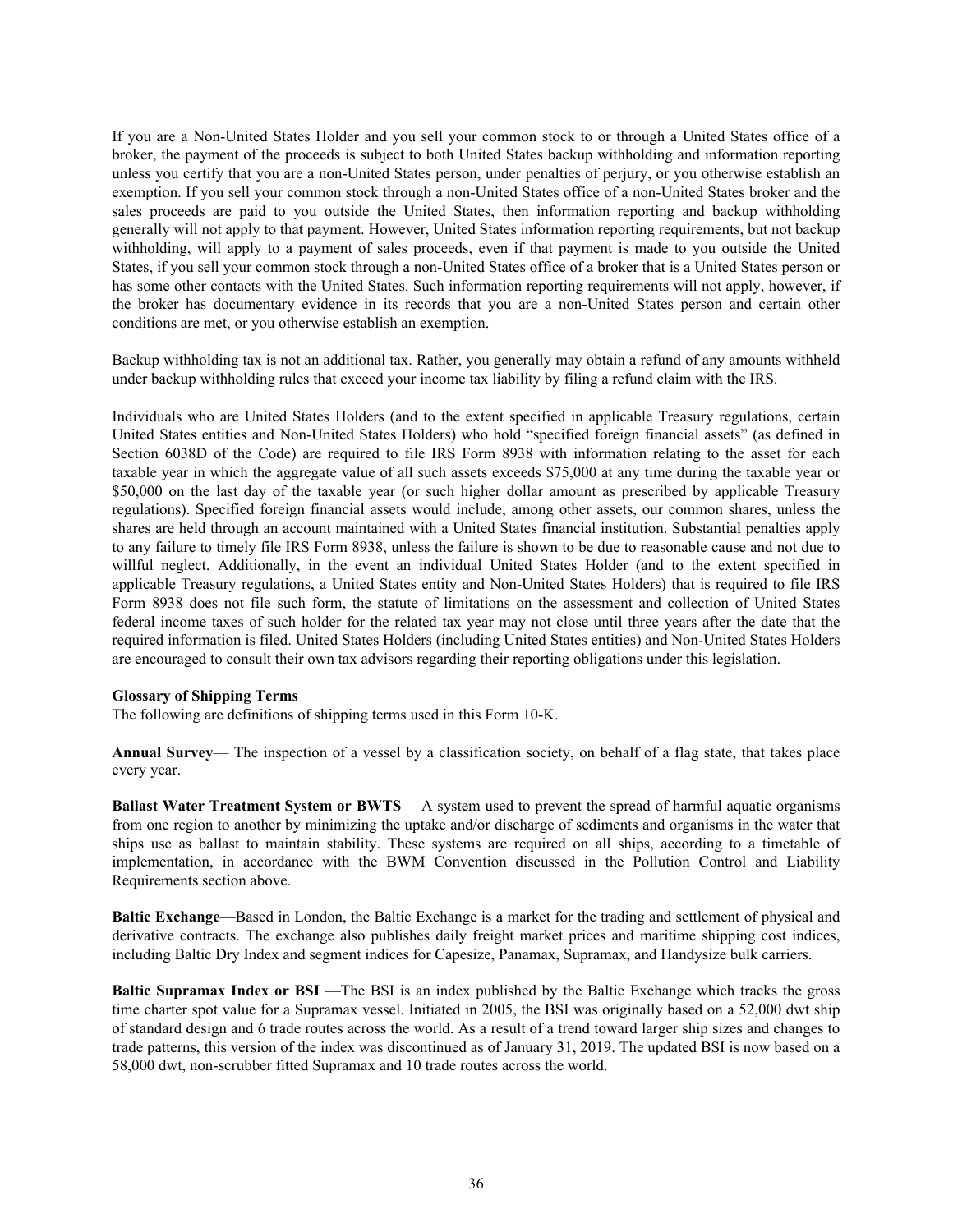**Bareboat Charter**—Also known as "demise charter." Contract or hire of a ship under which the shipowner is usually paid a fixed amount of charter hire rate for a certain period of time during which the charterer is responsible for the operating costs and voyage costs of the vessel as well as arranging for crewing. Such owner is known as the bareboat charterer or the demise charterer.

**Bulk Vessels/Carriers**—Vessels which are specially designed and built to carry large volumes of cargo in bulk cargo form.

**Bunkers**—Fuel oil used to power a vessel's engines. The name is derived from the bins used to store coal onboard when ships were powered by coal. There are three main fuel types currently used on commercial cargo ships. First, High Sulfur Fuel Oil ("HSFO") is a residual fuel with maximum sulfur content of 3.5%. This was the primary fuel used by commercial shipping prior to implementation of the IMO2020 sulfur regulation and continues to be used by scrubber-fitted ships. Second, Very Low Sulfur Fuel Oil ("VLSFO") is a fuel with maximum sulfur content of 0.5% and is the primary fuel used by non-scrubber fitted ships starting January 1, 2020. Third, Marine Gas Oil ("MGO") is a distillate product similar to diesel fuel and has a maximum sulfur content of 0.1%. This fuel type is primarily used in ECA zones.

**Capesize**—A drybulk carrier in excess of 100,000 dwt.

**Charter**— The hire of a vessel for a specified period of time or to carry a cargo for a fixed fee from a loading port to a discharging port. The contract for a charter is called a charter party.

**Charterer**— The individual or company hiring a vessel.

**Charter Hire Rate**— A sum of money paid to the vessel owner by a charterer under a time charter party for the use of a vessel.

**Classification Society**—An independent organization which certifies that a vessel has been built and maintained in accordance with the rules of such organization and complies with the applicable rules and regulations of the country of such vessel and the international conventions of which that country is a member.

**Deadweight Ton or "dwt"**—A unit of a vessel's capacity for cargo, fuel oil, stores and crew, measured in metric tons of 1,000 kilograms. A vessel's dwt or total deadweight is the maximum total weight the vessel can carry when loaded to a particular load line.

**Demurrage**—Additional revenue paid to the shipowner on its Voyage Charters for delays experienced in loading and/or unloading cargo that are not deemed to be the responsibility of the shipowner, calculated in accordance with specific Charter terms.

**Despatch** —The amount payable by the shipowner if the vessel completes loading or discharging before the allowed loading/unloading time has expired, calculated in accordance with specific charter terms.

**Drybulk**—Non-liquid cargoes of commodities shipped in an unpackaged state.

**Drydocking**—The removal of a vessel from the water for inspection and/or repair of submerged parts.

**Emission Control Area or "ECA"**—Designated sea areas in which stricter airborne emissions controls are in place. As of early 2020, there are four ECA zones in place that cover the Baltic Sea, North Sea, and most of the coastline of U.S., Canada, and U.S. Caribbean territory. Ships operating within these zones have a maximum sulfur emissions limit of 0.1%.

**Gross Ton**—Unit of 100 cubic feet or 2.831 cubic meters used in arriving at the calculation of gross tonnage.

**Handysize**—A drybulk carrier having a carrying capacity of up to approximately 40,000 dwt.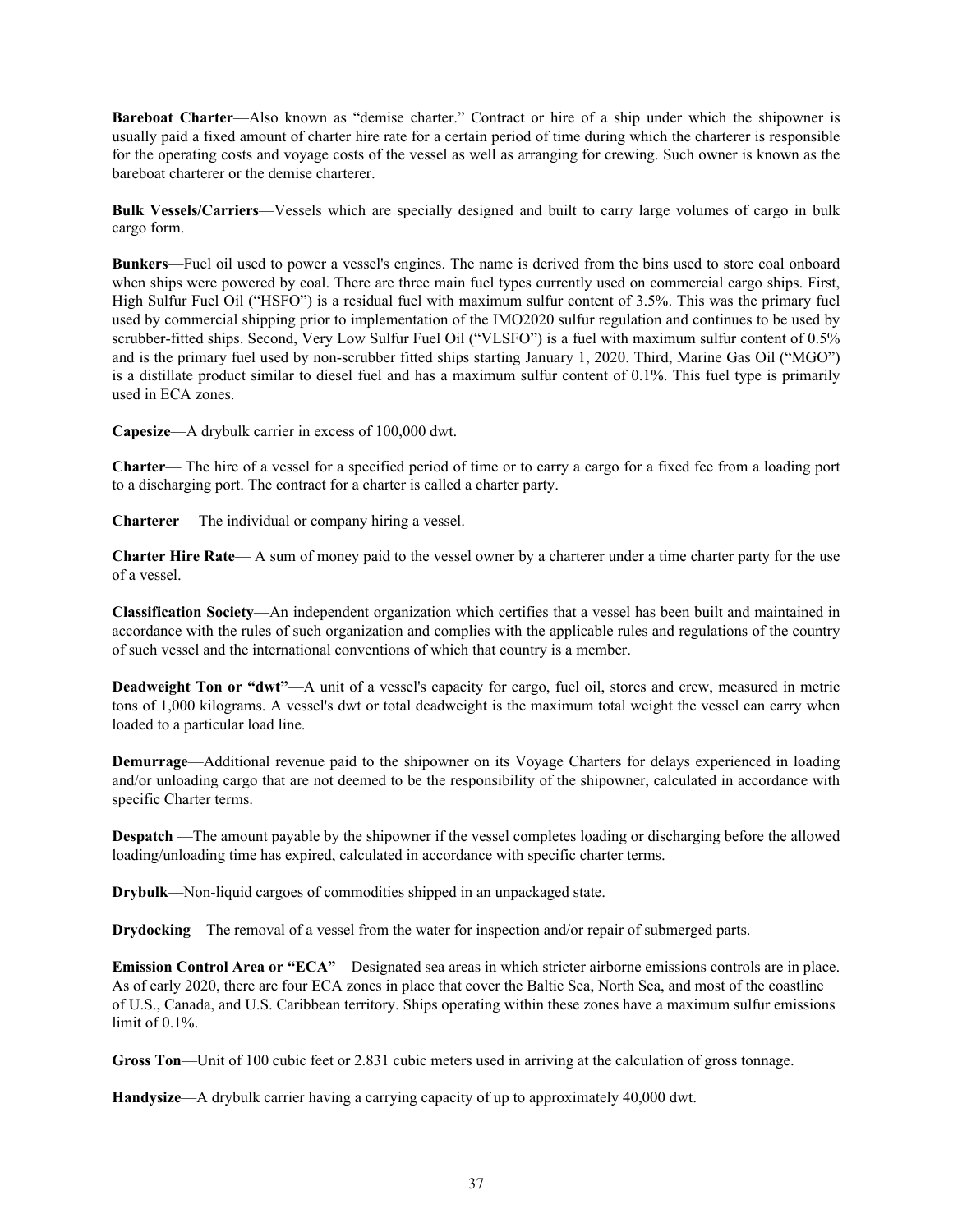**Hull**—The shell or body of a vessel.

**International Maritime Organization or "IMO"—A UN agency that issues international trade standards for** shipping.

**Intermediate Survey**—The inspection of a vessel by a classification society surveyor which takes place between two and three years before and after each Special Survey for such vessel pursuant to the rules of international conventions and classification societies.

**ISM Code**—The International Management Code for the Safe Operation of Ships and for Pollution Prevention, as adopted by the IMO.

**Metric Ton**—A ton, unit of measurement equal to 1,000 kilograms.

**Light Weight Ton ("lwt")**—The actual weight of the ship with no fuel, passengers, cargo, water or stores on board.

**Newbuilding**—A newly constructed vessel.

**OPA**—The United States Oil Pollution Act of 1990 (as amended).

**Orderbook**—A reference to currently placed orders for the construction of vessels (e.g., the Panamax orderbook).

**Panamax**—A drybulk carrier of approximately 65,000 to 100,000 dwt of maximum length, depth and draft capable of passing fully loaded through the Panama Canal. Ships of this size may occasionally be equipped with onboard cargo handling equipment, but typically do not and must rely on shore-based equipment to load and unload.

**Protection and Indemnity Insurance**—Insurance obtained through a mutual association formed by shipowners to provide liability insurance protection from large financial loss to one member through contributions towards that loss by all members.

**Scrapping**—The disposal of old or damaged vessel tonnage by way of sale as scrap metal.

**Scrubber or Exhaust Gas Cleaning System — This equipment is used to remove**  $SO<sub>x</sub>$  **from ship's exhaust gas.** 

**Short-Term Time Charter**—A time charter which lasts less than approximately 12 months.

**SOLAS**—The International Convention for the Safety of Life at Sea 1974, as amended, adopted under the auspices of the IMO.

**Special Survey**—The inspection of a vessel by a classification society surveyor which takes place a minimum of every four years and a maximum of every five years.

**Spot Market**—The market for immediate chartering of a vessel usually for single voyages.

**Supramax**—A drybulk carrier ranging in size from approximately 50,000 to 60,000 dwt.

**Technical Management**—The management of the operation of a vessel, including physically maintaining the vessel and all of its machinery, maintaining necessary certifications, and supplying necessary stores, spares, and lubricating oils. Responsibilities also generally include selecting, engaging and training crew, and arranging necessary insurance coverage.

**Time Charter**—Contract for hire of a ship. A charter under which the shipowner is paid charter hire rate on a per day basis for a certain period of time, the shipowner being responsible for providing the crew and paying operating costs while the charterer is responsible for paying the voyage costs. Any delays at port or during the voyages are the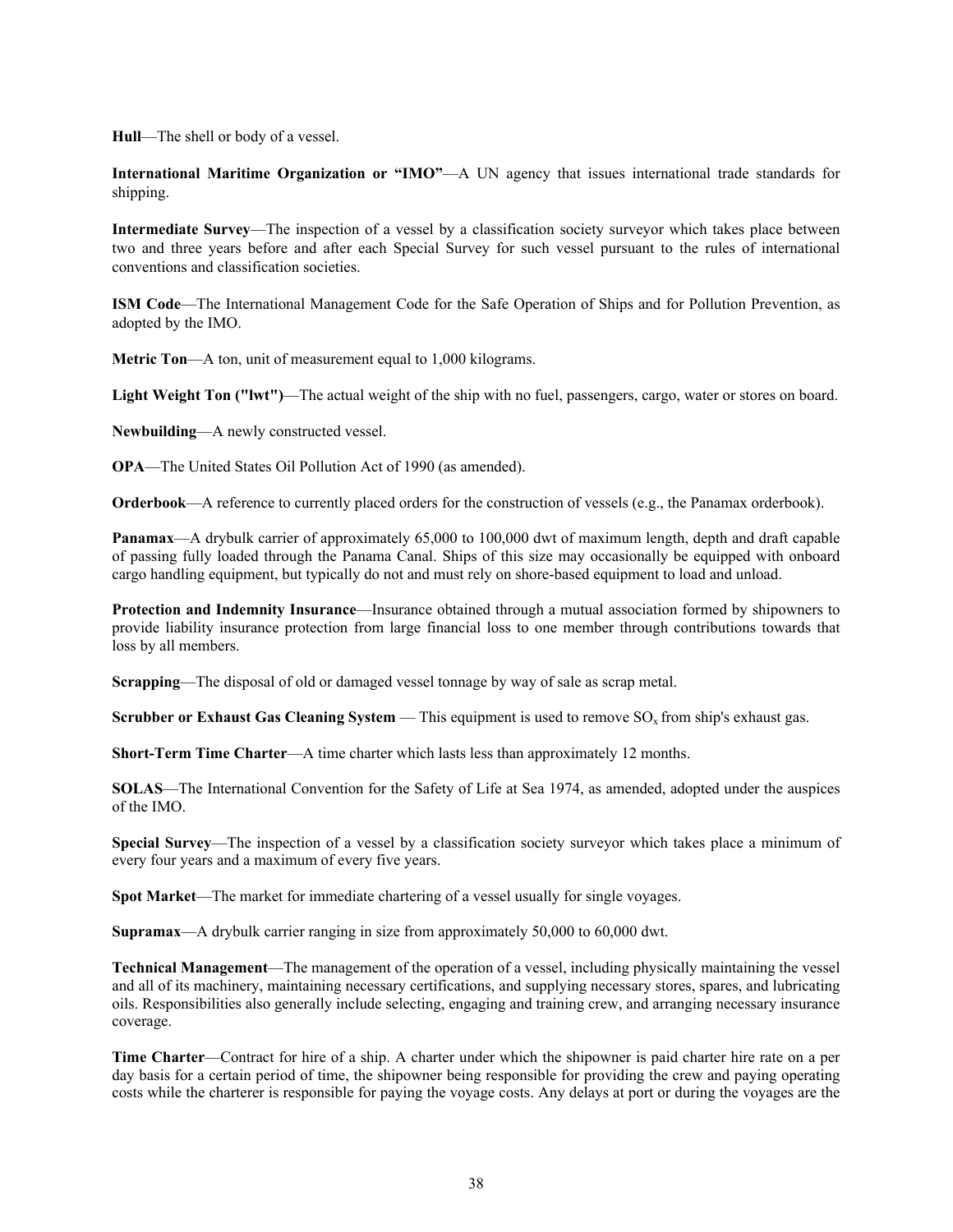responsibility of the charterer, save for certain specific exceptions such as loss of time arising from vessel breakdown and routine maintenance.

**Ultramax**—A drybulk carrier ranging in size from approximately 60,000 to 65,000 dwt.

**Voyage Charter** —Contract for hire of a vessel under which a shipowner is paid freight on the basis of moving cargo from a loading port to a discharge port. The shipowner is responsible for paying both operating costs and voyage costs. The charterer is typically responsible for any delay at the loading or discharging ports.

**Voyage Expenses**—Includes fuel, port charges, canal tolls, brokerage commissions and cargo handling operations. These expenses are subtracted from shipping revenues to calculate Time Charter Equivalent revenues for Voyage Charters.

**Vessel Operating Expenses**—Includes crewing, repairs and maintenance, insurance, stores, lubes, communication expenses.

#### *Available Information*

The Company makes available free of charge through its internet website, www.eagleships.com, its annual reports on Form 10-K, quarterly reports on Form 10-Q, current reports on Form 8-K and amendments to these reports including related exhibits and supplemental schedules, filed or furnished pursuant to Section 13(a) or 15(d) of the Exchange Act, as soon as reasonably practicable after the Company electronically files such material with, or furnishes it to, the SEC. Our SEC filings are also available to the public at the SEC's web site at http://www.sec.gov. The information on our website is not incorporated by reference into this Annual Report.

We maintain our principal executive offices at 300 First Stamford Place 5<sup>th</sup> Floor, Stamford, Connecticut. Our telephone number at that address is (203) 276-8100. Our website address is www.eagleships.com. Information contained on our website does not constitute part of this Annual Report.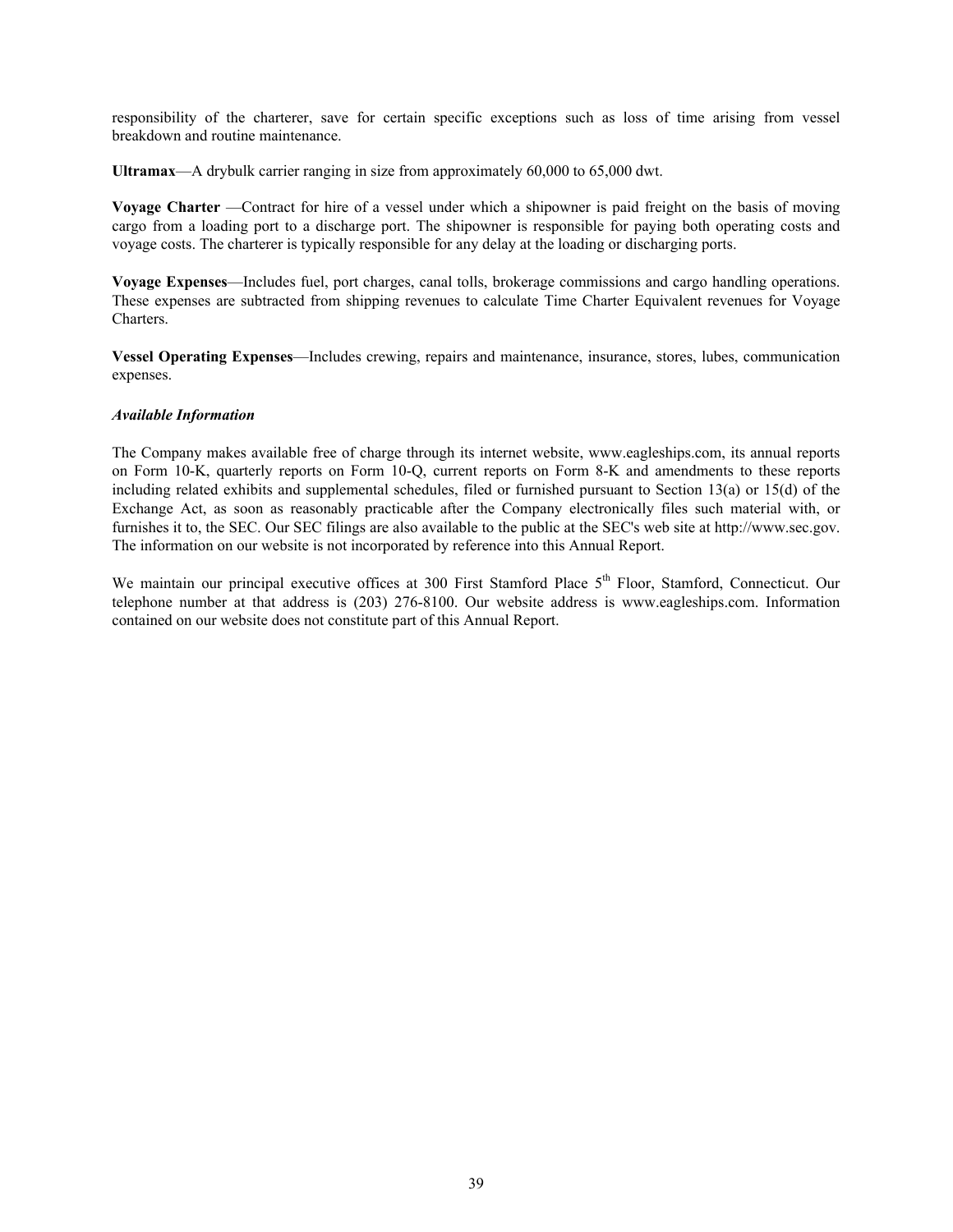# **ITEM 1A. RISK FACTORS**

*We operate in a highly cyclical and competitive industry. Some of the risks relate principally to the industry in which we operate and our business in general. Other risks relate principally to the securities market, national and global economic conditions and the ownership of our common stock. The occurrence of certain geopolitical, macroeconomic, or industry-specific factors, including the risks outlined below, could adversely affect our business, operating results, cash flows and financial condition.*

# *Industry Specific Risk Factors*

## *The global economic environment may have a material adverse effect on our business.*

Drybulk demand is highly correlated to the global macroeconomic landscape. According to the International Monetary Fund ("IMF"), global economic growth for 2021 was 5.9%, as compared to 2020 which was -3.1%. World output in 2020 was impacted significantly by COVID-19, but experienced a strong rebound in 2021. As of January 2022, the forecast for 2022 is 4.4% growth, compared to a 5-year average of 3.4% for the period 2015 to 2019. Although the current global economic environment is relatively positive, a resurgence of COVID-19 or slowdown in vaccine distribution or other events that impact the global economic environment, such as the recent invasion of Ukraine by Russia and any resulting macroeconomic impacts from this event, could affect us negatively in the following ways:

- Employing our fleet at charter hire rates below our breakeven levels which could negatively impact our ability to operate and generate a profit. Operating at below breakeven levels for a prolonged period of time may leave us with insufficient cash resources to meet certain obligations, including the payment of interest and principal on our debt, causing us to potentially breach financial covenants under our existing credit facility and bond terms.
- Our charterers may fail to meet their obligations under existing time charter or voyage charter agreements.
- The market value of our fleet could decrease, causing us to potentially recognize losses if vessels are sold or if their values impaired. Additionally, a decline in the value of our fleet could cause us to breach certain covenants under our existing credit facility.

# *Changes in the economic and political environment in China, including as a result of COVID-19, which was first identified in Wuhan, Hubei Province, China, and policies adopted by the Chinese government to regulate its economy may have a material adverse effect on our business.*

China is a major source of demand for drybulk; a deterioration in the economic fundamentals for this nation, including as a result of COVID-19, which was first identified in Wuhan, Hubei Province, China, may materially impact drybulk demand. Although state-owned enterprises still account for a substantial portion of the Chinese industrial output, in general, the Chinese government is reducing the level of direct control that it exercises over the economy through state plans and other measures. There is an increasing level of freedom and autonomy in areas such as allocation of resources, production, pricing and management and a gradual shift in emphasis to a market economy and enterprise reform.

Many of the reforms, particularly some limited price reforms that result in the prices for certain commodities being principally determined by market forces, are unprecedented and may be subject to revision, change or abolition. If the Chinese government does not continue to pursue a policy of economic reform, the amount of its imports and exports could adversely be affected, which could have a material adverse effect on our business.

# *A decrease in the level of China's export of goods or an increase in trade protectionism globally or by certain countries could have a material adverse impact on our charterers' business and, in turn, could cause a material adverse impact on our results of operations, financial condition and cash flows.*

China exports considerably more goods than it imports. Our vessels may be deployed on routes involving trade in and out of emerging markets, and our charterers' shipping and business revenue may be derived from the shipment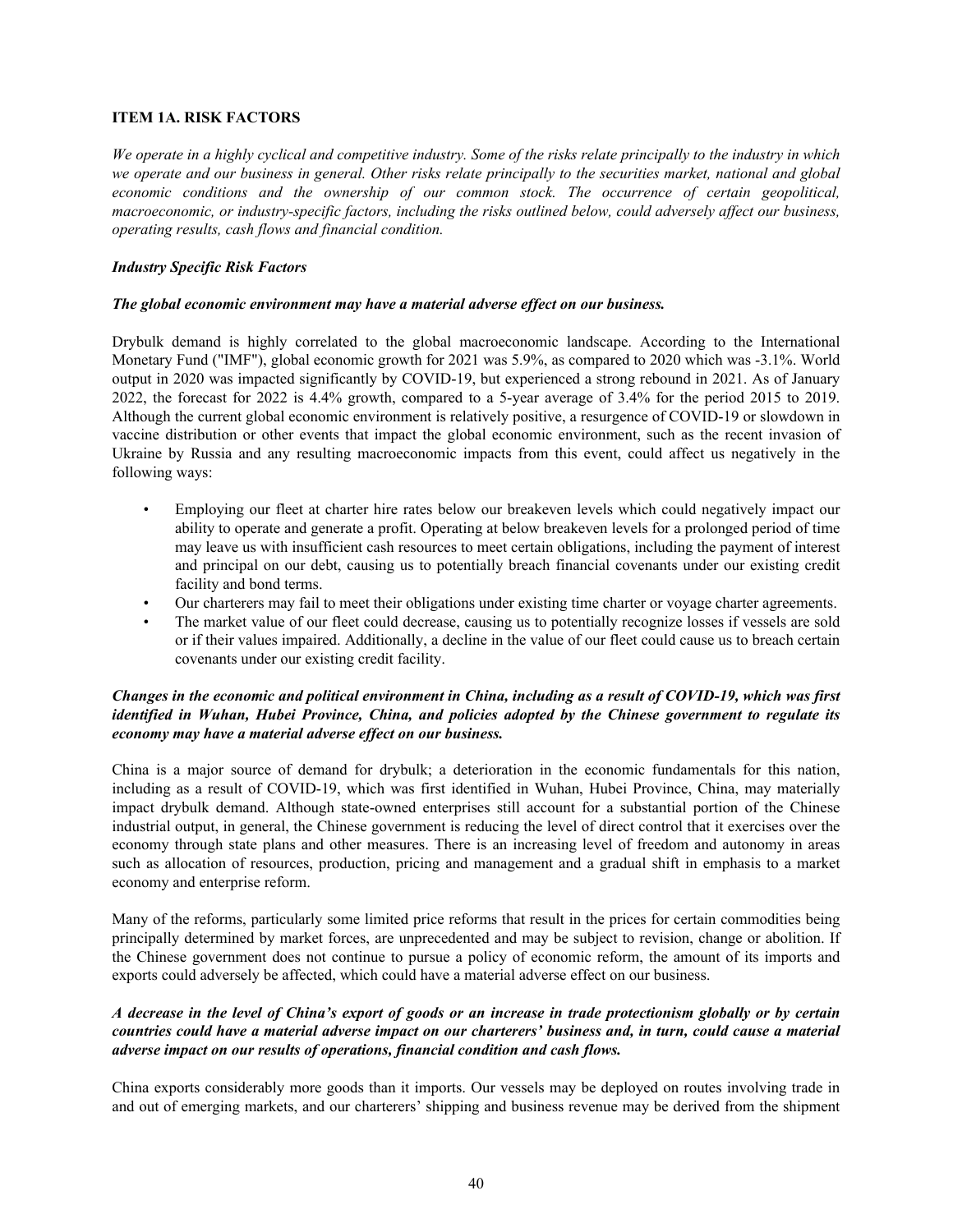of goods from the Asia Pacific region to various overseas export markets including the United States and Europe. Any reduction in or hindrance to the output of China-based exporters could have a material adverse effect on the growth rate of China's exports and on our charterers' business. For instance, the government of China has recently implemented economic policies aimed at increasing domestic consumption of Chinese-made goods. This may have the effect of reducing the supply of goods available for export and may, in turn, result in decreased demand for our charterers' business. The level of imports to and exports from China could also be adversely affected by changes to these economic reforms by the Chinese government, as well as by changes in political, economic and social conditions or other relevant policies of the Chinese government.

Our operations expose us to the risk that increased trade protectionism, including by the United States, will adversely affect our business. If the global economy is undermined by downside risks, governments may turn to trade barriers to protect their domestic industries against foreign imports, thereby depressing the demand for international shipping. Ongoing current trade frictions between the United States and China increase the risk of interruptions to exports from and to China. Since July 2018, the U.S. Government has imposed additional tariffs ranging from 7.5% to 25% on Chinese-origin goods covering the vast majority of products traded between the two countries. China has retaliated with increased tariffs on some U.S. goods. These tariffs caused trade between the two countries to significantly decrease in 2018 and 2019. On January 15, 2020, the United States and China signed a "Phase One" trade agreement, in which China agreed to increase its purchases and imports of U.S. goods by \$200 billion over 2017 levels during the two-year period from January 1, 2020 to December 31, 2021. This had the effect of increasing exports from the United States to China, although China did not meet its commitments and thus exports did not increase as much as required by the agreement. In connection with this agreement, the United States agreed to reduce certain tariffs and indefinitely suspend the imposition of certain additional tariffs. Nonetheless, U.S. tariffs of 7.5% to 25% on the vast majority of Chinese products and Chinese retaliatory tariffs on some U.S. products remain in place. While the Phase One agreement may reduce the risk of adverse effects on Chinese and U.S. trade policy, the success of the agreement is uncertain, as the Biden Administration has recently signaled the need to maintain political pressure on China, particularly with respect to national security and human rights concerns, and to respond to China's failure to achieve its commitments under the agreement, including through the continued or escalated use of restrictive or protectionist trade policies. Further increased protectionism in the markets that our charterers serve may cause an increase in: (i) the cost of goods exported from China, (ii) the length of time required to deliver goods from China and (iii) the risks associated with exporting goods from China, as well as a decrease in the quantity of goods to be shipped. Moreover, despite the Phase One agreement the United States continues to implement a number of policies that may reduce trade between the United States and China, including stricter export control requirements and supply chain restrictions; targeted sanctions related to the pro-democracy movement in Hong Kong and human rights abuses in the Xinjiang Uyghur Autonomous Region ("XUAR"); sanctions that prohibit U.S. persons from purchasing or selling any publicly traded securities, or any publicly traded securities that are derivative of or designed to provide investment exposure to such securities, of certain Chinese companies; and import restrictions related to human rights abuses in China generally, but with a focus on the XUAR. While it is unclear how the Biden Administration will handle each of these policies, the expectation is that most of these measures will remain in place or be further strengthened.

Any increased trade barriers or restrictions on trade, especially trade with China, would still have an adverse impact on our charterers' business, operating results, and financial condition and could thereby affect their ability to make timely charter hire payments to us and to renew and increase the number of their time charters with us. This could have a material adverse effect on our business, results of operations and financial condition and our ability to pay dividends to our shareholders.

# *The COVID-19 or other pandemics, could have a material adverse impact on our business, results of operations, or financial condition.*

We believe that COVID-19 and the measures to contain it taken by governments of various countries have negatively affected our business and could continue to do so. COVID-19 impacted the global economies and the trade routes in which we operate, the way we conduct our business and the business of our charterers. Governments have imposed lockdowns, quarantine regulations and other emergency health measures to protect their citizens from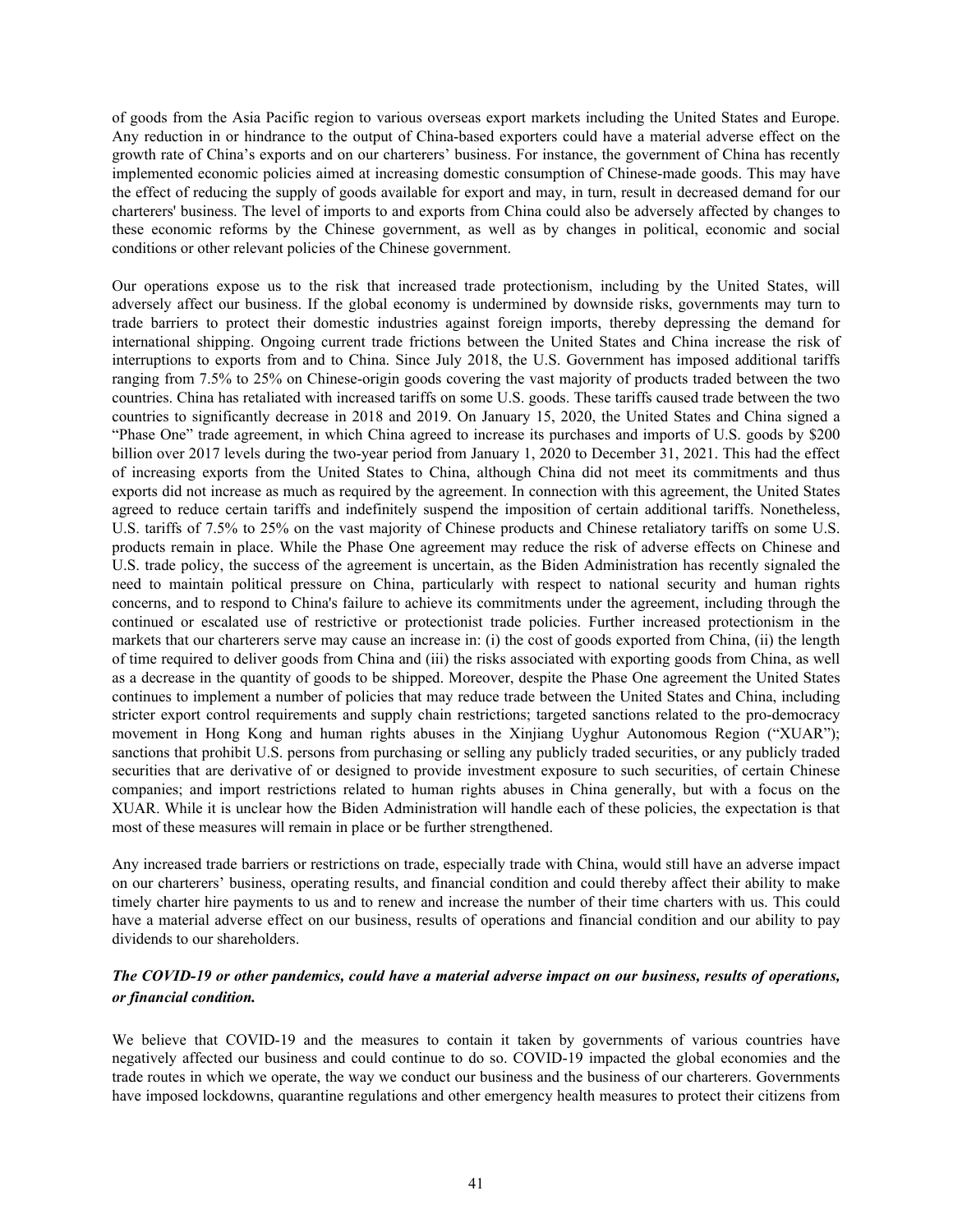exposure to COVID-19. We took similar precautions, by repurposing our global office spaces to meet the social distancing guidelines, enabling our employees to work remotely and froze our corporate travel until the pandemic restrictions were lifted.

The Company experienced delays in cargo operations due to port restrictions and additional protocols and cancellation of a few cargo contracts. However, the Company was able to secure alternative business for its vessels upon cancellation at the prevailing charter rates. The travel restrictions imposed at various ports have severely impeded our crew rotation plans during the year. We experienced disruptions to our normal vessel operations and incurred additional off-hire time due to deviations our vessels had to take to allow for crew changes. As a result of the spread of COVID-19, the Company has incurred some additional expenses relating to procurement of personal protective equipment, COVID-19 testing, and crew travel, which is included in our vessel operating expenses in our Consolidated Statement of Operations for the years ended December 31, 2021 and 2020. Additionally, the Company experienced some delays in operations, drydocking and BWTS installations as a result of protocols regarding COVID-19, as well as limitations of labor. We also experienced loss of revenues due to a number of off-hire days relating to crew changes and quarantine restrictions as a number of our crew members tested positive for COVID-19 during 2021.

All of the foregoing have impacted our business in 2020 and 2021 and although the current drybulk rates are high, the negative effects of the pandemic may have prolonged impact on our business, financial condition, results of operations and forward-looking expectations. Furthermore, modified processes, procedures and controls could be required to respond to changes in our business environment. The increase in remote working of our employees may exacerbate certain risks to our business, including an increased demand for information technology resources, increased risk of malicious technology-related events, such as cyberattacks and phishing attacks, and increased risk of improper dissemination of personal, proprietary or confidential information.

# *Charter rates for drybulk vessels are volatile and could experience an extended period of low rates, which may adversely affect our earnings, revenue and profitability and our ability to comply with our loan covenants.*

The drybulk shipping industry is cyclical with high volatility in charter rates and profitability. The degree of charter rate volatility among different types of drybulk vessels has varied widely. In the past, time charter and spot market charter rates for drybulk carriers have declined below operating costs of vessels (including as recently as 2016). The Baltic Supramax Index or the "BSI", a daily average of charter rates for key drybulk routes published by the Baltic Exchange Ltd, which tracks the gross time charter spot value for a Supramax vessel. Initiated in 2005, the BSI was originally based on a 52,000 dwt ship of standard design and 6 trade routes across the world. As a result of a trend toward larger ship sizes and changes to trade patterns, this version of the index was discontinued as of January 31, 2019. The updated BSI is now based on a 58,000 dwt, non-scrubber fitted Supramax and 10 trade routes across the world. Over the last ten years (i.e., 2011-2021), the calendar year average for the BSI has ranged from \$6,966 in 2015 to \$26,768 in 2021. The average of daily rates from 2011 to 2021 was approximately \$11,100.

Our ability to be profitable will depend upon a number of factors. Fluctuations in charter rates result from changes in the supply of and demand for vessel capacity and changes in the supply of and demand for the major commodities carried by water internationally. Because the factors affecting the supply of and demand for vessels are outside of our control and are unpredictable, the nature, timing, direction and degree of changes in industry conditions are also unpredictable. Since we charter our vessels principally in the spot market, we are exposed to the cyclicality and volatility of the spot market. Spot market charter rates may fluctuate significantly based upon available charters and the supply of and demand for seaborne shipping capacity, and we may be unable to keep our vessels fully employed in these short-term markets. Alternatively, charter rates available in the spot market may be insufficient to enable our vessels to operate profitably. A significant decrease in charter rates would also affect asset values and adversely affect our profitability and cash flows.

Factors that influence the demand for drybulk vessel capacity include:

• supply of and demand for energy resources, commodities, consumer and industrial products;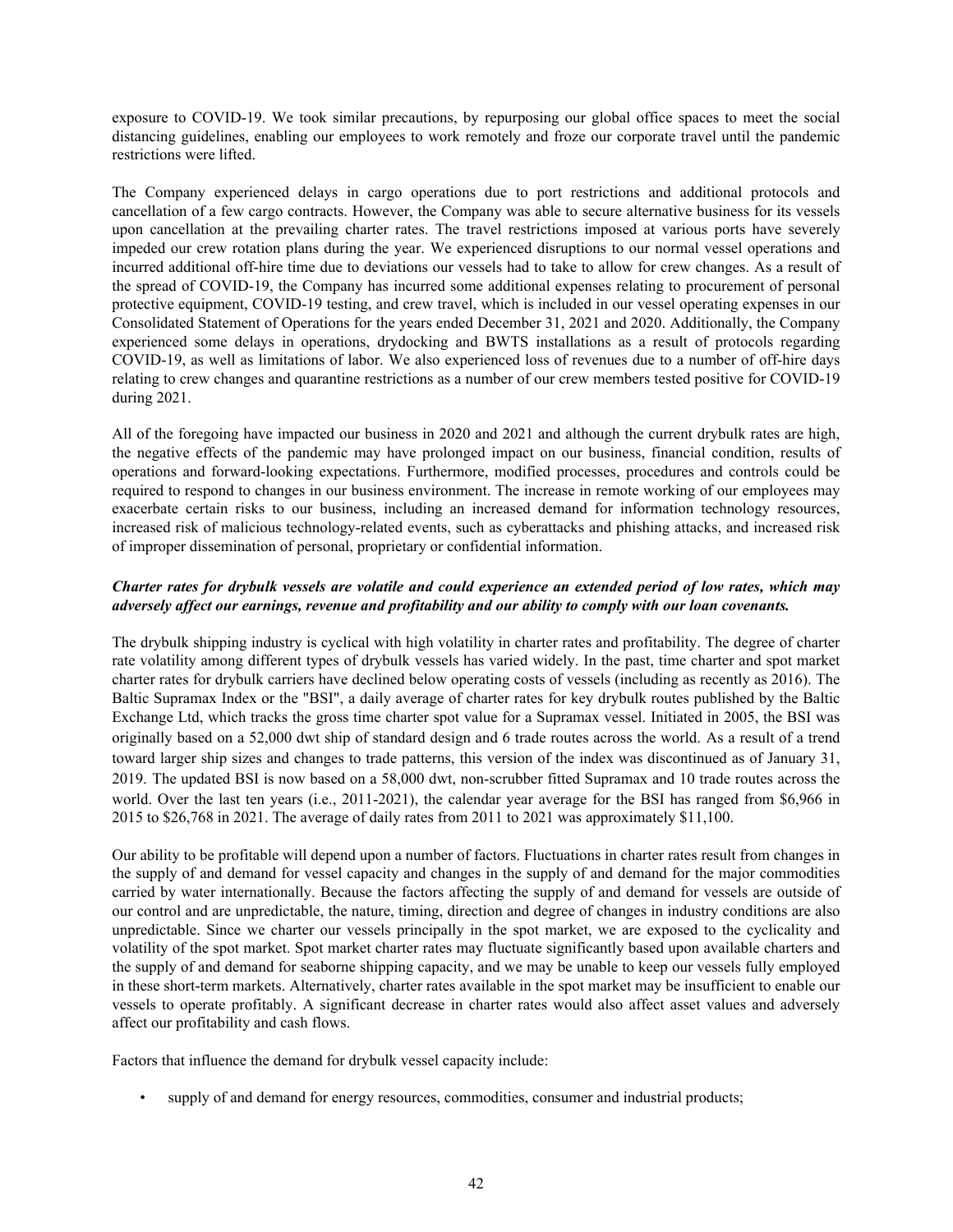- changes in the exploration or production of energy resources, commodities, consumer and industrial products;
- the location of regional and global exploration, production and manufacturing facilities;
- the location of consuming regions for energy resources, commodities, consumer and industrial products;
- the globalization of production and manufacturing;
- global and regional economic and political conditions, including armed conflicts and terrorist activities, embargoes and strikes;
- natural disasters and weather;
- disruptions and developments in international trade, including trade disputes, the imposition of tariffs on various commodities or finished goods, or export controls;
- disruptions from conflict/war and any related sanctions or restrictions imposed on certain regions or/and countries;
- changes in seaborne and other transportation patterns, including the distance cargo is transported by sea;
- environmental and other legal regulatory developments;
- currency exchange rates.

Factors that influence the supply of drybulk vessel capacity include:

- the number of newbuilding orders and deliveries including slippage in deliveries;
- number of shipyards and ability of shipyards to deliver vessels;
- port and canal congestion;
- the scrapping rate of vessels;
- speed of vessel operation;
- vessel casualties;
- the number of vessels that are out of service, namely those that are laid-up, dry docked, awaiting repairs or otherwise not available for hire;
- availability of financing for new vessels;
- changes in national or international regulations that may effectively cause reductions in the carrying capacity of vessels or early obsolescence of tonnage; and
- changes in environmental and other regulations that may limit the useful lives of vessels.

In addition to the prevailing and anticipated freight rates, factors that affect the rate of newbuilding, scrapping and laying-up include newbuilding prices, secondhand vessel values in relation to scrap prices, costs of bunkers and other operating costs, costs associated with classification society surveys, normal maintenance costs, insurance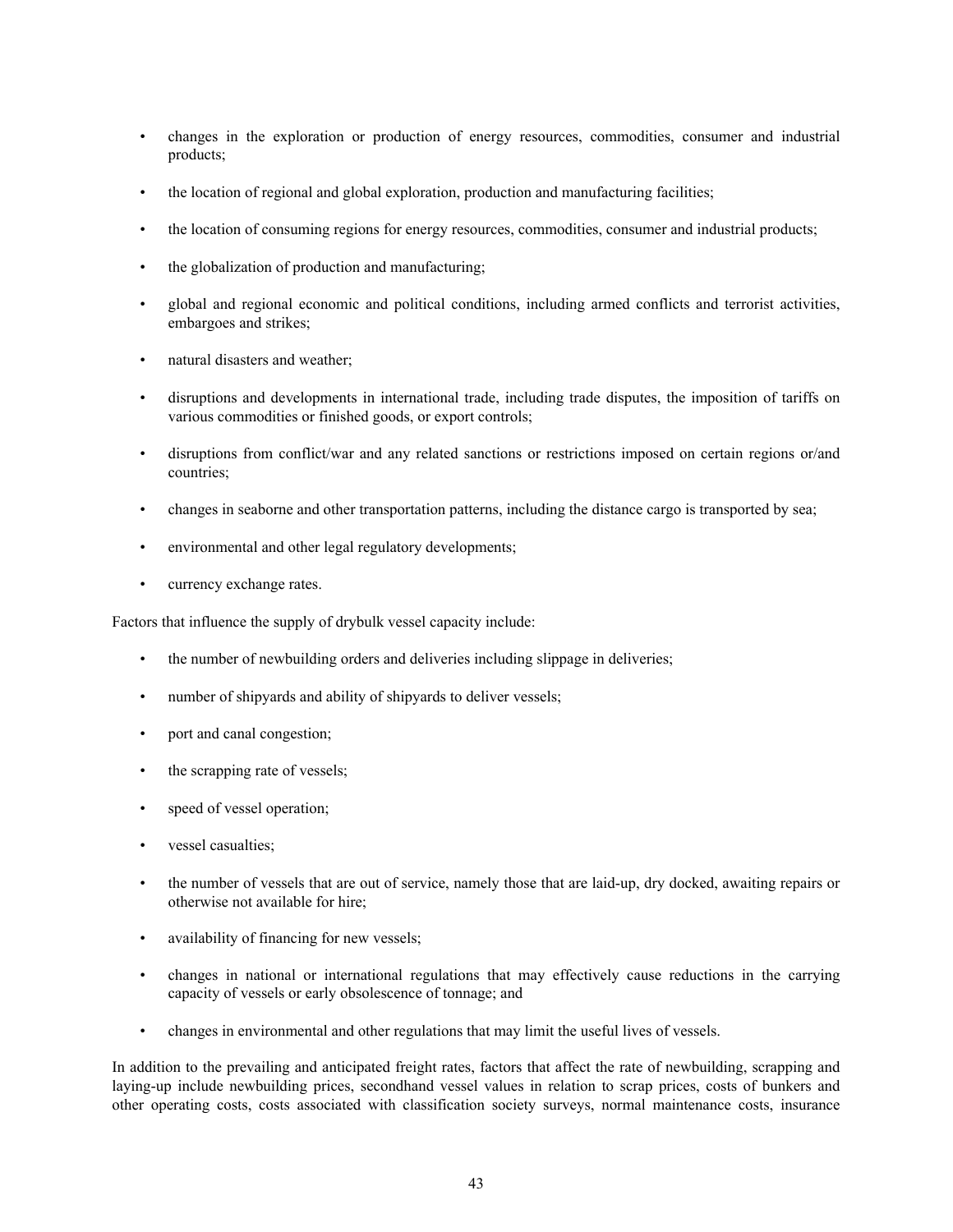coverage costs, the efficiency and age profile of the existing drybulk fleet in the market, and government and industry regulation of maritime transportation practices, particularly environmental protection laws and regulations. These factors influencing the supply of and demand for shipping capacity are outside of our control, and we may not be able to correctly assess the nature, timing and degree of changes in industry conditions.

We anticipate that the future demand for our drybulk vessels will be dependent upon economic growth in the world's economies, including China and India, seasonal and regional changes in demand, changes in the capacity of the global drybulk fleet, including vessel scrapping and ordering rates of newbuildings, and the sources and supply of drybulk cargo to be transported by sea. A decrease in the level of China's imports of raw materials or a decrease in trade globally could have a material adverse impact on our charterers' business and, in turn, could cause a material adverse impact on our results of operations, financial condition and cash flows. Global drybulk supply is expected to remain low over the next two years, as a result of low orders placed over the past three years and future uncertainties relating to future regulations around decarbonization. Although global economic conditions have improved, there can be no assurance as to the sustainability of future economic growth. Adverse economic, political, social or other developments could have a material adverse effect on our business, financial condition and operating results.

If we are required to charter our vessels at a time when demand and charter rates are very low, we may not be able to secure employment for our vessels at all, or we may have to accept reduced and potentially unprofitable rates. If we are unable to secure profitable employment for our vessels, we may decide to lay-up some or all unemployed vessels until such time that charter rates become attractive again. During the lay-up period, we will continue to incur some expenditures, such as insurance and maintenance costs, for each such vessel. Additionally, before exiting lay-up, we will have to pay reactivation costs for any such vessel to regain its operational condition. As a result, our business, financial condition, results of operations and cash flows and our compliance with covenants in our credit facility may be affected.

#### *Our operating results will be subject to seasonal fluctuations, which could affect our operating results.*

Demand for vessel capacity has historically exhibited seasonal variations and, as a result, fluctuations in charter rates. This seasonality may result in quarter-to-quarter volatility in our operating results for our vessels trading in the spot market. The drybulk market is typically stronger in the fall (due to both increased North American grain shipments and higher coal purchases for heating fuel ahead of the cold winter months) and spring (due to increased South American grain shipments). In addition, unpredictable weather patterns may disrupt vessel scheduling and supplies of certain commodities. To the extent that we must enter into a new charter or renew an existing charter for a vessel in our fleet during a time when seasonal variations have reduced prevailing charter rates, our operating results may be adversely affected.

# *An over-supply of drybulk carrier capacity across the industry may depress the charter rates, which may limit our ability to operate our drybulk carriers profitably.*

The global drybulk fleet increased significantly from 2009 to 2013 as a result of the large number of newbuilding orders placed during the boom in the drybulk freight market from 2007 to 2008. Scrapping of older ships helped curtail some of this new supply growth, but was not enough to materially offset the large net growth in the fleet. Supply growth momentum has slowed significantly over the last five years as fewer newbuilding orders have been placed. During 2021, the fleet growth decreased slightly to 3.6% in 2021 from 3.8% in 2020. In 2021, vessels representing 37.9 million dwt were delivered, a decrease of 11.0 million dwt from 2020. Scrapping in 2021 totaled 5.1 million dwt, a decrease of 10.2 million dwt from 2020.

Although supply growth has been decreasing, any increase in the vessel supply or increase in newbuilding ordering levels may decrease our future charter rates earned on our vessels affecting our profitability and our ability to meet our financial obligations as they become due.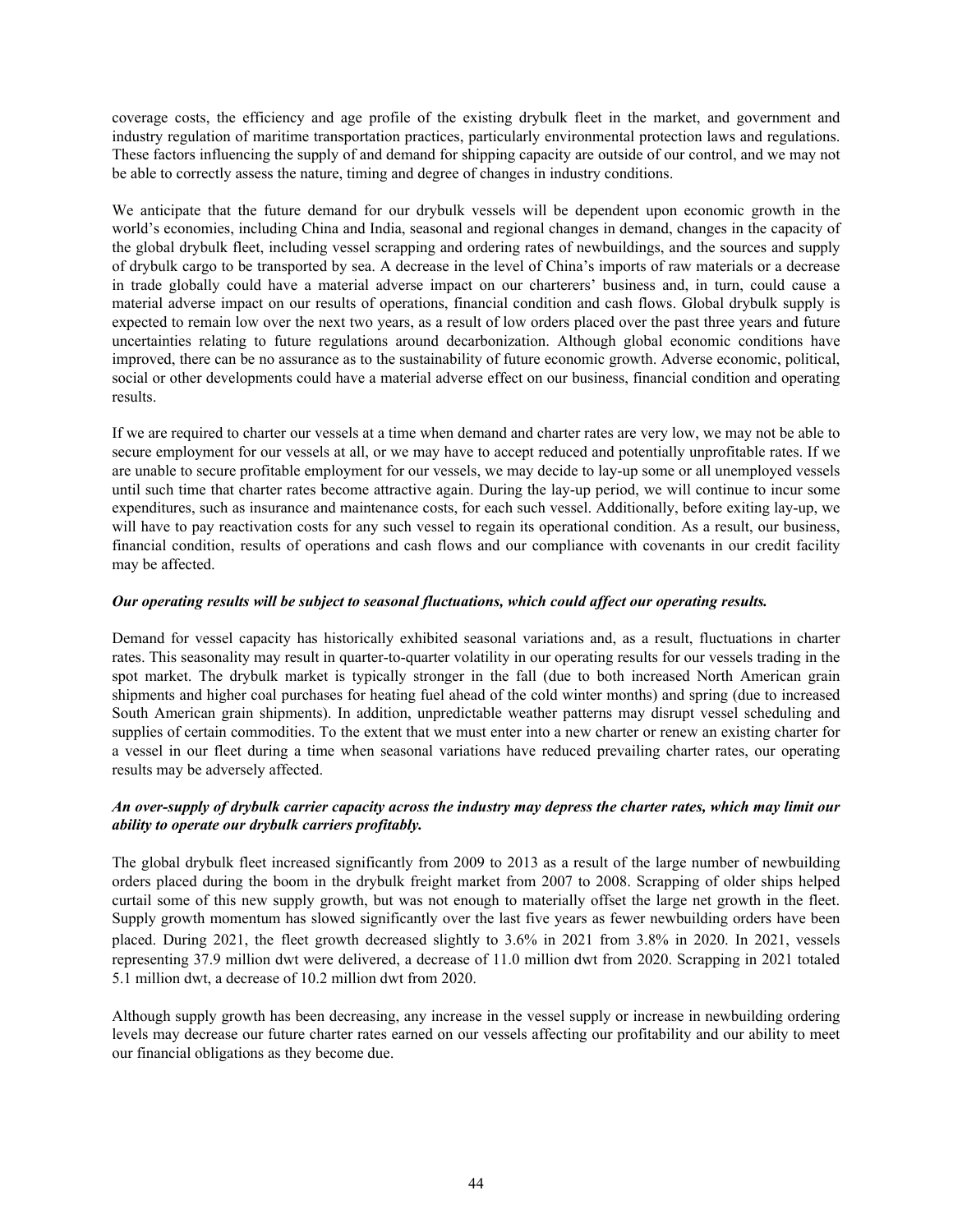## *The market values of our vessels are volatile and may decline which could limit the amount of funds that we can borrow or cause us to breach certain financial covenants under our credit facility or bond terms.*

The fair market values of our vessels have been very volatile. As of December 31, 2021, the fair market value of our fleet is higher than their carrying value; however, the fair market value of our vessels may continue to fluctuate depending on a number of factors, including:

- prevailing level of charter rates;
- the duration and impact of COVID-19;
- general economic and market conditions affecting the shipping industry;
- types, sizes, and ages of vessels;
- supply of and demand for vessels;
- other modes of transportation;
- cost of new buildings;
- governmental or other regulations;
- the need to upgrade secondhand and previously owned vessels as a result of charterer requirements, technological advances in vessel design or equipment or otherwise; and
- technological advances.

Conversely, if vessel values are elevated at a time when we wish to acquire additional vessels, the cost of acquisition may increase and this could adversely affect our business, results of operations, cash flow and financial condition.

#### *Declines in charter rates and vessel values could cause us to incur impairment charges.*

We evaluate the carrying amounts of our vessels to determine if events have occurred that would require an impairment of their carrying amounts. The recoverable amount of vessels is reviewed based on events and changes in circumstances that would indicate that the carrying amount of the assets might not be recovered. The review for potential impairment indicators and projection of future cash flows related to the vessels is complex and requires us to make various estimates including future freight rates and earnings from the vessels. All of these items have been historically volatile.

If indicators of impairment are present, we perform an analysis of the undiscounted projected net operating cash flows for each vessel and compare it to the vessel's carrying value. We record impairment charges if the projected net operating cash flows do not exceed the carrying value. The amount of impairment recorded is equal to the difference between the fair market value and the carrying value of each vessel.

The carrying values of our vessels may not represent their fair market value in the future because the new market prices of second-hand vessels tend to fluctuate with changes in charter rates and the cost of new buildings. Any impairment charges incurred as a result of declines in charter rates could have a material adverse effect on our business, results of operations and our ability to meet the financial covenants in our loan agreements.

#### *Fuel cost, or bunker prices, may adversely affect profits.*

While we generally do not bear the cost of fuel, or bunkers, for vessels operating on time charters, fuel is a significant factor in negotiating charter rates. As a result, an increase in the price of fuel beyond our expectations may adversely affect our profitability at the time of charter negotiation. Fuel is also a significant, if not the largest, expense in our shipping operations when vessels are under voyage charter. The price and supply of fuel is unpredictable and fluctuates based on events outside our control, including geopolitical developments, supply and demand for oil and gas, actions by the Organization of Petroleum Exporting Countries and other oil and gas producers, war and unrest in oil producing countries and regions, regional production patterns and environmental concerns. Further, fuel may become much more expensive in the future, which may reduce the profitability and competitiveness of our business versus other forms of transportation, such as truck or rail.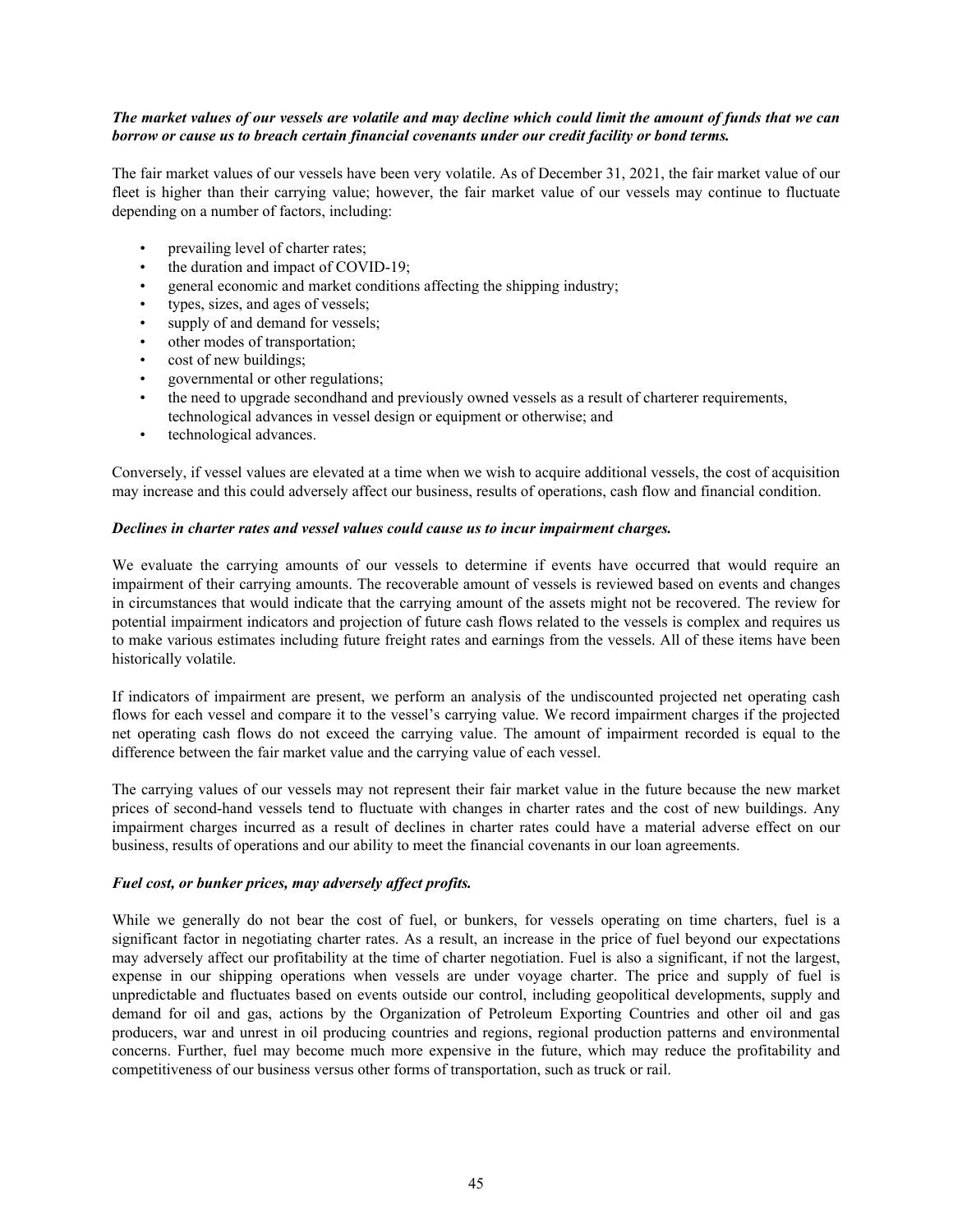New regulations restricting sulfur emissions became effective January 1, 2020. We installed scrubbers on 37 of our vessels as part of our strategy to comply with the sulfur emissions regulations, and ten of the vessels we acquired from 2019 to 2021 were equipped with scrubbers upon delivery to the Company. As of December 31, 2021, the Company has 47 vessels of the fleet which are scrubber fitted.

Beginning January 1, 2020, we transitioned to consuming IMO compliant fuel on our vessels that were not equipped with scrubbers or when our scrubbers could not be used. Generally, VLSFO is more expensive than HSFO. During 2021, the fuel prices have increased and are expected to continue to rise during 2022. As a result, the cost differential between the low sulfur fuel and the high sulfur fuel has widened. The cost differential between the two grades of fuel increased from \$72/MT in the fourth quarter of 2020 to \$134/MT in the fourth quarter of 2021.

Although the fuel prices recovered during 2021, if the cost differential between the low sulfur fuel and high sulfur fuel stays at a lower than anticipated level, we may not realize the economic benefits or recover the cost of the scrubbers we have installed. The occurrence of any of the foregoing events may have a material adverse effect on our business, results of operations, cash flows, financial condition and ability to pay dividends. In addition, a number of countries have imposed restrictions on the discharge of wash water from open loop scrubbers within their port limits. While there are no restrictions on using open loop scrubbers outside of port limits, any changes in these regulations or more stringent standards globally could impact the use of open loop scrubbers going forward.

## *Compliance with safety and other vessel requirements imposed by classification societies may be very costly and may adversely affect our business.*

The hull and machinery of every commercial vessel must be classed by a classification society authorized by its country of registry. The classification society certifies that a vessel is safe and seaworthy in accordance with the applicable rules and regulations of the country of registry of the vessel and the Safety of Life at Sea Convention.

A vessel must undergo annual surveys, intermediate surveys and special surveys. In lieu of a special survey, a vessel's machinery may be on a continuous survey cycle under which the machinery would be surveyed periodically over a five-year period. Every vessel is also required to be drydocked every two and a half to five years for inspection, depending on its age, of its underwater parts.

Compliance with the above requirements may result in significant expense. If any vessel does not maintain its class or fails any annual, intermediate or special survey, the vessel will be unable to trade between ports and will be unemployable and uninsurable, which could negatively impact our results of operations and financial condition.

# *We are subject to complex laws and regulations, including environmental regulations that can adversely affect the cost, manner or feasibility of doing business.*

Our operations are subject to numerous laws and regulations in the form of international conventions and treaties, national, state and local laws and national and international regulations in force in the jurisdictions in which our vessels operate or are registered, which can significantly affect the ownership and operation of our vessels. These regulations include, but are not limited to, OPA, CERCLA, the CAA, the CWA, the MTSA, requirements of the USCG and the EPA, and regulations of the IMO, including MARPOL, as from time to time amended including designation of ECAs thereunder, SOLAS, as from time to time amended, the ISM Code, the LL Convention, the Bunker Convention, and EU regulations. Compliance with such laws, regulations and standards, where applicable, may require installation of costly equipment or operational changes and may affect the resale value or useful lives of our vessels. We may also incur additional costs in order to comply with other existing and future regulatory obligations, including, but not limited to, costs relating to air emissions, the management of ballast and bilge waters, elimination of tin-based paint, maintenance and inspection, development and implementation of emergency procedures and insurance coverage or other financial assurance of our ability to address pollution incidents. These costs could have a material adverse effect on our business, results of operations, cash flows and financial condition. A failure to comply with applicable laws and regulations may result in administrative and civil penalties, criminal sanctions or the suspension or termination of our operations. Environmental laws often impose strict liability for remediation of spills and releases of oil and hazardous substances, which could subject us to liability without regard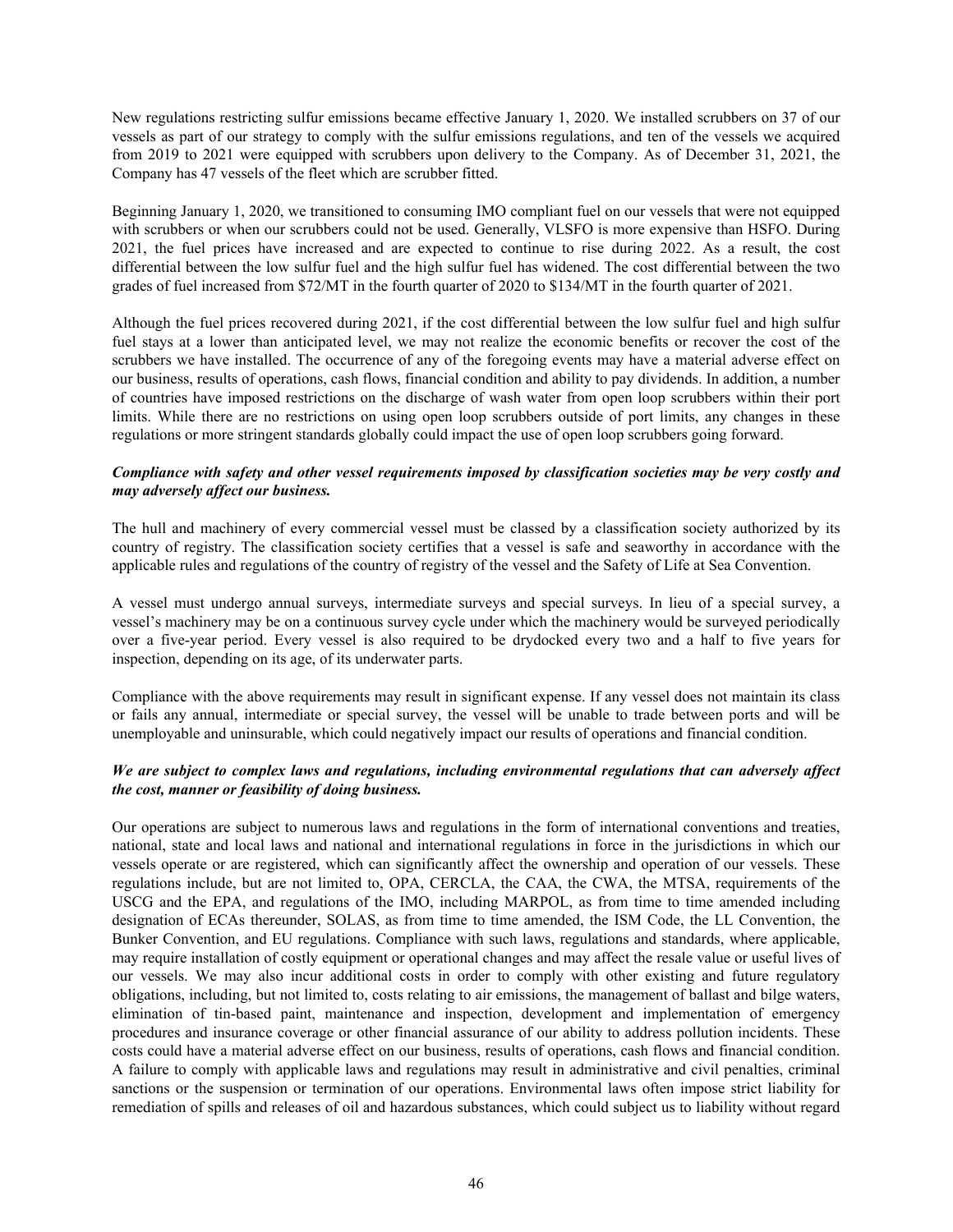to whether we were negligent or at fault. Under OPA, for example, owners, operators and bareboat charterers are strictly, and jointly and severally, liable for the discharge of oil within the 200-mile exclusive economic zone around the United States. An oil spill could result in significant liability, including fines, penalties and criminal liability and remediation costs for natural resource damages under other federal, state and local laws, as well as third-party damages. We are required to satisfy insurance and financial responsibility requirements for potential oil (including marine fuel) spills and other pollution incidents. Although we have arranged insurance to cover certain environmental risks, there can be no assurance that such insurance will be sufficient to cover all such risks or that any claims will not have a material adverse effect on our business, results of operations, cash flows and financial condition and our ability to pay dividends, if any, in the future. For additional information regarding the environmental regulations affecting our operations, see Item 1. Business.

In March 2021, the U.S. government began investigating an allegation that one of the Company's vessels may have improperly disposed of ballast water that entered the engine room bilges during a repair. The investigation of this alleged violation of environmental laws is ongoing, and although at this time we do not believe that this matter will have a material impact on the Company, our financial condition or results of operations, we cannot determine what penalties, if any, will be imposed. We have posted a surety bond as security for any fines, penalties or associated costs that may be issued, and the Company is cooperating fully with the U.S. government in its investigation of this matter. For the year ended December 31, 2021, the Company incurred and recorded \$2.8 million as Other operating expense in our Consolidated Statement of Operations, relating to this incident, which includes legal fees, surety bond expenses, vessel off-hire, crew changes and travel costs.

## *World events could affect our operations and financial results.*

Past terrorist attacks, as well as the threat of future terrorist attacks around the world, and the invasion of Ukraine by Russia, continue to cause uncertainty in the world's financial markets and may affect our business, operating results and financial condition. Conflicts, instability and other recent developments in the Middle East, Europe and elsewhere may lead to additional acts of terrorism and armed conflict around the world, which may contribute to further economic instability in the global financial markets. Any of these occurrences could have a material adverse impact on our business, financial condition and results of operations.

We could also be negatively impacted by market disruption caused by health crises. In December 2019, COVID-19 was reported in China and has since spread across the world. On March 11, 2020, the World Health Organization declared the COVID-19 outbreak as a pandemic. In response, many countries, ports, and organizations, including those where the Company conducts a large part of its operations, have implemented measures to combat the pandemic, such as quarantines and travel restrictions. Such measures led to a significant short-term slowdown in the worldwide economic activity and decline in demand for drybulk cargoes, which resulted to lower charter rates and shipping revenues in 2020. Although the 2021 drybulk rates were higher, the negative effects of the pandemic may have a prolonged impact on our business, financial condition, results of operations and forward-looking expectations. Please refer to *Item 7. Management's Discussion and Analysis - Business outlook* for additional information.

This outbreak adversely affected the Company by (i) reducing demand for its services because of reduced global or national economic activity primarily during 2020 and (ii) negatively impacted our ability to perform crew changes on our vessels. Although this disruption from COVID-19 may only be temporary, given the dynamic nature of these circumstances, the duration of business disruption and the related financial impact cannot be reasonably estimated at this time but could materially affect our business, results of operations and financial condition.

#### *Acts of piracy on ocean-going vessels have had and may continue to have an adverse effect on our business***.**

Acts of piracy have historically affected ocean-going vessels trading in regions of the world such as the South China Sea, the Indian Ocean, West Africa and in the Gulf of Aden off the coast of Somalia. Although the frequency of sea piracy worldwide has decreased from 2014 to 2021, sea piracy incidents continue to occur in the Gulf of Guinea and the West Coast of Africa, with drybulk vessels and tankers particularly vulnerable to such attacks. The Company experienced two piracy incidents, one each in 2020 and 2021, on our vessels which were resolved peacefully and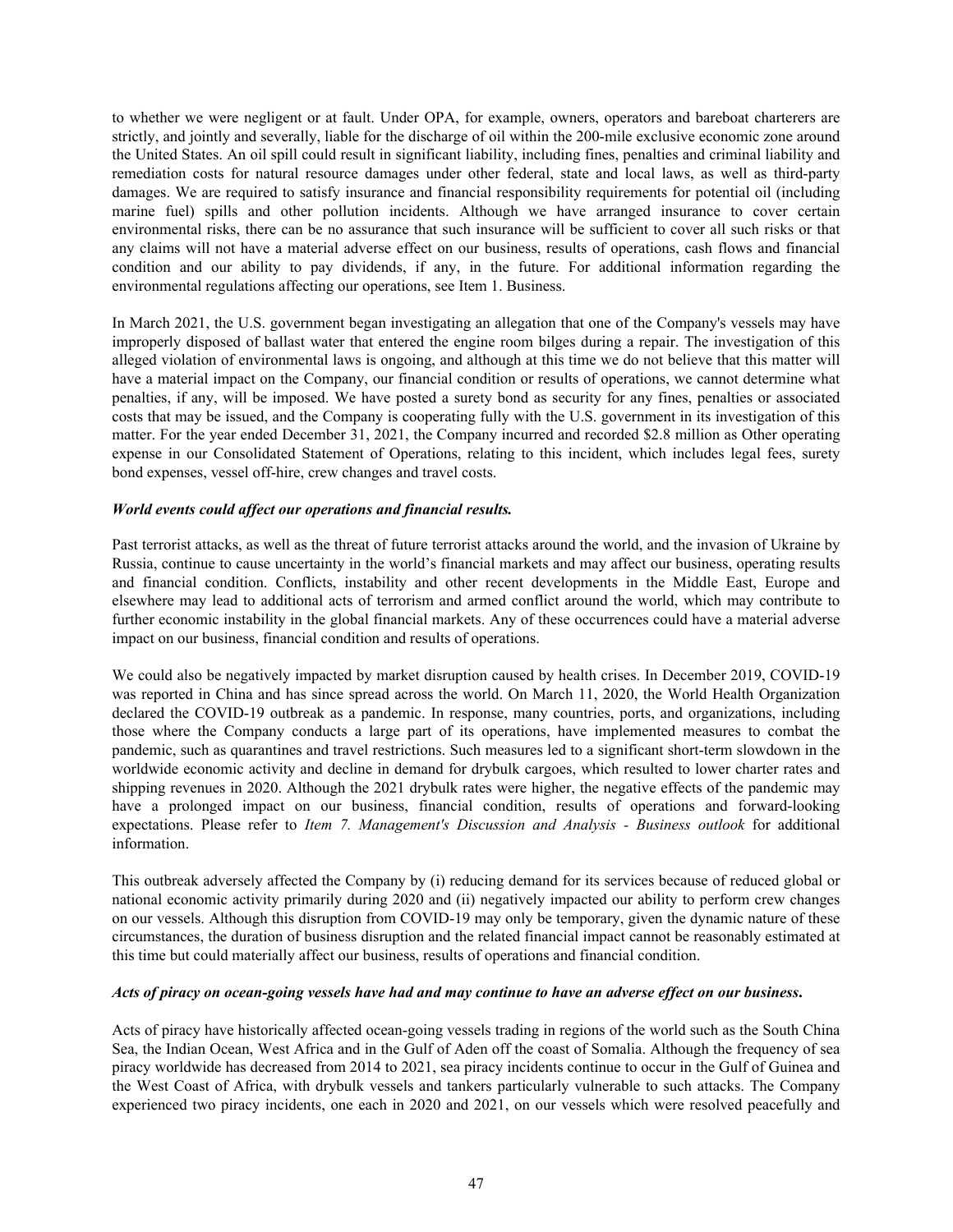without significant losses to the Company, and with no loss of life, or personal injury, to our crew members. If piracy attacks continue to occur in regions that are characterized as "war risk" zones, or Joint War Committee "war and strikes" listed areas, insurance premiums payable for such coverage could increase significantly and such insurance coverage may be more difficult to obtain. In addition, crew costs and costs in relation to the employment of onboard security guards, could increase in such circumstances. Furthermore, if our vessels were seized and detained by pirates, while we believe the charterer remains liable for charter payments, the charterer may dispute this and withhold charter hire until the vessel is released. A charterer may also claim that a vessel seized by pirates was not "on-hire" for a certain number of days and is therefore entitled to cancel the charter party, a claim that we would dispute. We may not be adequately insured to cover losses from these incidents, which could have a material adverse effect on us. In addition, any detention or hijacking as a result of an act of piracy against our vessels, or an increase in cost, or unavailability, of insurance for our vessels, could have a material adverse impact on our business, financial condition and results of operations.

# *If our vessels call on ports located in countries or territories that are subject to comprehensive sanctions imposed by the UN, the United States, the EU or other relevant authorities, or if we are found to be in violation of sanctions, there could be an adverse effect on our reputation, business position, financial condition or results of operations, or the market for our common shares.*

As a company maintaining its corporate office in the United States with offices in Denmark and Singapore, we are subject to U.S. and EU economic sanctions and trade embargo laws and regulations as well as equivalent economic sanctions laws of other relevant jurisdictions in connection with our activities. The laws and regulations of these different jurisdictions vary in their application and do not all apply to the same covered persons or proscribe the same activities. In addition, the sanctions and embargo laws and regulations of each jurisdiction may be amended to increase or reduce the restrictions they impose over time, and the lists of persons and entities designated under these laws and regulations are amended frequently. Moreover, most sanctions regimes provide that entities owned or controlled by the persons or entities designated in such lists are also subject to sanctions. The U.S. and EU have enacted new sanctions programs in recent years. Additional countries or territories, as well as additional persons or entities within or affiliated with those countries or territories, have been, and in the future, the target of sanctions. Further, the U.S. has increased its focus on sanctions enforcement with respect to the shipping sector.

As a result of Russian actions in Ukraine, the U.S., EU and United Kingdom, together with numerous other countries, have imposed significant sanctions on persons and entities associated with Russia and Belarus, as well as comprehensive sanctions on certain areas within the Donbas region of Ukraine, and such sanctions apply to entities owned or controlled by such designated persons or entities. These sanctions adversely affect our ability to operate in the region and also restrict parties whose cargo we may carry. Moreover, historically, the majority of our crew have been hired through two crew manning agents, one Russian and the other Ukrainian. The officers and crew are primarily Russian and Ukrainian. The evolving situation in Ukraine and the sanctions being imposed may adversely affect our ability to hire and/or pay our crew for our vessels.

In recent years, multilateral international sanctions targeting Iran have restricted and/or prohibited us and our charterers from engaging in Iran-related activities, including calling on ports in Iran. The United States continues to maintain comprehensive sanctions on Iran that generally prohibit persons and companies in the United States, as well as U.S. persons and persons owned or controlled by U.S. persons, wherever located, from engaging in nearly all Iran-related activity. In addition, following the U.S. withdrawal from the Joint Comprehensive Plan of Action ("JCPOA"), the U.S. re-imposed all of its previously-lifted sanctions that target non-U.S. companies for engaging in certain activities with Iran, including those related to Iran's energy, shipping, shipbuilding, and insurance sectors, and has issued additional sanctions targeting other sectors of the Iranian economy. On the other hand, the EU has stayed in the JCPOA and maintained the lifting of nearly all of its sanctions targeting Iran, except for targeted asset freezes and travel bans against certain Iranian individuals and entities and restrictions on activities related to the military, nuclear proliferation and human rights abuses. The EU and Germany also have blocking rules in place intended to protect the interests of EU persons against the extraterritorial application of U.S. sanctions against Iran and Cuba.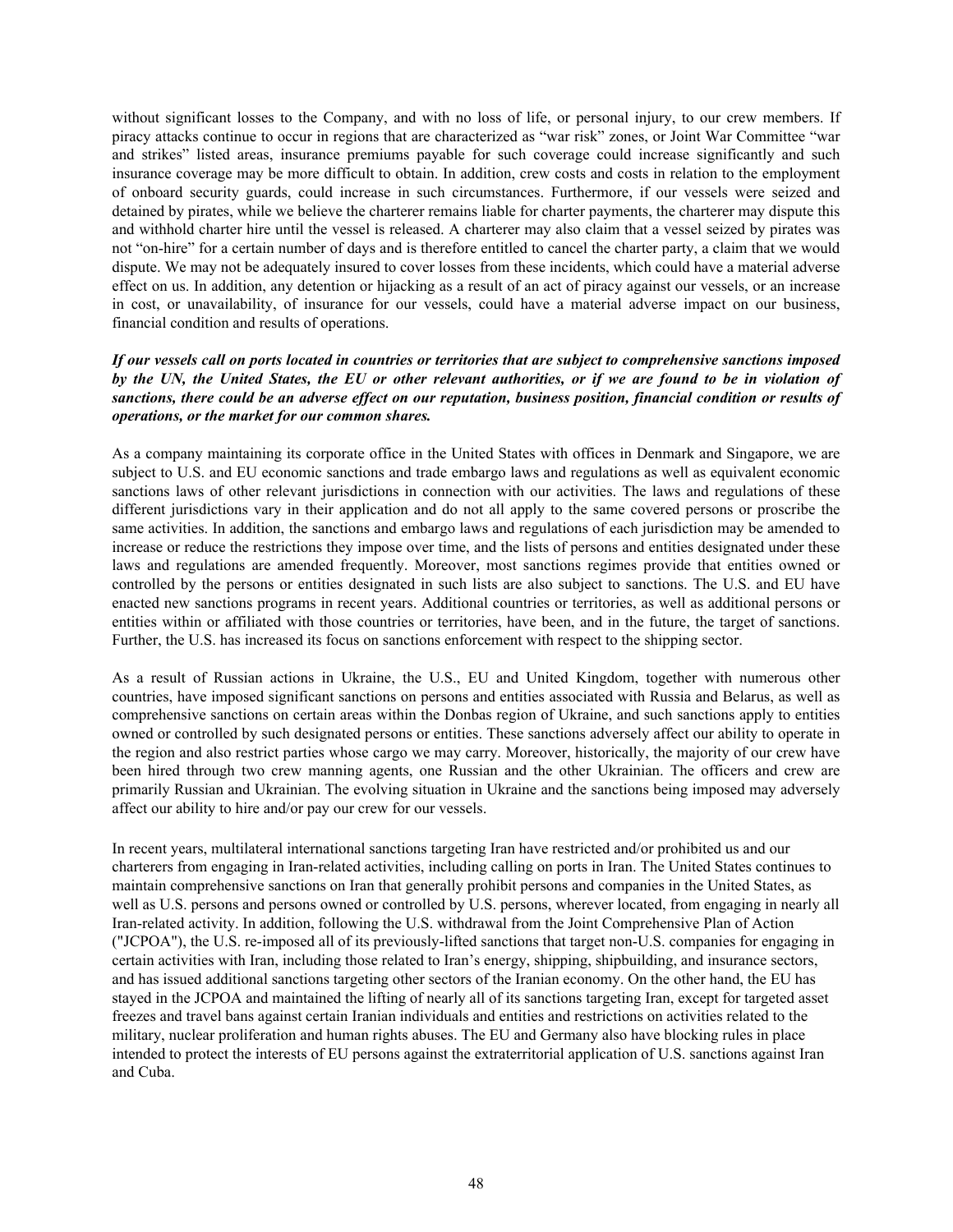In November 2015, the Company filed a voluntary self-disclosure report regarding certain apparent violations of U.S. sanctions regulations in the provision of shipping services for third party charterers with respect to the transportation of cargo to or from Myanmar (formerly Burma), which occurred under a different senior operational management team. In January 2020, the Company entered into a settlement agreement with OFAC in which the Company agreed to make a one-time payment to the U.S. Department of the Treasury in the amount of \$1.125 million and undertake certain compliance commitments in exchange for OFAC agreeing to release and forever discharge the Company and its subsidiaries, without any finding of fault, from any and all civil liability in connection with these apparent violations. The settlement does not constitute an admission of fault or wrongdoing by the Company or any of its subsidiaries.

Sanctions and trade embargo laws and regulations are generally subject to strict liability. Although we intend to maintain compliance with all applicable economic sanctions and trade embargo laws and regulations, there can be no assurance that, notwithstanding our compliance safeguards, we will not be found in the future to have been in violation, particularly as the sanctions and embargo laws and regulations are amended, the scope of certain laws and regulations may be unclear, and the laws and regulations are subject to discretionary interpretations by regulators that may change over time. Further, charterers or other counterparties may violate provisions in contracts with us, or legal restrictions relating to sanctions. Any such violation might adversely affect our business, results of operations or financial condition, including that any such violation could result in substantial fines or other civil and/or criminal penalties that could be increased due to our prior settlement agreement with OFAC, and could severely impact our ability to access U.S. capital markets and conduct our business. Additionally, our reputation and the market for our securities may be adversely affected and /or some investors may decide to divest their interest, or not to invest, in the Company if we engage in certain other activities in countries subject to sanctions, such as entering into permissible charters or engaging in permissible operations with individuals or entities in or associated with those countries. The determination by these investors and/or lenders not to invest in, or to divest from, our common shares may adversely affect the price at which our common shares trade. Furthermore, detecting, investigating, and resolving actual or alleged violations is expensive and can consume significant time and attention of our senior management.

Investor perception of the value of our common shares may be adversely affected by the consequences of war, the effects of terrorism, civil unrest and governmental actions in these and surrounding countries.

# *We are subject to international safety regulations and the failure to comply with these regulations may subject us to increased liability, may adversely affect our insurance coverage and may result in a denial of access to, or detention in, certain ports***.**

The operation of our vessels is affected by the requirements set forth in the ISM Code. The ISM Code requires shipowners, ship managers and bareboat charterers to develop and maintain an extensive "Safety Management System" that includes the adoption of a safety and environmental protection policy setting forth instructions and procedures for safe operation and describing procedures for dealing with emergencies. The failure of a shipowner or bareboat charterer to comply with the ISM Code may subject it to increased liability, may invalidate existing insurance or decrease available insurance coverage for the affected vessels and may result in a denial of access to, or detention in, certain ports. Each of the vessels that has been delivered to us is ISM Code-certified and we expect that each other vessel that we have agreed to purchase will be ISM Code-certified when delivered to us. However, if we are subject to increased liability for non-compliance or if our insurance coverage is adversely impacted as a result of non-compliance, it may negatively affect our ability to pay dividends, if any, in the future. If any of our vessels are denied access to, or are detained in, certain ports, our revenues may be adversely impacted.

In addition, vessel classification societies also impose significant safety and other requirements on our vessels. In complying with current and future environmental requirements, vessel-owners and operators may also incur significant additional costs in meeting new maintenance and inspection requirements, in developing contingency arrangements for potential spills and in obtaining insurance coverage. Government regulation of vessels, particularly in the areas of safety and environmental requirements, can be expected to become stricter in the future and require us to incur significant capital expenditures on our vessels to keep them in compliance.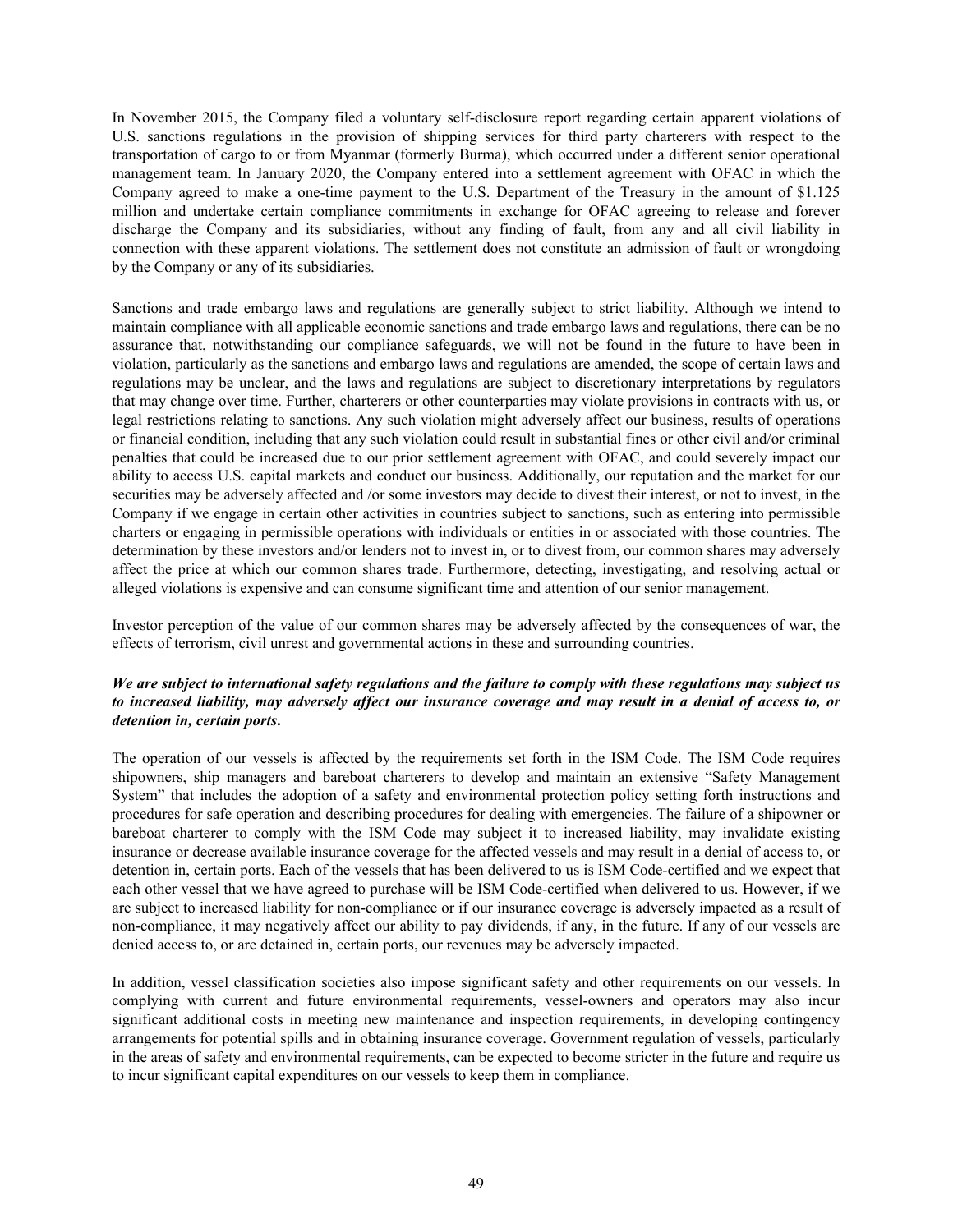The operation of our vessels is also affected by other government regulation in the form of international conventions, national, state and local laws and regulations in force in the jurisdictions in which the vessels operate, as well as in the country or countries of their registration. Because such conventions, laws, and regulations are often revised, we cannot predict the ultimate cost of complying with such conventions, laws and regulations or the impact thereof on the resale prices or useful lives of our vessels. Additional conventions, laws and regulations may be adopted which could limit our ability to do business or increase the cost of our doing business and which may materially adversely affect our operations. We are required by various governmental and quasi-governmental agencies to obtain certain permits, licenses, certificates, and financial assurances with respect to our operations.

# *Increased inspection procedures and tighter import and export controls could increase costs and disrupt our business.*

International shipping is subject to various security and customs inspection and related procedures in countries of origin and destination and trans-shipment points. Inspection procedures may result in the seizure of contents of our vessels, delays in the loading, offloading, trans-shipment or delivery and the levying of customs duties, fines or other penalties against us.

It is possible that changes to inspection procedures could impose additional financial and legal obligations on us. Changes to inspection procedures could also impose additional costs and obligations on our customers and may, in certain cases, render the shipment of certain types of cargo uneconomical or impractical. Any such changes or developments may have a material adverse effect on our business, financial condition and results of operations.

## *Arrests of our vessels by maritime claimants could cause a significant loss of earnings for the related off-hire period.*

Crew members, suppliers of goods and services to a vessel, shippers of cargo and other parties may be entitled to a maritime lien against a vessel for unsatisfied debts, claims or damages. In many jurisdictions, a maritime lien holder may enforce its lien by "arresting" or "attaching" a vessel through foreclosure proceedings. The arrest or attachment of one or more of our vessels could result in a significant loss of earnings for the related off-hire period. In addition, in jurisdictions where the "sister ship" theory of liability applies, a claimant may arrest the vessel which is subject to the claimant's maritime lien and any "associated" vessel, which is any vessel owned or controlled by the same owner. In countries with "sister ship" liability laws, claims might be asserted against us or any of our vessels for liabilities of other vessels that we own.

# *Risks associated with operating ocean-going vessels could affect our business and reputation, which could adversely affect our revenues and stock price.*

The operation of ocean-going vessels carries inherent risks. These risks include the possibility of:

- marine disaster;
- environmental accidents;
- cargo and property losses or damage;
- business interruptions caused by mechanical failure, human error, war, terrorism, political action in various countries, labor strikes or adverse weather conditions; and
- piracy.

These hazards may result in death or injury to persons, loss of revenues or property, environmental damage, higher insurance rates, damage to our customer relationships, delay or rerouting. If our vessels suffer damage, they may need to be repaired at a drydocking facility. The costs of drydock repairs are unpredictable and may be substantial. We may not have insurance that is sufficient to cover these costs or losses and may have to pay drydocking costs not covered by our insurance. The loss of earnings while these vessels are being repaired and repositioned, as well as the actual cost of these repairs, would decrease our earnings and reduce the amount of cash that we have available for dividends. In addition, space at drydocking facilities is sometimes limited and not all drydocking facilities are conveniently located. We may be unable to find space at a suitable drydocking facility or our vessels may be forced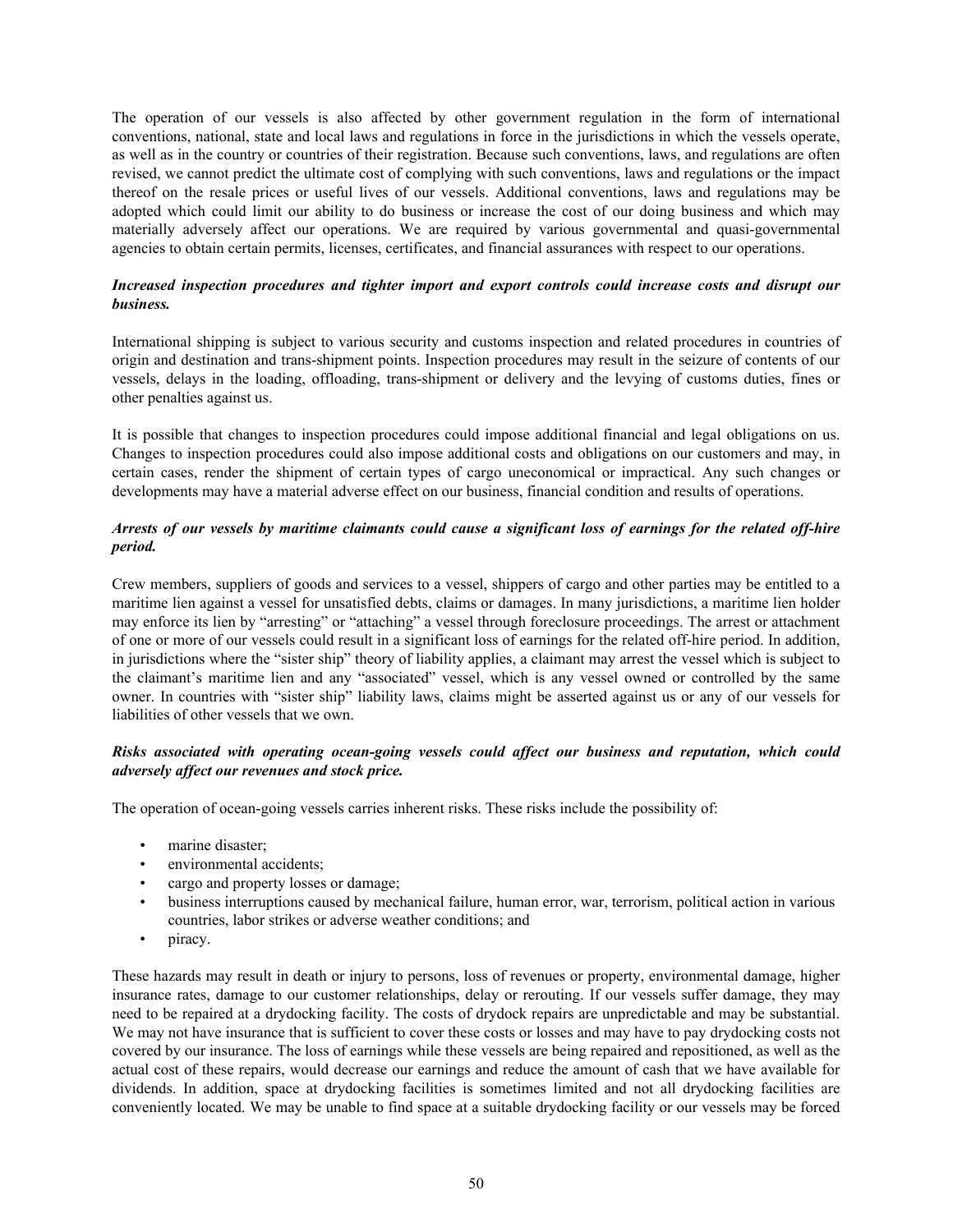to travel to a drydocking facility that is not conveniently located to our vessels' positions. Any of these circumstances or events could increase our costs or lower our revenues. The involvement of our vessels in an environmental disaster may harm our reputation as a safe and reliable vessel owner and operator.

#### *Our business has inherent operational risks, which may not be adequately covered by insurance.*

The operation of our company has certain unique risks. With a drybulk carrier, the cargo itself and its interaction with the vessel can be an operational risk. By their nature, drybulk cargoes are often heavy, dense, easily shifted, and react badly to water exposure. In addition, drybulk carriers are often subjected to battering treatment during unloading operations with grabs, jackhammers (to pry encrusted cargoes out of the hold) and small bulldozers. This treatment may cause damage to the vessel. Vessels damaged due to treatment during unloading procedures may be more susceptible to breach to the sea. Hull breaches in drybulk carriers may lead to the flooding of the vessels' holds. If a drybulk carrier suffers flooding in its forward holds, the bulk cargo may become so dense and waterlogged that its pressure may buckle the vessel's bulkheads leading to the loss of a vessel. If we are unable to adequately maintain our vessels, we may be unable to prevent these events. Any of these circumstances or events could negatively impact our business, financial condition, results of operations and ability to pay dividends, if any, in the future. In addition, the loss of any of our vessels could harm our reputation as a safe and reliable vessel owner and operator.

Our vessels and their cargoes are at risk of being damaged or lost because of events such as marine disasters, bad weather, mechanical failures, human error, environmental accidents, war, terrorism, piracy and other circumstances or events. In addition, transporting cargoes across a wide variety of international jurisdictions creates a risk of business interruptions due to political circumstances in foreign countries, hostilities, labor strikes and boycotts, the potential for changes in tax rates or policies, and the potential for government expropriation of our vessels. Any of these events may result in loss of revenues, increased costs and decreased cash flows to our customers, which could impair their ability to make payments to us under our charters.

In the event of a casualty to a vessel or other catastrophic event, we will rely on our insurance to pay the insured value of the vessel or the damages incurred. We procure insurance for the vessels in our fleet employed against those risks that we believe the shipping industry commonly insures against. These insurances include marine hull and machinery insurance, Protection and Indemnity Insurance, which include pollution risks and crew insurances, and war risk insurance. Currently, the amount of coverage for liability for pollution, spillage and leakage available to us on commercially reasonable terms through P&I Associations and providers of excess coverage is \$1.0 billion per vessel per occurrence.

We have procured hull and machinery insurance, Protection and Indemnity Insurance (including pollution insurance), and war risk insurance for our fleet. We have also purchased insurance against loss of hire, which covers business interruptions that result from the loss of use of a vessel. We may not be adequately insured against all risks. We may not be able to obtain adequate insurance coverage for our fleet in the future, and we may not be able to obtain certain insurance coverage, including insurance against charter party defaults, that we have obtained in the past on terms that are acceptable to us or at all. The insurers may not pay particular claims. Our insurance policies may contain deductibles for which we will be responsible and limitations and exclusions which may increase our costs or lower our revenue. Moreover, insurers may default on claims they are required to pay.

We cannot assure you that we will be adequately insured against all risks or that we will be able to obtain adequate insurance coverage at reasonable rates for our vessels in the future. For example, in the past more stringent environmental regulations have led to increased costs for, and in the future may result in the lack of availability of, insurance against risks of environmental damage or pollution. Additionally, our insurers may refuse to pay particular claims. Any significant loss or liability for which we are not insured could have a material adverse effect on our financial condition.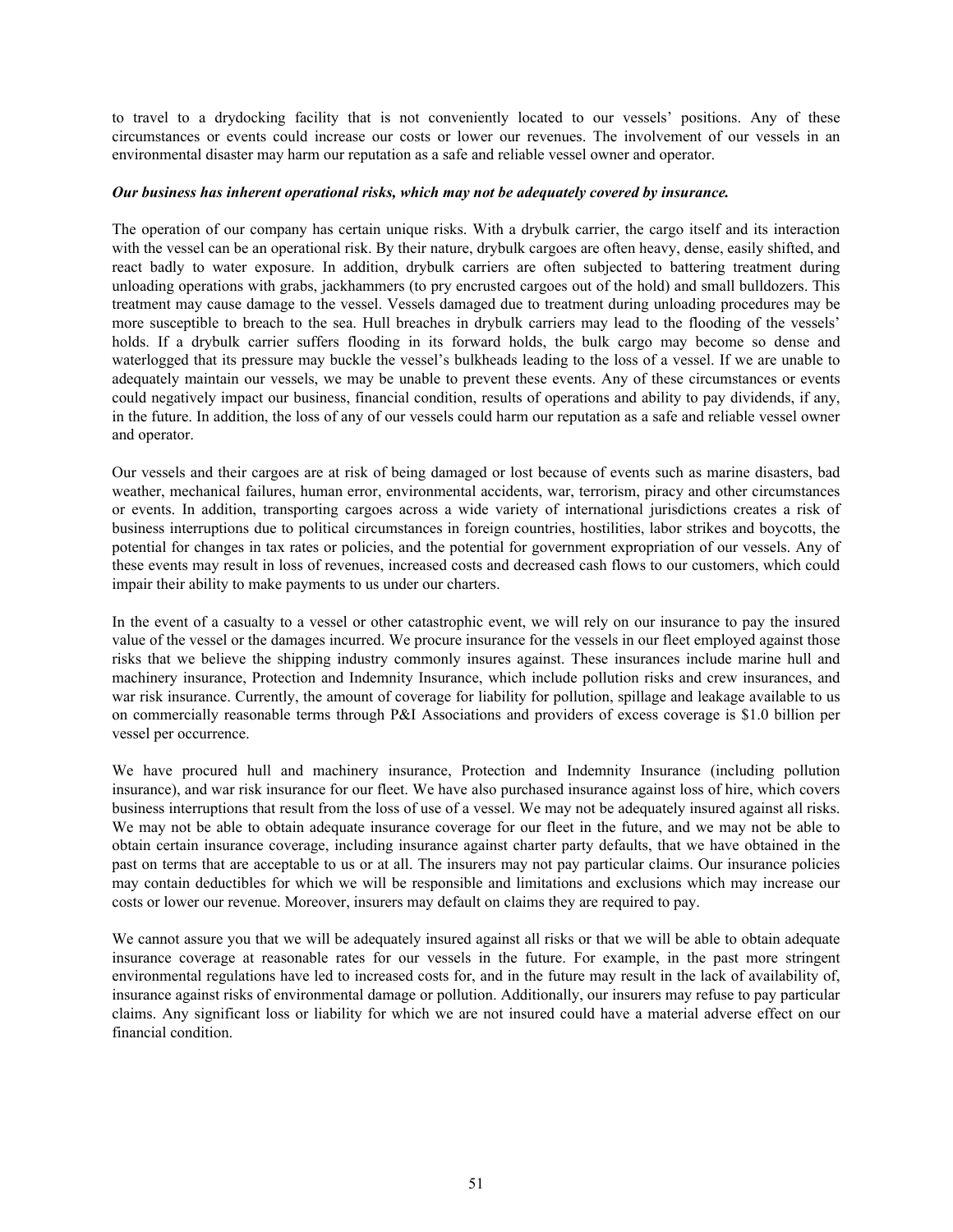#### *Governments could requisition our vessels during a period of war or emergency, resulting in a loss of earnings.*

A government could requisition one or more of our vessels for title or for hire. Requisition for title occurs when a government takes control of a vessel and becomes her owner, while requisition for hire occurs when a government takes control of a vessel and effectively becomes her charterer at unilateral charter rates. Generally, requisitions occur during periods of war or emergency, although governments may elect to requisition vessels in other circumstances. Although we would be entitled to compensation in the event of a requisition of one or more of our vessels, the amount and timing of payment would be uncertain. Government requisition of one or more of our vessels may negatively impact our revenues.

# *Failure to comply with the FCPA or other applicable anti-corruption laws could result in fines, criminal penalties, and an adverse effect on our business.*

We may operate in a number of countries throughout the world, including countries known to have a reputation for corruption. We are committed to doing business in accordance with applicable anti-corruption laws and have adopted a code of business conduct and ethics which is consistent and in full compliance with the FCPA. We are subject, however, to the risk that we, our affiliated entities or our or their respective officers, directors, employees and/or agents may take actions determined to be in violation of applicable anti-corruption laws, including the FCPA. Any such violation might adversely affect our business, results of operations or financial condition. Further, any such violation could severely impact our ability to access U.S. capital markets and conduct our business and could result in some investors and/or lenders deciding, or being required, to divest their interest, or not to invest, in us or lend to us. The determination by these investors and/or lenders not to invest in, or to divest from, our common shares may adversely affect the price at which our common shares trade. Any such violation could also result in substantial fines, sanctions, civil and/or criminal penalties, curtailment of operations in certain jurisdictions, and might adversely affect our business, results of operations or financial condition. In addition, actual or alleged violations could damage our reputation and ability to do business. Furthermore, detecting, investigating, and resolving actual or alleged violations is expensive and can consume significant time and attention of our senior management.

## *Cyber-attacks or other security breaches involving our computer systems or the systems of one or more of our vendors could materially and adversely affect our business.*

Our systems are vulnerable to cyber security risks, and we are subject to potential disruption caused by such activities. Companies such as ours are subject to cyber-attacks on their systems. Such attacks may have various goals, from seeking confidential information to causing operational disruption. Although to date such activities have not resulted in material disruptions to our operations or, to our knowledge, a material breach of any security or confidential information, no assurance can be provided that such disruptions or breach will not occur in the future. Additionally, any significant violations of data privacy could result in the loss of business, litigation, regulatory investigations, penalties, ongoing expenses related to client credit monitoring and support, and other expenses, any of which could damage our reputation and adversely affect the growth of our business. While we have deployed resources that are responsible for maintaining appropriate levels of cyber-security, and while we utilize third party technology products and services to help identify, protect, and remediate our information technology systems and infrastructure against security breaches and cyber-incidents, our responsive and precautionary measures may not be adequate or effective to prevent, identify, or mitigate attacks by hackers, foreign governments, or other actors or breaches caused by employee error, malfeasance, or other disruptions.

## *Financial Risk Factors*

# *The state of the global financial markets may adversely impact our ability to obtain additional financing, including the refinancing of our existing credit facility and bond terms, on acceptable terms, restricting us from being able to operate or expand our business.*

Global financial markets are volatile with access to debt and equity capital being potentially expensive or restrictive. We cannot be certain that additional financing will be available if, and when, needed. We also cannot be certain that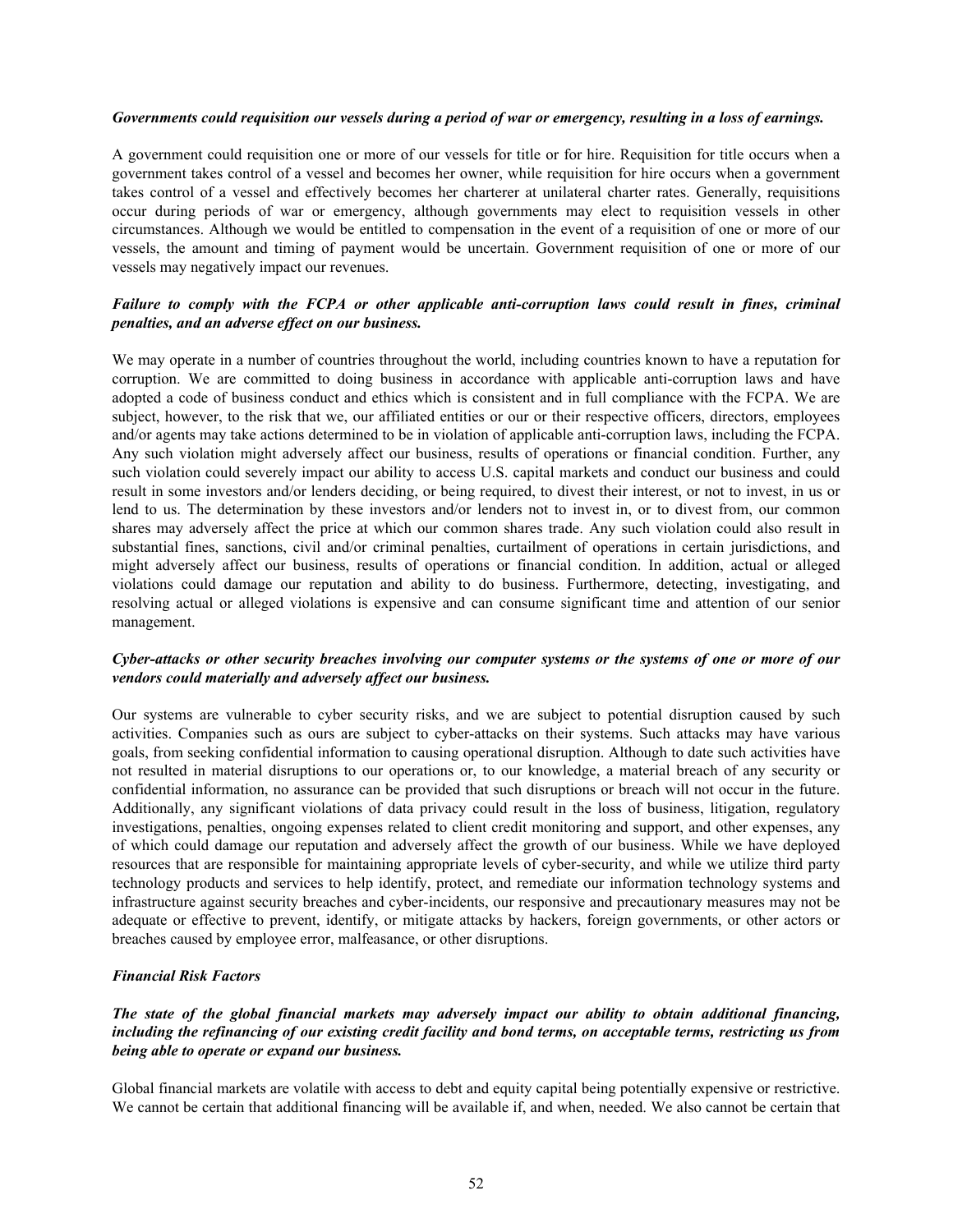we will be able to refinance our existing credit facility and bond terms, on acceptable terms or at all, prior to maturity. If additional financing is not available when needed, or is available only on unfavorable terms, we may not be able to meet our obligations as they come due, nor be able to grow our existing business through potential acquisitions or similar opportunities as they arise. For more information on our debt facilities, see Item 7. Management's Discussion and Analysis of Financial Condition and Results of Operation - Liquidity and Capital Resources and Note 6, Debt, to the consolidated financial statements.

# *If general economic conditions throughout the world deteriorate, including as a result of COVID-19, it will impede our results of operations, financial condition and cash flows, and could impair our ability to access capital markets at a reasonable cost.*

If the economic conditions in the world deteriorate, it could have a material adverse effect on our ability to implement our business strategy. We face risks attendant to changes in economic environments, changes in interest rates, and instability in the banking and securities markets around the world, among other factors. Major market disruptions such as those that occurred as a result of COVID-19 in 2020, and the adverse changes in market conditions and regulatory climate in the United States and worldwide may adversely affect our business or impair our ability to borrow amounts under our credit facility or any future financial arrangements and may cause the trading price of our common shares on the Nasdaq Global Select Market to decline.

A significant number of the port calls made by our vessels involve the loading or discharging of raw materials and semi-finished products in ports in the Asia Pacific region. As a result, a negative change in economic conditions in any Asia Pacific country, and particularly in China and India, could have an adverse effect on our business, results of operations, cash flows, financial condition and ability to pay dividends. In particular, in recent years, China has been one of the world's fastest growing economies in terms of gross domestic product. China's gross domestic product grew by 8.1% in 2021, as compared to 2.3% in 2020. We cannot assure you that the Chinese economy will not experience a significant contraction in the future. The ongoing trade dispute between the United States and China may have an adverse effect on the Chinese economy, including on industrial production and exports. If the Chinese government does not continue to pursue a policy of economic growth and urbanization, the level of imports to and exports from China could be adversely affected by changes to these initiatives by the Chinese government, as well as by changes in political, economic and social conditions or other relevant policies of the Chinese government, such as changes in laws, regulations or export and import restrictions. Notwithstanding economic reform, the Chinese government may adopt policies that favor domestic drybulk shipping companies and may hinder our ability to compete with them effectively. Moreover, a significant or protracted slowdown in the economies of the United States, the EU or various Asian countries may adversely affect economic growth in China and elsewhere. Our business, results of operations, cash flows, financial condition and ability to pay dividends will likely be materially and adversely affected by an economic downturn in any of these countries.

## *We have substantial indebtedness, and if we default under our loan agreements, our lenders may act to accelerate our outstanding indebtedness under our credit facility, which would impact our ability to continue to conduct our business.*

At December 31, 2021, the Company's debt excluding debt issuance costs totaled \$401.7 million of which \$49.8 million is shown in the current portion of long-term debt.

As described under Note 6, Debt, to the consolidated financial statements, the obligations under these agreements are secured by collateral, contain a number of operating restrictions, covenants and events of default, and a breach of any of the covenants could result in an event of default under one or more of these agreements, including as a result of cross default provisions.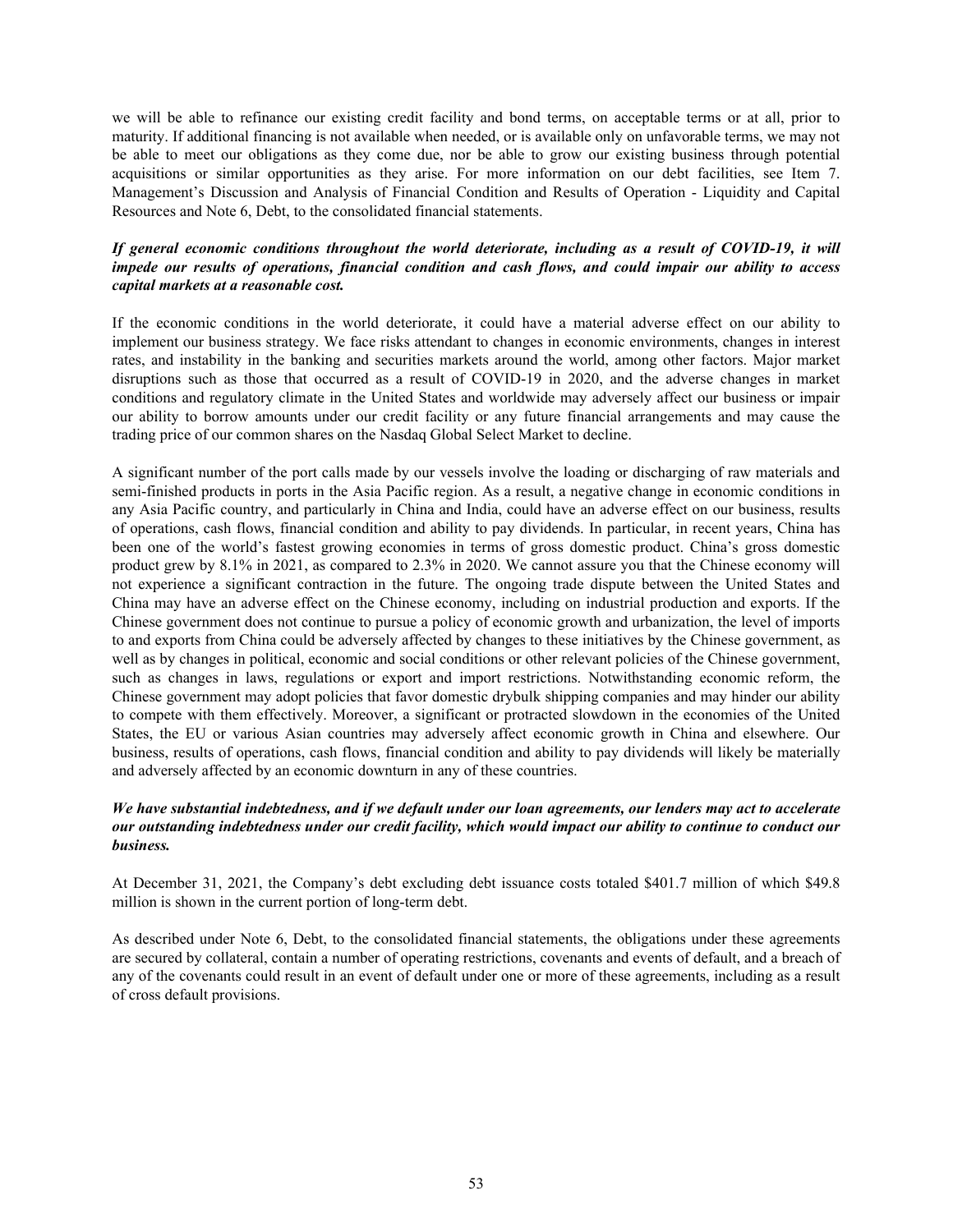# *The failure of our charterers to meet their obligations under our charter agreements, on which we depend for substantially all of our revenues, could cause us to suffer losses or otherwise adversely affect our business and ability to comply with covenants in our credit facility.*

The ability and willingness of each of our counterparties to perform its obligations will depend on a number of factors that are beyond our control and may include, among other things, general economic conditions, the condition of the drybulk shipping industry and the overall financial condition of the counterparties. Charterers are sensitive to the commodity markets and may be impacted by market forces affecting commodities, such as iron ore, coal, grain, and other minor bulks. In addition, in depressed market conditions, there have been reports of charterers, including some of our charter counterparties, defaulting on their obligations under charters, and our customers may fail to pay charter hire. Should a counterparty fail to honor its obligations under its charter with us, it may be difficult to secure substitute employment for such vessel at a similar charter rate. If our charterers fail to meet their obligations to us or attempt to renegotiate our charter agreements, we could sustain significant losses which could have a material adverse effect on our business, financial condition, results of operations and cash flows, if any, in the future, and compliance with covenants in our credit facility.

## *Utilizing derivative instruments, such as forward freight, bunker and interest rate swap agreements, could result in losses.*

From time to time, we may take positions in derivative instruments, including FFAs, interest rate swaps and bunker swaps. FFAs and other derivative instruments may be used to hedge a vessel owner's exposure to the charter market by providing for the sale of a contracted charter rate along a specified route and period of time. Upon settlement, if the contracted charter rate is less than the average of the rates, as reported by an identified index, for the specified route and period, the seller of the FFA is required to pay the buyer an amount equal to the difference between the contracted rate and the settlement rate, multiplied by the number of days in the specified period. Conversely, if the contracted rate is greater than the settlement rate, the buyer is required to pay the seller the settlement sum. We recorded a net realized and unrealized loss of \$38.2 million on FFAs and bunker swaps which was recorded in Realized and unrealized loss/(gain) on derivative instruments, net in the Consolidated Statement of Operations for the year ended December 31, 2021.

In addition, we entered into, and in the future may enter into additional, interest rate swaps to effectively convert a portion of our debt from a floating to a fixed-rate basis. Under these swap contracts, exclusive of applicable margins, we pay fixed rate interest and receive floating-rate interest amounts based on three-month LIBOR settings. If our hedging strategies are not effective, we may incur substantial losses if interest rates move materially differently from our expectations. In addition, our financial condition could be materially adversely affected to the extent we do not hedge our exposure to interest rate fluctuations under our financing arrangements.

Any hedging activities we engage in may not effectively manage exposure or have the desired impact on our financial conditions, results of operations or cash flows.

## *Our revolver facility under the Global Ultraco Debt Facility exposes us to interest rate risk.*

Although the interest on our outstanding term loan under the Global Ultraco Debt Facility is fixed by an interest rate swaps, our earnings are exposed to interest rate risk associated with the revolver facility under Global Ultraco Debt Facility, which is undrawn as of December 31, 2021, and bears interest at the London Interbank Offered Rate ("LIBOR") plus 2.50% per annum. LIBOR tends to fluctuate based on multiple facts, including general short-term interest rates, rates set by the U.S. Federal Reserve and other central banks, the supply of and demand for credit in the London interbank market and general economic conditions. Accordingly, our interest expense for any particular period will fluctuate based on LIBOR. If interest rates increase, so will our interest costs, which may have a material adverse effect on our results of operations and financial condition.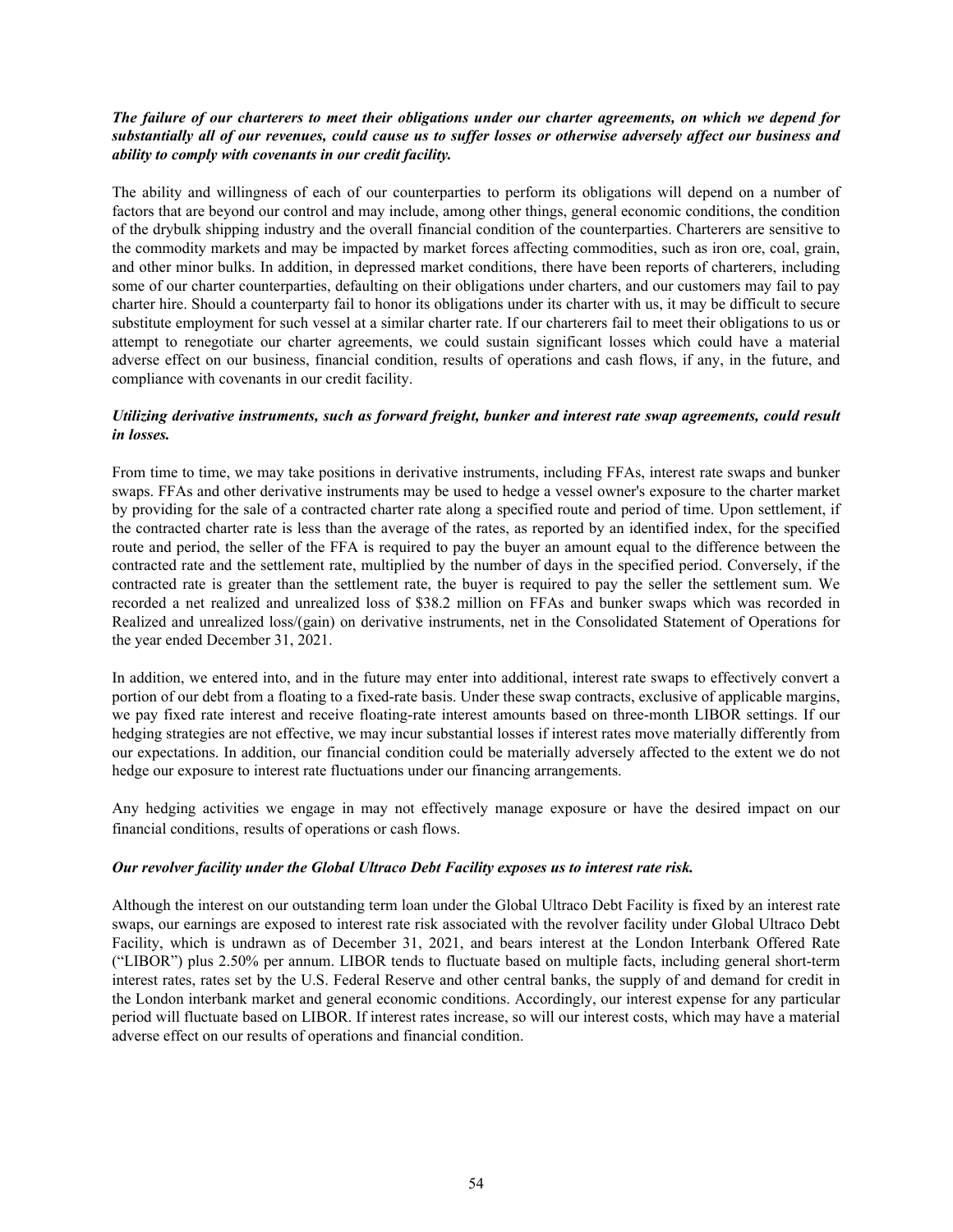## *Changes in our interest rates under our credit facility and our interest rate swaps due to the phase-out of LIBOR may adversely affect our interest expense.*

LIBOR is the basic rate of interest used in lending between banks on the London interbank market and is widely used as a reference for setting the interest rates on loans globally. We generally use LIBOR as a reference rate to calculate interest rates under our credit facility. In 2017, the United Kingdom's Financial Conduct Authority ("FCA"), which regulates LIBOR, announced that it intended to phase out LIBOR by the end of 2021. Subsequently, the administrator of LIBOR announced its plan to cease publication of certain LIBOR rates after June 30, 2023. The U.S. Federal Reserve, in conjunction with the Alternative Reference Rates Committee, a steering committee comprised of large U.S. financial institutions, is considering replacing U.S. dollar LIBOR with a new index, the Secured Overnight Financing Rate ("SOFR"), calculated using short-term repurchase agreements backed by Treasury securities. SOFR is observed and backward looking, unlike LIBOR under the current methodology, which is an estimated forward-looking rate and relies, to some degree, on the expert judgment of submitting panel members. Given that SOFR is a secured rate backed by government securities, it will be a rate that does not take into account bank credit risk (as is the case with LIBOR). SOFR also may be more volatile than LIBOR. Whether or not SOFR, or another alternative reference rate, attains market traction as a LIBOR replacement tool remains in question. Although we expect that the capital and debt markets will cease to use LIBOR as a benchmark in the near future, and the administrator of LIBOR announced its intention to extend the publication of most tenors of LIBOR for U.S. dollars through June 30, 2023, we cannot predict whether or when LIBOR will actually cease to be available, whether SOFR will become the market benchmark in its place or what impacts such a transition may have on our business, financial condition and results of operations. Ultraco and the facility agent may amend the Global Ultraco Debt Facility to replace LIBOR with an alternate benchmark rate (including any mathematical or other adjustments to the benchmark (if any) incorporated therein, a "LIBOR Successor Rate"). We may also need to amend our interest rate swaps and any credit facilities to replace LIBOR with an agreed upon replacement index. This could cause certain of the interest rates under our credit facility and interest rate swaps to change. The new rates may not be as favorable to us as those in effect prior to any LIBOR phase-out. We may also find it desirable to engage in more frequent interest rate hedging transactions.

#### *Company Specific Risk Factors*

# *We are dependent on spot charters and any decrease in spot charter rates in the future may adversely affect our earnings, our ability to pay dividends or meet our financial covenants on our indebtedness.*

As of December 31, 2021, we owned a fleet of 53 vessels which are employed for less than one year exposing us to fluctuations in spot market charter rates. Historically, the drybulk market has been volatile as a result of the many conditions and factors that can affect the price, supply and demand for drybulk capacity. A global economic crisis may reduce demand for transportation of drybulk cargoes, which may materially affect our revenues, profitability and cash flows. The spot charter market may fluctuate significantly based upon supply of and demand for vessels and cargoes. The successful operation of our vessels in the competitive spot charter market depends upon, among other things, obtaining profitable spot charters and minimizing, to the extent possible, time spent waiting for charters and time spent traveling unladen to pick up cargo. The spot market is very volatile, and, in the past, there have been periods when spot rates have declined below the operating cost of vessels. If future spot charter rates decline, then we may be unable to operate our vessels trading in the spot market profitably, meet our obligations, including payments on indebtedness, or to pay dividends, if any, in the future. Furthermore, as charter rates for spot charters are fixed for a single voyage, which may last up to several weeks, during periods in which spot charter rates are rising, we will generally experience delays in realizing the benefits from such increases.

The laws of the Marshall Islands generally prohibit the payment of dividends other than from surplus (retained earnings and the excess of consideration received for the sale of shares above the par value of the shares) or while a company is insolvent or would be rendered insolvent by the payment of such a dividend. We may not have sufficient surplus in the future to pay dividends and our subsidiaries may not have sufficient funds or surplus to make distributions to us. We can give no assurance that dividends will be paid at all.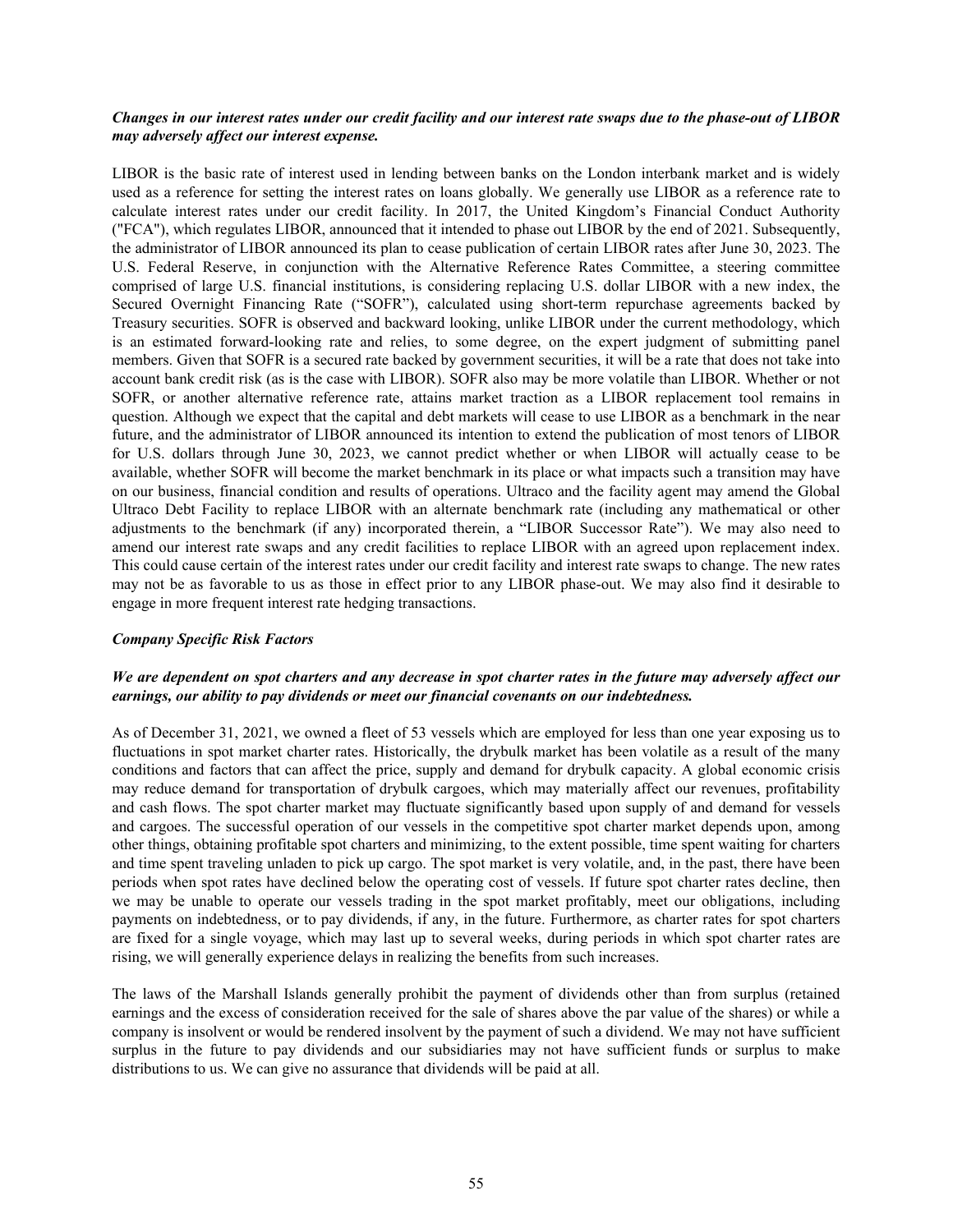In addition, the declaration and payment of dividends, if any, will always be subject to the discretion of the board of directors, restrictions contained in our existing debt agreements and the requirements of Marshall Islands law. The timing and amount of any dividends declared will depend on, among other things, the Company's earnings, financial condition and cash requirements and availability, the ability to obtain debt and equity financing on acceptable terms as contemplated by the Company's growth strategy, the terms of its outstanding indebtedness and the ability of the Company's subsidiaries to distribute funds to it. During 2021, the Company adopted a dividend policy which allows for a minimum dividend of 30% of its net income, but not less than \$0.10 per share, subject to approval from its board of directors. Pursuant to the adoption, the Company declared a dividend of \$2.00 per outstanding share of common stock based on its net income of \$78.3 million for the three months ended September 30, 2021. Additionally, on February 22, 2022, the Company declared a dividend of \$2.05 per outstanding share of common stock, based on net income of \$87.5 million for the three months ended December 31, 2021. Please see Item 7. Management's Discussion and Analysis of Financial Condition and Results of Operations — Dividends.

#### *We may have difficulty managing our planned growth properly and integrating newly acquired vessels.*

The management of the 53 vessels in our owned fleet, as of December 31, 2021, and additional drybulk vessels that we may acquire in the future impose significant responsibilities on our management and staff. The addition of vessels to our fleet may require us to increase the number of our personnel. Further, we are providing technical management services to all of our vessels in our fleet. We will also have to manage our customer base so that we can provide continued employment for our vessels upon the expiration of our existing charters.

We intend to continue to grow our business. Our future growth will primarily depend on:

- locating and acquiring suitable vessels;
- obtaining required financing on acceptable terms;
- identifying and consummating acquisitions or joint ventures;
- enhancing our customer base; and
- managing our expansion.

Growing any business by acquisition presents numerous risks, such as undisclosed liabilities and obligations, the possibility that indemnification agreements will be unenforceable or insufficient to cover potential losses and difficulties associated with imposing common standards, controls, procedures and policies, obtaining additional qualified personnel, managing relationships with customers and integrating newly acquired assets and operations into existing infrastructure. We cannot give any assurance that we will be successful in executing our growth plans or that we will not incur significant expenses and losses in connection with our future growth.

## *Purchasing and operating secondhand vessels may result in increased operating costs and reduced fleet utilization.*

While we have the right to inspect previously owned vessels prior to purchase, such an inspection does not provide us with the same knowledge about their condition that we would have if these vessels had been built for and operated exclusively by us. A secondhand vessel may have conditions or defects that we were not aware of when we bought the vessel and which may require us to incur costly repairs to the vessel. These repairs may require us to put a vessel into dry dock, which would reduce our fleet utilization. Furthermore, we usually do not receive the benefit of warranties on secondhand vessels.

## *We are subject to certain risks with respect to our counterparties on contracts, and failure of such counterparties to meet their obligations could cause us to suffer losses or otherwise adversely affect our business.*

We have entered into and may enter into in the future, among other things, charter agreements with our customers. Such agreements subject us to counter party risks. The ability of each of our counterparties to perform its obligations under a contract with us will depend on a number of factors that are beyond our control and may include, among other things, general economic conditions, the condition of the maritime industry, the overall financial condition of the counterparty, charter rates received for specific types of vessels, the supply and demand for commodities such as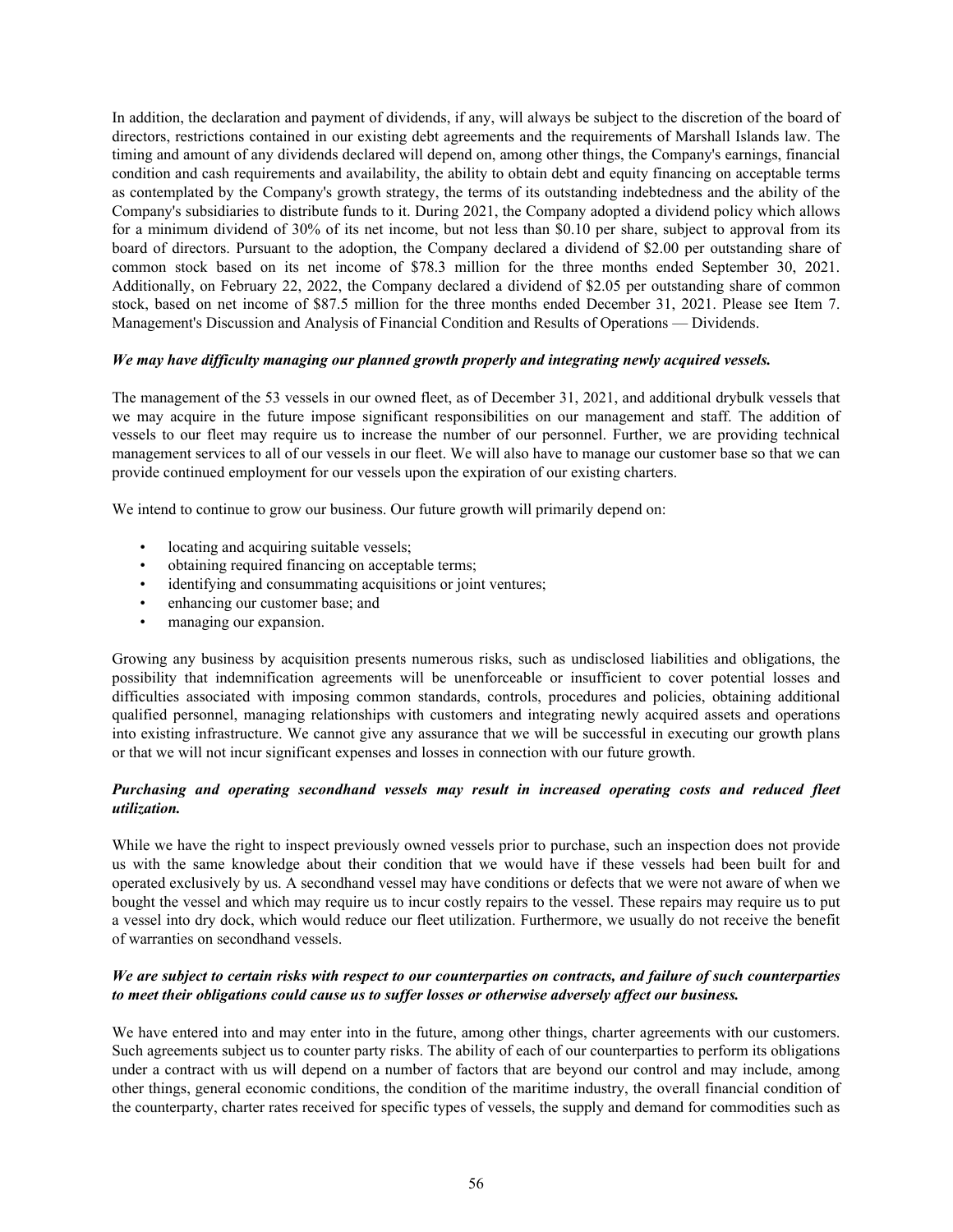iron ore, coal, grain, and other minor bulks and various expenses. Should a counter party fail to honor its obligations under agreements with us, we could sustain significant losses which could have a material adverse effect on our business, financial condition, results of operations and cash flows.

#### *The loss of one or more of our significant customers may affect our financial performance.*

Some of our charterers are privately owned companies for which limited credit and financial information was available to us in making our assessment of counter party risk when we entered into our charter. In addition, the ability of each of our charterers to perform its obligations under a charter will depend on a number of factors that are beyond our control. These factors may include general economic conditions, the condition of the drybulk shipping industry, the charter rates received for specific types of vessels and various operating expenses. If one or more of these charterers terminates its charter or chooses not to re-charter our vessel or is unable to perform under its charter with us and we are not able to find a replacement charter, we could suffer a loss of revenues that could adversely affect our financial condition, results of operations and cash available for distribution as dividends to our shareholders. In addition, we may be required to change the flagging or registration of the related vessel and may incur additional costs, including maintenance and crew costs if a charterer were to default on its obligations. Our shareholders do not have any recourse against our charterers. For the years ended December 31, 2021, 2020 and 2019, the Company had no charterers which individually accounted for more than 10% of the Company's gross charter revenue.

## *In the highly competitive international shipping industry, we may not be able to compete for charters with new entrants or established companies with greater resources, and as a result, we may be unable to employ our vessels profitably.*

Our vessels are employed in a highly competitive market that is capital intensive and highly fragmented. Competition arises primarily from other vessel owners, some of whom have substantially greater resources than we do. Competition for the transportation of drybulk cargo by sea is intense and depends on price, location, size, age, condition and the acceptability of the vessel and its operators to the charterers. Due in part to the highly fragmented market, competitors with greater resources could enter the drybulk shipping industry and operate larger fleets through consolidations or acquisitions and may be able to offer lower charter rates and higher quality vessels than we are able to offer. If we are unable to successfully compete with other drybulk shipping companies, our results of operations would be adversely impacted.

## *We may be unable to attract and retain key management personnel and other employees in the shipping industry, which may negatively impact the effectiveness of our management and results of operations.*

Our success depends to a significant extent upon the abilities and efforts of our management team. Our success will depend upon our ability to retain key members of our management team and to hire new members as may be desirable. The loss of any of these individuals could adversely affect our business prospects and financial condition. Difficulty in hiring and retaining replacement personnel could have a similar effect. We do not maintain "key man" life insurance on any of our officers.

## *The aging of our fleet may result in increased operating costs in the future, which could adversely affect our earnings.*

In general, the cost of maintaining a vessel in good operating condition increases with the age of the vessel. Although the weighted average age of the 53 drybulk vessels in our owned fleet as of December 31, 2021 was approximately 9.3 years, as our fleet ages, we will incur increased costs. Older vessels are typically less fuel efficient and more expensive to maintain than more recently constructed vessels due to improvements in engine technology. Cargo insurance rates increase with the age of a vessel, making older vessels less desirable to charterers. Governmental regulations and safety or other equipment standards related to the age of vessels may also require expenditures for alterations or the addition of new equipment, to our vessels and may restrict the type of activities in which our vessels may engage. We cannot assure you that, as our vessels age, market conditions will justify those expenditures or enable us to operate our vessels profitably during the remainder of their useful lives.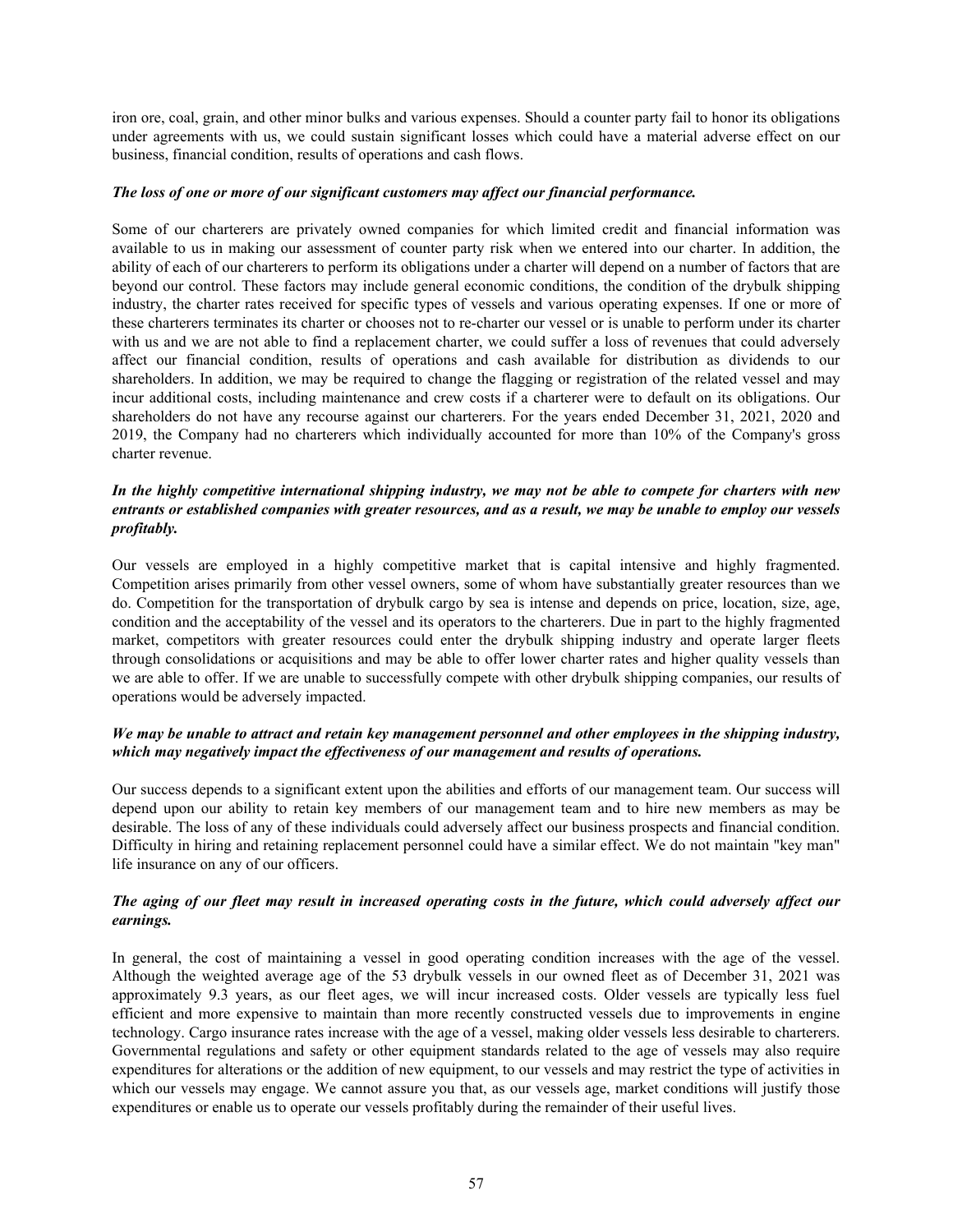#### *Technological innovation could reduce our charter hire income and the value of our vessels.*

The charter hire rates and the value and operational life of a vessel are determined by a number of factors including the vessel's efficiency, operational flexibility and physical life. Efficiency includes speed, fuel economy and the ability to load and discharge cargo quickly. Flexibility includes the ability to enter harbors, utilize related docking facilities and pass through canals and straits. The length of a vessel's physical life is related to its original design and construction, its maintenance and the impact of the stress of operations. If new drybulk carriers are built that are more efficient or more flexible or have longer physical lives than our vessels, competition from these more technologically advanced vessels could adversely affect the amount of charter hire payments we receive for our vessels once their initial charters expire and the resale value of our vessels could significantly decrease. As a result, our business, results of operations, cash flows and financial condition could be adversely affected.

# *We may be subject to litigation that, if not resolved in our favor and not sufficiently insured against, could have a material adverse effect on us.*

We may be, from time to time, involved in various litigation matters. These matters may include, among other things, contract disputes, personal injury claims, environmental claims or proceedings, asbestos and other toxic tort claims, employment matters, governmental claims for taxes or duties, and other litigation that arises in the ordinary course of our business. Although we intend to defend these matters vigorously, we cannot predict with certainty the outcome or effect of any claim or other litigation matter, and the ultimate outcome of any litigation or the potential costs to resolve them may have a material adverse effect on us. Insurance may not be applicable or sufficient in all cases and/or insurers may not remain solvent which may have a material adverse effect on our financial condition.

#### *We may have to pay tax on United States source income, which will reduce our earnings.*

Under the United States Internal Revenue Code of 1986, as amended, or the Code, 50% of the gross shipping income of a vessel owning or chartering corporation, such as ourselves and our subsidiaries, that is attributable to transportation that begins or ends, but that does not both begin and end, in the United States is characterized as United States source shipping income and such income is subject to a 4% United States federal income tax without allowance for any deductions, unless that corporation qualifies for exemption from tax under Section 883 of the Code and the Treasury regulations promulgated thereunder.

We believe that we qualify for this statutory tax exemption for our 2021 taxable year and we intend to take this position for U.S. federal income tax return reporting purposes. However, there are factual circumstances beyond our control that could cause us to lose the benefit of this tax exemption and thereby become subject to U.S. federal income tax on our U.S. source income. Therefore, we can give no assurances on our tax-exempt status. If we are not entitled to exemption under Section 883 of the Code for any taxable year, we could be subject for those years to an effective 2% U.S. federal income tax on the gross shipping income we derive during the year that are attributable to the transport of cargoes to or from the United States. The imposition of this tax would have a negative effect on our business and would result in decreased earnings and cash available to pay amounts due on the note or for distribution to our shareholders. For more information, see Item 1. Business - United States Federal Income Taxation of Our Company.

## *United States tax authorities could treat us as a "passive foreign investment company," which could have adverse United States federal income tax consequences to United States holders.*

A foreign corporation will be treated as a "passive foreign investment company," or PFIC, for United States federal income tax purposes if either (1) at least 75% of its gross income for any taxable year consists of certain types of "passive income" or (2) at least 50% of the average value of the corporation's assets produce or are held for the production of those types of "passive income." For purposes of these tests, "passive income" includes dividends, interest, and gains from the sale or exchange of investment property and rents and royalties other than rents and royalties which are received from unrelated parties in connection with the active conduct of a trade or business. For purposes of these tests, income derived from the performance of services does not constitute "passive income."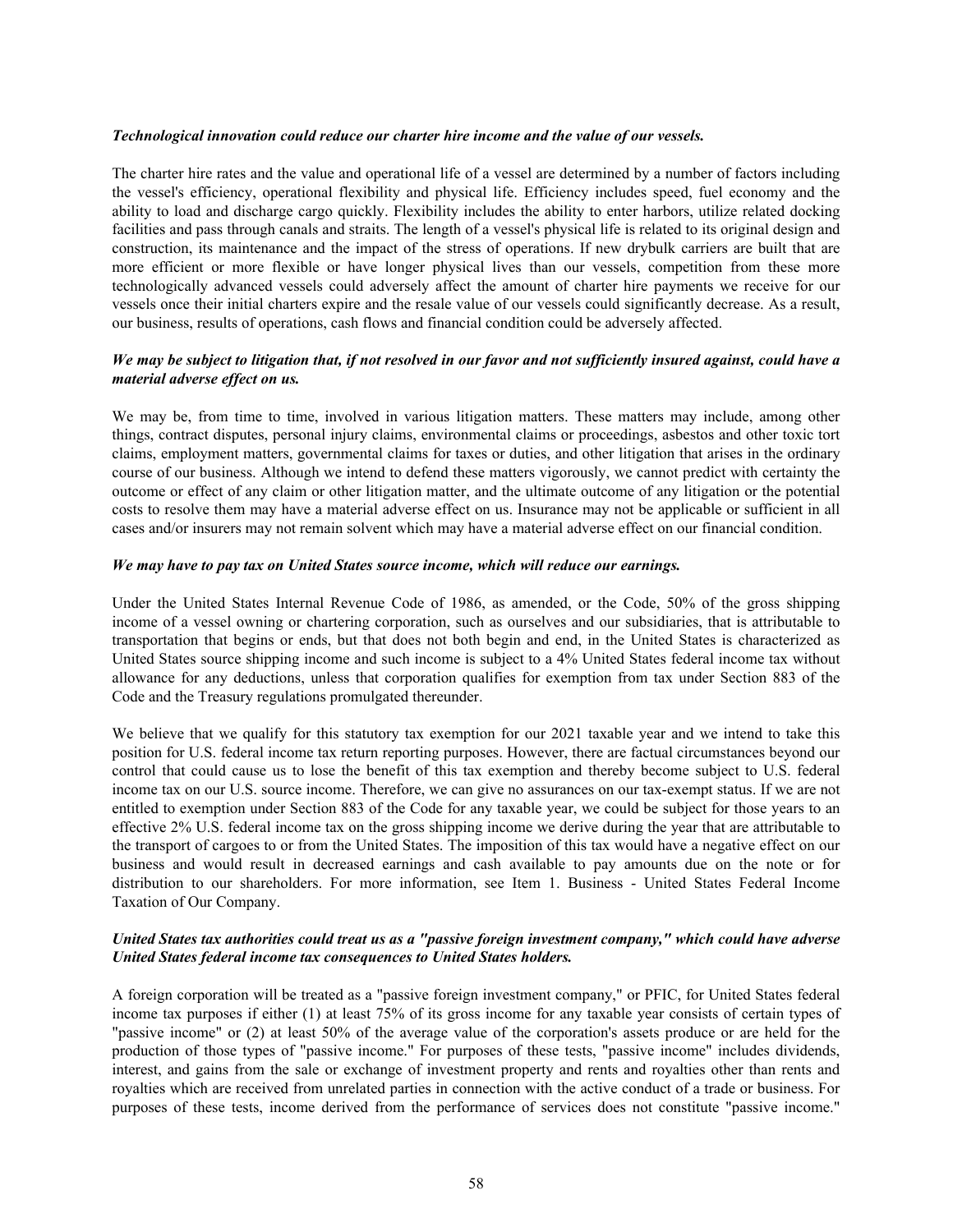United States shareholders of a PFIC are subject to a disadvantageous United States federal income tax regime with respect to the income derived by the PFIC, the distributions they receive from the PFIC and the gain, if any, they derive from the sale or other disposition of their shares in the PFIC.

Based on our current method of operation, we do not believe that we have been, are or will be a PFIC with respect to any taxable year. In this regard, we intend to treat the gross income we derive or are deemed to derive from our time and voyage chartering activities as services income, rather than rental income. Accordingly, we believe that our income from our time and voyage chartering activities does not constitute "passive income," and the assets that we own and operate in connection with the production of that income do not constitute passive assets.

There is, however, no direct legal authority under the PFIC rules addressing our method of operation and there is authority which characterizes time charter income as rental income rather than services income for other tax purposes. Accordingly, no assurance can be given that the IRS or a court of law will accept our position, and there is a risk that the IRS or a court of law could determine that we are a PFIC. Moreover, no assurance can be given that we would not constitute a PFIC for any future taxable year if there were to be changes in the nature and extent of our operations.

If the IRS were to find that we are or have been a PFIC for any taxable year, our United States shareholders may face adverse United States tax consequences and information reporting obligations. Under the PFIC rules, unless those shareholders made an election available under the Code (which election could itself have adverse consequences for such shareholders), such shareholders would be liable to pay United States federal income tax upon excess distributions and upon any gain from the disposition of our common stock at the then prevailing income tax rates applicable to ordinary income plus interest as if the excess distribution or gain had been recognized ratably over the shareholder's holding period of our common stock.

## *We may be subject to additional taxes, including as a result of challenges by tax authorities or changes in applicable law, which could adversely impact our business and financial results.*

We are subject to tax in certain jurisdictions in which we are organized, own assets or have operations. In computing our tax obligations in these jurisdictions, we are required to take various tax accounting and reporting positions on matters that are not entirely free from doubt and for which we have not received rulings from the governing authorities. We cannot assure you that, upon review of these positions, the applicable authorities will agree with our positions. A successful challenge by a tax authority, or a change in applicable law, could result in additional tax imposed on us, which could adversely impact our business and financial results.

## *We are a holding company, and we depend on the ability of our subsidiaries to distribute funds to us in order to satisfy certain of our financial obligations and to make dividend payments.*

We are a holding company and our subsidiaries conduct all of our operations and own all of our operating assets. We have no significant assets other than the equity interests in our subsidiaries. As a result, our ability to satisfy our financial obligations and to make dividend payments in the future depends on our subsidiaries and their ability to distribute funds to us. If we are unable to obtain funds from our subsidiaries, our board of directors may exercise its discretion not to declare or pay dividends. We do not intend to obtain funds from other sources to pay dividends.

## *As we expand our business, we may need to improve our operating and financial systems and will need to recruit suitable employees and crew for our vessels.*

Our current operating and financial systems may not be adequate if we continue to expand the size of our fleet in the future and our attempts to improve those systems may be ineffective. In addition, if we further expand our fleet, we will need to recruit suitable additional seafarers and shore side administrative and management personnel. We cannot guarantee that we will be able to hire suitable employees as we expand our fleet. If we or our crewing agent encounters business or financial difficulties, we may not be able to adequately staff our vessels. If we are unable to grow our financial and operating systems or to recruit suitable employees as we expand our fleet, our financial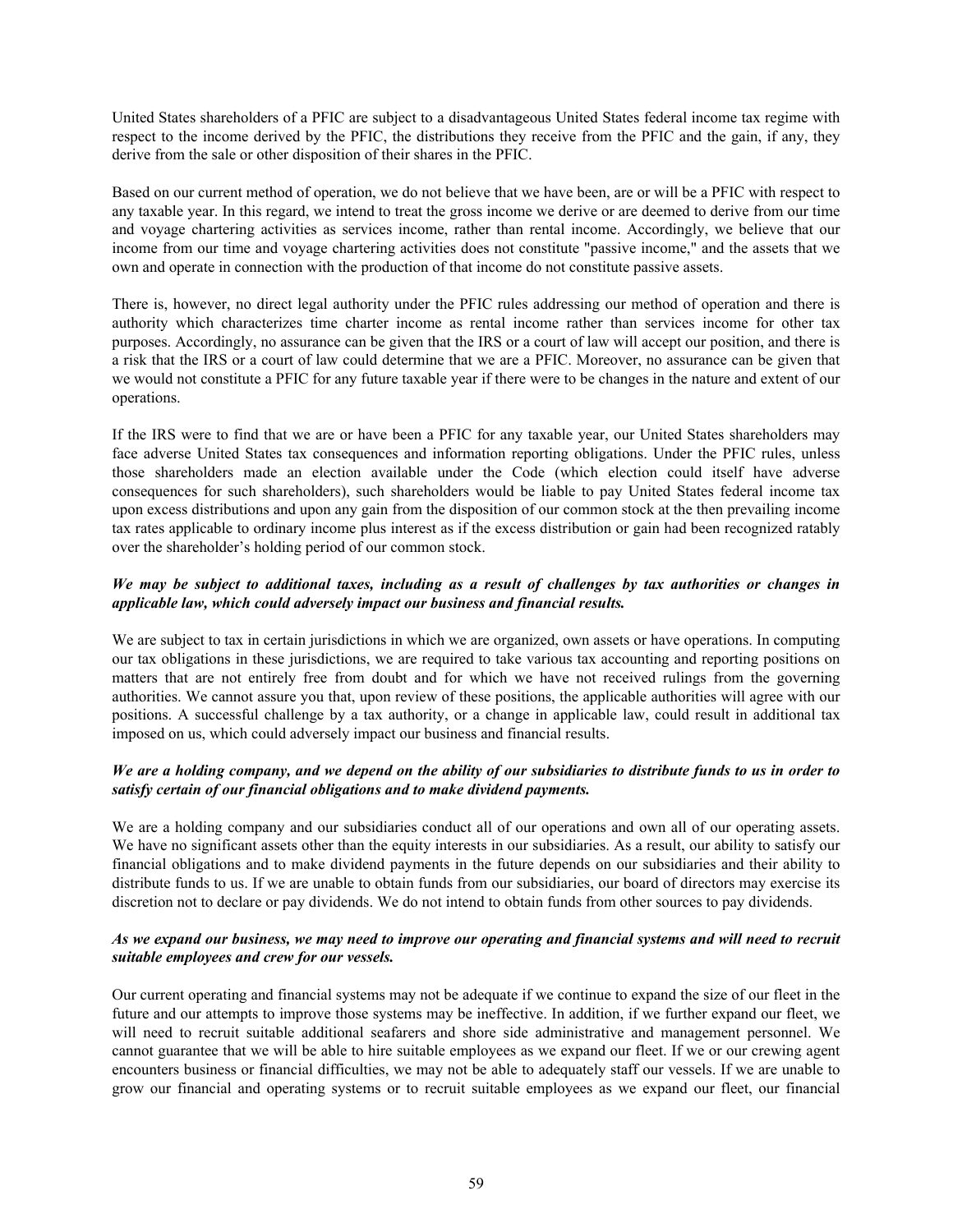performance may be adversely affected and, among other things, the amount of cash available for distribution as dividends to our shareholders may be reduced.

## *We conduct business in China, where the legal system has inherent uncertainties that could limit the legal protections available to us.*

Some of our vessels may be chartered to Chinese customers or from time to time on our charterers' instructions, our vessels may call on Chinese ports. Such charters and any additional charters that we enter into may be subject to new regulations in China that may require us to incur new or additional compliance or other administrative costs and may require that we pay to the Chinese government new taxes or other fees. Changes in laws and regulations, including with regards to tax matters, and their implementation by local authorities could affect our vessels chartered to Chinese customers as well as our vessels calling to Chinese ports and could have a material adverse impact on our business, financial condition and results of operations.

# *The conflict between Russia and Ukraine may impact our ability to retain and source crew, and in turn, could adversely affect our revenue, expenses, and profitability.*

We have relationships with Ukrainian and Russian manning agencies which procure our crews. The invasion of Ukraine by Russia may impact our ability to continue to source and retain crew from these countries. Continued hostilities and the implementation of sanctions may reduce, or eliminate, the pool of available crew from these countries, and in turn, result in delays and lost earnings for our vessels. We have relationships with manning agencies in areas outside of Ukraine and Russia, including in Asia. If we are not able to source Ukrainian and Russian crews in the future, we may experience delays and loss of earnings for our vessels until replacement crews are employed. We may incur additional travel expenses to repatriate the Russian and Ukrainian crew members on board our vessels, as well as their replacements sourced from other regions. Global crew wages may rise if the available supply of Russian and Ukrainian crew is diminished, as we will be competing with other shipowners to employ crew from other regions.

#### *Risks Relating to Our Common Stock*

#### *We are incorporated in the Marshall Islands, which does not have a well-developed body of corporate law.*

Our corporate affairs are governed by our Third Amended and Restated Articles of Incorporation (the "Charter") and Second Amended and Restated By-laws (the "Bylaws") and by the Marshall Islands Business Corporations Act (the "BCA"). The provisions of the BCA resemble provisions of the corporation laws of a number of states in the United States. However, there have been few judicial cases in the Marshall Islands interpreting the BCA. The rights and fiduciary responsibilities of directors under the laws of the Marshall Islands are not as clearly established as the rights and fiduciary responsibilities of directors under statutes or judicial precedent in existence in the United States. The rights of shareholders of companies incorporated in the Marshall Islands may differ from the rights of shareholders of companies incorporated in the United States. While the BCA provides that it is to be interpreted according to the laws of the State of Delaware and other states with substantially similar legislative provisions, there have been few, if any, court cases interpreting the BCA in the Marshall Islands and we cannot predict whether Marshall Islands courts would reach the same conclusions as United States courts. Thus, you may have more difficulty in protecting your interests in the face of actions by the management, directors or controlling shareholders than would shareholders of a corporation incorporated in a United States jurisdiction which has developed a relatively more substantial body of case law.

#### *The market price of our common shares has fluctuated and may continue to fluctuate in the future.*

The market price of our common shares has fluctuated since we became a public company and may continue to do so as a result of many factors, including our actual results of operations and perceived prospects, the prospects of our competition and of the shipping industry in general and in particular the drybulk sector, differences between our actual financial and operating results and those expected by investors and analysts, changes in analysts'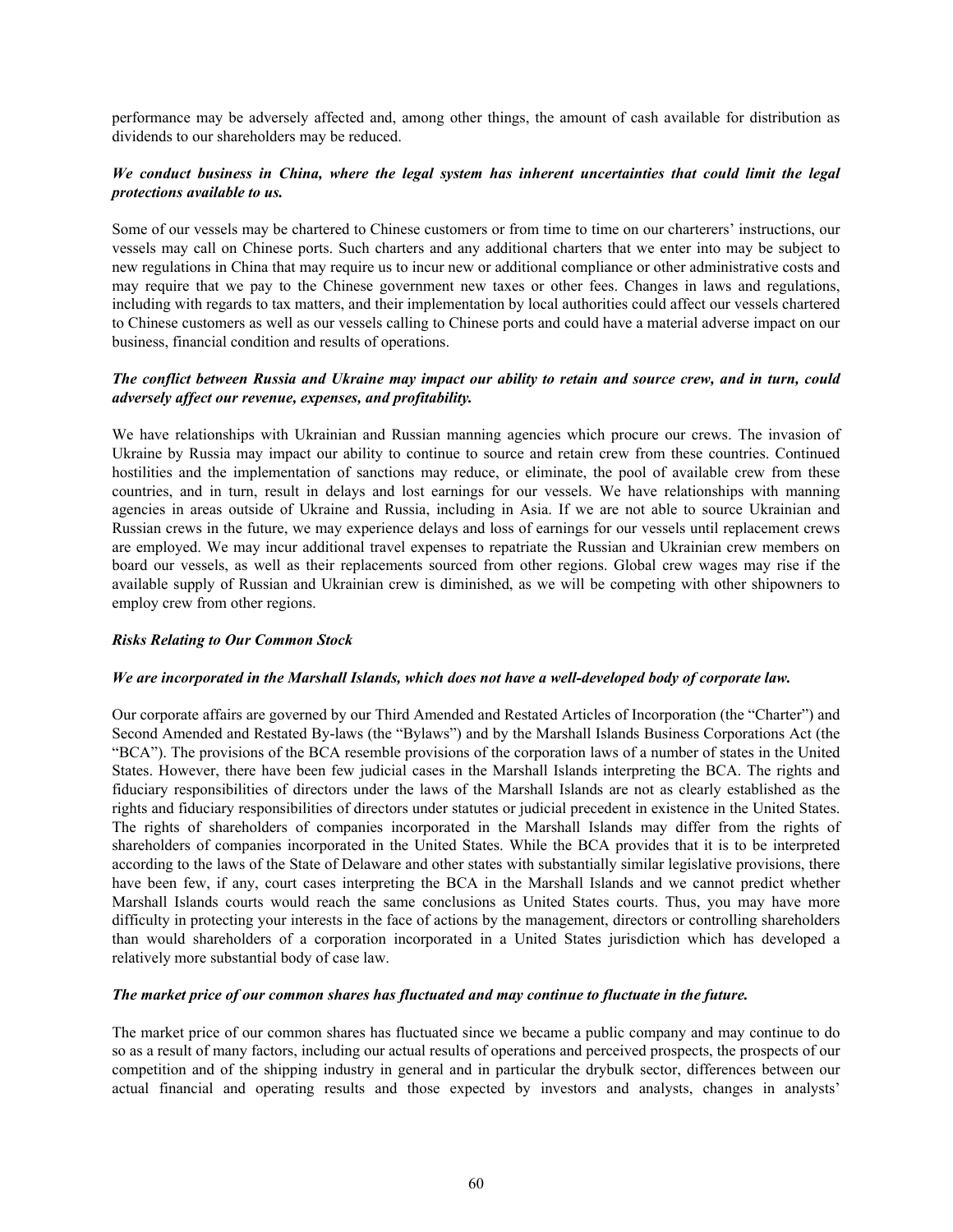recommendations or projections, changes in general valuations for companies in the shipping industry, particularly the drybulk sector, changes in general economic or market conditions and broad market fluctuations.

## *The public market for our common shares may not be active and liquid enough for you to resell our common shares in the future.*

The stock market has experienced extreme price and volume fluctuations. If the volatility in the market continues or worsens, it could continue to have an adverse effect on the market price of our common shares and could impact a potential sale price if holders of our common stock decide to resell their shares.

The seaborne transportation industry has been highly unpredictable and volatile. The market for common shares in this industry may also be volatile. The market price of our common shares may be influenced by many factors, many of which are beyond our control, including:

- actual or anticipated fluctuations in our quarterly and annual results and those of other public companies in our industry;
- announcements by us or our competitors of significant contracts, acquisitions or capital commitments;
- mergers and strategic alliances in the shipping industry;
- terrorist acts:
- future sales of our common shares or other securities;
- market conditions in the shipping industry;
- economic and regulatory trends;
- shortfalls in our operating results from levels forecast by securities analysts;
- announcements concerning us or our competitors;
- the general state of the securities market; and
- investors' perception of us and the drybulk shipping industry.

As a result of these and other factors, investors in our common stock may not be able to resell their shares at or above the price they paid for such shares. These broad market and industry factors may materially reduce the market price of our common shares, regardless of our operating performance.

## *Certain shareholders own large portions of our outstanding common stock, which may limit other shareholders' ability to influence our actions.*

Certain shareholders currently hold significant percentages of our common stock. To the extent a significant percentage of the ownership of our common stock is concentrated in a small number of holders, such holders will be able to influence the outcome of any shareholder vote, including the election of directors, the adoption or amendment of provisions in our articles of incorporation or by-laws and possible mergers, corporate control contests and other significant corporate transactions. This concentration of ownership may have the effect of delaying, deferring or preventing a change in control, merger, consolidation, takeover or other business combination involving us. This concentration of ownership could also discourage a potential acquirer from making a tender offer or otherwise attempting to obtain control of us, which could in turn have an adverse effect on the market price of our common stock.

## *The effect of the sale of any borrowed shares, which sales, if any, may be made to facilitate transactions by which investors in our Convertible Bond Debt may hedge their investments, may be to lower the market price of our common stock.*

We have been advised that certain selling shareholders may sell borrowed shares (including under this prospectus) and use the resulting short position to establish or maintain their hedge with respect to their investments in our Convertible Bond Debt. The existence of the share lending arrangements and the short sales of our common stock effected in connection therewith could cause the market price of our common stock to be lower over the term of the share lending arrangements than it would have been had we not entered into such arrangements, due to the effect of the increase in the number of our outstanding shares of common stock being traded in the market or otherwise.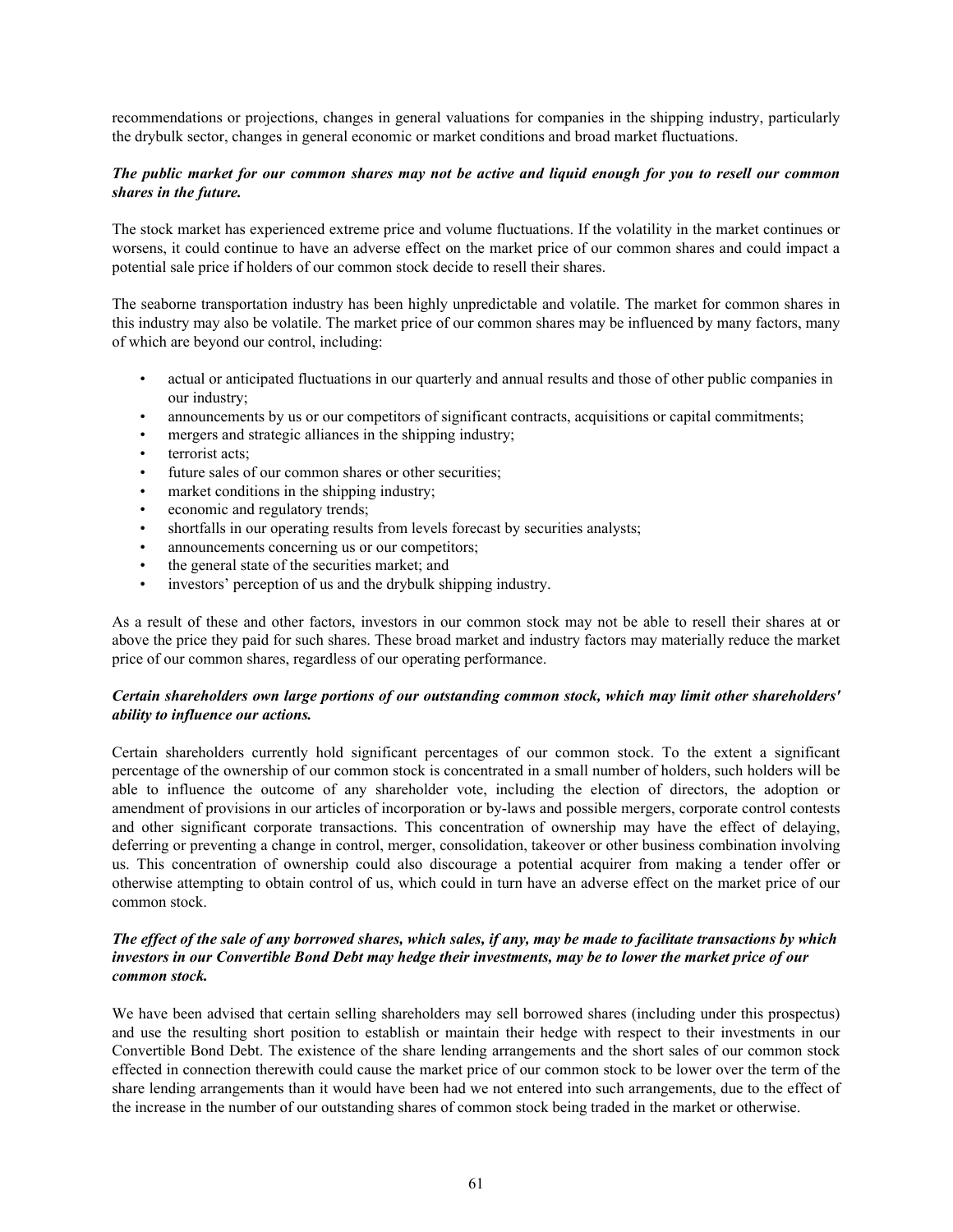# *Future sales, or availability for sale, of common stock by shareholders could depress the market price of our common stock.*

Sales of a substantial number of shares of our common stock in the public market, including sales by any selling shareholder or sales pursuant to our ATM Offering, or the perception that large sales could occur could depress the market price of our common stock. Such future sales, or perception thereof, could also impact our ability to raise capital through future offerings of equity or equity-linked securities. During 2021, we issued 541,898 shares in relation to acquisition of four vessels. From time to time, we may issue additional shares in connection with the acquisition of vessels. As of March 9, 2022, we had 13,633,263 shares of common stock issued and outstanding.

To the extent we issue common stock upon conversion of our Convertible Bond Debt, the conversion of some or all of the Convertible Bond Debt will dilute the ownership interests of existing stockholders. If we elect to deliver shares to holders of our Convertible Bond Debt with respect to the principal amount owed at maturity or upon the holder's exercise of the conversion option prior to maturity, the ownership interests of existing stockholders would be diluted. Any sales in the public market of common stock so issued could adversely affect prevailing market prices of our common stock. In addition, the existence of our Convertible Bond Debt may encourage short selling by market participants because the conversion of our Convertible Bond Debt could depress the price of our common stock.

#### *Our shareholders are limited in their ability to elect or remove directors.*

The Charter prohibits cumulative voting in the election of directors. The Bylaws require parties other than the board of directors to give advance written notice of nominations for the election of directors. The Charter also provides that directors may only be removed for cause upon the affirmative vote of a majority of the outstanding shares of capital stock entitled to vote for the election of directors. Newly created directorships resulting from an increase in the number of directors and vacancies occurring in the board of directors for any reason may only be filled by a majority of the directors then in office, even if less than a quorum exists.

#### *Our shareholders may take action only at Annual or Special Meetings.*

The Charter and the Bylaws provide that any action required or permitted to be taken by shareholders must be effected at a duly called annual or special meeting of shareholders. Except as otherwise mandated by law, shareholders may not act by written consent.

Under the Bylaws, annual shareholder meetings will be held at a time and place selected by the board of directors. The meetings may be held in or outside of the Marshall Islands. These provisions may impede shareholders' ability to take actions with respect to the Company that they deem appropriate or advisable.

The Charter and the Bylaws provide that, except as otherwise required by law, special meetings of shareholders may be called at any time only by (i) the lead director (if any), (ii) the chairman of the board of directors, (iii) the board of directors pursuant to a resolution duly adopted by a majority of the board stating the purpose or purposes thereof, or (iv) any one or more shareholders who beneficially owns, in the aggregate, 15% or more of the aggregate voting power of all then-outstanding shares of Voting Stock. The notice of any such special meeting is to include the purpose or purposes thereof, and the business transacted at the special meeting is limited to the purpose or purposes stated in the notice (or any supplement thereto). These provisions may impede the ability of shareholders to bring matters before a special meeting of shareholders.

The board of directors may set a record date between 15 and 60 days before the date of any meeting to determine the shareholders that will be eligible to receive notice and vote at the meeting.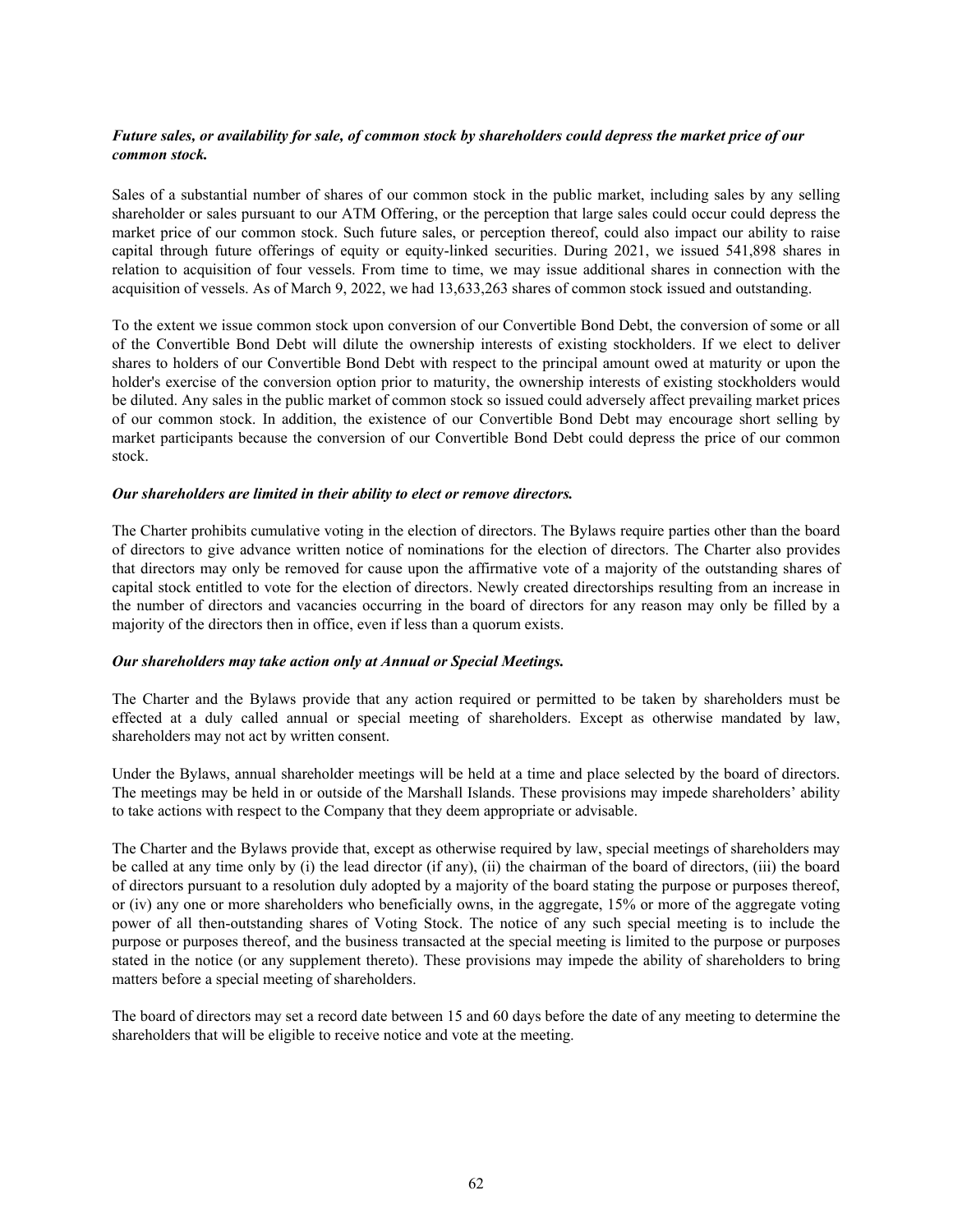#### *Our shareholders are subject to advance notice requirements for shareholder proposals and director nominations*

The Bylaws provide that shareholders seeking to nominate candidates for election as directors or to bring business before an annual meeting of shareholders must provide timely notice of their proposal in writing to the corporate secretary. To be timely, a shareholder's notice will have to be received at the Company's principal executive offices not less than 60 days nor more than 90 days prior to the anniversary date of the immediately preceding annual meeting of shareholders; provided, however, that in the event that the annual meeting is called for a date that is not within 30 days before or after such anniversary date, such as is the case for the 2019 annual meeting, notice by the shareholder must be received not later than the close of business on the tenth day following the day on which such notice of the date of the annual meeting was mailed or public disclosure of the date of the annual meeting was made, whichever occurs first, in order for such notice by a shareholder to be timely. The Bylaws also specify requirements as to the form and content of a shareholder's notice. These advance notice requirements, particularly the 60 to 90 day requirement, may impede shareholders' ability to bring matters before an annual meeting of shareholders or make nominations for directors at an annual meeting of shareholders.

### *Certain super majority provisions in our organizational documents may discourage, delay or prevent changes to such documents.*

The Charter provides that a two-thirds vote is required to amend or repeal certain provisions of the Charter and Bylaws, including those provisions relating to: the number and election of directors; filling of board vacancies; resignations and removals of directors; director liability and indemnification of directors; the power of shareholders to call special meetings; advance notice of director nominations and shareholders proposals; and amendments to the Charter and Bylaws. These super majority provisions may discourage, delay or prevent changes to the Charter or Bylaws.

# *Our Third Amended and Restated Articles of Incorporation provide that the U.S. federal courts located in the Southern District of New York or, if such courts lack jurisdiction, the state courts of the State of New York, shall be the sole and exclusive forum for certain disputes between us and our shareholders, which could limit our shareholders' ability to obtain a favorable judicial forum for disputes with us or our directors, officers, or employees.*

Our Third Amended and Restated Articles of Incorporation, or our Articles of Incorporation, provide that, unless the Company consents in writing to the selection of an alternative forum, the U.S. federal courts located in the Southern District of New York or, if such court lacks jurisdiction, the state courts of the State of New York, shall be the sole and exclusive forum for (a) any derivative action or proceeding brought on behalf of the Company, (b)any action asserting a claim of a breach of a fiduciary duty owed by any director, officer or other employee of the Company to the Company or the Company's shareholders, (c) any action asserting a claim arising pursuant to any provision of the BCA or (d) any action asserting a claim governed by the internal affairs doctrine. This forum selection provision could apply to actions brought under provisions of the federal securities laws, including the Securities Act and Exchange Act. The forum selection provision may limit a shareholder's ability to bring a claim in a judicial forum that it finds favorable for disputes with us or our directors, officers, or other employees, which may discourage lawsuits with respect to such claims.

# *The Company may not achieve the intended benefits of having a forum selection provision if it is found to be unenforceable.*

Our Articles of Incorporation include a forum selection provision as described above. However, the enforceability of similar forum selection provisions in other companies' governing documents has been challenged in legal proceedings, and it is possible that in connection with any action a court could find the forum selection provision contained in our Articles of Incorporation to be inapplicable or unenforceable in such action. If a court were to find the forum selection provision to be inapplicable to, or unenforceable in respect of, one or more of the specified types of actions or proceedings, the Company may incur additional costs associated with resolving such action in other jurisdictions, which could adversely affect our business, financial condition and results of operations.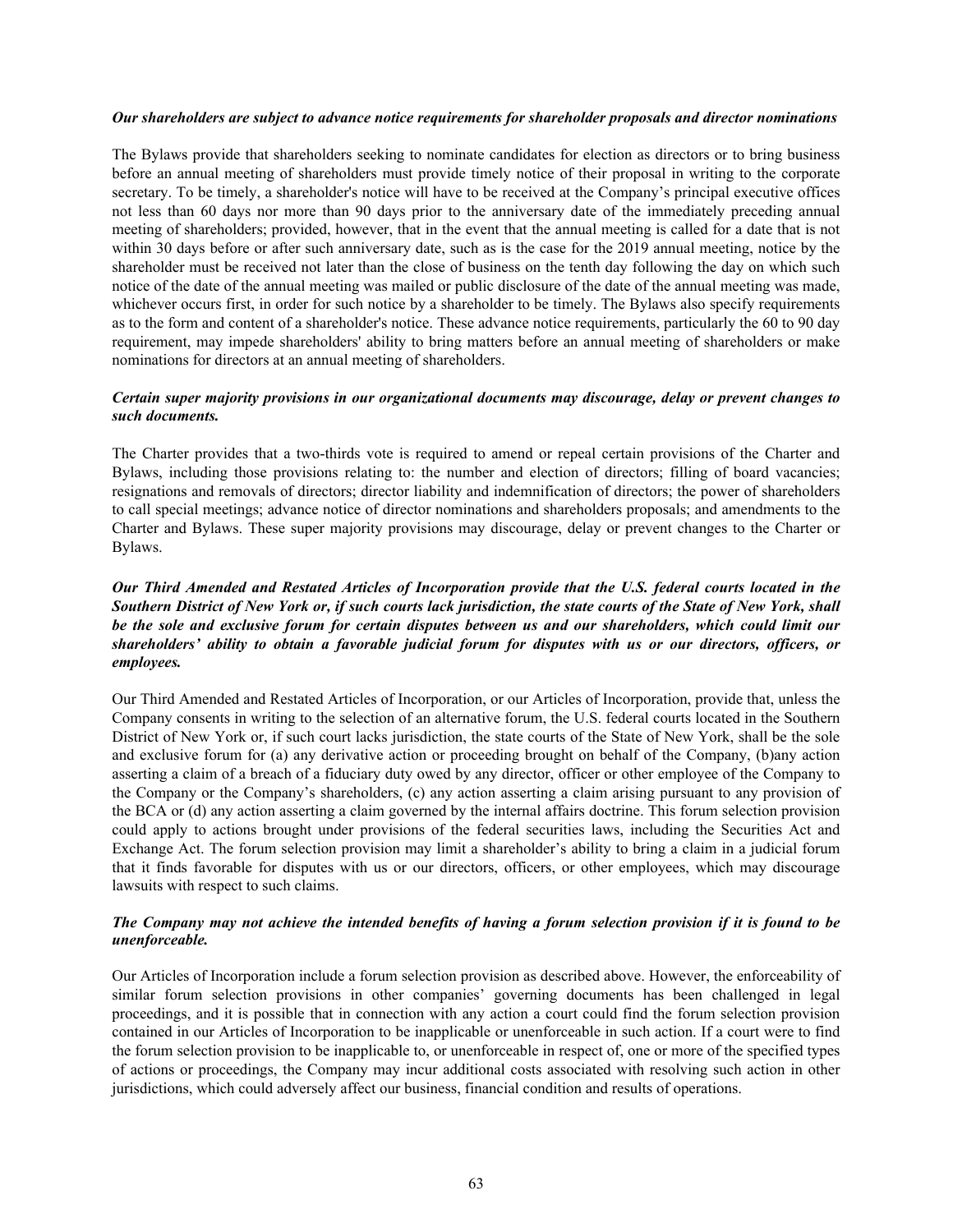#### **ITEM 1B. UNRESOLVED STAFF COMMENTS**

None.

## **ITEM 2. PROPERTIES**

We do not own any real property. We lease office space at 300 First Stamford Place, Stamford CT 06902. In addition, we lease offices in Singapore and Copenhagen, Denmark. Our interests in our drybulk vessels are our only material properties. See Item 1. Business — Our Fleet.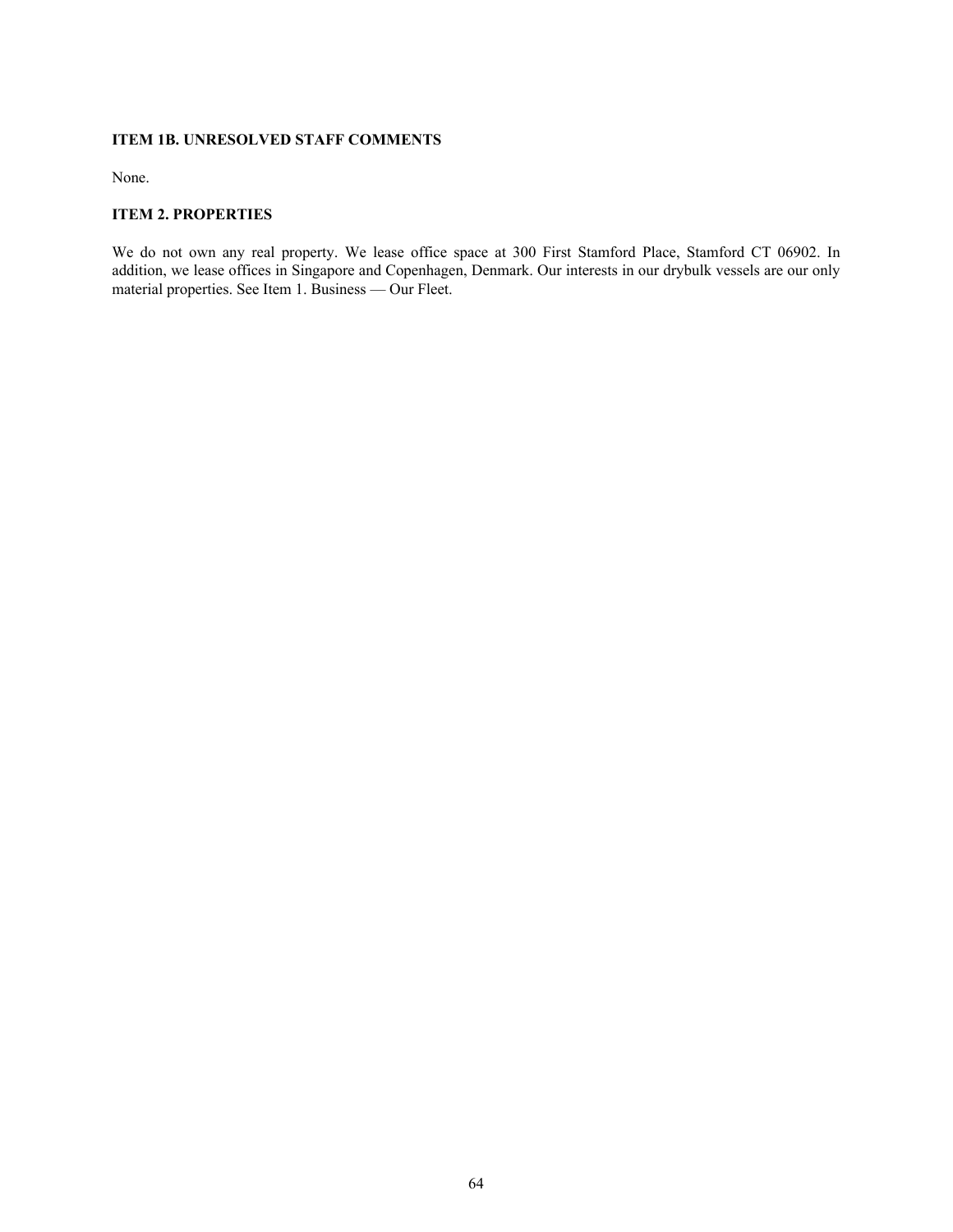# **ITEM 3. LEGAL PROCEEDINGS**

See Note 9, Commitments and Contingencies, to the Company's consolidated financial statements set forth in Item 8. Financial Statements and Supplementary Data of this Form 10-K, for information regarding legal proceedings in which we are involved.

#### **ITEM 4. MINE SAFETY DISCLOSURE**

Not applicable.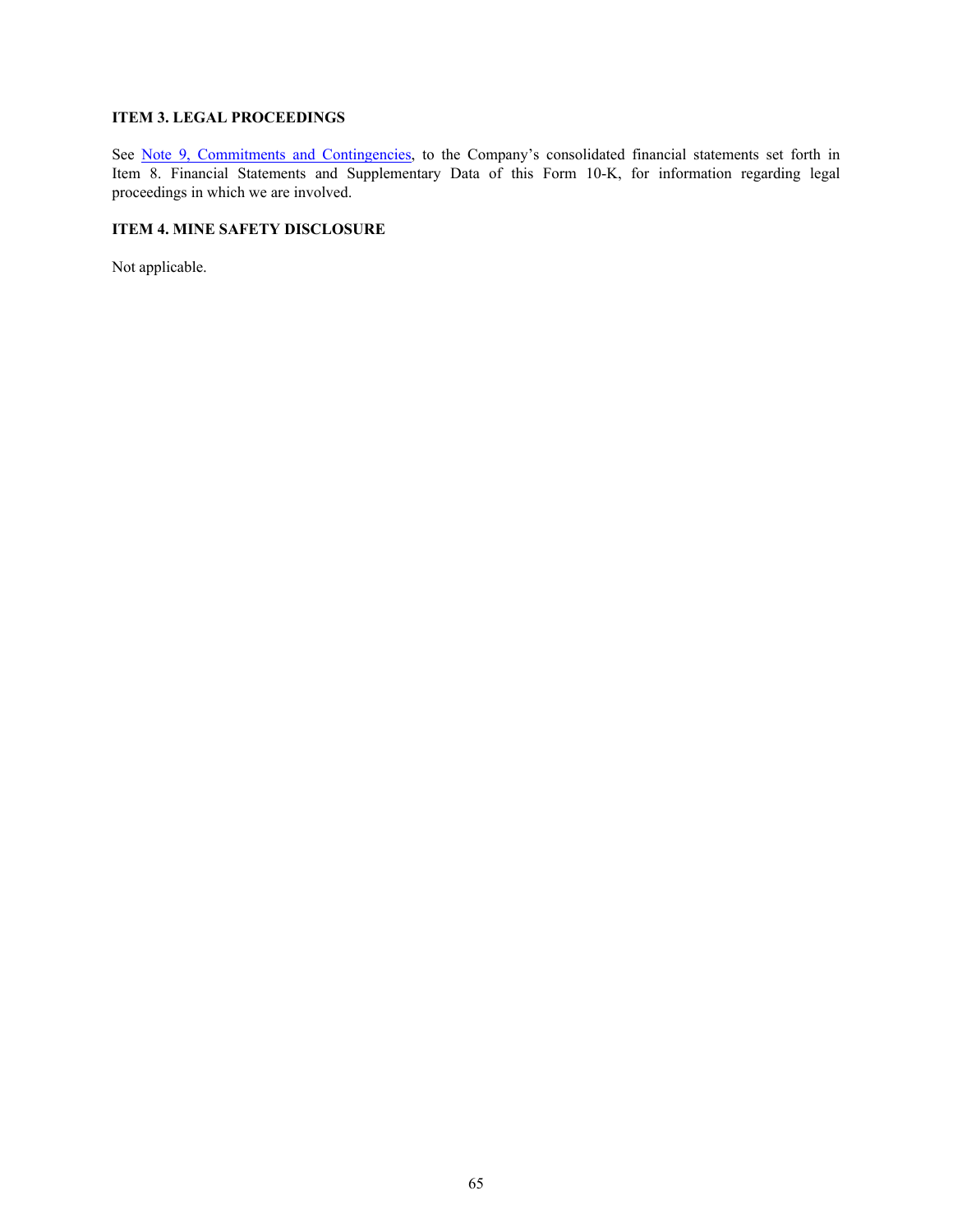#### **PART II**

# **ITEM 5. MARKET FOR REGISTRANT'S COMMON EQUITY, RELATED STOCKHOLDER MATTERS AND ISSUER PURCHASES OF EQUITY SECURITIES**

#### **Common Stock**

The trading market for shares of our common stock is the Nasdaq Global Select Market, on which our shares are quoted under the symbol "EGLE."

On March 9, 2022, the closing sale price of our common stock, as reported on the Nasdaq Global Select Market, was \$63.32 per share.

The number of shareholders of record of our common stock was approximately 112 on March 9, 2022.

#### *Payment of Dividends to Shareholders*

During 2021, the Company adopted a dividend policy which allows for a minimum dividend of 30% of its net income, but not less than \$0.10 per share, subject to approval from its board of directors. During the year ended December 31, 2021, a quarterly cash dividend for the third quarter of 2021 of \$2.00 per share was declared and paid on November 24, 2021 to the shareholders of record as of November 15, 2021. On February 22, 2022, a quarterly cash dividend for the fourth quarter of 2021 of \$2.05 per share was declared and is to be paid on March 25, 2022 to the shareholders of record as of March 15, 2022. We expect to continue paying cash dividends on a quarterly basis; however, in the future, the declaration and payment of dividends, if any, will always be subject to the discretion of the board of directors, restrictions contained in the Company's debt facilities, and the requirements of Marshall Islands law. The timing and amount of any dividends declared will depend on, among other things, the Company's earnings, financial condition and cash requirements and availability, the ability to obtain debt and equity financing on acceptable terms as contemplated by the Company's growth strategy, the terms of its outstanding indebtedness and the ability of the Company's subsidiaries to distribute funds to it. See also Item 7, *Management's Discussion and Analysis of Financial Condition and Results of Operations—Dividends*.

#### *Equity Compensation Plan Information*

On December 15, 2016, the Company adopted the 2016 Equity Incentive Plan (the "2016 Plan"), which replaced the prior Management Incentive Program (the "2014 Plan"). Under the terms of the 2016 Plan, a maximum of 764,087 shares may be issued. Any director, officer, employee or consultant of the Company or any of its subsidiaries (including any prospective officer or employee) is eligible to be designated to participate in the 2016 Plan. On June 7, 2019, the Company's shareholders approved an amendment and restatement of the 2016 Plan, which increased the number of shares reserved under the 2016 Plan by an additional 357,142 shares to a maximum of 1,121,229 shares of common stock.

The following table sets forth certain information as of December 31, 2021 regarding the 2016 Plan. The 2016 Plan was approved by our shareholders on December 15, 2016.

| <b>Plan Category</b>                                   | Securities to be.<br>issued upon<br>exercise of<br>outstanding<br>options, warrants<br>and rights $(1)$ | Weighted-<br>average<br>exercise price<br>of outstanding<br>options.<br>warrants and<br>rights | Remaining<br>securities for<br>future issuance<br>under equity<br>compensation<br>$\mathbf{plans}$ <sup>(1)</sup> |
|--------------------------------------------------------|---------------------------------------------------------------------------------------------------------|------------------------------------------------------------------------------------------------|-------------------------------------------------------------------------------------------------------------------|
|                                                        |                                                                                                         |                                                                                                |                                                                                                                   |
| Equity compensation plans approved by security holders | 47.568                                                                                                  | 38.60                                                                                          | 191.013                                                                                                           |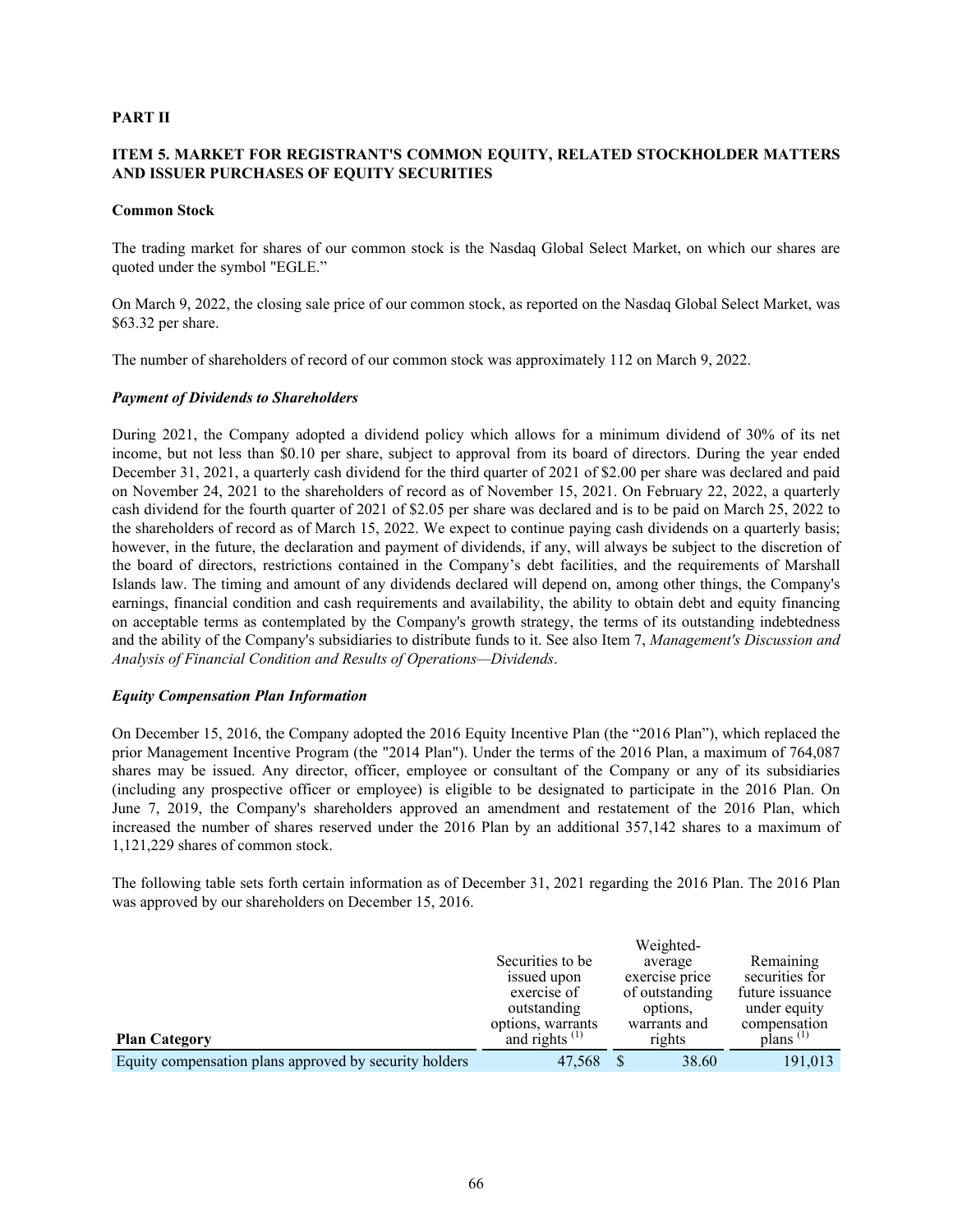$<sup>(1)</sup>$  The sum, combined with 882,648 restricted shares issued consists of 1,121,229 shares eligible to be granted under</sup> the 2016 Plan.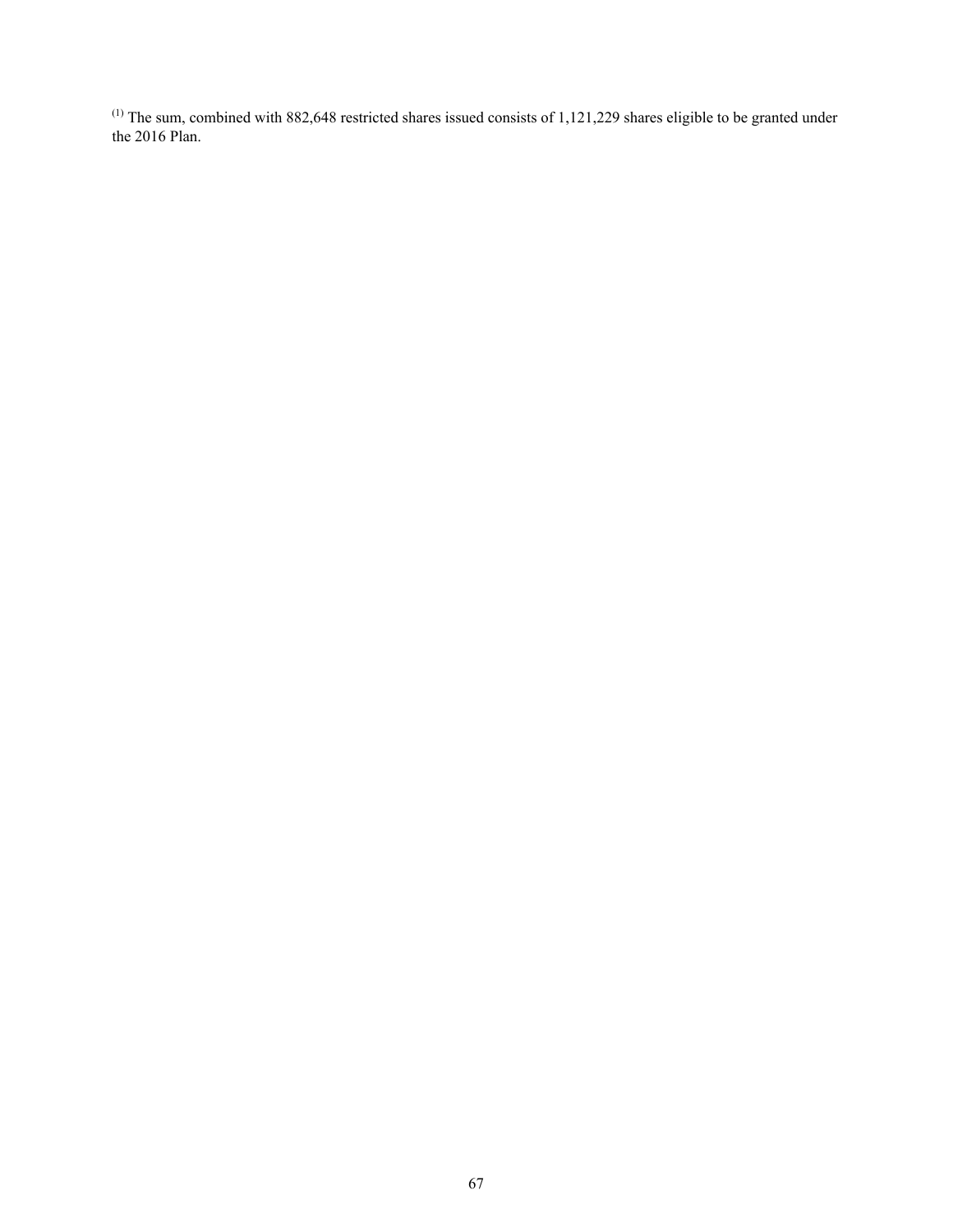#### **ITEM 6. RESERVED**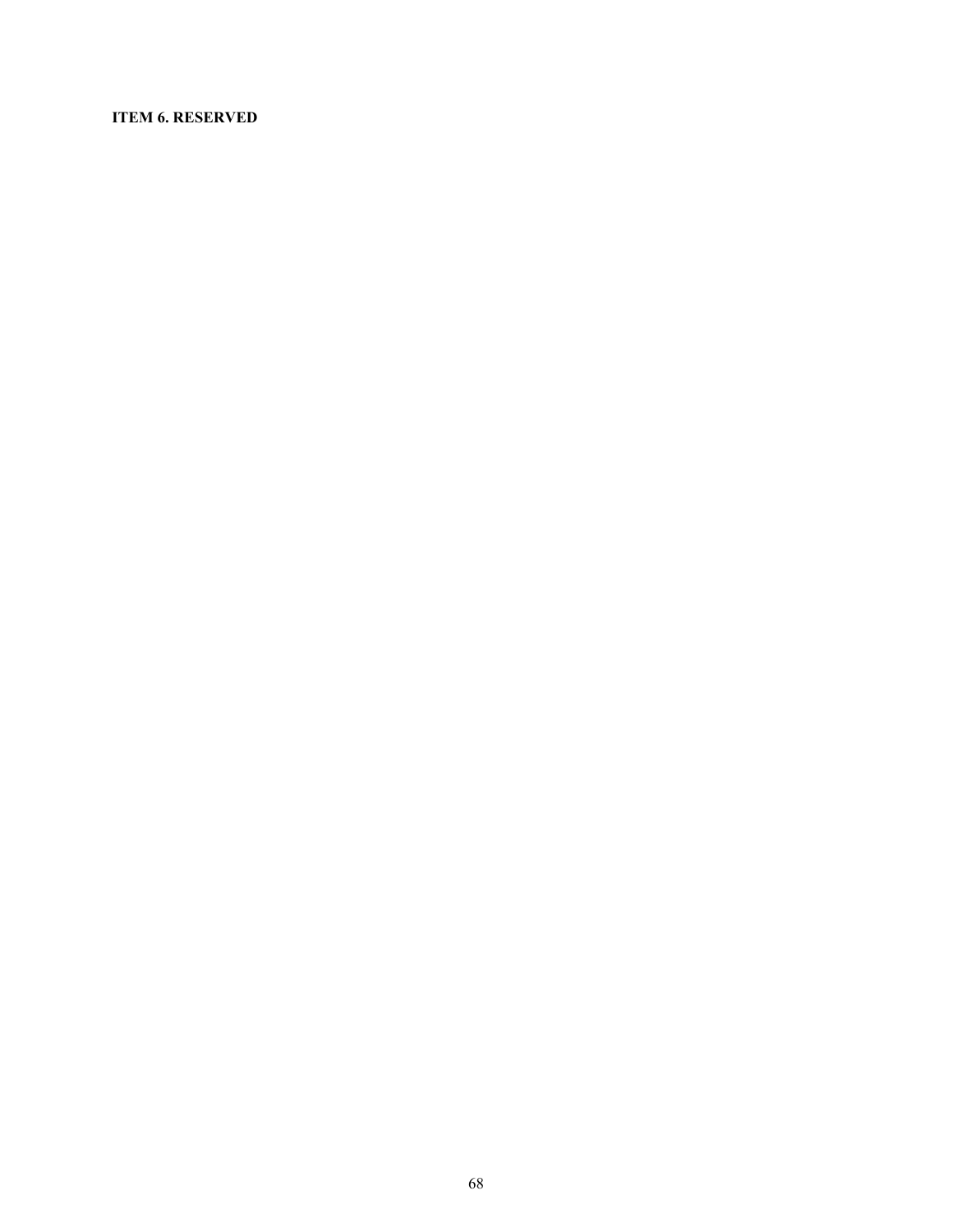#### **ITEM 7. MANAGEMENT'S DISCUSSION AND ANALYSIS OF FINANCIAL CONDITION AND RESULTS OF OPERATIONS**

The following discussion and analysis of our financial condition and results of operations should be read in conjunction with our consolidated financial statements and related notes set forth in Item 8. Financial Statements and Supplementary Data and the risk factors identified in Item 1A. Risk Factors of this Annual Report. For further discussion regarding our results of operations for the year ended December 31, 2020 as compared to the year ended December 31, 2019, refer to Item 7 Management's Discussion and Analysis of Financial Condition and Results of Operations in our Annual Report on Form 10-K for the fiscal year ended December 31, 2020.

### *General Overview*

Eagle Bulk Shipping Inc. ("Eagle" or the "Company") is a U.S. based fully integrated shipowner-operator providing global transportation solutions to a diverse group of customers including miners, producers, traders, and end users. Headquartered in Stamford, Connecticut, with offices in Singapore and Copenhagen, Eagle focuses exclusively on the versatile mid-size drybulk vessel segment and owns one of the largest fleets of Supramax/ Ultramax vessels in the world. The Company performs all management services in-house such as strategic, commercial, operational, technical, and administrative services and employs an active management approach to fleet trading with the objective of optimizing revenue performance and maximizing earnings on a risk-managed basis. Typical cargoes we transport include both major bulk cargoes, such as iron ore, coal and grain coal, grain, and iron ore, and minor bulk cargoes such as fertilizer, steel products, petcoke, cement, and forest products. As of December 31, 2021, we owned and operated a modern fleet of 53 Supramax/Ultramax drybulk vessels. We chartered-in four Ultramax vessels on a long term basis with a remaining lease term of less than one year. In addition, the Company charters-in third-party vessels on a short to medium term basis.

Our owned fleet totals 53 vessels, with an aggregate carrying capacity of 3.19 million dwt and had an average age of 9.3 years as of December 31, 2021.

#### *Financing*

In March 2021, the Company entered into an at market issuance sales agreement with B. Riley Securities, Inc., BTIG, LLC and Fearnley Securities, Inc., as sales agents (each, a "Sales Agent" and collectively, the "Sales Agents"), to sell shares of common stock, par value \$0.01 per share, of the Company with aggregate gross sales proceeds of up to \$50.0 million, from time to time through an "at-the-market" offering program (the "ATM Offering"). During the second quarter of 2021, the Company sold and issued an aggregate of 581,385 shares at a weighted-average sales price of \$47.97 per share under the ATM Offering for aggregate net proceeds of \$27.1 million after deducting sales agent commissions and other offering costs. The proceeds were used for partial financing of vessel acquisitions and other corporate purposes.

On March 26, 2021, Eagle Bulk Holdco LLC ("Holdco"), a wholly-owned subsidiary of the Company entered into a Credit Agreement ("Holdco Revolving Credit Facility") made by and among (i) Holdco, as borrower, (ii) the Company and certain wholly-owned vessel-owning subsidiaries of Holdco, as joint and several guarantors, (iii) the banks and financial institutions named therein as lenders (together with their successors and assigns, the "RCF Lenders"), (iv) Crédit Agricole Corporate and Investment Bank and Nordea Bank ABP, New York Branch, as mandated lead arrangers, (v) Crédit Agricole Corporate and Investment Bank, as arranger, facility agent and security trustee for the RCF Lenders. Pursuant to the Holdco Revolving Credit Facility, the RCF lenders agreed to make available an aggregate principal amount of up to the lesser of (a) \$35,000,000 and (b) 65% of the Fair Market Value of the Initial Vessels (as defined below). Borrowings under the Holdco Revolving Credit Facility, which were repaid in full on October 1, 2021, bore interest at a rate of 2.4% plus LIBOR for the relevant interest period.

On October 1, 2021, Eagle Bulk Ultraco LLC ("Eagle Ultraco"), a wholly-owned subsidiary of the Company, along with certain of its vessel-owning subsidiaries, as guarantors, entered into a new senior secured credit facility (the "Global Ultraco Debt Facility") with the lenders party thereto (the "Global Ultraco Lenders") Credit Agricole Corporate and Investment Bank ("Credit Agricole"), Skandinaviska Enskilda Banken AB (PUBL), Danish Ship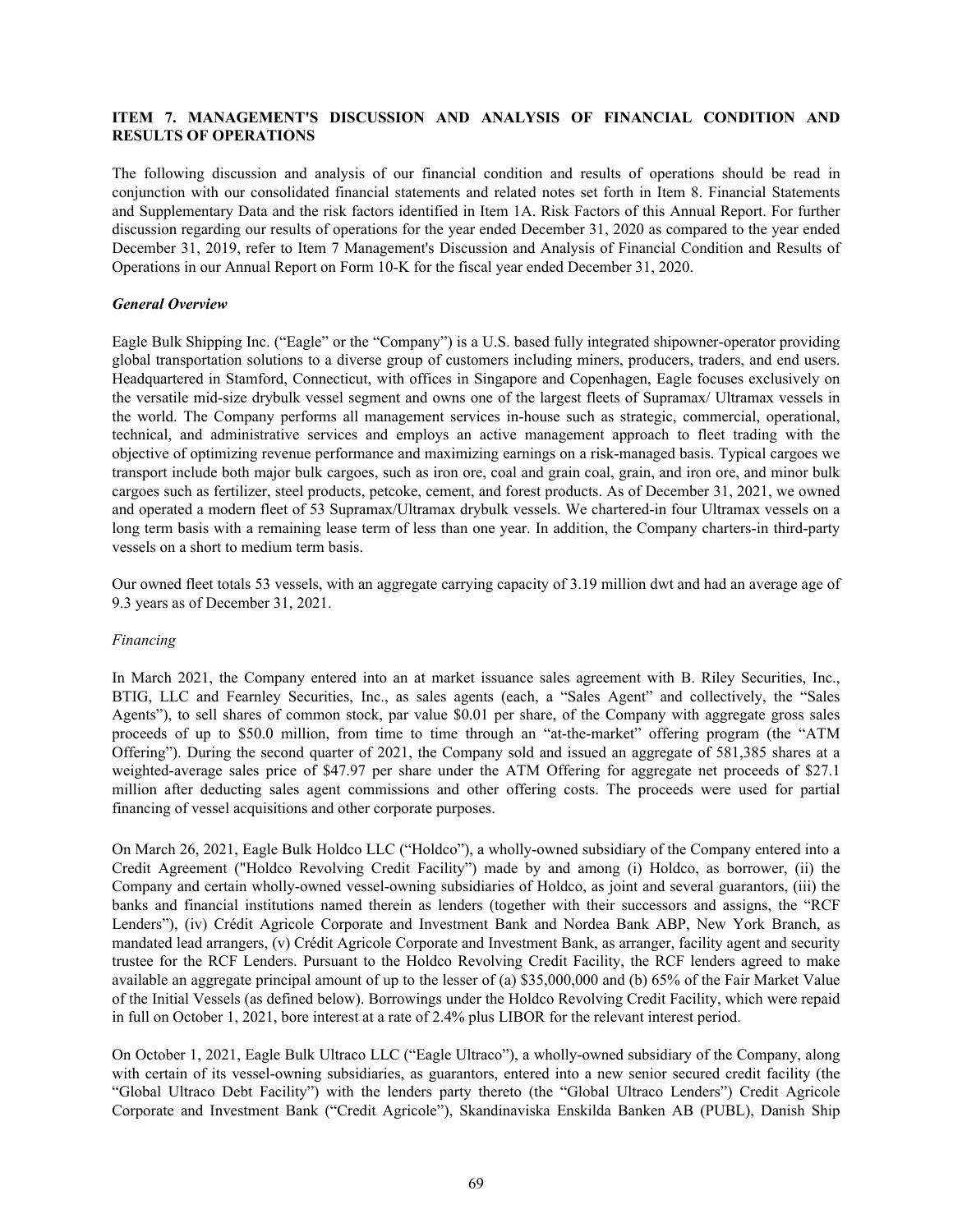Finance A/S, Nordea Bank ABP, Filial I Norge, DNB Markets Inc., Deutsche Bank AG, and ING Bank N.V., London Branch. The Global Ultraco Debt Facility provides for an aggregate principal amount of \$400.0 million, which consists of (i) a term loan facility in an aggregate principal amount of \$300.0 million (the "Global Ultraco" Term Facility") and (ii) a revolving credit facility in an aggregate principal amount of \$100.0 million (the "Global Ultraco Revolving Facility") to be used for refinancing the outstanding debt including accrued interest and commitment fees under the Norwegian Bond Debt and the New Ultraco Debt Facility and Holdco Revolving Credit Facility ("Previous Debt Facilities") and for general corporate purposes. The Company paid fees of \$5.8 million to the lenders in connection with the transaction and incurred an additional \$0.4 million as third party legal costs.

Pursuant to the Global Ultraco Debt Facility, the Company borrowed \$350.0 million and together with cash on hand repaid the outstanding debt, accrued interest and commitment fees under the Previous Debt Facilities. Concurrently, the Company issued a ten day call notice to redeem the outstanding bonds under the Norwegian Bond Debt at a redemption price of 102.475% of the nominal amount of each bond. Pursuant to the bond terms, the Company paid \$185.6 million consisting of \$176.0 million par value of the outstanding bonds, accrued interest of \$5.2 million and \$4.4 million of a call premium into a defeasance account to be further credited to the bondholders upon expiry of the notice period. The bonds outstanding under the Norwegian Bond Debt were repaid in full on October 18, 2021 after the expiry of the requisite notice period. Additionally, the Company entered into four interest rate swaps for the notional amount of \$300.0 million of the term loan under the Global Ultraco Debt Facility at a fixed interest rate ranging between 0.83% and 1.06% to hedge the LIBOR based floating interest rate.

#### *The following are certain significant events with respect to our vessels that occurred during 2021:*

For the year ended December 31, 2021, the Company sold one vessel (Tern) for total net proceeds of \$9.2 million after brokerage commissions and associated selling expenses. The Company recorded a net gain of \$4.0 million from the sale of the Tern in its Consolidated Statement of Operations for the year ended December 31, 2021.

During the fourth quarter of 2020, the Company entered into a series of memorandum of agreements to purchase three high specification scrubber-fitted Ultramax bulk carriers for a total purchase price of \$51.5 million including direct expenses of acquisition. The Company paid a deposit of \$3.3 million related to the acquisition of these vessels as of December 31, 2020 and took delivery of the vessels during the first quarter of 2021.

During the first quarter of 2021, the Company entered into another series of memorandum of agreements to purchase four vessels. The first vessel is a high-specification scrubber-fitted Ultramax bulk carrier for a total purchase price of \$15.3 million and a warrant convertible into 212,315 common shares of the Company. The remaining three vessels are 2011-built Crown-58 Supramax bulk carriers that were purchased for a total purchase price of \$20.5 million and a warrant convertible into 329,583 common shares of the Company. The above mentioned prices include direct expenses of acquisition. Common shares were issuable upon exercise of warrants on a pro-rata basis in connection with each vessel delivery. The warrants were measured at fair value on the date of the memorandum of agreement and recorded as Vessels and vessel improvements on the Consolidated Balance Sheet when the Company took delivery of the vessels. The fair value of the warrants for the total of 541,898 common shares was approximately \$10.7 million as of the date of the memorandum of agreement for each vessel. The Company took delivery of the four vessels during the second and third quarters of 2021 and issued 541,898 shares of common stock upon conversion of outstanding warrants.

During the second quarter of 2021, the Company entered into memorandum of agreements to acquire two highspecification 2015-built scrubber-fitted Ultramax bulk carriers. This acquisition was partially financed with cash on hand, which included proceeds raised from equity issued under the Company's ATM Offering. The total cost of the vessels acquired including the direct costs of acquisition was \$42.2 million. The Company took delivery of the two vessels in each of the third and fourth quarters of 2021.

#### *Business Strategy and Outlook:*

We believe our strong balance sheet allows us the flexibility to opportunistically make investments in the drybulk segment that will drive shareholder growth. In order to accomplish this, we intend to: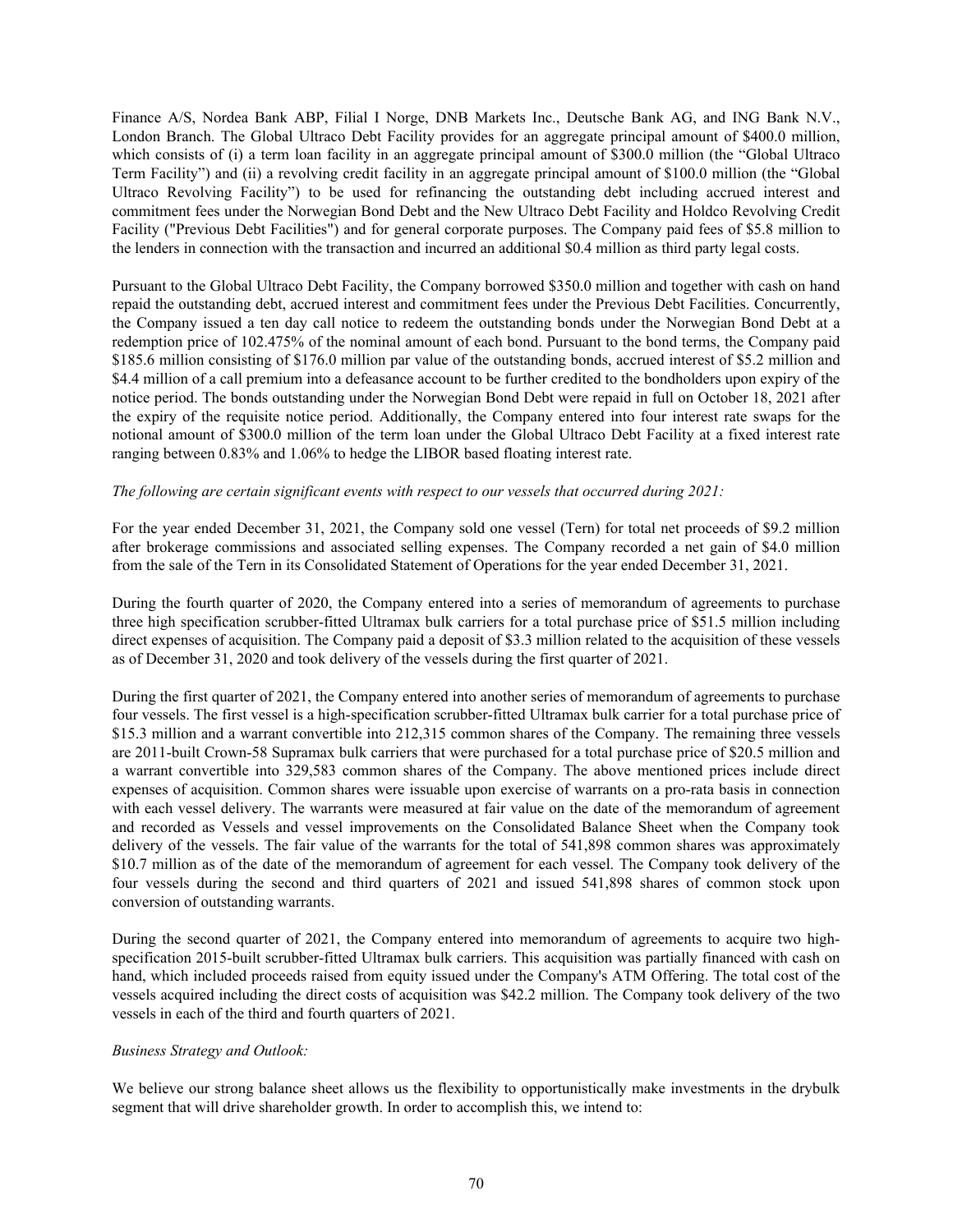- Maintain a highly efficient and quality fleet in the drybulk segment;
- Maintain a revenue strategy that takes advantage of a rising rate environment and at the same time mitigate risk in a declining rate environment;
- Maintain a cost structure that allow us to be competitive in all economic cycles without sacrificing safety and maintenance;
- Continue to grow our relationships with our charterers and vendors; and
- Continue to invest in our on-shore operations and development of processes.

Our financial performance is based on the following key elements of our business strategy:

- (1) Concentration in one vessel category: Supramax/Ultramax drybulk vessels, which we believe offer certain size, operational and geographical advantages relative to other classes of drybulk vessels, such as Handysize, Panamax and Capesize vessels,
- (2) An active owner-operator model where we seek to operate our own fleet and develop contractual relationships with cargo interests. These relationships and the related cargo contracts have the dual benefit of providing greater operational efficiencies and act as a balance to the Company's naturally long position to the market. Notwithstanding the focus on short term chartering, we consistently monitor the drybulk shipping market and, based on market conditions, will consider taking advantage of long-term time charters on our owned fleet at higher rates when appropriate.
- (3) Maintain high quality vessels and improve standards of operation through improved standards and procedures, crew training and repair and maintenance procedures.

#### *Business Outlook*

#### *COVID-19*

In March 2020, the World Health Organization (the "WHO") declared COVID-19 to be a pandemic. The COVID-19 pandemic, has had, and continues to have, widespread, rapidly evolving, and unpredictable impacts on global society, economies, financial markets, and business practices. Governments have implemented measures such as social distancing, mask and vaccine mandates, travel restrictions, COVID testing guidelines and quarantine regulations. These measures taken to slow the spread of COVID-19 led to a significant short-term slowdown in the worldwide economic activity and decline in demand for drybulk cargoes. This impacted charter rates and shipping revenues for the year ended December 31, 2020.

In 2021, drybulk trade increased by 3.8% compared to a decrease of 1.6% in 2020, as measured in metric tons of cargo. This was a result of increased demand for nearly all drybulk cargoes compared to 2020, which was severely restricted by lockdowns, travel restrictions, and other economic shocks from the COVID-19 pandemic. Of particular note, coal demand experienced a strong rebound due to both the general effects of the economic recovery and due to high natural gas prices, leading to commodity substitutions. The BSI averaged \$26,768 for 2021, compared to \$8,189 for 2020, which represents the highest BSI index level since 2008.

The Company continued to experienced delays in cargo operations due to port restrictions and additional protocols. Our crew on our ships were exposed to risk of exposure to COVID-19. The travel restrictions imposed at various ports severely impeded our crew rotation plans during the year. We experienced some disruptions to our normal vessel operations and incurred additional off-hire time due to deviations our vessels had to take to allow for crew changes. As a result of the spread of COVID-19, the Company incurred some additional expenses relating to procurement of personal protective equipment, COVID-19 testing, and crew travel, which is included in our vessel operating expenses in our Consolidated Statement of Operations for the year ended December 31, 2021. Additionally, the Company experienced some delays in operations, drydocking and BWTS installations as a result of protocols regarding COVID-19, as well as limitations on labor. We also experienced loss of revenues due to a number of off-hire days relating to crew changes and quarantine restrictions as a number of our crew members tested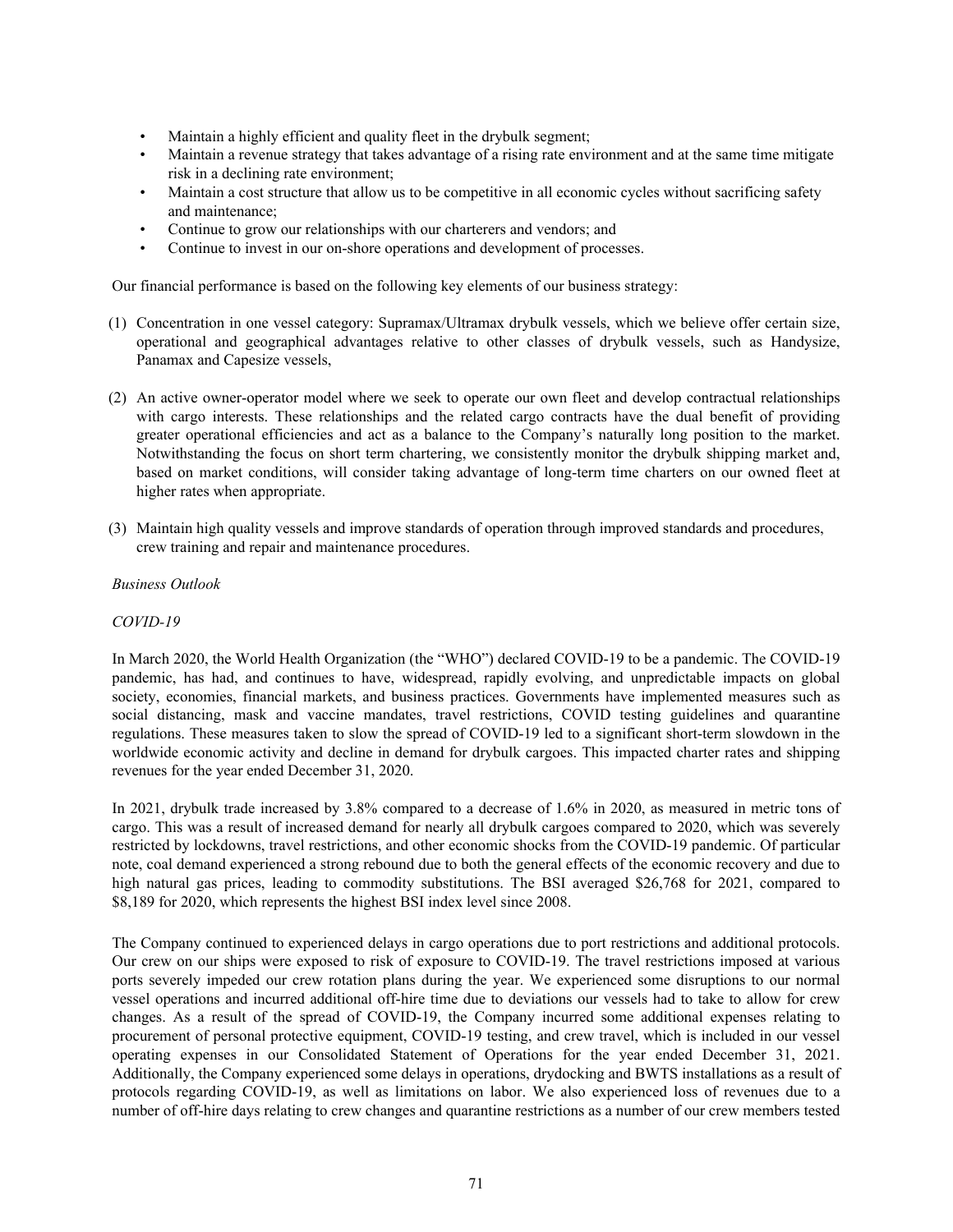positive for COVID-19 during 2021. For the year ended December 31, 2021, we incurred 115 days of off-hire related to crew changes. For additional discussion regarding the impact of COVID-19, see "—Liquidity and Capital Resources— Summary of Liquidity and Capital Resources" and "Item 1A Risk Factors."

While the average BSI was at \$22,718 per day as of March 9, 2022, the economic activity levels as well as the demand for drybulk cargoes may be negatively impacted by COVID-19. We have instituted measures to reduce the risk of spread of COVID-19 for our crew members on our vessels as well as our onshore offices in Stamford, Connecticut, Singapore, and Copenhagen. However, if the COVID-19 pandemic continues to impact the global economy on a prolonged basis, or vaccination program goes slower than expected, the rate environment in the drybulk market and our vessel values may deteriorate and our operations and cash flows may be negatively impacted as well as our ability to meet the debt covenants under our existing debt facility.

#### *The impact of recent developments in Ukraine*

In February 2022, as a result of the invasion of Ukraine by Russia, economic sanctions were imposed by the U.S., the European Union, the United Kingdom and a number of other countries on Russian financial institutions, businesses and individuals, as well as certain regions within the Donbas region of Ukraine. While it is difficult to estimate the impact of current or future sanctions on the Company's business and financial position, these sanctions could adversely impact the Company's operations. In the near term, we expect increased volatility in the region due to these geopolitical events. The Black Sea region is a major export market for grains with the Ukraine and Russia exporting a combined 15% of the global seaborne grain trade. While uncertainty remains with respect to the ultimate impact of the invasion of Ukraine by Russia, we anticipate seeing significant changes in trade flows. A reduction or stoppage of grain out of the Black Sea or cargoes from Russia will negatively impact the markets in those areas. At the same time, it is possible for us to see an increase in ton miles as end users find alternative sources for cargo. For more information regarding the risks relating to economic sanctions as a result of Russia's invasion of Ukraine as well as the impact on retaining and sourcing our crew, see Part I, Item 1A, "Risk Factors" – If our vessels call on ports located in countries or territories that are subject to comprehensive sanctions imposed by the UN, the United States, the EU or other relevant authorities, or if we are found to be in violation of sanctions, there could be an adverse effect on our reputation, business position, financial condition or results of operations, or the market for our common shares; see also Part I, Item 1A, "Risk Factors" – The conflict between Russia and Ukraine may impact our ability to retain and source crew, and in turn, could adversely affect our revenue, expenses, and profitability.

## *Market Overview*

The international shipping industry is highly competitive and fragmented with no single owner accounting for more than 2.6% of the on-the-water drybulk fleet, measured by vessel count. As of December 31, 2021, there are approximately 12,700 drybulk vessels over 10,000 dwt totaling 945 million dwt. We compete with other owners of drybulk vessels, primarily in the Supramax/Ultramax segment and (to a lesser extent) the Handysize and Panamax segments. Many of our competitors are privately-held companies.

Competition in the shipping industry varies according to the nature of the contractual relationship as well as the specific commodity being shipped. Our business will fluctuate as a result of changes in the supply and demand for drybulk commodities and also the main patterns of trade in these commodities. Competition in virtually all bulk trades is intense and based primarily on supply of ships and demand for our ocean transportation services. We compete for charters on the basis of price, vessel location, size, age, and condition of the vessel, as well as on our reputation as an owner and operator. Increasingly, major customers are demonstrating a preference for modern vessels based on concerns about the environmental and operational risks associated with older vessels. Consequently, owners of large modern fleets have gained a competitive advantage over owners of older fleets.

Our strategy is to focus on the Supramax/Ultramax asset class, defined as drybulk vessels that range in size from approximately 50,000 to 65,000 dwt. These vessels have the cargo loading and unloading flexibility offered by their on-board cranes, while the cargo carrying capacity approaches that of Panamax, which ranges in size between 65,000 and 100,000 dwt but which require onshore facilities to load and offload their cargoes. We believe that the cargo handling flexibility and cargo carrying capacity of the Supramax/Ultramax class makes it the preferred type of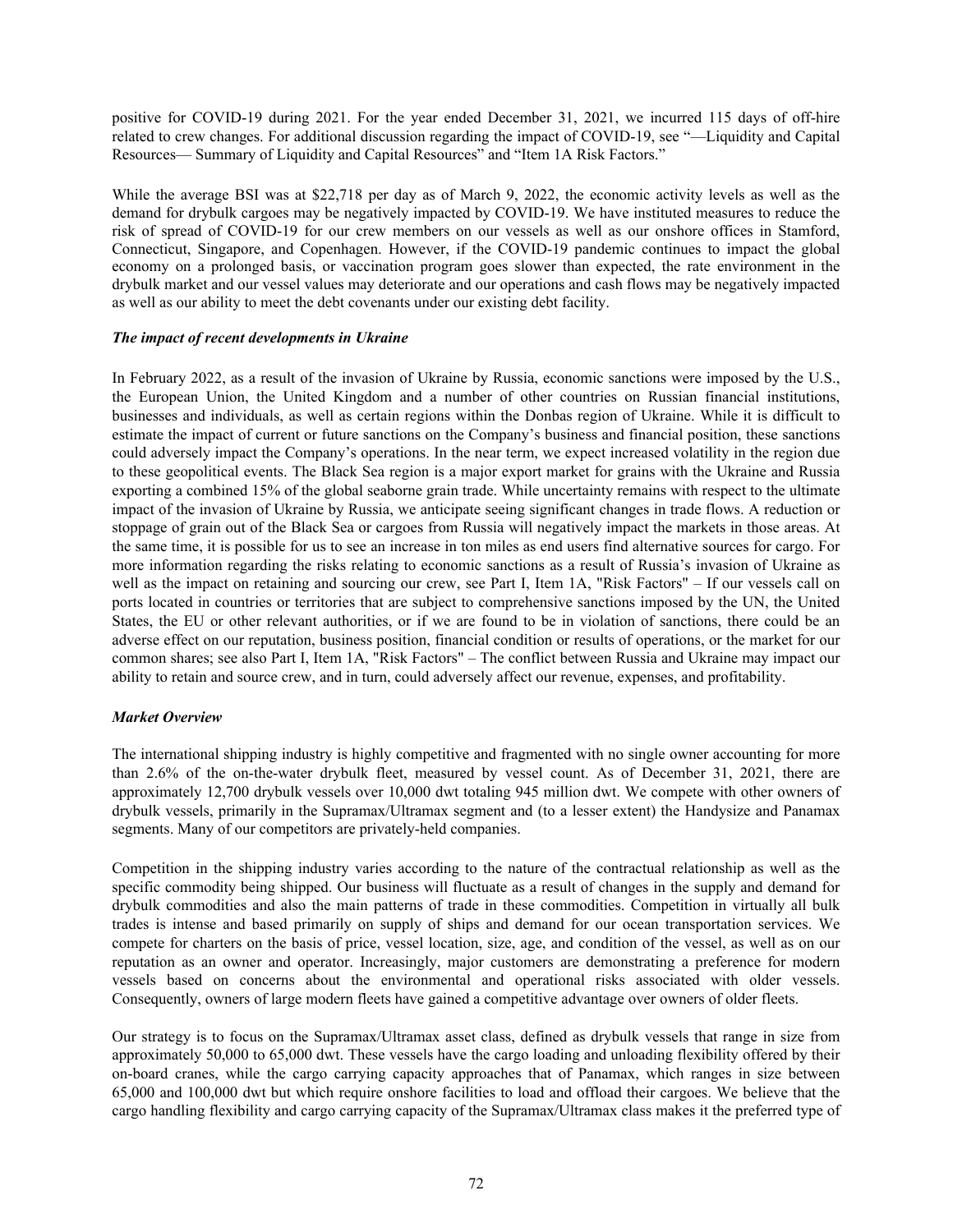ship attractive to potential charterers. As of December 31, 2021, all of our owned vessels range in size between 50,000 and 64,000 dwt.

The supply of drybulk vessels depends primarily on the size of the orderbook and the scrapping of older or less efficient vessels. During 2021, fleet growth decreased slightly to 3.6% in 2021 from 3.8% in 2020. In 2021, vessels totaling 37.9 million dwt were delivered, a decrease of 11.0 million dwt from 2020. Scrapping in 2021 totaled 5.1 million dwt, a decrease of 10.2 million dwt from 2020.

The typical trading life of a Supramax/Ultramax vessel is approximately 25 years. As of December 2021, 11% of the world's drybulk fleet (by vessel count) was 20 years or older.

Fleet Growth for 2022 is expected to continue at low levels of 2.0% for the drybulk fleet and 2.9% for Supramax/ Ultramax vessels. The orderbook as of January 2022 stands at approximately 7.0% of the total drybulk fleet, with the orderbook for the Supramax/Ultramax segment at 6.5% of the on-the-water fleet, with both figures at or near the smallest orderbook in approximately 30 years. As of January 2022, the IMF forecasted world GDP growth at 4.4% for 2022, as the global economy continues to recover from the COVID-19 pandemic. Drybulk trade is expected to grow by approximately 1.7% in 2022 on continuing modest levels of growth across most drybulk commodities.

## *Critical Accounting Policies and Estimates*

The discussion and analysis of our financial condition and results of operations is based upon our consolidated financial statements, which have been prepared in accordance with accounting principles generally accepted in the United States ("U.S. GAAP" or "GAAP"). The preparation of the financial statements requires us to make estimates and judgments that affect the reported amounts of assets and liabilities, revenues and expenses and related disclosure of contingent assets and liabilities at the date of our financial statements. Actual results may differ from these estimates under different assumptions and conditions.

Critical accounting policies are those that reflect significant judgments of uncertainties and potentially result in materially different results under different assumptions and conditions. We have described below what we believe are our most critical accounting policies, because they generally involve a comparatively higher degree of judgment in their application. For a description of all our accounting policies, see Note 2, Significant Accounting Policies, to our consolidated financial statements included herein.

#### *Revenue Recognition*

Revenues are generated from time charters and voyage charters. Time charter revenues are recognized on a straightline basis over the term of the respective time charter agreements as service is provided. Voyage revenues for cargo transportation are recognized ratably over the estimated relative transit time of each voyage. Voyage revenue is deemed to commence upon the commencement of loading of the charterer's cargo and is deemed to end upon the completion of discharge of the cargo, provided the charter rate is fixed and determinable, and collectability is reasonably assured. The costs incurred during the period prior to commencement of loading the cargo, primarily bunkers, are deferred as they represent setup costs and recorded as a current asset and are amortized on a straightline basis as the related performance obligations are satisfied.

Revenue is based on contracted charter parties, including spot-market related time charters for which rates fluctuate based on changes in the spot market. However, there is always the possibility of dispute over terms and payment of hires and freights. In particular, disagreements may arise as to the responsibility for third party costs incurred by the customer and revenue due to us as a result. Additionally, there are certain performance parameters included in contracted charter parties, which if not met, can result in customer claims.

On January 1, 2020, the Company adopted Accounting Standards Update ("ASU") 2016-13, *Financial Instruments - Credit Losses (Topic 326): Measurement of Credit Losses on Financial Instruments,* (or "ASC 326"). The Company maintains an allowance for credit losses for expected uncollectible accounts receivable, which is recorded as an offset to accounts receivable and changes in such are classified as voyage expense in the Consolidated Statements of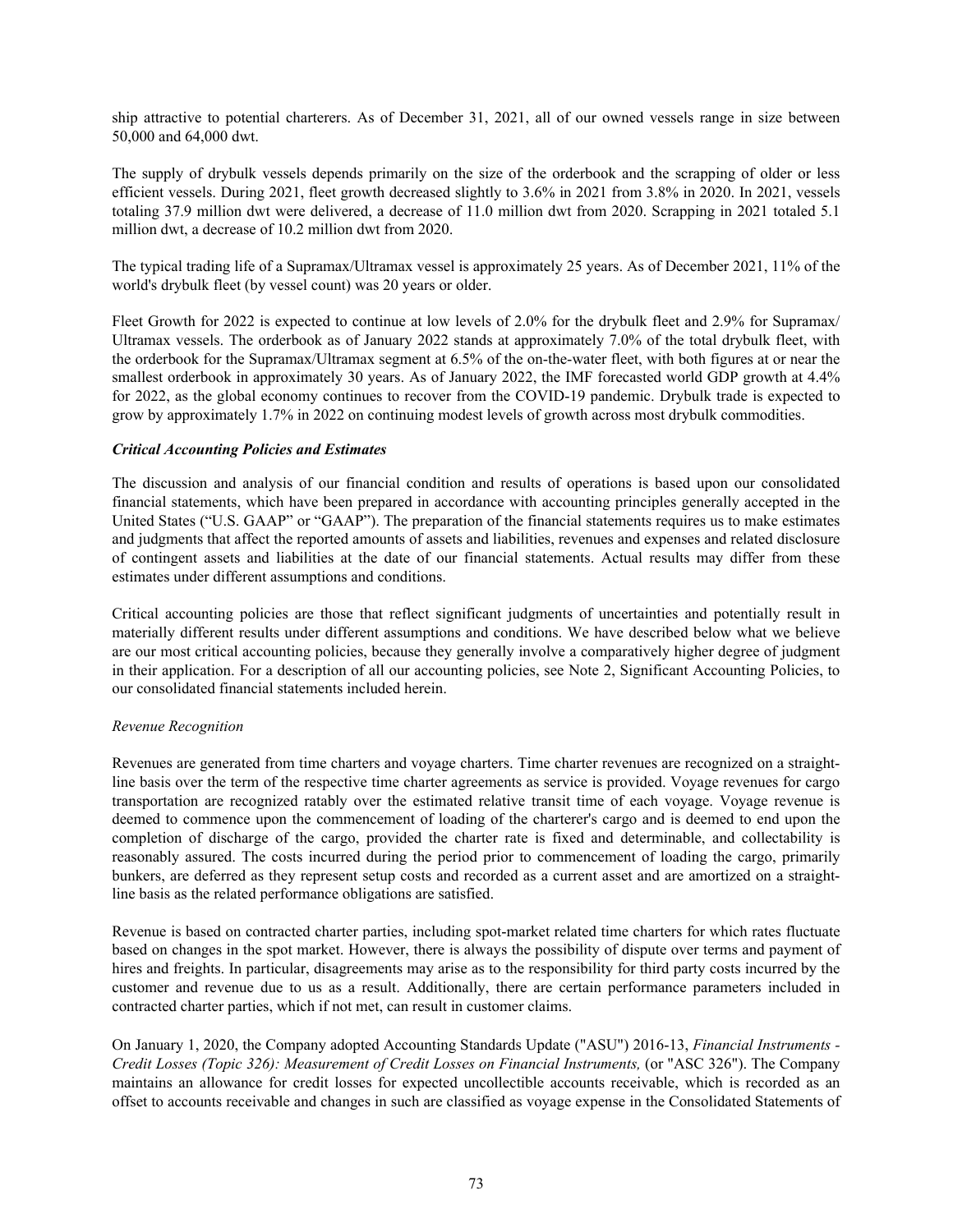Operations for the years ended December 31, 2021 and 2020. Upon adoption of ASC 326, the Company assessed collectability by reviewing accounts receivable on a collective basis where similar characteristics exist and on an individual basis when we identify specific customers with known disputes or collectability issues. In determining the amount of the allowance for credit losses, the Company considered historical collectability based on past due status and made judgments about the creditworthiness of customers based on ongoing credit evaluations. The Company also considered customer-specific information, current market conditions and reasonable and supportable forecasts of future economic conditions to inform adjustments to historical loss data. For the years ended December 31, 2021 and 2020, our assessment considered business and market disruptions caused by COVID-19 and estimates of expected emerging credit and collectability trends. The continued volatility in market conditions and evolving shifts in credit trends are difficult to predict causing variability and volatility that may have a material impact on our allowance for credit losses in future periods.

#### *Vessel Lives and Impairment*

The Company estimates the useful life of the Company's vessels to be 25 years from the date of initial delivery from the shipyard to the original owner. In addition, the Company estimates the scrap rate to be \$300 per lwt, to compute each vessel's residual value, which is based on the 15-year average scrap value of steel.

The carrying values of the Company's vessels may not represent their fair market value at any point in time since the market prices of second-hand vessels tend to fluctuate with changes in charter rates and the cost of new buildings. Historically, both charter rates and vessel values tend to be cyclical. The volatility in the drybulk market is heavily impacted by growth rate and demand for commodities such as coal and iron ore in the world economy and Chinese economy in particular. We evaluate the carrying amounts and periods over which long-lived assets are depreciated to determine if events have occurred which would require modification to their carrying values or useful lives. In evaluating useful lives and carrying values of long-lived assets, we review certain indicators of potential impairment, such as carrying value of the vessels lower than their fair market value, vessel sales, business plans and overall market conditions.

If indicators of impairment are present, we perform an analysis of the undiscounted projected net operating cash flows for each vessel and compare it to the vessel's carrying value. This assessment is made at the individual vessel level since we can separately identify cash flow information for each vessel. In developing estimates of future cash flows, the Company must make assumptions about future charter rates, vessel operating expenses, and the estimated remaining useful lives of the vessels. These assumptions are based on historical trends as well as future expectations. The Company annually reviews all the assumptions that are used in the calculation of projected net operating cash flows. Specifically, we utilize the rates currently in effect for the duration of their current charters. Based on our annual review of assumptions, for periods of time where our vessels are not fixed on charters, we utilized an estimated daily time charter equivalent for our vessels' unfixed days based on a historical average of the last fifteen years of one and three years' time charter rates as published by a third party. Historically, the Company utilized the 25 year average of one and three year time charters for the unfixed days of the remaining useful life in its impairment analysis. This is considered a change in accounting estimate and it was done primarily to closely align with our peers and also based on our annual evaluation of assumptions used in the undiscounted projected net operating cash flows analysis, we believe that the 15 year average is more representative of future rate environment for our vessels. The change in accounting estimate did not have any impact on the impairment analysis and the consolidated financial statements.

The undiscounted projected net operating cash flows are determined by considering the future charter revenues from the existing charters for the fixed fleet days and for the unfixed days, projected FFA rates up to 2023 and an estimated daily time charter equivalent over the estimated remaining life of the vessel, assumed to be 25 years from the delivery of the vessel from the shipyard, reduced by commissions, expected outflows for vessels' maintenance and vessel operating expenses (including planned drydocking and special survey expenditures) and any planned capital expenditures such as scrubbers and BWTS.

The Company evaluated if any impairment indicators existed as of December 31, 2021. Based on the evaluation, the Company determined that there were no impairment indicators for our vessels in the Company's fleet for which the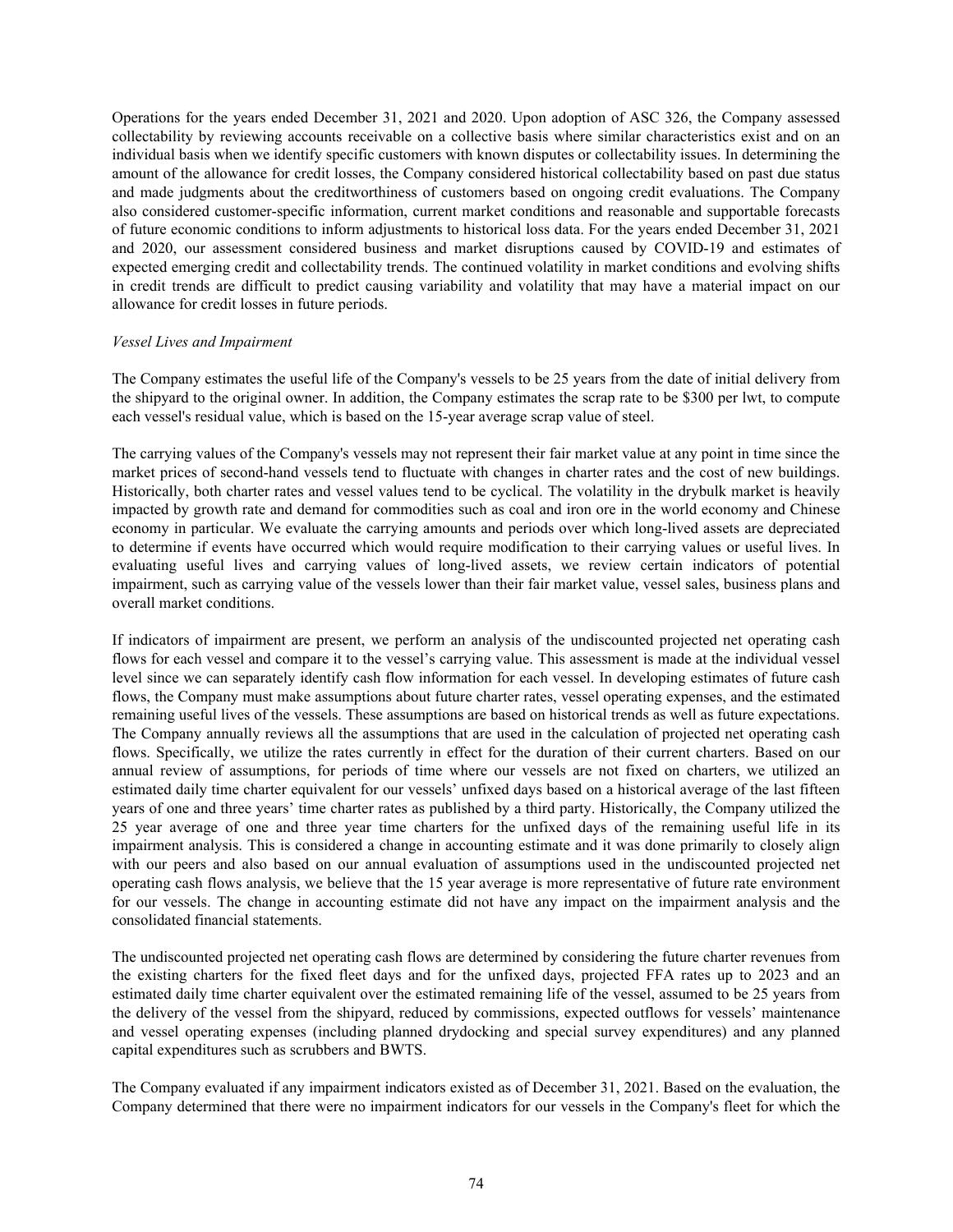average vessel prices based on vessel valuations received from third party brokers were greater than their carrying values. The Company determined that there were no impairment indicators and no further impairment analysis was required.

Of the inputs that the Company uses for its impairment analysis, future time charter rates are the most significant and most volatile. We utilize historical averages as discussed above in our impairment tests due to the highly cyclical nature of the drybulk shipping industry. Our vessels range from very new to eighteen years old, and we believe that utilizing rates over a long period of time incorporates numerous shipping cycles and reflects our strategy of operating our vessels over a long time period, and in line with the overall useful economic life of our vessels. As disclosed elsewhere herein, we also consider whether utilizing ten or five year averages would impact our impairment assessment. Our vessels remain fully utilized and have a relatively long average remaining useful life of approximately 16 years in which to provide sufficient cash flows on an undiscounted basis to recover their carrying values as of December 31, 2021. Management will continue to monitor developments in charter rates in our participatory markets with respect to the expectation of future rates over an extended period.

As of December 31, 2016, as part of our fleet renewal program, management considered it probable that we would divest some of our older vessels as well as certain less efficient vessels from its fleet to achieve operating cost savings. Based on our projected undiscounted cash flows prior to sale, factoring the probability of sale, such vessels were determined to be impaired, and written down to their current fair value as of December 31, 2016, which was determined by obtaining broker quotes from two unaffiliated ship brokers. As a result, we recorded an impairment charge of \$122.9 million in the fourth quarter of 2016. The carrying value of these vessels prior to impairment was \$234.9 million. In addition to the above, in 2015, we identified six vessels as probable sales, and recognized an impairment charge in 2015 of \$50.9 million. As the value of such vessels further declined in the first quarter of 2016, we recorded an additional impairment charge of \$6.2 million in that quarter. All vessels identified as probable sales in 2015 have been sold as of December 31, 2021. Out of the sixteen vessels impaired in 2016, fourteen vessels have been sold as of December 31, 2021.

Although management believes that the assumptions used to evaluate potential impairment are reasonable and appropriate, such assumptions are highly subjective. In the event that any future impairment were to occur, we would determine the fair value of the related asset and record a charge to operations calculated by comparing the asset's carrying value to its estimated fair value. We estimate fair value primarily through the use of third party valuations performed on an individual vessel basis. Such valuations are not necessarily the same as the amount any vessel may bring upon sale, which may be more or less, and should not be relied upon as such.

The table set forth below indicates the carrying value of each of our vessels as of December 31, 2021 and 2020. We believe, based on broker quotes recently obtained, our vessels have a basic charter free market value greater than its carrying value by approximately \$289.8 million for the year ended December 31, 2021, and a basic charter free market value lower than its carrying value by approximately \$223.7 million for the year ended December 31, 2020. Please note that the carrying values of vessels sold during the year 2021 have been excluded from the table. When the carrying value exceeds the basic charter free market value, the difference represents the approximate amount by which we believe we would have to adjust our net income if we sold all of such vessels, excluding commissions, on industry standard terms, in cash transactions, and to a willing buyer where we are not under any compulsion to sell, and where the buyer is not under any compulsion to buy.

| <b>Drybulk Vessels</b> | Dwt<br>(in thousands) | Year<br><b>Purchased</b> | <b>Carrying Value*</b><br>as of December 31, 2021 | <b>Carrying Value*</b><br>as of December 31, 2020 |
|------------------------|-----------------------|--------------------------|---------------------------------------------------|---------------------------------------------------|
| Antwerp Eagle          | 63.5                  | 2015                     | \$21.5 million                                    |                                                   |
| <b>Bittern</b>         | 57.8                  | 2009                     | \$16.4 million                                    | \$17.4 million $*$                                |
| Canary                 | 57.8                  | 2009                     | \$16.3 million                                    | \$17.3 million $*$                                |
| Cape Town Eagle        | 63.7                  | 2015                     | \$20.1 million                                    | \$20.9 million $*$                                |
| Cardinal               | 55.4                  | 2004                     | \$5.8 million                                     | \$6.2 million                                     |
| Copenhagen Eagle       | 63.5                  | 2015                     | \$19.3 million                                    | \$20.1 million $*$                                |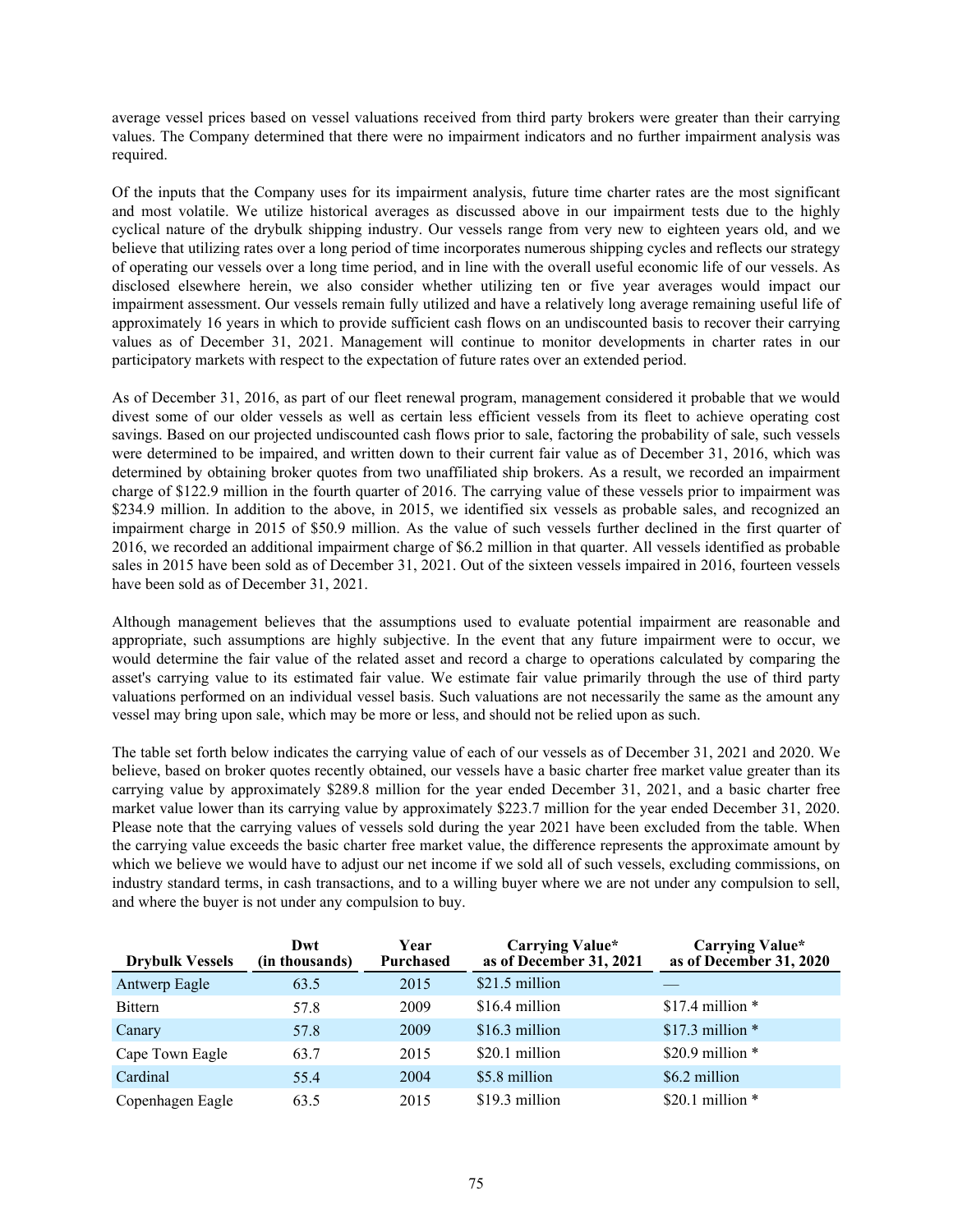| Crane                 | 57.8 | 2010 | \$17.5 million | \$18.5 million *  |
|-----------------------|------|------|----------------|-------------------|
| <b>Crested Eagle</b>  | 56.0 | 2009 | \$18.6 million | \$19.8 million *  |
| Crowned Eagle         | 55.9 | 2008 | \$17.7 million | \$18.9 million *  |
| Dublin Eagle          | 63.5 | 2015 | \$19.2 million | \$20.0 million *  |
| <b>Egret Bulker</b>   | 57.8 | 2010 | \$17.2 million | \$18.2 million *  |
| Fairfield Eagle       | 63.3 | 2013 | \$16.9 million | \$17.7 million *  |
| <b>Gannet Bulker</b>  | 57.8 | 2010 | \$17.3 million | \$18.2 million *  |
| Golden Eagle          | 56.0 | 2010 | \$19.8 million | \$21.1 million *  |
| Grebe Bulker          | 57.8 | 2010 | \$17.5 million | \$17.8 million *  |
| Greenwich Eagle       | 63.3 | 2013 | \$16.7 million | \$17.5 million *  |
| Groton Eagle          | 63.3 | 2013 | \$16.9 million | \$17.4 million *  |
| Hamburg Eagle         | 63.3 | 2014 | \$20.9 million | \$21.9 million *  |
| Helsinki Eagle        | 63.6 | 2015 | \$16.3 million |                   |
| Hong Kong Eagle       | 63.5 | 2016 | \$20.8 million | \$21.7 million *  |
| Ibis Bulker           | 57.8 | 2010 | \$16.9 million | \$17.8 million *  |
| <b>Imperial Eagle</b> | 56.0 | 2010 | \$19.7 million | \$20.9 million *  |
| Jaeger                | 52.5 | 2004 | \$5.5 million  | \$5.8 million     |
| Jay                   | 57.8 | 2010 | \$16.9 million | \$17.9 million *  |
| Kingfisher            | 57.8 | 2010 | \$17.3 million | \$18.3 million *  |
| Madison Eagle         | 63.3 | 2013 | \$17.0 million | \$17.8 million *  |
| Martin                | 57.8 | 2010 | \$17.2 million | \$18.2 million *  |
| Montauk Eagle         | 58.0 | 2011 | \$9.8 million  |                   |
| <b>Mystic Eagle</b>   | 63.3 | 2013 | \$16.6 million | $$17.4$ million * |
| New London Eagle      | 63.1 | 2015 | \$21.6 million | \$21.8 million *  |
| Newport Eagle         | 58.0 | 2011 | \$7.7 million  |                   |
| Nighthawk             | 57.8 | 2011 | \$17.8 million | \$18.8 million *  |
| Oriole                | 57.8 | 2011 | \$18.2 million | \$18.6 million *  |
| Oslo Eagle            | 63.7 | 2015 | \$15.7 million |                   |
| Owl                   | 57.8 | 2011 | \$18.3 million | \$18.8 million *  |
| Petrel Bulker         | 57.8 | 2011 | \$18.2 million | \$18.7 million *  |
| Puffin Bulker         | 57.8 | 2011 | \$17.8 million | \$18.7 million *  |
| Roadrunner Bulker     | 57.8 | 2011 | \$18.6 million | \$18.8 million *  |
| Rotterdam Eagle       | 63.6 | 2017 | \$18.6 million |                   |
| Rowayton Eagle        | 63.3 | 2013 | \$16.8 million | \$17.6 million *  |
| Sandpiper Bulker      | 57.8 | 2011 | \$17.8 million | \$18.7 million *  |
| Sankaty Eagle         | 58.0 | 2011 | \$10.1 million |                   |
| Santos Eagle          | 63.5 | 2015 | \$19.3 million | \$20.1 million *  |
| Shanghai Eagle        | 63.4 | 2016 | \$20.8 million | \$21.7 million *  |
| Singapore Eagle       | 63.4 | 2017 | \$18.3 million | \$18.9 million    |
| Southport Eagle       | 63.3 | 2013 | \$16.8 million | \$17.6 million *  |
| <b>Stamford Eagle</b> | 61.5 | 2016 | \$15.8 million | \$16.3 million    |
| <b>Stellar Eagle</b>  | 56.0 | 2009 | \$19.0 million | \$19.8 million *  |
| Stockholm Eagle       | 63.3 | 2016 | \$17.6 million |                   |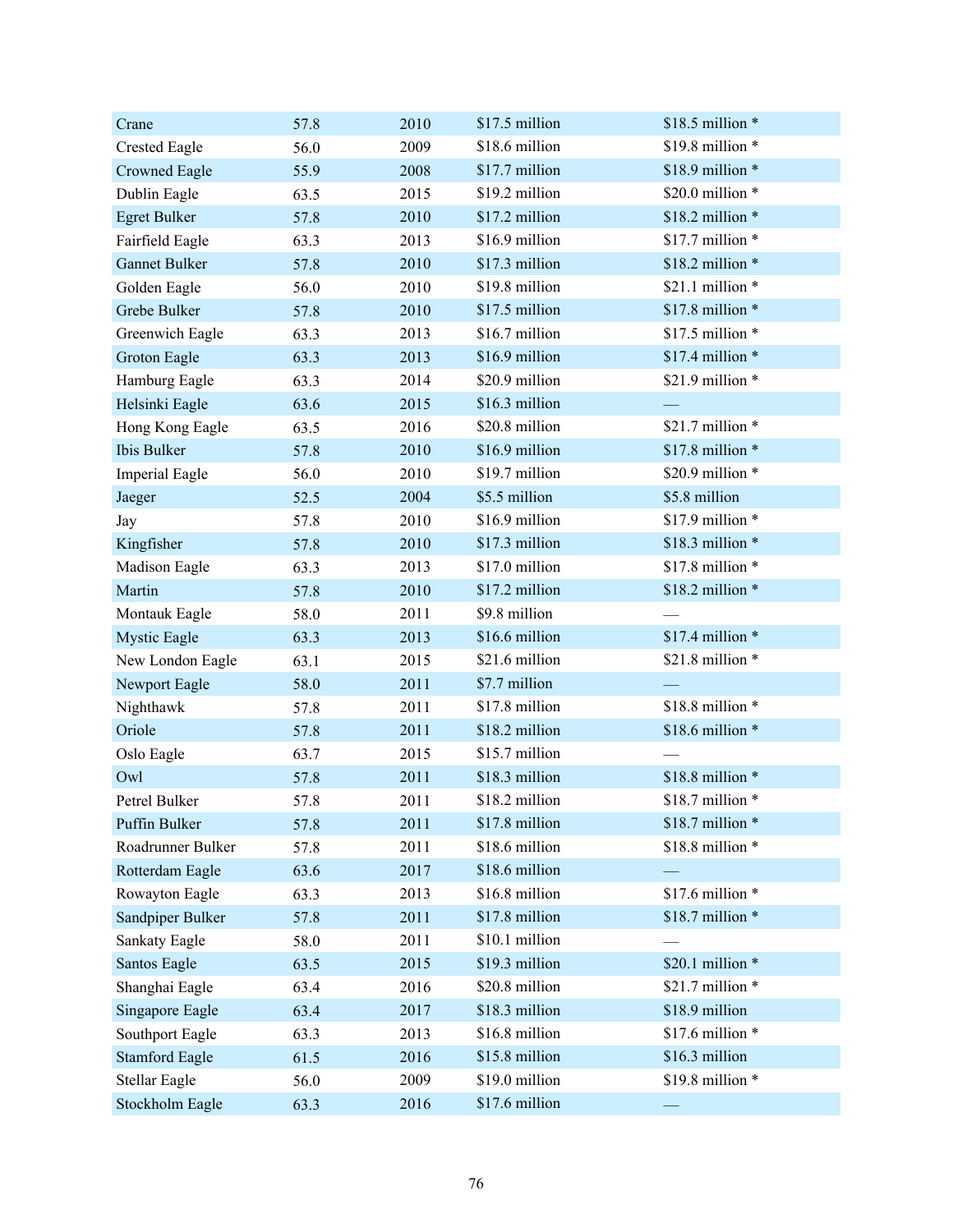| Stonington Eagle | 63.3 | 2012 | \$17.1 million  | \$17.8 million $*$             |
|------------------|------|------|-----------------|--------------------------------|
| Sydney Eagle     | 63.5 | 2015 | \$19.3 million  | \$20.1 million $*$             |
| Valencia Eagle   | 63.6 | 2015 | $$20.2$ million | $\overbrace{\hspace{27mm}}^{}$ |
| Westport Eagle   | 63.3 | 2015 | \$17.4 million  | \$18.0 million $*$             |

**\*** Indicates drybulk carriers for which we believe the basic charter-free market value is lower than the vessel's carrying value.

# *Deferred Drydock Cost*

There are two methods that are used by the shipping industry to account for drydockings: (a) the deferral method where drydock costs are deferred when incurred and amortized over the period to the next scheduled drydock; and (b) expensing drydocking costs in the period it is incurred. We use the deferral method of accounting for drydock expenses. Under the deferral method, drydock expenses are deferred and amortized on a straight-line basis until the next drydock, which we estimate to be a period of two and a half to five years. We believe the deferral method better matches costs with revenue than expensing the costs as incurred. We use judgment when estimating the period between drydock performed, which can result in adjustments to the estimated amortization of drydock expense. If the vessel is disposed of before the next drydock, the remaining balance in deferred drydock is written-off to the gain or loss upon disposal of vessels in the period when contracted. We expect that our vessels will be required to be drydocked approximately every 60 months for vessels younger than 15 years and 30 months for vessels older than 15 years.

Costs deferred as part of the drydocking include direct costs that are incurred as part of the drydocking to meet regulatory requirements. During drydocking, we capitalize into the cost basis of the vessel any expenditures that add economic life to the vessel, increase the vessel's earnings capacity or improve the vessel's efficiency. Expenditures for normal maintenance and repairs, whether incurred as part of the drydocking or not, are expensed as incurred. Unamortized drydocking costs are written off as drydocking expense if the vessels are drydocked earlier than the applicable amortization period. Unamortized drydocking costs of vessels that are sold are written off and included in the calculation of the resulting gain or loss in the year of the vessels' sale.

## *Vessel acquisition*

Where we identify any intangible assets or liabilities associated with the acquisition of a vessel, we record all identified tangible and intangible assets or liabilities at fair value. Fair value is determined by reference to market data and the amount of expected future cash flows. We value any asset or liability arising from the market value of the time charters assumed when an acquired vessel is delivered to us.

Where we have assumed an existing charter obligation or enter into a time charter with the existing charterer in connection with the purchase of a vessel at charter rates that are less than market charter rates, we record a liability in fair value below contract value of time charters acquired based on the difference between the assumed charter rate and the market charter rate for an equivalent vessel. Conversely, where we assume an existing charter obligation or enter into a time charter with the existing charterer in connection with the purchase of a vessel at charter rates that are above market charter rates, we record an asset in fair value above contract value of time charters acquired, based on the difference between the market charter rate and the contracted charter rate for an equivalent vessel. This determination is made at the time the vessel is delivered to us, and such assets and liabilities are amortized to revenue over the remaining period of the charter. The determination of the fair value of acquired assets and assumed liabilities requires us to make significant assumptions and estimates of many variables including market charter rates, expected future charter rates, future vessel operation expenses, the level of utilization of our vessels and our weighted average cost of capital. The use of different assumptions could result in a material change in the fair value of these items, which could have a material impact on our financial position and results of operations. In the event that the market charter rates relating to the acquired vessels are lower than the contracted charter rates at the time of their respective deliveries to us, our net earnings for the remainder of the terms of the charters may be adversely affected although our cash flows will not be affected.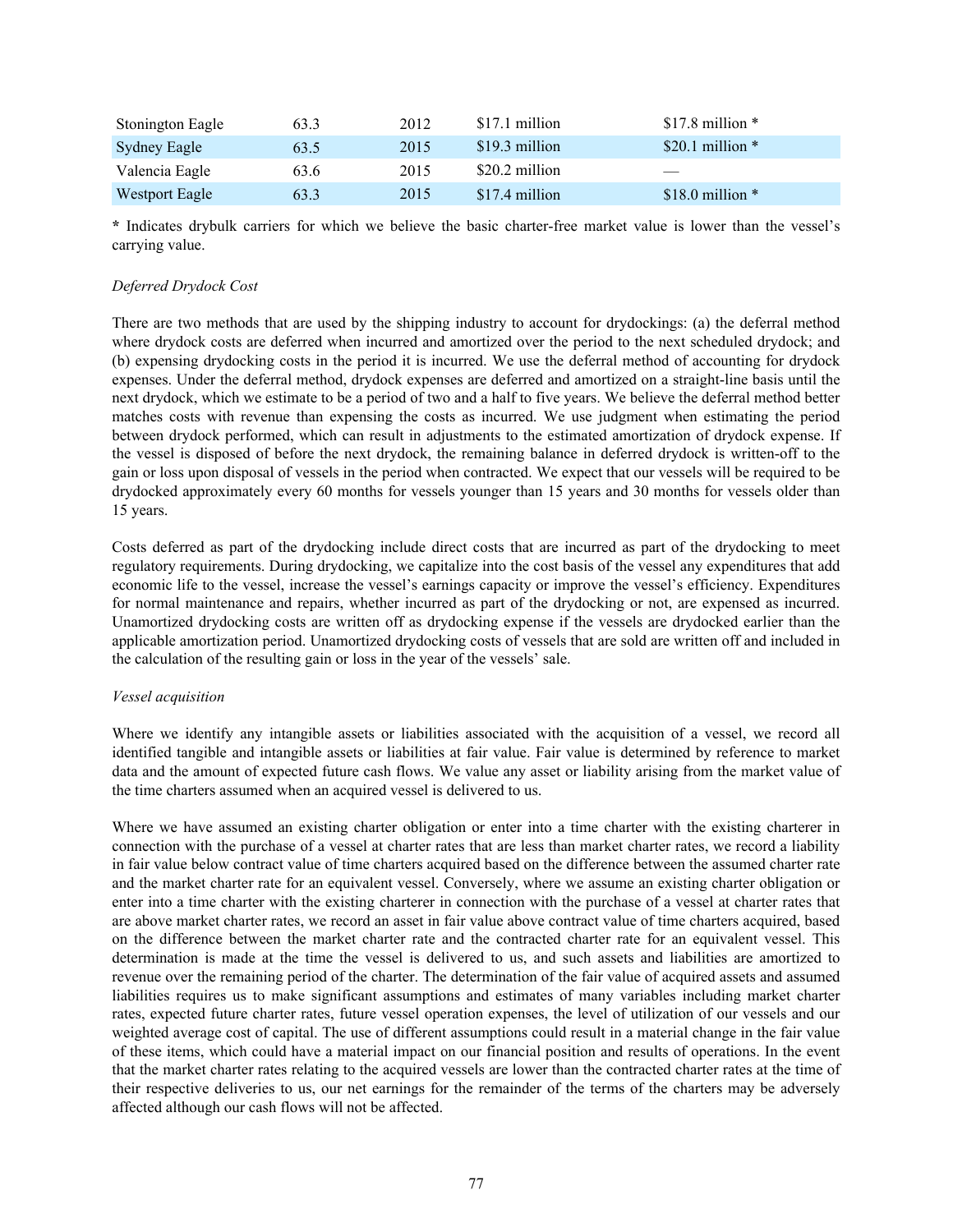## *Results of operations for years ended December 31, 2021 and 2020*

This section of this Form 10-K generally discusses 2021 and 2020 results and year-to-year comparisons between 2021 and 2020. A discussion of 2020 results of operations compared to 2019 has been omitted from this Form 10-K, but may be found in "Part II, Item 7 Management's Discussion and Analysis of Financial Condition and Results of Operations" of our Form 10-K for the year ended December 31, 2020, filed with the SEC on March 12, 2021.

#### *Net Income/(Loss)*

For the year ended December 31, 2021, the Company reported net income of \$184.9 million, or basic and diluted income of \$14.91 per share and \$11.79 per share, respectively. For the year ended December 31, 2020, the Company reported a net loss of \$35.1 million, or \$3.40 per basic and diluted share. The net income/(loss) for the years ended December 31, 2021 and 2020 are the result of the items described below.

## *Factors Affecting our Results of Operations*

The following tables represent the operating data and certain financial statement data for the years ended December 31, 2021 and 2020 on a consolidated basis.

We believe that the important measures for analyzing future trends in our results of operations consist of the following:

|                   | <b>For the Years Ended</b> |                          |  |
|-------------------|----------------------------|--------------------------|--|
|                   | <b>December 31, 2021</b>   | <b>December 31, 2020</b> |  |
| Ownership days    | 18,258                     | 18,065                   |  |
| Chartered-in days | 2,331                      | 2,179                    |  |
| Available days    | 19,538                     | 19,612                   |  |
| Operating days    | 19.439                     | 19,450                   |  |
| Fleet utilization | 99.5%                      | 99.2%                    |  |

- *Ownership days*: We define ownership days as the aggregate number of days in a period during which each vessel in our fleet has been owned by us. Ownership days are an indicator of the size of our fleet over a period and affect both the amount of revenues and the amount of expenses that we record during a period.
- *Chartered-in days*: We define chartered-in days as the aggregate number of days in a period during which the Company chartered-in vessels.
- *Available days:* We define available days as the number of our ownership days and chartered-in days less the aggregate number of days that our vessels are off-hire due to vessel familiarization upon acquisition, repairs, vessel upgrades or special surveys and other reasons which prevent the vessel from performing under the relevant charter party such as surveys, medical events, stowaway disembarkation, etc. The shipping industry uses available days to measure the number of days in a period during which vessels should be capable of generating revenues. We completed drydock for 11 vessels during 2021 and two vessels were in drydock as of December 31, 2021 and 11 vessels completed drydock during 2020.
- *Operating days:* We define operating days as the number of our available days in a period less the aggregate number of days that our vessels are off-hire due to any reason, including unforeseen circumstances. The shipping industry uses operating days to measure the aggregate number of days in a period during which vessels actually generate revenues*.*
- *• Fleet utilization:* We calculate fleet utilization by dividing the number of our operating days during a period by the number of our available days during the period. The shipping industry uses fleet utilization to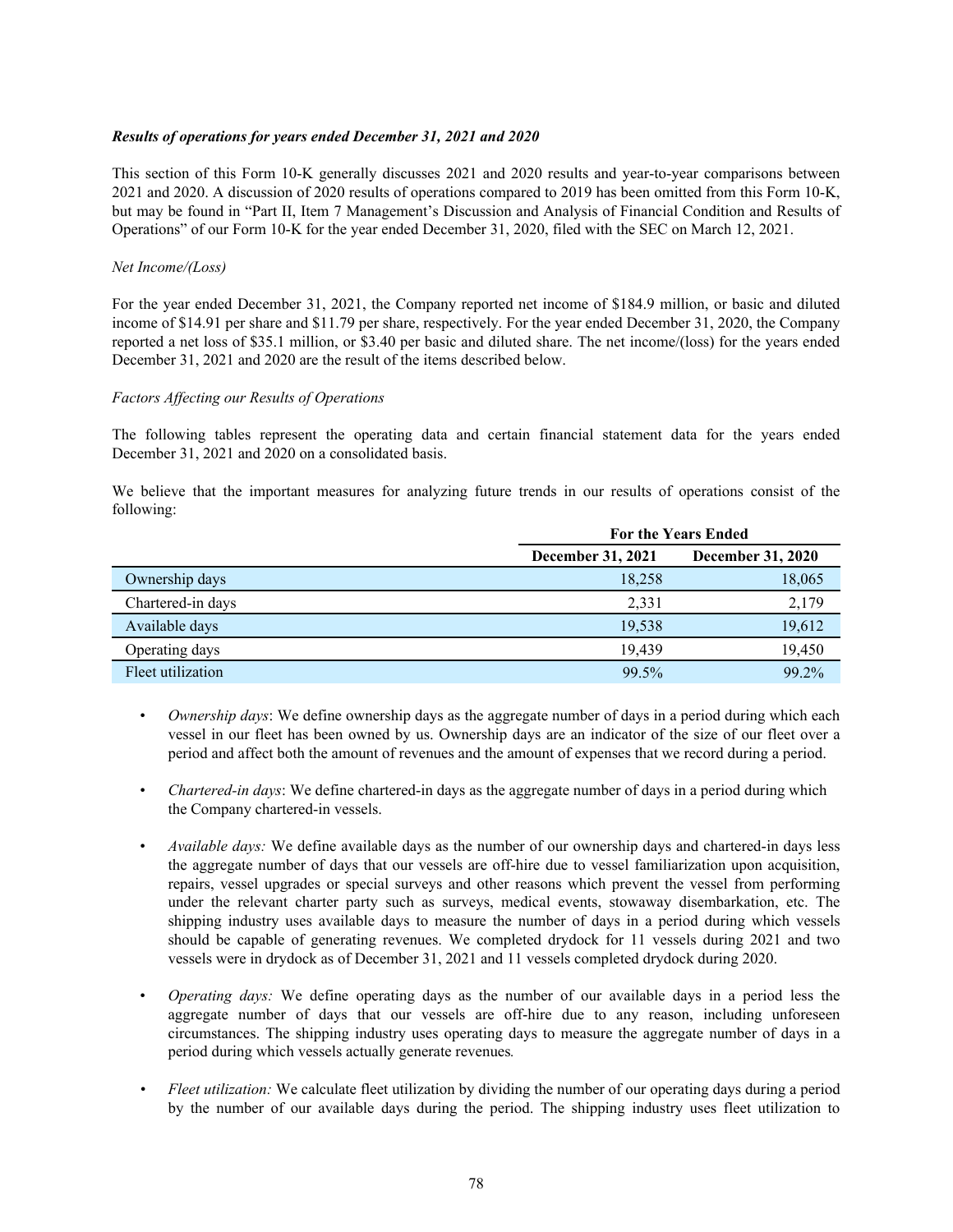measure a company's efficiency in finding suitable employment for its vessels and minimizing the amount of days that its vessels are off-hire for reasons other than scheduled repairs or repairs under guarantee, vessel upgrades, special surveys or vessel positioning. Our fleet continues to perform at very high utilization rates.

## *Time Charter and Voyage Revenue*

Shipping revenues are highly sensitive to patterns of supply and demand for vessels of the size and design configurations owned and operated by a company and the trades in which those vessels operate. In the drybulk sector of the shipping industry, rates for the transportation of drybulk cargoes such as ores, grains, steel, fertilizers, and similar commodities, are determined by market forces such as the supply and demand for such commodities, the distance that cargoes must be transported, and the number of vessels available or expected to be available at the time such cargoes need to be transported. The demand for shipments is significantly affected by the state of the global economy and in discrete geographical areas. The number of vessels is affected by newbuilding deliveries and by the removal of existing vessels from service, principally due to scrapping.

The mix of charters between voyage charters and time charters also affects revenues. Because the mix between voyage charters and time charters significantly affects shipping revenues and voyage expenses, vessel revenues are benchmarked based on net charter hire income. Net charter hire income comprises revenue from vessels operating on time charters, and voyage revenue less voyage expenses from vessels operating on voyage charters in the spot market and charter hire expenses. Net charter hire income serves as a measure of analyzing fluctuations between financial periods and as a method of equating revenue generated from a voyage charter to time charter revenue.

The following table represents the reconciliation of Net charter hire income, a non-GAAP measure, for the years ended December 31, 2021 and 2020.

|                            | <b>For the Years Ended</b> |             |              |                          |
|----------------------------|----------------------------|-------------|--------------|--------------------------|
|                            | <b>December 31, 2021</b>   |             |              | <b>December 31, 2020</b> |
| Revenues, net              | \$                         | 594,537,654 | $\mathbb{S}$ | 275, 133, 547            |
| Less:                      |                            |             |              |                          |
| Voyage expenses            |                            | 104,643,078 |              | 89,548,796               |
| Charter hire expenses      |                            | 37,101,692  |              | 21,280,224               |
| Net charter hire income    | \$                         | 452,792,884 | \$           | 164,304,527              |
|                            |                            |             |              |                          |
| % of Net charter hire from |                            |             |              |                          |
| Time charters              |                            | 61 %        |              | 52 %                     |
| Voyage charters            |                            | 39 %        |              | 48 %                     |

Our economic decisions are primarily based on anticipated net charter hire rates and we evaluate financial performance based on net charter rates achieved. Our revenues are driven primarily by the number of vessels in our fleet, the number of days during which our vessels operate and the net charter hire that our vessels earn under charters, which, in turn, are affected by a number of factors, including:

- the duration of our charters;
- our decisions relating to vessel acquisitions and disposals;
- the amount of time that we spend positioning our vessels;
- the amount of time that our vessels spend in drydock undergoing repairs;
- maintenance and upgrade work;
- the age, condition and specifications of our vessels;
- levels of supply and demand in the drybulk shipping industry; and
- other factors affecting spot market charter rates for drybulk carriers.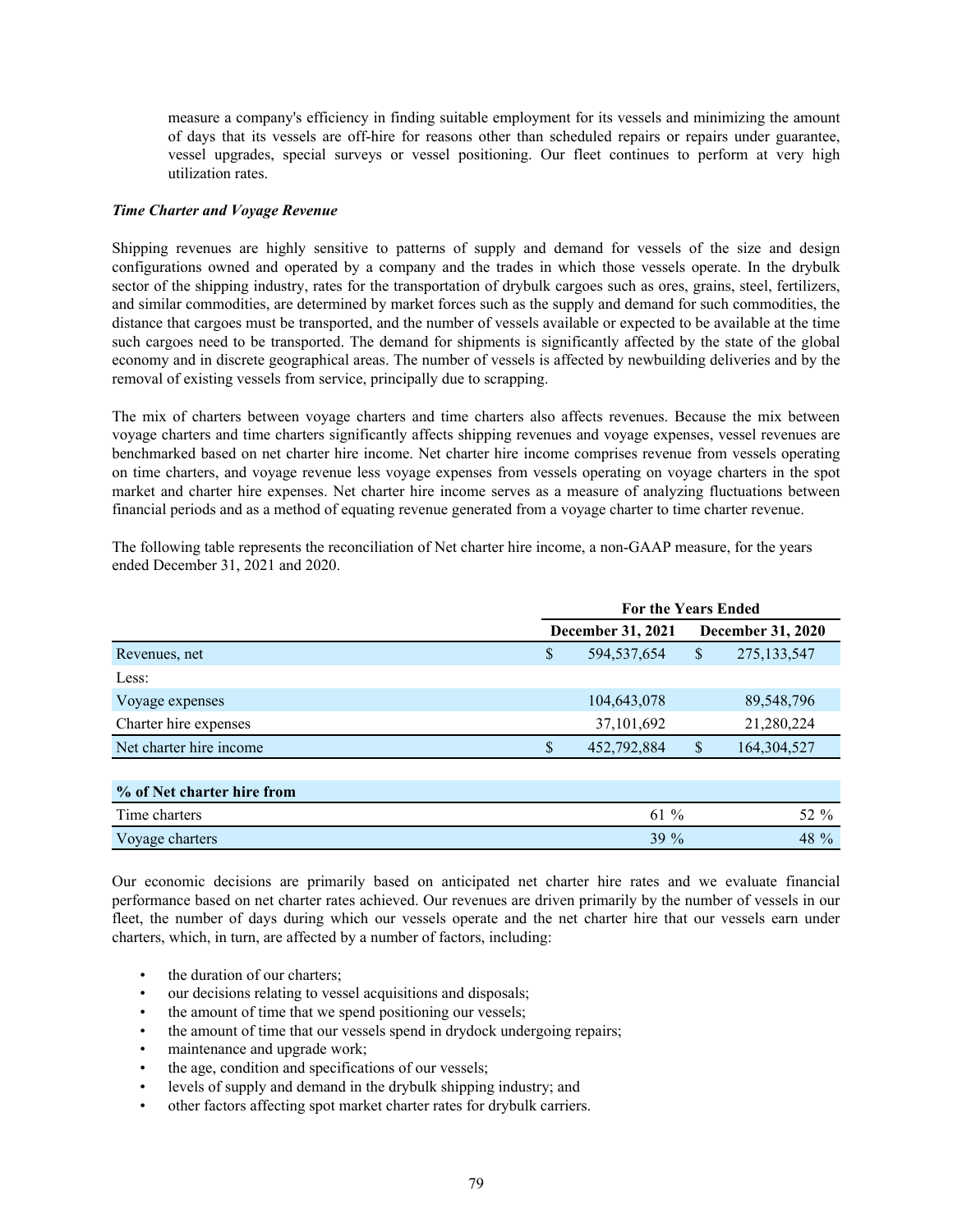Our revenues for the years ended December 31, 2021 and 2020 were earned from time and voyage charters. As is common in the shipping industry, we pay commissions ranging from 1.25% to 5.00% of the total daily charter hire rate of each charter to unaffiliated ship brokers and in-house brokers associated with the charterers, depending on the number of brokers involved with arranging the charter. We record such broker commissions as voyage expenses.

#### *Revenues, net*

Revenues, net for the year ended December 31, 2021 were \$594.5 million, an increase of 116% compared to the prior year ended December 31, 2020 primarily due to an increase in charter hire rates as rates recovered from the economic downturn caused by the COVID-19 pandemic in 2020, partly offset by a decrease in available days. The available days including chartered-in days for the year ended December 31, 2021 were 19,538 as compared to 19,612 for the year ended December 31, 2020.

## *Voyage expenses*

To the extent that we employ our vessels on voyage charters, we incur expenses that include but are not limited to bunkers, port charges and canal tolls, as these expenses are borne by the vessel owner on voyage charters. Bunkers, port charges, and canal toll expenses primarily increase in periods during which more vessels are employed on voyage charters.

Voyage expenses for the year ended December 31, 2021 were \$104.6 million, compared with \$89.5 million for the year ended December 31, 2020. Voyage expenses have primarily increased due to an increase in bunker consumption expense, an increase in broker commission expense and an increase in port expenses.

## *Vessel operating expenses*

Vessel operating expenses include expenses relating to crewing costs, vessel operations, general vessel maintenance, regulatory and classification society compliance, insurance, repairs, stores, supplies, spare parts, and technical consultants.

Vessel operating expenses for the year ended December 31, 2021 were \$103.9 million, compared with \$86.5 million for the year ended December 31, 2020. The increase in vessel operating expenses is primarily attributable to an increase in lubes expense, an increase in stores and spares delivery costs, crew wages, and crew changes due to the ongoing COVID-19 pandemic, and vessel start-up expenses as the Company purchased and took delivery of nine vessels during 2021. The ownership days for the year ended December 31, 2021 were 18,258 compared to 18,065 for the prior year ended December 31, 2020.

We believe daily vessel operating expenses are a good measure for comparative purposes over a 12-month period in order to take into account all of the expenses that each vessel in our fleet will incur over a full year of operation.

Average daily vessel operating expenses for our fleet for the year ended December 31, 2021 were \$5,689 as compared to \$4,790 for the year ended December 31, 2020.

Insurance expense varies with overall insurance market conditions as well as the insured's loss record, level of insurance and desired coverage. The main insurance expenses include hull and machinery insurance (i.e. asset insurance) costs, loss of hire insurance, Protection, and Indemnity ("P&I") insurance (i.e. liability insurance) costs. Certain other insurances, such as basic war risk premiums based on voyages into designated war risk areas are often for the account of the charterers for time charter voyages and on owners' account for voyage charters.

Our vessel operating expenses, which generally represent costs under the vessel operating budgets, cost of insurance and vessel registry and other regulatory fees, will increase with the enlargement of our fleet. Other factors beyond our control, some of which may affect the shipping industry in general, may also cause these expenses to increase, including, for instance, developments relating to market prices for crew, insurance, lubricants, and supplies.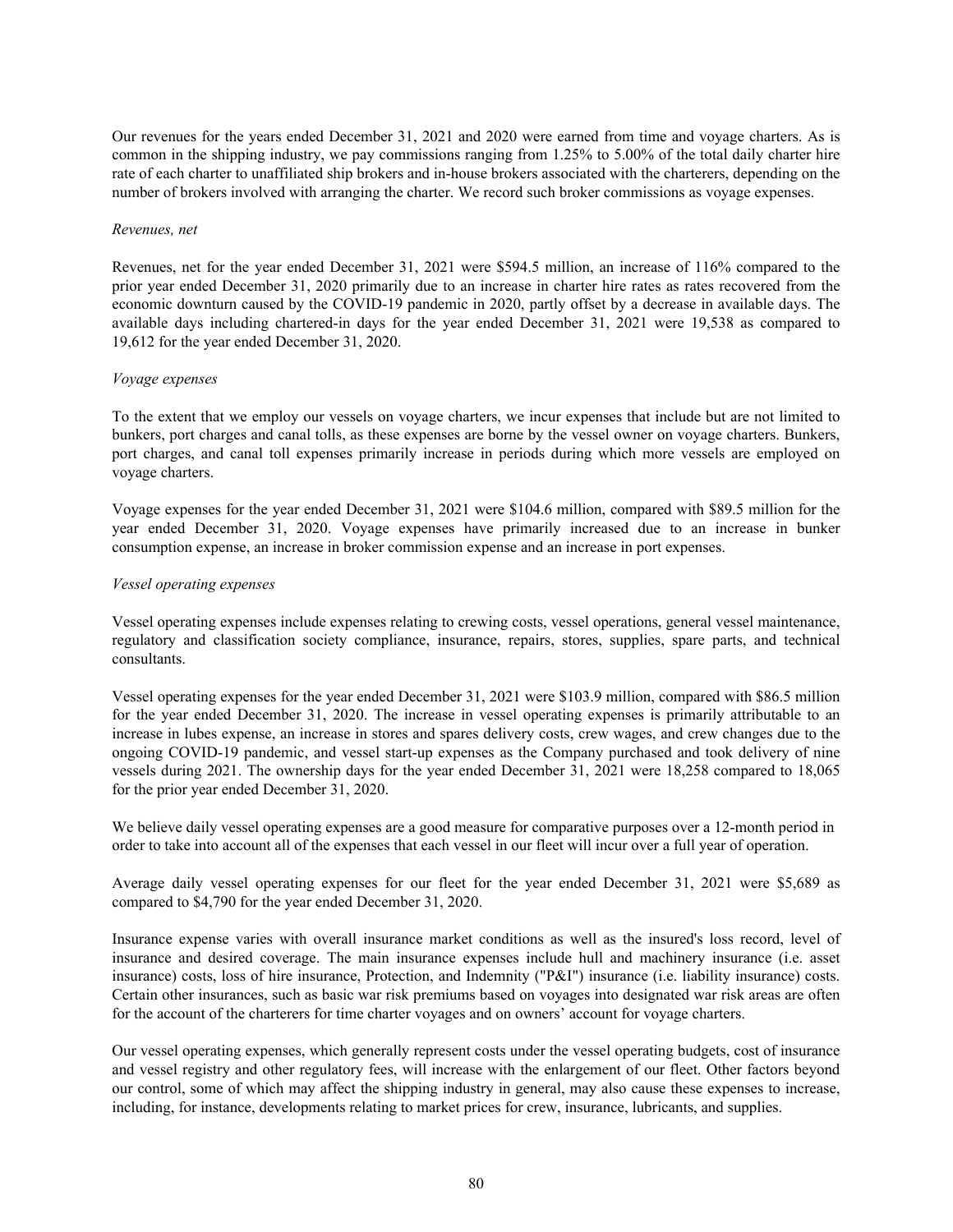#### *Charter hire expense*

Charter hire expenses for the year ended December 31, 2021 were \$37.1 million compared to \$21.3 million for the year ended December 31, 2020. The increase in charter hire expenses in 2021 compared with 2020 was mainly due to an increase in charter hire rates due to improvement in the charter hire market and an increase in the number of chartered-in days. The chartered-in days for 2021 were 2,331 compared to 2,179 in 2020. Between 2017 and 2021, the Company entered into a series of agreements to charter five Ultramax vessels on a long term basis. The minimum chartered-in periods ranged between one and four years with an option to extend the duration between three and 24 months. Four and three of those five vessels were chartered-in as of December 31, 2021 and 2020, respectively. The remaining vessel will be delivered during the second quarter of 2022.

#### *Depreciation and amortization*

We depreciate the cost of our vessels on a straight-line basis over the expected useful life of each vessel. Depreciation is based on the cost of the vessel less its estimated residual value. We estimate the useful life of our vessels to be 25 years from the date of initial delivery from the shipyard to the original owner. We estimate the scrap rate to be \$300/lwt to compute each vessel's residual value.

Depreciation and amortization expenses for the years ended December 31, 2021 and 2020 were \$53.5 million and \$50.2 million, respectively. The increase in depreciation expense is due to an increase in the cost base of our owned fleet due to the capitalization of scrubbers and BWTS on our vessels, and the acquisition of nine vessels in 2021, offset by the sale of five vessels in the third and fourth quarters of 2020 and the sale of one vessel in the third quarter of 2021. The increase in drydock amortization is due to the completion of eleven additional drydocks since the end of 2020. Total depreciation and amortization expenses for the year ended December 31, 2021 includes \$44.9 million of vessel and other fixed asset depreciation and \$8.7 million of deferred drydocking amortization. Total depreciation and amortization expenses for the year ended December 31, 2020 includes \$42.8 million of vessel and other fixed asset depreciation and \$7.4 million of amortization of deferred drydocking costs.

Drydocking relates to our regularly scheduled maintenance program necessary to preserve the quality of our vessels as well as to comply with international shipping standards and environmental laws and regulations. Management anticipates that vessels are to be drydocked every two and a half years for vessels older than 15 years and every five years for vessels younger than 15 years, accordingly, these expenses are deferred and amortized over that period.

#### *General and administrative expenses*

Our general and administrative expenses include legal, professional expenses, recurring administrative and other expenses including payroll and expenses relating to our executive officers and office staff, office rent, directors fees, and directors and officers insurance. General and administrative expenses also include stock-based compensation expenses.

General and administrative expenses for the years ended December 31, 2021 and 2020 were \$35.2 million and \$31.5 million, respectively. The increase in general and administrative expenses in 2021 was primarily due to an increase in legal expenses, compensation and benefits and an increase in stock-based compensation expense.

General and administrative expenses include stock-based compensation charges of \$3.5 million and \$3.0 million, respectively, for the years ended December 31, 2021 and 2020. These stock-based compensation charges relate to the stock options, restricted stock units and performance-based stock awards granted to certain members of management, employees, and certain directors of the Company under the 2016 Plan. The stock-based compensation expense is higher primarily due to higher stock grants during the year. Please see Note 13, Stock Incentive Plans, to the consolidated financial statements.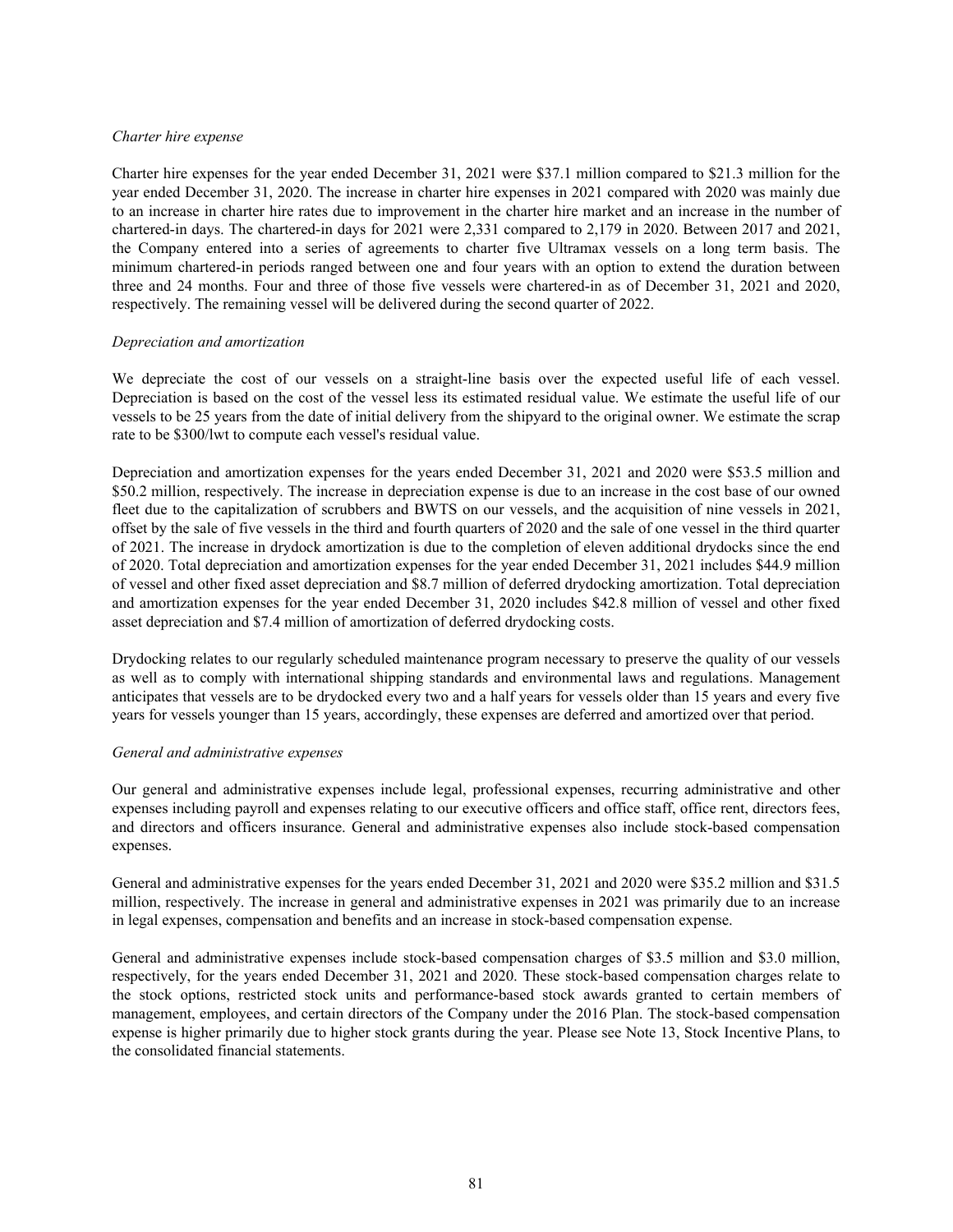#### *Other operating expense*

Other operating expense for the year ended December 31, 2021 was \$2.8 million, with no comparable amount for the year ended December 31, 2020. In March 2021, the U.S. government began investigating an allegation that one of our vessels may have improperly disposed of ballast water that entered the engine room bilges during a repair. The Company posted a surety bond as security for any fines, penalties or other associated costs. Other operating expense consists of expenses incurred relating to this incident, which include legal fees, surety bond expenses, vessel off-hire, crew changes and travel costs.

## *(Gain)/loss on sale of vessels*

For the years ended December 31, 2021 and 2020, the Company recorded a gain of \$4.0 million and a loss of \$0.5 million, respectively. The gain for the year ended December 31, 2021, includes a gain on the sale of the vessel Tern. The loss for the year ended December 31, 2020, includes a loss on the sale of five vessels - Goldeneye, Shrike, Skua, Osprey I and Hawk I.

#### *Interest expense*

Interest expense for the years ended December 31, 2021 and 2020 was \$32.3 million and \$35.4 million, respectively. The decrease in interest expense was primarily due to a decrease in outstanding debt and lower interest rates due to the refinancing of the Company's debt in the fourth quarter of 2021.

Amortization of debt issuance costs is included in interest expense. These financing costs relate to costs associated with our various outstanding debt facilities. For the years ended December 31, 2021 and 2020, the amortization of debt issuance costs was \$7.1 million and \$6.3 million, respectively. The interest expense for the years ended December 31, 2021 and 2020 includes \$4.1 million and \$3.9 million, respectively, of interest expense representing the amortization of the equity component of the Convertible Bond Debt. Please refer to Note 6, Debt, to our consolidated financial statements for further information.

## *Realized and unrealized loss/(gain) on derivative instruments, net*

Realized and unrealized loss on derivative instruments, net for the year ended December 31, 2021 was \$38.2 million compared to a realized and unrealized gain on derivatives instruments, net of \$4.8 million for the year ended December 31, 2020. The increase in realized and unrealized losses on derivative instruments was primarily due to the sharp increase in charter hire rates. Please refer to Note 7, Derivative Instruments, to our consolidated financial statements for further information.

#### *Loss on debt extinguishment*

Loss on debt extinguishment for the year ended December 31, 2021 was \$6.1 million, with no comparable amount for the year ended December 31, 2020. On October 18, 2021, the Company repaid the outstanding debt together with accrued interest as of that date under the Norwegian Bond Debt and discharged the debt in full from the proceeds of the Global Ultraco Debt Facility and cash on hand. As a result, the Company recognized \$1.6 million representing the outstanding balance of debt discount and debt issuance costs, as well as a \$4.4 million call premium on the Norwegian Bond Debt as a loss on debt extinguishment in the fourth quarter of 2021. During the third quarter of 2021, the Company cancelled the Super Senior Facility. There was no outstanding debt under the Super Senior Facility. The Company recognized \$0.1 million representing the outstanding balance of debt issuance costs as a loss on debt extinguishment. Please see Note 6, Debt, to our consolidated financial statements for further information.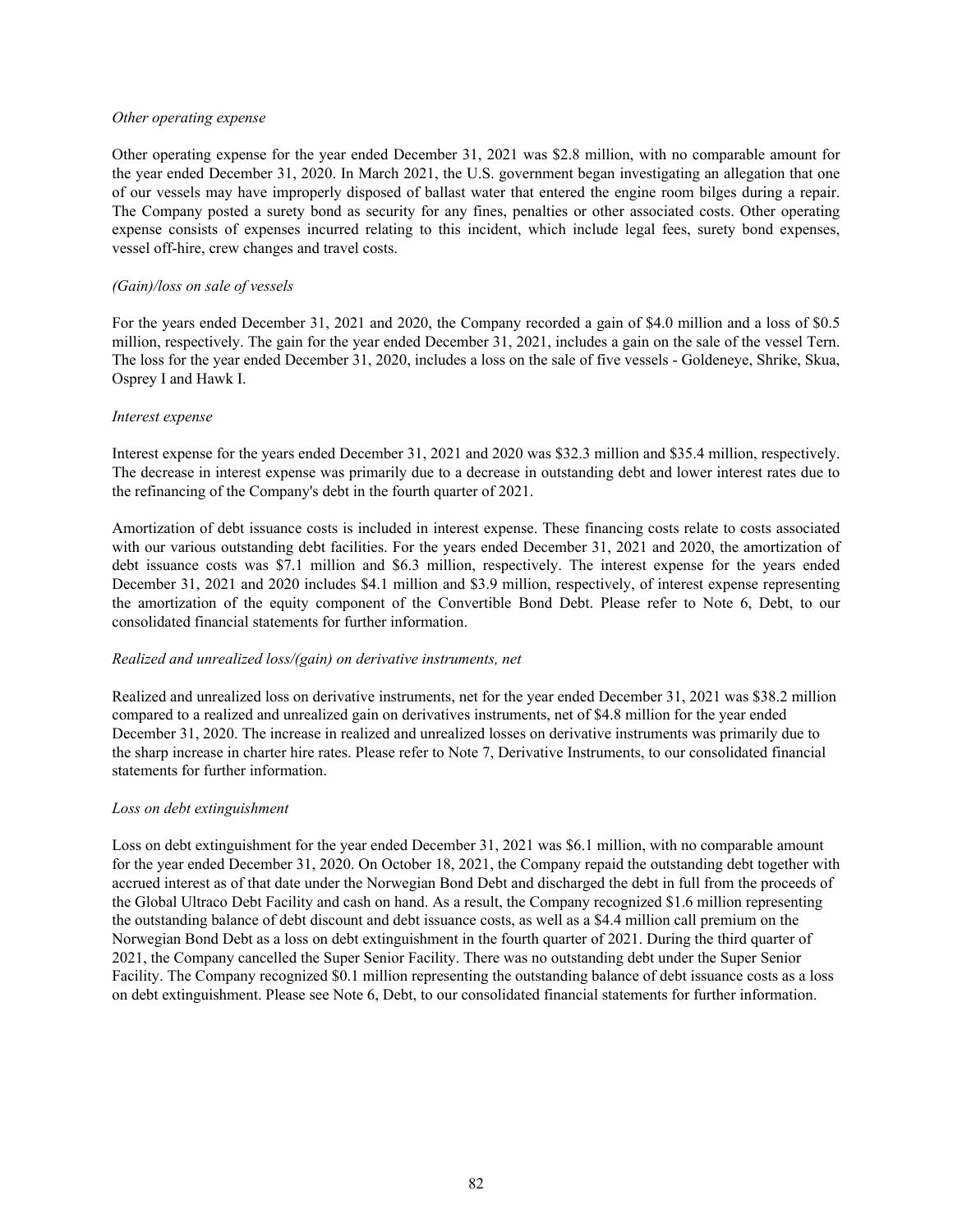## *Selected Financial Data*

The selected financial data presented below have been derived in part from, and should be read in conjunction with, the consolidated financial statements

(Dollars, Shares, and Weighted average shares outstanding amounts in thousands except Per Share amounts and Fleet Data)

| <b>Income Statement Data</b>                                          | 2021        |            | 2020                      |          |               | 2019       |                           | 2018      |               | 2017       |
|-----------------------------------------------------------------------|-------------|------------|---------------------------|----------|---------------|------------|---------------------------|-----------|---------------|------------|
| Revenues, net                                                         | \$          | 594,538    | $\boldsymbol{\mathsf{S}}$ | 275,134  | $\mathsf{\$}$ | 292,378    | $\sqrt{\ }$               | 310.094   | $\sqrt{\ }$   | 236,785    |
| Voyage expenses                                                       |             | 104,643    |                           | 89,549   |               | 87,701     |                           | 79,566    |               | 62,351     |
| Vessel operating expenses                                             |             | 103,877    |                           | 86,528   |               | 82,342     |                           | 81,336    |               | 78,607     |
| Charter hire expenses                                                 |             | 37,102     |                           | 21,280   |               | 42,169     |                           | 38,046    |               | 31,284     |
| Depreciation and amortization                                         |             | 53,517     |                           | 50,157   |               | 40,546     |                           | 37,717    |               | 33,691     |
| General and administrative expenses                                   |             | 35,161     |                           | 31,532   |               | 35,042     |                           | 36,157    |               | 33,126     |
| Other operating expense $^{(1)}$                                      |             | 2,812      |                           |          |               | 1,125      |                           |           |               |            |
| Impairment of operating lease right-of-use<br>$\arccos(2)$            |             |            |                           | 352      |               |            |                           |           |               |            |
| (Gain)/loss on sale of vessels                                        |             | (3,966)    |                           | 490      |               | (5,979)    |                           | (335)     |               | (2, 135)   |
| Total operating expenses, net                                         |             | 333,146    |                           | 279,888  |               | 282,947    |                           | 272,487   |               | 236,925    |
|                                                                       |             |            |                           |          |               |            |                           |           |               |            |
| Interest expense                                                      |             | 32,257     |                           | 35,393   |               | 30,577     |                           | 25,744    |               | 29,377     |
| Interest income                                                       |             | (92)       |                           | (257)    |               | (1, 867)   |                           | (585)     |               | (651)      |
| Realized and unrealized loss/(gain) on derivative<br>instruments, net |             | 38,244     |                           | (4, 827) |               | 150        |                           | (126)     |               | (38)       |
| Loss on debt extinguishment <sup>(3)</sup>                            |             | 6,085      |                           |          |               | 2,268      |                           |           |               | 14,969     |
| Net income/(loss)                                                     | \$          | 184,898    | \$                        | (35,063) | \$            | (21,697)   | \$                        | 12,575    | \$            | (43,797)   |
|                                                                       |             |            |                           |          |               |            |                           |           |               |            |
| <b>Share and Per Share Data</b>                                       |             |            |                           |          |               |            |                           |           |               |            |
| Basic net income/(loss) per share (4)                                 | $\$$        | 14.91      | \$                        | (3.40)   | $\sqrt{3}$    | (2.13)     | $\boldsymbol{\mathsf{S}}$ | 1.25      | \$            | (4.43)     |
| Diluted net income/(loss) per share $(4)$                             | \$          | 11.79      | \$                        | (3.40)   | \$            | (2.13)     | \$                        | 1.23      | \$            | (4.43)     |
| Weighted average shares outstanding - Basic <sup>(4)</sup>            |             | 12,400     |                           | 10,310   |               | 10,195     |                           | 10,095    |               | 9,883      |
| Weighted average shares outstanding $-$ Diluted $(4)$                 |             | 15,684     |                           | 10,310   |               | 10,195     |                           | 10,257    |               | 9,883      |
| <b>Consolidated Cash Flow Data</b>                                    |             |            |                           |          |               |            |                           |           |               |            |
| Net cash provided by/(used in) operating<br>activities                | $\mathbf S$ | 209,171    | $\mathbb{S}$              | 12,595   | $\sqrt{3}$    | 21,686     | $\boldsymbol{\mathsf{S}}$ | 45,470    | <sup>\$</sup> | (10,037)   |
| Net cash used in investing activities                                 |             | (125, 481) |                           | (5, 492) |               | (168, 619) |                           | (31, 014) |               | (155, 250) |
| Net cash (used in)/provided by financing<br>activities                |             | (86,317)   |                           | 22,615   |               | 127,900    |                           | 7,381     |               | 145,022    |

(1) In March 2021, the U.S. government began investigating an allegation that one of our vessels may have improperly disposed of ballast water that entered the engine room bilges during a repair. The Company posted a surety bond as security for any fines, penalties or other associated costs. Other operating expense for the year ended December 31, 2021 consists of expenses incurred relating to this incident, which include legal fees, surety bond expenses, vessel off-hire, crew changes and travel costs. Other operating expense for the year ended December 31, 2019 was \$1.1 million. The expense relates to our legal settlement with OFAC.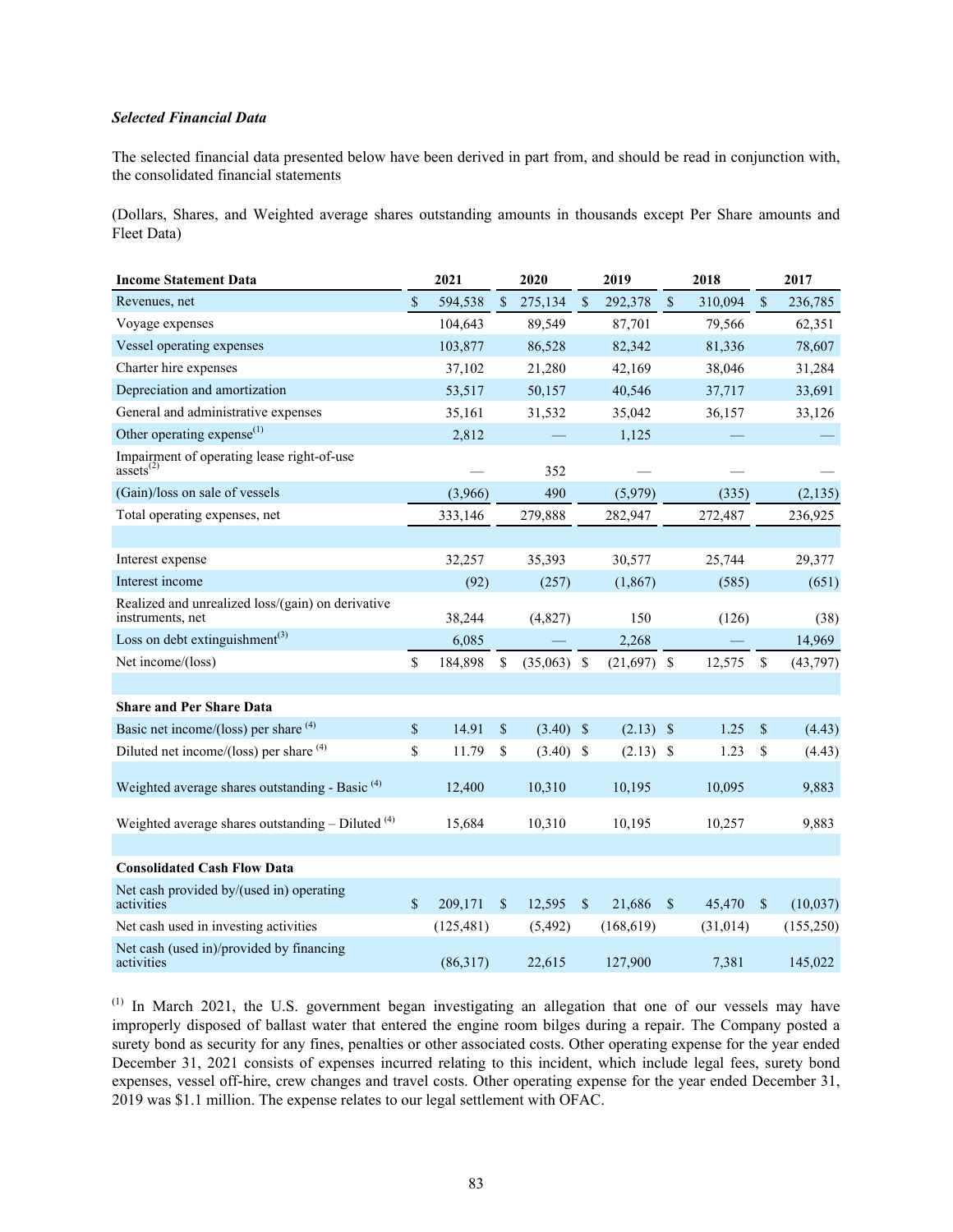(2) During the second quarter of 2020, the Company determined that there were impairment indicators present for one of our chartered-in vessel contracts and, as a result, we recorded an operating lease impairment of \$0.4 million.

(3) On October 18, 2021, the Company repaid the outstanding debt together with accrued interest as of that date under the Norwegian Bond Debt and discharged the debt in full using the proceeds of the Global Ultraco Debt Facility and cash on hand. As a result, the Company recognized \$6.0 million representing a bond call premium and the outstanding balance of debt discount and debt issuance costs, as Loss on debt extinguishment in the fourth quarter of 2021. See Note 6, Debt, to the consolidated financial statements.

During the third quarter of 2021, the Company cancelled the Super Senior Revolving Facility. There were no outstanding amounts under the facility and the Company recorded \$0.1 million as Loss on debt extinguishment in the third quarter of 2021. Please see Note 6, Debt, to the consolidated financial statements.

On January 25, 2019, the Company repaid the outstanding debt together with accrued interest as of that date under the New First Lien Facility and the Original Ultraco Debt Facility and discharged the debt in full from the proceeds of the New Ultraco Debt Facility. As a result, the Company recognized \$2.3 million representing the outstanding balance of debt issuance costs, as a loss on debt extinguishment in the first quarter of 2019. Please see Note 6, Debt, to the consolidated financial statements.

On December 8, 2017, the Company repaid the amounts outstanding under the First Lien Facility and the Second Lien Facility by issuance of \$200.0 million of the Norwegian Bond Debt and \$65.0 million of the New First Lien Facility. As a result, the Company recognized a \$15.0 million loss on debt extinguishment in the fourth quarter of 2017.

 $^{(4)}$  Adjusted to give effect for the 1-for-7 Reverse Stock Split that became effective as of September 15, 2020, see Note 1, General Information, to the consolidated financial statements.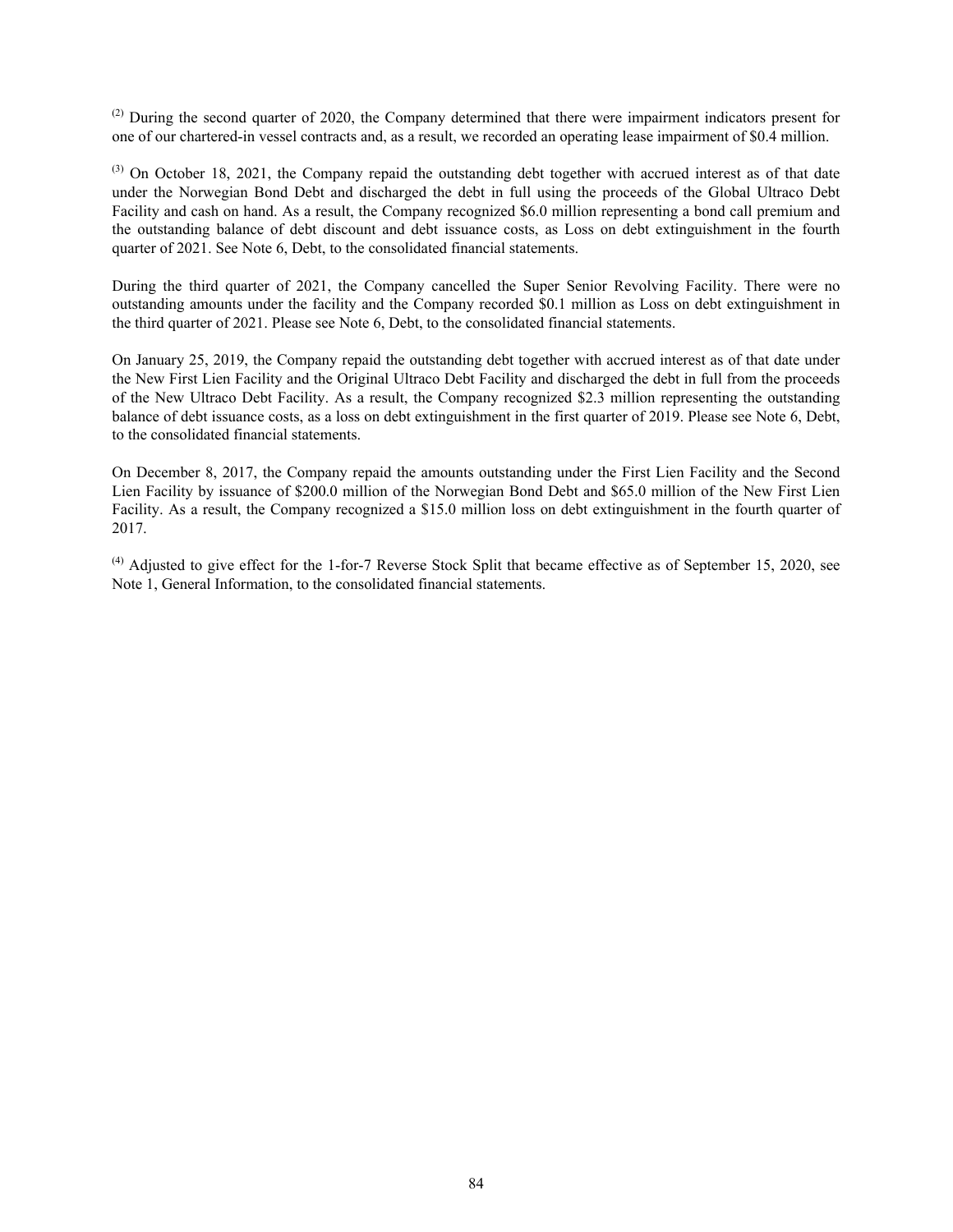|                                                            | December 31, |                        |           |                        |           |
|------------------------------------------------------------|--------------|------------------------|-----------|------------------------|-----------|
| <b>Consolidated Balance Sheet Data</b>                     | 2021         | 2020                   | 2019      | 2018                   | 2017      |
| Current assets                                             | \$156,033    | \$118,265              | \$100,533 | \$118,474              | \$105,223 |
| Total assets                                               | 1,126,658    | 967,127                | 1,002,087 | 846,209                | 808,350   |
| <b>Total liabilities</b>                                   | 455,392      | 496,709                | 520,584   | 366,603                | 347,185   |
| Current portion of long-term debt (a)                      | 49,800       | 39,244                 | 35,709    | 29,176                 | 4,000     |
| Long-term debt                                             | 330,244      | 412,931                | 410,067   | 301,583                | 313,684   |
| Stockholders' equity <sup>(b)</sup>                        | 671,266      | 470,418                | 481,503   | 479,606                | 461,165   |
| <b>Other Data</b>                                          |              |                        |           |                        |           |
| Capital expenditures:                                      |              |                        |           |                        |           |
| Vessels and vessel improvements                            | \$128,254    | $\mathsf{\$}$<br>4,230 | \$143,478 | 43,444<br>$\mathbb{S}$ | \$176,603 |
| Purchase of scrubbers and ballast water systems            | 6,712        | 28,377                 | 58,196    | 12,342                 |           |
| Drydocking expenditures                                    | 21,906       | 14,294                 | 11,903    | 8,323                  | 2,579     |
| Ratio of Total debt to Total capitalization <sup>(c)</sup> | 36.1%        | 49.0%                  | 48.1%     | 40.8%                  | 40.8%     |
| <b>Fleet Data</b>                                          |              |                        |           |                        |           |
| Number of vessels in owned fleet                           | 53           | 45                     | 50        | 47                     | 47        |
| Average age of fleet (years)                               | 9.3          | 8.8                    | 8.7       | 9.0                    | 8.2       |
| Fleet ownership days                                       | 18,258       | 18,065                 | 16,945    | 17,213                 | 16,293    |
| Charter-in days                                            | 2,331        | 2,179                  | 3,583     | 3,294                  | 3,353     |
| Fleet available days                                       | 19,538       | 19,612                 | 19,214    | 20,083                 | 19,245    |
| Fleet operating days                                       | 19,439       | 19,450                 | 19,058    | 19,921                 | 19,140    |
| Fleet utilization                                          | 99.5%        | 99.2%                  | 99.2%     | 99.2%                  | 99.5%     |

(a) The 2021 amount represents \$49.8 million under the Global Ultraco Debt Facility to be repaid in 2022.

(b) Effective as of September 15, 2020, the Company completed the 1-for-7 Reverse Stock Split of the Company's issued and outstanding shares of common stock, par value \$0.01 per share. All references herein to common stock and per share data for all periods presented in these consolidated financial statements and notes thereto, have been retrospectively adjusted to reflect the Reverse Stock Split. See Note 1, General Information, to the consolidated financial statements for additional information.

(c) Ratio of Total debt to Total capitalization was calculated as debt divided by capitalization (debt plus stockholders' equity).

# *Effects of Inflation*

The Company believes that its business benefits during periods of elevated inflation and positive demand growth, as higher charter rates, and net revenues, more than offset increases in costs relating to vessel operating expenses, drydocking, and general and administrative.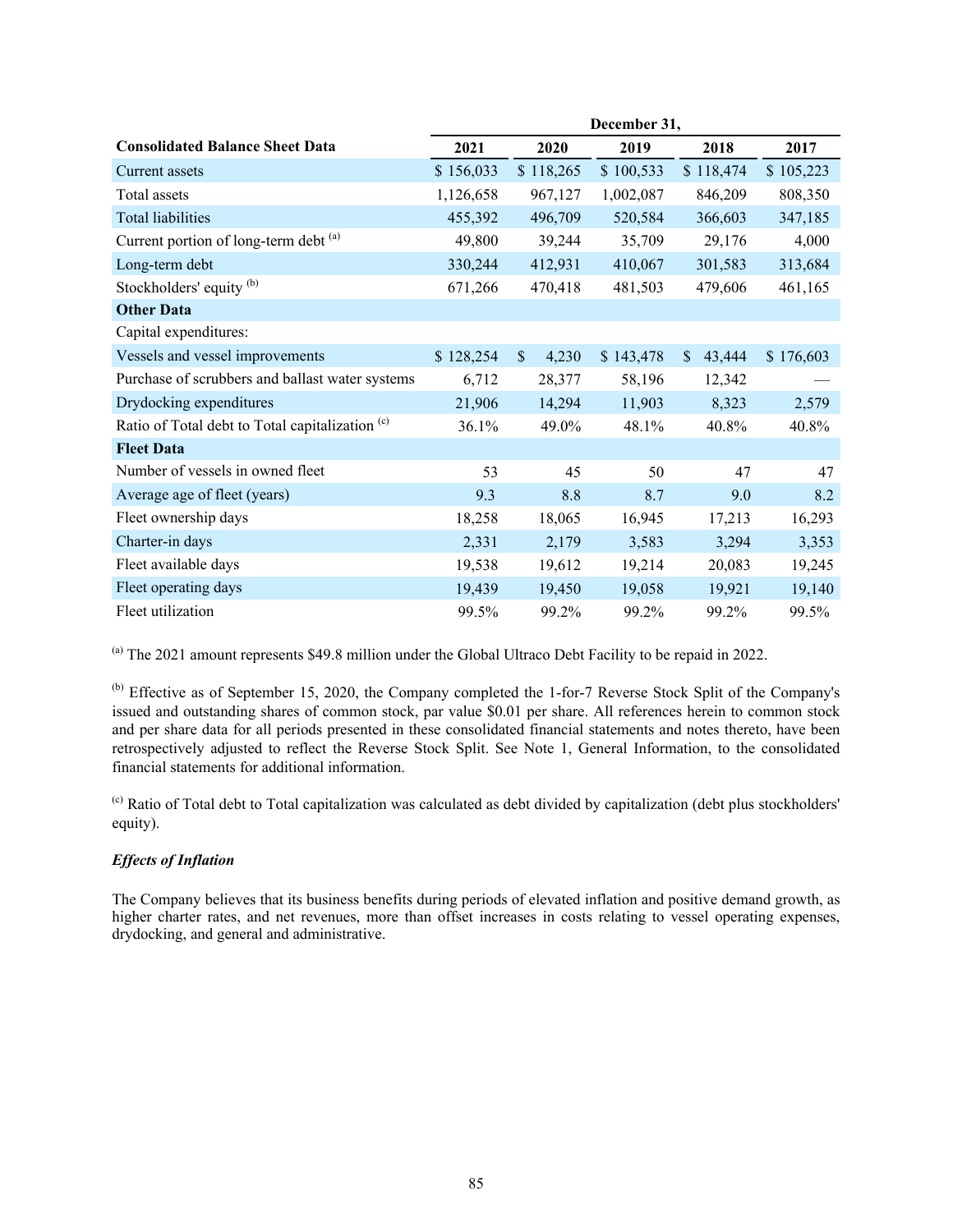## *Liquidity and Capital Resources*

The following table presents the cash flow information for the years ended December 31, 2021 and 2020:

|                                                                     | <b>For the Years Ended</b> |            |                                     |          |
|---------------------------------------------------------------------|----------------------------|------------|-------------------------------------|----------|
| (in thousands of U.S. dollars)                                      |                            |            | December 31, 2021 December 31, 2020 |          |
| Net cash provided by operating activities                           | S                          | 209,171    | -S                                  | 12,595   |
| Net cash used in investing activities                               |                            | (125, 481) |                                     | (5, 492) |
| Net cash (used in)/provided by financing activities                 |                            | (86,317)   |                                     | 22,615   |
|                                                                     |                            |            |                                     |          |
| (Decrease)/increase in cash and cash equivalents                    |                            | (2,627)    |                                     | 29,718   |
| Cash, cash equivalents including restricted cash, beginning of year |                            | 88,849     |                                     | 59,130   |
|                                                                     |                            |            |                                     |          |
| Cash and cash equivalents including restricted cash, end of year    |                            | 86,222     |                                     | 88,849   |

Net cash provided by operating activities for the year ended December 31, 2021 was \$209.2 million, compared with \$12.6 million in 2020. The increase in cash flows provided by operating activities resulted primarily from the increase in revenues due to higher charter hire rates.

Net cash used in investing activities for the year ended December 31, 2021 was \$125.5 million, compared to \$5.5 million in the prior year. During 2021, the Company purchased nine vessels for \$126.2 million. The Company paid \$6.7 million for the purchase of ballast water treatment systems on our fleet. Additionally, the Company paid \$2.1 million for vessel improvements. This use of cash was partially offset by the proceeds from the sale of one vessel for \$9.2 million and \$0.4 million of insurance proceeds received on hull and machinery claims.

Net cash used in financing activities for the year ended December 31, 2021 was \$86.3 million, compared to net cash provided by financing activities of \$22.6 million in the prior year ended December 31, 2020. During 2021, the Company received (i) \$300.0 million in proceeds from the Global Ultraco Debt Facility, (ii) \$50.0 million in proceeds from the revolver loan under the Global Ultraco Debt Facility, (iii) \$55.0 million in proceeds from the revolver loan under the New Ultraco Debt Facility, (iv) \$16.5 million in proceeds from the New Ultraco Debt Facility, (v) \$24.0 million in proceeds from the Holdco Revolving Credit Facility and (vi) \$27.1 million in net proceeds from the ATM Offering. The Company repaid (i) \$182.9 million of the New Ultraco Debt Facility, (ii) \$184.4 million of the Norwegian Bond Debt, (iii) \$12.5 million of the Global Ultraco Debt Facility, (iv) \$55.0 million of the revolver loan under the New Ultraco Debt Facility, (v) \$24.0 million of the Holdco Revolving Credit Facility, (vi) \$15.0 million of the revolver loan under the Super Senior Facility and (vii) \$50.0 million of the revolver loan under the Global Ultraco Debt Facility. Additionally, the Company paid (i) \$6.4 million in financing costs to lenders, (ii) \$0.7 million in other financing costs, and (iii) \$0.5 million of financing costs related to the equity offerings in December 2020. Additionally, the Company paid \$25.8 million in dividends to its shareholders and \$1.9 million to settle net share equity awards.

As of December 31, 2021, our cash and cash equivalents balance was \$86.1 million, compared to a cash and cash equivalents balance of \$69.9 million at December 31, 2020. In addition, our restricted cash balance at December 31, 2021 was \$0.1 million which includes \$0.1 million for collateralizing letters of credit relating to our office leases. As of December 31, 2020, our restricted cash balance was \$18.9 million and includes \$18.8 million in proceeds from the sale of vessels which were restricted pursuant to the terms under the Norwegian Bond Debt and \$0.1 million for collateralizing letters of credit relating to our office leases.

At December 31, 2021, the Company's debt, net of \$21.6 million debt discount and debt issuance costs totaled \$380.0 million of which \$49.8 million is shown in the current portion of long-term debt and \$330.2 million in noncurrent liabilities.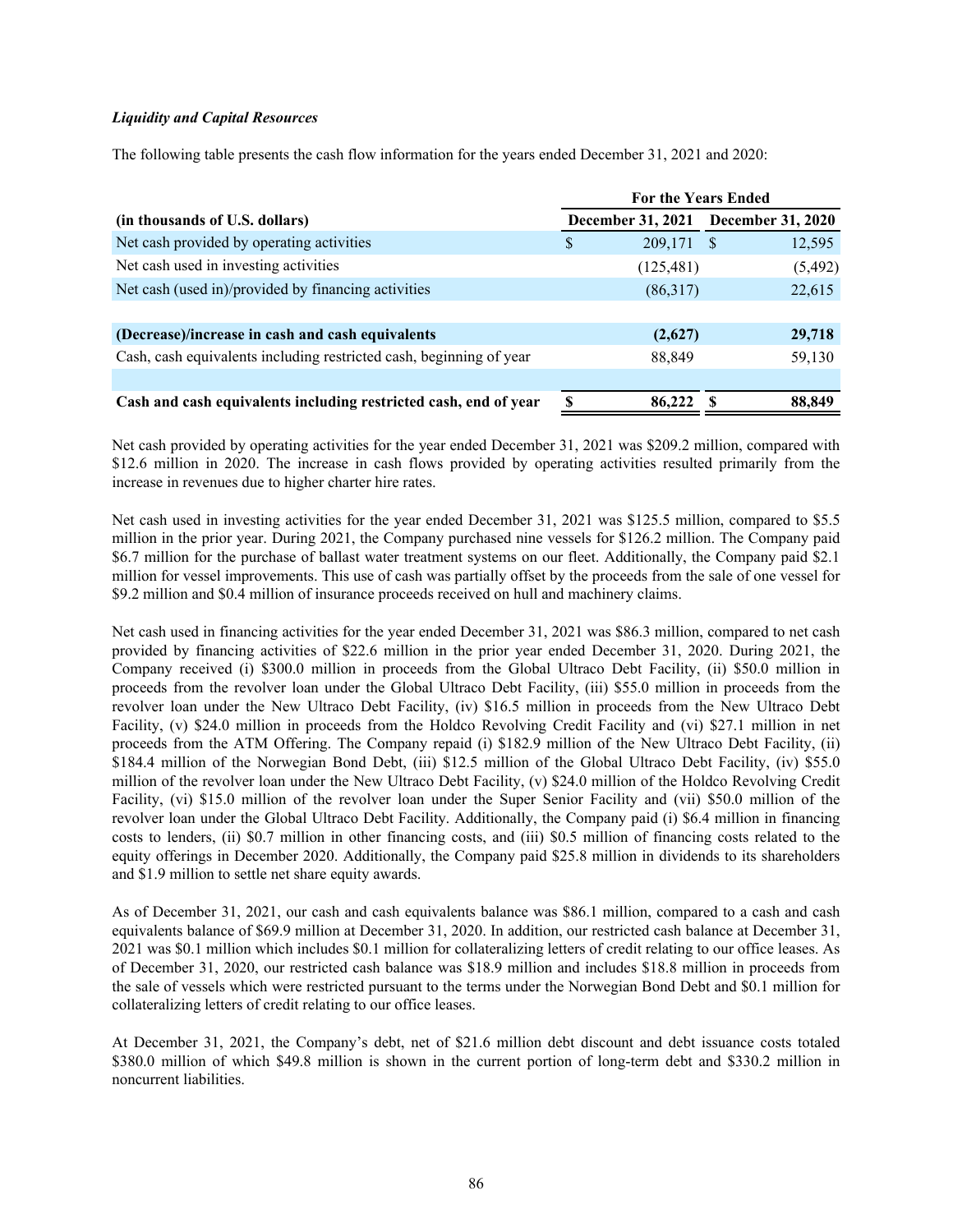In addition, as of December 31, 2021, we had \$100.0 million in an undrawn revolver facility available under the Global Ultraco Debt Facility.

Our principal sources of funds are operating cash flows, long-term bank borrowings and borrowings under our revolving credit facility. Our principal use of funds is capital expenditures to establish and grow our fleet, maintain the quality of our vessels, comply with international shipping standards and environmental laws and regulations, fund working capital requirements and repayments of interest and principal on our outstanding debt facilities.

We believe that our current financial resources, together with the undrawn revolver under the Global Ultraco Debt Facility and cash generated from operations will be sufficient to meet our ongoing business needs and other obligations over the next twelve months and for the foreseeable future thereafter. Our ability to generate sufficient cash depends on many factors beyond our control including, among other things, general charter rate environment.

## *Dividends*

During 2021, the Company adopted a dividend policy which allows for a minimum dividend of 30% of its net income, but not less than \$0.10 per share, subject to approval from its board of directors. During the year ended December 31, 2021, a quarterly cash dividend for the third quarter of 2021 of \$2.00 per share was declared and paid on November 24, 2021 to the shareholders of record as of November 15, 2021. On February 22, 2022, a quarterly cash dividend for the fourth quarter of 2021 of \$2.05 per share was declared and is to be paid on March 25, 2022 to the shareholders of record as of March 15, 2022. We expect to continue paying cash dividends on a quarterly basis; however, in the future, the declaration and payment of dividends, if any, will always be subject to the discretion of the board of directors, restrictions contained in the Company's debt facilities, and the requirements of Marshall Islands law. The timing and amount of any dividends declared will depend on, among other things, the Company's earnings, financial condition and cash requirements and availability, the ability to obtain debt and equity financing on acceptable terms as contemplated by the Company's growth strategy, the terms of its outstanding indebtedness and the ability of the Company's subsidiaries to distribute funds to it.

## *Debt Agreements*

Refer to Note 6, Debt, to our consolidated financial statements above for a summary of our credit agreements.

#### *Contractual Obligations*

Information about the Company's contractual obligations can be found within Note 3, Vessels, Note 6, Debt, and Note 10, Leases, in addition to the information presented below. We believe that funds from future operating cash flows and cash on hand and available to us through our financing transactions will be sufficient for future operations and commitments, and for capital acquisitions and other strategic transactions for the next 12 months and for the foreseeable future thereafter.

## *Capital Expenditures*

Our capital expenditures relate to the purchase of vessels and capital improvements to our vessels, which are expected to enhance the revenue earning capabilities and compliance with new regulations.

In addition to acquisitions that we may undertake in future periods, the Company's other major capital expenditures include funding the Company's program of regularly scheduled drydocking and vessel improvements necessary to comply with international shipping standards and environmental laws and regulations. Although the Company has some flexibility regarding the timing of its drydocking, the costs are relatively predictable. In accordance to the statutory requirements, management anticipates that vessels are to be drydocked every five years for vessels younger than 15 years and two and a half years for vessels older than 15 years. Funding of these requirements is anticipated to be met with cash from operations. We anticipate that the process of recertification will require us to reposition these vessels from a discharge port to shipyard facilities, which will reduce our available days and operating days during that period.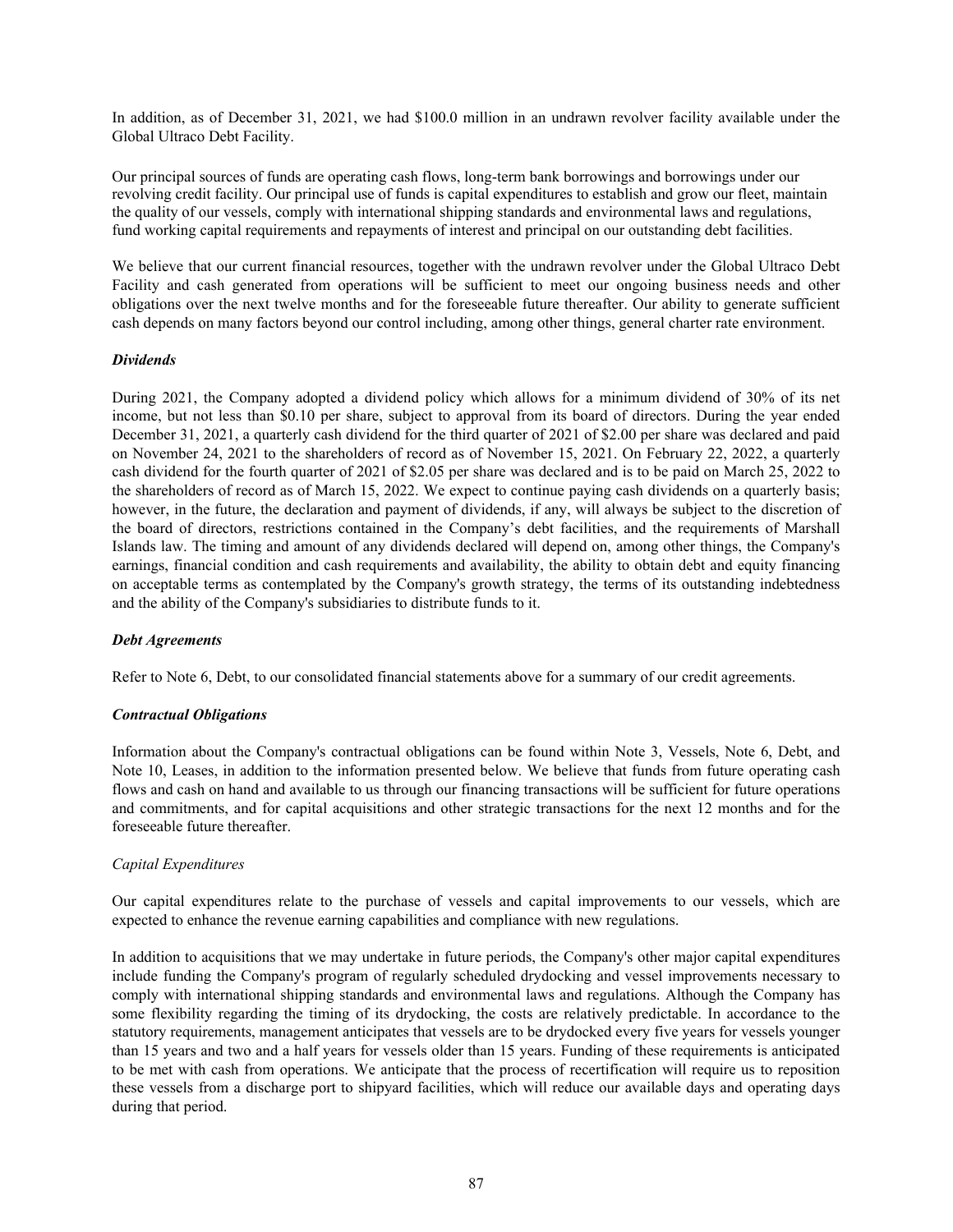During the third quarter of 2018, the Company entered into a contract for the purchase of BWTS on 39 of our owned vessels. The projected costs, including installation, are approximately \$0.5 million per BWTS. The Company intends to complete the installation during scheduled drydockings. The Company completed installation of BWTS on 23 vessels and recorded \$11.5 million in Vessels and vessel improvements in the Consolidated Balance Sheet as of December 31, 2021. Additionally, the Company recorded \$4.4 million as advances paid towards installation of BWTS as a noncurrent asset in its Consolidated Balance Sheet as of December 31, 2021. We intend to fund the remaining BWTS installations with cash on hand.

Drydocking costs incurred are deferred and amortized to expense on a straight-line basis over the period through the date of the next scheduled drydocking for those vessels. In 2021, 11 of our vessels completed drydock and two vessels were in drydock as of December 31, 2021 and we incurred \$21.9 million in drydocking related costs. In 2020, 11 of our vessels completed drydock and we incurred \$14.3 million in drydocking related costs. The increase in drydocking costs was primarily due to additional required upgrades including the installation of BWTS, discretionary vessel upgrades, and an increase in shipyard costs due to shipyard congestion caused by the COVID-19 pandemic.

The following table represents certain information about the estimated costs for anticipated vessel drydockings, BWTS, and vessel upgrades in the next four quarters, along with the anticipated off-hire days:

|                       |                              | Trolected Costs (III Infinitions) |                 |                                |
|-----------------------|------------------------------|-----------------------------------|-----------------|--------------------------------|
| <b>Quarter Ending</b> | Off-hire $\text{Days}^{(2)}$ | <b>BWTS</b>                       | <b>Drydocks</b> | Vessel Upgrades <sup>(3)</sup> |
| March 31, 2022        | 383                          | 2.8 <sup>°</sup>                  | 4.1             |                                |
| June 30, 2022         | 238                          | 0.7                               | 4.0             | 0.4                            |
| September 30, 2022    | 85                           | 0.2                               | 0.1             |                                |
| December 31, 2022     | 99                           | 0.5                               | 0.3             |                                |

# **Projected Costs(1) (in millions)**

 $<sup>(1)</sup>$  Actual costs will vary based on various factors, including where the drydockings are actually performed. We expect to fund these</sup> costs with cash on hand.

 $^{(2)}$  Actual duration of off-hire days will vary based on the age and condition of the vessel, yard schedules and other factors.

<sup>(3)</sup> Vessel upgrades represents capital expenditures relating to items such as high-spec low friction hull paint which improves fuel efficiency and reduces fuel costs, NeoPanama Canal chock fittings enabling vessels to carry additional cargo through the new Panama Canal locks, as well as other retrofitted fuel-saving devices. Vessel upgrades are discretionary in nature and evaluated on a business case-by-case basis. We expect to fund these upgrades with cash on hand.

## *Off-balance Sheet Arrangements*

We do not have any off-balance sheet arrangements.

#### *Other Contingencies*

We refer you to Note 9, Commitment and Contingencies, to our consolidated financial statements included in this Annual Report for a discussion of our contingencies related to claim litigation. The potential impact from legal proceedings on our business, liquidity, results of operations, financial position and cash flows, could change in the future.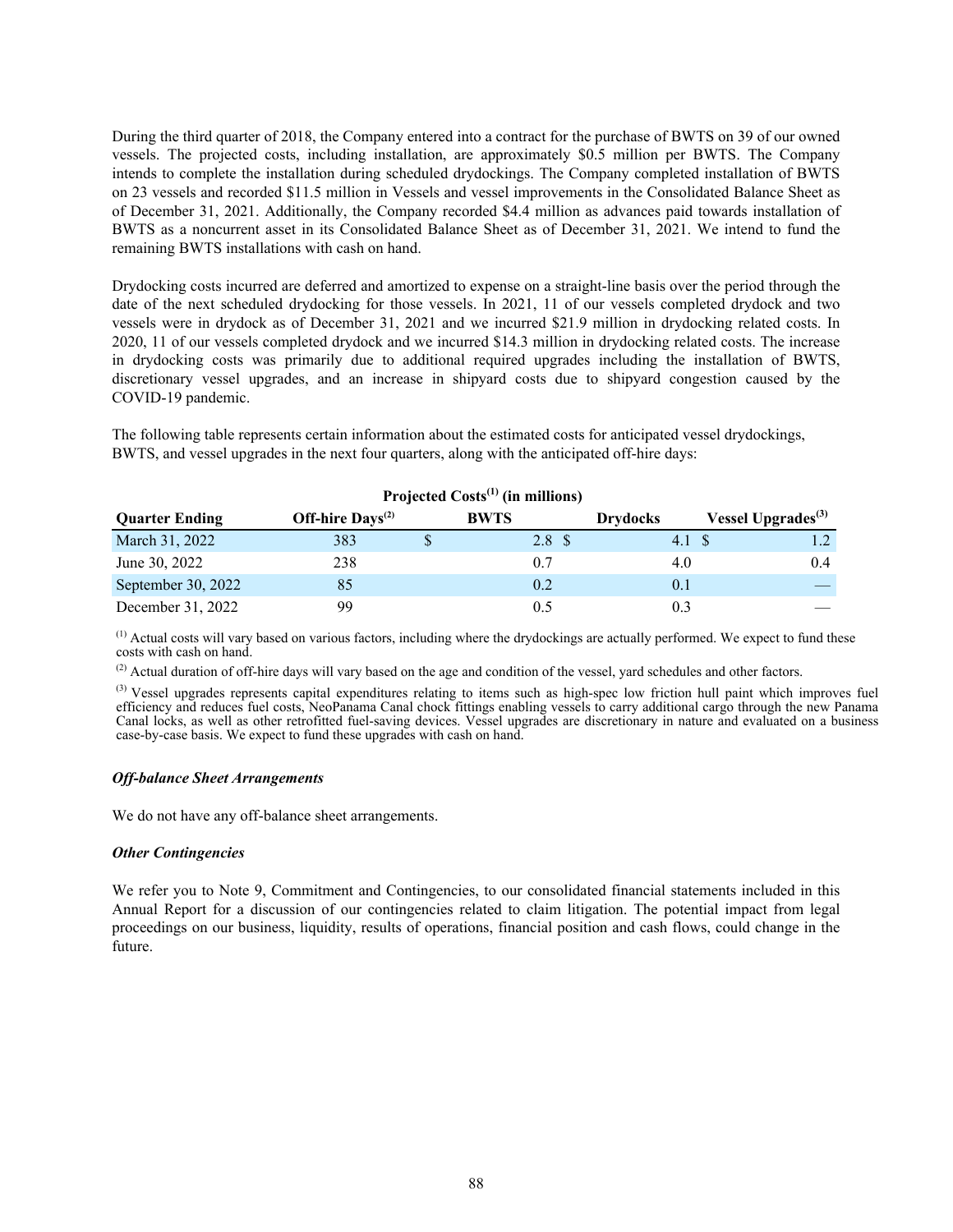## **Item 7A.** *Quantitative and Qualitative Disclosures about Market Risk*

## *Interest Rate Risk*

The Company is exposed to market risk from changes in interest rates, which could impact its results of operations and financial condition. The Company's objective is to manage the impact of interest rate changes on its earnings and cash flows. The Company expects to manage this exposure to market risk through its regular operating and financing activities and, when deemed appropriate, using derivative financial instruments. The Company has entered into, and in the future may enter into additional, interest rate swaps to manage net exposure to interest rate changes related to its borrowings and to lower its overall borrowing costs. On October 1, 2021, the Company, along with certain of its vessel-owning subsidiaries, as guarantors, entered into the Global Ultraco Debt Facility with the Global Ultraco Lenders. The Global Ultraco Debt Facility provides for an aggregate principal amount of \$400.0 million, which consists of (i) the Global Ultraco Term Facility in an aggregate principal amount of \$300.0 million and (ii) the Global Ultraco Revolving Facility in an aggregate principal amount of \$100.0 million to be used for refinancing the outstanding debt including accrued interest and commitment fees under the Previous Debt Facilities and for general corporate purposes. Additionally, the Company entered into four interest rate swaps for the notional amount of \$300.0 million of the term loan under the Global Ultraco Debt Facility at a fixed interest rate ranging between 0.83% and 1.06% to hedge the LIBOR-based floating interest rate. The interest rate swaps were designated and qualified as a cash flow hedge. The Company uses the interest rate swaps for the management of interest rate risk exposure, as the interest rate swaps effectively convert a portion of the Company's debt from a floating to a fixed rate. The interest rate swaps are an agreement between the Company and counterparties to pay, in the future, a fixedrate payment in exchange for the counterparties paying the Company a variable payment. The amount of the net payment obligation is based on the notional amount of the interest rate swaps and the prevailing market interest rates. The Company may terminate the interest rate swaps prior to their expiration dates, at which point a realized gain or loss would be recognized. The value of the Company's commitment would increase or decrease based primarily on the extent to which interest rates move against the rate fixed for each swap.

At December 31, 2021, the Company's debt consisted of \$114.1 million, net of \$13.2 million in debt discount and debt issuance costs under the Convertible Bond Debt and \$287.6 million, net of \$8.5 million in debt issuance costs under the Global Ultraco Debt Facility. In addition, we have \$100.0 million in an undrawn revolver facility available under the Global Ultraco Debt Facility. The Convertible Bond Debt carries a fixed interest rate of 5.00% and therefore does not carry any exposure to interest rate increases. The interest rate on our outstanding term loan debt under the Global Ultraco Debt Facility is fixed with interest rate swaps which were entered into in the fourth quarter of 2021. Therefore the only outstanding debt which has any exposure to interest rate fluctuations is our revolving facility under the Global Ultraco Debt Facility, which carries an interest of margin plus LIBOR. Our total cash interest expense for the year ended December 31, 2021 on our outstanding revolver loan under the Global Ultraco Debt Facility was \$0.1 million. The table below provides sensitivity analysis of changes in interest rates for an increase or decrease of 100 basis points and an increase of 200 basis points and the increase in annual interest expense under each scenario if our revolver facility is fully drawn at \$100.0 million.

|                     |    | Incremental interest expense                   |  |                                                |  |  |
|---------------------|----|------------------------------------------------|--|------------------------------------------------|--|--|
|                     |    | For the year ended<br><b>December 31, 2021</b> |  | For the year ended<br><b>December 31, 2020</b> |  |  |
| $+200$ basis points | \$ | 2,000,000                                      |  | 1,400,000                                      |  |  |
| $+100$ basis points |    | 1,000,000                                      |  | 700,000                                        |  |  |
| -100 basis points   |    | (1,000,000)                                    |  | (700,000)                                      |  |  |

 For information regarding our use of interest rate swaps, see Note 7, Derivative Instruments, to our consolidated financial statements.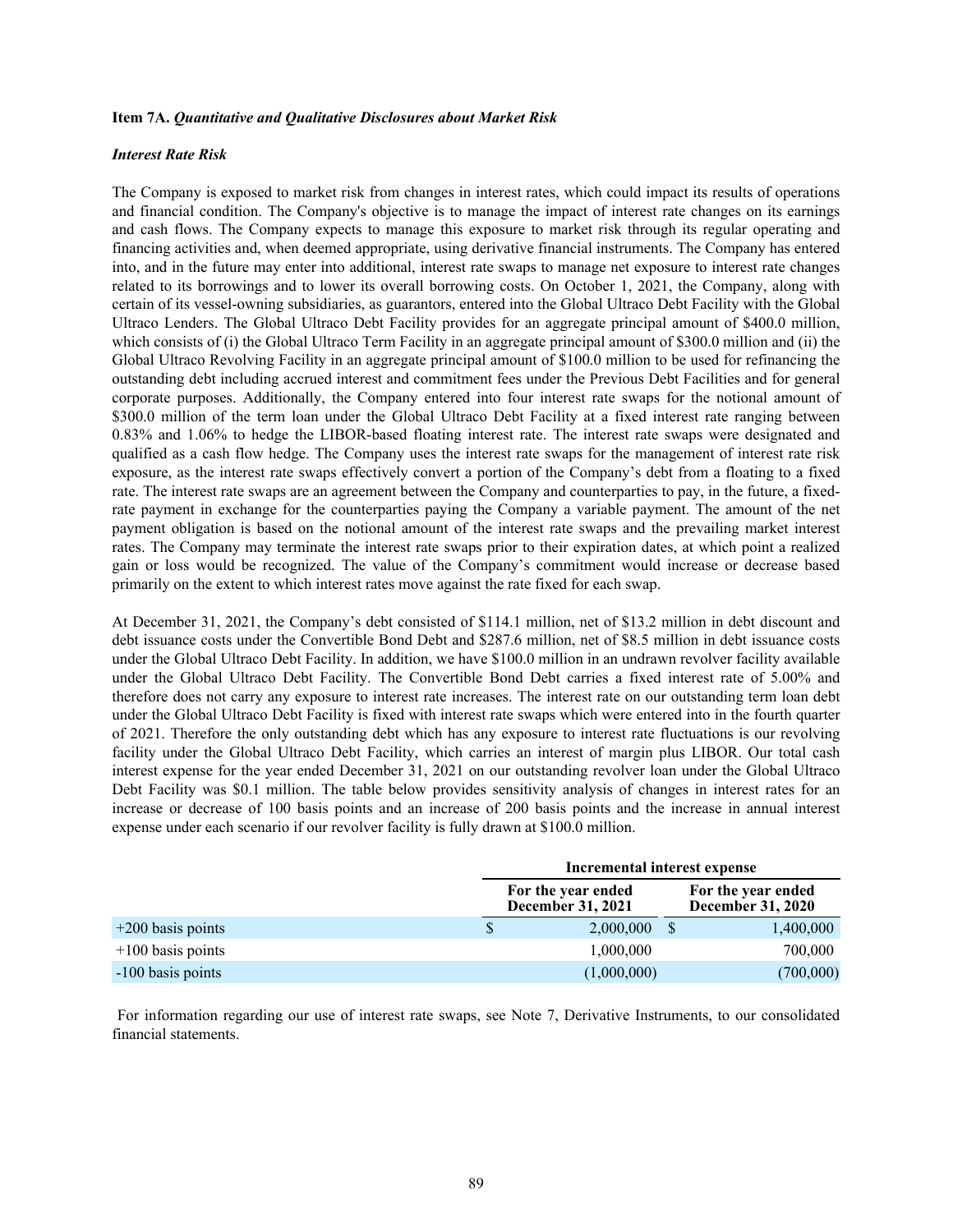## *Foreign Currency and Exchange Rate Risk*

The shipping industry in which the Company operates substantially transacts using the U.S. dollar. The Company generates all of its revenues in U.S. dollars and the Company's current exposure to currency fluctuations is not material. The majority of the Company's operating expenses are in U.S. dollars. However, we incur some of our voyage expenses and vessel operating expenses in other currencies. The amount and frequency of some of these expenses may fluctuate from period to period. Depreciation in the value of the U.S. dollar relative to other currencies will increase the U.S. dollar cost to us of paying such expenses. There is currently no expectation that that there would be an increase in the business conducted in foreign currencies. In the future if there is a substantial increase in our foreign currency transactions, our exposure could increase and we may seek to hedge against any currency fluctuation.

#### **Item 8.** *Financial Statements and Supplementary Data*

The information required by this item is contained in the financial statements set forth in Item 15(a) under the caption "Consolidated Financial Statements" as part of this Annual Report on Form 10-K.

## **Item 9.** *Changes in and Disagreements with Accountants on Accounting and Financial Disclosure*

None.

## **Item 9A.** *Controls and Procedures*

## *Disclosure Controls and Procedures*

Our management, including our Chief Executive Officer and our Chief Financial Officer, has conducted an evaluation of the effectiveness of our disclosure controls and procedures as defined in Rules 13a-15(e) and 15d-15(e) under the Securities Exchange Act as of the end of the period covered by this Annual Report. Based upon that evaluation, our Chief Executive Officer and Chief Financial Officer have concluded that our disclosure controls and procedures were effective as of December 31, 2021. The Company's disclosure controls and procedures are designed to provide reasonable assurance that information required to be disclosed by the Company in the reports that it files or submits to the SEC under the Exchange Act is recorded, processed, summarized and reported within the time periods specified in SEC rules and forms and that such information is accumulated and communicated to our management, including our Chief Executive Officer and Chief Financial Officer, as appropriate, to allow timely decisions regarding required disclosure.

#### *Management's Report on Internal Control Over Financial Reporting*

Management is responsible for establishing and maintaining adequate internal control over financial reporting, as such term is defined in Rule 13a-15(f) and 15d-15(f) of the Exchange Act. The Company's internal control over financial reporting is a process designed by, or under the supervision of, the Company's Chief Executive Officer and Chief Financial Officer to provide reasonable assurance regarding the reliability of financial reporting and the preparation of the Company's financial statements for external reporting purposes in accordance with generally accepted accounting principles.

Management assessed the effectiveness of the Company's internal control over financial reporting as of December 31, 2021. In making this assessment, management used the criteria set forth by the Committee of Sponsoring Organizations of the Treadway Commission ("COSO") in Internal Control-Integrated Framework (2013). Based on management's assessment and those criteria, management has concluded that the Company maintained effective internal control over financial reporting as of December 31, 2021.

Our internal control over financial reporting includes policies and procedures that pertain to the maintenance of records that, in reasonable detail, accurately and fairly reflect transactions and dispositions of the Company's assets; provide reasonable assurance that transactions are recorded as necessary to permit preparation of financial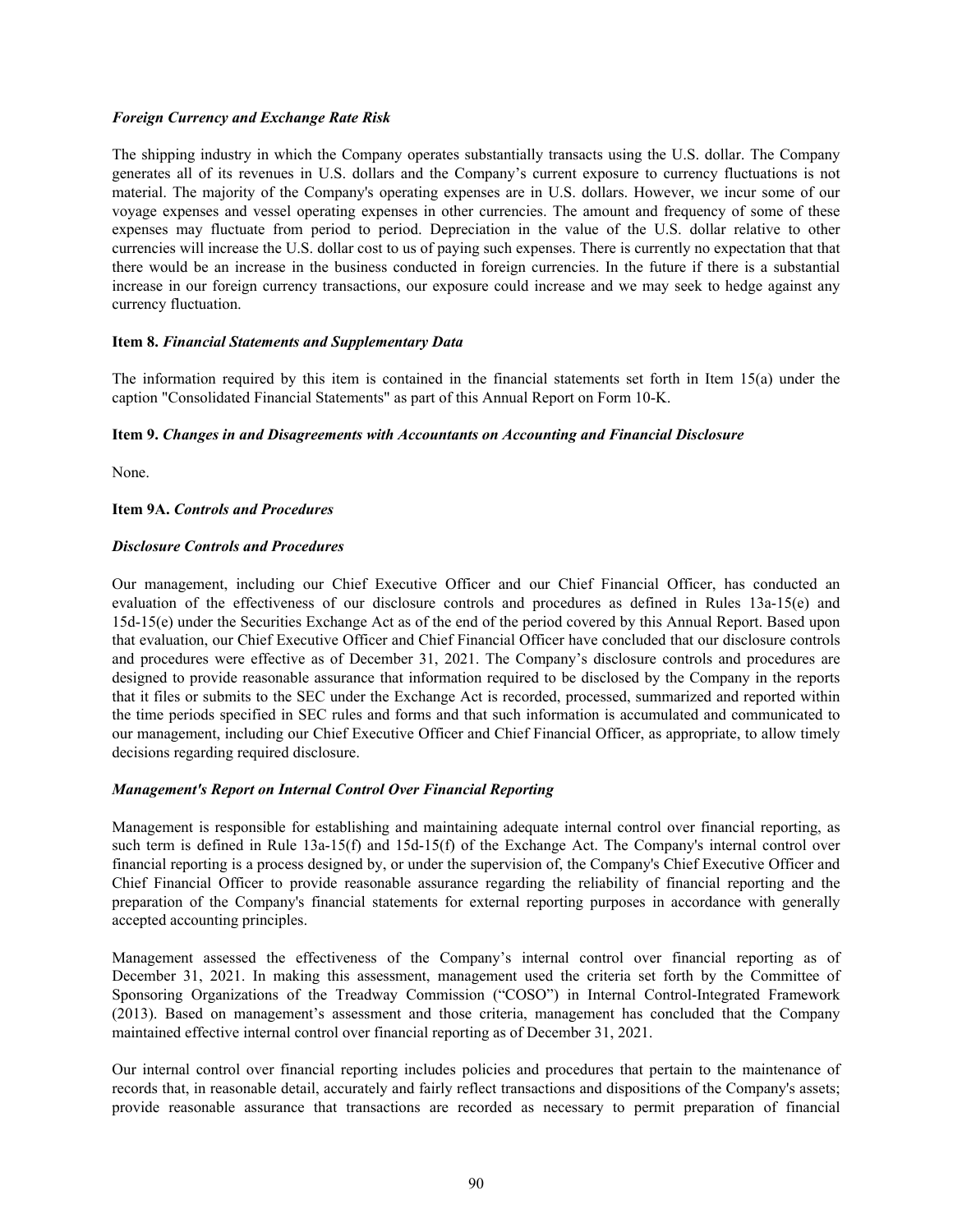statements in accordance with generally accepted accounting principles, and that the Company's receipts and expenditures are being made only in accordance with authorizations of management and the directors of the Company; and provide reasonable assurance regarding prevention or timely detection of unauthorized acquisition, use or disposition of the Company's assets that could have a material effect on the financial statements.

The effectiveness of the Company's internal control over financial reporting as of December 31, 2021 has been audited by Deloitte & Touche LLP, an independent registered public accounting firm, as stated in their report which is included in Part IV. Item 15. Exhibits, Financial Statement Schedules under the heading, "Report of Independent Registered Public Accounting Firm."

## *Changes in Internal Control Over Financial Reporting*

In addition, we evaluated our internal control over financial reporting, as defined in Rules 13a-15(f) and 15d-15(f) of the Exchange Act and there have been no changes in our internal control over financial reporting that occurred during the fourth quarter of 2021 that materially affected, or are reasonably likely to materially affect, our internal control over financial reporting.

## **Item 9B.** *Other Information*

None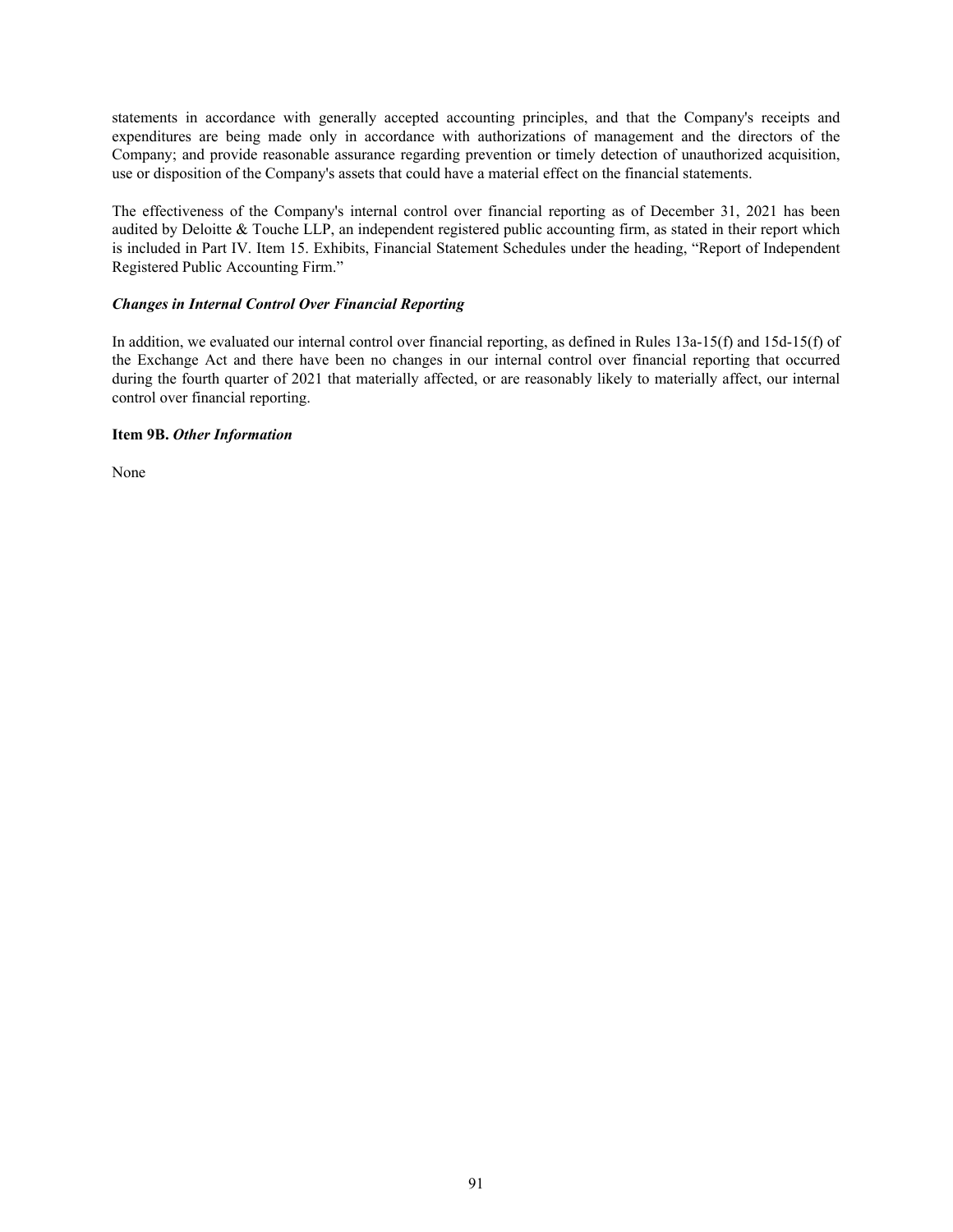## **PART III**

## **Item 10.** *Directors, Executive Officers and Corporate Governance*

Information regarding our directors, executive officers and certain corporate governance items will be included in the proxy statement for the 2022 annual meeting of shareholders, to be filed within 120 days after December 31, 2021, and is incorporated by reference to this Form 10-K.

## **Item 11.** *Executive Compensation*

Information regarding executive compensation will be included in the proxy statement for the 2022 annual meeting of shareholders, to be filed within 120 days after December 31, 2021, and is incorporated by reference to this Form 10-K.

## **Item 12.** *Security Ownership of Certain Beneficial Owners and Management and Related Stockholder Matters*

On December 15, 2016, the Company adopted the 2016 Equity Incentive Plan (the "2016 Plan") which replaced the 2014 Plan. Under the terms of the 2016 Plan, a maximum of 1,121,229 shares may be issued. Any director, officer, employee or consultant of the Company or any of its subsidiaries (including any prospective officer or employee) is eligible to be designated to participate in the 2016 Plan.

The following table sets forth certain information as of December 31, 2021 regarding the 2016 Plan. The 2016 Plan was approved by our shareholders on December 15, 2016.

|                                                           | Number of<br>Securities to be<br>issued upon<br>exercise of<br>outstanding<br>options, warrants<br>and rights | Weighted-average<br>exercise price of<br>outstanding<br>options, warrants<br>and rights | Number of<br>securities<br>remaining<br>available for<br>future issuance<br>under equity<br>compensation<br>plans(excluding<br>securities reflected<br>in column $(a)$ ) |
|-----------------------------------------------------------|---------------------------------------------------------------------------------------------------------------|-----------------------------------------------------------------------------------------|--------------------------------------------------------------------------------------------------------------------------------------------------------------------------|
| <b>Plan Category</b>                                      | $(a)*$                                                                                                        | (b)                                                                                     | $(c)$ *                                                                                                                                                                  |
| Equity compensation plans approved by security<br>holders | 47,568                                                                                                        | 38.60                                                                                   | 191,013                                                                                                                                                                  |

\* The sum, combined with 882,648 restricted shares issued consists of 1,121,229 shares eligible to be granted under the 2016 Plan.

Information regarding beneficial ownership and management and related stockholder matters will be included in the proxy statement for the 2022 annual meeting of shareholders, to be filed within 120 days after December 31, 2021, and is incorporated by reference to this Form 10-K.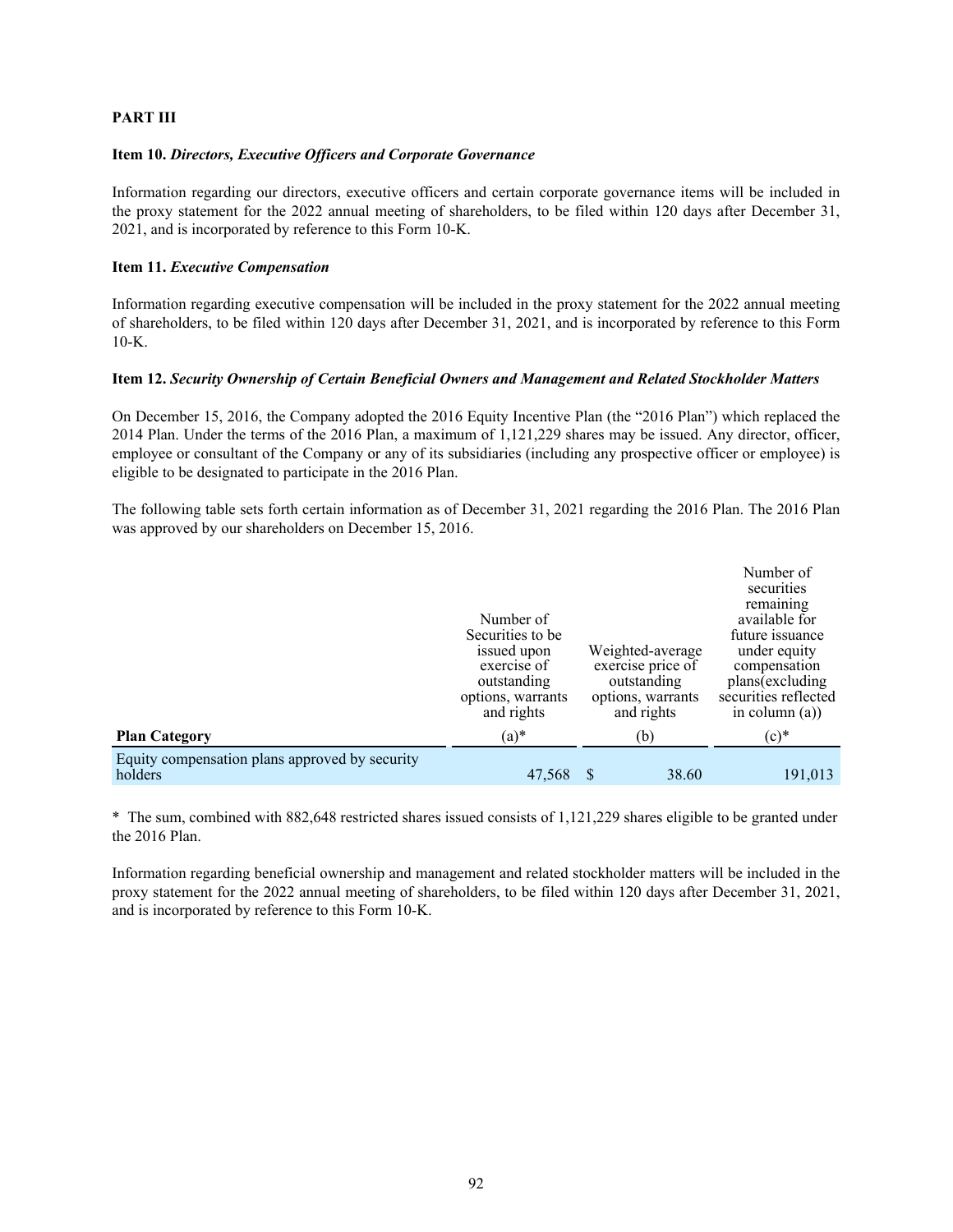## **Item 13.** *Certain Relationships and Related Transactions, and Director Independence*

Information regarding certain relationships and related transactions and director independence will be included in the proxy statement for the 2022 annual meeting of shareholders, to be filed within 120 days after December 31, 2021, and is incorporated by reference to this Form 10-K.

#### **Item 14.** *Principal Accountant Fees and Services*

Information regarding principal accounting fees and services billed to us by our principal accountant, Deloitte  $\&$ Touche LLP (PCAOB ID No. 34) will be included in the proxy statement for the 2022 annual meeting of shareholders, to be filed within 120 days after December 31, 2021, and is incorporated by reference to this Form 10- K.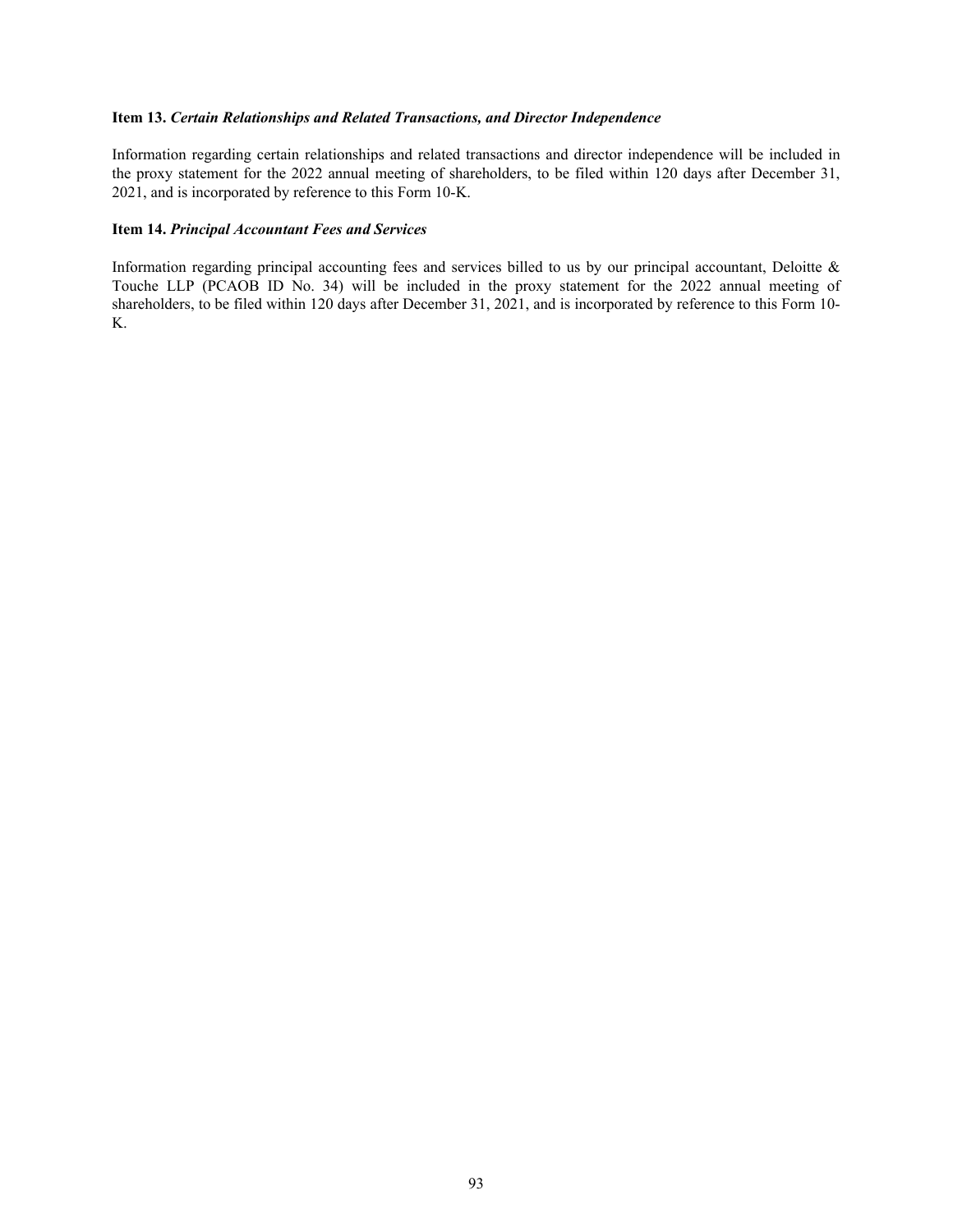## **PART IV**

## **Item 15. EXHIBITS AND FINANCIAL STATEMENT SCHEDULES.**

- (a) Documents filed as part of this Annual Report on Form 10-K
- 1. Consolidated Financial Statements: See accompanying Index to Consolidated Financial Statements.
- 2. Consolidated Financial Statement Schedule: Financial statement schedules are omitted either due to the absence of conditions under which they are required or because the information required is included in the notes to the Company's consolidated financial statements.

## (b) Exhibits

| <b>Number</b> | <b>Exhibit Title</b>                                                                                                                                                                             |
|---------------|--------------------------------------------------------------------------------------------------------------------------------------------------------------------------------------------------|
| 3.1           | Second Amended and Restated By-Laws of Eagle Bulk Shipping Inc., dated as of October 15, 2014                                                                                                    |
|               | (incorporated by reference to Exhibit 3.2 to the Report on Form 8-K of Eagle Bulk Shipping Inc.,                                                                                                 |
|               | filed with the SEC on October 16, 2014; File No. 001-33831).                                                                                                                                     |
| 3.2           | Third Amended and Restated Articles of Incorporation of Eagle Bulk Shipping Inc., dated as of                                                                                                    |
|               | August 4, 2016 (incorporated by reference to Exhibit 3.1 to the Report on Form 8-K of Eagle Bulk                                                                                                 |
|               | Shipping Inc., filed with the SEC on August 4, 2016; File No. 001-33831).                                                                                                                        |
| 3.3           | Articles of Amendment to Third Amended and Restated Articles of Incorporation of Eagle Bulk                                                                                                      |
|               | Shipping Inc. (incorporated by reference to Exhibit 3.1 to the Report on Form 8-K of Eagle Bulk<br>Shipping Inc., filed with the SEC on September 14, 2020; File No. 001-33831).                 |
|               |                                                                                                                                                                                                  |
| 4.1           | Form of Specimen Stock Certificate of Eagle Bulk Shipping Inc. (incorporated by reference to<br>Exhibit 4.1 to the Report on Form 8-K of Eagle Bulk Shipping Inc., filed with the SEC on October |
|               | 16, 2014; File No. 001-33831).                                                                                                                                                                   |
| 4.2           | Amended and Restated Registration Rights Agreement, dated as of May 13, 2016, by and between                                                                                                     |
|               | Eagle Bulk Shipping Inc. and the Holders party thereto (incorporated by reference to Exhibit 10.1 to                                                                                             |
|               | the Report on Form 8-K of Eagle Bulk Shipping Inc., filed with the SEC on May 17, 2016; File No.<br>$001 - 33831$ .                                                                              |
| $4.3*$        | <b>Description of Securities.</b>                                                                                                                                                                |
| 4.4           | Indenture, dated July 29, 2019, by and between Eagle Bulk Shipping Inc. and Deutsche Bank Trust                                                                                                  |
|               | Company Americas, as trustee (incorporated by reference to Exhibit 4.1 to the Company's Current                                                                                                  |
|               | Report on Form 8-K filed with the SEC on August 2, 2019).                                                                                                                                        |
| 4.5           | Form of Note representing the Company's 5,00% Convertible Senior Notes due 2024 (included as                                                                                                     |
|               | Exhibit A to the Indenture filed as Exhibit 4.1) (incorporated by reference to Exhibit 4.1 to the                                                                                                |
|               | Company's Current Report on Form 8-K filed with the SEC on August 2, 2019).                                                                                                                      |
| 10.1#         | Eagle Bulk Shipping Inc. Amended and Restated 2016 Equity Incentive Plan (incorporated by<br>reference to Appendix A of the Company's Definitive Proxy Statement on Schedule 14A (File No.       |
|               | 001-33831) filed with the SEC on April 25, 2019).                                                                                                                                                |
| 10.2#         | Employment Agreement, dated October 29, 2021, among Eagle Bulk Shipping Inc., Eagle Shipping                                                                                                     |
|               | International (USA) LLC and Gary Vogel (incorporated by reference to Exhibit 10.1 to the Current                                                                                                 |
|               | Report on Form 8-K of Eagle Bulk Shipping Inc., filed with the SEC on November 1, 2021; File No.                                                                                                 |
|               | $001 - 33831$ .                                                                                                                                                                                  |
| 10.3#         | <u>Employment Agreement, dated September 3, 2016, among Eagle Bulk Shipping Inc., Eagle Shipping</u>                                                                                             |
|               | International (USA) LLC and Frank De Costanzo (incorporated by reference to Exhibit 10.6 to the                                                                                                  |
|               | Quarterly Report on Form 10-Q of Eagle Bulk Shipping Inc., filed with the SEC on November 9,                                                                                                     |
|               | 2016; File No. 001-33831).                                                                                                                                                                       |
| 10.4#         | Option Award Agreement, dated November 7, 2016, between Frank De Costanzo and Eagle Bulk<br>Shipping Inc. (incorporated by reference to Exhibit 10.1 to the Report on Form 8-K of Eagle Bulk     |
|               | Shipping Inc., filed with the SEC on November 9, 2016; File No. 001-33831).                                                                                                                      |
|               |                                                                                                                                                                                                  |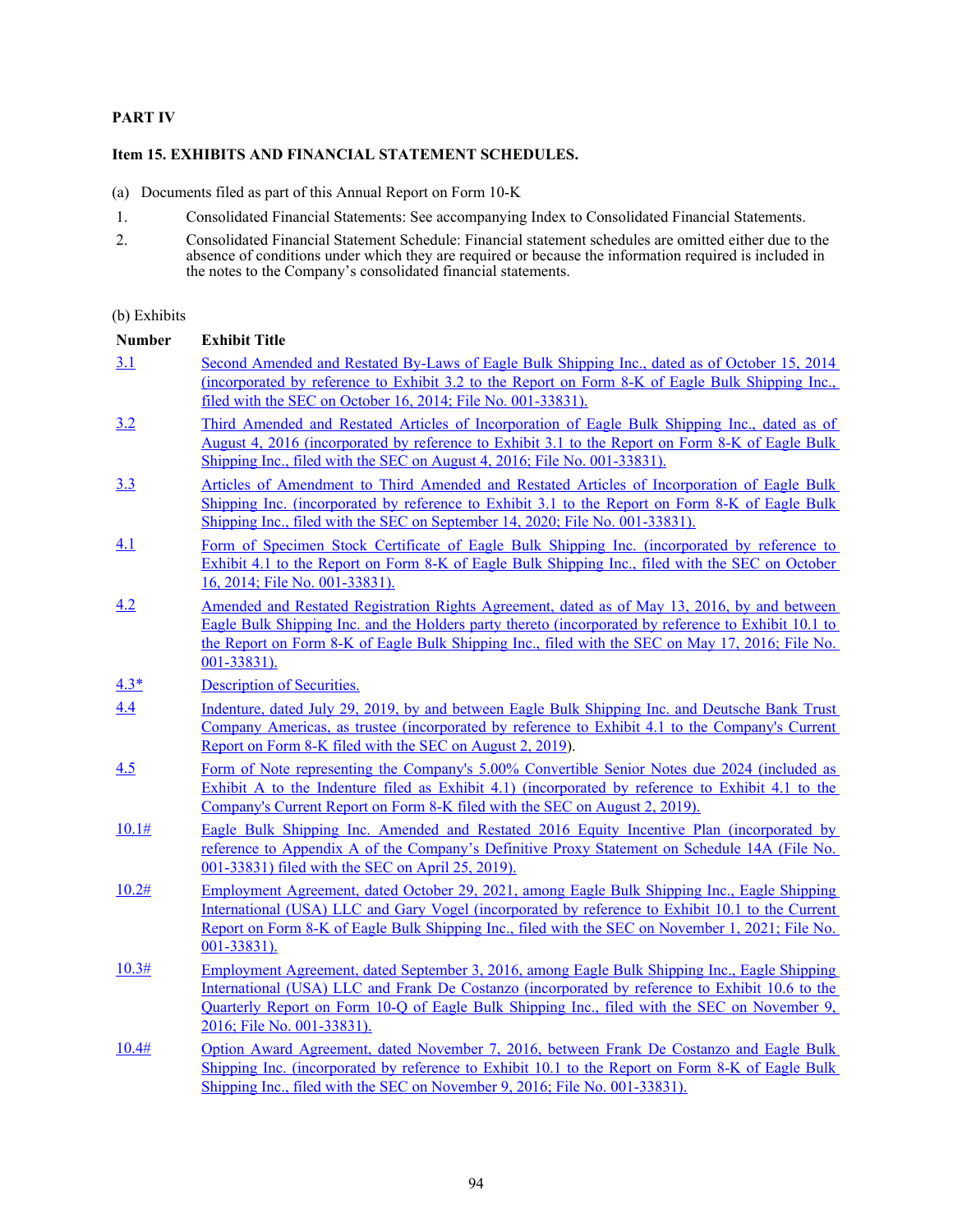| 10.5#        | Option Award Agreement, dated December 15, 2016, between Gary Vogel and Eagle Bulk Shipping<br>Inc. (incorporated by reference to Exhibit 10.38 to the Annual Report on Form 10-K of Eagle Bulk                                                                                                                                                                                                                                                                                                                                                                                                                                                         |
|--------------|---------------------------------------------------------------------------------------------------------------------------------------------------------------------------------------------------------------------------------------------------------------------------------------------------------------------------------------------------------------------------------------------------------------------------------------------------------------------------------------------------------------------------------------------------------------------------------------------------------------------------------------------------------|
|              | Shipping Inc., filed with the SEC on March 31, 2017; File No. 001-33831).                                                                                                                                                                                                                                                                                                                                                                                                                                                                                                                                                                               |
| 10.6#        | Form of Restricted Stock Award Agreement under the Eagle Bulk Shipping Inc. 2016 Equity<br>Incentive Plan (incorporated by reference to Exhibit 10.1 to the Report on Form 8-K of Eagle Bulk<br>Shipping Inc., filed with the SEC on March 7, 2017; File No. 001-33831).                                                                                                                                                                                                                                                                                                                                                                                |
| 10.7#        | Form of Option Award Agreement under the Eagle Bulk Shipping Inc. 2016 Equity Incentive Plan<br>(incorporated by reference to Exhibit 10.2 to the Report on Form 8-K of Eagle Bulk Shipping Inc.,<br><u>filed with the SEC on March 7, 2017; File No. 001-33831).</u>                                                                                                                                                                                                                                                                                                                                                                                   |
| 10.8         | At Market Issuance Sales Agreement with B. Riley Securities, Inc., BTIG, LLC and Fearnley<br>Securities, Inc. (incorporated by reference to Exhibit 1.1 to the Report on Form 8-K of Eagle Bulk<br>Shipping Inc. filed with the SEC on March 12, 2021; File No. 001-33831).                                                                                                                                                                                                                                                                                                                                                                             |
| $10.9*$      | Senior Secured Credit Facility, dated October 1, 2021, by and between Eagle Bulk Shipping, Inc.,<br>certain vessel-owning subsidiaries, as guarantors, the lenders party thereto, the swap banks party<br>thereto, Credit Agricole Corporate and Investment Bank, Skandinaviska Enskilda Banken AB<br>(PUBL), Danish Ship Finance A/S, Nordea Bank ABP, Filial I Norge and DNB Markets Inc., as<br>mandated lead arrangers and bookrunners, DNB Bank ASA, as swap coordinator, Deutsche Bank AG<br>and ING Bank N.V., London Branch, as lenders, and Credit Agricole, as security trustee, structurer,<br>sustainability coordinator and facility agent |
| $10.10#*$    | Restricted Stock Award Agreement under the Eagle Bulk Shipping Inc. 2016 Equity Incentive Plan,<br>dated September 3, 2021, between Gary Vogel and Eagle Bulk Shipping Inc.                                                                                                                                                                                                                                                                                                                                                                                                                                                                             |
| $10.11#*$    | Restricted Stock Award Agreement under the Eagle Bulk Shipping Inc. 2016 Equity Incentive Plan,<br>dated September 3, 2021, between Frank De Costanzo and Eagle Bulk Shipping Inc.                                                                                                                                                                                                                                                                                                                                                                                                                                                                      |
| $21.1*$      | Subsidiaries of the Registrant.                                                                                                                                                                                                                                                                                                                                                                                                                                                                                                                                                                                                                         |
| $23.1*$      | Consent of Independent Registered Public Accounting Firm.                                                                                                                                                                                                                                                                                                                                                                                                                                                                                                                                                                                               |
| $23.2*$      | Consent of Seward & Kissel LLP.                                                                                                                                                                                                                                                                                                                                                                                                                                                                                                                                                                                                                         |
| $31.1*$      | Rule 13a-14(d) / 15d-14(a) Certification of Principal Executive Officer.                                                                                                                                                                                                                                                                                                                                                                                                                                                                                                                                                                                |
| $31.2*$      | Rule 13a-14(d) / 15d-14(a) Certification of Principal Financial Officer.                                                                                                                                                                                                                                                                                                                                                                                                                                                                                                                                                                                |
| $32.1**$     | Section 1350 Certification of Principal Executive Officer.                                                                                                                                                                                                                                                                                                                                                                                                                                                                                                                                                                                              |
| $32.2**$     | Section 1350 Certification of Principal Financial Officer.                                                                                                                                                                                                                                                                                                                                                                                                                                                                                                                                                                                              |
| $101$ . INS* | <b>XBRL</b> Instance Document.                                                                                                                                                                                                                                                                                                                                                                                                                                                                                                                                                                                                                          |
| 101.SCH*     | <b>XBRL</b> Schema Document.                                                                                                                                                                                                                                                                                                                                                                                                                                                                                                                                                                                                                            |
| 101.CAL*     | <b>XBRL Calculation Linkbase Document.</b>                                                                                                                                                                                                                                                                                                                                                                                                                                                                                                                                                                                                              |
| $101.DEF*$   | XBRL Definition Linkbase Document.                                                                                                                                                                                                                                                                                                                                                                                                                                                                                                                                                                                                                      |
| 101.LAB*     | XBRL Labels Linkbase Document.                                                                                                                                                                                                                                                                                                                                                                                                                                                                                                                                                                                                                          |
| 101.PRE*     | XBRL Presentation Linkbase Document.                                                                                                                                                                                                                                                                                                                                                                                                                                                                                                                                                                                                                    |
| 104          | Cover Page Interactive Data File (formatted as Inline XBRL and contained in Exhibit 101).                                                                                                                                                                                                                                                                                                                                                                                                                                                                                                                                                               |

\* Filed herewith.

\*\* Furnished herewith.

# Management contract or compensatory plan or arrangement.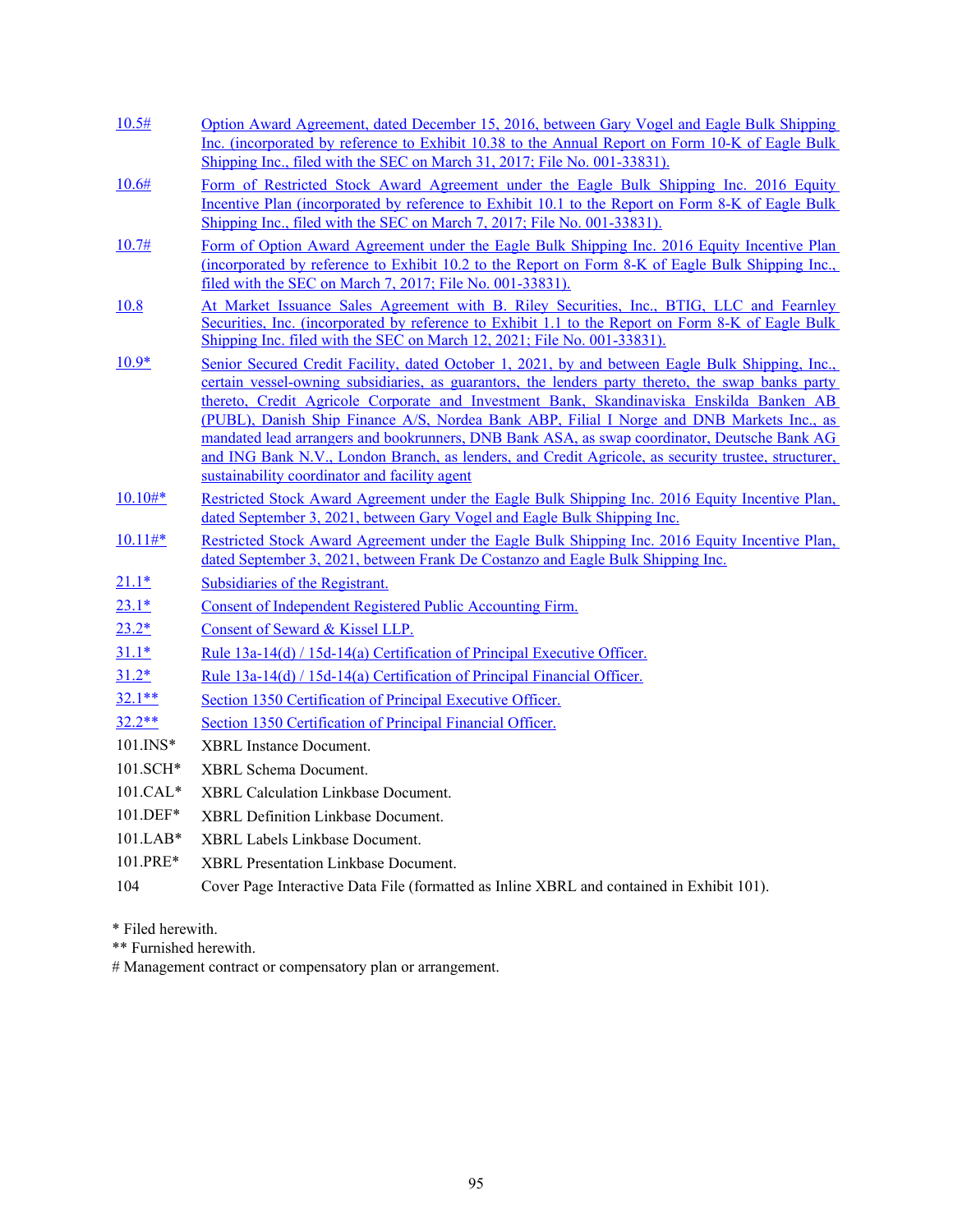## **SIGNATURES**

Pursuant to the requirements of Section 13 or 15(d) of the Securities Exchange of 1934, the Registrant has duly caused this report to be signed on its behalf by the undersigned thereunto duly authorized.

## **EAGLE BULK SHIPPING INC.**

By: /s/ Gary Vogel

Name: Gary Vogel Title: Chief Executive Officer

March 11, 2022

Pursuant to the requirements of the Securities Exchange Act of 1934, this report has been signed below by the following persons on behalf of the registrant and in the capacities indicated on March 11, 2022.

| <b>Name</b>                                   | <b>Title</b>                                                                   |  |  |  |
|-----------------------------------------------|--------------------------------------------------------------------------------|--|--|--|
| /s/ Gary Vogel<br>Gary Vogel                  | Chief Executive Officer and Director<br>(Principal Executive Officer)          |  |  |  |
| /s/ Frank De Costanzo<br>Frank De Costanzo    | <b>Chief Financial Officer</b><br>(Principal Financial and Accounting Officer) |  |  |  |
| /s/ Paul M. Leand, Jr.<br>Paul M. Leand, Jr.  | Chairman of the Board of Directors                                             |  |  |  |
| /s/ Randee E. Day<br>Randee E. Day            | Director                                                                       |  |  |  |
| /s/ Justin A. Knowles<br>Justin A. Knowles    | Director                                                                       |  |  |  |
| /s/ Bart Veldhuizen<br><b>Bart Veldhuizen</b> | Director                                                                       |  |  |  |
| /s/ Gary Weston<br>Gary Weston                | Director                                                                       |  |  |  |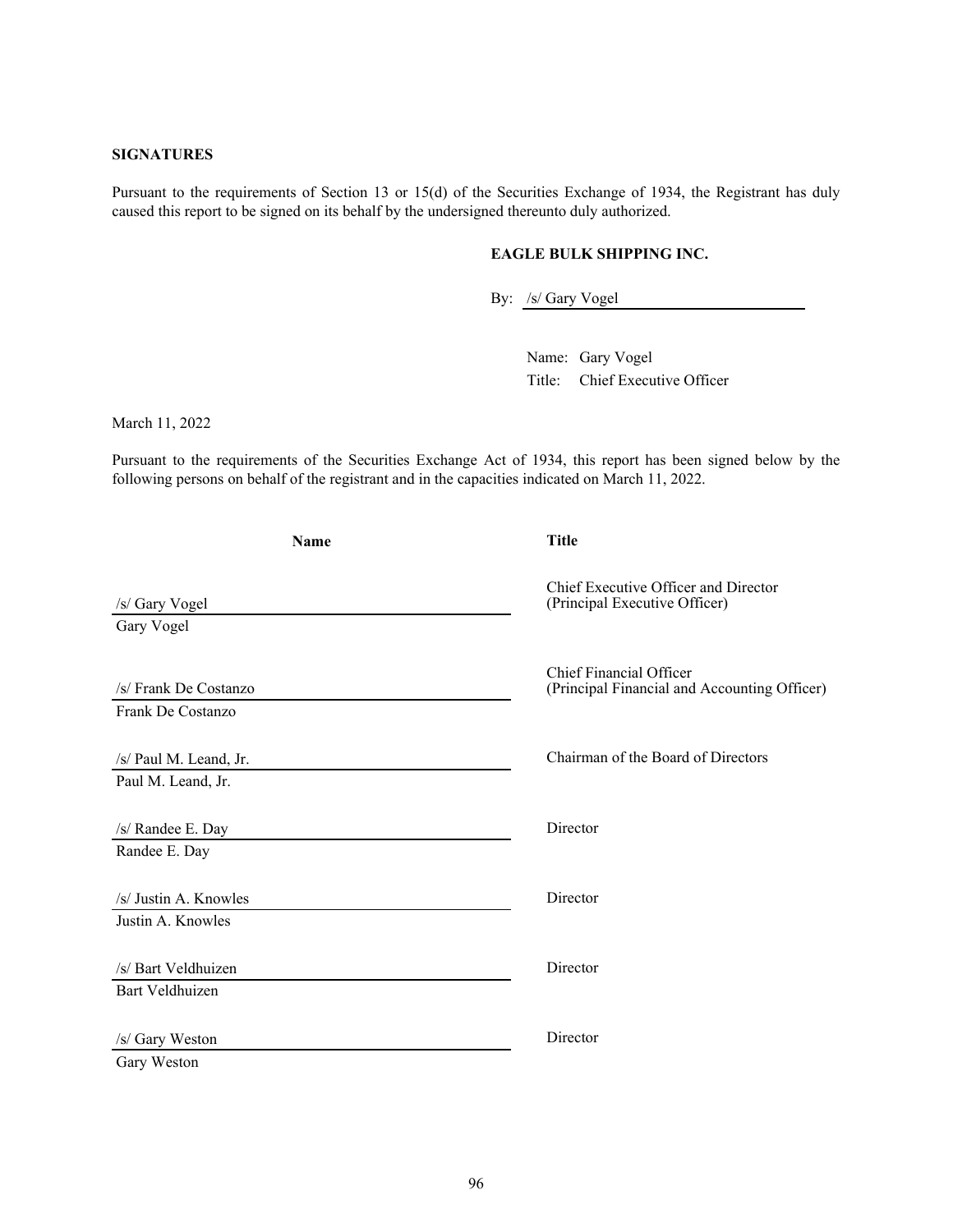# **INDEX TO CONSOLIDATED FINANCIAL STATEMENTS**

| Report of Independent Registered Public Accounting Firm (PCAOB ID No.34)                                           | $F-2$  |
|--------------------------------------------------------------------------------------------------------------------|--------|
|                                                                                                                    |        |
| Consolidated Balance Sheets as of December 31, 2021 and 2020                                                       | $F-5$  |
|                                                                                                                    |        |
| Consolidated Statements of Operations for the years ended December 31, 2021, 2020 and 2019                         | $F-7$  |
|                                                                                                                    |        |
| Consolidated Statements of Comprehensive Income/(Loss) for the years ended December 31, 2021, 2020<br>and 2019     | $F-8$  |
|                                                                                                                    |        |
| Consolidated Statements of Changes in Stockholders' Equity for the years ended December 31, 2021, 2020<br>and 2019 | $F-9$  |
|                                                                                                                    |        |
| Consolidated Statements of Cash Flows for the years ended December 31, 2021, 2020 and 2019                         | $F-12$ |
|                                                                                                                    |        |
| Notes to Consolidated Financial Statements                                                                         | $F-14$ |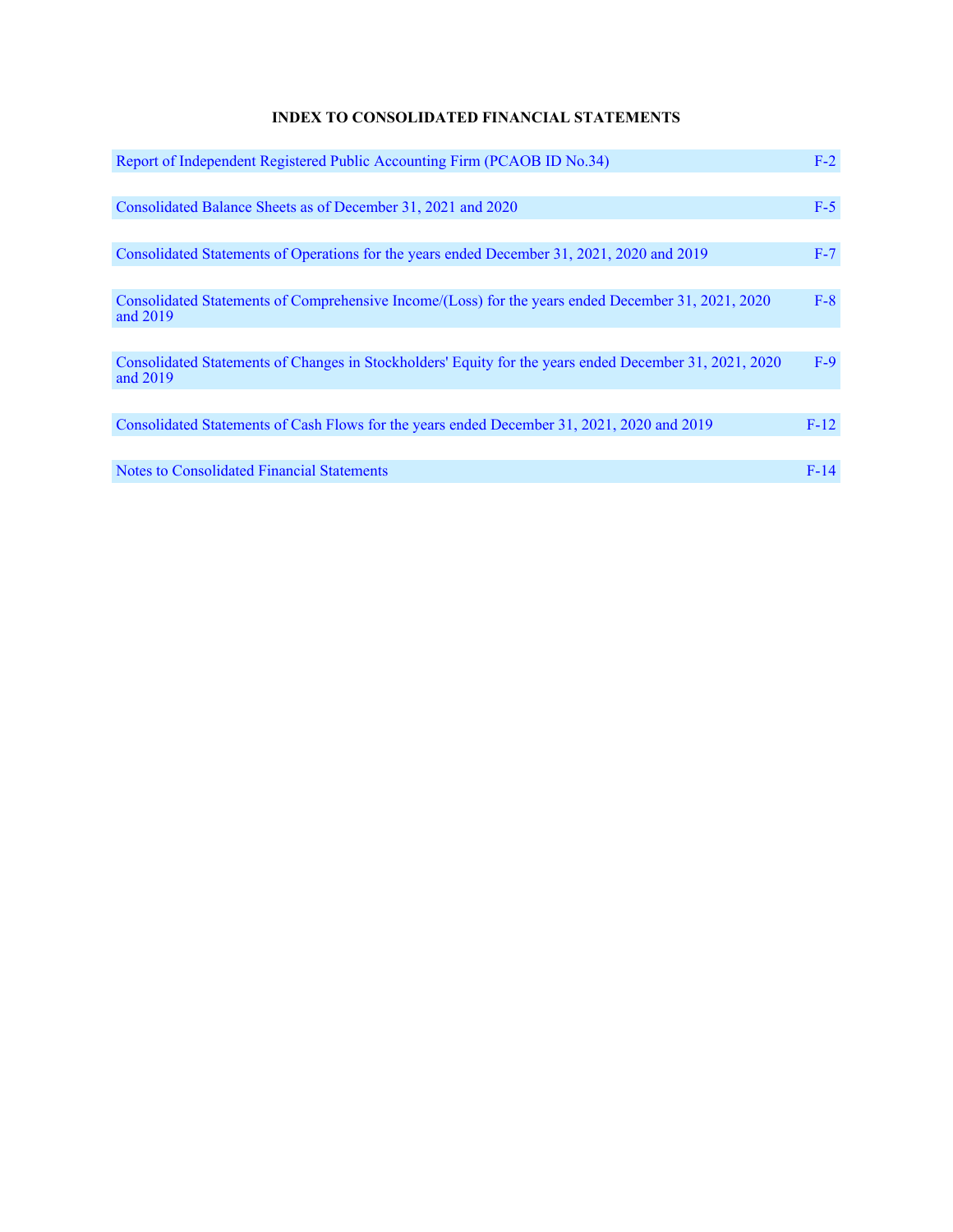#### **Report of Independent Registered Public Accounting Firm**

To the shareholders and the Board of Directors of Eagle Bulk Shipping Inc.

## **Opinions on the Financial Statements and Internal Control over Financial Reporting**

We have audited the accompanying consolidated balance sheets of Eagle Bulk Shipping Inc. and subsidiaries (the "Company") as of December 31, 2021 and 2020, the related consolidated statements of operations, comprehensive income/(loss), changes in stockholders' equity and cash flows, for each of the three years in the period ended December 31, 2021, and the related notes (collectively referred to as the "financial statements"). We also have audited the Company's internal control over financial reporting as of December 31, 2021, based on criteria established in *Internal Control - Integrated Framework (2013)* issued by the Committee of Sponsoring Organizations of the Treadway Commission (COSO).

In our opinion, the financial statements referred to above present fairly, in all material respects, the financial position of the Company as of December 31, 2021 and 2020, and the results of its operations and its cash flows for each of the three years in the period ended December 31, 2021, in conformity with accounting principles generally accepted in the United States of America. Also, in our opinion, the Company maintained, in all material respects, effective internal control over financial reporting as of December 31, 2021, based on criteria established in *Internal Control - Integrated Framework (2013)* issued by COSO.

## **Change in Accounting Principle**

As discussed in Note 2 to the financial statements, effective January 1, 2019, the Company adopted FASB Accounting Standards Update 2016-02, *Leases*, using the modified retrospective approach.

## **Basis for Opinions**

The Company's management is responsible for these financial statements, for maintaining effective internal control over financial reporting, and for its assessment of the effectiveness of internal control over financial reporting, included in the accompanying Management's Report on Internal Control over Financial Reporting. Our responsibility is to express an opinion on these financial statements and an opinion on the Company's internal control over financial reporting based on our audits. We are a public accounting firm registered with the Public Company Accounting Oversight Board (United States) (PCAOB) and are required to be independent with respect to the Company in accordance with the U.S. federal securities laws and the applicable rules and regulations of the Securities and Exchange Commission and the PCAOB.

We conducted our audits in accordance with the standards of the PCAOB. Those standards require that we plan and perform the audits to obtain reasonable assurance about whether the financial statements are free of material misstatement, whether due to error or fraud, and whether effective internal control over financial reporting was maintained in all material respects.

Our audits of the financial statements included performing procedures to assess the risks of material misstatement of the financial statements, whether due to error or fraud, and performing procedures to respond to those risks. Such procedures included examining, on a test basis, evidence regarding the amounts and disclosures in the financial statements. Our audits also included evaluating the accounting principles used and significant estimates made by management, as well as evaluating the overall presentation of the financial statements. Our audit of internal control over financial reporting included obtaining an understanding of internal control over financial reporting, assessing the risk that a material weakness exists, and testing and evaluating the design and operating effectiveness of internal control based on the assessed risk. Our audits also included performing such other procedures as we considered necessary in the circumstances. We believe that our audits provide a reasonable basis for our opinions.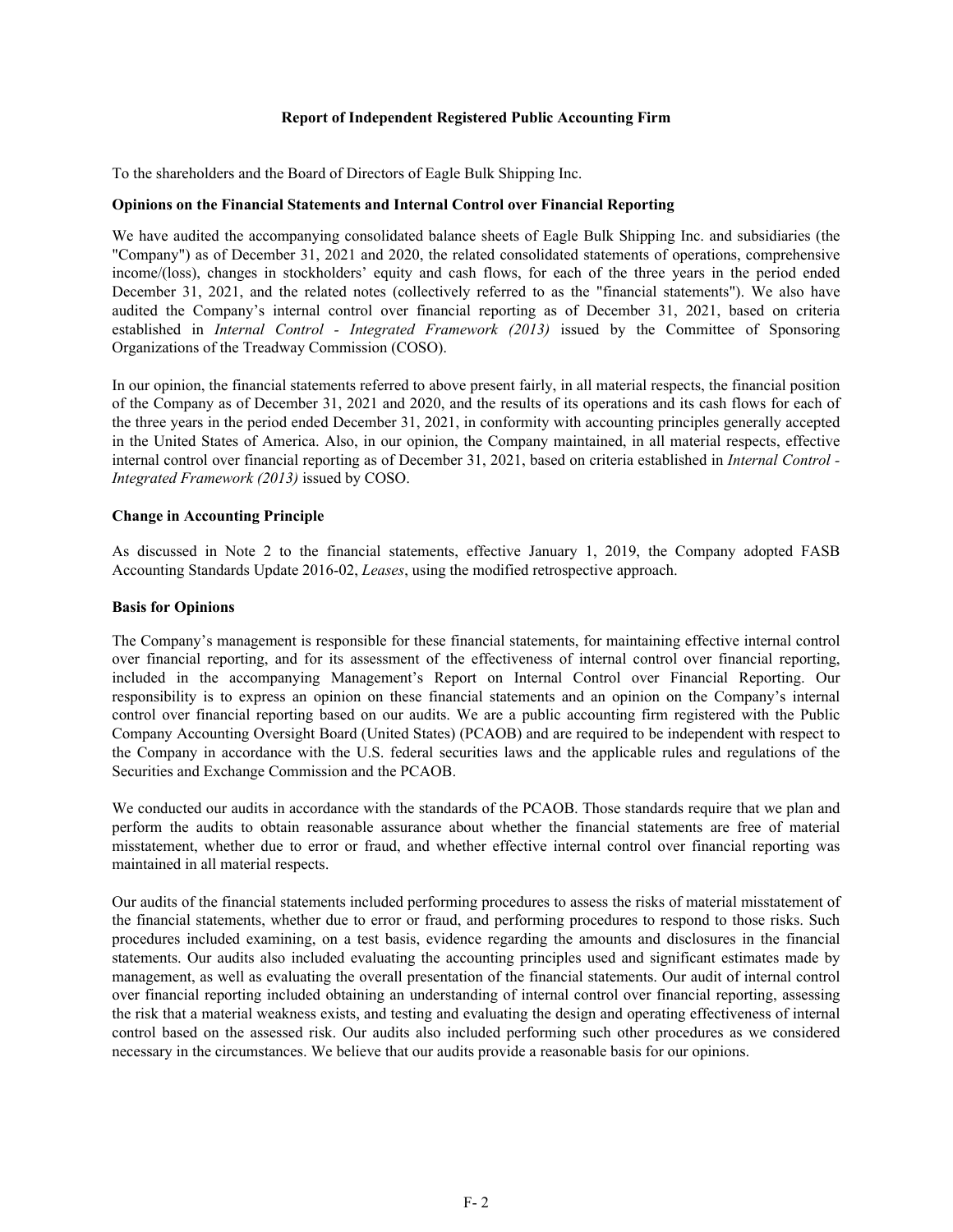#### **Definition and Limitations of Internal Control over Financial Reporting**

A company's internal control over financial reporting is a process designed to provide reasonable assurance regarding the reliability of financial reporting and the preparation of financial statements for external purposes in accordance with generally accepted accounting principles. A company's internal control over financial reporting includes those policies and procedures that (1) pertain to the maintenance of records that, in reasonable detail, accurately and fairly reflect the transactions and dispositions of the assets of the company; (2) provide reasonable assurance that transactions are recorded as necessary to permit preparation of financial statements in accordance with generally accepted accounting principles, and that receipts and expenditures of the company are being made only in accordance with authorizations of management and directors of the company; and (3) provide reasonable assurance regarding prevention or timely detection of unauthorized acquisition, use, or disposition of the company's assets that could have a material effect on the financial statements.

Because of its inherent limitations, internal control over financial reporting may not prevent or detect misstatements. Also, projections of any evaluation of effectiveness to future periods are subject to the risk that controls may become inadequate because of changes in conditions, or that the degree of compliance with the policies or procedures may deteriorate.

#### **Critical Audit Matter**

The critical audit matter communicated below is a matter arising from the current-period audit of the financial statements that was communicated or required to be communicated to the audit committee and that (1) relates to accounts or disclosures that are material to the financial statements and (2) involved our especially challenging, subjective, or complex judgments. The communication of critical audit matters does not alter in any way our opinion on the financial statements, taken as a whole, and we are not, by communicating the critical audit matter below, providing separate opinions on the critical audit matter or on the accounts or disclosures to which it relates.

#### **Determination of Vessel Asset Impairment Indicators — Refer to Note 2 to the financial statements**

#### *Critical Audit Matter Description*

The Company's evaluation of vessel assets for impairment involves an initial assessment of each vessel asset to determine whether events or changes in circumstances exist that may indicate that the carrying amounts of vessel assets are no longer recoverable. Total Vessels and vessel improvements, at cost, net of accumulated depreciation as of December 31, 2021 and 2020, were \$908 million and \$811 million, respectively.

Possible indications of impairment may include events or changes in circumstances affecting the legal environment, the business climate, employment, charter hire rates, market value, useful economic life and physical condition of the vessel assets. When events or changes in circumstances exist, the Company evaluates its vessel assets for impairment by comparing undiscounted future cash flows expected to be generated over the life of each vessel asset to the respective carrying amount. If the Company's estimate of undiscounted future cash flows for any vessel asset for which indicators of impairment exist is lower than the vessel asset's carrying value, and the vessel's carrying value is greater than its fair market value, the carrying value is written down, by recording a charge to operations, to the vessel asset's fair market value.

The Company makes significant assumptions to evaluate vessel assets for possible indications of impairment. Changes in these assumptions could have a significant impact on the vessel assets identified for further analysis. For the years ended December 31, 2021, 2020, and 2019, no impairment loss has been recognized on vessel assets.

We identified the determination of impairment indicators for vessel assets as a critical audit matter because of the significant assumptions management makes when determining whether events or changes in circumstances have occurred indicating that the carrying amounts of vessel assets may not be recoverable. This required a high degree of auditor judgment and an increased extent of effort when performing audit procedures to evaluate whether management appropriately identified impairment indicators.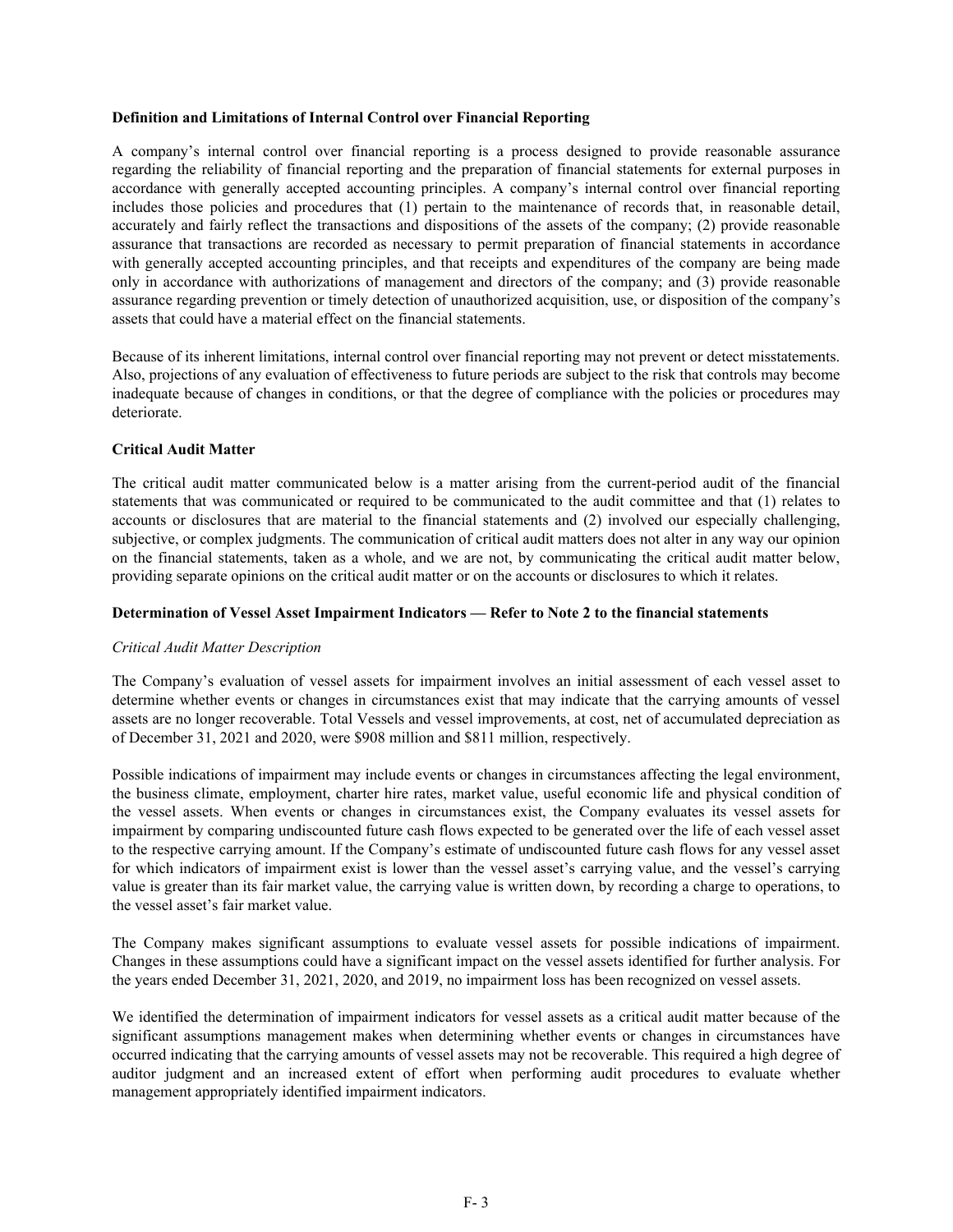#### *How the Critical Audit Matter Was Addressed in the Audit*

Our audit procedures related to the evaluation of vessel assets for possible indications of impairment included the following, among others:

- We tested the effectiveness of the controls over management's identification of possible circumstances that may indicate that the carrying amounts of vessel assets are no longer recoverable, including controls over management's estimates of the legal environment, the business climate, employment, charter hire rates, market value, useful economic life and physical condition of the vessel assets.
- We evaluated management's impairment analysis by:
	- Testing vessel assets for possible indications of impairment, including searching for adverse assetspecific and/or market conditions.
	- Developing an independent expectation of impairment indicators and comparing such expectation to management's analysis.
	- Obtained from the Company's management the vessel assets impairment indicators analysis and the assumptions used in the legal environment, the business climate, employment, charter hire rates, market value, and physical condition of the vessel assets, and considered the consistency of the assumptions used with evidence obtained in other areas of the audit. This included, among others, 1) internal communications by management to the board of directors, and 2) external communications by management to analysts and investors.

## /s/ DELOITTE & TOUCHE LLP

New York, New York

March 11, 2022

We have served as the Company's auditor since 2015.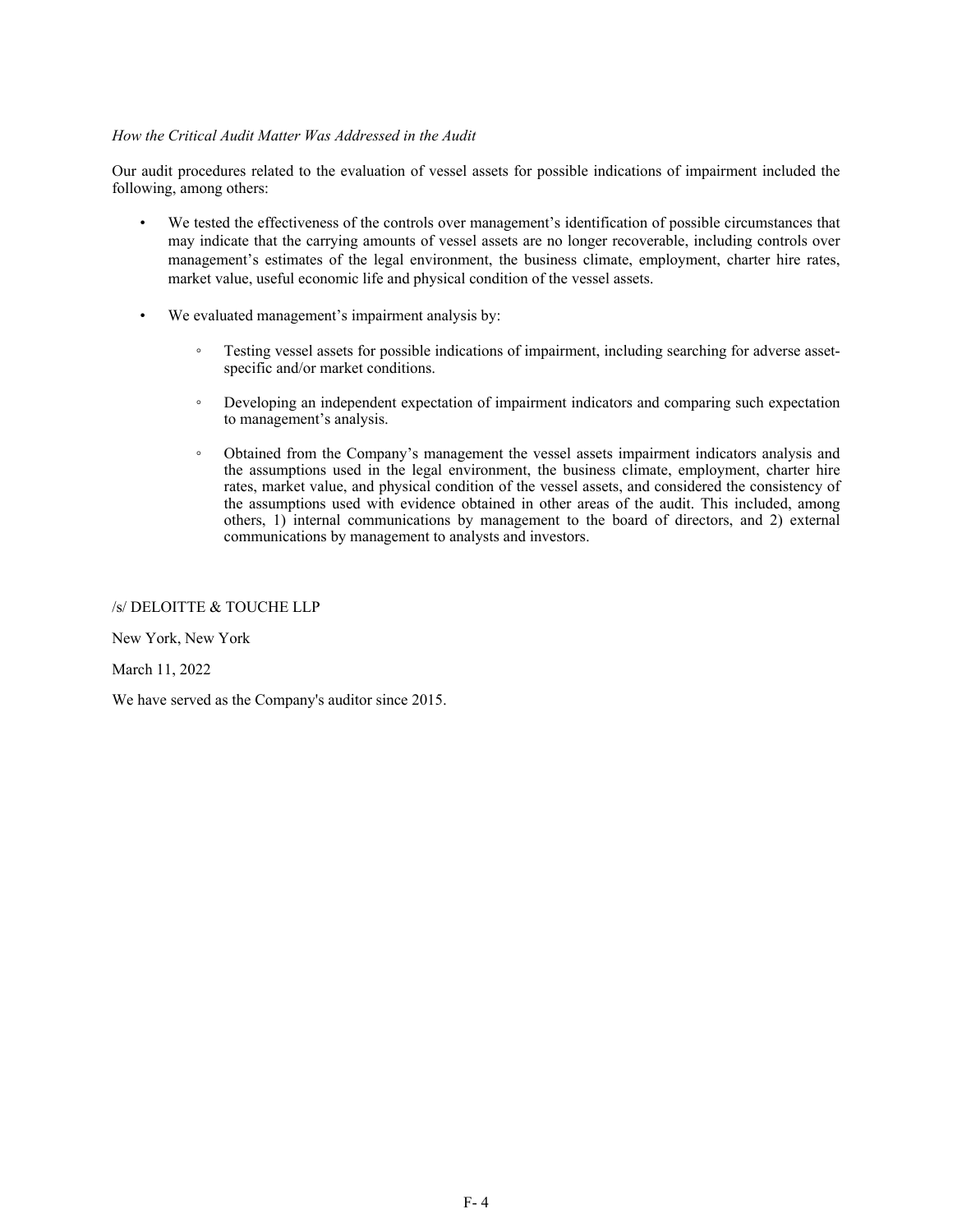# **EAGLE BULK SHIPPING INC. AND SUBSIDIARIES CONSOLIDATED BALANCE SHEETS (in U.S. dollars except share data)**

 $\overline{a}$ 

|                                                                                                                               | December 31, 2021 |               | <b>December 31, 2020</b> |               |
|-------------------------------------------------------------------------------------------------------------------------------|-------------------|---------------|--------------------------|---------------|
| <b>ASSETS</b>                                                                                                                 |                   |               |                          |               |
| <b>Current assets:</b>                                                                                                        |                   |               |                          |               |
| Cash and cash equivalents                                                                                                     | \$                | 86,146,552    | <sup>\$</sup>            | 69,927,594    |
| Restricted cash - current                                                                                                     |                   |               |                          | 18,846,177    |
| Accounts receivable, net of a reserve of \$1,818,482 and \$2,357,191, respectively                                            |                   | 28,456,036    |                          | 13,843,480    |
| Prepaid expenses                                                                                                              |                   | 3,361,730     |                          | 3,182,815     |
| Inventories                                                                                                                   |                   | 17,651,381    |                          | 11,624,833    |
| Collateral on derivatives                                                                                                     |                   | 15,080,567    |                          |               |
| Fair value of derivative assets - current                                                                                     |                   | 4,668,873     |                          |               |
| Other current assets                                                                                                          |                   | 667,677       |                          | 839,881       |
| Total current assets                                                                                                          |                   | 156,032,816   |                          | 118,264,780   |
| <b>Noncurrent assets:</b>                                                                                                     |                   |               |                          |               |
| Vessels and vessel improvements, at cost, net of accumulated depreciation of<br>\$218,669,885 and \$177,771,755, respectively |                   | 908,075,913   |                          | 810,713,959   |
| Advances for vessel purchases                                                                                                 |                   |               |                          | 3,250,000     |
| Operating lease right-of-use assets                                                                                           |                   | 17,017,429    |                          | 7,540,871     |
| Other fixed assets, net of accumulated depreciation of \$1,402,584 and<br>\$1,137,562, respectively                           |                   | 257,228       |                          | 489,179       |
| Restricted cash - noncurrent                                                                                                  |                   | 75,000        |                          | 75,000        |
| Deferred drydock costs, net                                                                                                   |                   | 37,093,531    |                          | 24, 153, 776  |
| Fair value of derivative assets - noncurrent                                                                                  |                   | 3,112,091     |                          |               |
| Advances for scrubbers and ballast water systems and other assets                                                             |                   | 4,994,416     |                          | 2,639,491     |
| Total noncurrent assets                                                                                                       |                   | 970,625,608   |                          | 848, 862, 276 |
| <b>Total assets</b>                                                                                                           | \$                | 1,126,658,424 | \$                       | 967,127,056   |
| <b>LIABILITIES &amp; STOCKHOLDERS' EQUITY</b>                                                                                 |                   |               |                          |               |
| <b>Current liabilities:</b>                                                                                                   |                   |               |                          |               |
| Accounts payable                                                                                                              | \$                | 20,781,295    | <sup>\$</sup>            | 10,589,970    |
| Accrued interest                                                                                                              |                   | 2,957,241     |                          | 4,690,135     |
| Other accrued liabilities                                                                                                     |                   | 17,993,299    |                          | 11,747,064    |
| Fair value of derivative liabilities - current                                                                                |                   | 4,253,155     |                          | 481,791       |
| Current portion of operating lease liabilities                                                                                |                   | 15,728,107    |                          | 7,615,371     |
| Unearned charter hire revenue                                                                                                 |                   | 12,087,586    |                          | 8,072,295     |
| Current portion of long-term debt                                                                                             |                   | 49,800,000    |                          | 39,244,297    |
| Total current liabilities                                                                                                     |                   | 123,600,683   |                          | 82,440,923    |
| <b>Noncurrent liabilities:</b>                                                                                                |                   |               |                          |               |
| Norwegian Bond Debt, net of debt discount and debt issuance costs                                                             |                   |               |                          | 169,290,230   |
| Super Senior Facility, net of debt issuance costs                                                                             |                   |               |                          | 14,896,357    |
| New Ultraco Debt Facility, net of debt issuance costs                                                                         |                   |               |                          | 132,083,949   |
| Global Ultraco Debt Facility, net of debt issuance costs                                                                      |                   | 229,289,860   |                          |               |
| Convertible Bond Debt, net of debt discount and debt issuance costs                                                           |                   | 100,953,744   |                          | 96,660,485    |
| Noncurrent portion of operating lease liabilities                                                                             |                   | 1,282,553     |                          | 686,422       |
| Other noncurrent accrued liabilities                                                                                          |                   | 265,365       |                          |               |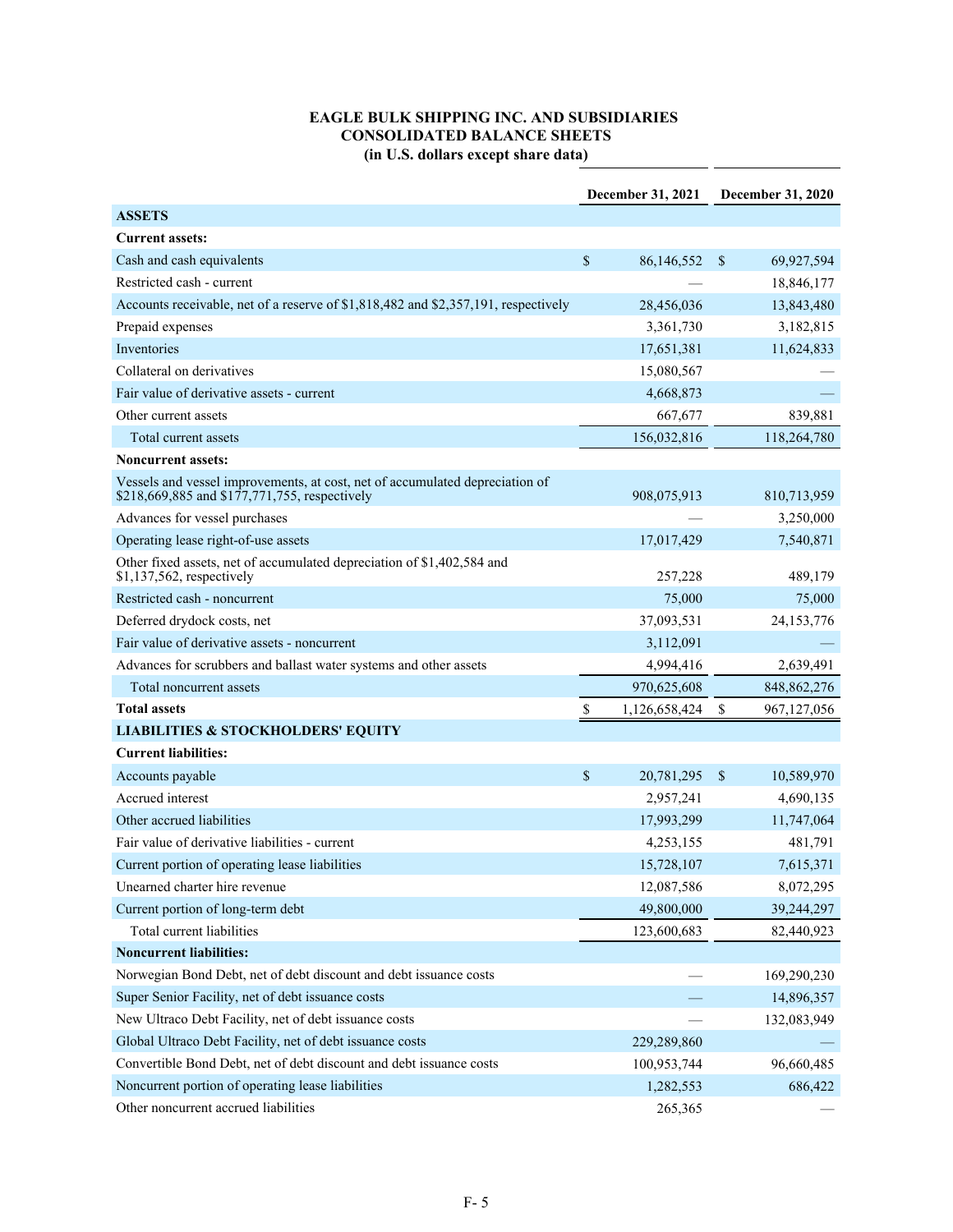| Fair value of derivative liabilities - noncurrent                                                                                                                           |   |                 |   | 650,607         |
|-----------------------------------------------------------------------------------------------------------------------------------------------------------------------------|---|-----------------|---|-----------------|
| Total noncurrent liabilities                                                                                                                                                |   | 331,791,522     |   | 414,268,050     |
| <b>Total liabilities</b>                                                                                                                                                    |   | 455, 392, 205   |   | 496,708,973     |
| Commitments and contingencies                                                                                                                                               |   |                 |   |                 |
| Stockholders' equity:                                                                                                                                                       |   |                 |   |                 |
| Preferred stock, \$0.01 par value, 25,000,000 shares authorized, none issued as of<br>December 31, 2021 and 2020                                                            |   |                 |   |                 |
| Common stock, \$0.01 par value, 700,000,000 shares authorized, 12,917,027 and<br>11,661,797 shares issued and outstanding as of December 31, 2021 and 2020,<br>respectively |   | 129,170         |   | 116,618         |
| Additional paid-in capital                                                                                                                                                  |   | 982,745,562     |   | 943,571,685     |
| Accumulated deficit                                                                                                                                                         |   | (313, 494, 798) |   | (472, 137, 822) |
| Accumulated other comprehensive income/(loss)                                                                                                                               |   | 1,886,285       |   | (1, 132, 398)   |
| Total stockholders' equity                                                                                                                                                  |   | 671,266,219     |   | 470,418,083     |
| Total liabilities and stockholders' equity                                                                                                                                  | S | 1,126,658,424   | S | 967, 127, 056   |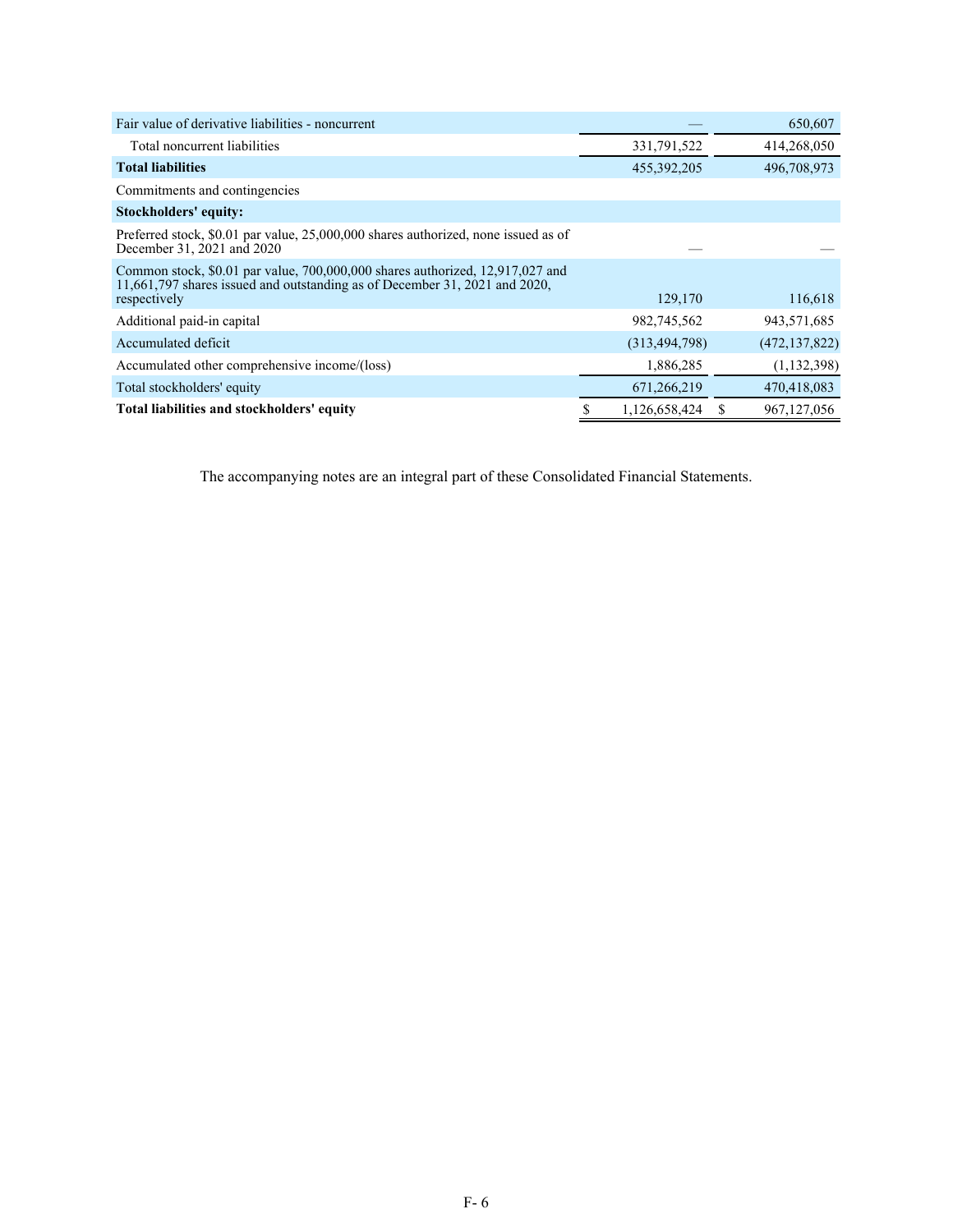## **EAGLE BULK SHIPPING INC. AND SUBSIDIARIES CONSOLIDATED STATEMENTS OF OPERATIONS (in U.S. dollars except share data)**

|                                                                       | <b>For the Years Ended</b> |                   |                              |                              |
|-----------------------------------------------------------------------|----------------------------|-------------------|------------------------------|------------------------------|
|                                                                       |                            | December 31, 2021 | December 31, 2020            | December 31, 2019            |
| Revenues, net                                                         | $\mathsf{\$}$              | 594,537,654       | $\mathsf{\$}$<br>275,133,547 | $\mathsf{\$}$<br>292,377,638 |
|                                                                       |                            |                   |                              |                              |
| Voyage expenses                                                       |                            | 104,643,078       | 89,548,796                   | 87,701,407                   |
| Vessel operating expenses                                             |                            | 103,876,600       | 86,527,915                   | 82,342,123                   |
| Charter hire expenses                                                 |                            | 37,101,692        | 21,280,224                   | 42,168,642                   |
| Depreciation and amortization                                         |                            | 53,517,372        | 50,157,147                   | 40,545,904                   |
| General and administrative expenses                                   |                            | 35,160,889        | 31,532,109                   | 35,041,996                   |
| Impairment of operating lease right-of-use<br>assets                  |                            |                   | 352,368                      |                              |
| Other operating expense                                               |                            | 2,812,415         |                              | 1,125,000                    |
| (Gain)/loss on sale of vessels                                        |                            | (3,966,370)       | 489,772                      | (5,978,566)                  |
| Total operating expenses, net                                         |                            | 333,145,676       | 279,888,331                  | 282,946,506                  |
|                                                                       |                            |                   |                              |                              |
| Operating income/(loss)                                               |                            | 261,391,978       | (4, 754, 784)                | 9,431,132                    |
|                                                                       |                            |                   |                              |                              |
| Interest expense                                                      |                            | 32,256,787        | 35,392,623                   | 30,577,489                   |
| Interest income                                                       |                            | (91, 533)         | (257, 165)                   | (1,867,326)                  |
| Realized and unrealized loss/(gain) on<br>derivative instruments, net |                            | 38,243,746        | (4,826,774)                  | 149,632                      |
| Loss on debt extinguishment                                           |                            | 6,085,094         |                              | 2,268,452                    |
| Total other expense, net                                              |                            | 76,494,094        | 30,308,684                   | 31,128,247                   |
| Net income/(loss)                                                     | \$                         | 184,897,884       | \$<br>(35,063,468)           | \$<br>(21,697,115)           |
|                                                                       |                            |                   |                              |                              |
| Weighted average shares outstanding*:                                 |                            |                   |                              |                              |
|                                                                       |                            |                   |                              |                              |
| Basic*                                                                |                            | 12,399,509        | 10,310,246                   | 10,195,088                   |
| Diluted*                                                              |                            | 15,684,392        | 10,310,246                   | 10,195,088                   |
|                                                                       |                            |                   |                              |                              |
| Per share amounts:                                                    |                            |                   |                              |                              |
| Basic net income/(loss) *                                             | \$                         | 14.91             | \$<br>(3.40)                 | $\mathbb{S}$<br>(2.13)       |
| Diluted net income/(loss) *                                           | \$                         | 11.79             | \$<br>$(3.40)$ \$            | (2.13)                       |

\* Adjusted to give effect for the 1-for-7 Reverse Stock Split that became effective as of September 15, 2020, see Note 1, General Information.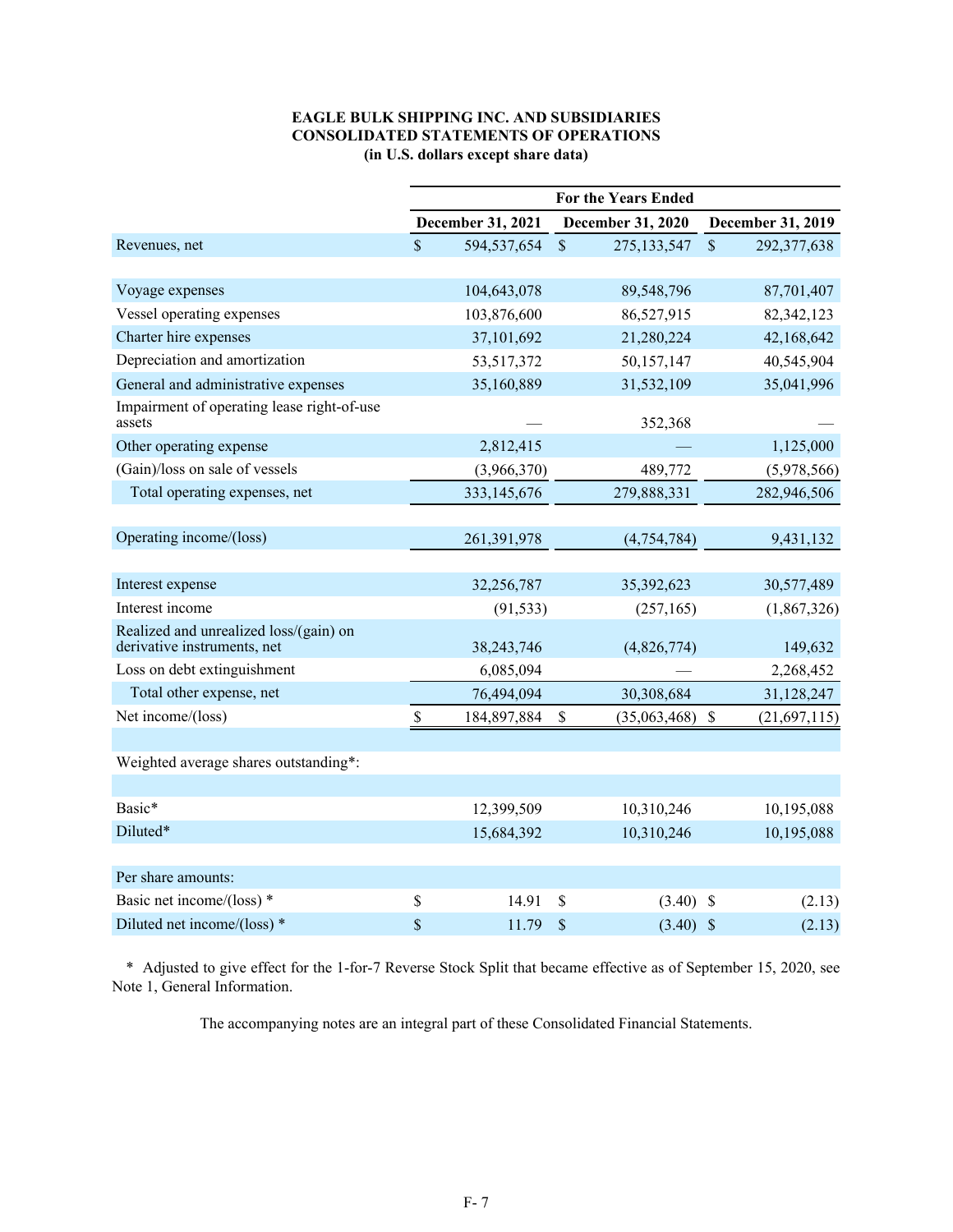# **EAGLE BULK SHIPPING INC. AND SUBSIDIARIES CONSOLIDATED STATEMENTS OF COMPREHENSIVE INCOME/(LOSS) (in U.S. dollars)**

|                                                   | <b>For the Years Ended</b> |                                                      |              |                          |  |              |  |  |
|---------------------------------------------------|----------------------------|------------------------------------------------------|--------------|--------------------------|--|--------------|--|--|
|                                                   |                            | <b>December 31, 2021</b><br><b>December 31, 2020</b> |              | <b>December 31, 2019</b> |  |              |  |  |
| Net income/ $(\text{loss})$                       | S                          | 184,897,884                                          | <sup>S</sup> | $(35,063,468)$ \$        |  | (21,697,115) |  |  |
| Other comprehensive income/(loss):                |                            |                                                      |              |                          |  |              |  |  |
| Net unrealized gain/(loss) on cash<br>flow hedges |                            | 3,018,683                                            |              | (1, 132, 398)            |  |              |  |  |
| Comprehensive income/(loss)                       |                            | 187,916,567                                          |              | (36, 195, 866)           |  | (21,697,115) |  |  |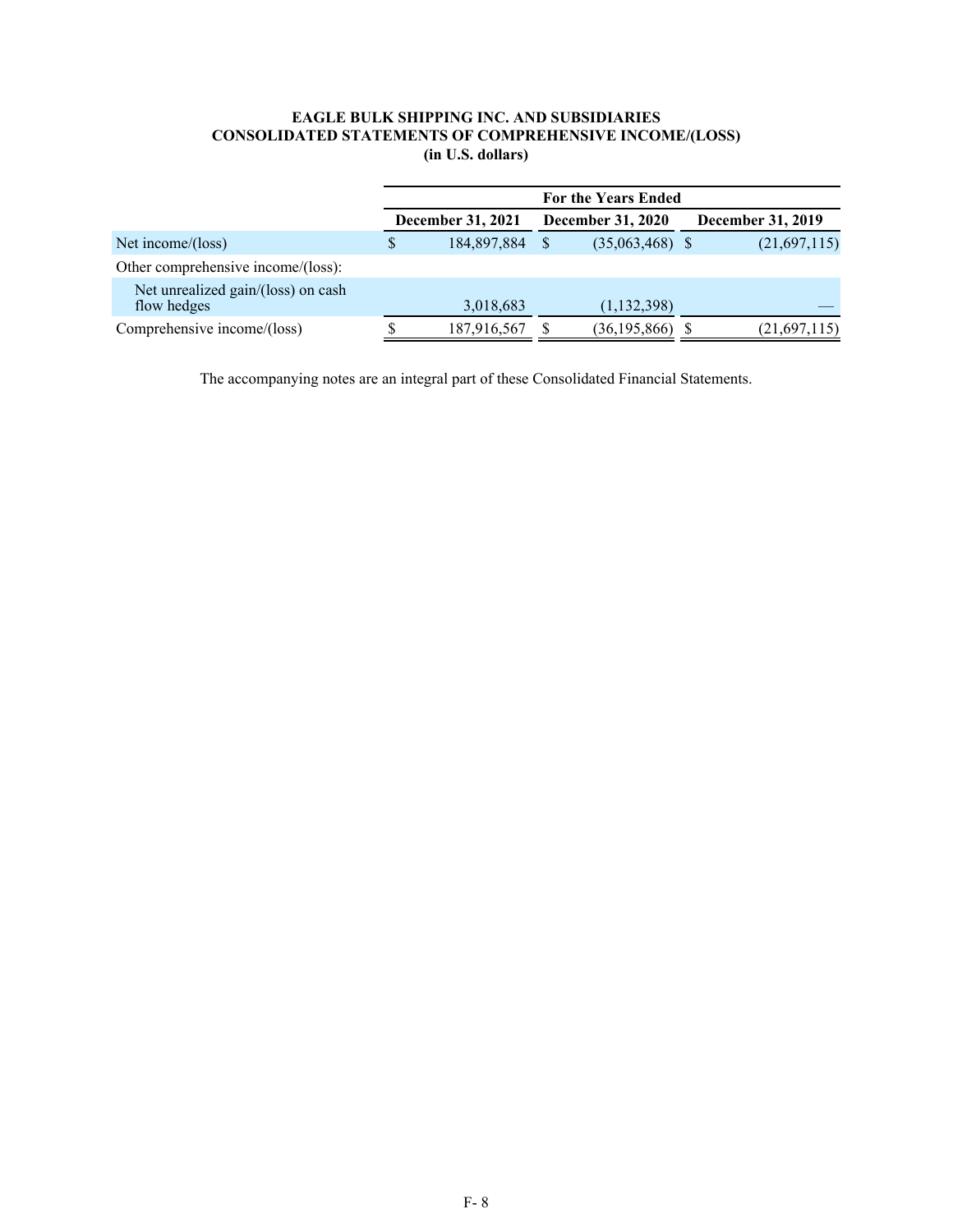# **EAGLE BULK SHIPPING INC. AND SUBSIDIARIES CONSOLIDATED STATEMENTS OF CHANGES IN STOCKHOLDERS' EQUITY (in U.S. dollars except share data)**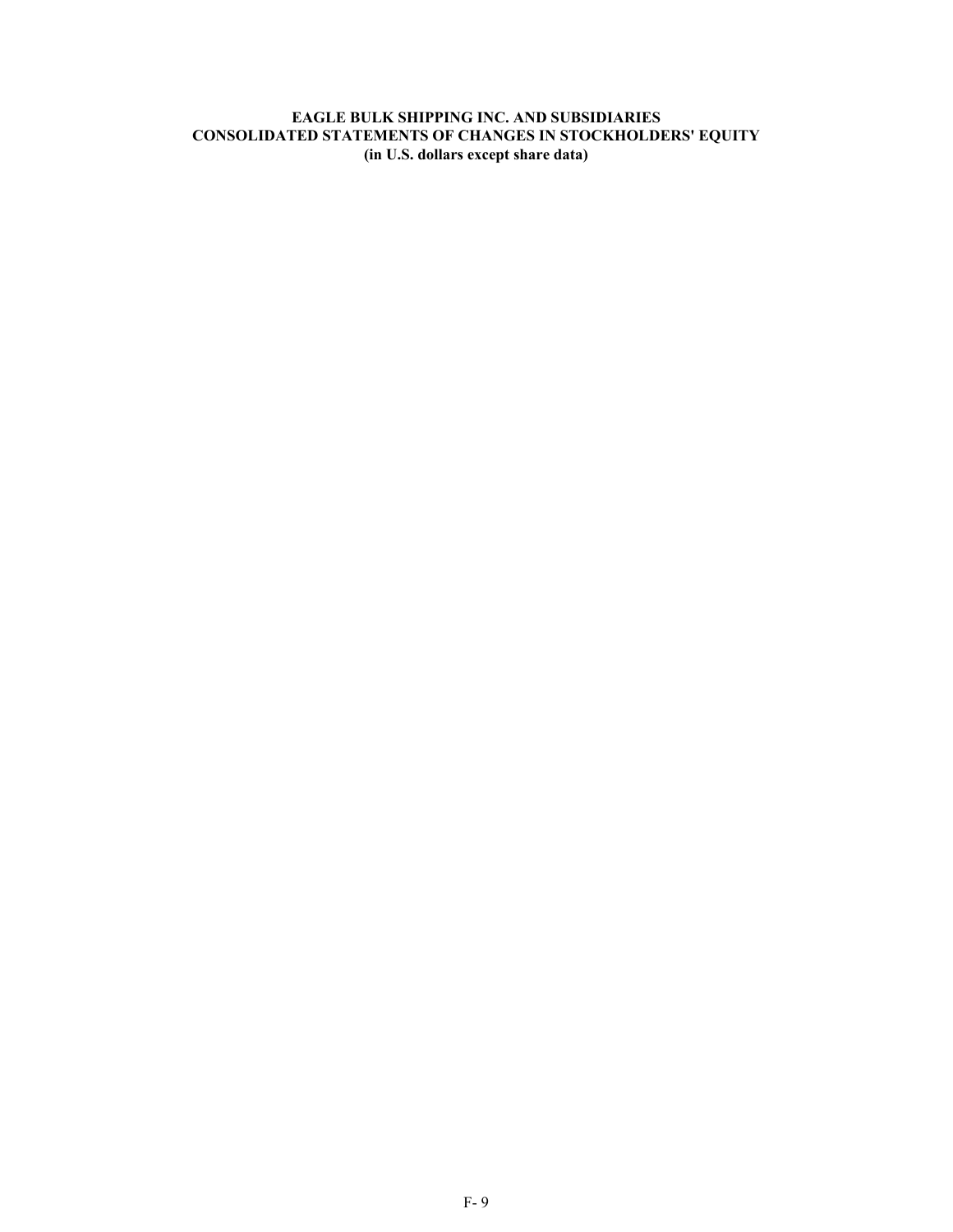|                                                                                   | Common<br>Shares* | Common<br><b>Shares</b><br>Amount* | <b>Additional</b><br>paid-in<br>Capital* | Accumulated<br>Deficit | Accumulated<br>other<br>comprehensive<br>income/(loss) | <b>Total</b><br>Stockholders'<br><b>Equity</b> |
|-----------------------------------------------------------------------------------|-------------------|------------------------------------|------------------------------------------|------------------------|--------------------------------------------------------|------------------------------------------------|
| <b>Balance at January 1, 2019</b>                                                 | 10,150,771        | \$101,508                          | \$894,881,580                            | $$(415,377,239)$ \$    |                                                        | \$479,605,849                                  |
| Net loss                                                                          |                   |                                    |                                          | (21,697,115)           |                                                        | (21,697,115)                                   |
| Proceeds received from the Share<br>Lending Agreement                             |                   |                                    | 35,829                                   |                        |                                                        | 35,829                                         |
| Issuance of shares due to vesting<br>of restricted shares                         | 63,829            | 638                                | (638)                                    |                        |                                                        |                                                |
| Equity component of Convertible<br>Bond Debt, net of equity issuance<br>costs     |                   |                                    | 20,175,803                               |                        |                                                        | 20,175,803                                     |
| Cash used to settle net share<br>equity awards                                    |                   |                                    | (1,443,753)                              |                        |                                                        | (1,443,753)                                    |
| Stock-based compensation                                                          |                   |                                    | 4,826,324                                |                        |                                                        | 4,826,324                                      |
| <b>Balance at December 31, 2019</b>                                               | 10,214,600        | 102,146                            | 918,475,145                              | (437, 074, 354)        | $\overline{\phantom{0}}$                               | 481,502,937                                    |
| Net loss                                                                          |                   |                                    |                                          | (35,063,468)           |                                                        | (35,063,468)                                   |
| Issuance of shares due to vesting<br>of restricted shares                         | 65,982            | 660                                | (660)                                    |                        |                                                        |                                                |
| Issuance of common shares for<br><b>Equity Offerings</b>                          | 1,381,215         | 13,812                             | 23,803,693                               |                        |                                                        | 23,817,505                                     |
| Fees for Equity Offerings                                                         |                   |                                    | (579, 651)                               |                        |                                                        | (579, 651)                                     |
| Cash used to settle net share<br>equity awards                                    |                   |                                    | (1,162,609)                              |                        |                                                        | (1,162,609)                                    |
| Cash used to settle fractional<br>shares in the Reverse Stock Split               |                   |                                    | (12, 513)                                |                        |                                                        | (12, 513)                                      |
| Unrealized loss on cash flow<br>hedges                                            |                   |                                    |                                          |                        | (1, 132, 398)                                          | (1, 132, 398)                                  |
| Stock-based compensation                                                          |                   |                                    | 3,048,280                                |                        |                                                        | 3,048,280                                      |
| <b>Balance at December 31, 2020</b>                                               | 11,661,797        | 116,618                            | 943,571,685                              | (472, 137, 822)        | (1, 132, 398)                                          | 470,418,083                                    |
| Net income                                                                        |                   |                                    |                                          | 184,897,884            |                                                        | 184,897,884                                    |
| Dividends declared                                                                |                   |                                    |                                          | (26, 254, 860)         |                                                        | (26, 254, 860)                                 |
| Issuance of shares due to vesting<br>of restricted shares                         | 81,281            | 813                                | (813)                                    |                        |                                                        |                                                |
| Issuance of shares upon exercise<br>of stock options                              | 50,641            | 506                                | 55,072                                   |                        |                                                        | 55,578                                         |
| Issuance of shares upon<br>conversion of Convertible Bond<br>Debt                 | 25                |                                    | 982                                      |                        |                                                        | 982                                            |
| Issuance of shares upon<br>conversion of warrants                                 | 541,898           | 5,419                              | 10,674,569                               |                        |                                                        | 10,679,988                                     |
| Issuance of shares from ATM<br>Offering, net of commissions and<br>issuance costs | 581,385           | 5,814                              | 27,132,524                               |                        |                                                        | 27,138,338                                     |
| Fees for Equity Offerings                                                         |                   |                                    | (232, 971)                               |                        |                                                        | (232, 971)                                     |
| Cash used to settle net share<br>equity awards                                    |                   |                                    | (1,936,581)                              |                        |                                                        | (1,936,581)                                    |
| Unrealized gain on cash flow<br>hedges                                            |                   |                                    |                                          |                        | 3,018,683                                              | 3,018,683                                      |
| Stock-based compensation                                                          |                   |                                    | 3,481,095                                |                        |                                                        | 3,481,095                                      |
| <b>Balance at December 31, 2021</b>                                               | 12,917,027        | \$129,170                          | \$982,745,562                            | $$$ (313,494,798) \,\  | 1,886,285                                              | \$671,266,219                                  |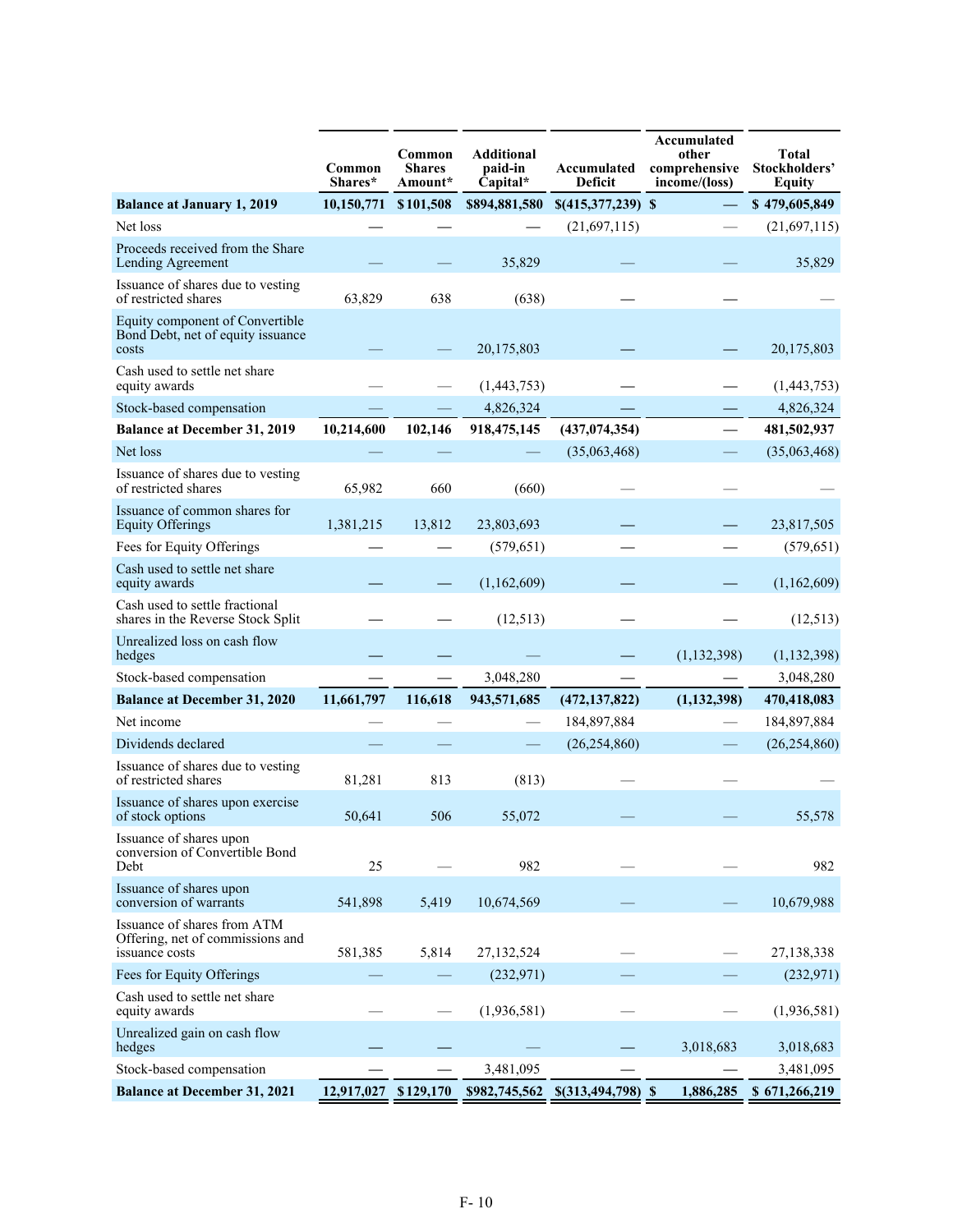\* Adjusted retroactively to give effect for the 1-for-7 Reverse Stock Split that became effective as of September 15, 2020, see Note 1, General Information.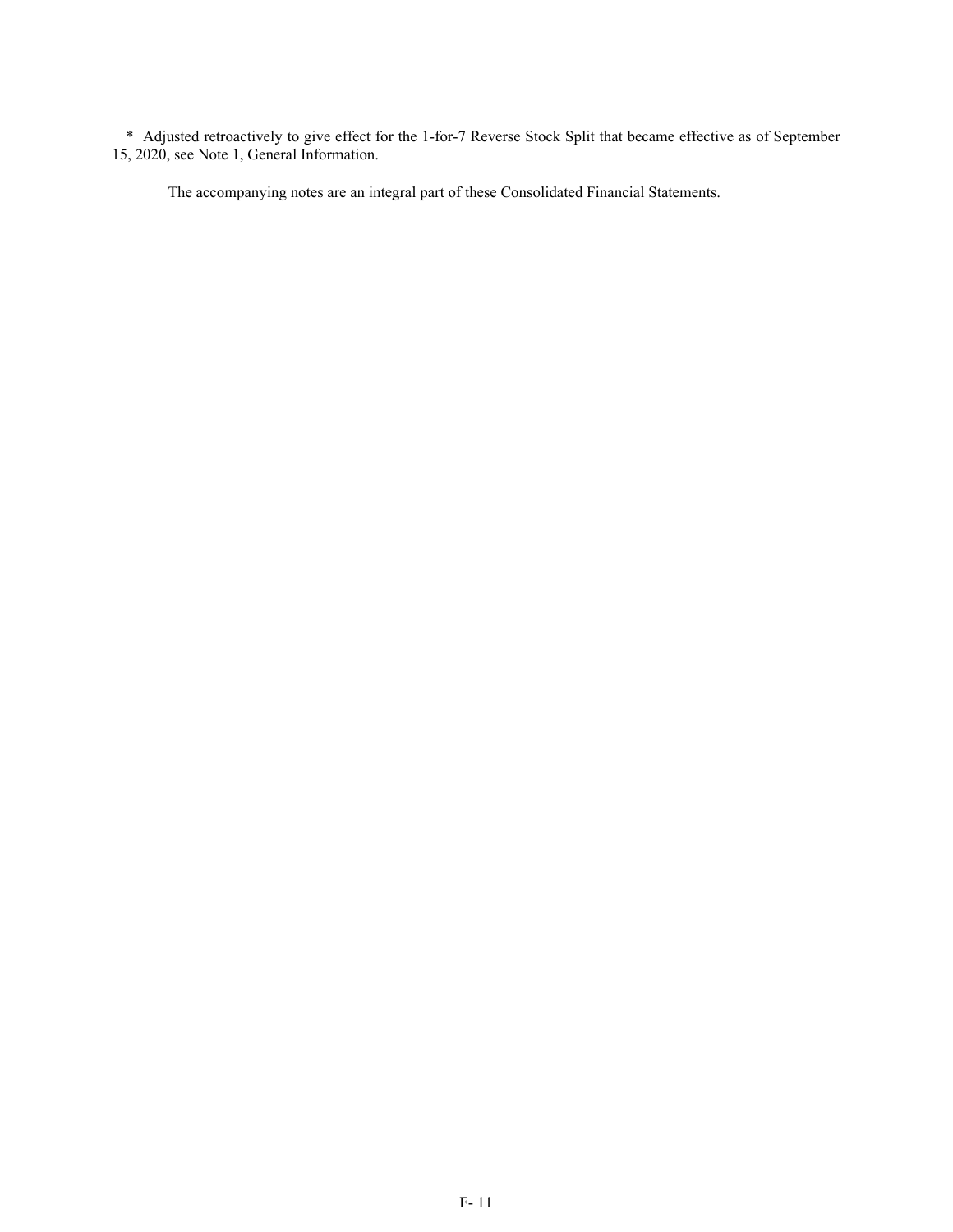# **EAGLE BULK SHIPPING INC. AND SUBSIDIARIES CONSOLIDATED STATEMENTS OF CASH FLOWS (in U.S. dollars)**

|                                                                                             | <b>For the Years Ended</b> |                         |                      |
|---------------------------------------------------------------------------------------------|----------------------------|-------------------------|----------------------|
|                                                                                             | December 31,<br>2021       | December 31,<br>2020    | December 31,<br>2019 |
| Cash flows from operating activities:                                                       |                            |                         |                      |
| Net income/(loss)                                                                           | \$184,897,884              | $(35,063,468)$ \$<br>S. | (21,697,115)         |
| Adjustments to reconcile net income/(loss) to net cash provided by<br>operating activities: |                            |                         |                      |
| Depreciation                                                                                | 44,861,755                 | 42,778,395              | 34,318,053           |
| Amortization of deferred drydocking costs                                                   | 8,655,617                  | 7,378,752               | 6,227,851            |
| Amortization of operating lease right-of-use assets                                         | 16, 364, 248               | 12,516,798              | 12,764,596           |
| Amortization of debt discount and debt issuance costs                                       | 7,082,655                  | 6,272,309               | 3,783,939            |
| Loss on debt extinguishment                                                                 | 6,085,094                  |                         | 2,268,452            |
| (Gain)/loss on sale of vessels                                                              | (3,966,370)                | 489,772                 | (5,978,566)          |
| Impairment of operating lease right-of-use assets                                           |                            | 352,368                 |                      |
| Net unrealized loss/(gain) on fair value of derivatives                                     | 68,153                     | (536, 935)              | (75, 537)            |
| Stock-based compensation expense                                                            | 3,481,095                  | 3,048,280               | 4,826,324            |
| Drydocking expenditures                                                                     | (21,906,358)               | (14, 293, 562)          | (11, 903, 474)       |
| Changes in operating assets and liabilities:                                                |                            |                         |                      |
| Accounts payable                                                                            | 10,066,523                 | (4,170,779)             | 3,199,113            |
| Accounts receivable                                                                         | (14,966,819)               | 1,917,765               | (6,902)              |
| Accrued interest                                                                            | (1,732,894)                | (630, 954)              | 3,585,458            |
| Inventories                                                                                 | (6,026,548)                | 4,199,445               | 313,507              |
| Operating lease liabilities current and noncurrent                                          | (17, 131, 939)             | (13,255,978)            | (13, 475, 534)       |
| Collateral on derivatives                                                                   | (15,080,567)               |                         |                      |
| Fair value of derivatives, other current and noncurrent assets                              | (1,622,099)                | (228,992)               | 1,503,904            |
| Other accrued liabilities                                                                   | 6,204,957                  | (3,006,946)             | 4,261,774            |
| Prepaid expenses                                                                            | (178,915)                  | 1,448,601               | 4,463                |
| Unearned charter hire revenue                                                               | 4,015,291                  | 3,380,036               | (2, 234, 580)        |
| Net cash provided by operating activities                                                   | 209, 170, 763              | 12,594,907              | 21,685,726           |
| Cash flows from investing activities:                                                       |                            |                         |                      |
| Purchase of vessels and vessel improvements                                                 | (128, 253, 515)            | (979, 612)              | (143, 477, 720)      |
| Advances for vessel purchases                                                               |                            | (3,250,000)             |                      |
| Purchase of scrubbers and ballast water treatment systems                                   | (6,712,172)                | (28, 376, 566)          | (58, 196, 164)       |
| Proceeds from hull and machinery insurance claims                                           | 354,263                    | 3,943,667               | 3,845,967            |
| Proceeds from sale of vessels                                                               | 9,163,354                  | 23,224,650              | 29,560,746           |
| Purchase of other fixed assets                                                              | (33,071)                   | (53, 794)               | (351, 434)           |
| Net cash used in investing activities                                                       | (125, 481, 141)            | (5,491,655)             | (168, 618, 605)      |
|                                                                                             |                            |                         |                      |
| Cash flows from financing activities:                                                       |                            |                         |                      |
| Proceeds from the revolver loan under New First Lien Facility                               |                            |                         | 5,000,000            |
| Payment of revolver under New First Lien Facility                                           |                            |                         | (5,000,000)          |
| Proceeds from Convertible Bond Debt, net of debt discount                                   |                            |                         | 112,482,586          |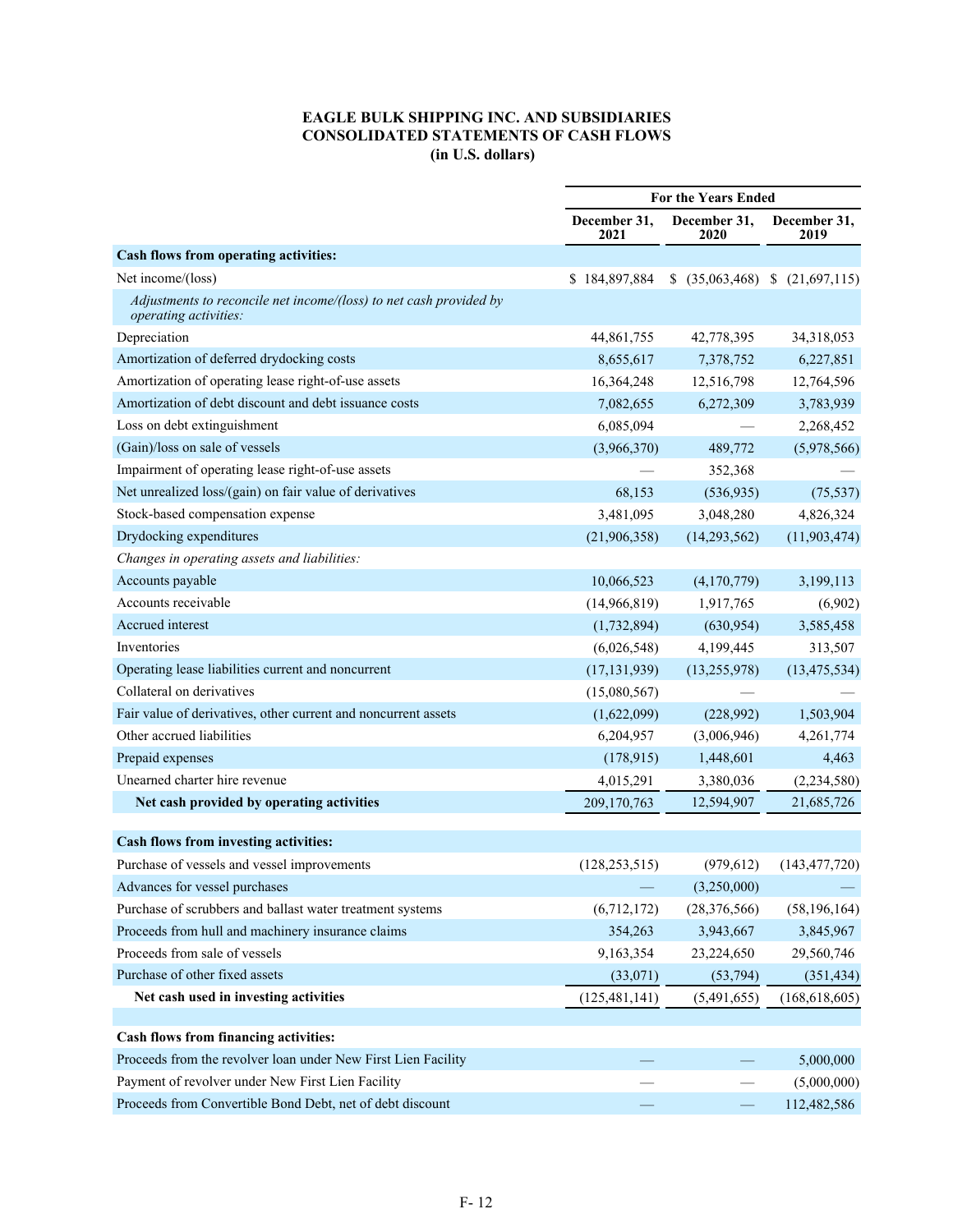| Proceeds from New Ultraco Debt Facility                                                                            | 16,500,000       |                           | 22,550,000               |                           | 187,760,000    |
|--------------------------------------------------------------------------------------------------------------------|------------------|---------------------------|--------------------------|---------------------------|----------------|
| Proceeds from Share Lending Agreement                                                                              |                  |                           |                          |                           | 35,829         |
| Proceeds from the revolver loan under New Ultraco Debt Facility                                                    | 55,000,000       |                           | 55,000,000               |                           |                |
| Proceeds from the Super Senior Facility                                                                            |                  |                           | 15,000,000               |                           |                |
| Proceeds from Holdco Revolving Credit Facility                                                                     | 24,000,000       |                           |                          |                           |                |
| Proceeds from the Global Ultraco Debt Facility                                                                     | 300,000,000      |                           |                          |                           |                |
| Proceeds from the revolver loan under the Global Ultraco Debt Facility                                             | 50,000,000       |                           |                          |                           |                |
| Proceeds from issuance of shares under ATM Offering, net of commissions                                            | 27,138,338       |                           |                          |                           |                |
| Repayment of New First Lien Facility - term loan                                                                   |                  |                           | $\overline{\phantom{0}}$ |                           | (60,000,000)   |
| Repayment of Norwegian Bond Debt                                                                                   | (184, 356, 000)  |                           | (8,000,000)              |                           | (8,000,000)    |
| Repayment of Original Ultraco Debt Facility                                                                        |                  |                           |                          |                           | (82,600,000)   |
| Repayment of term loan under New Ultraco Debt Facility                                                             | (182, 929, 593)  |                           | (28, 734, 393)           |                           | (15, 146, 013) |
| Repayment of term loan under Global Ultraco Debt Facility                                                          | (12,450,000)     |                           |                          |                           |                |
| Repayment of revolver loan under New Ultraco Debt Facility                                                         | (55,000,000)     |                           | (55,000,000)             |                           |                |
| Repayment of revolver loan under Super Senior Facility                                                             | (15,000,000)     |                           |                          |                           |                |
| Repayment of revolver loan under Holdco Revolving Credit Facility                                                  | (24,000,000)     |                           |                          |                           |                |
| Repayment of revolver loan under Global Ultraco Debt Facility                                                      | (50,000,000)     |                           |                          |                           |                |
| Financing costs paid to lenders                                                                                    | (6,351,489)      |                           | (381, 471)               |                           | (3,533,770)    |
| Other financing costs                                                                                              | (730, 711)       |                           | (141, 634)               |                           | (1,655,353)    |
| (Payments on)/proceeds from Equity Offerings, net of issuance costs                                                | (492, 972)       |                           | 23,497,854               |                           |                |
| Cash received from exercise of stock options                                                                       | 55,578           |                           |                          |                           |                |
| Cash used to settle fractional shares                                                                              | (23)             |                           | (12, 513)                |                           |                |
| Dividends paid                                                                                                     | (25,763,388)     |                           |                          |                           |                |
| Cash used to settle net share equity awards                                                                        | (1,936,581)      |                           | (1,162,609)              |                           | (1,443,753)    |
| Net cash (used in)/provided by financing activities                                                                | (86,316,841)     |                           | 22,615,234               |                           | 127,899,526    |
| Net (decrease)/increase in cash, cash equivalents and restricted cash                                              | (2,627,219)      |                           | 29,718,486               |                           | (19,033,353)   |
| Cash, cash equivalents and restricted cash at beginning of year                                                    | 88, 848, 771     |                           | 59,130,285               |                           | 78,163,638     |
| Cash, cash equivalents and restricted cash at end of year                                                          | 86,221,552       |                           | 88, 848, 771             |                           | 59,130,285     |
|                                                                                                                    |                  |                           |                          |                           |                |
| Supplemental cash flow information:                                                                                |                  |                           |                          |                           |                |
| Accruals for vessel purchases and vessel improvements included in Other<br>accrued liabilities                     | \$<br>72,597     | \$                        |                          | \$                        |                |
| Accruals for scrubbers and ballast water treatment systems in Accounts<br>payable and Other accrued liabilities    | \$<br>3,306,853  | $\mathbb{S}$              | 3,154,693                | \$                        | 16,380,168     |
| Accruals for dividends payable included in Other accrued liabilities and Other<br>noncurrent accrued liabilities   | \$<br>491,472    | \$                        |                          | \$                        |                |
| Fair value of warrants issued as consideration for vessel purchases included in<br>Vessels and vessel improvements | \$<br>10,679,988 | $\boldsymbol{\mathsf{S}}$ |                          | $\boldsymbol{\mathsf{S}}$ |                |
| Accruals for equity issuance costs included in Accounts payable and Other<br>accrued liabilities                   | \$               | \$                        | 260,000                  | \$                        |                |
| Cash paid during the period for interest                                                                           | \$<br>25,966,735 | $\mathbb S$               | 29,603,965               | $\mathbb S$               | 23,208,093     |

The accompanying notes are an integral part of these Consolidated Financial Statements.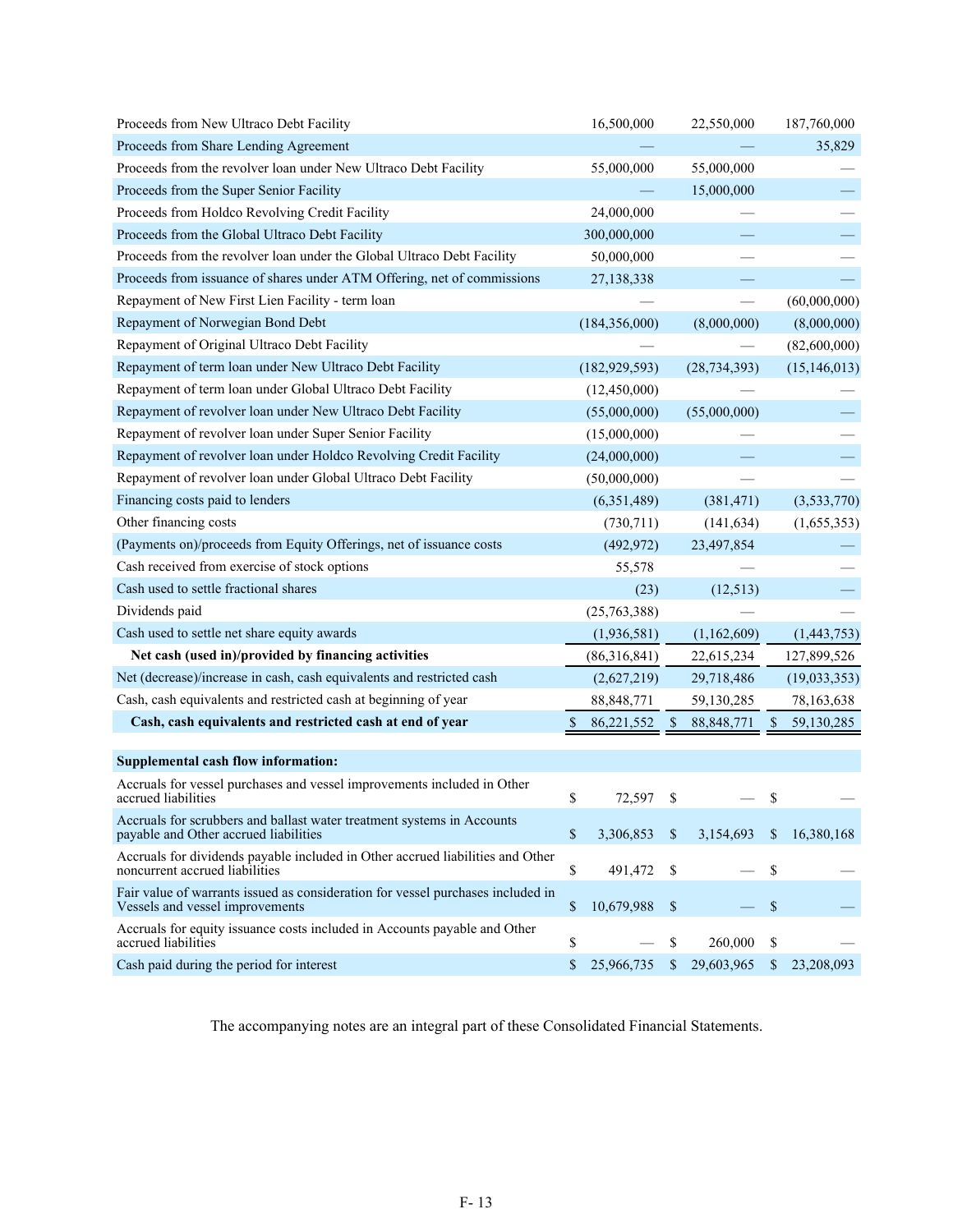## **EAGLE BULK SHIPPING INC. AND SUBSIDIARIES NOTES TO CONSOLIDATED FINANCIAL STATEMENTS**

## **Note 1. General Information**

The accompanying consolidated financial statements include the accounts of Eagle Bulk Shipping Inc. and its wholly-owned subsidiaries (collectively, the "Company," "we" or "our" or similar terms). The Company is engaged in the ocean transportation of drybulk cargoes worldwide through the ownership, charter and operation of drybulk vessels. The Company's fleet is comprised of Supramax and Ultramax drybulk carriers and the Company operates its business in one business segment.

Each of the Company's vessels serve the same type of customer, have similar operation and maintenance requirements, operate in the same regulatory environment, and are subject to similar economic characteristics. Based on this, the Company has determined that it operates in one reportable segment, which is engaged in the ocean transportation of drybulk cargoes worldwide through the ownership and operation of drybulk carrier vessels.

The Company is a holding company incorporated in 2005, under the laws of the Republic of the Marshall Islands and is the sole owner of all of the outstanding shares of its wholly-owned subsidiaries formed in the Republic of the Marshall Islands. The primary activity of each of the subsidiaries is the ownership of a vessel. The operations of the vessels are managed by a directly wholly-owned subsidiary of the Company, Eagle Bulk Management LLC, a Republic of the Marshall Islands limited liability company.

As of December 31, 2021, the Company owned and operated a modern fleet of 53 ocean-going vessels, including 27 Supramax and 26 Ultramax vessels, with a combined carrying capacity of 3.19 million deadweight tons ("dwt") and an average age of approximately 9.3 years. Additionally, the Company chartered-in four Ultramax vessels for remaining lease term of less than one year. The Company also charters-in third-party vessels on a short to medium term basis. For the years ended December 31, 2021, 2020 and 2019, the Company had no charterers which individually accounted for more than 10% of the Company's gross charter revenue.

In March 2021, the Company entered into an at market issuance sales agreement with B. Riley Securities, Inc., BTIG, LLC and Fearnley Securities, Inc., as sales agents (each, a "Sales Agent" and collectively, the "Sales Agents"), to sell shares of common stock, par value \$0.01 per share, of the Company with aggregate gross sales proceeds of up to \$50.0 million, from time to time through an "at-the-market" offering program (the "ATM Offering"). During the second quarter of 2021, the Company sold and issued an aggregate of 581,385 shares at a weighted-average sales price of \$47.97 per share under the ATM Offering for aggregate net proceeds of \$27.1 million after deducting sales agent commissions and other offering costs. The proceeds were used for partial financing of vessel acquisitions and other corporate purposes.

Effective as of September 15, 2020, the Company completed a 1-for-7 reverse stock split (the "Reverse Stock Split") of the Company's issued and outstanding shares of common stock, par value \$0.01 per share. Proportional adjustments were made to the Company's issued and outstanding common stock and to the exercise price and the number of shares issuable upon exercise of all of the Company's outstanding warrants, the exercise price and number of shares issuable upon exercise of the options outstanding under the Company's equity incentive plans, and the number of shares subject to restricted stock awards under the Company's equity incentive plans. Furthermore, the conversion rate set forth in the indenture governing the Company's Convertible Bond Debt was adjusted to reflect the Reverse Stock Split. No fractional shares of common stock were issued in connection with the Reverse Stock Split. Furthermore, if a shareholder held less than seven shares prior to the Reverse Stock Split, then such shareholder received cash in lieu of the fractional share. All references herein to common stock and per share data for all periods presented in these consolidated financial statements and notes thereto, have been retrospectively adjusted to reflect the Reverse Stock Split.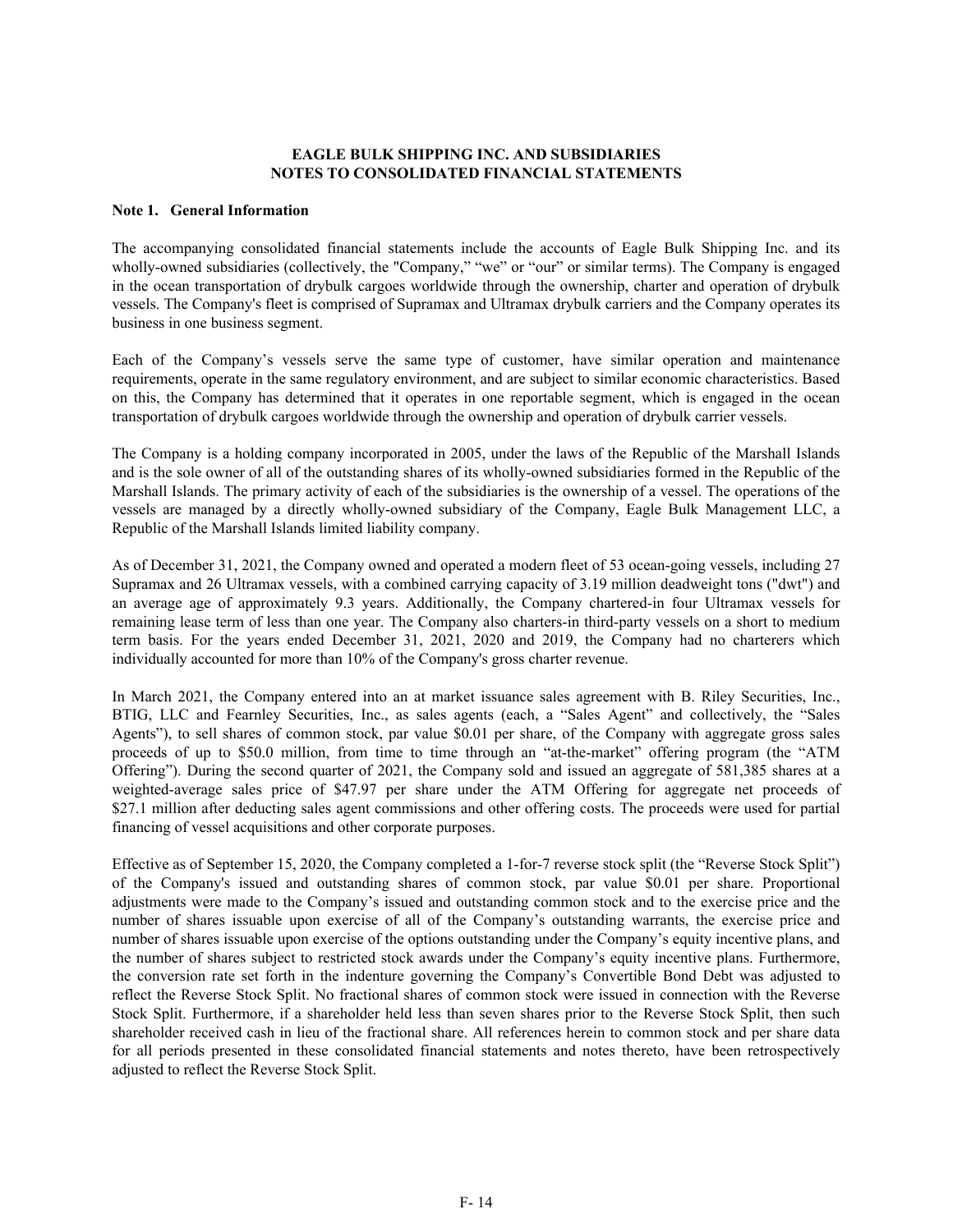On March 11, 2020, the World Health Organization declared the novel coronavirus ("COVID-19") outbreak a pandemic. In response to the pandemic, many countries, ports and organizations, including those where the Company conducts a large part of its operations, have implemented measures to combat the pandemic, such as quarantines, mask and vaccine mandates, and travel restrictions. Such measures have caused and may continue to cause severe trade disruptions. The ongoing pandemic resulted in the decline in charter hire rates which impacted our revenues and cash flow from operations for the year ended December 31, 2020. The Company experienced some delays in cargo operations due to port restrictions and additional protocols and cancellation of a few cargo contracts. However, the Company was able to secure alternative business for its vessels upon cancellation at the prevailing charter rates. As a result of the spread of COVID-19, the Company has incurred some additional crewing expenses relating to procurement of personal protective equipment, COVID-19 testing, and crew travel, which is included in our Vessel operating expenses in our Consolidated Statements of Operations for the years ended December 31, 2021 and 2020. Additionally, the Company experienced some delays in drydocking and BWTS installations, operations and crew changes due to quarantine regulations and COVID-19 testing and resulting off-hire days.

Although the disruption from COVID-19 may only be temporary, given the dynamic nature of these circumstances, the duration of business disruption and the related financial impact cannot be reasonably estimated at this time but could materially affect our business, results of operations and financial condition.

## **Note 2. Significant Accounting Policies**

- *(a) Principles of Consolidation:* The accompanying consolidated financial statements have been prepared in accordance with accounting principles generally accepted in the United States ("U.S. GAAP" or "GAAP") and include the accounts of Eagle Bulk Shipping Inc. and its wholly-owned subsidiaries. All intercompany balances and transactions were eliminated upon consolidation.
- *(b) Use of Estimates:* The preparation of consolidated financial statements in conformity with U.S. GAAP requires management to make estimates and assumptions that affect the reported amounts of assets and liabilities and disclosure of contingent assets and liabilities at the date of the consolidated financial statements and the reported amounts of revenues and expenses during the reporting period. Significant estimates include vessel impairment, vessel valuations, residual value of vessels, the useful lives of vessels, the value of stock-based compensation, fair value of the Convertible Bond Debt (as defined below) and its equity component, estimated losses on our trade receivables, fair value of right-of-use assets and lease liabilities and the fair value of derivatives. Actual results could differ from those estimates.
- *(c) Cash, Cash Equivalents and Restricted Cash:* The Company considers highly liquid investments such as time deposits and certificates of deposit with an original maturity of three months or less at the time of purchase to be cash equivalents. The Restricted cash - current balance as of December 31, 2020 relates to the proceeds from the sale of vessels, which were restricted pursuant to the terms under the Norwegian Bond Debt. Please see Note 6, Debt, for additional information. Additionally, the Company also had Restricted cash - noncurrent of \$0.1 million for collateralizing a letter of credit on our office lease as of December 31, 2021 and 2020.

The following table provides a reconciliation of cash, cash equivalents and restricted cash within the Consolidated Balance Sheets that sum to the total amounts shown in the Consolidated Statements of Cash Flows:

|                              | December 31, 2021 | <b>December 31, 2020</b> | December 31, 2019 |
|------------------------------|-------------------|--------------------------|-------------------|
| Cash and cash equivalents    | 86,146,552 \$     | 69,927,594               | 53,583,898        |
| Restricted cash - current    |                   | 18,846,177               | 5,471,470         |
| Restricted cash - noncurrent | 75,000            | 75,000                   | 74,917            |
|                              | 86,221,552        | 88,848,771               | 59,130,285        |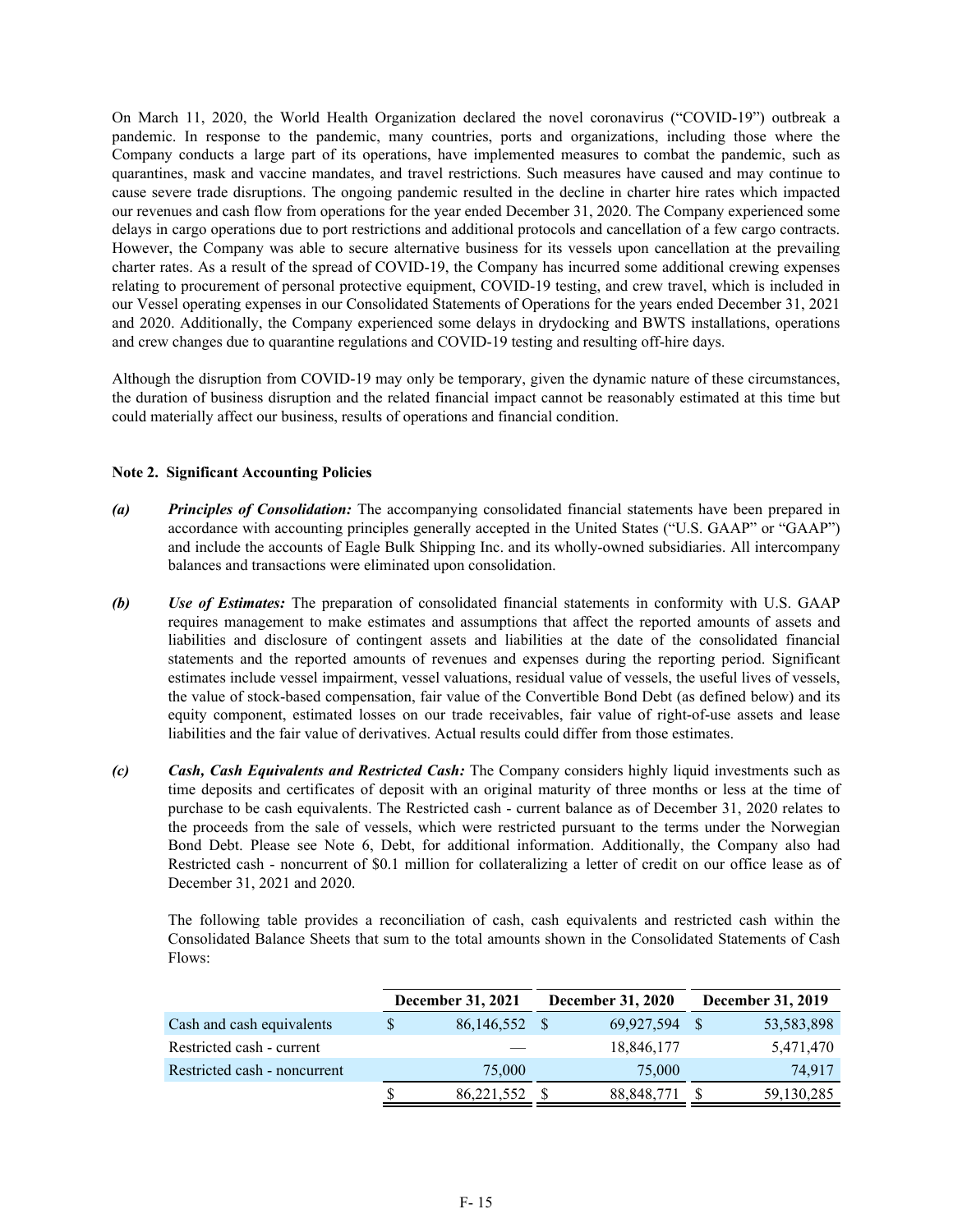*(d) Accounts Receivable and Credit Losses:* Accounts receivable includes receivables from charterers for time and voyage charterers. On January 1, 2020, the Company adopted Accounting Standards Update ("ASU") 2016-13, *Financial Instruments - Credit Losses (Topic 326): Measurement of Credit Losses on Financial Instruments,* (or "ASC 326"). At each balance sheet date, the Company maintains an allowance for credit losses for expected uncollectible accounts receivable. The Company wrote off \$0.9 million and \$0.8 million for the years ended December 31, 2021 and 2020, respectively, related to previously reserved amounts in the allowance for doubtful accounts. The Company recorded a provision of \$0.4 million and \$0.7 million respectively, for doubtful accounts for the years ended December 31, 2021 and 2020.

The Company maintains an allowance for credit losses for expected uncollectible accounts receivable, which is recorded as an offset to accounts receivable and changes in such are classified as voyage expense in the Consolidated Statements of Operations for the years ended December 31, 2021, 2020 and 2019. The Company assesses collectability by reviewing accounts receivable on a collective basis where similar characteristics exist and on an individual basis when we identify specific customers with known disputes or collectability issues. In determining the amount of the allowance for credit losses, the Company considered historical collectability based on past due status and made judgments about the creditworthiness of customers based on ongoing credit evaluations. The Company also considers customer-specific information, current market conditions and reasonable and supportable forecasts of future economic conditions to inform adjustments to historical loss data. For the years ended December 31, 2021 and 2020, our assessment considered business and market disruptions caused by COVID-19 and estimates of expected emerging credit and collectability trends. The continued volatility in market conditions and evolving shifts in credit trends are difficult to predict causing variability and volatility that may have a material impact on our allowance for credit losses in future periods. The allowance for credit losses on accounts receivable was \$1.8 million as of December 31, 2021 and \$2.4 million as of December 31, 2020.

- *(e) Insurance Claims:* Insurance claims are recorded net of any deductible amounts for insured damages, which are recognized when recovery is virtually certain under the related insurance policies and where the Company can make an estimate of the amount to be reimbursed following the insurance claim. Insurance claims are included in accounts receivable on the consolidated balance sheets.
- *(f) Inventories:* Inventories, which consist of bunkers, are stated at cost which is determined on a first-in, firstout method. Lubes and spares are expensed as incurred.
- *(g) Vessels and Vessel Improvements, At Cost:* Vessels are stated at cost, which consists of the contract price, and other direct costs relating to acquiring and placing the vessels in service. Major vessel improvements such as scrubbers and ballast water systems are capitalized and depreciated over the remaining useful lives of the vessels. Depreciation is calculated on a straight-line basis over the estimated useful lives of the vessels based on the cost of the vessels reduced by the estimated scrap value of the vessels as discussed below.
- *(h) Vessel Useful Economic Life and Impairment of Long-Lived Assets:* The Company estimates the useful life of the Company's vessels to be 25 years from the date of initial delivery from the shipyard to the original owner. The useful lives of the Company's vessels are evaluated to determine if events have occurred which would require modification to their useful lives. In addition, the Company estimates the scrap value of the vessels to be \$300 per light weight ton ("lwt").

The Company reviews long-lived assets for impairment whenever events or changes in circumstances indicate that the carrying amount of the assets may not be recoverable. When the estimate of undiscounted cash flows, excluding interest charges, expected to be generated by the use of the asset is less than its carrying amount, the Company will evaluate the asset for an impairment loss. Measurement of the impairment loss is based on the fair value of the asset as provided by third parties. The Company reviews on an annual basis all the assumptions used in the calculation of undiscounted cash flows. The Company uses the 15 year average of one and three year time charter rates as published by a reputable independent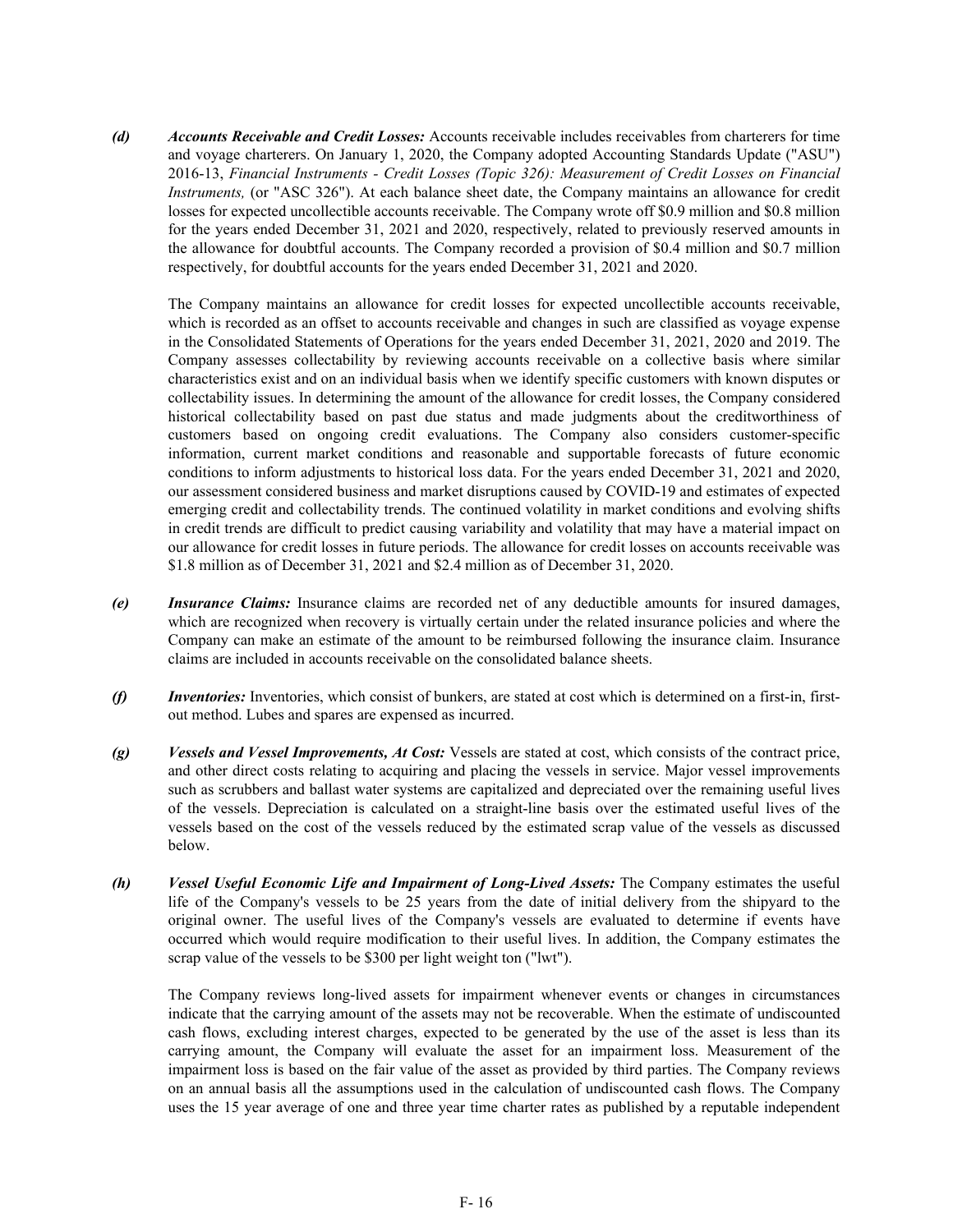third party shipping broker in its calculation of undiscounted cash flows. We did not recognize any vessel impairment charges for the years ended December 31, 2021, 2020 and 2019.

- *(i) Accounting for Drydocking Costs:* The Company follows the deferral method of accounting for drydocking costs whereby actual costs incurred are deferred and are amortized on a straight-line basis over the period through the date the next drydocking is required to become due, generally 30 months if the vessels are 15 years old or more and 60 months for the vessels younger than 15 years. Costs deferred as part of the drydocking include direct costs that are incurred as part of the drydocking to meet regulatory requirements. Certain costs are capitalized during drydocking if they are expenditures that add economic life to the vessel, increase the vessel's earnings capacity or improve the vessel's efficiency. Direct costs that are deferred include the shipyard costs, parts, inspection fees, steel, blasting and painting. Expenditures for normal maintenance and repairs, whether incurred as part of the drydocking or not, are expensed as incurred. Unamortized drydocking costs of vessels that are sold are written off and included in the calculation of the resulting gain or loss in the year of the vessels' sale. Unamortized drydocking costs are written off as drydocking expense if the vessels are drydocked before the expiration of the applicable amortization period.
- *(j) Deferred Financing Costs:* Fees incurred for obtaining new loans or refinancing existing ones are deferred and amortized to interest expense over the life of the related debt using the effective interest method. Unamortized deferred financing costs are written off when the related debt is repaid or refinanced and such amounts are expensed in the period the repayment or refinancing is made. Such amounts are classified as a reduction of the long-term debt balance on the consolidated balance sheets.
- *(k) Other Fixed Assets:* Other fixed assets are stated at cost less accumulated depreciation. Depreciation is based on a straight-line basis over the estimated useful life of the asset. Other fixed assets consist principally of leasehold improvements, computers and software and are depreciated over three years. Depreciation expense for other fixed assets for each of the years ended December 31, 2021, 2020 and 2019 was \$0.3 million.
- *(l) Leases:* On January 1, 2019, the Company adopted Accounting Standards Codification ("ASC") 842, *Leases*, ("ASC 842"), which revised the accounting for leases. Under the revised lease standard, lessees are required to recognize a right-of-use asset and a lease liability for substantially all leases. The standard continues to classify leases as either financing or operating, with classification affecting the pattern of expense recognition. For operating leases, ASC 842 requires recognition in an entity's income statement of a single lease expense, calculated so that the cost of the lease is allocated over the lease term, generally on a straight-line basis. Right-of-use assets represent a right to use an underlying asset for the lease term and the related lease liability represents an obligation to make lease payments pursuant to the contractual terms of the lease agreement. Operating lease right-of-use assets are assessed for any potential impairment on each balance sheet date. The accounting applied by a lessor under ASC 842 is substantially equivalent to the prior lease accounting guidance.

At lease commencement, a lessee must develop a discount rate to calculate the present value of the lease payments so that it can determine lease classification and measure the lease liability. When determining the discount rate to be used at lease commencement, a lessee must use the rate implicit in the lease unless that rate cannot be readily determined. When the rate implicit in the lease cannot be readily determined, the lessee should use its incremental borrowing rate. The incremental borrowing rate is the rate that reflects the interest a lessee would have to pay to borrow funds on a collateralized basis over a similar term and in a similar economic environment.

*(m) Accounting for Revenues and Expenses:* Revenues generated from time charters and/or revenues generated from profit sharing arrangements are recognized on a straight-line basis over the term of the respective time charter agreements as service is provided and the profit sharing is fixed and determinable.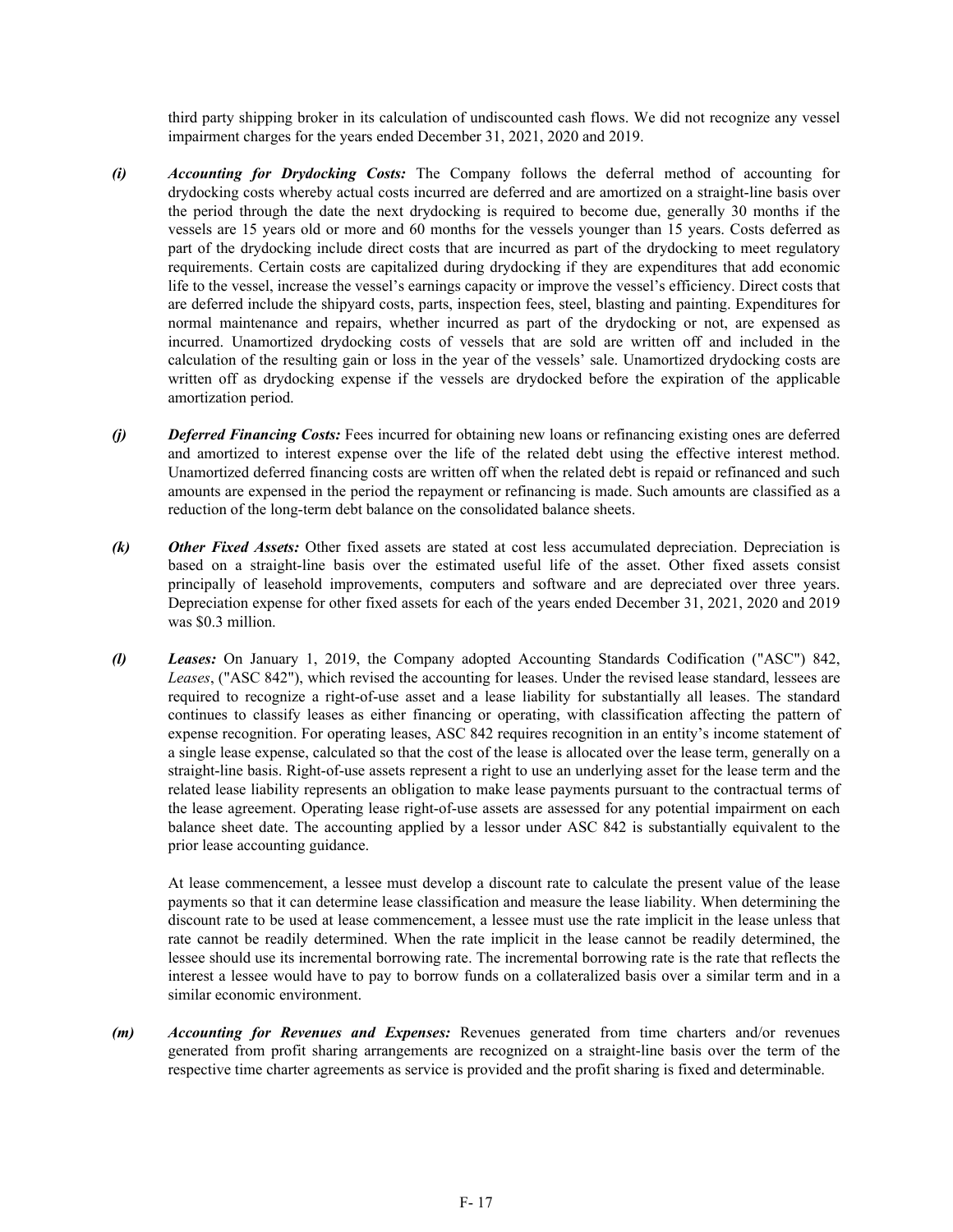Under voyage charters, voyage revenues for cargo transportation are recognized ratably over the estimated relative transit time of each voyage. Voyage revenue is deemed to commence upon the loading of the charterer's cargo and is deemed to end upon the completion of discharge, provided an agreed noncancellable charter between the Company and the charterer is in existence, the charter rate is fixed and determinable, and collectability is reasonably assured.

Under voyage charters, voyage expenses include costs such as bunkers, port charges, canal tolls and cargo handling operations, whereas, under time charters, such voyage costs are the responsibility of the Company's customers. Vessel operating expenses include crewing, vessel maintenance and vessel insurance. Brokerage commissions under voyage or time charters are included in voyage expenses. All voyage and vessel operating expenses are expensed as incurred on an accrual basis, except for commissions. Commissions are recognized over the related time or voyage charter period since commissions are earned as the Company's revenues are earned. Probable losses on voyages are provided for in full at the time such loss can be estimated.

At the inception of a time charter, the Company records the difference between the cost of bunker from previous charterer and the bunker sold to the current charterer as a gain or loss within voyage expenses. Additionally, the Company records lower of cost and net realizable value adjustments to re-value the bunker fuel on a quarterly basis for certain time charter agreements where the inventory is subject to gains and losses. These differences in bunkers, including any lower of cost and net realizable value adjustments, resulted in a net (gain) or loss of (\$6.3 million), (\$0.6 million) and \$0.2 million during the years ended December 31, 2021, 2020 and 2019, respectively. Additionally, voyage expenses include the cost of bunkers consumed during the ballast period for time charter voyages. The ballast period starts from the completion of the previous voyage and ends on the delivery of the vessel to the current charterers.

- *(n) Unearned Charter Hire Revenue:* Unearned charter hire revenue represents cash received from charterers prior to the time such amounts are earned. These amounts are recognized as revenue as services are provided in future periods.
- *(o) Repairs and Maintenance:* All repair and maintenance expenses are expensed as incurred and are recorded in vessel operating expenses.
- *(p) Protection and Indemnity Insurance:* The Company's Protection and Indemnity Insurance is subject to additional premiums referred to as "back calls" or "supplemental calls" which are accounted for on an accrual basis and are recorded in vessel operating expenses.
- *(q) Earnings Per Share:* Basic earnings per share is computed by dividing the net income or loss by the weighted average number of common shares outstanding during the period. Diluted earnings per share reflects the impact of stock options, restricted stock and warrants, if any, under the treasury stock method unless their impact is anti-dilutive. The Convertible Bond Debt is included in diluted earnings per share based on the if-converted method.
- *(r) Interest Rate Risk Management:* The Company is exposed to the impact of interest rate changes for outstanding debt under the revolver facility on the Global Ultraco Debt Facility. The Company's objective is to manage the impact of interest rate changes on its earnings and cash flows. During October 2021, the Company entered into four interest rate swaps to hedge the three month LIBOR based on floating interest rate exposure of the term loan under the Global Ultraco Debt Facility for the full notional amount of \$300.0 million ranging between 0.83% and 1.06%.
- *(s) Federal Taxes:* The Company is a Republic of the Marshall Islands Corporation. For the years ended December 31, 2021, 2020 and 2019, the Company believes that its operations qualify for Internal Revenue Code Section 883 exemption and therefore are not subject to United States federal taxes on United States source shipping income.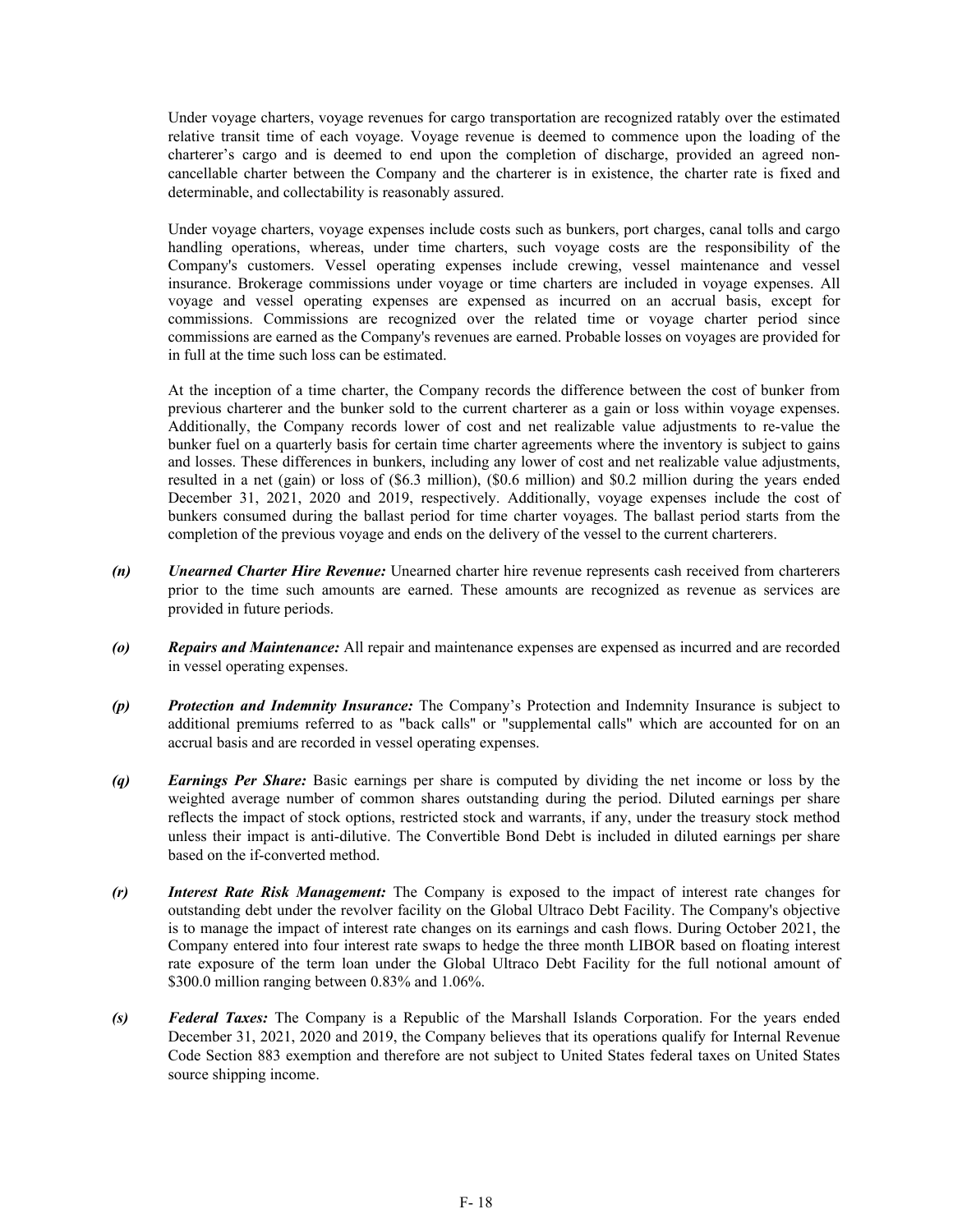- *(t) Stock-Based Compensation:* The Company issues stock-based compensation utilizing both stock options and stock grants. In accordance with ASC 718, *Stock Compensation*, ("ASC 718"), stock-based compensation is measured at the fair value of the award at the date of grant and recognized over the period of vesting on a straight-line basis using the graded vesting method. The grant-date fair value of stock options is estimated using the Black-Scholes option pricing model. Additionally, the Company granted performance-based restricted stock grants in September 2021 to certain members of its senior management team under the 2016 Plan, which are contingent on certain performance criteria such as earnings per share and the total shareholder return. The fair value of such grants is valued using the Monte Carlo simulation model. Please see Note 13, Stock-Based Compensation, for additional information. Forfeitures are recognized as they occur.
- *(u) Collateral on Derivatives:* The Company does not offset fair value amounts recognized for derivatives by the right to reclaim cash collateral or the obligation to return cash collateral. The amount of collateral to be posted is defined in the terms of respective master agreement executed with counterparties or exchanges and is required when agreed upon threshold limits are exceeded. As of December 31, 2021 and 2020, the Company posted cash collateral related to derivative instruments under its collateral security arrangements of \$15.1 million and \$0.1 million, respectively, which is recorded within Collateral on derivatives for the year ended December 31, 2021 and recorded within Other current assets for the year ended December 31, 2020 in the consolidated balance sheets.

## *Recently Issued Accounting Pronouncements Not Yet Effective*

The Financial Accounting Standards Board ("FASB") has issued accounting standards that had not yet become effective as of December 31, 2021 and may impact the Company's consolidated financial statements or related disclosures in future periods. Those standards and their potential impact are discussed below.

In March 2020, the FASB issued ASU 2020-04, *Facilitation of the Effects of Reference Rate Reform on Financial Reporting*, ("ASU 2020-04"). ASU 2020-04 addresses concerns about certain accounting consequences that could result from the anticipated transition away from the use of LIBOR and other interbank offered rates to alternative reference rates. ASU 2020-04 is elective and applies "to all entities, subject to meeting certain criteria, that have contracts, hedging relationships, and other transactions that reference LIBOR or another reference rate expected to be discontinued because of reference rate reform." ASU 2020-04 establishes (1) a general contract modification principle that entities can apply in other areas that may be affected by reference rate reform and (2) certain elective hedge accounting expedients. ASU 2020-04 is optional and effective for all entities as of March 12, 2020 and may be applied prospectively to contract modifications made on or before December 31, 2022. In January 2021, the FASB issued ASU 2021-01, *Rate Reference Reform (Topic 848), Scope*, ("ASU 2021-01"), which clarifies certain provisions in Topic 848, if elected by an entity, to apply to derivative instruments that use interest rate for margining, discounting, or contract price alignment that is modified as a result of rate reference reform The Company is currently evaluating the adoption of ASU 2020-04 on its debt under the Global Ultraco Debt Facility as it bears interest on outstanding borrowings at LIBOR plus a margin rate. Additionally, the Company is also evaluating the adoption of ASU 2021-01 on its interest rate swaps related to the Global Ultraco Debt Facility.

In August 2020, the FASB issued ASU 2020-06, *Accounting for Convertible Instruments and Contracts in an Entity's Own Equity*, ("ASU 2020-06"). ASU 2020-06 simplifies the accounting for certain financial instruments with characteristics of liabilities and equity, including convertible instruments and contracts on an entity's own equity. ASU 2020-06 removes from U.S. GAAP the separation models for (1) convertible debt with a cash conversion feature and (2) convertible instruments with a beneficial conversion feature. As a result, after adopting the ASU's guidance, entities will not separately present in equity an embedded conversion feature in such debt. Instead, the entity will account for a convertible debt instrument wholly as debt, and for convertible preferred stock wholly as preferred stock (i.e., as a single unit of account), unless (1) a convertible instrument contains features that require bifurcation as a derivative under ASC 815, *Derivatives and Hedging,* or (2) a convertible debt instrument was issued at a substantial premium. ASU 2020-06 is effective for all public entities for fiscal years beginning after December 15, 2021, with early adoption permitted in fiscal years beginning after December 15, 2020. The Company is finalizing its evaluation of the adoption of ASU 2020-06 on its Convertible Bond Debt but has initially concluded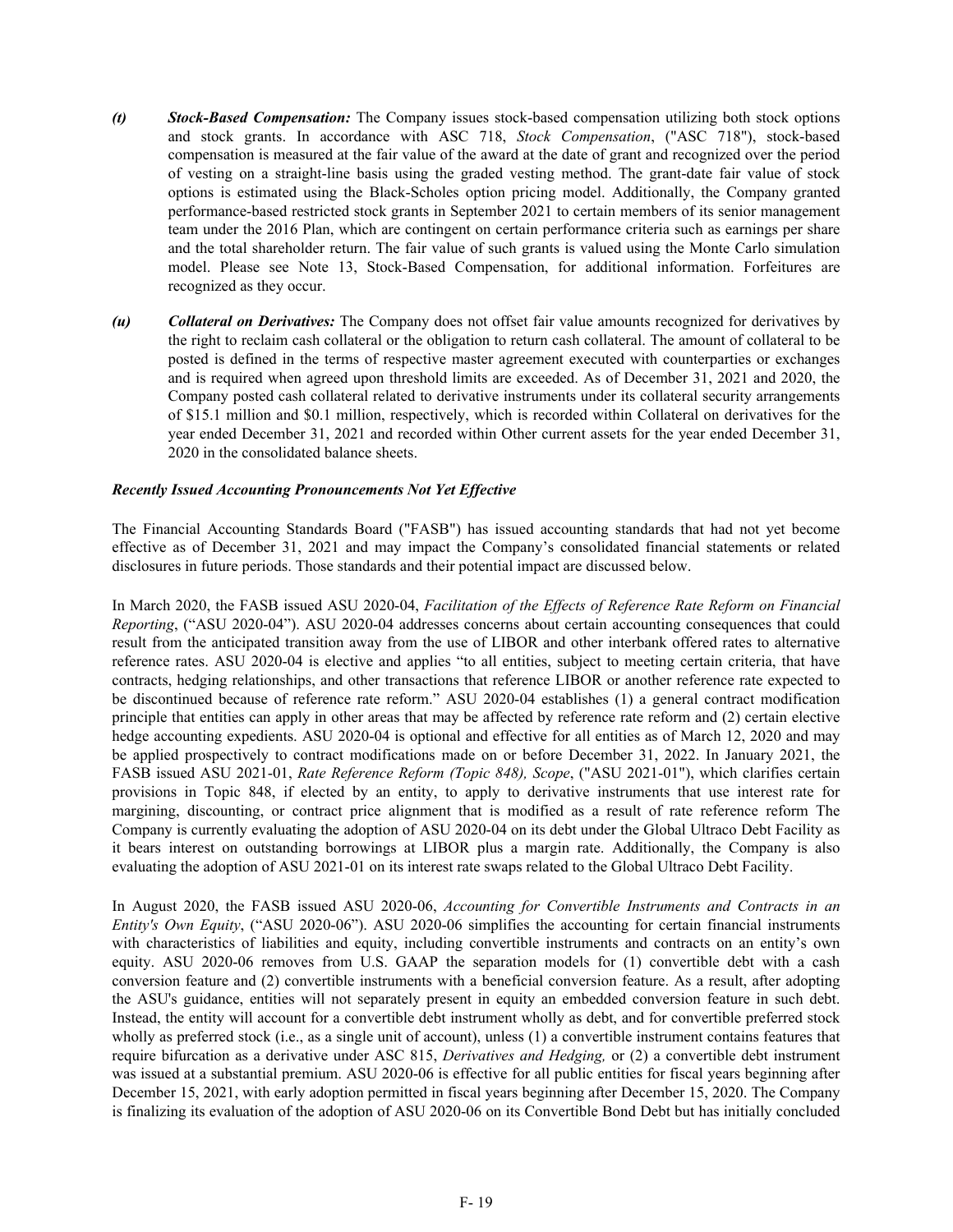it will adopt this ASU under the modified retrospective approach and that the debt instrument will no longer require bifurcation and separate accounting of the equity component. Under this conclusion, the resulting debt discount will no longer be amortized to interest expense over the life of the bond.

## **Note 3. Vessels and Vessel Improvements**

As of December 31, 2021, the Company's owned fleet consisted of 53 drybulk vessels.

During the fourth quarter of 2020, the Company entered into a series of memorandum of agreements to purchase three high specification scrubber-fitted Ultramax bulk carriers for a total purchase price of \$51.5 million including direct expenses of acquisition. The Company paid a deposit of \$3.3 million on these vessels as of December 31, 2020. The Company took delivery of the vessels during the first quarter of 2021.

During the first quarter of 2021, the Company entered into another series of memorandum of agreements to purchase four vessels. The first vessel is a high-specification scrubber-fitted Ultramax bulk carrier for a total purchase price of \$15.3 million and a warrant convertible into 212,315 common shares of the Company. The remaining three vessels are 2011-built, Crown-58 Supramax bulk carriers that were purchased for a total purchase price of \$20.5 million and a warrant convertible into 329,583 common shares of the Company. The above mentioned prices include direct expenses of acquisition. Common shares were issuable upon exercise of warrants on a pro-rata basis in connection with each vessel delivery. The warrants were measured at fair value on the date of the memorandum of agreement and recorded as Vessels and vessel improvements on the Consolidated Balance Sheets when the Company took delivery of the vessels. The fair value of the warrants for the total of 541,898 common shares was approximately \$10.7 million as of the date of the memorandum of agreements for each vessel. The Company took delivery of the four vessels during the second and third quarters of 2021 and issued 541,898 shares of common stock upon conversion of outstanding warrants.

During the second quarter of 2021, the Company entered into memorandum of agreements to acquire two highspecification 2015-built, scrubber-fitted Ultramax bulk carriers. This acquisition was partially financed with cash on hand, which included proceeds raised from equity issued under the Company's ATM Offering. The total cost of the vessels acquired including the direct costs of acquisition was \$42.2 million. The Company took delivery of the two vessels in each of the third and fourth quarters of 2021.

In the second quarter of 2021, the Company signed a memorandum of agreement to sell the vessel Tern for a total net consideration of \$9.2 million after commissions and associated selling expenses. The vessel was delivered to the buyer during the third quarter of 2021. The Company recorded a gain of \$4.0 million in its Consolidated Statements of Operations for the year ended December 31, 2021. Additionally, the Company wrote off \$0.3 million of unamortized drydock costs upon sale of the vessel.

During the third quarter of 2018, the Company entered into a contract for the purchase of ballast water treatment systems ("BWTS") on 39 of our owned vessels. The projected costs, including installation, are approximately \$0.5 million per BWTS. The Company intends to complete the installations during scheduled drydockings. The Company completed installation of BWTS on 23 vessels and recorded \$11.5 million in Vessels and vessel improvements in the Consolidated Balance Sheet as of December 31, 2021. Additionally, the Company recorded \$4.4 million as advances paid towards installation of BWTS on the remaining vessels as a noncurrent asset in its Consolidated Balance Sheet as of December 31, 2021.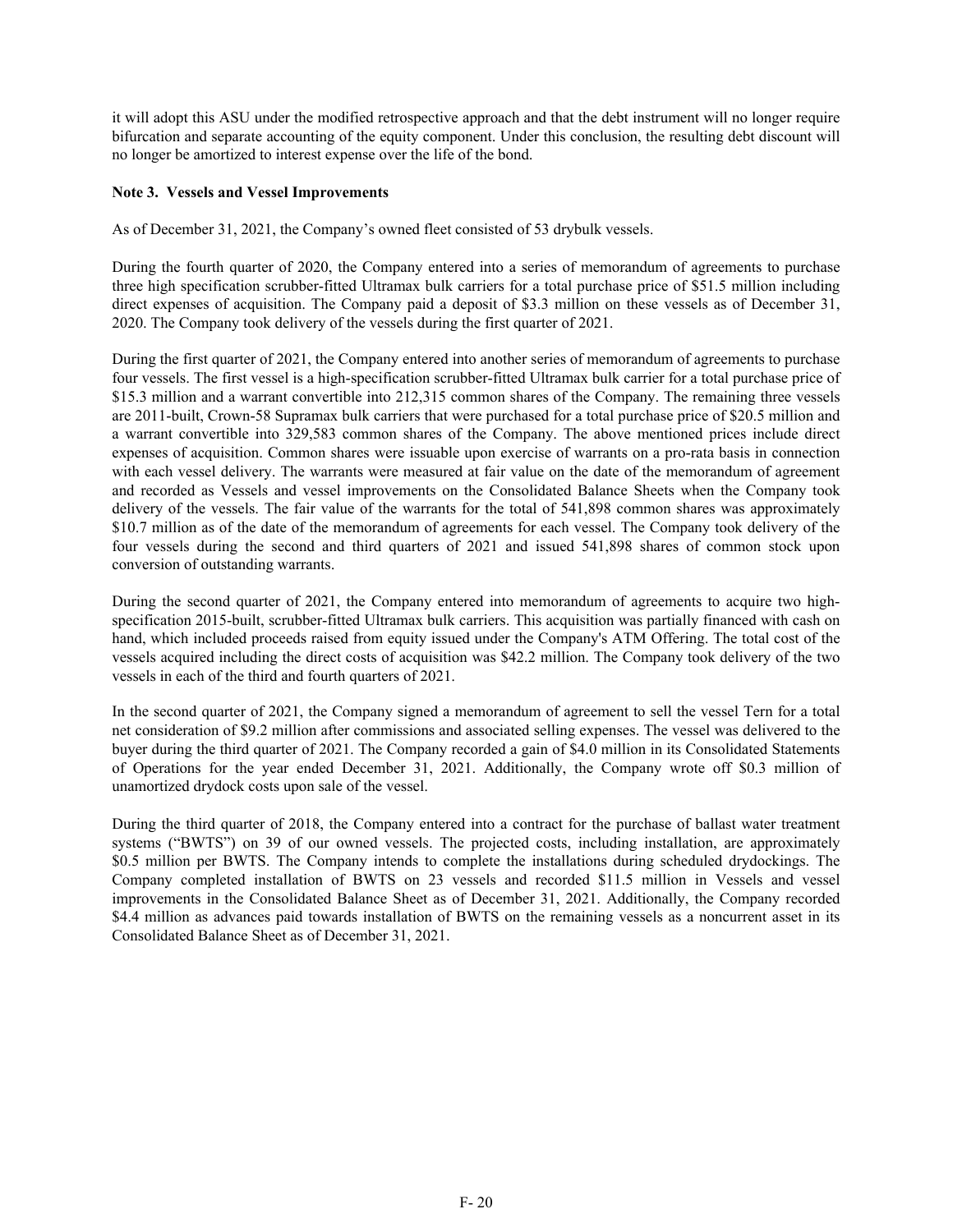The Vessels and vessel improvements activity for the years ended December 31, 2021 and 2020 is below:

|                                                                     | <b>December 31, 2021</b> |    | <b>December 31, 2020</b> |
|---------------------------------------------------------------------|--------------------------|----|--------------------------|
| Vessels and vessel improvements                                     | \$<br>810,713,959        | -S | 835,959,084              |
| Transfer from advances paid for vessel purchases                    | 3,250,000                |    |                          |
| Purchase of vessels and vessel improvements                         | 128,326,112              |    | 979,612                  |
| Fair value of warrants issued as consideration for vessel purchases | 10,679,988               |    |                          |
| Sale of vessels                                                     | (4,885,998)              |    | (23, 458, 118)           |
| Scrubbers and BWTS                                                  | 4,588,585                |    | 39,706,507               |
| Depreciation expense                                                | (44, 596, 733)           |    | (42, 473, 126)           |
| Vessels and vessel improvements                                     | 908,075,913              |    | 810,713,959              |

# **Note 4. Deferred Drydock Costs**

Drydocking activity is summarized as follows:

|                                  | December 31, 2021  | <b>December 31, 2020</b> |
|----------------------------------|--------------------|--------------------------|
| Beginning Balance                | \$<br>24, 153, 776 | 17,495,270               |
| Payments for drydocking          | 21,906,358         | 14,293,562               |
| Drydock amortization             | (8,655,617)        | (7,378,752)              |
| Write-off due to sale of vessels | (310,986)          | (256, 304)               |
| <b>Ending Balance</b>            | 37,093,531         | 24, 153, 776             |

## **Note 5. Other Accrued Liabilities**

Other accrued liabilities consists of:

|                                     |   | <b>December 31, 2021</b> | <b>December 31, 2020</b> |            |  |
|-------------------------------------|---|--------------------------|--------------------------|------------|--|
| Vessel and voyage expenses          |   | 7,467,901                |                          | 4,625,539  |  |
| Scrubber, BWTS and drydocking costs |   | 1,743,255                |                          | 1,178,695  |  |
| General and administrative expenses |   | 8,556,036                |                          | 5,942,830  |  |
| Dividends payable                   |   | 226,107                  |                          |            |  |
| Total                               | S | 17,993,299               |                          | 11,747,064 |  |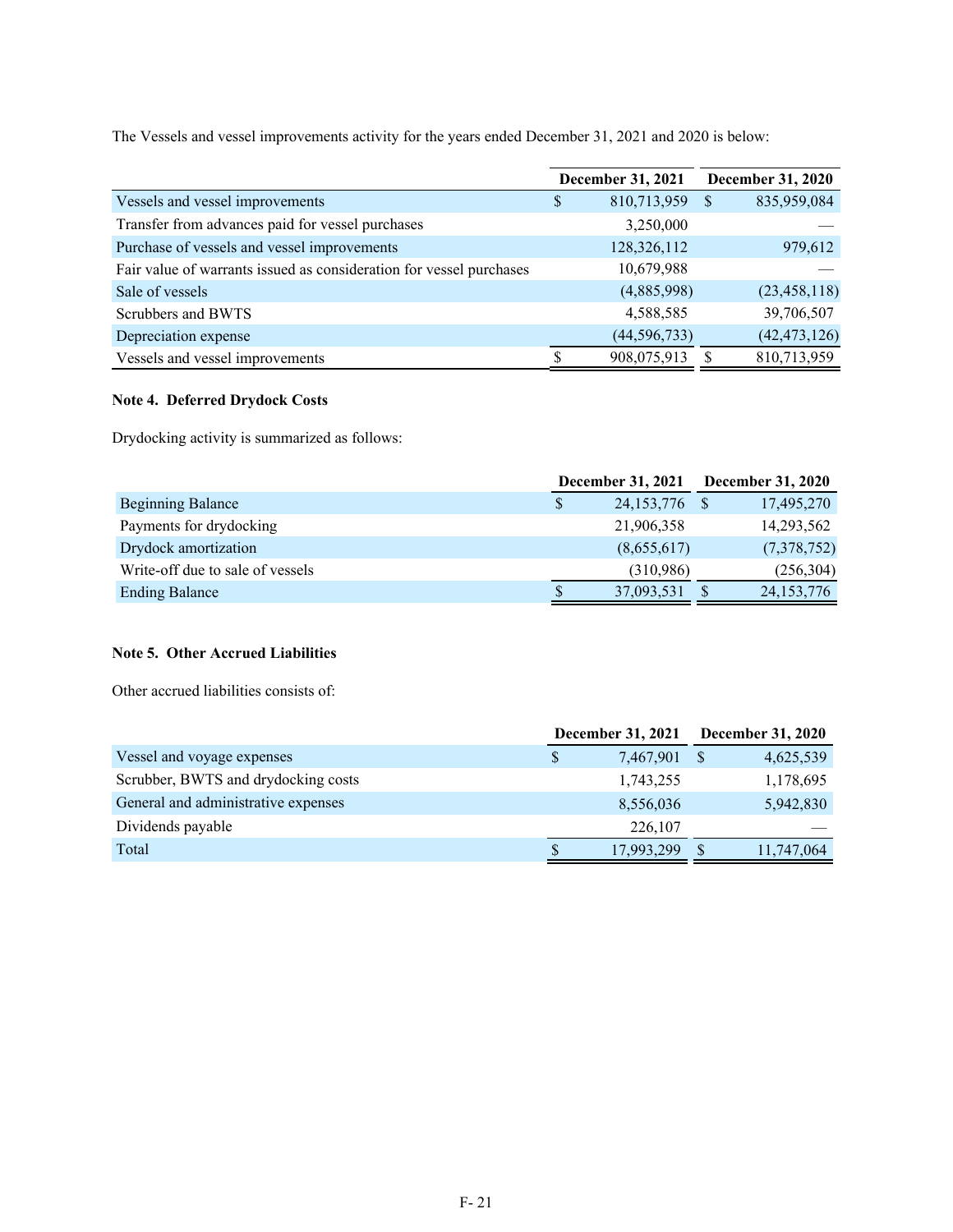## **Note 6. Debt**

Long-term debt consists of the following:

|                                                                   |                    | December 31, 2021 | <b>December 31, 2020</b>     |
|-------------------------------------------------------------------|--------------------|-------------------|------------------------------|
| <b>Convertible Bond Debt</b>                                      | $\mathbf{\hat{S}}$ | 114,119,000       | $\mathcal{S}$<br>114,120,000 |
| Debt discount and debt issuance costs - Convertible Bond Debt     |                    | (13, 165, 256)    | (17, 459, 515)               |
| Convertible Bond Debt, net of debt discount and debt issuance     |                    | 100,953,744       | 96,660,485                   |
| Global Ultraco Debt Facility                                      |                    | 287,550,000       |                              |
| Debt issuance costs - Global Ultraco Debt Facility                |                    | (8,460,140)       |                              |
| Less: Current portion - Global Ultraco Debt Facility              |                    | (49,800,000)      |                              |
| Global Ultraco Debt Facility, net of debt issuance costs          |                    | 229,289,860       |                              |
| Norwegian Bond Debt                                               |                    |                   | 180,000,000                  |
| Debt discount and debt issuance costs - Norwegian Bond Debt       |                    |                   | (2,709,770)                  |
| Less: Current portion - Norwegian Bond Debt                       |                    |                   | (8,000,000)                  |
| Norwegian Bond Debt, net of debt discount and debt issuance costs |                    |                   | 169,290,230                  |
| New Ultraco Debt Facility                                         |                    |                   | 166,429,594                  |
| Debt issuance costs - New Ultraco Debt Facility                   |                    |                   | (3, 101, 348)                |
| Less: Current portion - New Ultraco Debt Facility                 |                    |                   | (31, 244, 297)               |
| New Ultraco Debt Facility, net of debt issuance costs             |                    |                   | 132,083,949                  |
| <b>Super Senior Facility</b>                                      |                    |                   | 15,000,000                   |
| Debt issuance costs - Super Senior Facility                       |                    |                   | (103, 643)                   |
| Super Senior Facility, net of debt issuance costs                 |                    |                   | 14,896,357                   |
| <b>Total long-term debt</b>                                       | \$                 | 330,243,604       | 412,931,021<br>S             |

### *Convertible Bond Debt*

On July 29, 2019, the Company issued \$114.1 million in aggregate principal amount of 5.0% Convertible Senior Notes due 2024 (the "Convertible Bond Debt"). After deducting debt discount of \$1.6 million, the Company received net proceeds of approximately \$112.5 million. Additionally, the Company incurred \$1.0 million of debt issuance costs relating to the transaction. The Company used the proceeds to partially finance the purchase of six Ultramax vessels and for general corporate purposes, including working capital. The Company took delivery of the vessels in the third and fourth quarters of 2019.

The Convertible Bond Debt bears interest at a rate of 5.0% per annum on the outstanding principal amount thereof, payable semi-annually in arrears on February 1 and August 1 of each year, which commenced on February 1, 2020. The Convertible Bond Debt may bear additional interest upon certain events, as set forth in the indenture governing the Convertible Bond Debt (the "Indenture").

The Convertible Bond Debt will mature on August 1, 2024 (the "Maturity Date"), unless earlier repurchased, redeemed or converted pursuant to its terms. The Company may not otherwise redeem the Convertible Bond Debt prior to the Maturity Date.

Each holder has the right to convert any portion of the Convertible Bond Debt, provided such portion is of \$1,000 or a multiple thereof, at any time prior to the close of business on the business day immediately preceding the Maturity Date. The conversion rate of the Convertible Bond Debt after adjusting for the Reverse Stock Split effected on September 15, 2020 and the Company's payment of a cash dividend of \$2.00 per share on November 24, 2021 to shareholders of record as of November 15, 2021 is 26.747 shares of the Company's common stock per \$1,000 principal amount of Convertible Bond Debt, which is equivalent to a conversion price of approximately \$37.39 per share of its common stock (subject to further adjustments for future dividends).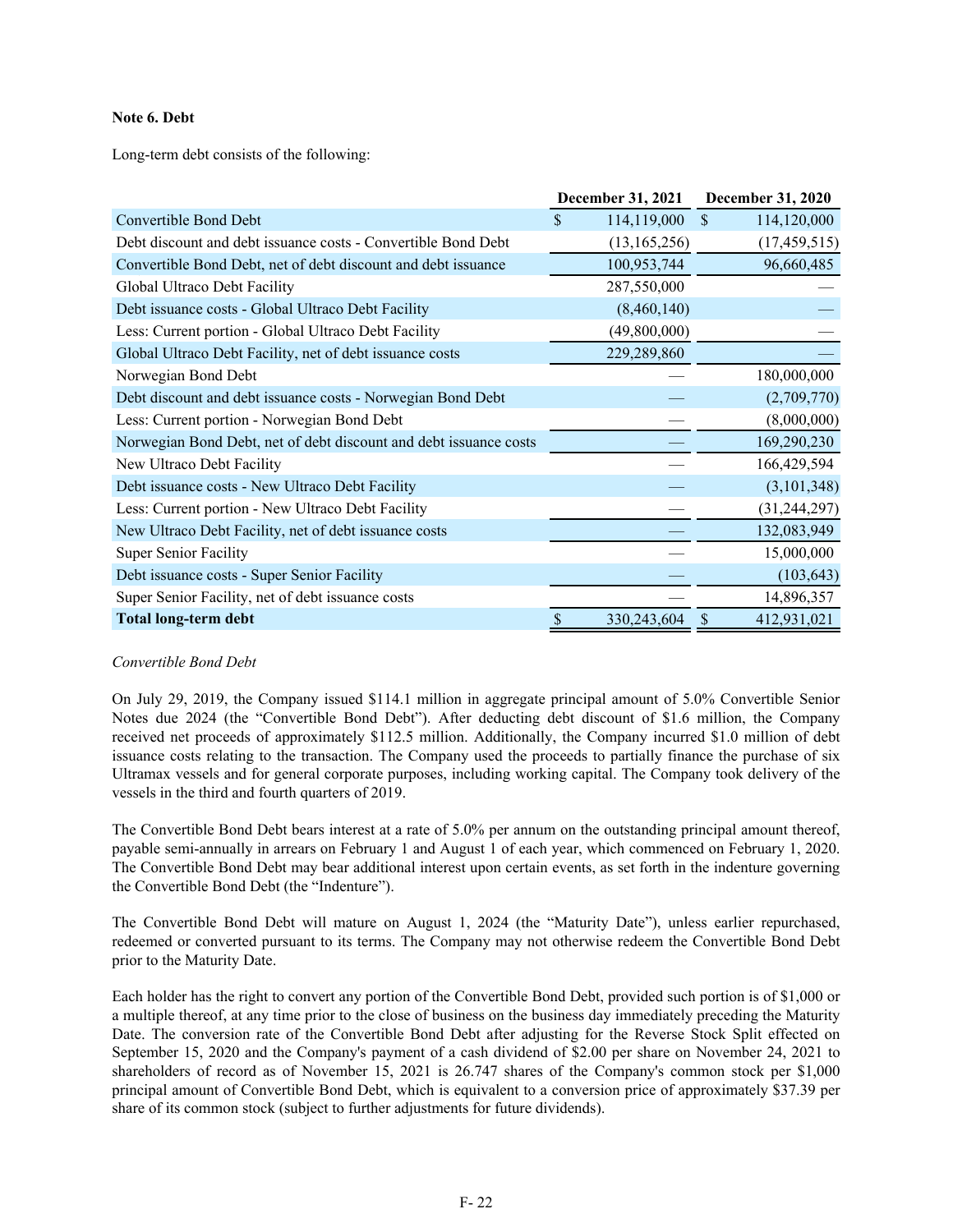Upon conversion, the Company will pay or deliver, as the case may be, either cash, shares of its common stock or a combination of cash and shares of its common stock, at the Company's election, to the holder (subject to shareholder approval requirements in accordance with the listing standards of the Nasdaq Global Select Market).

If the Company undergoes a fundamental change, as set forth in the Indenture, each holder may require the Company to repurchase all or part of their Convertible Bond Debt for cash in principal amounts of \$1,000 or a multiple thereof. The fundamental change repurchase price will be equal to 100% of the principal amount of the Convertible Bond Debt to be repurchased, plus accrued and unpaid interest. If, however, the holders elect to convert their Convertible Bond Debt in connection with the fundamental change, the Company will be required to increase the conversion rate of the Convertible Bond Debt at a rate determined by a combination of the date the fundamental change occurs and the stock price of the Company's common stock on such date.

The Convertible Bond Debt is the general, unsecured senior obligation of the Company. It ranks: (i) senior in right of payment to any of the Company's indebtedness that is expressly subordinated in right of payment to the Convertible Bond Debt; (ii) equal in right of payment to any of the Company's unsecured indebtedness that is not so subordinated; (iii) effectively junior in right of payment to any of the Company's secured indebtedness to the extent of the value of the assets securing such indebtedness; and (iv) structurally junior to all indebtedness and other liabilities of current or future subsidiaries of the Company.

The indenture also provides for customary events of default. Generally, if an event of default occurs and is continuing, then the trustee or the holders of at least 25% in aggregate principal amount of the Convertible Bond Debt then outstanding may declare 100% of the principal of and accrued and unpaid interest, if any, on all the Convertible Bond Debt then outstanding to be due and payable.

In accordance with ASC 470, *Debt,* ("ASC 470") the liability and equity components of convertible debt instruments that may be settled in cash upon conversion (including partial cash settlement) is to be separately accounted for in a manner that reflects the issuer's non-convertible debt borrowing rate. The guidance requires the initial proceeds received from the sale of convertible debt instruments to be allocated between a liability component and equity component in a manner that reflects the interest expense at the interest rate of similar non-convertible debt that could have been issued by the Company at the time of issuance. The Company accounted for the Convertible Bond Debt based on the above guidance and attributed a portion of the proceeds to the equity component. The resulting debt discount is amortized using the effective interest method over the expected life of the Convertible Bond Debt as interest expense. Additionally, the debt discount and issuance costs were allocated based on the total amount incurred to the liability and equity components using the same proportions as the proceeds from the Convertible Bond Debt. See Note 2, Significant Accounting Policies, for discussion of the impact of ASU 2020-06 on the accounting for the Convertible Bond Debt upon adoption on January 1, 2022.

## *Share Lending Agreement*

In connection with the issuance of the Convertible Bond Debt, certain persons entered into an arrangement (the "Share Lending Agreement") to borrow up to 511,840 shares of the Company's common stock through share lending arrangements from Jefferies LLC ("JCS"), an initial purchaser of the Convertible Bond Debt, which in turn entered into an arrangement to borrow the shares from an entity affiliated with Oaktree Capital Management, L.P., one of the Company's shareholders. The number of shares under the Share Lending Agreement have been adjusted for the Reverse Stock Split. As of December 31, 2021, the fair value of the 511,840 outstanding loaned shares was \$23.3 million based on the closing price of the common stock on December 31, 2021. In connection with the Share Lending Agreement, JCS paid \$0.03 million representing a nominal fee per borrowed share, equal to the par value of the Company's common stock.

While the share lending agreement does not require cash payment upon return of the shares, physical settlement is required (i.e., the loaned shares must be returned at the end of the arrangement). In view of this share return provision and other contractual undertakings of JCS in the share lending agreement, which have the effect of substantially eliminating the economic dilution that otherwise would result from the issuance of borrowed shares,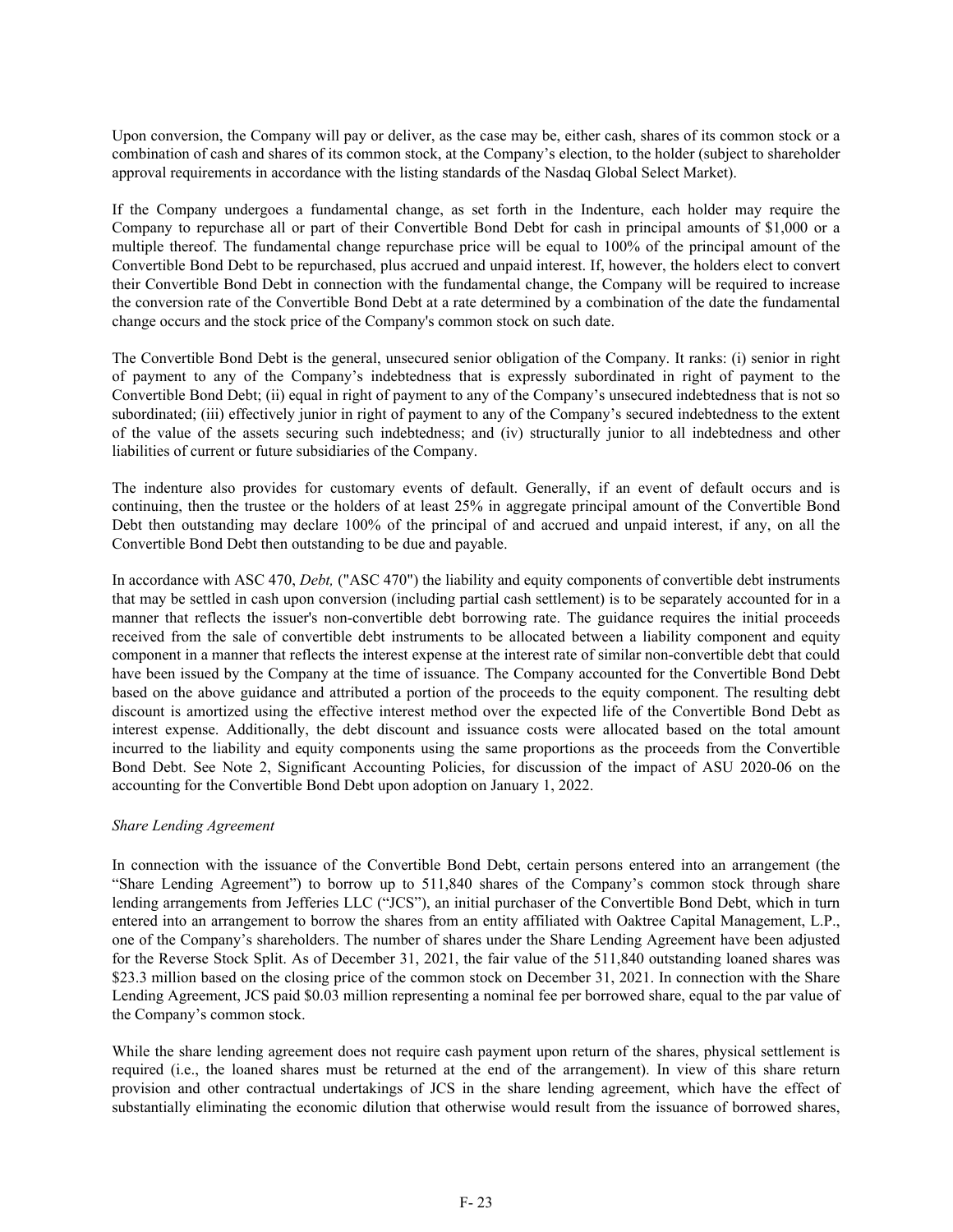the loaned shares are not considered issued and outstanding for accounting purposes and for the purpose of computing and reporting the Company's basic and diluted weighted average shares or earnings per share. If JCS were to file bankruptcy or commence similar administrative, liquidating or restructuring proceedings, the Company will have to consider 511,840 shares lent to JCS as issued and outstanding for the purposes of calculating earnings per share.

## *Global Ultraco Debt Facility*

On October 1, 2021, Eagle Bulk Ultraco LLC ("Eagle Ultraco"), a wholly-owned subsidiary of the Company, along with certain of its vessel-owning subsidiaries as guarantors, entered into a new senior secured credit facility (the "Global Ultraco Debt Facility") with the lenders party thereto (the "Lenders") Credit Agricole Corporate and Investment Bank ("Credit Agricole"), Skandinaviska Enskilda Banken AB (PUBL), Danish Ship Finance A/S, Nordea Bank ABP, Filial I Norge, DNB Markets Inc., Deutsche Bank AG, and ING Bank N.V., London Branch. The Global Ultraco Debt Facility provides for an aggregate principal amount of \$400.0 million, which consists of (i) a term loan facility in an aggregate principal amount of \$300.0 million (the "Term Facility") and (ii) a revolving credit facility in an aggregate principal amount of \$100.0 million (the "Revolving Facility") to be used for refinancing the outstanding debt including accrued interest and commitment fees under the Holdco Revolving Credit Facility, New Ultraco Debt Facility and Norwegian Bond Debt (the "Previous Debt Facilities"), which are discussed below, and for general corporate purposes. The Company paid fees of \$5.8 million to the Lenders in connection with the transaction.

The Global Ultraco Debt Facility has a maturity date of five years from the date of borrowing on the Term Facility, which is October 1, 2026. Outstanding borrowings bear interest at a rate of LIBOR plus 2.10% to 2.80% per annum, depending certain metrics such as the Company's financial leverage ratio and meeting sustainability linked criteria. Repayments of \$12.45 million are due quarterly beginning on December 15, 2021, with a final balloon payment of all outstanding principal and accrued interest due upon maturity. The loan is repayable in whole or in part without premium or penalty prior to the maturity date subject to certain requirements stipulated in the Global Ultraco Debt Facility.

The Global Ultraco Debt Facility is secured by 49 of the Company's vessels. The Global Ultraco Debt Facility contains certain standard affirmative and negative covenants along with financial covenants. The financial covenants include: (i) minimum consolidated liquidity based on the greater of (a) \$0.6 million per vessel owned directly or indirectly by the Company or (b) 7.5% of the Company's total debt; (ii) debt to capitalization ratio not greater than 0.60:1.00; and (iii) maintaining positive working capital.

Pursuant to the Global Ultraco Debt Facility, the Company borrowed \$350.0 million and together with cash on hand repaid the outstanding debt, accrued interest and commitment fees under the Holdco Revolving Credit Facility and New Ultraco Debt Facility. Concurrently, the Company issued a 10 day call notice to redeem the outstanding bonds under the Norwegian Bond Debt (see details below). Additionally, in October 2021, the Company entered into four interest rate swaps for the notional amount of \$300.0 million of the Term Facility under the Global Ultraco Debt Facility at a fixed interest rate ranging between 0.83% and 1.06% to hedge the LIBOR based floating interest rate (see Note 7, Derivative Instruments, for additional details).

## *Holdco Revolving Credit Facility*

On March 26, 2021, Eagle Bulk Holdco LLC ("Holdco"), a wholly-owned subsidiary of the Company entered into a Credit Agreement ("Holdco Revolving Credit Facility") made by and among (i) Holdco, as borrower, (ii) the Company and certain wholly-owned vessel-owning subsidiaries of Holdco, as joint and several guarantors, (iii) the banks and financial institutions named therein as lenders (together with their successors and assigns, the "RCF Lenders"), (iv) Crédit Agricole Corporate and Investment Bank and Nordea Bank ABP, New York Branch, as mandated lead arrangers, and (v) Crédit Agricole Corporate and Investment Bank, as arranger, facility agent and security trustee for the RCF Lenders. Borrowings under the Holdco Revolving Credit Facility were repaid in full on October 1, 2021 from the proceeds of the Global Ultraco Debt Facility. Certain of the lenders in the Holdco Revolving Credit Facility were also lenders in the Global Ultraco Debt Facility, and therefore, under the guidance in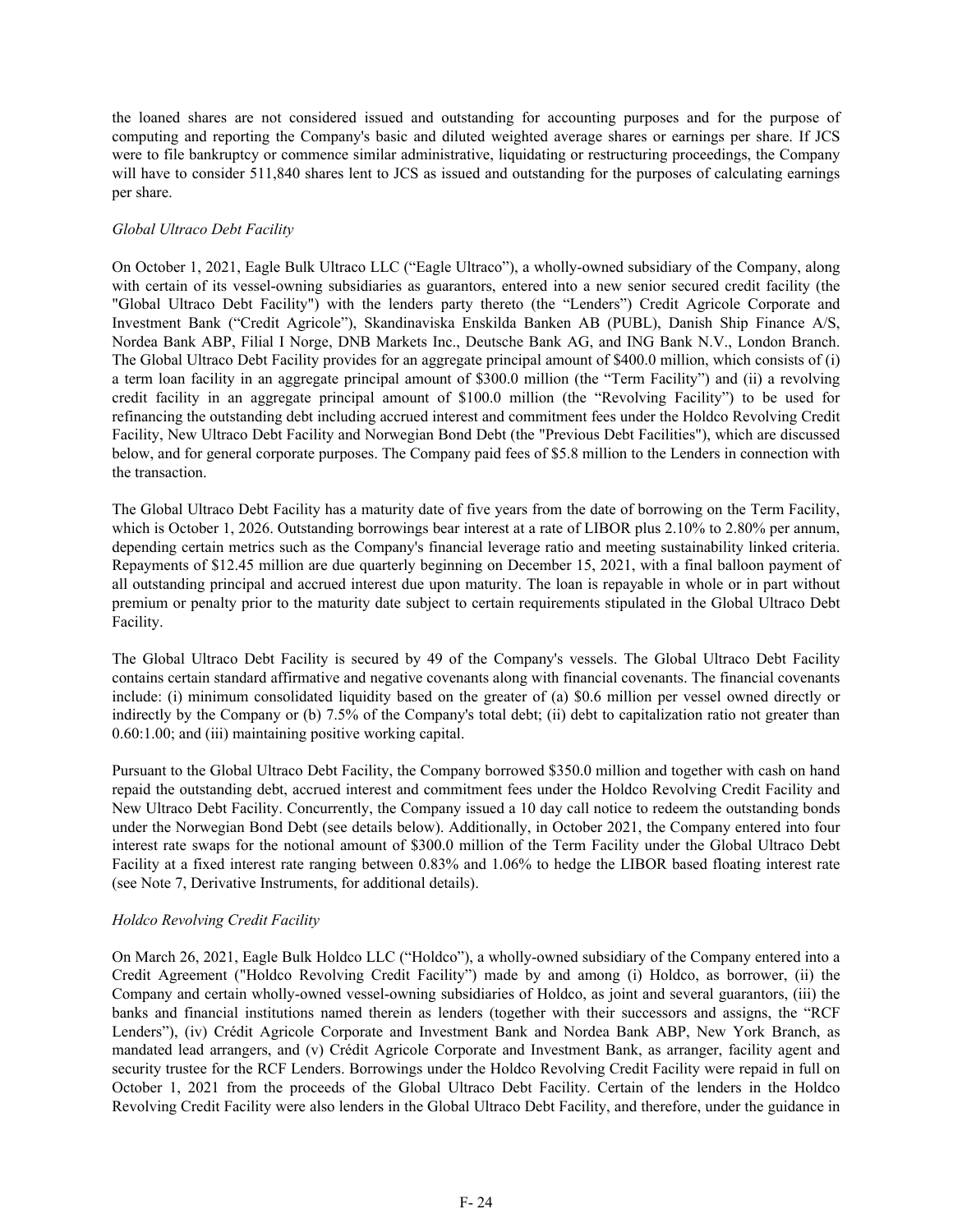ASC 470 with certain other criteria met, the Company accounted for the repayment as a debt modification. Unamortized debt issuance costs of \$0.2 million related to the Holdco Revolving Debt Facility were deferred and will be amortized over the term of the Global Ultraco Debt Facility.

### *New Ultraco Debt Facility*

On January 25, 2019, Ultraco Shipping LLC ("Ultraco"), a wholly-owned subsidiary of the Company, entered into a senior secured credit facility, (the "New Ultraco Debt Facility"), which provided for a term loan facility and a revolving credit facility. The proceeds from the New Ultraco Debt Facility were used to repay the outstanding debt including accrued interest under the Original Ultraco Debt Facility (as defined below) and the New First Lien Facility (as defined below) in full and for general corporate purposes. Subsequent to amendments on each of October 1, 2019, April 20, 2020 and June 9, 2020, which provided incremental commitments along with certain other amendments, and an agency resignation and appointment and further amendments providing incremental commitments on April 5, 2021, the Company repaid the New Ultraco Debt Facility in full from the proceeds of the Global Ultraco Debt Facility on October 1, 2021. Certain of the lenders in the New Ultraco Debt Facility were also lenders in the Global Ultraco Debt Facility, and therefore, under the guidance in ASC 470 with certain other criteria met, the Company accounted for the repayment as a debt modification. Unamortized debt issuance costs of \$2.8 million related to the New Ultraco Debt Facility were deferred and will be amortized over the term of the Global Ultraco Debt Facility.

## *New First Lien Facility*

On December 8, 2017, Eagle Shipping LLC, a wholly-owned subsidiary of the Company ("Eagle Shipping") entered into a credit agreement (the "New First Lien Facility"), which was repaid in full from the proceeds of the New Ultraco Debt Facility on January 25, 2019. The Company accounted for the above transaction as a debt extinguishment. As a result, the Company recognized \$1.1 million, representing the outstanding balance of debt issuance costs, as Loss on debt extinguishment in the Consolidated Statement of Operations for the year ended December 31, 2019.

## *Super Senior Facility*

On December 8, 2017, Eagle Bulk Shipco LLC, a wholly-owned subsidiary of the Company ("Shipco") entered into a revolving credit facility in an aggregate amount of up to \$15.0 million (the "Super Senior Facility").

During the third quarter of 2021, the Company cancelled the Super Senior Facility. There were no outstanding amounts under the facility, and the Company recorded \$0.1 million as Loss on debt extinguishment in its Consolidated Statements of Operations for the year ended December 31, 2021.

### *Norwegian Bond Debt*

On November 28, 2017, Shipco issued \$200.0 million in aggregate principal amount of 8.25% Senior Secured Bonds (the "Bonds" or the "Norwegian Bond Debt"). After giving effect to an original issue discount of approximately 1% and deducting offering expenses of \$3.1 million, the net proceeds from the issuance of the Bonds was approximately \$195.0 million. Interest on the Bonds accrued at a rate of 8.25% per annum and the Bonds were to mature on November 28, 2022.

During the year ended December 31, 2021, the Company sold one vessel for net proceeds of \$9.2 million; during the year ended December 31, 2020, the Company sold five vessels for combined net proceeds of \$23.2 million; and during the years ended December 31, 2019 and 2018, the Company sold five vessels for combined net proceeds of \$40.4 million. Pursuant to the bond terms governing the Norwegian Bond Debt, the proceeds from the sale of vessels were to be held in a restricted account to be used for the financing of the acquisition of additional vessels by Shipco and for the partial financing of the scrubbers. As a result, the Company recorded the proceeds from the sale of these vessels as Restricted cash - current in the Consolidated Balance Sheets as of December 31, 2020. The proceeds were used to purchase two Ultramax vessel for \$36.1 million and partial financing of scrubbers for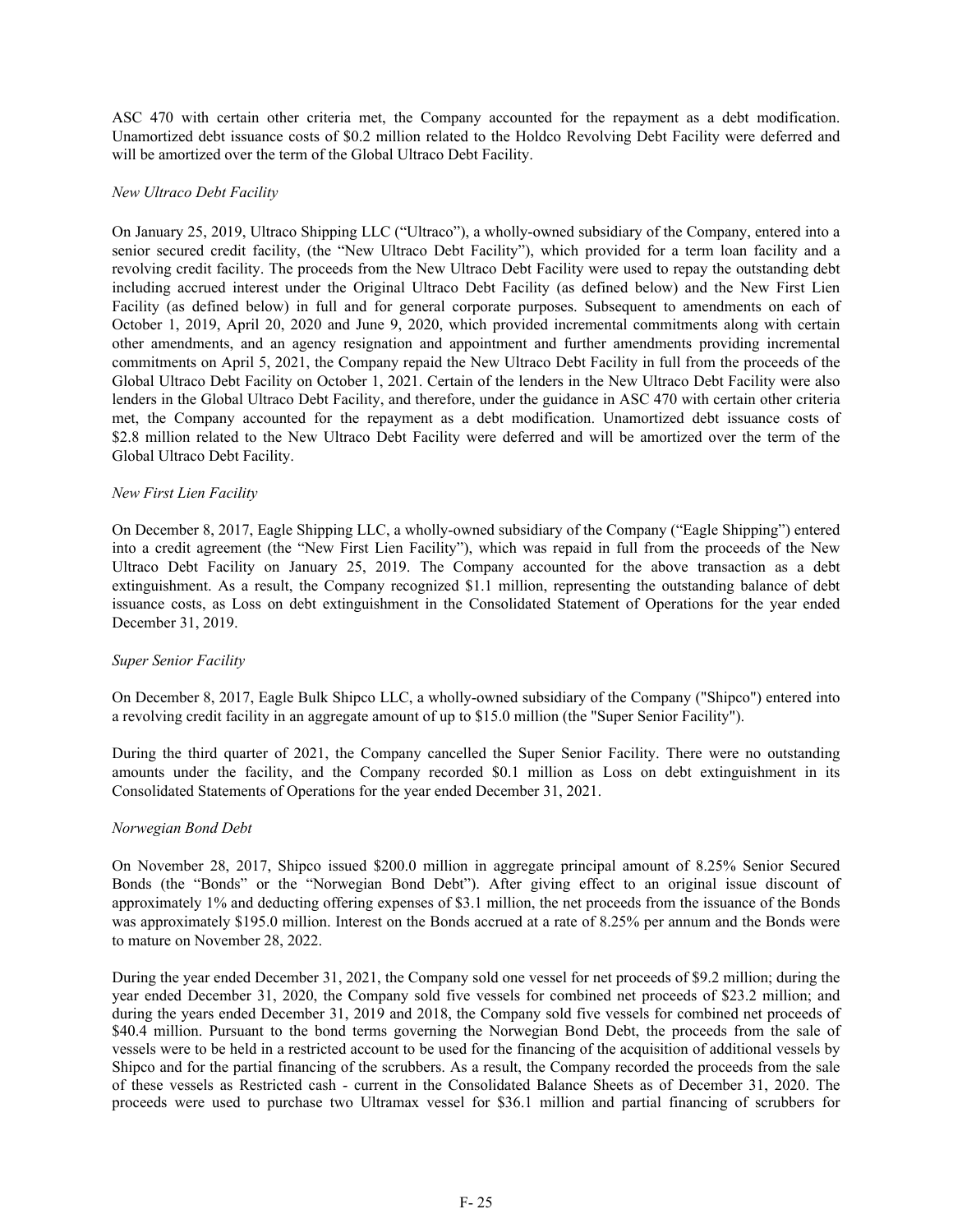\$23.6 million. During the third quarter of 2021, the Company transferred the remaining proceeds from sale of vessels of \$13.8 million along with cash on hand of \$11.8 million into a Shipco defeasance account to be used towards redemption of the bonds in October 2021.

The Company issued a 10 day call notice to redeem the outstanding bonds under the Norwegian Bond Debt at a redemption price of 102.475% of the nominal amount of each bond. Pursuant to the bond terms, the Company paid \$185.6 million consisting of \$176.0 million par value of the outstanding bonds, accrued interest of \$5.2 million and \$4.4 million of a call premium into a defeasance account to be further credited to the bondholders upon expiry of the notice period. The bonds outstanding under the Norwegian Bond Debt were repaid in full on October 18, 2021 after the expiry of the requisite notice period.

The repayment of the Norwegian Bond Debt was considered a debt extinguishment under ASC 470, and therefore, the call premium of \$4.4 million and the unamortized debt discount and debt issuance costs of \$1.6 million were record as Loss on debt extinguishment in the Consolidated Statement of Operations for the year ended December 31, 2021.

## *Original Ultraco Debt Facility*

On June 28, 2017, Ultraco, a wholly-owned subsidiary of the Company, entered into a credit agreement (the "Original Ultraco Debt Facility"), which was repaid in full from the proceeds of the New Ultraco Debt Facility on January 25, 2019. The Company accounted for the above transaction as a debt extinguishment. As a result, the Company recognized \$1.2 million representing the outstanding balance of debt issuance costs as Loss on debt extinguishment in the Consolidated Statement of Operations for the year ended December 31, 2019.

*Interest rates*

*2021*

For the year ended December 31, 2021, the interest rate on the Convertible Bond Debt was 5.00%. The weighted average effective interest rate including the amortization of debt discount and debt issuance costs for the year was 10.14%.

For the year ended December 31, 2021, the interest rate on the Global Ultraco Debt Facility ranged from 2.35% to 2.57%, including a margin over LIBOR applicable under the terms of the Global Ultraco Debt Facility and commitment fees of 40% of the margin on the undrawn portion of the revolver credit facility of the Global Ultraco Debt Facility. The weighted average effective interest rate including the amortization of debt issuance costs for the year was 3.04%.

For the year ended December 31, 2021, the interest rate on the Holdco Revolving Credit Facility, which was repaid on October 1, 2021, ranged from 2.55% to 2.60%, including a margin over LIBOR applicable under the terms of the Holdco Revolving Credit Facility and commitment fees of 40% of the margin on the undrawn portion of the revolver credit facility of the Holdco Revolving Credit Facility. The weighted average effective interest rate including the amortization of debt issuance costs for the year was 5.61%.

For the year ended December 31, 2021, the interest rate on the New Ultraco Debt Facility, which was repaid on October 1, 2021, ranged from 2.60% to 2.72%, including a margin over LIBOR applicable under the terms of the New Ultraco Debt Facility and commitment fees of 40% of the margin on the undrawn portion of the revolver credit facility of the New Ultraco Debt Facility. The weighted average effective interest rate including the amortization of debt issuance costs for the year was 3.28%.

For the year ended December 31, 2021, the interest rate on the Super Senior Facility was 2.24%. The weighted average effective interest rate including the amortization of debt issuance costs for the year was 2.58%. The outstanding revolver loan under the Super Senior Facility was repaid in the first quarter of 2021. The facility was cancelled during the third quarter of 2021.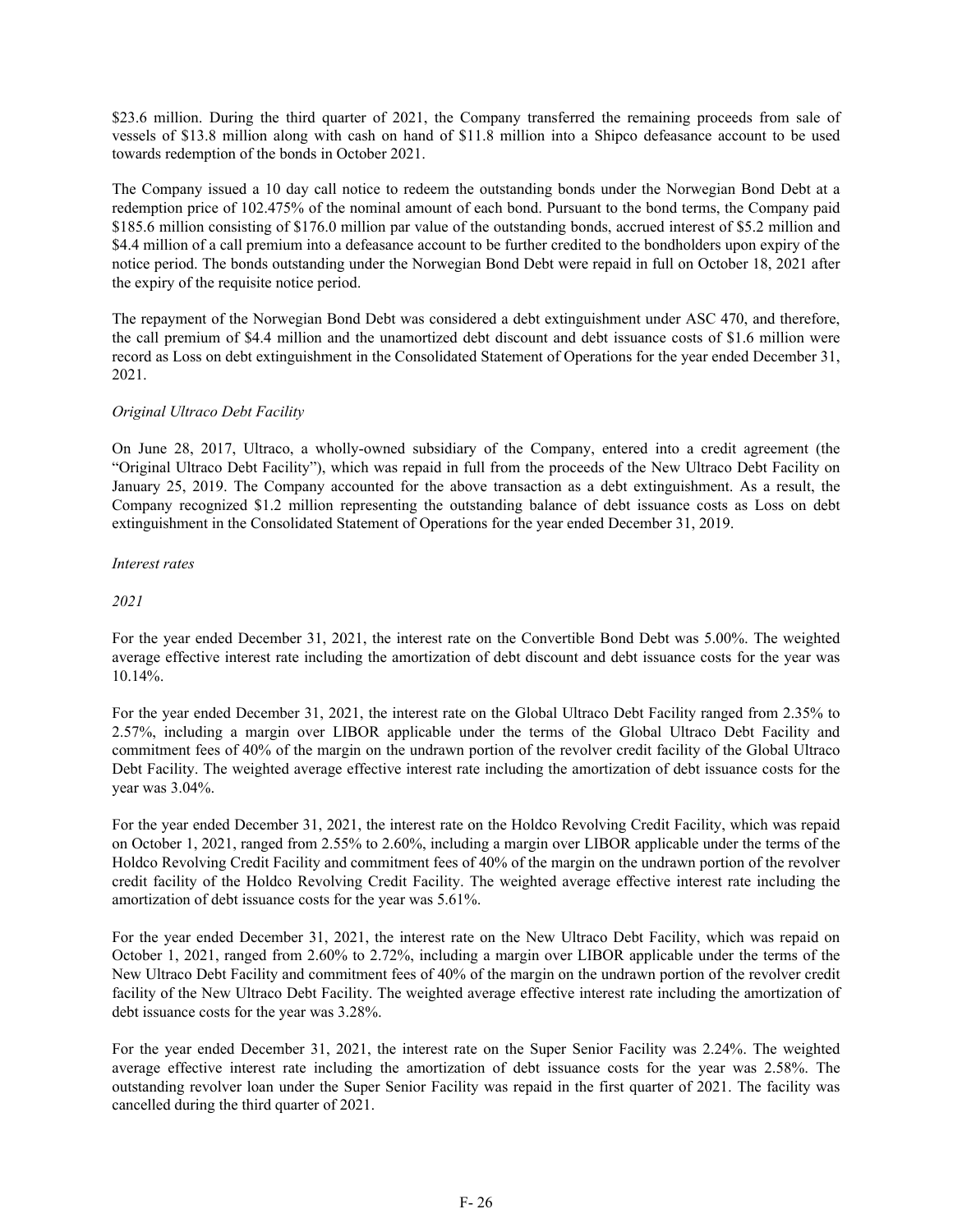For the year ended December 31, 2021, the interest rate on the Norwegian Bond Debt, which was repaid on October 18, 2021, was 8.25%. The weighted average effective interest rate including the amortization of debt discount and debt issuance costs for the year was 8.96%.

## *2020*

For the year ended December 31, 2020, the interest rate on the Convertible Bond Debt was 5.00%. The weighted average effective interest rate including the amortization of debt discount and debt issuance costs for the year was 10.14%.

For the year ended December 31, 2020, the interest rate on the New Ultraco Debt Facility ranged from 2.73% to 4.68% including a margin over LIBOR applicable under the terms of the New Ultraco Debt Facility and commitment fees of 40% of the margin on the undrawn portion of the revolver credit facility of the New Ultraco Debt Facility. The weighted average effective interest rate including the amortization of debt discount and debt issuance costs for the year was 3.98%.

For the year ended December 31, 2020, the interest rate on our outstanding debt under the Super Senior Facility ranged between 2.24% and 2.89%. The weighted average effective interest rate including the amortization of debt issuance costs for the year was 3.00%. Additionally, we pay commitment fees of 40% of the margin on the undrawn portion of the Super Senior Revolver Facility.

For the year ended December 31, 2020, the interest rate on the Norwegian Bond Debt was 8.25%. The weighted average effective interest rate including the amortization of debt discount and debt issuance costs for the year was 8.75%.

## *2019*

For the year ended December 31, 2019, the interest rate on the Convertible Bond Debt was 5.00%. The weighted average effective interest rate including the amortization of debt discount and debt issuance costs for the year was 10.14%.

For the year ended December 31, 2019, the interest rate on the New Ultraco Debt Facility ranged from 4.51% to 5.26% including a margin over LIBOR applicable under the terms of the New Ultraco Debt Facility and commitment fees of 40% of the margin on the undrawn portion of the revolver credit facility of the New Ultraco Debt Facility. The weighted average effective interest rate including the amortization of debt discount and debt issuance costs for the year was 4.54%.

For the year ended December 31, 2019, the interest rate on the New First Lien Facility, which was repaid on January 25, 2019, ranged from 5.89% to 6.01% including a margin over LIBOR applicable under the terms of the New First Lien Facility and commitment fees of 40% of the margin on the undrawn portion of the revolver credit facility of the New First Lien Facility. The weighted average effective interest rate including the amortization of debt discount and debt issuance costs for the year was 6.45%.

For the year ended December 31, 2019, the interest rate on the Norwegian Bond Debt was 8.25%. The weighted average effective interest rate including the amortization of debt discount and debt issuance costs for the year was 9.04%.

For the year ended December 31, 2019, the interest rate on the Original Ultraco Debt Facility, which was repaid on January 25, 2019, was 5.28% including a margin over LIBOR and commitment fees of 40% of the margin on the undrawn portion of the facility. The weighted average effective interest rate for the year was 6.80%.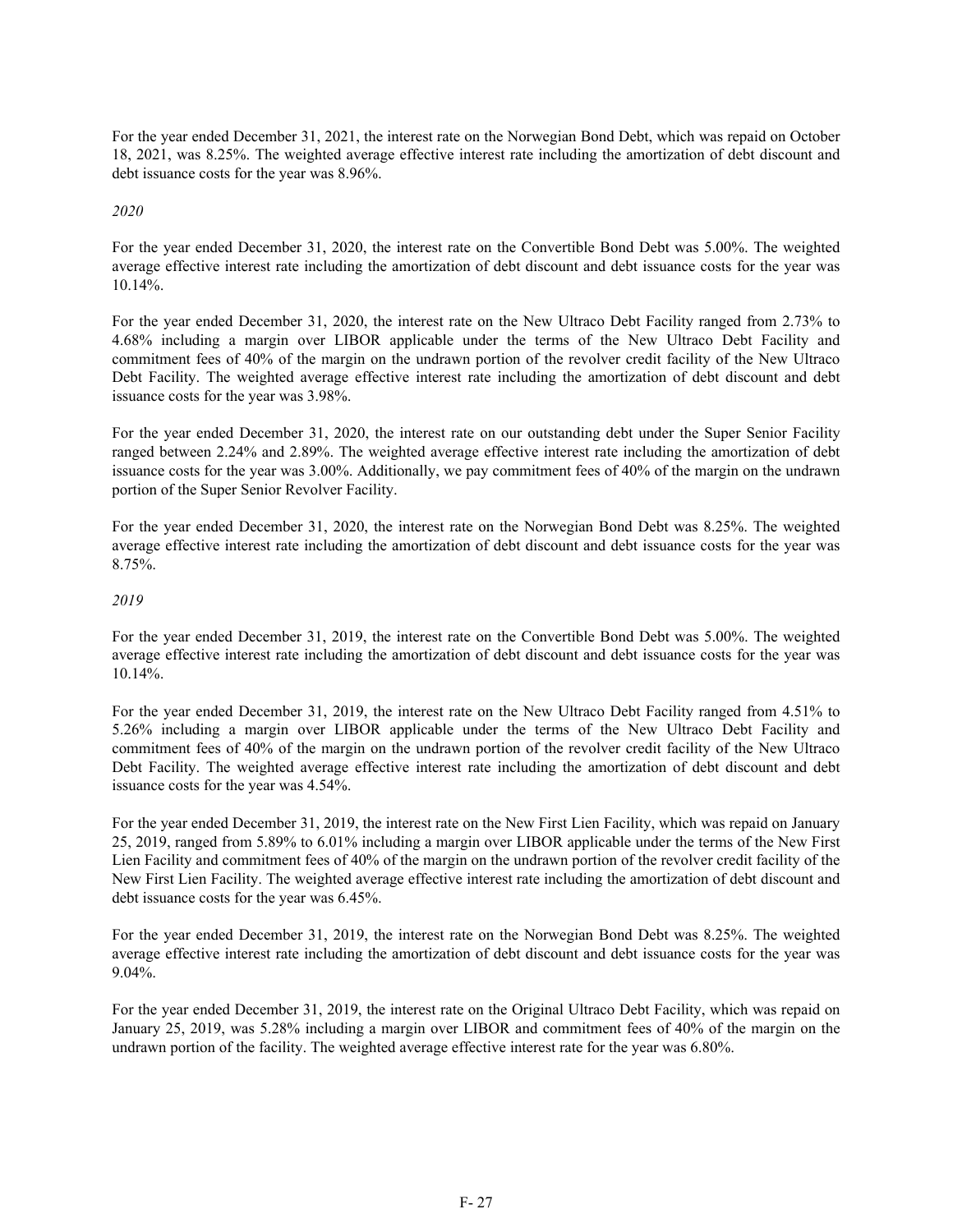Interest expense consisted of:

|                                                          | <b>For the Years Ended</b> |                   |              |                          |               |                          |  |  |
|----------------------------------------------------------|----------------------------|-------------------|--------------|--------------------------|---------------|--------------------------|--|--|
|                                                          |                            | December 31, 2021 |              | <b>December 31, 2020</b> |               | <b>December 31, 2019</b> |  |  |
| Amortization of debt discount and debt<br>issuance costs | \$.                        | 7,082,655         | <sup>S</sup> | 6,272,309                | <sup>\$</sup> | 3,783,939                |  |  |
| Convertible Bond Debt interest                           |                            | 5,737,654         |              | 5,737,650                |               | 2,377,550                |  |  |
| Global Ultraco Debt Facility interest                    |                            | 2,473,924         |              |                          |               |                          |  |  |
| Holdco RCF interest                                      |                            | 313,918           |              |                          |               |                          |  |  |
| Original Ultraco Debt Facility interest                  |                            |                   |              |                          |               | 362,257                  |  |  |
| Norwegian Bond Debt interest                             |                            | 11,710,417        |              | 15,298,250               |               | 15,930,750               |  |  |
| New Ultraco Debt Facility interest                       |                            | 4,335,026         |              | 7,612,342                |               | 7,172,442                |  |  |
| New First Lien Facility interest                         |                            |                   |              |                          |               | 293,545                  |  |  |
| Super Senior Facility interest                           |                            | 29,818            |              | 215,804                  |               |                          |  |  |
| Commitment fees on revolver facilities                   |                            | 573,375           |              | 256,268                  |               | 657,006                  |  |  |
| Total Interest expense                                   |                            | 32,256,787        |              | 35,392,623               |               | 30,577,489               |  |  |

### *Scheduled Debt Maturities*

The following table presents the scheduled maturities of principal amounts of our debt obligations for the next five years.

|      |    | <b>Global Ultraco Debt</b><br>Facility |              | <b>Convertible Bond</b><br>Debt $(1)$ |    | <b>Total</b> |
|------|----|----------------------------------------|--------------|---------------------------------------|----|--------------|
| 2022 | S  | 49,800,000                             | -S           |                                       | S  | 49,800,000   |
| 2023 |    | 49,800,000                             |              |                                       |    | 49,800,000   |
| 2024 |    | 49,800,000                             |              | 114,119,000                           |    | 163,919,000  |
| 2025 |    | 49,800,000                             |              |                                       |    | 49,800,000   |
| 2026 | \$ | 88,350,000                             | $\mathbf{s}$ |                                       | S  | 88,350,000   |
|      | Я  | 287,550,000                            | \$           | 114,119,000                           | \$ | 401,669,000  |

(1) This amount represents the total amount of the Convertible Bond Debt that would be paid in cash at the election of the Company upon maturity.

### **Note 7. Derivative Instruments**

#### *Interest rate swaps*

During October 2021, the Company entered into four interest rate swaps for the notional amount of \$300.0 million of the Term Facility under the Credit Agreement for the Global Ultraco Debt Facility at a fixed interest rate ranging between 0.83% and 1.06% to hedge the LIBOR-based floating interest rate.

On March 31, 2020, the Company entered into an interest rate swap to effectively convert a portion of its debt under the New Ultraco Debt Facility from a floating to a fixed-rate basis. The Company entered into two additional interest rate swap agreements during the second quarter of 2020 to convert the remaining portion of its outstanding debt under the New Ultraco Debt Facility excluding the revolver facility. In August 2021, the Company cancelled the interest rate swaps with a notional amount of \$150.8 million and incurred a \$0.2 million loss, which will be amortized as interest expense over the original life of the cancelled swaps. Concurrent with the cancellation, the Company entered into an interest rate swap with a notional amount of \$143.0 million, which was subsequently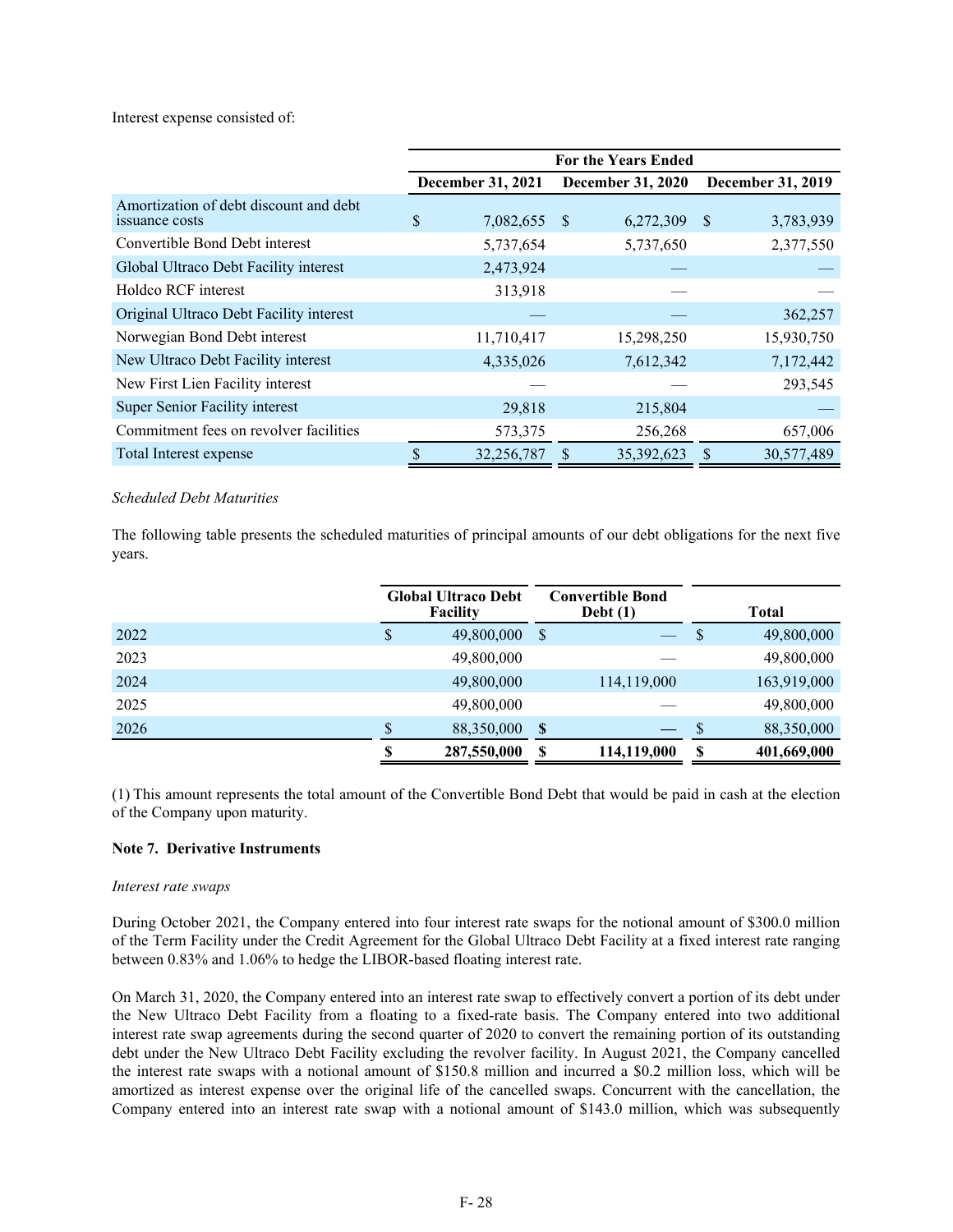cancelled on October 1, 2021 upon repayment of the debt. The Company incurred an additional \$0.2 million loss, which will be amortized as interest expense over the original life of the cancelled swaps.

The interest rate swaps were designated and qualified as cash flow hedges. The Company uses interest rate swaps for the management of interest rate risk exposure, as an interest rate swap effectively converts a portion of the Company's debt from a floating to a fixed rate. The interest rate swap is an agreement between the Company and counterparties to pay, in the future, a fixed-rate payment in exchange for the counterparties paying the Company a variable payment. The amount of the net payment obligation is based on the notional amount of the interest rate swap and the prevailing market interest rates. The Company may terminate the interest rate swaps prior to their expiration dates, at which point a realized gain or loss would be recognized. The value of the Company's commitment would increase or decrease based primarily on the extent to which interest rates move against the rate fixed for each swap.

### *Tabular disclosure of derivatives location*

|                                 | <b>Notional Amount Outstanding</b> |                   |                                    |                      |                      |
|---------------------------------|------------------------------------|-------------------|------------------------------------|----------------------|----------------------|
| <b>Trade date</b>               | Fixed<br>rate                      | <b>Start date</b> | <b>End date</b>                    | December 31,<br>2021 | December 31,<br>2020 |
| October 7, 2021 $(1)$           | 0.83%                              |                   | October 12, 2021 December 15, 2025 | 215,662,500 \$       |                      |
| October 13, 2021 <sup>(1)</sup> | 0.94%                              |                   | October 15, 2021 December 15, 2025 | 23,962,500           |                      |
| October 14, 2021 $^{(1)}$       | 0.93%                              |                   | October 18, 2021 December 15, 2025 | 23,962,500           |                      |
| October 22, 2021 <sup>(1)</sup> | 1.06%                              |                   | October 26, 2021 December 15, 2025 | 23,962,500           |                      |
| March 31, 2020 <sup>(2)</sup>   | 0.64%                              | July 27, 2020     | January 26, 2024                   |                      | 72,452,297           |
| April 15, 2020 <sup>(2)</sup>   | $0.58\%$                           | July 27, 2020     | January 26, 2024                   |                      | 36,226,149           |
| June 25, 2020 <sup>(2)</sup>    | $0.50\%$                           | July 27, 2020     | January 26, 2024                   |                      | 57,751,148           |
|                                 |                                    |                   |                                    | 287,550,000 \$       | 166,429,594          |

The following table summarizes the interest rate swaps in place as of December 31, 2021 and 2020:

(1) Interest rate swap associated with Global Ultraco Debt Facility.

(2) Interest rate swap associated with New Ultraco Debt Facility.

Under these swap contracts, exclusive of applicable margins, the Company will pay fixed rate interest and receive floating-rate interest amounts based on three-month LIBOR settings.

The Company records the fair value of the interest rate swap as an asset or liability on its balance sheet. The effective portion of the swap is recorded in Accumulated other comprehensive income/(loss). As of December 31, 2021, the effective portion of the swap recorded in Accumulated other comprehensive income/(loss) was \$3.0 million. The estimated loss that is currently recorded in Accumulated other comprehensive income/(loss) as of December 31, 2021 that is expected to be reclassified into earnings within the next twelve months is \$0.6 million. No portion of the cash flow hedges was ineffective during the year ended December 31, 2021.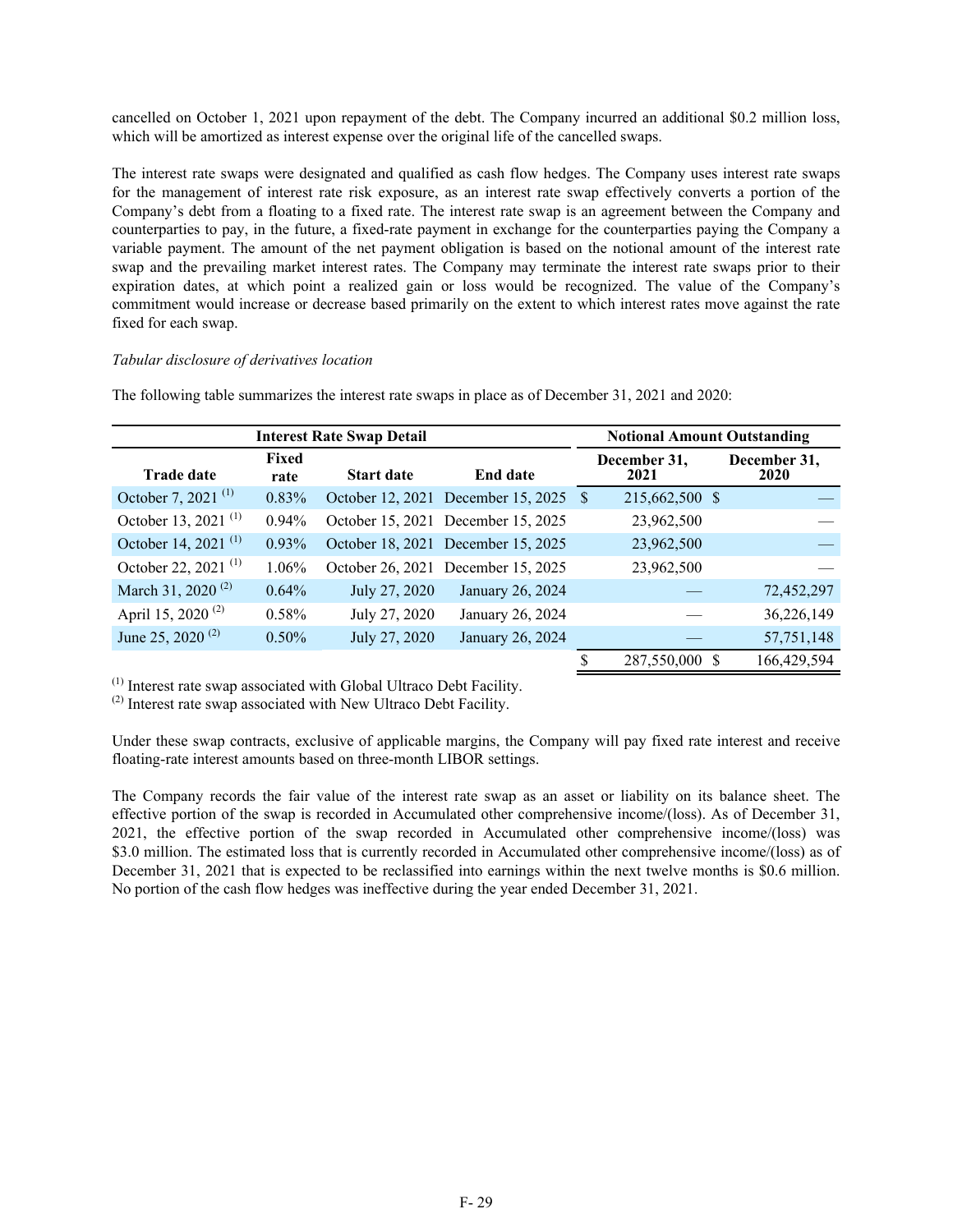The effect of derivative instruments on the Consolidated Statements of Operations for the years ended December 31, 2021 and 2020 is below:

|                            |                      |                                 | <b>Location of Gain or</b> |                                      |                      |
|----------------------------|----------------------|---------------------------------|----------------------------|--------------------------------------|----------------------|
| <b>Derivatives in Cash</b> |                      | <b>Amount of Gain or (Loss)</b> | (Loss) Reclassified        | <b>Amount of Gain or (Loss)</b>      |                      |
| <b>Flow Hedging</b>        |                      | Recognized in OCI on            | from Accumulated           | <b>Reclassified from Accumulated</b> |                      |
| <b>Relationships</b>       |                      | <b>Derivatives</b>              | <b>OCI</b> into Income     | <b>OCI</b> into Income               |                      |
|                            |                      | <b>For the Years Ended</b>      |                            | <b>For the Years Ended</b>           |                      |
|                            | December 31,<br>2021 | December 31,<br>2020            |                            | December 31,<br>2021                 | December 31,<br>2020 |
| Interest rate swaps        | 2,105,718            | (1,021,453)                     | Interest expense           | (912, 965)                           | 110,945              |

The following table shows the interest rate swap asset and liabilities as of December 31, 2021 and 2020:

| Derivatives designated<br>as hedging instruments | <b>Balance Sheet location</b>                     | December 31,<br>2021 |  | December 31,<br>2020 |
|--------------------------------------------------|---------------------------------------------------|----------------------|--|----------------------|
| Interest rate swap                               | Fair value of derivative assets - noncurrent      | $3,112,091$ \$       |  |                      |
| Interest rate swap                               | Fair value of derivative liabilities - current    | 884,725 \$           |  | 481.791              |
| Interest rate swap                               | Fair value of derivative liabilities - noncurrent | $-$ \$               |  | 650,607              |

## *Forward freight agreements and bunker swaps*

The Company trades in forward freight agreements ("FFAs") and bunker swaps, with the objective of utilizing this market as economic hedging instruments that reduce the risk of specific vessels to changes in the freight market. The Company's FFAs and bunker swaps have not qualified for hedge accounting treatment. As such, unrealized and realized gains are recognized as a component of Realized and unrealized loss/(gain) on derivative instruments, net in the Consolidated Statement of Operations and Other current assets and Fair value of derivatives in the Consolidated Balance Sheets. Derivatives are considered to be Level 2 instruments in the fair value hierarchy.

For our bunker swaps, the Company may enter into master netting, collateral and offset agreements with counterparties. As of December 31, 2021, the Company has International Swaps and Derivatives Association ("ISDA") agreements with five applicable banks and financial institutions which contain netting provisions. In addition to a master agreement with the Company supported by a primary parent guarantee on either side, the Company also has associated credit support agreements in place with the two counterparties which, among other things, provide the circumstances under which either party is required to post eligible collateral, when the market value of transactions covered by these agreements exceeds specified thresholds. The Company does not anticipate non-performance by any of the counterparties. As of December 31, 2021, no collateral had been received or pledged related to these bunker swaps.

As of December 31, 2021, the Company had outstanding bunker swap agreements to purchase 21,660 metric tons of low sulphur fuel oil with prices ranging between \$272 and \$583 per metric ton, that are expiring in 2022.

The following table shows our open positions on FFAs as of December 31, 2021:

| <b>FFA Period</b>                 | <b>Average FFA</b><br><b>Contract Price</b> |        | <b>Number of Days</b><br>Hedged |  |
|-----------------------------------|---------------------------------------------|--------|---------------------------------|--|
| Quarter ending March 31, 2022     | \$                                          | 26,352 | 855                             |  |
| Quarter ending June 30, 2022      |                                             | 24,809 | 720                             |  |
| Quarter ending September 30, 2022 |                                             | 21,638 | 720                             |  |
| Quarter ending December 31, 2022  |                                             | 20.259 | 720                             |  |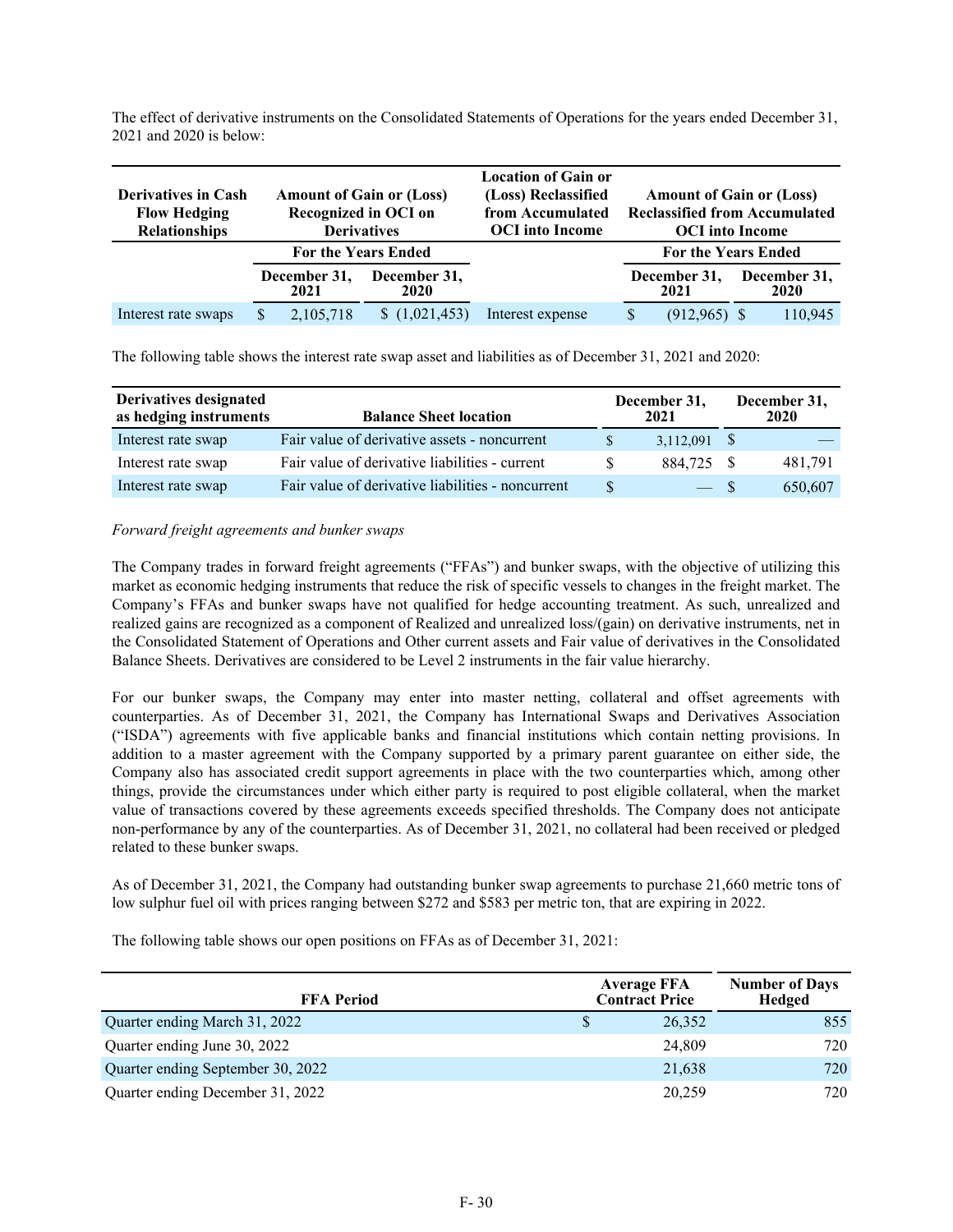The Company will realize a gain or loss on these FFAs based on the price differential between the average daily BSI rate and the FFA contract price. The gains or losses are recorded in Realized and unrealized loss/(gain) on derivative instruments, net in the Consolidated Statement of Operations.

The effect of non-designated derivative instruments on the Consolidated Statements of Operations:

|                                                      |                                                                       | <b>For the Years Ended</b> |              |   |                          |  |  |  |  |
|------------------------------------------------------|-----------------------------------------------------------------------|----------------------------|--------------|---|--------------------------|--|--|--|--|
| Derivatives not designated as<br>hedging instruments | Location of loss/(gain)<br>recognized                                 | December 31, 2021          |              |   | <b>December 31, 2020</b> |  |  |  |  |
| FFAs - realized loss                                 | Realized and unrealized loss/(gain)<br>on derivative instruments, net | \$.                        | 41,138,509   | S | 3,822,049                |  |  |  |  |
| FFAs - unrealized loss                               | Realized and unrealized loss/(gain)<br>on derivative instruments, net |                            | 58,747       |   | 711,708                  |  |  |  |  |
| Bunker swaps - realized gain                         | Realized and unrealized loss/(gain)<br>on derivative instruments, net |                            | (2,962,916)  |   | (8,347,947)              |  |  |  |  |
| Bunker swaps - unrealized<br>loss/(gain)             | Realized and unrealized loss/(gain)<br>on derivative instruments, net |                            | 9,406        |   | (1,012,584)              |  |  |  |  |
| Total                                                |                                                                       | S                          | 38, 243, 746 |   | (4,826,774)              |  |  |  |  |

|                                                      |                                                   |                   | <b>Fair value of derivatives</b> |
|------------------------------------------------------|---------------------------------------------------|-------------------|----------------------------------|
| Derivatives not designated as<br>hedging instruments | <b>Balance Sheet Location</b>                     | December 31, 2021 | <b>December 31, 2020</b>         |
| FFAs - Unrealized loss                               | Fair value of derivative<br>liabilities - current | S<br>3,368,430    | - S                              |
| FFAs - Unrealized gain                               | Fair value of derivative<br>assets - current      | 4,325,880         |                                  |
| Bunker Swaps - Unrealized gain                       | Fair value of derivative<br>assets - current      | 342,993           | 352,399                          |

See Note 2, Significant Accounting Policies, for a discussion of the Company's policy on its collateral on derivatives.

## **Note 8. Fair Value Measurements**

The following methods and assumptions were used to estimate the fair value of each class of financial instrument:

*Cash, cash equivalents and restricted cash—*the carrying amounts reported in the consolidated balance sheets for interest-bearing deposits approximate their fair value due to their short-term nature thereof.

*Debt*—the carrying values approximates fair values for bonds issued under the Convertible Bond Debt, which is traded on NASDAQ. The carrying amount of our term loan borrowing under the Global Ultraco Debt Facility approximates its fair value, due to its variable interest rates.

The Company defines fair value, establishes a framework for measuring fair value and provides disclosures about fair value measurements. The fair value hierarchy for disclosure of fair value measurements is as follows:

- Level 1 Quoted prices in active markets for identical assets or liabilities. Our Level 1 non-derivatives include cash, money-market accounts and restricted cash accounts.
- Level 2 Quoted prices for similar assets and liabilities in active markets or inputs that are observable. Our Level 2 non-derivatives include our debt balances under the Convertible Bond Debt and the Global Ultraco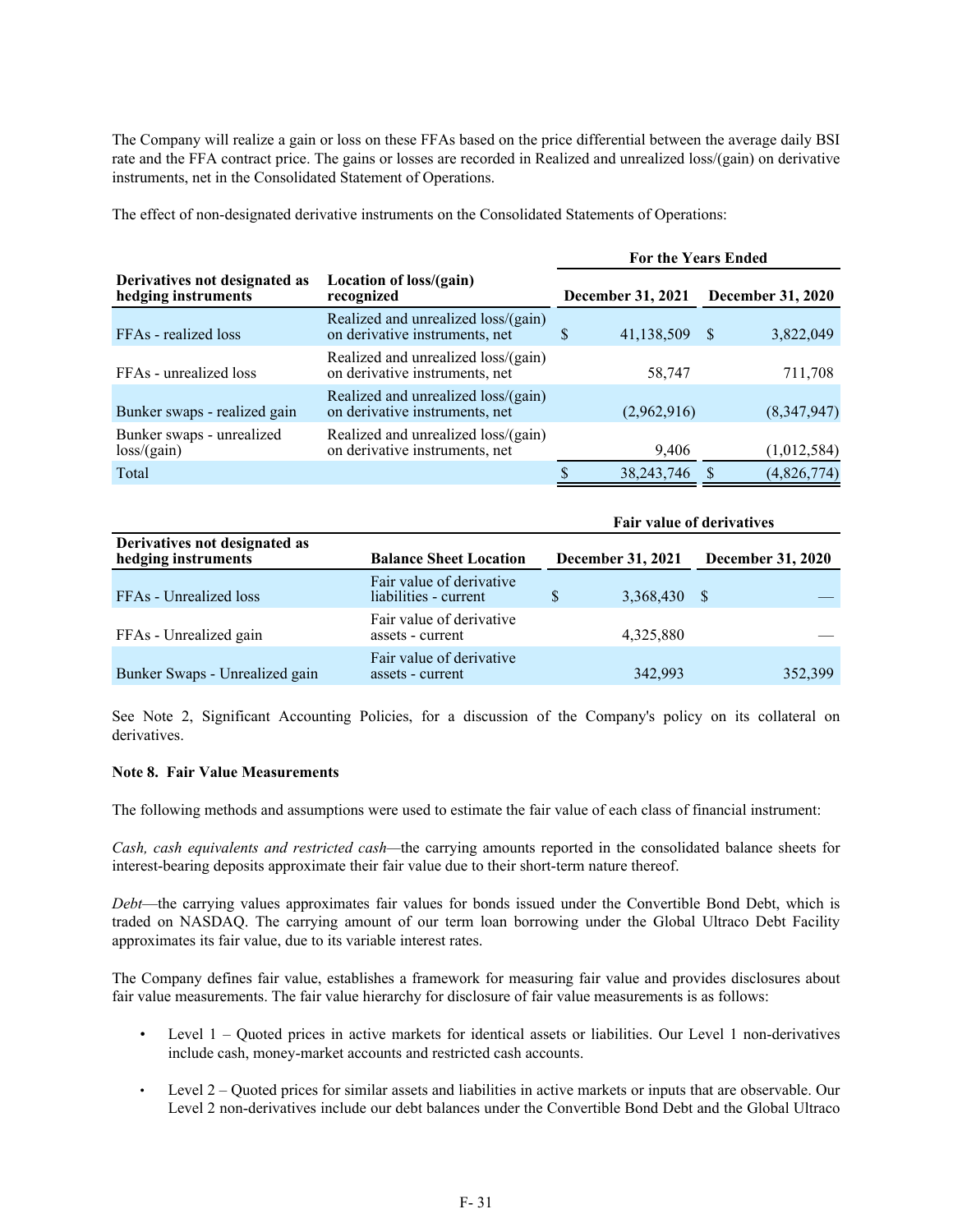Debt Facility. Freight forward agreements, bunker swaps and interest rate swaps are considered to be a Level 2 item as the Company, using the income approach to value the derivatives, uses observable Level 2 market inputs at measurement date and standard valuation techniques to convert future amounts to a single present amount assuming that participants are motivated, but not compelled to transact. See Note 7 Derivative Instruments.

• Level 3 – Inputs that are unobservable (for example cash flow modeling inputs based on assumptions).

Assets and liabilities measured at fair value:

|                                                               |                           | <b>Fair Value</b> |     |                |
|---------------------------------------------------------------|---------------------------|-------------------|-----|----------------|
|                                                               | <b>Carrying Value (8)</b> | Level 1           |     | <b>Level 2</b> |
| <b>December 31, 2021</b>                                      |                           |                   |     |                |
| Assets                                                        |                           |                   |     |                |
| Cash and cash equivalents $^{(1)}$                            | \$<br>86,221,552          | \$86,221,552      | - S |                |
| Collateral on derivatives                                     | 15,080,567                | 15,080,567        |     |                |
| Fair value of derivative assets - current $(2)$               | 4,668,873                 |                   |     | 4,668,873      |
| Fair value of derivative assets - noncurrent $(3)$            | 3,112,091                 |                   |     | 3,112,091      |
| Liabilities                                                   |                           |                   |     |                |
| Global Ultraco Debt Facility <sup>(4)</sup>                   | 287,550,000               |                   |     | 287,550,000    |
| Convertible Bond Debt <sup>(5)</sup>                          | 114,119,000               |                   |     | 147,498,808    |
| Fair value of derivative liabilities - current <sup>(6)</sup> | 4,253,155                 |                   |     | 4,253,155      |

|                                                                              |                               | <b>Fair Value</b> |      |                |
|------------------------------------------------------------------------------|-------------------------------|-------------------|------|----------------|
|                                                                              | Carrying Value <sup>(8)</sup> | Level 1           |      | <b>Level 2</b> |
| <b>December 31, 2020</b>                                                     |                               |                   |      |                |
| Assets                                                                       |                               |                   |      |                |
| Cash and cash equivalents <sup>(1)</sup>                                     | \$<br>88, 848, 771            | \$88,848,771      | - \$ |                |
| Other current assets $^{(2)}$                                                | 483,739                       | 131,340           |      | 352,399        |
| Liabilities                                                                  |                               |                   |      |                |
| Norwegian Bond Debt $(7)$                                                    | 180,000,000                   |                   |      | 173,250,000    |
| New Ultraco Debt Facility <sup>(4)</sup>                                     | 166,429,594                   |                   |      | 166,429,594    |
| Super Senior Facility <sup>(4)</sup>                                         | 15,000,000                    |                   |      | 15,000,000     |
| Convertible Bond Debt <sup>(5)</sup>                                         | 114,120,000                   |                   |      | 92,748,748     |
| Fair value of derivative liabilities - current and noncurrent <sup>(6)</sup> | 1,132,398                     |                   |      | 1,132,398      |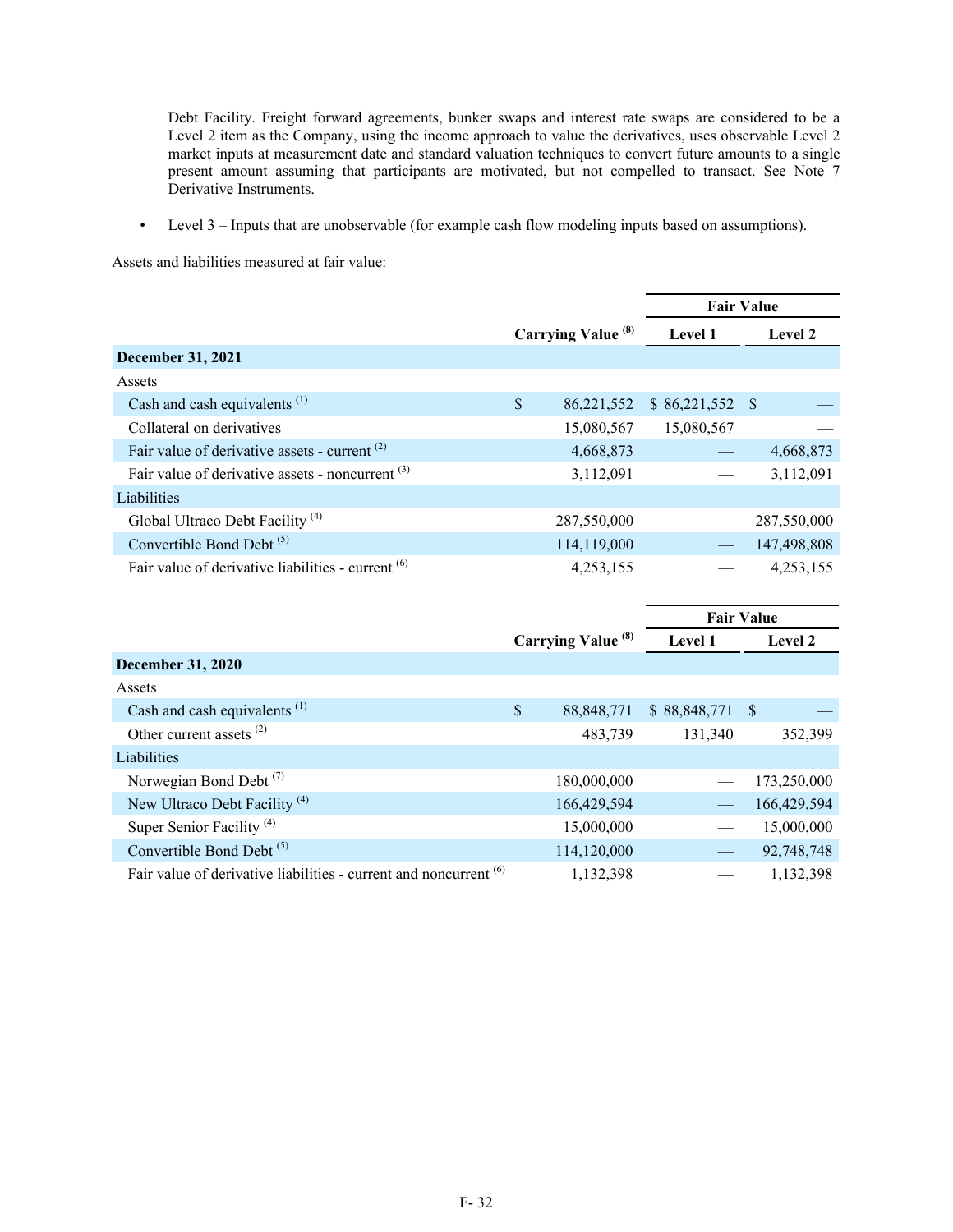- (1) Includes restricted cash (current and non-current) of \$0.1 million at December 31, 2021 and \$18.9 million at December 31, 2020.
- (2) Relates to unrealized mark-to-market gains on FFAs and bunker swaps as of December 31, 2021 and December 31, 2020. Includes \$0.1 million of collateral on derivatives as of December 31, 2020.
- (3) Includes \$3.1 million of unrealized gains on our interest rate swaps as of December 31, 2021.
- (4) The fair value of the liabilities is based on the required repayment to the lenders if the debt was discharged in full on December 31, 2021 and December 31, 2020.
- (5) The fair value of the Convertible Bond Debt is based on the last trade on December 16, 2021 and the last trade on December 21, 2020 on Bloomberg.com.
- (6) Includes \$3.4 million of unrealized mark-to-market losses on FFAs and \$0.9 million of unrealized losses on our interest rate swaps as of December 31, 2021 and \$1.1 million of unrealized losses on our interest rate swaps as of December 31, 2020.
- (7) The fair value of the bond is based on the last trade on December 14, 2020 on Bloomberg.com.
- (8) The outstanding debt balances represent the face value of the debt excluding debt discount and debt issuance costs.

#### **Note 9. Commitments and Contingencies**

#### *Legal Proceedings*

The Company is involved in legal proceedings and may become involved in other legal matters arising in the ordinary course of its business. The Company evaluates these legal matters on a case-by-case basis to make a determination as to the impact, if any, on its business, liquidity, results of operations, financial condition or cash flows.

In March 2021, the U.S. government began investigating an allegation that one of the Company's vessels may have improperly disposed of ballast water that entered the engine room bilges during a repair. The investigation of this alleged violation of environmental laws is ongoing, and although at this time we do not believe that this matter will have a material impact on the Company, our financial condition or results of operations, we cannot determine what penalties, if any, will be imposed. We have posted a surety bond as security for any fines, penalties or associated costs that may be issued, and the Company is cooperating fully with the U.S. government in its investigation of this matter. For the year ended December 31, 2021, the Company incurred and recorded \$2.8 million as Other operating expense in our Consolidated Statement of Operations, relating to this incident, which includes legal fees, surety bond expenses, vessel off-hire, crew changes and travel costs.

We have not been involved in any legal proceedings, other than as disclosed above, which we believe may have, or have had, a significant effect on our business, financial position, results of operations or liquidity, nor are we aware of any proceedings that are pending or threatened, other than as described above, which we believe may have a significant effect on our business, financial position, and results of operations or liquidity. From time to time, we may be subject to legal proceedings and claims in the ordinary course of business, principally personal injury and property casualty claims. We expect that these claims would be covered by insurance, subject to customary deductibles. Those claims, even if lacking merit, could result in the expenditure of significant financial and managerial resources.

### **Note 10. Leases**

The following are the types of contracts the Company has, which are accounted for under lease guidance, ASC 842:

#### *Time charter out contracts*

The Company's shipping revenues are principally generated from time charters and voyage charters. In a time charter contract, the vessel is hired by the charterer for a specified period of time in exchange for consideration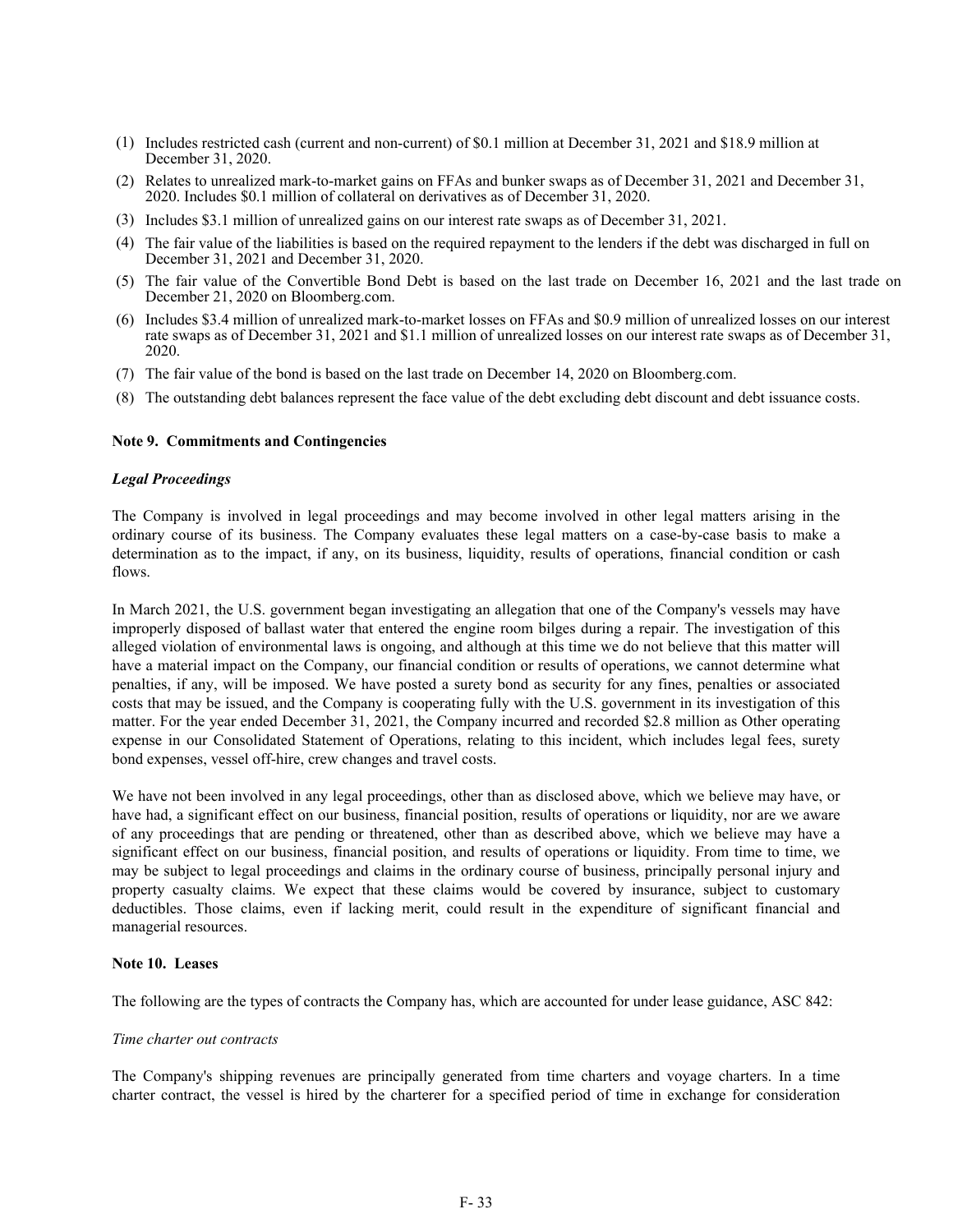which is based on a daily hire rate. The charterer has the full discretion over the ports visited, shipping routes and vessel speed. The contract/charter party generally provides typical warranties regarding the speed and performance of the vessel. The charter party generally has some owner protective restrictions such that the vessel is sent only to safe ports by the charterer, subject always to compliance with applicable sanction laws, and carry only lawful or non-hazardous cargo. In a time charter contract, the Company is responsible for all the costs incurred for running the vessel such as crew costs, vessel insurance, repairs and maintenance and lubes. The charterer bears the voyage related costs such as bunker expenses, port charges and canal tolls during the hire period. The performance obligations in a time charter contract are satisfied over the term of the contract beginning when the vessel is delivered to the charterer until it is redelivered back to the Company. The charterer generally pays the charter hire in advance of the upcoming contract period. The Company determined that all time charter contracts are considered operating leases and therefore fall under the scope of ASC 842 because: (i) the vessel is an identifiable asset; (ii) the Company does not have substantive substitution rights; and (iii) the charterer has the right to control the use of the vessel during the term of the contract and derives the economic benefits from such use.

Under ASC 842, the Company elected not to separate the lease and non-lease components included in the time charter revenue because the pattern of revenue recognition for the lease and non-lease components (included in the daily hire rate) is the same. The daily hire rate represents the hire rate for a bare boat charter as well as the compensation for expenses incurred running the vessel such as crewing expense, repairs, insurance, maintenance and lubes. Both the lease and non-lease components are earned by passage of time.

The revenue generated from time charter out contracts is recognized on a straight-line basis over the term of the respective time charter agreements, which are recorded as part of Revenues, net in our Consolidated Statements of Operations for the years ended December 31, 2021, 2020 and 2019.

## *Time charter-in contracts*

The Company charters in vessels to supplement our own fleet and employs them both on time charters and voyage charters. The time charter-in contracts range in lease terms from 30 days to 2 years. Time charter-in contracts with an initial lease term of less than 12 months are excluded from the operating lease right-of-use assets and lease liabilities recognized on our Consolidated Balance Sheet but recognizes the operating lease right-of-use assets and the corresponding lease liabilities on the Consolidated Balance sheet for time charter-in contracts greater than 12 months. The Company recognizes the lease payments for all vessel operating leases as charter hire expenses on the Consolidated Statements of Operations on a straight-line basis over the lease term.

The Company determined that the time charter-in contracts do not contain an implicit borrowing rate. Therefore, the Company arrived at the incremental borrowing rate by determining the Company's implied credit rating and the yield curve for debt as of January 1, 2019. The Company then interpolated the yield curve to determine the incremental borrowing rate for each lease based on the remaining lease term on the specific lease. Based on the above methodology, the Company's incremental borrowing rates ranged from 2.81% to 6.08% for the five lease contracts (three time charter-in contracts and two office leases) for which the Company recorded operating lease right-of-use assets and corresponding lease liabilities.

The Company has time charter-in contracts for Ultramax vessels which are greater than 12 months as of the date of lease commencement. A description of each of these contracts is below:

 (i) The Company entered into an agreement effective April 28, 2017, to charter-in a 61,400 dwt, 2013 built Japanese vessel for approximately four years with options for two additional years. The hire rate for the first four years is \$12,800 per day and the hire rate for the first optional year is \$13,800 per day and \$14,300 per day for the second optional year. The Company has determined that it will not exercise the existing options under this contract and therefore the options are not included in the calculation of the operating lease right-of-use asset. In addition, the Company's fair value below contract value of time charters acquired of \$1.8 million as of December 31, 2018, which related to the unamortized value of a prior charter with the same counterparty that had been recorded at the time of the Company's emergence from bankruptcy, was offset against the corresponding right of use asset on this lease as of January 1, 2019. On July 8, 2021, the Company exercised its option to extend the charter for another year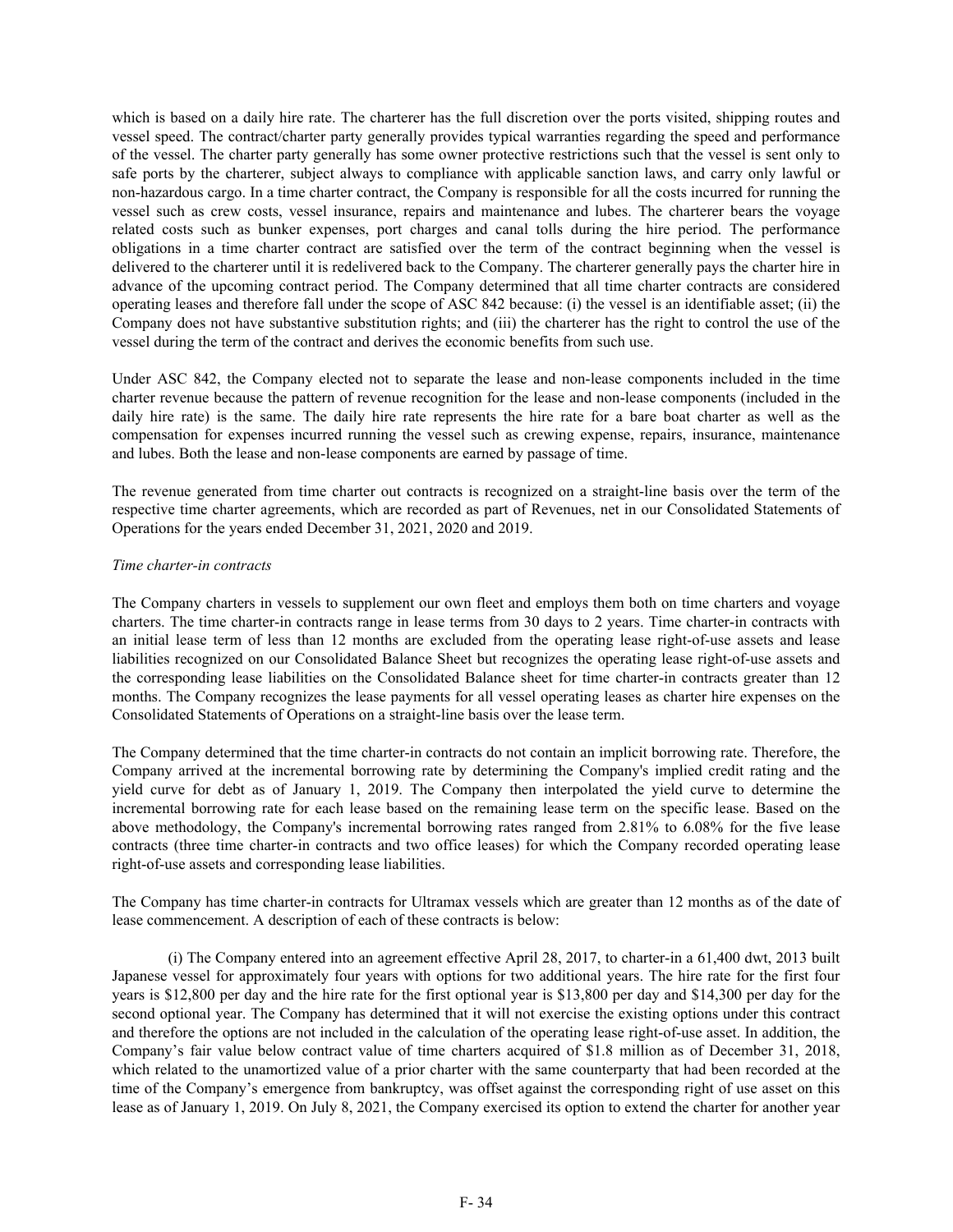at a hire rate of \$13,800 per day. The Company has increased the lease liability and the corresponding right-of-use asset by \$5.0 million to reflect the extended lease term in its Consolidated Balance Sheet as of December 31, 2021. The discount rate utilized in the measurement of lease liability and the corresponding right-of-use asset based on the Company's implied credit rating and the yield curve for debt as of July 8, 2021 was 1.36%.

 (ii) On May 4, 2018, the Company entered into an agreement to charter-in a 61,425 dwt, 2013 built Ultramax vessel for three years with an option for an additional two years. The hire rate for the first three years is \$12,700 per day and \$13,750 per day for the first year option and \$14,750 per day for the second year option. The Company took delivery of the vessel in the third quarter of 2018. During the second quarter of 2021, the Company decided to extend the lease term to its maximum redelivery date allowed under the charter party. Additionally, on June 28, 2021, the Company exercised its option to extend the charter for another year until October 19, 2022 at a hire rate of \$13,750 per day. The Company has increased the lease liability and the corresponding right-of-use asset by \$5.8 million to reflect the extended lease term in its Consolidated Balance Sheet as of December 31, 2021. The discount rate utilized in the measurement of lease liability and the corresponding right-of-use asset based on the Company's implied credit rating and the yield curve for debt as of June 28, 2021 was 1.34%.

 (iii) On December 9, 2018, the Company entered into an agreement to charter-in a 62,487 dwt, 2016 built Ultramax vessel for two years. The hire rate for the vessel until March 2020 is \$14,250 per day and \$15,250 per day thereafter. The Company took delivery of the vessel in the fourth quarter of 2018. On December 25, 2019, the Company renegotiated the lease terms for another year at a hire rate of \$11,600 per day. The Company accounted for this as a lease modification on December 25, 2019 and increased its lease liability and right-of-use asset on its balance sheet as of December 31, 2019 by \$4.5 million. During the first quarter of 2021, the Company decided to extend the lease term to its maximum redelivery date allowed under the charter party. Therefore, the lease liability and the corresponding right-of-use asset as of March 31, 2021 have been increased by \$1.0 million to reflect the change in lease term from minimum redelivery date to maximum redelivery date allowed under the charter party. On May 4, 2021, the Company exercised its option to extend the charter for another year until July 31, 2022 at a hire rate of \$12,600 per day. The Company has increased the lease liability and the corresponding right-of-use asset by \$4.3 million to reflect the extended lease term in its Consolidated Balance Sheet as of December 31, 2021. The discount rate utilized in the measurement of lease liability and the corresponding right-of-use asset based on the Company's implied credit rating and the yield curve for debt as of May 4, 2021 was 1.38%.

(iv) On December 22, 2020, the Company entered into an agreement to charter-in a 63,634 dwt, 2021 built Ultramax vessel for twelve months with an option for an additional three months at a hire rate of \$5,900 per day plus 57% of the Baltic Supramax Index ("BSI") 58 average of 10 time charter routes as published by the Baltic Exchange each business day. Additionally, following the initial fifteen month period the Company has an additional option to extend for a period of eleven to thirteen months at an increased rate of \$6,500 per day with no change in the rest of the terms. Also, the Company shall share the scrubber benefit with the owners 50% calculated as the price differential between the high sulfur and low sulfur fuel oil based on actual bunker consumption during the lease period. On July 7, 2021, the Company took delivery of the vessel and recorded \$9.1 million as lease liability and corresponding right-of-use asset in its Consolidated Balance Sheet as of December 31, 2021. The discount rate utilized in the measurement of lease liability and the corresponding right-of-use asset based on the Company's implied credit rating and the yield curve for debt as of July 7, 2021 was 1.33%.

(v) On September 6, 2021, the Company entered into an agreement to charter-in a 2021 built Ultramax vessel for a period of a minimum of twelve months and a maximum of fifteen months at a hire rate of \$11,250 per day plus 57.5% of the BSI 58 average of 10 time charter routes published by the Baltic Exchange each business day. The Company has the option to extend the lease term for another year, during which time the fixed hire rate decreases to \$10,750 per day with no change to the remaining terms. The vessel is expected to be delivered to the Company in the second quarter of 2022. No right-of-use asset or corresponding liability has been recognized in the Consolidated Balance Sheet as of December 31, 2021 since the Company did not take delivery of the vessel and as such lease term has not begun yet.

### *Office leases*

On October 15, 2015, the Company entered into a commercial lease agreement as a sublessee for office space in Stamford, Connecticut. The lease is effective from January 2016 through June 2023, with an average annual rent of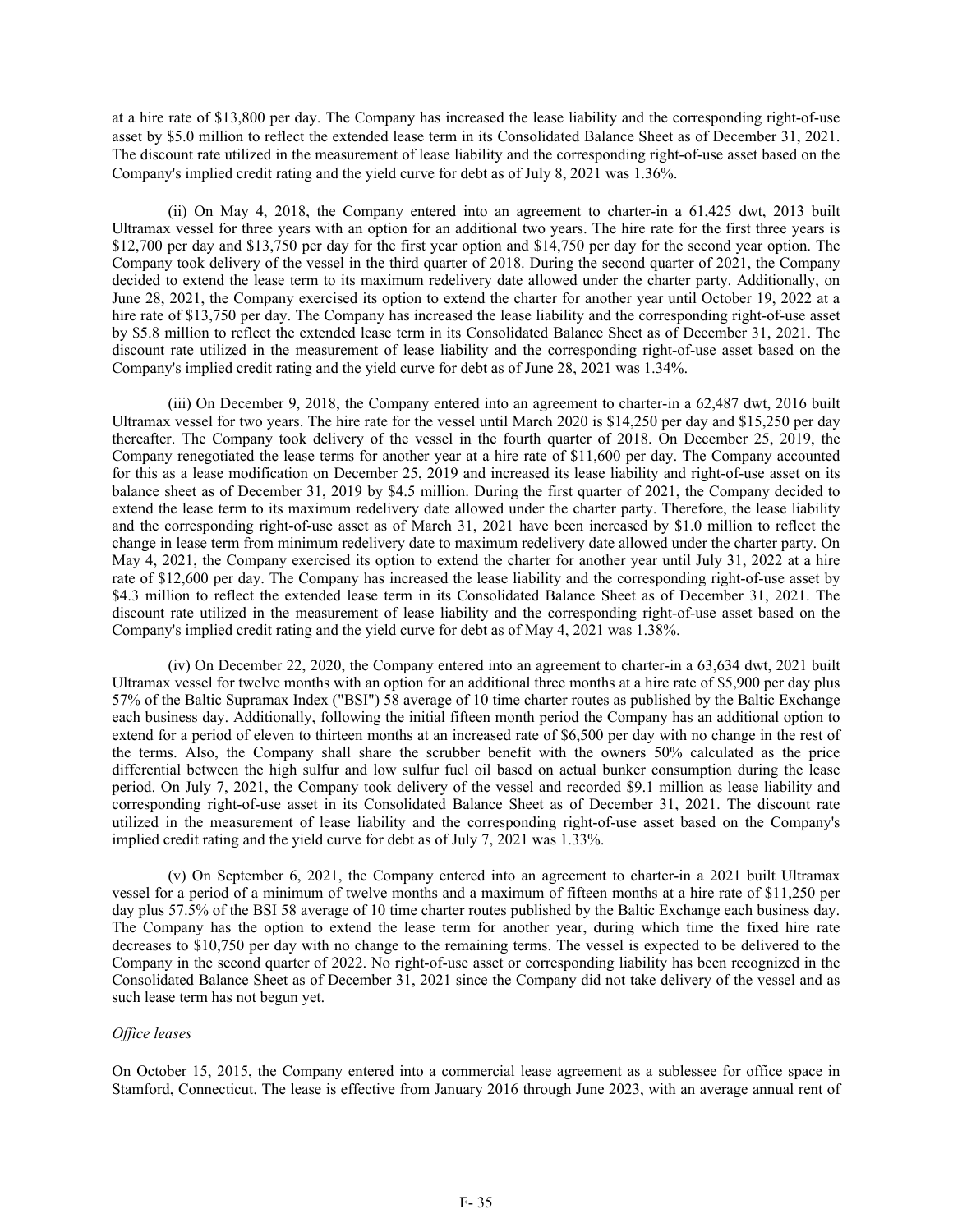\$0.4 million. The lease is secured by a letter of credit backed by cash collateral of \$0.1 million and is recorded as Restricted cash - noncurrent in the accompanying Consolidated Balance Sheets as of December 31, 2021 and 2020.

In November 2018, the Company entered into an office lease agreement in Singapore, which was originally set to expire in October 2021, with an average annual rent of \$0.3 million. On August 17, 2021, the Company renewed the lease on the existing office space for an additional 5 years with an average annual rent of \$0.4 million. The Company increased the lease liability and the corresponding right-of-use asset by \$1.3 million in its Consolidated Balance Sheets as of December 31, 2021. The discount rate utilized in the measurement of lease liability and the corresponding right-of-use asset based on the Company's implied credit rating as of August 17, 2021 was 3.09%.

Additionally, the Company entered into a new lease agreement for an additional office space in Singapore for 4.9 years beginning in the second quarter of 2022 with an average annual rent of \$0.2 million. The Company took possession of the unit in February 2022. No right-of-use asset or corresponding liability has been recognized in the Consolidated Balance Sheets as of December 31, 2021 since the Company did not take possession of the office space and the lease term has not yet commenced.

The Company determined the two office leases to be operating leases and recorded the lease expense as part of General and administrative expenses in the Consolidated Statement of Operations for the years ended December 31, 2021, 2020 and 2019.

| <b>Location in Balance</b><br><b>Description</b><br><b>Sheet</b> |                                                      | December 31, 2021 <sup>(1)</sup> | December 31, 2020 <sup>(1)</sup> |
|------------------------------------------------------------------|------------------------------------------------------|----------------------------------|----------------------------------|
| Non current assets:                                              |                                                      |                                  |                                  |
| Chartered-in contracts greater than<br>12 months $^{(2)}$        | Operating lease right-of-<br>use assets              | \$<br>15,039,060 \$              | 6,207,253                        |
| Office leases                                                    | Operating lease right-of-<br>use assets              | 1,978,369                        | 1,333,618                        |
|                                                                  |                                                      | \$<br>17,017,429                 | 7,540,871                        |
| Liabilities:                                                     |                                                      |                                  |                                  |
| Chartered-in contracts greater than<br>12 months                 | Current portion of<br>operating lease liabilities    | \$<br>15,039,060 \$              | 6,974,943                        |
| Office leases                                                    | Current portion of<br>operating lease liabilities    | 689,047                          | 640,428                          |
| Lease liabilities - current portion                              |                                                      | \$<br>15,728,107                 | 7,615,371                        |
|                                                                  |                                                      |                                  |                                  |
| Office leases                                                    | Noncurrent portion of<br>operating lease liabilities | 1,282,553                        | 686,422                          |
| Lease liabilities - non current<br>portion                       |                                                      | 1,282,553                        | 686,422                          |

Operating lease right-of-use assets and lease liabilities as of December 31, 2021 and 2020 are as follows:

(1) The Operating lease right-of-use assets and Operating lease liabilities represent the present value of lease payments for the remaining term of the lease. The discount rates used ranged from 1.33% to 6.08%. The weighted average discount rate used to calculate the lease liability was 1.67%.

<sup>(2)</sup> During the second quarter of 2020, the Company determined that there were impairment indicators present for one of our chartered-in vessel contracts and, as a result, we recorded an operating lease impairment of \$0.4 million. The operating lease impairment was included as component of Operating income/(loss) in our Consolidated Statements of Operations for the year ended December 31, 2020.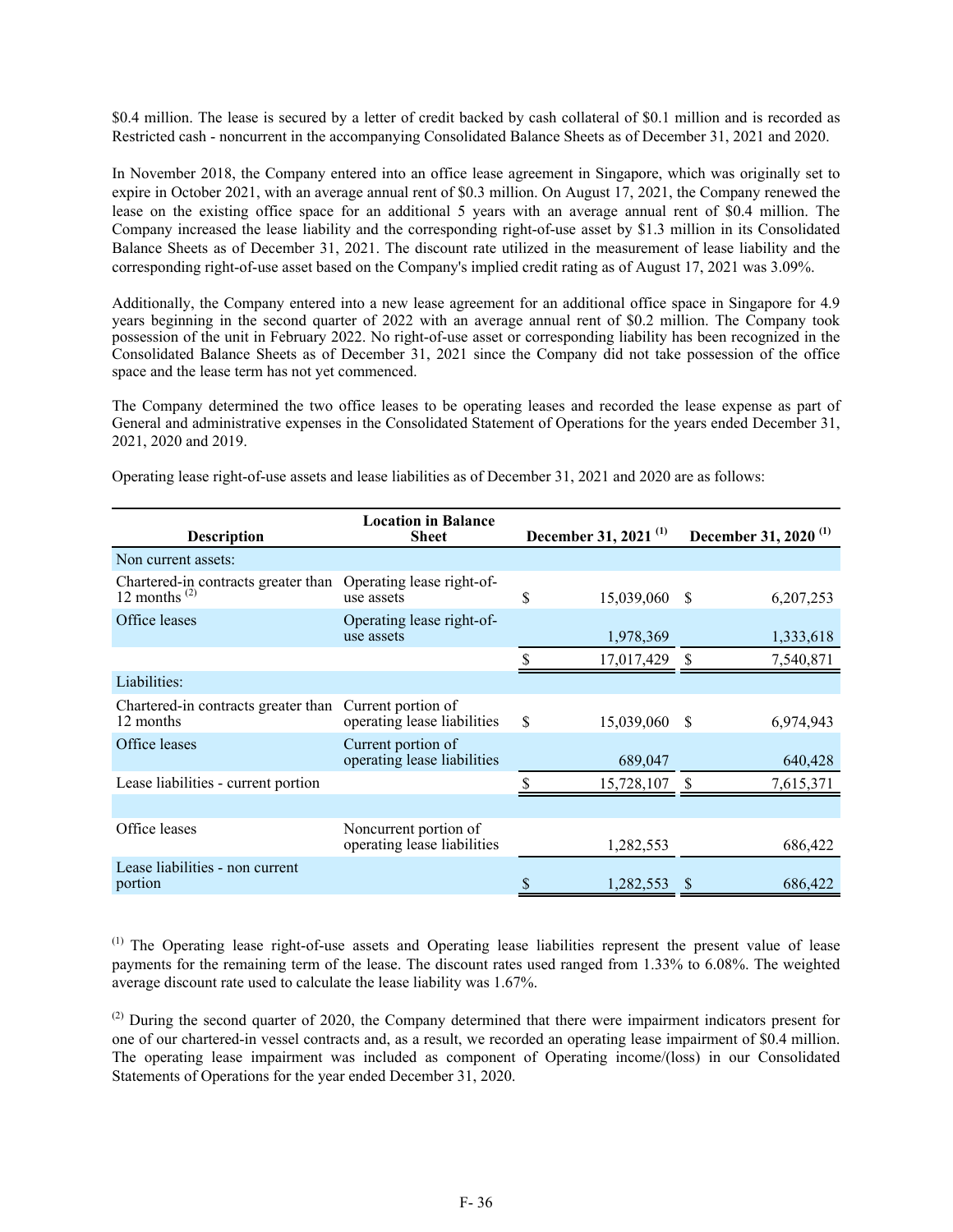The table below presents the components of the Company's lease expenses and sub-lease income on a gross basis earned from chartered-in contracts greater than 12 months for the year ended December 31, 2021 and 2020:

| <b>Location in Statement</b><br><b>Description</b><br>of Operations      |                                           |    | <b>For the Year Ended</b><br>December 31, 2021 | <b>For the Year Ended</b><br><b>December 31, 2020</b> |            |  |
|--------------------------------------------------------------------------|-------------------------------------------|----|------------------------------------------------|-------------------------------------------------------|------------|--|
| Lease expense for chartered-in<br>contracts less than 12 months          | Charter hire expenses                     | \$ | 20,553,368                                     | \$                                                    | 8,731,978  |  |
| Lease expense for chartered-in<br>contracts greater than 12 months       | Charter hire expenses                     |    | 16,548,324                                     |                                                       | 12,548,246 |  |
|                                                                          | Total charter hire                        | S  | 37,101,692                                     | $\mathcal{S}$                                         | 21,280,224 |  |
|                                                                          |                                           |    |                                                |                                                       |            |  |
| Lease expense for office leases                                          | General and<br>administrative expenses \$ |    | 642,020                                        | <sup>\$</sup>                                         | 733,874    |  |
|                                                                          |                                           |    |                                                |                                                       |            |  |
| Sub lease income from chartered-in<br>contracts greater than 12 months * | Revenues, net                             | \$ | 25,372,314                                     | \$                                                    | 8,589,156  |  |

\* The sub-lease income represents only time charter revenue earned on the chartered-in contracts greater than 12 months. There is additional revenue earned from voyage charters on the same chartered-in contracts which is recorded in Revenues, net in our Consolidated Statements of Operations for the years ended December 31, 2021 and 2020. Additionally, there is revenue earned from time charters from chartered-in contracts less than 12 months which is included in Revenues, net in our Consolidated Statements of Operations for the years ended December 31, 2021 and 2020.

The cash paid for operating leases with terms greater than 12 months is \$18.1 million and \$14.0 million for the years ended December 31, 2021 and 2020, respectively.

The weighted average remaining lease term on our operating leases greater than 12 months is 12.82 months.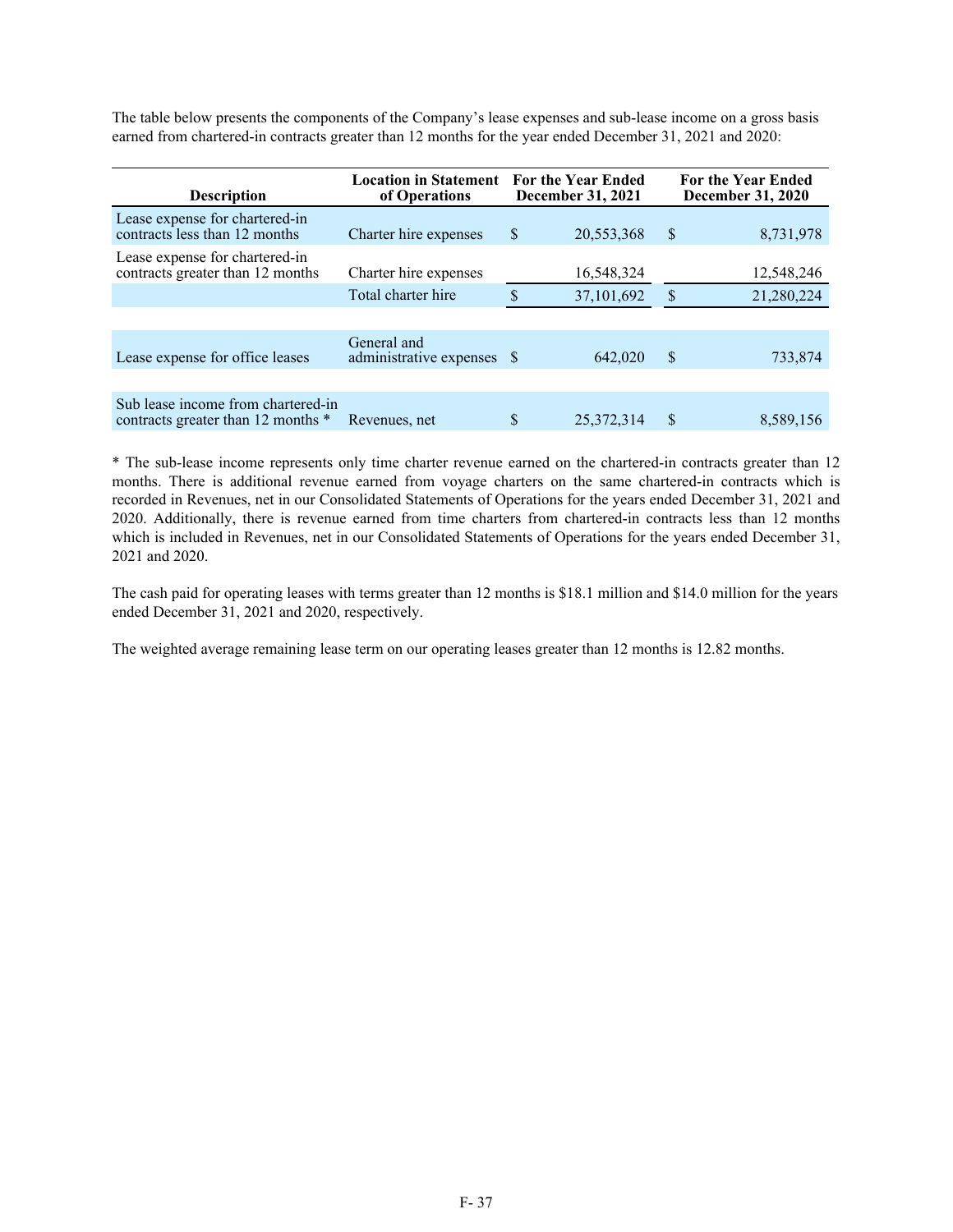The table below provides the total amount of lease payments on an undiscounted basis on our time chartered-in contracts and office leases greater than 12 months as of December 31, 2021:

| <b>Supplemental Disclosure Information</b>   | <b>Chartered-in</b><br>contracts greater<br>than 12 months | <b>Office leases</b> |        | <b>Total Operating</b><br>leases |
|----------------------------------------------|------------------------------------------------------------|----------------------|--------|----------------------------------|
| Discount rate upon adoption <sup>(1)</sup>   | 5.37 %                                                     |                      | 5.80 % | 5.48 %                           |
| Year:                                        |                                                            |                      |        |                                  |
| 2022                                         | 15,096,117                                                 | 748,243              |        | 15,844,360                       |
| 2023                                         |                                                            | 510,074              |        | 510,074                          |
| 2024                                         |                                                            | 265,922              |        | 265,922                          |
| 2025                                         |                                                            | 265,195              |        | 265,195                          |
| 2026                                         |                                                            | 265,195              |        | 265,195                          |
| 2027                                         |                                                            | 53,766               |        | 53,766                           |
|                                              | 15,096,117                                                 | 2,108,395            |        | 17,204,512                       |
|                                              |                                                            |                      |        |                                  |
| Present value of lease liability             |                                                            |                      |        |                                  |
| Lease liabilities - short term               | 15,039,060                                                 | 689,047              |        | 15,728,107                       |
| Lease liabilities - long term                |                                                            | 1,282,553            |        | 1,282,553                        |
| Total lease liabilities                      | 15,039,060                                                 | 1,971,600            |        | 17,010,660                       |
|                                              |                                                            |                      |        |                                  |
| Discount based on incremental borrowing rate | \$<br>57,057                                               | \$<br>136,795        |        | \$<br>193,852                    |

 $<sup>(1)</sup>$  Discount rate upon adoption does not include the discount rate on the lease modification on December 25, 2019.</sup> The discount rate used for calculation of the right-of-use asset and the related lease liability on December 25, 2019 was 2.806%.

## **Note 11. Revenue**

## *Voyage charters*

In a voyage charter contract, the charterer hires the vessel to transport a specific agreed-upon cargo for a single voyage which may contain multiple load ports and discharge ports. The consideration in such a contract is determined on the basis of a freight rate per metric ton of cargo carried or occasionally on a lump sum basis. The charter party generally has a minimum amount of cargo. The charterer is liable for any short loading of cargo or "dead" freight. The voyage contract generally has standard payment terms of 95% freight paid within three days after completion of loading. The voyage charter party generally has a "demurrage" or "despatch" clause. As per this clause, the charterer reimburses the Company for any potential delays exceeding the allowed laytime as per the charter party clause at the ports visited which is recorded as demurrage revenue. Conversely, the charterer is given credit if the loading/discharging activities happen within the allowed laytime known as despatch, resulting in a reduction in revenue. In a voyage charter contract, the performance obligations begin to be satisfied once the vessel begins loading the cargo. The Company determined that its voyage charter contracts consist of a single performance obligation of transporting the cargo within a specified time period. Therefore, the performance obligation is met evenly as the voyage progresses and the revenue is recognized on a straight line basis over the voyage days from the commencement of the loading of cargo to the completion of discharge.

The voyage contracts are considered service contracts which fall under the provisions of ASC 606, *Revenue Recognition*, ("ASC 606") because the Company, as the shipowner, retains the control over the operations of the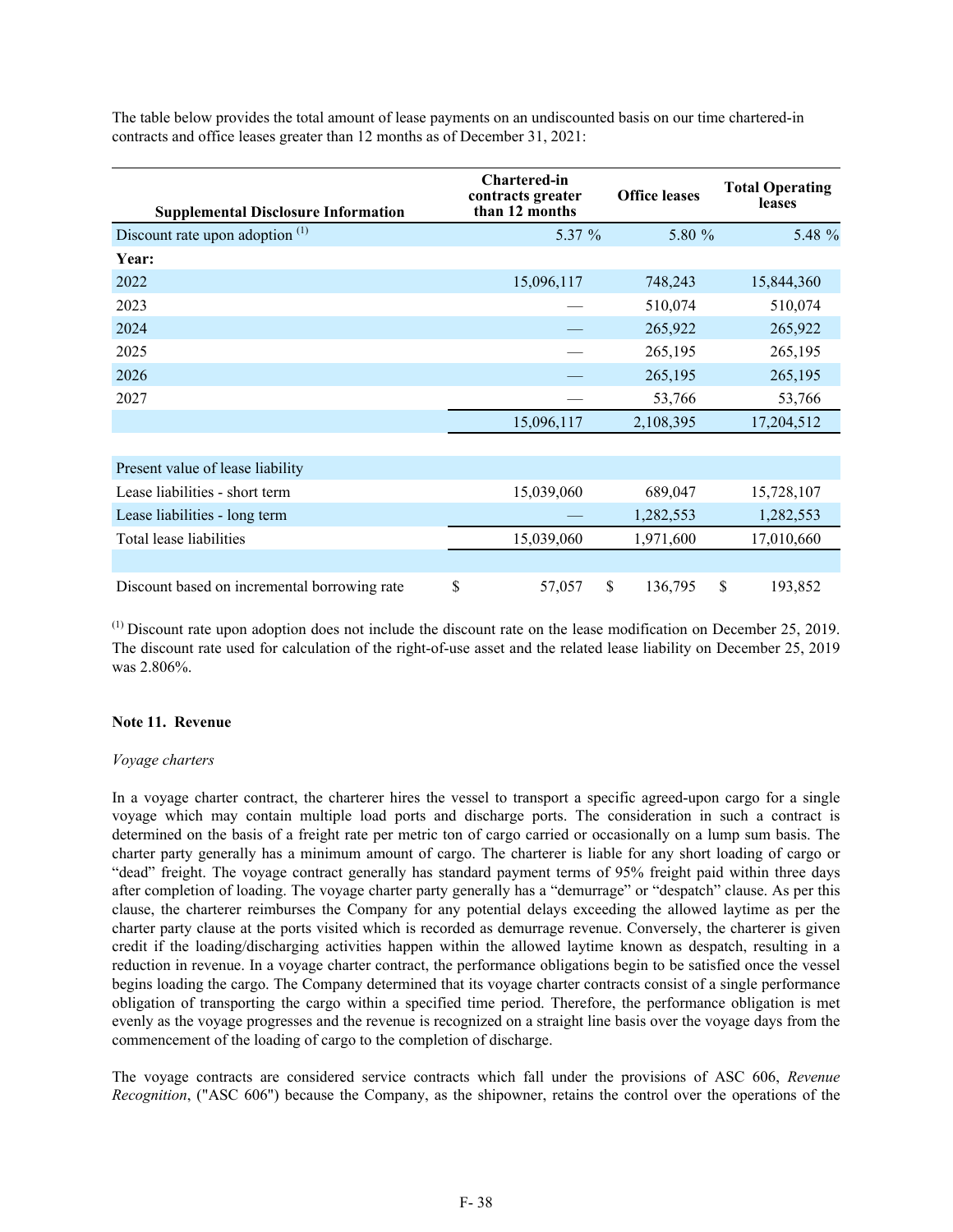vessel such as directing the routes taken or the vessel speed. The voyage contracts generally have variable consideration in the form of demurrage or despatch. The amount of revenue earned as demurrage or paid by the Company as despatch for the years ended December 31, 2021, 2020 and 2019 was \$20.7 million, \$6.3 million and \$10.7 million, respectively.

The following table shows the revenues earned from time charters and voyage charters for the years ended December 31, 2021, 2020 and 2019:

|                 |                          | <b>For the Years Ended</b> |  |                          |                          |               |  |  |  |  |  |
|-----------------|--------------------------|----------------------------|--|--------------------------|--------------------------|---------------|--|--|--|--|--|
|                 | <b>December 31, 2021</b> |                            |  | <b>December 31, 2020</b> | <b>December 31, 2019</b> |               |  |  |  |  |  |
| Time charters   | S                        | 299,613,590                |  | 105,028,131              |                          | 128, 142, 708 |  |  |  |  |  |
| Voyage charters |                          | 294,924,064                |  | 170, 105, 416            |                          | 164,234,930   |  |  |  |  |  |
|                 | \$                       | 594,537,654                |  | 275, 133, 547            |                          | 292,377,638   |  |  |  |  |  |

## *Contract costs*

In a voyage charter contract, the Company bears all voyage related costs such as fuel costs, port charges and canal tolls. These costs are considered contract fulfillment costs because the costs are direct costs related to the performance of the contract and are expected to be recovered. The costs incurred during the period prior to commencement of loading the cargo, primarily bunkers, are deferred as they represent setup costs and recorded as a current asset and are amortized on a straight-line basis as the related performance obligations are satisfied. As of December 31, 2021 and 2020, the Company recognized \$0.7 million and \$0.5 million, respectively, of deferred costs which represents bunker expenses and charter hire expenses incurred prior to commencement of loading. These costs are recorded in Other current assets on the Consolidated Balance Sheets.

## **Note 12. Net Income/(Loss) per Common Share**

The computation of basic net income/(loss) per share is based on the weighted average number of common shares outstanding for the years ended December 31, 2021, 2020 and 2019. Diluted net income/(loss) per share gives effect to stock awards, stock options and restricted stock units using the treasury stock method, unless the impact is antidilutive.

Diluted net income per share for the year ended December 31, 2021 includes 200,145 stock awards and 47,568 stock options as their effect was dilutive. Additionally, the Convertible Bond Debt is not considered a participating security and therefore not included in the computation of Basic net income per share for the year ended December 31, 2021. The Company determined that it does not overcome the presumption of share settlement of outstanding debt, and therefore, the Company applied the if-converted method and included the potential shares to be issued upon conversion of Convertible Bond Debt in the calculation of Diluted net income per share for the year ended December 31, 2021 as their effect was dilutive.

Diluted net loss per share for the year ended December 31, 2020 does not include 218,013 stock awards, 325,591 stock options and outstanding warrants convertible to 21,718 shares of common stock as their effect was antidilutive. Additionally, the Convertible Bond Debt is not considered a participating security and therefore not included in the computation of Basic net loss per share for the year ended December 31, 2020. The Company determined that it does not overcome the presumption of share settlement of outstanding debt and therefore the Company applied the if-converted method and did not include the potential shares to be issued upon conversion of Convertible Bond Debt in the calculation of Diluted net loss per share for the year ended December 31, 2020 as their effect was anti-dilutive.

Diluted net loss per share for the year ended December 31, 2019 does not include 222,786 stock awards, 326,399 stock options and outstanding warrants convertible to 21,718 shares of common stock as their effect was anti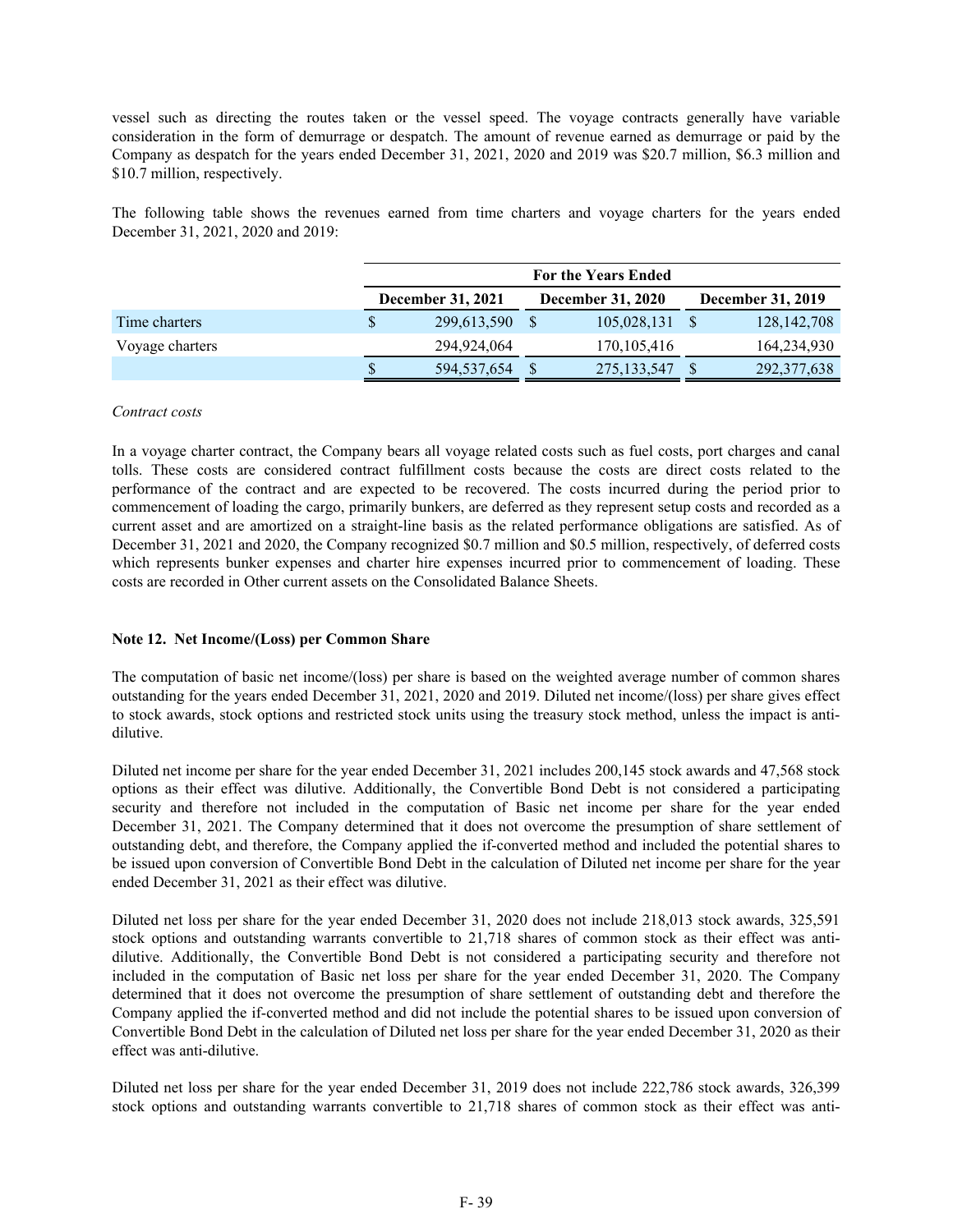dilutive. Additionally, the Convertible Bond Debt is not considered a participating security and therefore not included in the computation of Basic net loss per share for the year ended December 31, 2019. The Company determined that it does not overcome the presumption of share settlement of outstanding debt, and therefore, the Company applied the if-converted method and did not include the potential shares to be issued upon conversion of Convertible Bond Debt in the calculation of Diluted net loss per share for the year ended December 31, 2019 as their effect was anti-dilutive.

|                                                                       | <b>For the Years Ended</b> |                      |    |                      |  |                          |  |  |
|-----------------------------------------------------------------------|----------------------------|----------------------|----|----------------------|--|--------------------------|--|--|
|                                                                       |                            | December 31,<br>2021 |    | December 31,<br>2020 |  | December 31,<br>$2019 *$ |  |  |
| Net income/(loss)                                                     |                            | 184,897,884          | S. | $(35,063,468)$ \$    |  | (21,697,115)             |  |  |
| Weighted Average Shares - Basic                                       |                            | 12,399,509           |    | 10.310.246           |  | 10,195,088               |  |  |
| Dilutive effect of stock options, warrants and restricted stock units |                            | 3,284,883            |    |                      |  |                          |  |  |
| Weighted Average Shares - Diluted                                     |                            | 15,684,392           |    | 10,310,246           |  | 10,195,088               |  |  |
| Basic net income/(loss) per share                                     | S                          | 14.91                | S  | $(3.40)$ \$          |  | (2.13)                   |  |  |
| Diluted net income/(loss) per share                                   | S                          | 11.79                |    | $(3.40)$ \$          |  | (2.13)                   |  |  |

\* Adjusted to give effect for the 1-for-7 Reverse Stock Split that became effective on September 15, 2020. See Note 1, General Information.

## **Note 13. Stock Incentive Plans**

As a result of the Reverse Stock Split, proportional adjustments were made to the Company's issued and outstanding common stock and to its common stock underlying stock options and other common stock-based equity grants outstanding immediately prior to the effectiveness of the Reverse Stock Split. No fractional shares were issued in connection with the Reverse Stock Split. All references herein to common stock and per share data presented in this footnote have been retrospectively adjusted to reflect the Reverse Stock Split.

### **2014 Management Incentive Plan**

On October 15, 2014, in accordance with the Plan of Reorganization, the Company adopted the post-emergence Management Incentive Program (the "2014 Plan" or "MIP"), which provided for the distribution of New Eagle MIP Primary Equity in the form of shares of New Eagle Common Stock, and New Eagle MIP Options, to the participating senior management and other employees of the reorganized Company with 2% of the New Eagle Common Stock (on a fully diluted basis) on the Effective Date, and two tiers of options to acquire 5.5% of the New Eagle Common Stock (on a fully diluted basis) with different strike prices based on the equity value for the reorganized Company.

There are no unvested restricted stock awards outstanding as of December 31, 2021 and 2020 under the 2014 Plan.

There are no unvested and unexercised options as of December 31, 2021. There were 40,000 options vested but not exercised and no unvested options as of December 31, 2020. The 40,000 vested options were exercised in November 2021 at an exercise price of \$29.96 per share and 5,351 shares were issued after tax.

### **2016 Equity Compensation Plan**

On December 15, 2016, the Company's shareholders approved the 2016 Equity Compensation Plan (the "2016 Plan") and the Company registered 764,087 shares of common stock, which can be issued under the 2016 Plan. The 2016 Plan replaced the 2014 Plan and no other awards will be granted under the 2014 Plan. Under the terms of the 2016 Plan, awards for up to a maximum of 428,571 shares may be granted under the 2016 Plan to any one employee of the Company and its subsidiaries during any one calendar year, and awards in the form of options and stock appreciation rights for up to a maximum of 428,571 shares may be granted under the 2016 Plan. The total number of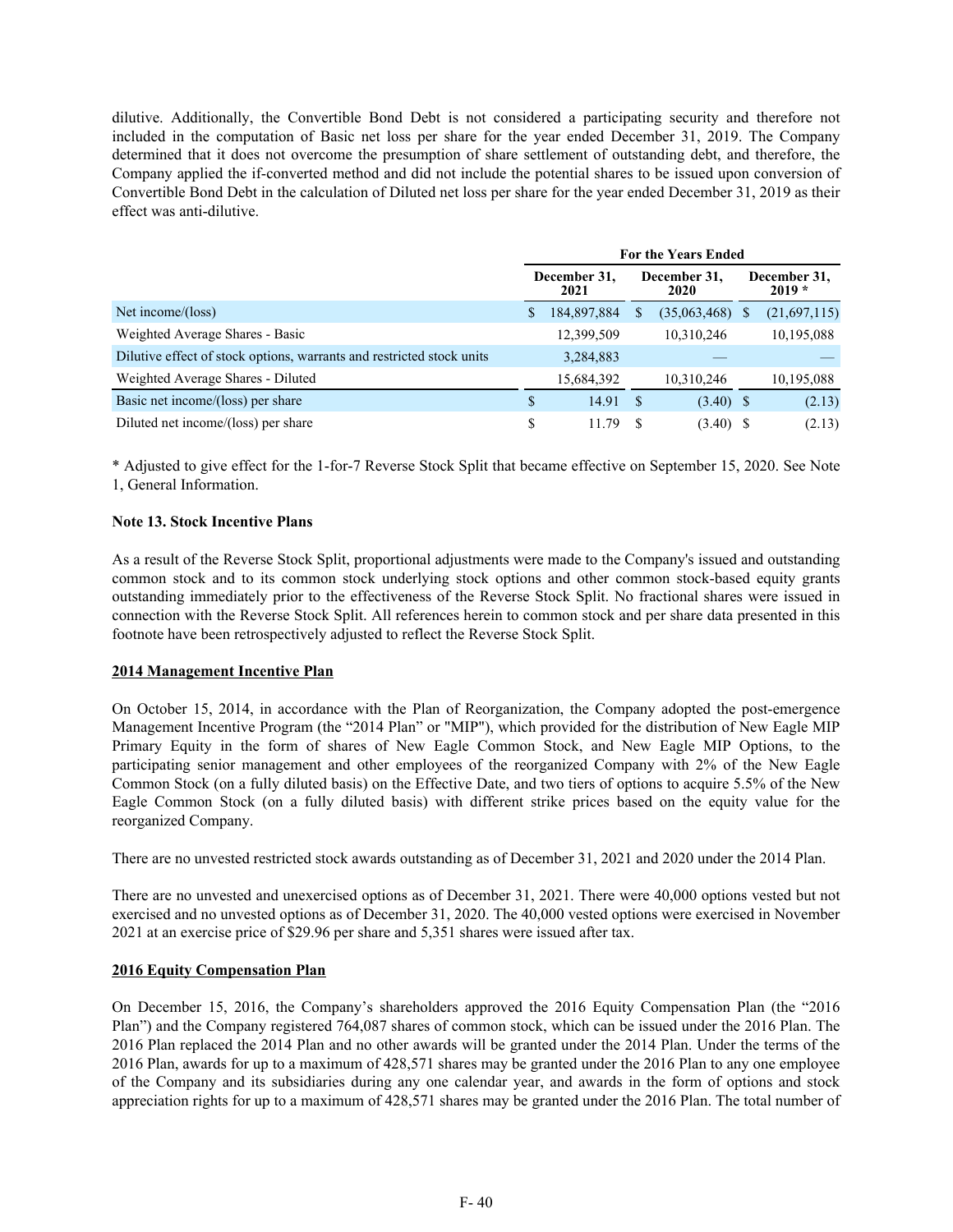shares of common stock with respect to which awards may be granted under the 2016 Plan to any non-employee director during any one calendar year shall not exceed 71,428, subject to adjustment as provided in the 2016 Plan. Any Director, officer, employee or consultant of the Company or any of its subsidiaries (including any prospective officer or employee) is eligible to be designated to participate in the 2016 Plan. The Company withheld shares related to restricted stock awards that vested in 2021 at the fair market value equivalent to the maximum statutory tax withholding obligation and remitted that amount in cash to the appropriate taxation authorities. On June 7, 2019, the Company's shareholders approved an amendment and restatement of the 2016 Plan, which increased the number of shares reserved under the 2016 Plan by an additional 357,142 shares to a maximum of 1,121,229 shares of common stock.

On February 19, 2021, the Company granted 92,327 restricted shares as a Company-wide grant under the 2016 Plan. The aggregate fair value of the grant is \$2.8 million based on the closing share price of \$29.96 on February 19, 2021. The shares will vest in equal installments on each of the next three grant date anniversaries over a three-year term. Additionally, on February 19, 2021, the Company granted 4,341 shares of fully vested common stock to its board of directors. The aggregate fair value of the director grant is \$0.1 million based on the closing share price of \$29.96 on February 19, 2021. The amortization of the above grants is \$1.8 million for the year ended December 31, 2021, which is included in General and administrative expenses in the Consolidated Statements of Operations.

On September 3, 2021, the Company granted 17,727 shares of time-based restricted share awards to certain members of its senior management team under the 2016 Plan. The shares will vest in equal installments on each of the next three grant date anniversaries over a three-year term. The aggregate fair value of these awards is \$0.9 million based on the closing share price of \$49.77 on September 3, 2021. The amortization of the above grant is \$0.2 million for the year ended December 31, 2021, which is included in General and administrative expenses in the Consolidated Statements of Operations.

Additionally, on September 3, 2021, the Company granted performance-based restricted stock grants to certain members of its senior management team under the 2016 Plan, which are contingent on certain performance criteria. The maximum number of performance-based stock awards that can be issued are 53,182.

Of the maximum 53,182 performance-based stock awards granted, 35,454 shares were granted on September 3, 2021 based on earnings per share ("EPS performance") for the year ended December 31, 2021 (with targets set forth earlier in 2021). These performance-based restricted shares will vest in equal installments on each of the next three grant-date anniversaries over a three-year term, subject to achievement of the EPS performance criteria. The aggregate fair value of these awards is \$1.8 million based on the closing share price of \$49.77 on September 3, 2021. The EPS performance is considered to be a performance condition under ASC 718, and therefore, the stock-based compensation expense is initially recorded based on the probable outcome that the performance condition will be achieved as of the grant date with subsequent adjustments to the probable outcome over time. The ultimate expense recognized is based on the actual performance outcome at the end of the performance period. As of December 31, 2021, the Company achieved the maximum EPS performance target (100%) and recorded \$0.4 million as stockbased compensation expense which is included in General and administrative expenses in its Consolidated Statement of Operations for the year ended December 31, 2021.

Of the maximum 53,182 performance-based stock awards granted, 17,728 shares were granted on September 3, 2021, based on relative total shareholder return ("TSR performance") for the year ended December 31, 2021. These market-based restricted shares will vest in equal installments on each of the next three grant-date anniversaries over a three-year term, subject to achievement of the relative TSR market condition. All the vested TSR performance shares are subject to a one-year holding period after vesting. The TSR performance is based on the Company's total shareholder return compared to seven peer companies over the performance period which ranges between January 1, 2021 and December 31, 2021. The TSR performance is calculated based on average daily closing stock price over a 20-trading-day period at each of the beginning and end of the performance period. The aggregate fair value of the TSR performance awards, which was calculated using a Monte Carlo simulation model, was \$0.5 million. The assumptions used in the model were the closing stock price of \$49.77 on September 3, 2021; the risk-free rate of return of 0.05% based on 4-month treasury rates as of September 3, 2021; expected volatility of 55.66% based on 1 year historical daily volatility of the closing share prices for the Company; and 8.1% discount applied for the 1-year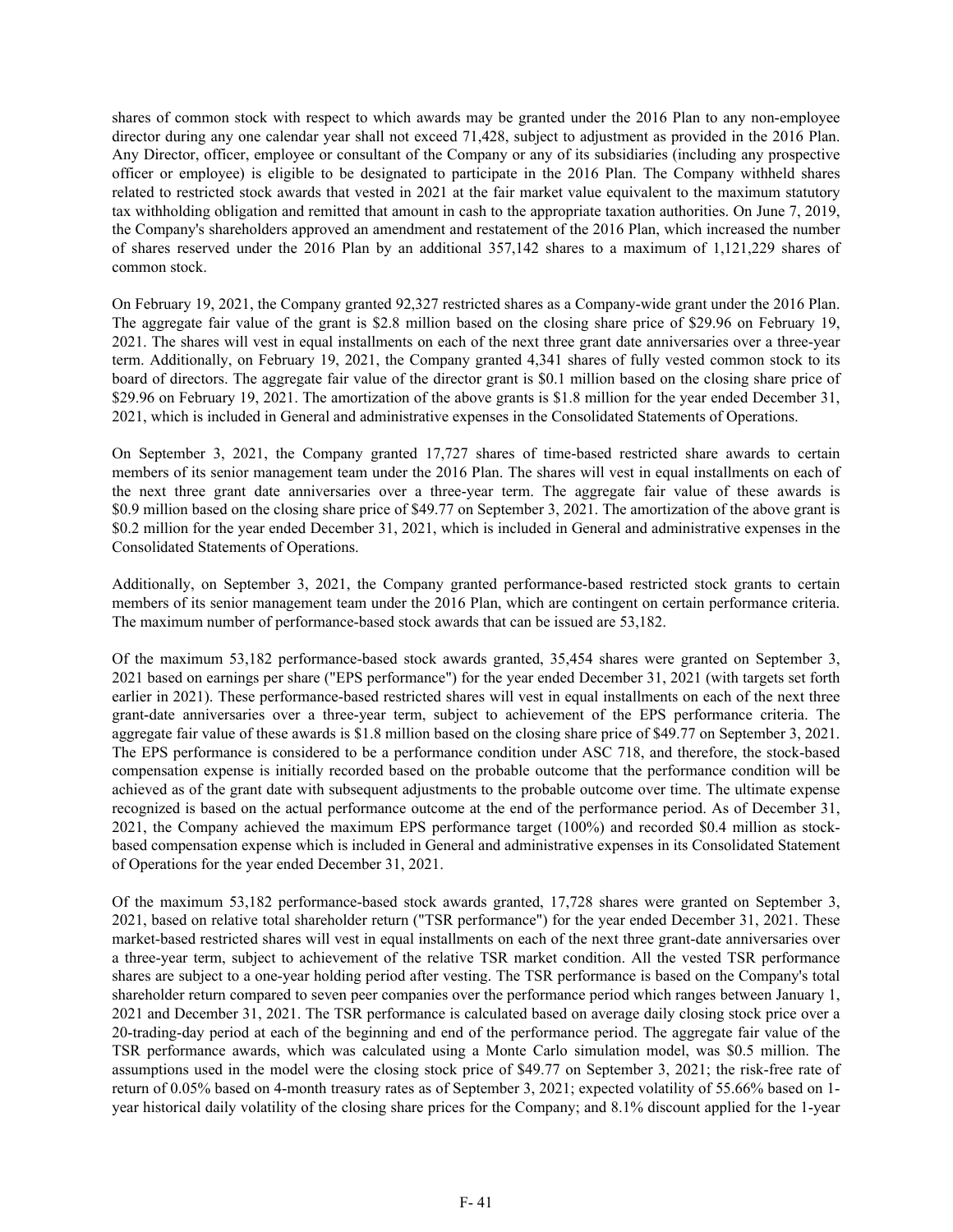holding period using the Finnerty model. Volatility for each of the peer companies as well as the correlation of returns between each of the companies was also determined as inputs into the Monte Carlo model. As of December 31, 2021, the Company determined that the TSR performance achievement will be 64.1% of the total maximum shares under the market criteria and recorded \$0.2 million as stock-based compensation expense, which is included in General and administrative expenses in its Consolidated Statement of Operations for the year ended December 31, 2021.

The following schedule represents outstanding stock awards granted under the 2016 Plan, excluding the performance-based shares described above:

|                                                                                                  | Weighted<br>Average Fair<br>value on<br><b>Restricted</b><br>shares<br>grant date |                       | Aggregate<br>fair value<br>(in millions) | <b>Vesting</b><br><b>Terms</b>                  |
|--------------------------------------------------------------------------------------------------|-----------------------------------------------------------------------------------|-----------------------|------------------------------------------|-------------------------------------------------|
| Unvested restricted stock outstanding as of<br>December 31, 2019                                 | 222,786                                                                           | 32.63<br><sup>S</sup> | <sup>\$</sup><br>7.27                    |                                                 |
| Issued during 2020                                                                               | 107,930                                                                           | 22.12                 | 2.39                                     | 33% vesting<br>annually over<br>three-year term |
| Vested during 2020                                                                               | (65,981)                                                                          | 32.63                 | (2.15)                                   |                                                 |
| Forfeitures and cancellations due to settlement<br>of tax liability on vested shares during 2020 | (46, 722)                                                                         | 32.63                 | (1.52)                                   |                                                 |
| Unvested restricted stock outstanding as of<br>December 31, 2020                                 | 218,013                                                                           | 27.48                 | 5.99                                     |                                                 |
| Issued during 2021                                                                               | 114,395                                                                           | 33.40                 | 3.82                                     | 33% vesting<br>annually over<br>three-year term |
| Vested during 2021                                                                               | (81, 734)                                                                         | 27.48                 | (2.25)                                   |                                                 |
| Forfeitures and cancellations due to settlement<br>of tax liability on vested shares during 2021 | (50, 529)                                                                         | 27.48                 | (1.39)                                   |                                                 |
| Unvested restricted stock outstanding as of<br>December 31, 2021                                 | 200,145                                                                           | 30.83<br>S            | \$<br>6.17                               |                                                 |

The following schedule represents unvested options outstanding granted under the 2016 Plan:

|                                                      | <b>Options</b> | <b>Weighted Average</b><br><b>Exercise</b><br>Price |   | Fair<br>Value of<br>Options<br>on grant<br>date | Aggregate fair<br>value<br>(in millions) |
|------------------------------------------------------|----------------|-----------------------------------------------------|---|-------------------------------------------------|------------------------------------------|
| Unvested options outstanding as of December 31, 2019 | 26,000         | 38.92                                               | S | 18.20                                           | 0.47                                     |
| Vested and unexercised during 2020                   | (13,000)       | 38.92                                               |   | $(9.10)$ \$                                     | (0.24)                                   |
| Unvested options outstanding as of December 31, 2020 | 13.000         | 38.92                                               |   | 9.10                                            | 0.23                                     |
| Vested and unexercised during 2021                   | $(13,000)$ \$  | 38.92                                               | S | $(9.10)$ \$                                     | (0.23)                                   |
| Unvested options outstanding as of December 31, 2021 |                |                                                     |   |                                                 |                                          |

There are 47,568 options vested but not exercised as of December 31, 2021. The Company issues new shares upon exercise of any vested options. All options expire within five years from the grant date. The vested but not exercised options expire on March 1, 2022 and June 1, 2022 at exercise prices ranging between \$32.97 and \$38.92 per share. All 47,568 options were exercised prior to March 1, 2022.